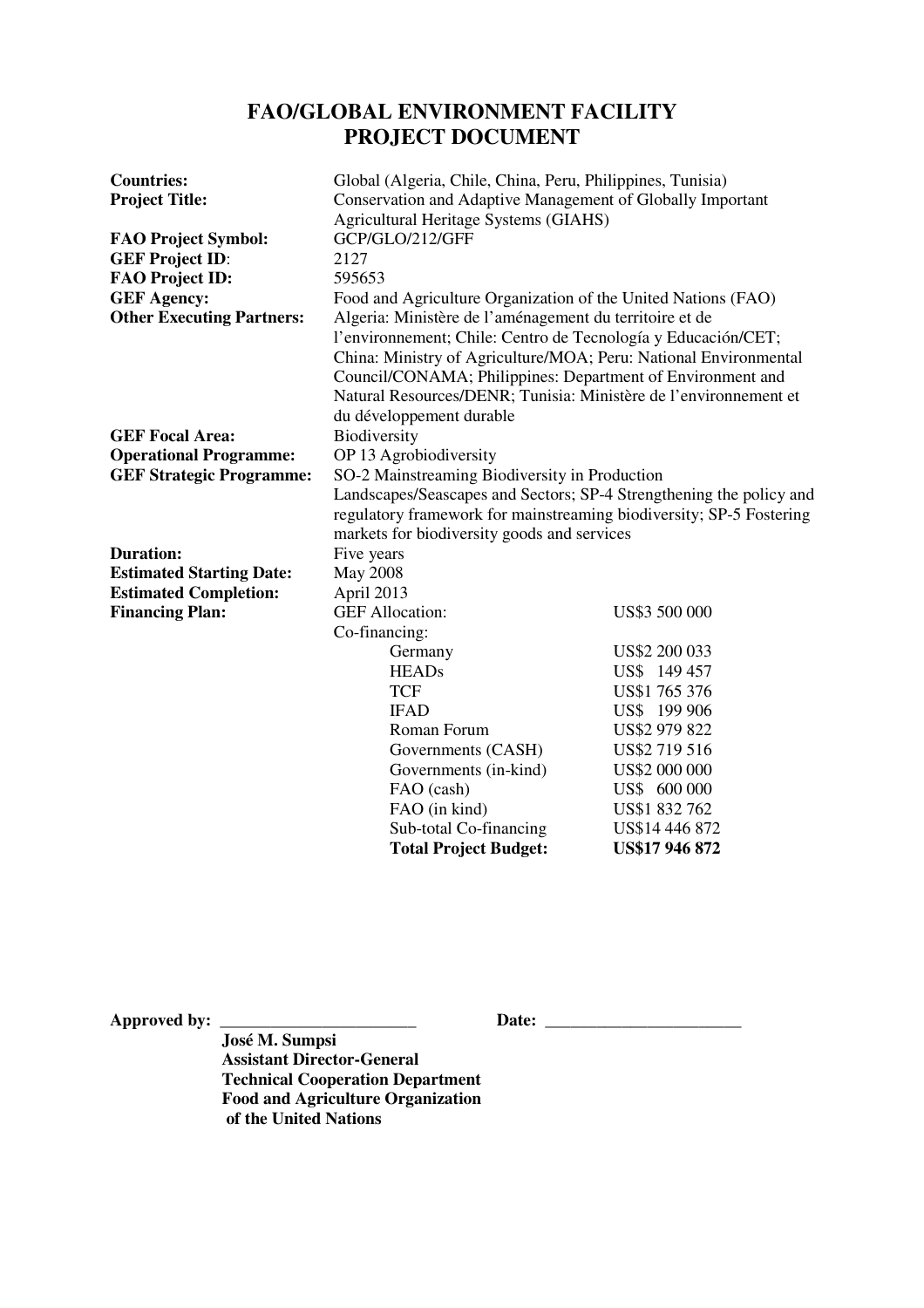#### **Operational Focal Point Endorsement**:

**ALGERIA: ECHIRK, Djamel** *Date of endorsement:*  GEF Operational Focal Point for Algeria 14 September 2006 Ministère de l'Amenagement du Terroire et de l'Environement

**CHILE: GEORGE NASCIMENTO, Ximena** *Date of endorsement:* GEF Operational Focal Point for Chile 12 September 2006 Comisión Nacional del Medio Ambiente

GEF Operational Focal Point for China Ministry of Finance

**PERU: SANCHEZ-MORENO, Mariano Castro** *Date of endorsement:*  Executive Secretary 12 September 2006 Consejo Nacional del Ambiente

**PHILIPPINES: TEH, Analiza** *Date of endorsement:* GEF Operational Focal Point for the Philippines 31 August 2006 Department of Environment and Natural Resources

**TUNISIA: DALI, Najeh** *Date of endorsement:*<br>
GEF Operational Focal Point for Tunisia 30 September 2006 GEF Operational Focal Point for Tunisia Ministry of Environment and Sustainable Development

**CHINA: WU, Jinkang** *Date of endorsement:*<br>
GEF Operational Focal Point for China *B* 8 September 2006

\_\_\_\_\_\_\_\_\_\_\_\_\_\_\_\_\_\_\_\_\_\_\_\_\_\_\_\_\_\_\_\_\_\_\_\_\_\_\_\_\_\_\_\_\_\_\_\_\_\_\_\_\_\_\_\_\_\_\_\_\_\_\_\_\_\_\_\_\_\_\_\_\_\_\_\_\_\_\_\_\_\_\_\_\_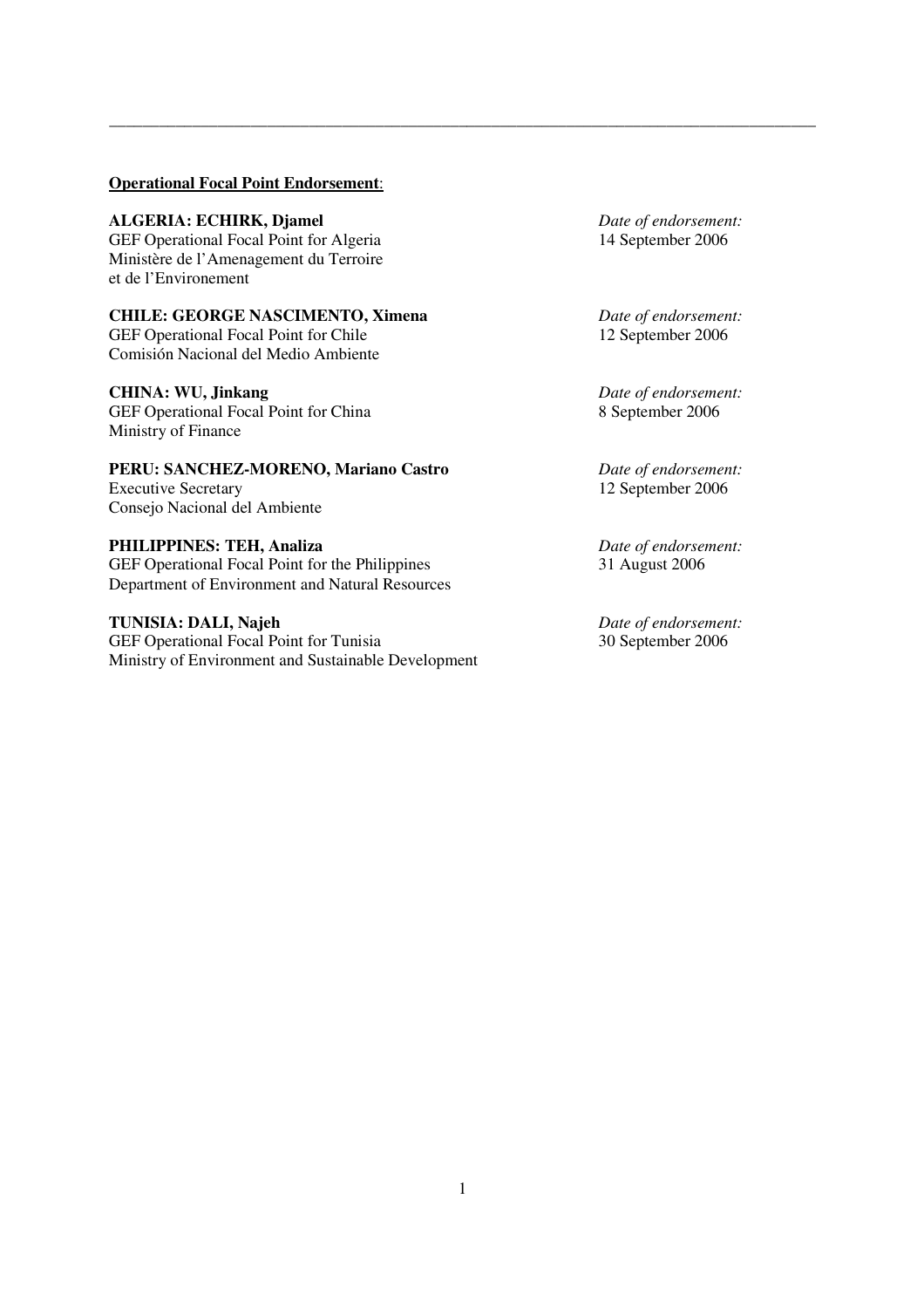# **Project Signatory Page**

\_\_\_\_\_\_\_\_\_\_\_\_\_\_\_\_\_\_\_\_\_\_\_\_\_\_\_\_\_\_\_\_\_\_\_\_\_\_\_\_\_\_\_\_\_\_\_\_\_\_\_\_\_\_\_\_\_\_\_\_\_\_\_\_\_\_\_\_\_\_\_\_\_\_\_\_\_\_\_\_\_\_\_\_\_

This project is agreed by:

\_\_\_\_\_\_\_\_\_\_\_\_\_\_\_\_\_\_\_\_\_\_\_\_\_\_\_\_\_\_\_\_\_\_\_

\_\_\_\_\_\_\_\_\_\_\_\_\_\_\_\_\_\_\_\_\_\_\_\_\_\_\_\_\_\_\_\_\_\_\_

\_\_\_\_\_\_\_\_\_\_\_\_\_\_\_\_\_\_\_\_\_\_\_\_\_\_\_\_\_\_\_\_\_\_\_

\_\_\_\_\_\_\_\_\_\_\_\_\_\_\_\_\_\_\_\_\_\_\_\_\_\_\_\_\_\_\_\_\_\_\_

\_\_\_\_\_\_\_\_\_\_\_\_\_\_\_\_\_\_\_\_\_\_\_\_\_\_\_\_\_\_\_\_\_\_\_

\_\_\_\_\_\_\_\_\_\_\_\_\_\_\_\_\_\_\_\_\_\_\_\_\_\_\_\_\_\_\_\_\_\_\_

Algeria Name/Title: Date:

**Chile** Name/Title: Date:

China Name/Title: Date:

Peru Name/Title: Date:

Philippines Name/Title: Date:

Tunisia Name/Title: Date: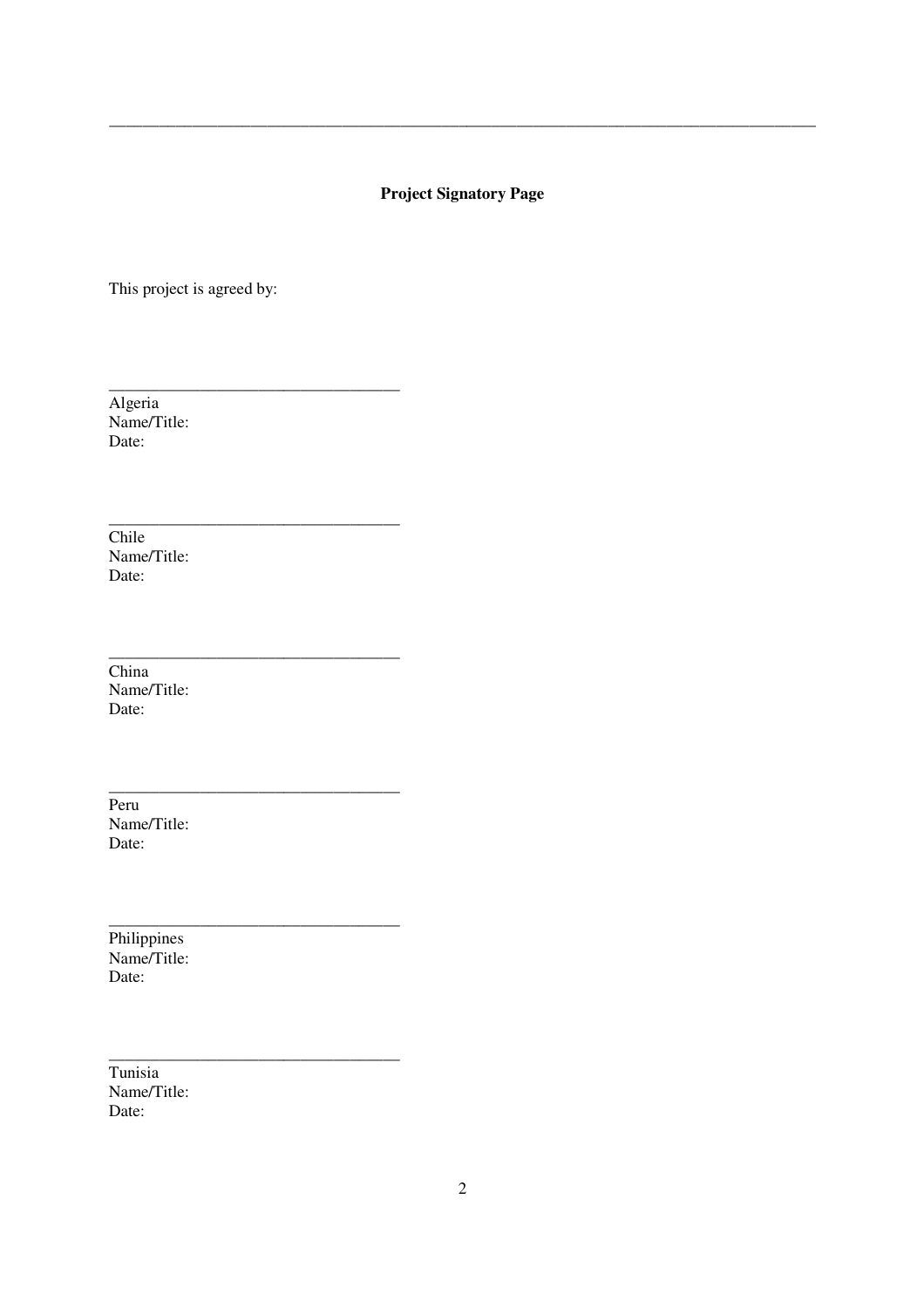#### **EXECUTIVE SUMMARY**

\_\_\_\_\_\_\_\_\_\_\_\_\_\_\_\_\_\_\_\_\_\_\_\_\_\_\_\_\_\_\_\_\_\_\_\_\_\_\_\_\_\_\_\_\_\_\_\_\_\_\_\_\_\_\_\_\_\_\_\_\_\_\_\_\_\_\_\_\_\_\_\_\_\_\_\_\_\_\_\_\_\_\_\_\_

Worldwide, specific agricultural systems and landscapes have been created, shaped and maintained by generations of farmers and herders based on diverse natural resources, using locally adapted management practices. Building on local knowledge and experience, these ingenious agricultural systems reflect the evolution of humankind, the diversity of its knowledge, and its profound relationship with nature. These systems have resulted not only in outstanding landscapes, maintenance and adaptation of globally significant agricultural biodiversity, indigenous knowledge systems and resilient ecosystems, but, above all, in the sustained provision of multiple goods and services, food and livelihood security and quality of life.

However, the continued survival of these globally important agricultural heritage systems (GIAHS) is threatened by several factors such as the loss of customary institutions and forms of social organization that underpin management of these systems; abandonment of the traditional cultivation and farming systems; conversion of land and habitat in and around traditionally managed fields to alternative uses such as unsustainable intensive farming, plantations, housing; and the displacement of indigenous communities and dilution of traditional varieties by exotic varieties and invasive species cultivated in these systems.

In order to provide systematic support for the conservation and adaptive management of GIAHS, the chosen project strategy is to make interventions at three distinct levels. First, at the global level, it will facilitate international recognition of the concept off GIAHS wherein globally significant agricultural biodiversity is harboured, and it will consolidate and disseminate lessons learned and best practices from project activities at the pilot country level. Second, at the national level in pilot countries, the project will ensure mainstreaming of the GIAHS concept in national sectoral and inter-sectoral plans and policies. Third, at the site-level in pilot countries, the project will address conservation and adaptive management of agro-ecosystems at the community level. It is expected that the project will also contribute to sustainable development through (i) contributing to mainstreaming through policy and regulatory reforms and support for systemic and institutional capacity building; (ii) conservation and sustainable management of 112,000 ha of outstanding traditional agricultural systems in six countries through conducive agricultural policies and regulatory reforms and support for integrated approach and institutional capacity building and empowerment of local communities; (iii) improving awareness and education among government agencies, local authorities and communities, and other stake holders; (iv) demonstrating "local livelihood benefits – global environmental benefits linkages" through agro-ecosystem approaches across government agencies, local communities, indigenous peoples and private sector; and (v) disseminating key best practices and lessons between implementing agencies, recipient communities and countries -locally, regionally and on a global scale in order to enhance and sustain the overall impact. The project will be implemented in five pilot systems represented by 12 pilot sites in 6 countries: Chile, China, Tunisia, Algeria, Peru, and the Philippines. This GEF project will serve as basis for a long term program through which Globally Important Agricultural Heritage Systems (GIAHS) of the world will be continuously identified, classified and internationally recognized and specific policies and actions programs will be devised for their dynamic conservation and adaptive management similar to Cultural sites of UNESCO-World Heritage. An interim Secretariat will be established during the project, which will be mainstreamed in FAO program of work and budget.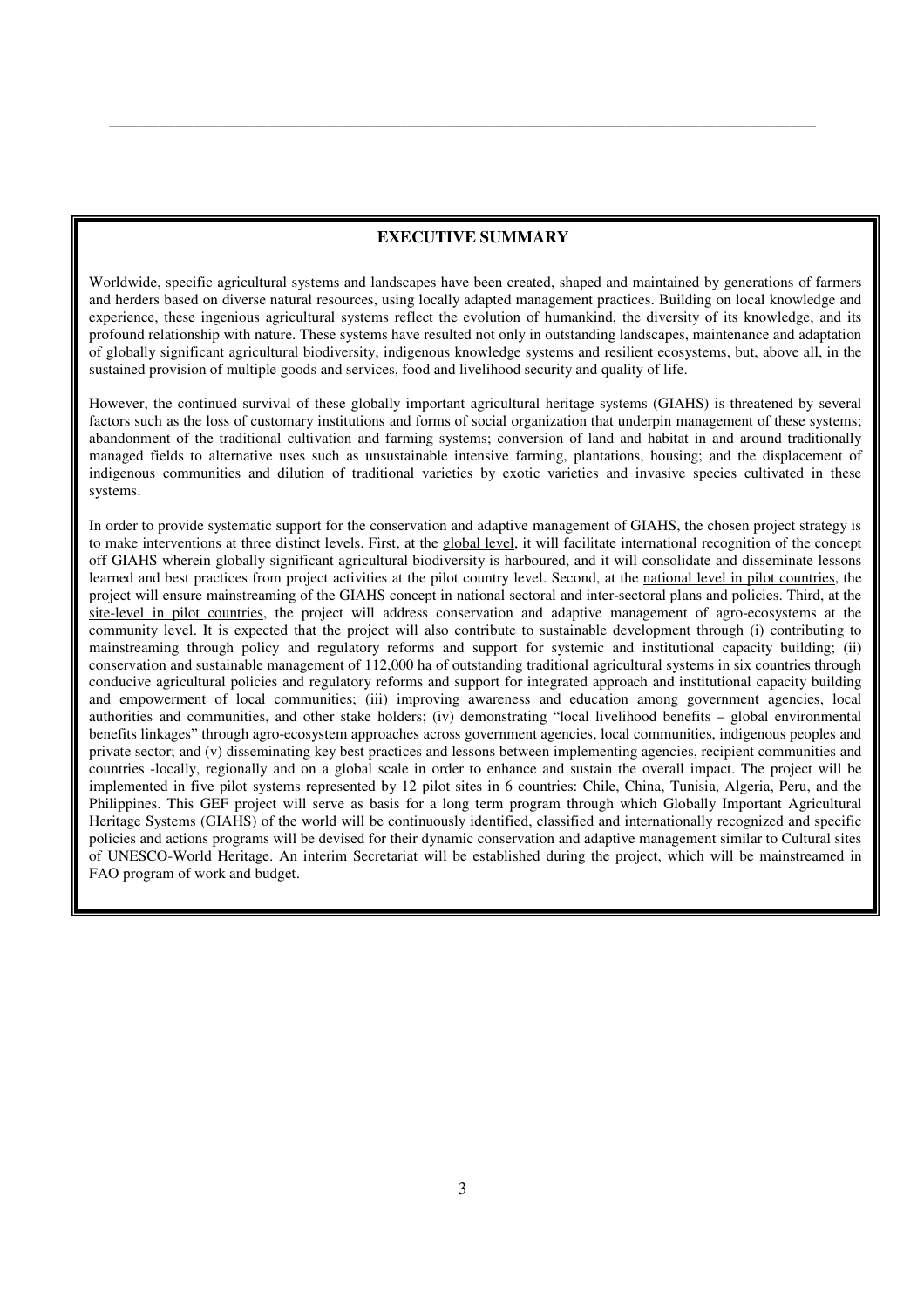# **Table of Contents**

| PART I:                                                                          |  |
|----------------------------------------------------------------------------------|--|
| PART I. A.                                                                       |  |
|                                                                                  |  |
|                                                                                  |  |
|                                                                                  |  |
|                                                                                  |  |
|                                                                                  |  |
|                                                                                  |  |
|                                                                                  |  |
|                                                                                  |  |
|                                                                                  |  |
| Policy conformity: fit to GEF operational program and GEF Strategic Priorities23 |  |
|                                                                                  |  |
|                                                                                  |  |
|                                                                                  |  |
|                                                                                  |  |
|                                                                                  |  |
|                                                                                  |  |
|                                                                                  |  |
|                                                                                  |  |
|                                                                                  |  |
|                                                                                  |  |
|                                                                                  |  |
|                                                                                  |  |
|                                                                                  |  |
|                                                                                  |  |
|                                                                                  |  |
|                                                                                  |  |
|                                                                                  |  |
|                                                                                  |  |
|                                                                                  |  |
|                                                                                  |  |
|                                                                                  |  |
|                                                                                  |  |
|                                                                                  |  |
|                                                                                  |  |
|                                                                                  |  |
|                                                                                  |  |
|                                                                                  |  |
|                                                                                  |  |
|                                                                                  |  |
|                                                                                  |  |
|                                                                                  |  |
|                                                                                  |  |
|                                                                                  |  |
|                                                                                  |  |
|                                                                                  |  |
|                                                                                  |  |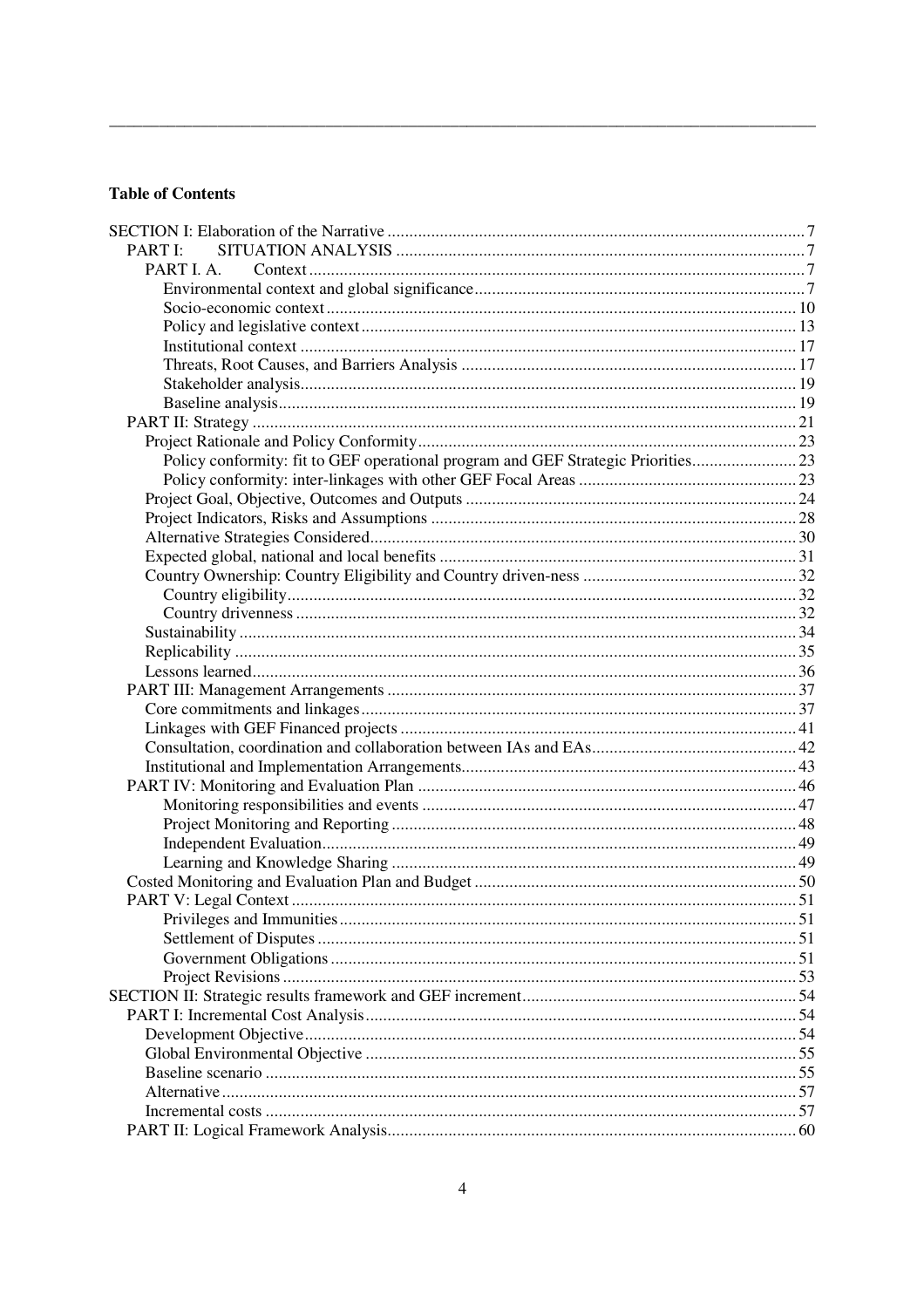| PART VI Globally Important Agricultural Heritage Systems - An examination of their context in  |  |
|------------------------------------------------------------------------------------------------|--|
|                                                                                                |  |
| PART VII: Tracking Tool for GEF Biodiversity Focal Area Strategic Priority Two: "Mainstreaming |  |
|                                                                                                |  |
|                                                                                                |  |

\_\_\_\_\_\_\_\_\_\_\_\_\_\_\_\_\_\_\_\_\_\_\_\_\_\_\_\_\_\_\_\_\_\_\_\_\_\_\_\_\_\_\_\_\_\_\_\_\_\_\_\_\_\_\_\_\_\_\_\_\_\_\_\_\_\_\_\_\_\_\_\_\_\_\_\_\_\_\_\_\_\_\_\_\_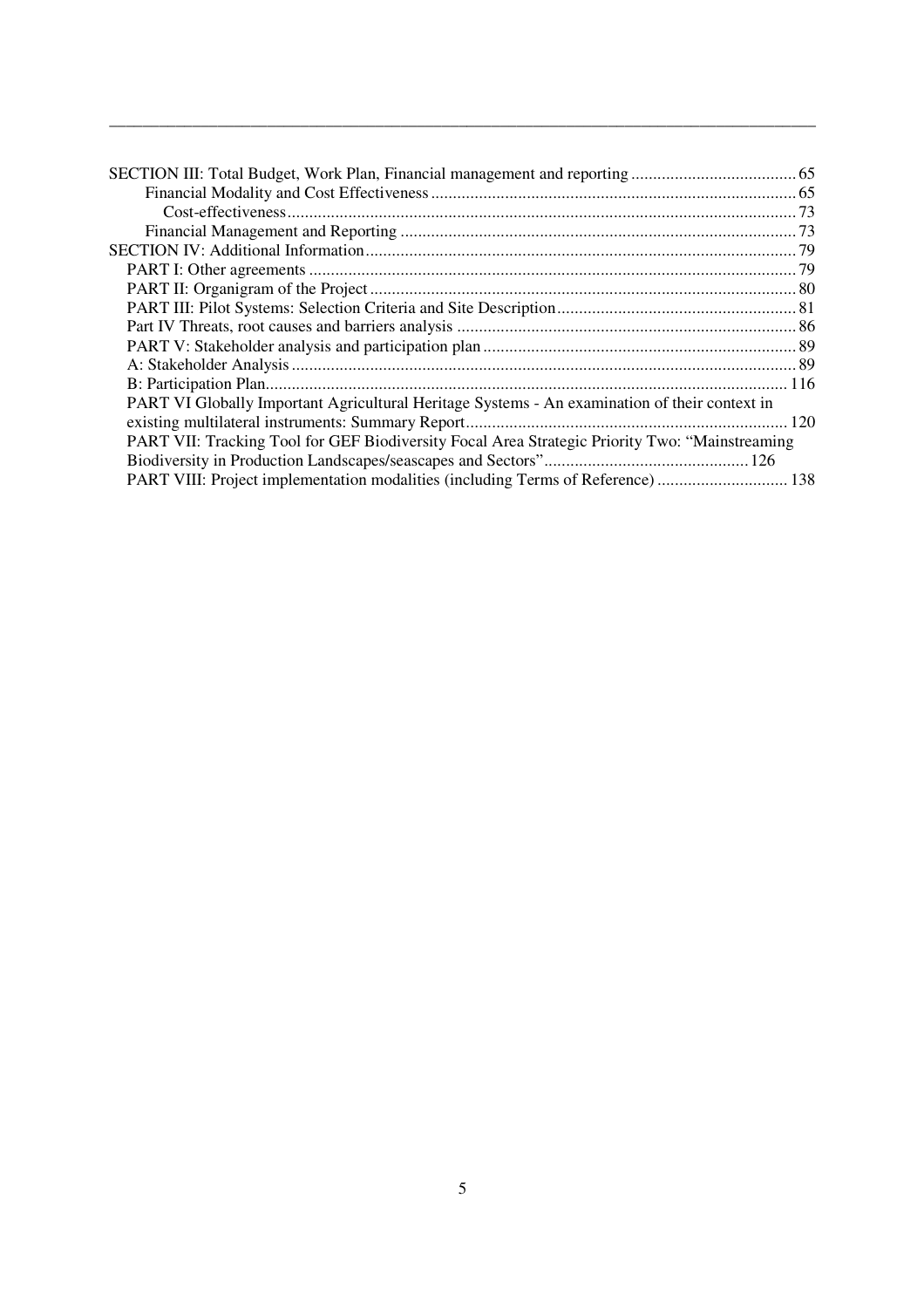| <b>List of Acronyms</b> |                                                                                    |  |  |
|-------------------------|------------------------------------------------------------------------------------|--|--|
| <b>CBD</b>              | Convention on Biological Diversity                                                 |  |  |
| <b>CCD</b>              | <b>Convention to Combat Desertification</b>                                        |  |  |
| <b>CGIAR</b>            | Consultative Group for International Agricultural Research                         |  |  |
| <b>CIAT</b>             | International Centre for Tropical Agriculture                                      |  |  |
| <b>CIRAD</b>            | French Centre for International Cooperation and Agronomic Research                 |  |  |
| <b>COP</b>              | Conference of the Parties                                                          |  |  |
| CSO                     | Civil Society Organisation                                                         |  |  |
| EU                      | European Union                                                                     |  |  |
| <b>ENGREF</b>           | French Institute of Forestry, Agricultural and Environmental Engineering           |  |  |
| ETC Group               | Action group on Action on Erosion, Technology and Concentration                    |  |  |
| <b>FAO</b>              | Food and Agriculture Organization of the United Nations                            |  |  |
| <b>GEF</b>              | Global Environment Facility                                                        |  |  |
| <b>GHG</b>              | <b>Green House Gases</b>                                                           |  |  |
| <b>GIAHS</b>            | Globally Important Agricultural Heritage Systems                                   |  |  |
| GPA (PGRFA)             | Global Plan of Action for the Conservation and Sustainable Use of Plant Genetic    |  |  |
|                         | Resources for Food and Agriculture                                                 |  |  |
| <b>GRAIN</b>            | Genetic Resources Action International                                             |  |  |
| <b>GTZ</b>              | German Society for Technical Cooperation                                           |  |  |
| <b>HYV</b>              | <b>High Yielding Varieties</b>                                                     |  |  |
| <b>ICCROM</b>           |                                                                                    |  |  |
|                         | International Centre for the Study of the Preservation and Restoration of Cultural |  |  |
|                         | Property                                                                           |  |  |
| <b>ICRAF</b>            | International Center for Research in Agroforestry                                  |  |  |
| <b>IFAD</b>             | International Fund for Agricultural Development                                    |  |  |
| <b>IFAP</b>             | International Federation of Agricultural Producers                                 |  |  |
| <b>IITC</b>             | <b>International Indian Treaty Council</b>                                         |  |  |
| <b>ILEIA</b>            | Centre for Information on Low External Input and Sustainable Agriculture           |  |  |
| <b>ITDG</b>             | Intermediate Technology Development Group                                          |  |  |
| <b>ITPGRFA</b>          | International Treaty on Plant Genetic Resources for Food and Agriculture           |  |  |
| <b>IPGRI</b>            | International Plant Genetic Resources Institute (now Bioversity International)     |  |  |
| <b>ISRIC</b>            | International Soil Reference and Information Centre                                |  |  |
| <b>IUCN</b>             | International Union for the Conservation of Nature                                 |  |  |
| MA                      | Millennium Assessment of the State of the Worlds' Ecosystem                        |  |  |
| <b>MAB</b>              | Man and Biosphere (programme)                                                      |  |  |
| <b>MDG</b>              | Millennium Development Goals                                                       |  |  |
| <b>NBSAP</b>            | National Biodiversity Strategies and Action Plan                                   |  |  |
| <b>NGO</b>              | Non Governmental Organization                                                      |  |  |
| <b>NUFFIC</b>           | Netherlands' Organization for Co-operation in Higher Education                     |  |  |
| <b>PLEC</b>             | People Land and Environmental Change (project)                                     |  |  |
| <b>PRA</b>              | Participatory Rural Appraisal                                                      |  |  |
| <b>ROA</b>              | Roles of Agriculture (project)                                                     |  |  |
| <b>SARD</b>             | Sustainable Agriculture and Rural Development                                      |  |  |
| SoW-AnGR                | State of the World's Animal Genetic Resources for Food and Agriculture             |  |  |
| <b>UNDP</b>             | United Nations Development Programme                                               |  |  |
| <b>UNEP</b>             | <b>United Nations Environment Programme</b>                                        |  |  |
| <b>UNESCO</b>           | United Nations Education, Scientific and Cultural Organization                     |  |  |
| <b>UNFIP</b>            | United Nations Fund for International Partnerships                                 |  |  |
| <b>UNU</b>              | <b>United Nations University</b>                                                   |  |  |
| <b>WEHAB</b>            | Water Energy Health Agriculture Biodiversity                                       |  |  |
| <b>WHC</b>              | World Heritage Commission                                                          |  |  |
| WRI                     | <b>World Resources Institute</b>                                                   |  |  |
| <b>WSSD</b>             | World Summit on Sustainable Development                                            |  |  |
| <b>WWF</b>              | World Wildlife Fund                                                                |  |  |

\_\_\_\_\_\_\_\_\_\_\_\_\_\_\_\_\_\_\_\_\_\_\_\_\_\_\_\_\_\_\_\_\_\_\_\_\_\_\_\_\_\_\_\_\_\_\_\_\_\_\_\_\_\_\_\_\_\_\_\_\_\_\_\_\_\_\_\_\_\_\_\_\_\_\_\_\_\_\_\_\_\_\_\_\_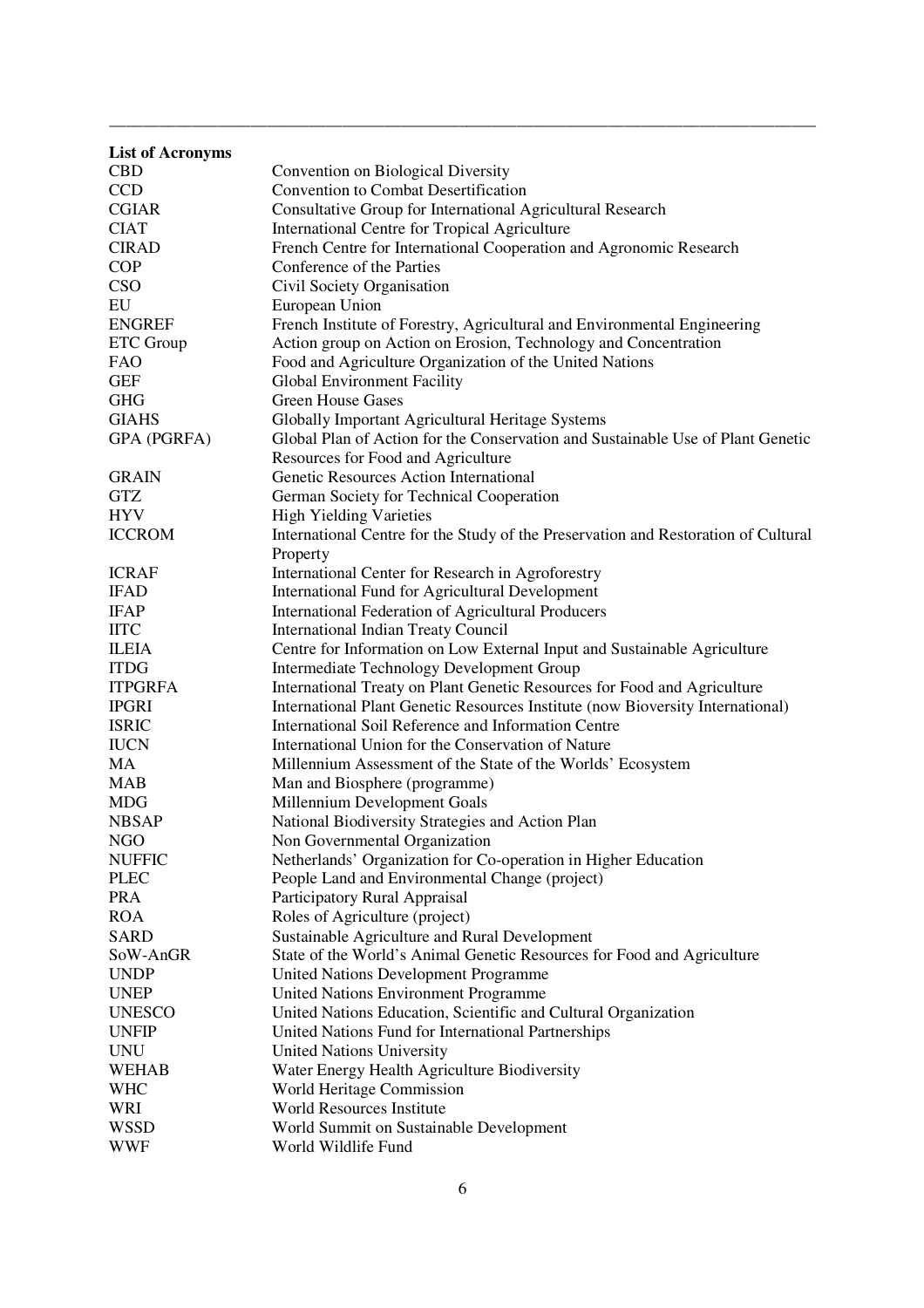# **PART I: SITUATION ANALYSIS**

#### **PART I. A. Context**

#### **Environmental context and global significance**

1. The biodiversity that underpins agricultural systems<sup>1</sup> spans a continuum from simple human use of wild species (whether directly for sustenance or indirectly for increasing yields from desired species) to the creation and intensive management of genetically modified organisms. Within this spectrum, "agricultural biodiversity" represents that group of organisms which has been domesticated, maintained and adapted in a process of co-evolution with human management systems<sup>2</sup>. Thus, landraces and wild species of animals and plants as well as live organisms contained in soil and water, are the essential source of genetic variability for responding to biotic and abiotic stress through genetic adaptation.

\_\_\_\_\_\_\_\_\_\_\_\_\_\_\_\_\_\_\_\_\_\_\_\_\_\_\_\_\_\_\_\_\_\_\_\_\_\_\_\_\_\_\_\_\_\_\_\_\_\_\_\_\_\_\_\_\_\_\_\_\_\_\_\_\_\_\_\_\_\_\_\_\_\_\_\_\_\_\_\_\_\_\_\_\_

2. A growing body of scientific evidence demonstrates that agricultural biodiversity is essential for the ecological and socio-economic viability of agriculture of small scale farming communities, particularly in remote and fragile ecosystems<sup>3</sup>. Agricultural biodiversity mitigates environmental risks and provides a source for adaptation to environmental and socio-economic changes, including climate change. It also provides a major contribution to the dietary intake and health of farming communities. Many native species and varieties have under-exploited promise for sustainable economic development. Through the interaction of agricultural biodiversity with the traditional cultures of farming communities, agricultural biodiversity contributes to the cultural diversity of the world.

3. Agricultural biodiversity in any form can only be effectively maintained and adapted with the human management systems that have created it, including indigenous knowledge systems and technologies<sup>4</sup>, specific forms of social organisation, customary or formal law and other cultural practices $\frac{56}{9}$ . The biophysical components and processes together with the human management systems that sustain them comprise integrated systems that could be termed "bio-cultural". As and when the features of these bio-cultural systems change, the associated agricultural biodiversity will also adapt, so that some elements will survive in new guises, without conservation measures others will be lost.

4. Agricultural practices in many parts of the world have led to landscape-scale ecosystem variation, and provided mosaics of micro-habitats, that support associated plant and animal communities, which now depend largely on continued management of their viability. In many regions of the world, especially where natural conditions of climate, soil, accessibility and human presence militate against intensification, there still persist agro-ecosystems and landscapes that are maintained by traditional practices developed by generations of farmers and herders.

<sup>1&</sup>lt;br><sup>1</sup> A broad concept of agriculture is applied, including cropping, animal husbandry, forestry, swidden agriculture, fisheries, hunting, gathering and combinations thereof.

 $2 \text{ According to the CBD, agricultural biological diversity is "...a broad term that includes all components of biological diversity of }$ relevance to food and agriculture, and all components of biological diversity that constitute the agro-ecosystem: the variety and variability of animals, plants and micro-organisms, at the genetic, species and ecosystem levels, which are necessary to sustain key functions of the agro-ecosystem, its structure and processes..." (decision V/5)

<sup>&</sup>lt;sup>3</sup> Altieri M. Globally Important Ingenious Agricultural Heritage Systems (GIAHS): extent, significance, and implications for development (2002). http://www.fao.org/landandwater/agll/giahs/documents/backgroundpapers\_altieri.doc

<sup>4</sup> Kaihura, F. and Stocking, M. 2003. *Agricultural Biodiversity in Smallholder Farms of East Africa*. UNU Press, Tokyo http://www.unu.edu/unupress/new/ab-agri-biodiversity.html

<sup>&</sup>lt;sup>5</sup> P.S. Ramakrishnan: Globally Important Ingenious Agricultural Heritage Systems (GIAHS): An Eco-Cultural Landscape Perspective (2002). http://www.fao.org/landandwater/agll/giahs/documents/backgroundpapers\_ramankrishnan.doc

<sup>6</sup> Darrell A. Posey Cultural And Spiritual Values Of Biodiversity; Intermediate Technology Publications, London, 1999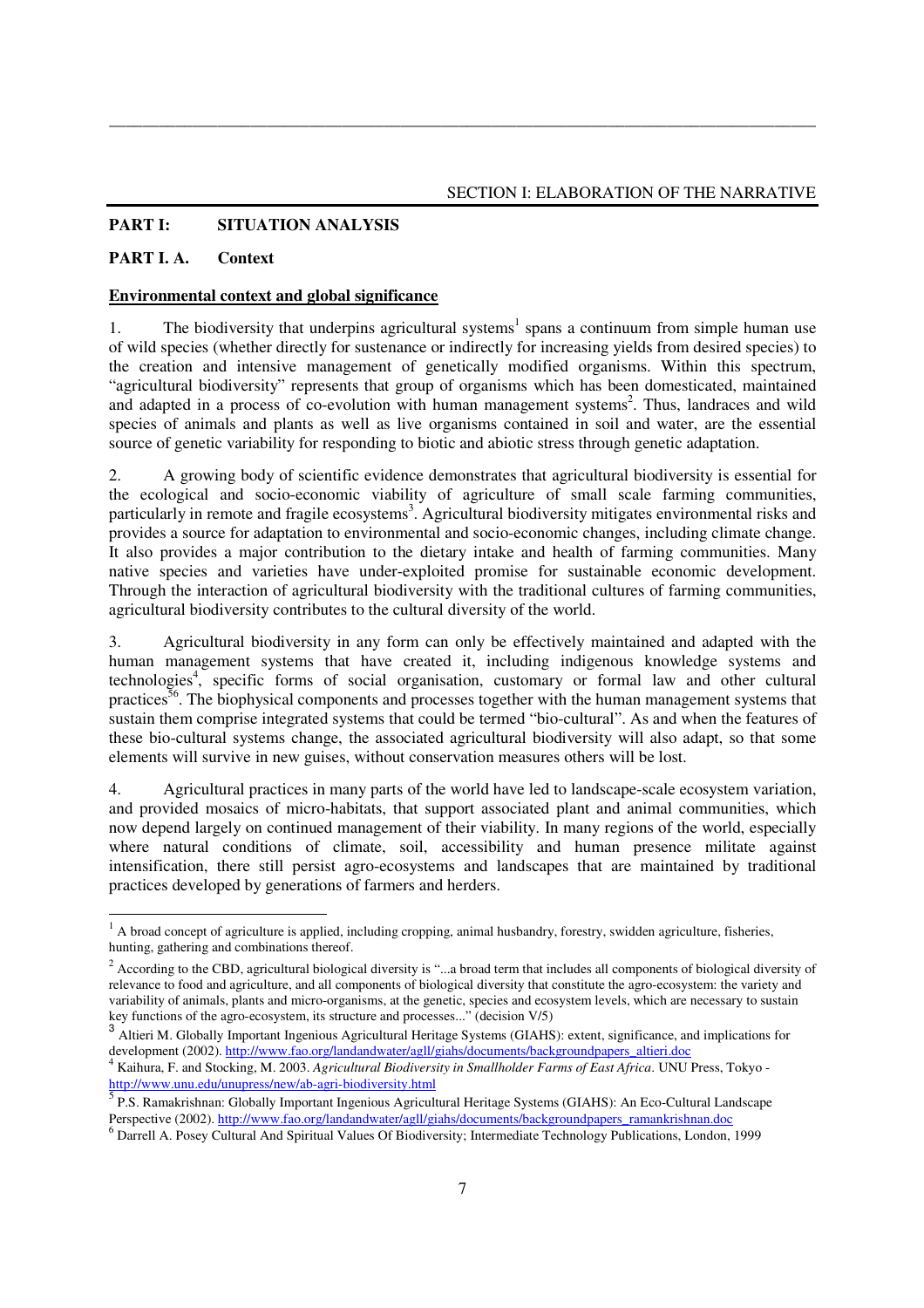5. Based on a high diversity of species and their interactions, the use of locally adapted, distinctive and often ingenious combinations of management practices and techniques, such agricultural systems testify to millennia of co-evolution of human societies with their natural environments. These systems often contain rich and globally unique agricultural biodiversity, within and between species but also at ecosystem and landscape level. Having been founded on ancient agricultural civilizations, these systems are linked to important centres of origin and diversity of domesticated plant and animal species, the *in situ* conservation of which is of great importance and global value.

\_\_\_\_\_\_\_\_\_\_\_\_\_\_\_\_\_\_\_\_\_\_\_\_\_\_\_\_\_\_\_\_\_\_\_\_\_\_\_\_\_\_\_\_\_\_\_\_\_\_\_\_\_\_\_\_\_\_\_\_\_\_\_\_\_\_\_\_\_\_\_\_\_\_\_\_\_\_\_\_\_\_\_\_\_

6. These indigenous and traditional agricultural systems (henceforth referred to as Globally Important Agricultural Heritage Systems or GIAHS) have resulted not only in outstanding landscapes (some are recognised as World Heritage Sites), but, more importantly, in the perpetuation of globally significant agricultural biodiversity, maintenance of resilient ecosystems, and preservation of valuable traditional knowledge and cultural practices. Perhaps above all, though, they embody the principles for sustained provision of multiple goods and services, food and livelihood security, and a certain quality of life that keeps a close link with its natural environment. To date, over 100 systems world-wide have been identified under GEF-PDF resources that meet general selection criteria (Section IV, Part III). The systems that were selected as pilot systems for the project during the PDF-B meet these criteria. They were chosen based on a technical prioritisation prepared by the Steering Committee of the PDF-B, the country interest to participate and the technical and institutional capacity of the institutions involved. Extant indigenous and traditional agricultural systems covered by the project are:

|               | Giovany Diginitum Agriculum al biourversity to be conserved by the Froject                             |  |  |  |
|---------------|--------------------------------------------------------------------------------------------------------|--|--|--|
| <b>Pilot</b>  | <b>Globally Significant Agricultural biodiversity</b>                                                  |  |  |  |
| <b>GIAHS</b>  |                                                                                                        |  |  |  |
| <b>Chile</b>  | Agricultural biodiversity: Chiloe Island is one of the Vavilov centers of origin of crop diversity. It |  |  |  |
| Chiloé        | is a centre of origin of potatoes (Solanum tuberosum), and a centre of mango (Bromus mango) and        |  |  |  |
| Agriculture   | strawberry ( <i>Fragaria chiloensis</i> ). Some 200 documented varieties of native potatoes are still  |  |  |  |
| Chiloe Island | managed today, together with a variety of garlic (Ajo chilote) that is unique to the islands and its   |  |  |  |
|               | volcanic soils. The island supports an indigenous horse race, the hardy Caballo Chilote.               |  |  |  |
|               | Associated biodiversity: WWF has listed Chiloe Island as one of the 25 priority areas for              |  |  |  |
|               | ecosystem conservation in the world. Both primary and secondary temperate rainforest are found         |  |  |  |
|               | on Chiloe Island in the patchwork landscape shaped as a result of 10,000 years of co-evolution         |  |  |  |
|               | with human livelihoods. They hold a wide range of species including 15 rare to endangered bird         |  |  |  |
|               | species, 33 endemic species of amphibians (3 rare to endangered), 9 species of endemic mammals         |  |  |  |
|               | (all rare to endangered), and 4 species of vulnerable to endangered freshwater fish; Wild species      |  |  |  |
|               | provide fruit (8 species), dyes (9 species), ethno-medicines (41 species) and used for sculpture (5    |  |  |  |
|               | species).                                                                                              |  |  |  |
|               | Ecosystem functions: Field hedges and the adjacent forests support pollinators and pest predators.     |  |  |  |
|               | Seaweed and washed-up cuttlefish are used for soil improvement.                                        |  |  |  |
| China         | Agricultural biodiversity: Rice paddies (20 native rice varieties; many threatened), home gardens,     |  |  |  |
| Rice-fish     | and livestock / poultry; Trees and field hedges; Numerous native vegetables and fruits including       |  |  |  |
| system,       | lotus roots, beans, taro, eggplant, Chinese plum (Prunus simoni), mulberry; 6 native breeds of         |  |  |  |
| Lonxiang      | carp.                                                                                                  |  |  |  |
| village,      | Associated biodiversity: 5 species of fish, and amphibians and snails in paddies; 7 species of wild    |  |  |  |
| Zhejiang      | vegetables collected in borders of fields; 62 forest species are used (21 as food); 53 medicinal       |  |  |  |
| Province      | plants.                                                                                                |  |  |  |
|               | Ecosystem functions: Integrated use of forest (70% of water catchments) and managed rice-fish          |  |  |  |
|               | interactions for nutrient recycling, pest control and high quality protein production from organic     |  |  |  |
|               | waste material; Use of 4 species of Azolla for nitrogen fixation and protein rich fish food; Use of    |  |  |  |
|               | trees in field and hedges for pest control (ethno-pesticides or habitats for beneficial insects)       |  |  |  |
| (Algeria:     |                                                                                                        |  |  |  |
| BéniIsguen,   | Agricultural biodiversity: 50 date varieties in Gafsa, Tunisia; 100 in Beni, Algeria, several local    |  |  |  |
| Tunisia:      | varieties of vegetables, beans, medicinal plants, fruit trees and shrubs, local breeds of goat, sheep, |  |  |  |
| Gafsa)        | etc.                                                                                                   |  |  |  |

| <b>Table 1:</b> | Globally Significant Agricultural biodiversity to be conserved by the Project |
|-----------------|-------------------------------------------------------------------------------|
| $Pi_{\alpha t}$ | Clobelly Significant Agricultural biodiversity                                |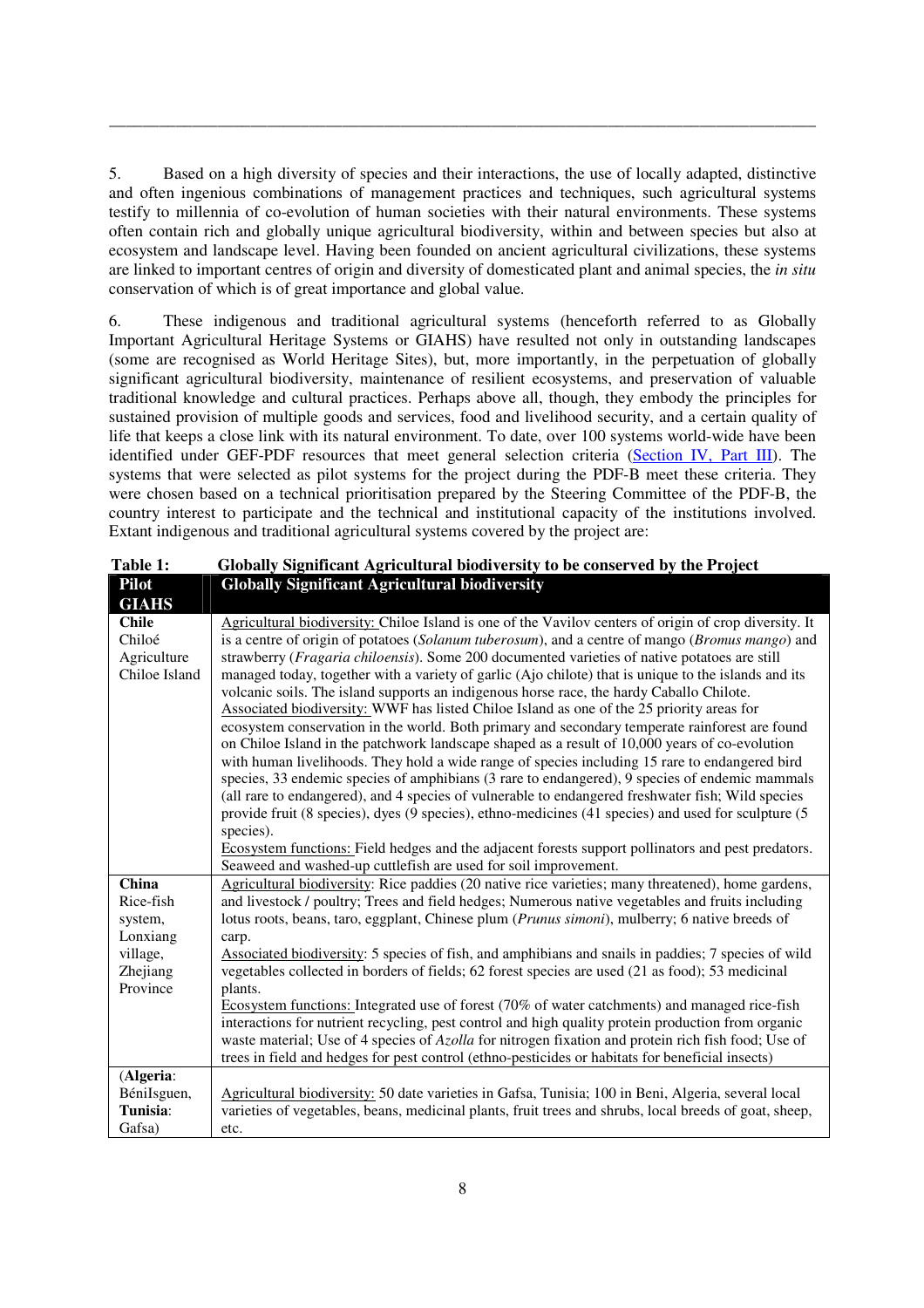| Oases of the       | Associated biodiversity: Migratory birds, Gazelle (Gazella cuvieri), Fennec (Vulpes zerda).          |  |  |  |
|--------------------|------------------------------------------------------------------------------------------------------|--|--|--|
| Maghreb            | Ecosystem functions: The three tier system (palms; shrubs and fruit trees; ground crops) creates     |  |  |  |
|                    | conditions suited for water conservation and micro-climate regulation; ingenious under ground        |  |  |  |
|                    | irrigation systems called Fogara with traditional water rights and management system and unique      |  |  |  |
|                    | blind fish in Fogaras, Management of inter- and intra-species interactions for pest and disease      |  |  |  |
|                    | control and efficiency of water and nutrient uses; Efficient water-use and reduced land degradation  |  |  |  |
| Peru               | Agricultural Biodiversity: Primary centre of origin of potatoes, quinoa, kañiwa, chilis, the         |  |  |  |
| Andean             | chinchona tree, the coca shrub, oca, olluco), mashwa), amaranth, leguminous plants such as beans     |  |  |  |
| Agriculture        | and lupins, and roots such as arracacha, yacón, mace and chagos; Extraordinarily polymorphic         |  |  |  |
|                    | groups of the soft corn have been differentiated; Domestication of Ilamas, alpacas and guinea pigs.  |  |  |  |
|                    | Baseline Caritamaya: Potatoes (28 varieties). Bitter potatoes (13 var.) Quinoa (43 var.), Kañiwa (8  |  |  |  |
|                    | var.), Oca, Olluco, Llamas, Alpacas (all 24 colors, 3 mayor breeds).                                 |  |  |  |
|                    | Baseline Microcuenca de San José: Potatoes (80 var.), Mashua (14 var.), Olluco (18 var.), Kañiwa     |  |  |  |
|                    | (12 var.) Oca (20 var.) Llamas, Alpacas.                                                             |  |  |  |
|                    | Baseline Cuenca de Lares: Potatoes (177 var.), Oca (20 var.), Olluco (11 var.), Mashua (17 var.),    |  |  |  |
|                    | Maiz (23), Quinoa, Kañiwa, Lupins, Llamas, Alpcas, wild relatives                                    |  |  |  |
|                    | Baseline Micro de Carmen: potatoes (105 var.), Oca (25 var.) Olluco (14 var.), Mashua (20 var.),     |  |  |  |
|                    | Maiz (34), Quinoa, Kañiwa, Lupins, Llamas, Alpcas, wild relatives                                    |  |  |  |
|                    | Associated biodiversity: Vicuña; Endemic grassland and wetland birds (including many North           |  |  |  |
|                    | American migrants); Wild medicinal and food plants; Wild crop relatives                              |  |  |  |
|                    | Ecosystem functions: Climate regulation through water management (waru waru, qochas); Hedges         |  |  |  |
|                    | for pest and disease control; Land degradation control through terracing; Efficient water-use        |  |  |  |
|                    | through Inca and pre-Inca irrigation systems                                                         |  |  |  |
| <b>Philippines</b> | Agricultural biodiversity: Traditional rice varieties of high quality for rice wine production (4    |  |  |  |
| Ifugao Rice        | endemic); Associated mudfish, snails, shrimps, and frogs in paddies, some of which are endemic;      |  |  |  |
| Terraces           | Managed forest re-growth (muyong) after shifting cultivation, with enhanced biodiversity (264        |  |  |  |
|                    | species, most indigenous, 47 endemic), including 171 tree species (112 species are used), 10         |  |  |  |
|                    | varieties of climbing rattan, 45 medicinal plant species, 20 plant species which are used as ethno-  |  |  |  |
|                    | pesticides                                                                                           |  |  |  |
|                    | Associated biodiversity: 41 bird species, 6 indigenous mammal species and 2 endemic reptiles         |  |  |  |
|                    | Ecosystem functions: The muyong have important functions for water regulation in the                 |  |  |  |
|                    | hydrological cycle (catching 320 cubic meters of water while primary forest catches 74.5 cubic       |  |  |  |
|                    | meters), and provide habitat for pollinators and pest predators. The terraces provide reservoirs for |  |  |  |
|                    | excess water reduce land degradation and erosion and catch nutrients and filter water for human      |  |  |  |
|                    | consumption.                                                                                         |  |  |  |

\_\_\_\_\_\_\_\_\_\_\_\_\_\_\_\_\_\_\_\_\_\_\_\_\_\_\_\_\_\_\_\_\_\_\_\_\_\_\_\_\_\_\_\_\_\_\_\_\_\_\_\_\_\_\_\_\_\_\_\_\_\_\_\_\_\_\_\_\_\_\_\_\_\_\_\_\_\_\_\_\_\_\_\_\_

7. However, the continued survival of these globally important agricultural heritage systems (GIAHS) is threatened by several factors such as the loss of customary institutions and forms of social organization that underpin management of these systems; abandonment of the traditional cultivation and farming systems; conversion of land and habitat in and around traditionally managed fields to alternative uses such as unsustainable intensive farming, plantations, housing; and the displacement of indigenous communities and dilution of traditional varieties by exotic varieties and invasive species cultivated in these systems (See Section IV, Part IV of the Project Document for analysis of the threats, root causes and barriers). These trends are leading to the erosion of GIAHS and consequently to a range of impacts on their agricultural biodiversity, associated natural ecosystems, and ecosystem functions, posing significant risks for the continued viability of unique and globally significant agricultural biodiversity and the associated knowledge and management systems that have co-evolved over numerous generations.

8. Under the baseline scenario, at the international level, some areas that meet the criteria of GIAHS are likely to be designated as special areas under existing international conventions, particularly the World Heritage Convention. Similarly, at the national level, some globally important agricultural heritage systems are likely to receive support under existing national conservation or cultural heritage plans, but only secondarily (for example, a GIAHS system might receive some technical and financial support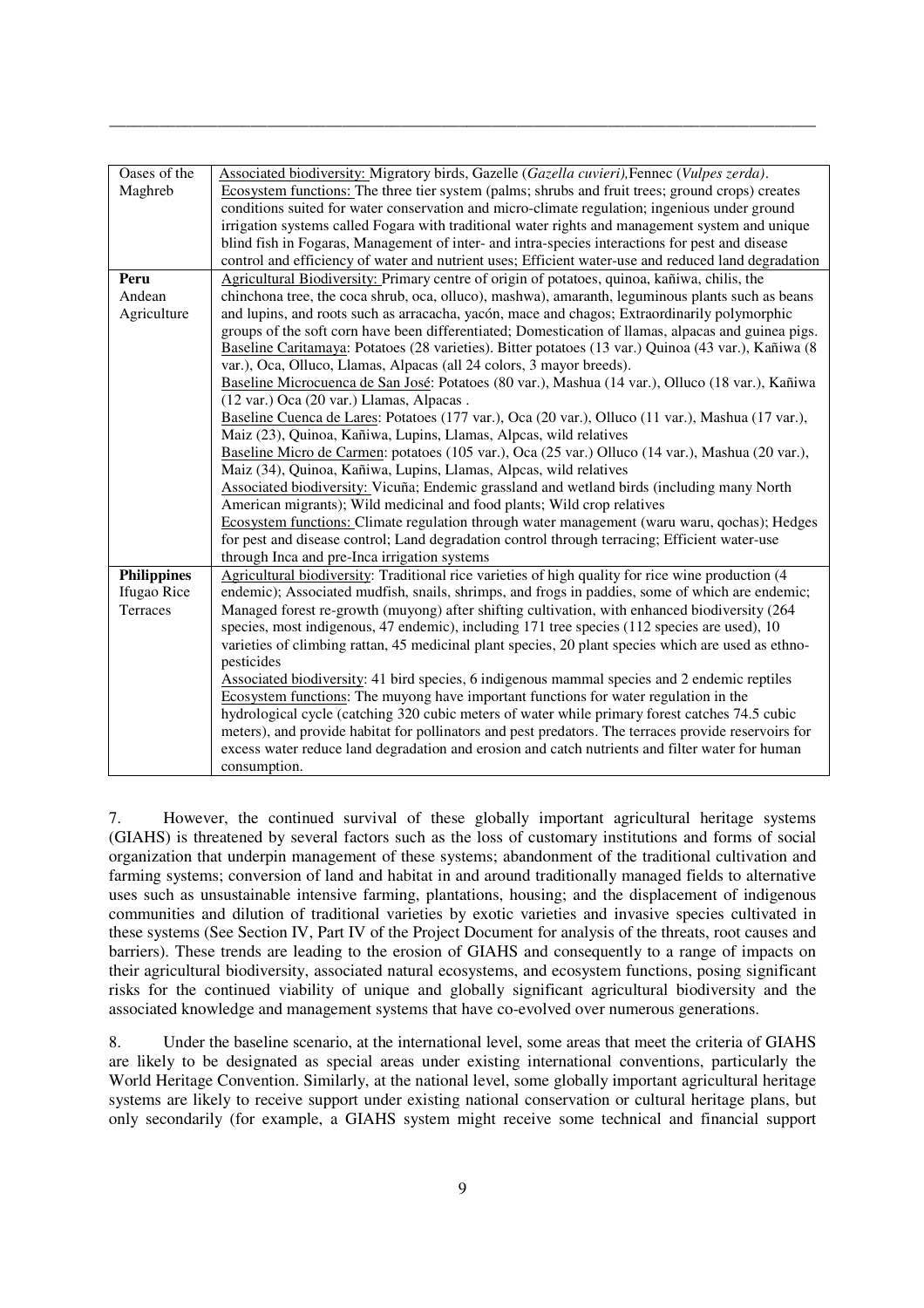insofar as it might be an important element of the buffer zone of a protected area). However, these areas are likely to be few in number. Furthermore, even when such special attention is accorded, the emphasis is likely to be on conserving certain aspects of the system – for example the genetic resources or the cultural values – and not on each and every constituent component ranging from supportive national policies, to the customary institutions that underpin these systems, to the traditional practices and knowledge that ensure co-evolution. While baseline efforts by countries will include some disparate efforts to support these systems, these will not address critical barriers at the national level to secure sustainable management and continued evolution of GIAHS and the benefits of simultaneously addressing the conservation of GIAHS at local, national, and international levels will not be realized. GEF support can, thus, be catalytic in establishing a programme that successfully combines these three levels. The incremental cost benefit analysis for GEF support is in Section II, Part I of the FAO Project Document (Incremental Cost Assessment).

\_\_\_\_\_\_\_\_\_\_\_\_\_\_\_\_\_\_\_\_\_\_\_\_\_\_\_\_\_\_\_\_\_\_\_\_\_\_\_\_\_\_\_\_\_\_\_\_\_\_\_\_\_\_\_\_\_\_\_\_\_\_\_\_\_\_\_\_\_\_\_\_\_\_\_\_\_\_\_\_\_\_\_\_\_

9. As described above, it is clear that GIAHS with their range of co-evolved and locally managed races, species, and agroecosystems have outstanding significance within the scope of Article 10(c) of the CBD that requires parties to "protect and encourage customary use of biological resources in accordance with traditional cultural practices that are compatible with conservation or sustainable use requirements." However, it is equally clear that the accelerating pace of change in modern political, social and economic systems and their interactions with ecological factors (which themselves are of course also changing with global climate change) pose enormous challenges for maintaining agroecosystems that are widely valued in terms of their agro-biodiversity of global significance. This project explicitly recognises that change in "traditional" political, social and economic processes is inevitable; they cannot be frozen or re-created. Consequently, it adopts the "adaptive management" approach to explore and develop novel political, social and economic processes that strengthen the existing management systems, and which generate the same biodiversity outcomes – that is, maintain the same races, species and agroecosystems. Thus, the processes may be different and contain new and modern elements, but the way they interact with the biophysical world will maintain the values of these agroecosystems. The project has identified a range of different systems to test such new approaches on a case by case basis in a wide variety of settings. Ultimately, it will help the people living in and around GIAHS to establish strengthened socio-political (governance) and economic processes (markets and employment opportunities) that help them address the challenges of today's world (with all its modern pressures) and let them to take advantage of the opportunities of modern living, while at the same time maintaining the wonderful agroecosystems and interlinked cultures they have.

# **Socio-economic context**

10. In general, GIAHS are characterized by a subsistence orientation and ecological and socioeconomic strategies for risk minimization. Trends of commoditization of labour and services, as well as the introduction of new markets in remote areas have led to growing needs for cash among members of traditional farming communities giving impetus to new socio-economic strategies within and outside the agricultural production systems. Unfortunately, under current market conditions, in which the diverse ecosystem services of traditional agricultural systems (including environmental) are not factored into farm prices, these communities are marginalized in socio-economic terms and poverty is rampant. Many such communities lack infrastructure, information and capacity to tap into niche markets where the distinct characteristics and production background of their produce is valued.

11. In general, national and international investment in rural development in areas that qualify as GIAHS has been low and has even declined in recent decades. This has led to a low availability of services and market opportunities for traditional farming populations. Additionally, rural development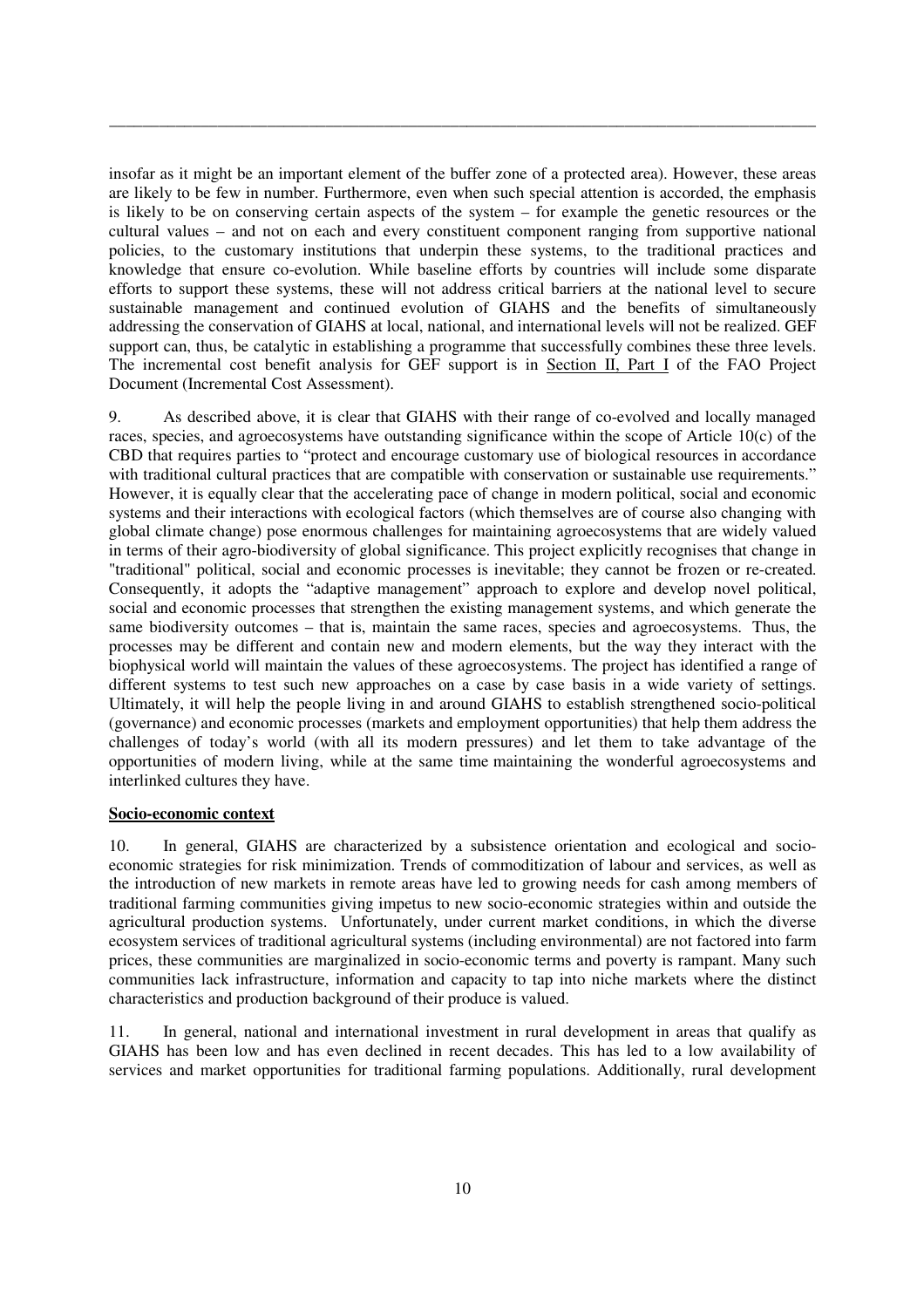initiatives have often overlooked the rationale of traditional management systems<sup>7</sup>, the value of agricultural biodiversity and other ecosystem services provided by these systems and the specific roles of men and women in agricultural production, often leading to the marginalization of key role of women in the maintenance of agricultural biodiversity and the household economy.

\_\_\_\_\_\_\_\_\_\_\_\_\_\_\_\_\_\_\_\_\_\_\_\_\_\_\_\_\_\_\_\_\_\_\_\_\_\_\_\_\_\_\_\_\_\_\_\_\_\_\_\_\_\_\_\_\_\_\_\_\_\_\_\_\_\_\_\_\_\_\_\_\_\_\_\_\_\_\_\_\_\_\_\_\_

12. Common trends include out migration and diversification of the household economy in order to satisfy cash needs. This often leads to an out-flux of labour force from the agricultural system diminishing the capacity of the individuals, households and communities to manage the globally significant biodiversity. In the majority of cases, it is men who migrate to work in other economic sectors, adding a burden of labour on women to maintain the farms, manage biodiversity, and pass on the traditional knowledge and cultural practices to other generations. The following table provides a brief description of the main socio-economic characteristics of the farming communities in each pilot system:

| <b>Pilot</b> | <b>Ethnicity</b>                           | <b>Socio-Economic and Cultural Characteristics</b>                                                                                                                                                                                                                                                                                                                                                   |
|--------------|--------------------------------------------|------------------------------------------------------------------------------------------------------------------------------------------------------------------------------------------------------------------------------------------------------------------------------------------------------------------------------------------------------------------------------------------------------|
| country      |                                            |                                                                                                                                                                                                                                                                                                                                                                                                      |
| Chile        | Huilliche<br>(indigenous)<br>Mestize       | Mainly subsistence production and production for local markets. Farmers<br>have not yet been able to fully benefit from opportunities offered by<br>tourism.                                                                                                                                                                                                                                         |
|              |                                            | The indigenous Huilliche are extremely marginalized. They are the<br>poorest group on the island and lack secure title to their lands. Forest<br>concessions and development of tourism facilities has taken place on<br>their lands without compensation.                                                                                                                                           |
|              |                                            | The mestize farmers have historically adopted the production systems of<br>the indigenous communities have many economic, social and cultural<br>practices in common.                                                                                                                                                                                                                                |
|              |                                            | Growing cash needs have led to a dramatic out-flux of male labor from<br>the agricultural sector, leading to losses of male labor and knowledge.<br>Women, however, indicate a preference for continuing traditional<br>farming practices and are interested in niche market opportunities.                                                                                                          |
| China        | Han<br>(traditional)                       | The major agricultural products are rice, fish and tea in Longxian village.<br>Although the per capita land in the village is only 0.44 hectares in the<br>village, each farmer grows rice and raises fish in their rice fields. Besides<br>agriculture, stone carving is the major non-agricultural industry in the<br>village.<br>Cash needs are mainly catered for through remittances by village |
|              |                                            | members that have migrated to western countries.                                                                                                                                                                                                                                                                                                                                                     |
| Algeria      | <b>Berbères</b><br>(Mozabite<br>sub-group) | Agricultural products from the oasis provide an important source of<br>nutrition and income for its inhabitants and for many it is their primary or<br>secondary source of livelihood. Most of the agricultural products derived<br>from the oasis are for self-consumption and guarantees food security that<br>is high in quality and quantity.                                                    |

**Table 2: Socio-economic context of pilot countries** 

<u>.</u>

<sup>7</sup> See Colchester, M. 2004. Conservation policy and indigenous peoples. *Environmental Science and Policy* 7(3): 145-153. This review paper makes recommendations on how conservation agencies should change their ways if uture conservation initiatives are not to create further poverty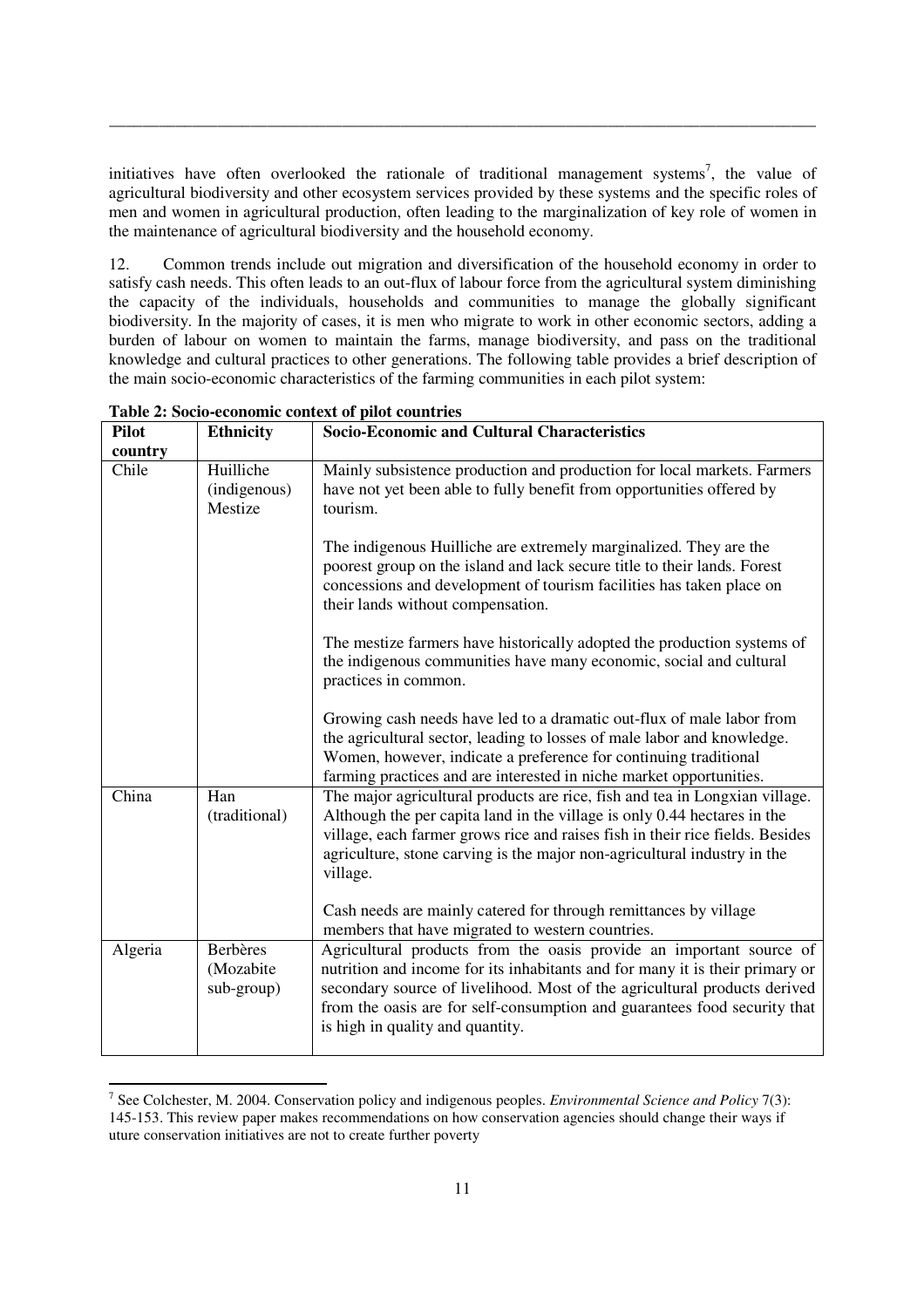|             |                   | Social institutions such as the Aoumma represent the local community<br>and are charged with the oversight, control, and maintenance of oasis<br>resource systems. This institution derives its legitimacy and authority<br>from customary law and is dependent upon the council of local religious<br>dignitaries the Halqa of Azzabas which is also the focus of social life and<br>norms.                                                                                                                                                                                                                                                                                                                                        |
|-------------|-------------------|-------------------------------------------------------------------------------------------------------------------------------------------------------------------------------------------------------------------------------------------------------------------------------------------------------------------------------------------------------------------------------------------------------------------------------------------------------------------------------------------------------------------------------------------------------------------------------------------------------------------------------------------------------------------------------------------------------------------------------------|
| Tunisia     | Berber<br>Arabs   | Population of the oasis are descendents of indigenous Berbers and of<br>people from numerous civilizations that have invaded, migrated to, and<br>been assimilated into the population over the millennia. Since the<br>beginning of extraction of phosphate (end 1800) there was an important<br>migration of workers and families from Libya and Algeria looking for<br>work in phosphate "mines".                                                                                                                                                                                                                                                                                                                                |
|             |                   | The mainstay of the Oasis livelihood is the irrigated date palm culture,<br>with integrations of other crops and a livestock. In recent times other<br>economic activities such as tourism and remittances from emigrated<br>community members have provide for growing cash needs.                                                                                                                                                                                                                                                                                                                                                                                                                                                 |
|             |                   | The traditional social water management system has been largely<br>replaced by the association of farmers for water management<br>(Groupement d'Intéret Collectif: GIC for water), the co-operative of<br>agricultural services, Omda (responsible for the smallest administrative<br>unit), the agricultural engineering services, and local farmer unions. As<br>there is no integrated collaborative community approach towards water<br>management, access to the principal natural water sources and disputes<br>between water users are beginning to pose a problem. Also, due to the<br>increased demand for drinking water for the city of Gafsa, the irrigation<br>systems for the Gafsa Oases are under increased stress. |
| Peru        | Aymara<br>Quechua | The majority of the community members in the four selected sites live<br>below the poverty line. Agricultural production is almost entirely for<br>self-consumption and deploys large crop diversity as a risk-mitigating<br>strategy. Some products are marketed such as artisanal products and<br>wool of llamas<br>The two indigenous populations live in remote areas with little public                                                                                                                                                                                                                                                                                                                                        |
|             |                   | services and remain socio-economically marginalized.<br>Studies on loss of agricultural biodiversity have revealed that the rate of<br>loss that has started to take place in recent decades is largely due to out-<br>migration of males and the resulting overburdening of women.                                                                                                                                                                                                                                                                                                                                                                                                                                                 |
| Philippines | Ifugao            | In the district of Ifugao 72% of the population finds primary employment<br>in Agriculture. Most agricultural and forestry activities are for<br>subsistence and local markets.                                                                                                                                                                                                                                                                                                                                                                                                                                                                                                                                                     |
|             |                   | Cash needs are growing and have led to transitions to growing HYVs and<br>forest plantations for short terms cash benefits. It has also been<br>recognized as the cause of out-flux of many young Ifugao's aspiring<br>higher status than their Ifugao practices can give them according to<br>dominant prejudices Benefits of tourism as a result of the World Heritage<br>Status accorded in 1995 have hardly reached the farming population.                                                                                                                                                                                                                                                                                     |

\_\_\_\_\_\_\_\_\_\_\_\_\_\_\_\_\_\_\_\_\_\_\_\_\_\_\_\_\_\_\_\_\_\_\_\_\_\_\_\_\_\_\_\_\_\_\_\_\_\_\_\_\_\_\_\_\_\_\_\_\_\_\_\_\_\_\_\_\_\_\_\_\_\_\_\_\_\_\_\_\_\_\_\_\_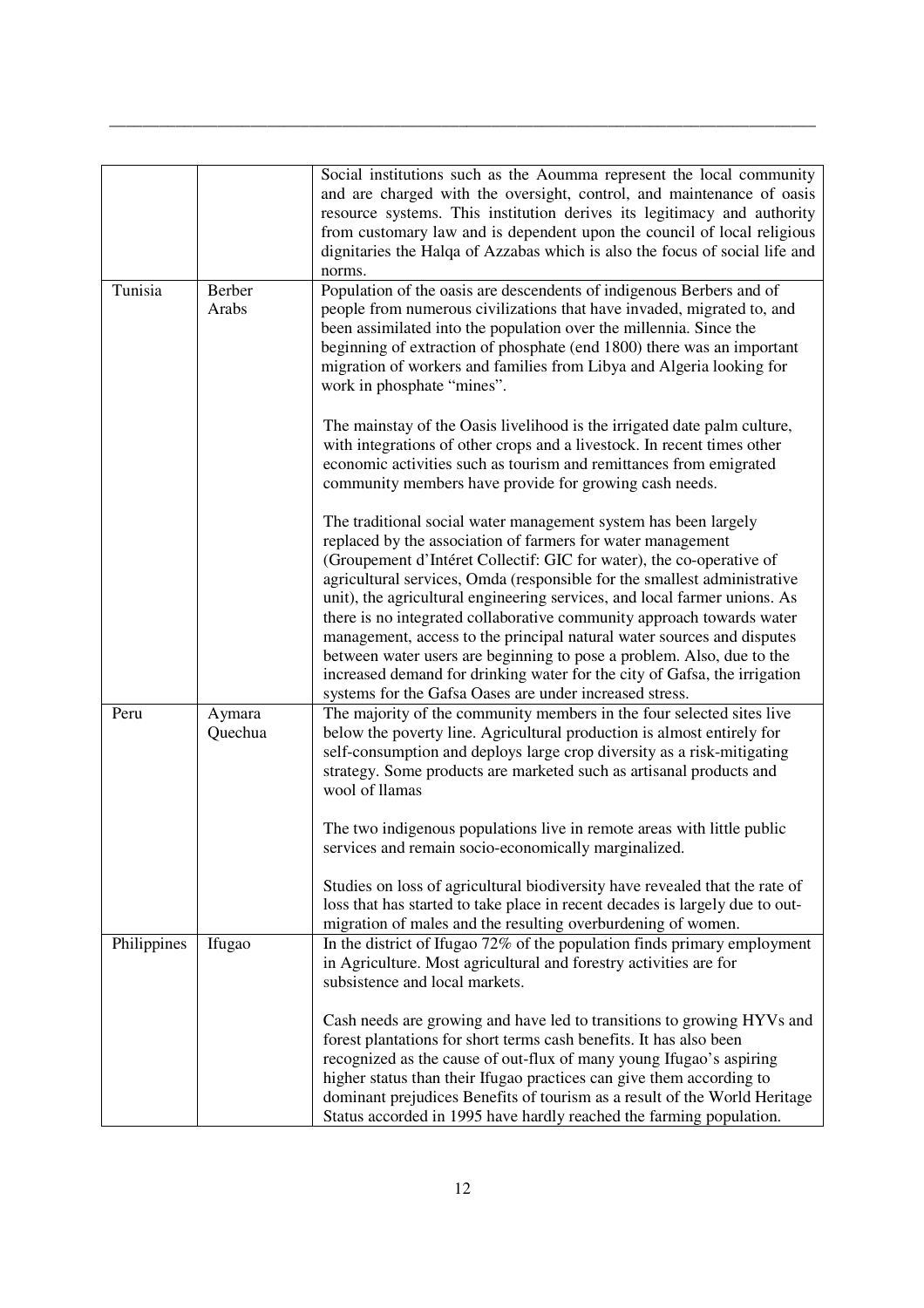#### **Policy and legislative context**

13. There are a range of policies and legislations at the national level that have a bearing on the conservation and adaptive management of GIAHS. These were explored in a study conducted under the PDF-B phase (Table 3). In terms of the pilot countries, policies and legislation in the following sectors have an impact on GIAHS:

\_\_\_\_\_\_\_\_\_\_\_\_\_\_\_\_\_\_\_\_\_\_\_\_\_\_\_\_\_\_\_\_\_\_\_\_\_\_\_\_\_\_\_\_\_\_\_\_\_\_\_\_\_\_\_\_\_\_\_\_\_\_\_\_\_\_\_\_\_\_\_\_\_\_\_\_\_\_\_\_\_\_\_\_\_

- Environment: biodiversity conservation, land and water management, ecological services, protected areas
- Family Agriculture: genetic resources conservation and management (including crop wild relatives and wild species, and neglected and underutilised crops), rural development, good agricultural practices, trade and marketing, customary access to natural resources and land tenure systems
- Rural development and link with the global economy: marketing of GIAHS products, development of niche markets and agro-tourism, relevant participation and implementation mechanisms for capacity building and decision-making
- Culture and Heritage: valorisation of indigenous and traditional agricultural patrimony
- Rural Education: inclusion of traditional knowledge and agricultural patrimony in primary education at local level

|                                                                                                                                                                                                                                                                                                                                                                                                                                                                               | rights                                                                                                                                                                                                                                                                                                                                                                                                                                                                                     |                                                                                                                                                                                                                                                                                                                                                                                                                          | Land tenure, laws of<br>indigenous and rural<br>communities and human<br>rights                                                                                                                                                                                                                                                                                                                                                                                                                                                                                                                                                           |
|-------------------------------------------------------------------------------------------------------------------------------------------------------------------------------------------------------------------------------------------------------------------------------------------------------------------------------------------------------------------------------------------------------------------------------------------------------------------------------|--------------------------------------------------------------------------------------------------------------------------------------------------------------------------------------------------------------------------------------------------------------------------------------------------------------------------------------------------------------------------------------------------------------------------------------------------------------------------------------------|--------------------------------------------------------------------------------------------------------------------------------------------------------------------------------------------------------------------------------------------------------------------------------------------------------------------------------------------------------------------------------------------------------------------------|-------------------------------------------------------------------------------------------------------------------------------------------------------------------------------------------------------------------------------------------------------------------------------------------------------------------------------------------------------------------------------------------------------------------------------------------------------------------------------------------------------------------------------------------------------------------------------------------------------------------------------------------|
| • Conservation and<br>sustainable use of<br>agricultural<br>biodiversity<br>• Conservation and<br>sustainable use of<br>biodiversity<br>• Human impact on<br>landscape and<br>maintenance of<br>human dependent<br>biodiversity.<br>• Promotion and<br>protection of<br>traditional<br>knowledge systems<br>(and vehicles such as<br>languages for those<br>systems) to the<br>extent that those<br>knowledge systems<br>conserve agricultural<br>and biological<br>diversity | • Nature of traditional<br>ecological/agricultura<br>l knowledge (TK)<br>• Nature of ownership<br>of TK and of natural<br>resources which are<br>the subject of TK<br>• Vehicles for<br>protection of<br>intellectual property<br>in TK: sui generis<br>rights etc<br>• Prior informed<br>consent for access to<br>genetic resources<br>• World trade and<br>intellectual property<br>protection.<br>• Equitable benefit<br>sharing<br>• Global seed<br>repositories and<br>mechanisms for | • Trade in<br>endangered<br>species; CITES,<br>ranching, split-<br>listing in CITES<br>appendices<br>• National and<br>international free<br>trade<br>legislation/tariffs<br>relevant to<br>agricultural<br>products<br>• Eco-labelling<br>• Multilateral<br>consent to<br>departures from<br>basic free-trade<br>requirements in<br>multilateral trade<br>regime<br>• Enhanced trade<br>in products from<br>traditional | • Customary laws on land title<br>• Balance between state and<br>community ownership in<br>protected areas and protected<br>zones.<br>• Hybrid land rights:<br>easements etc.<br>• Effective community<br>ownership of lands in which<br>traditional agricultural systems<br>examples operate.<br>• Decentralisation of land<br>management: balance of<br>control between central and<br>local authorities and<br>devolution of local area<br>control to indigenous<br>communities.<br>• Supporting and facilitating<br>self-supporting community<br>agricultural systems through<br>appropriate rights in buffer<br>zones to GIAHS areas |

# **Table 3: Legal and Policy Issues Relevant to Conservation of GIAHS**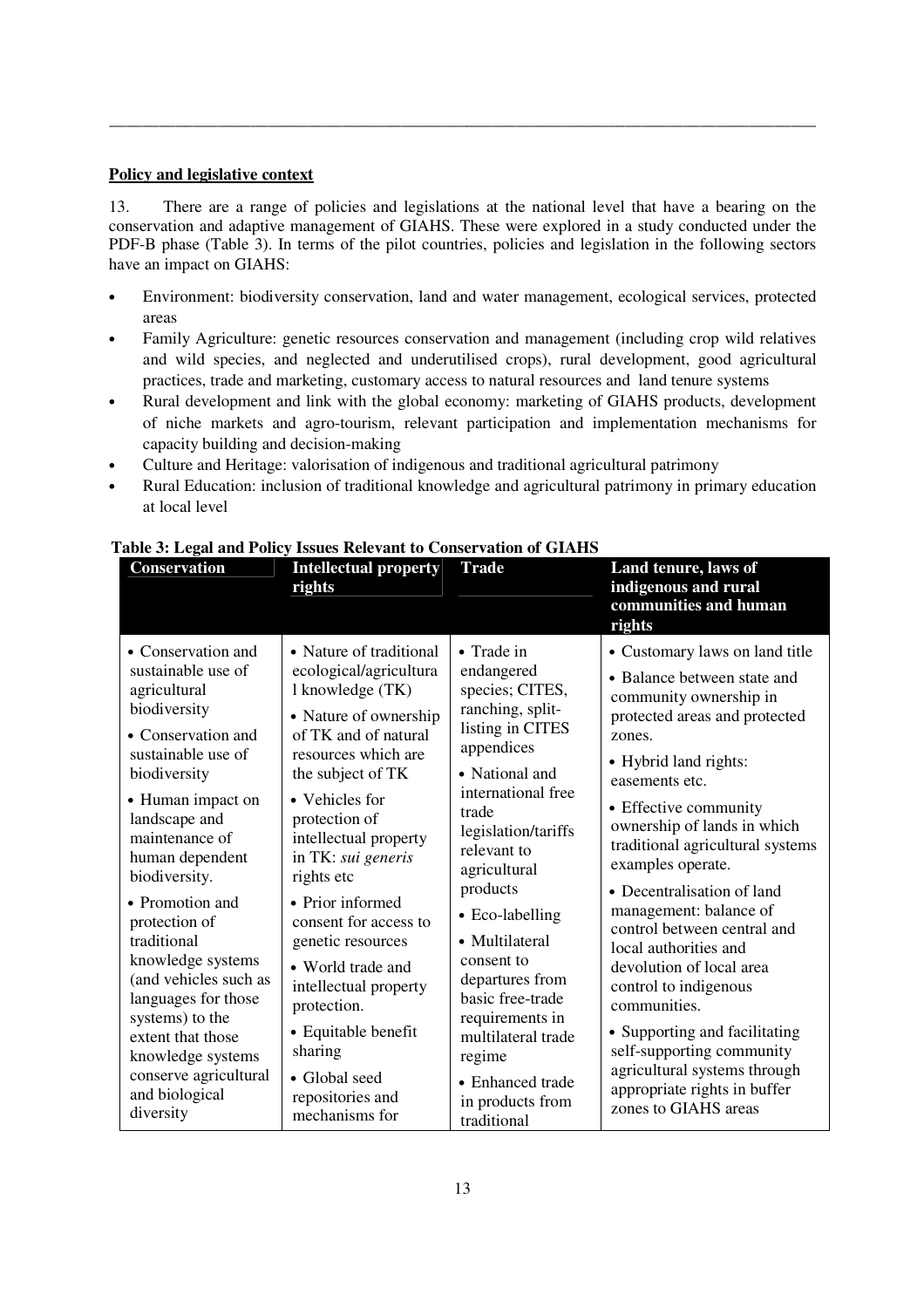| Conservation                                                                                                                                                                                                                                                                                                                                                                                                                                                                                                                                     | <b>Intellectual property</b><br>rights | <b>Trade</b>                                                                                                                                              | Land tenure, laws of<br>indigenous and rural<br>communities and human<br>rights                                                                                                                                                                                                                                                                                                                                                                                                                                                                                                                                                                                                                                                                                                                                                                                                                                              |
|--------------------------------------------------------------------------------------------------------------------------------------------------------------------------------------------------------------------------------------------------------------------------------------------------------------------------------------------------------------------------------------------------------------------------------------------------------------------------------------------------------------------------------------------------|----------------------------------------|-----------------------------------------------------------------------------------------------------------------------------------------------------------|------------------------------------------------------------------------------------------------------------------------------------------------------------------------------------------------------------------------------------------------------------------------------------------------------------------------------------------------------------------------------------------------------------------------------------------------------------------------------------------------------------------------------------------------------------------------------------------------------------------------------------------------------------------------------------------------------------------------------------------------------------------------------------------------------------------------------------------------------------------------------------------------------------------------------|
| • Protected area<br>conservation<br>• Protection of<br><b>GIAHS</b> activities<br>through protection of<br>adjacent lands either<br>as buffer zones to<br>the system or as<br>conservation<br>protected areas<br>• Zoning of<br>protected areas;<br>traditional use<br>zones, buffer zones<br>and graduated use<br>zones<br>• Globally<br>important/unique<br>protected areas;<br>world heritage etc.<br>• Special<br>conservation<br>measures in arid<br>zones, marine areas,<br>inter-tidal zones,<br>non-marine<br>wetlands, forests,<br>etc. | shared access to<br>genetic resources  | agricultural<br>systems which<br>possess special<br>characteristics by<br>reason only of their<br>derivation from<br>those systems (the<br>issue of PPMs) | • Participation by community<br>representatives in wider<br>planning/land control<br>decisions that might impact on<br>the protection of the<br>agricultural system or the land<br>on which it takes place and the<br>adjacent/other lands on which<br>it depends (e.g. water<br>catchments)<br>• Customary laws and forms of<br>social organisation of<br>indigenous and rural<br>communities that support<br>sustainable agricultural<br>systems<br>• Protection of customary legal<br>systems including for minority<br>participants in the relevant<br>community and controls on<br>despotism<br>• Restitution of land to<br>indigenous and tribal peoples<br>• Right to continuance of<br>cultures and traditional<br>practices<br>• Right to decide own use of<br>land and natural resources<br>• Right to choose own<br>approach to development<br>• Right to participate in<br>planning<br>• Right to participate in |
|                                                                                                                                                                                                                                                                                                                                                                                                                                                                                                                                                  |                                        |                                                                                                                                                           | process of international law<br>and policy making concerning<br><b>GIAHS</b>                                                                                                                                                                                                                                                                                                                                                                                                                                                                                                                                                                                                                                                                                                                                                                                                                                                 |

\_\_\_\_\_\_\_\_\_\_\_\_\_\_\_\_\_\_\_\_\_\_\_\_\_\_\_\_\_\_\_\_\_\_\_\_\_\_\_\_\_\_\_\_\_\_\_\_\_\_\_\_\_\_\_\_\_\_\_\_\_\_\_\_\_\_\_\_\_\_\_\_\_\_\_\_\_\_\_\_\_\_\_\_\_

14. In addition, there are legislative and policy frameworks at the international level that support conservation of these systems, and these are described below.

# **Convention on Biological Diversity**

15. The principal context for this project lies in the following articles from the CBD itself: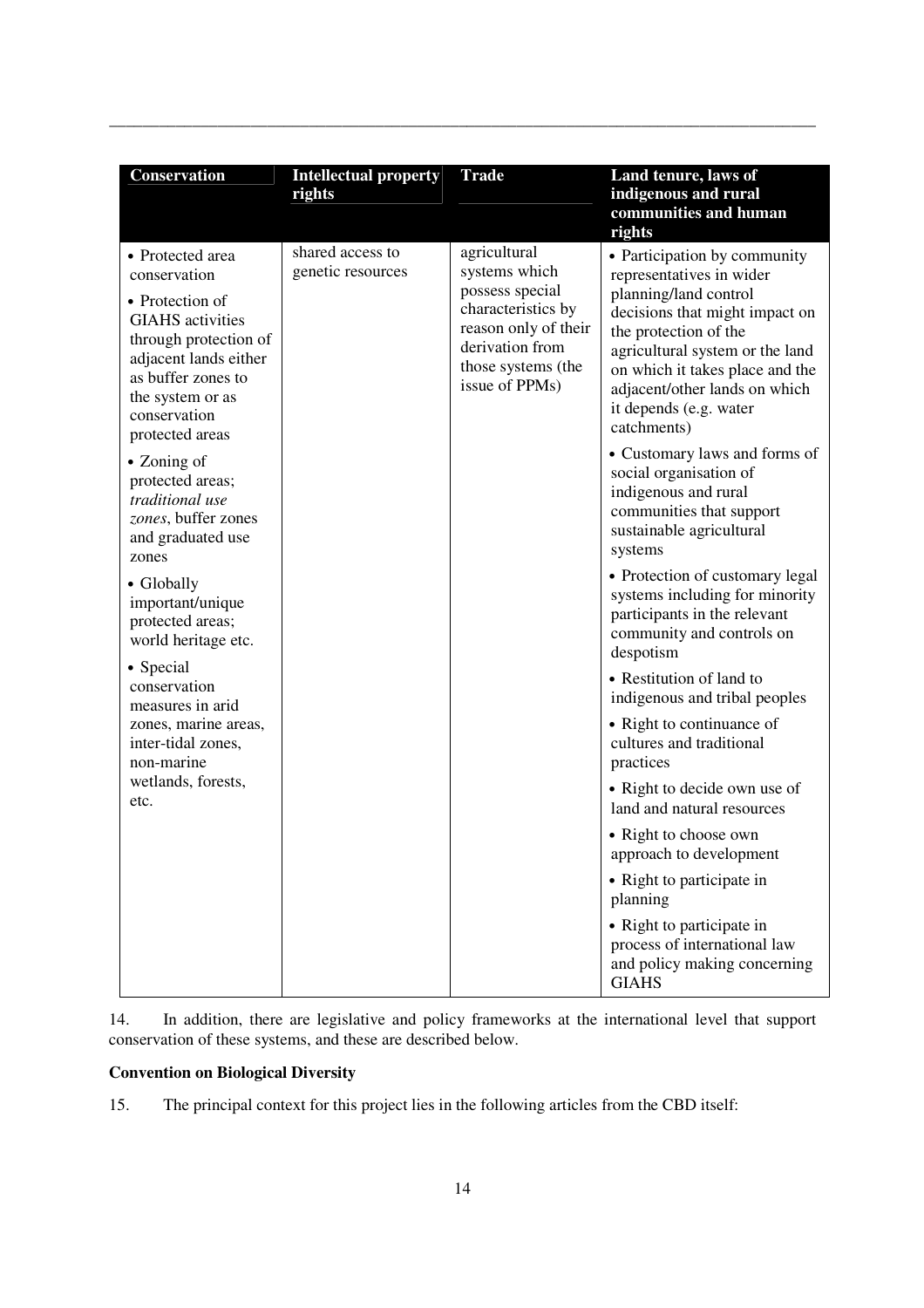Article 8 *In situ* conservation

(j) Subject to its national legislation, respect, preserve and maintain knowledge, innovations and practices of indigenous and local communities embodying traditional lifestyles relevant for the conservation and sustainable use of biological diversity and promote their wider application with the approval and involvement of the holders of such knowledge, innovations and practices and encourage the equitable sharing of the benefits arising from the utilization of such knowledge, innovations and practices

\_\_\_\_\_\_\_\_\_\_\_\_\_\_\_\_\_\_\_\_\_\_\_\_\_\_\_\_\_\_\_\_\_\_\_\_\_\_\_\_\_\_\_\_\_\_\_\_\_\_\_\_\_\_\_\_\_\_\_\_\_\_\_\_\_\_\_\_\_\_\_\_\_\_\_\_\_\_\_\_\_\_\_\_\_

Article 10 Sustainable use of components of biological diversity

(c) Protect and encourage customary use of biological resources in accordance with traditional cultural practices that are compatible with conservation or sustainable use requirements.

16. In 1996, the CBD COP 3 adopted Decision III/11, on conservation and sustainable use of agricultural biological diversity, which, inter alia, decided to establish a multi-year programme of activities on agricultural biological diversity. The aims of the work programme are to promote:

- the positive effects and mitigate the negative impacts of agricultural practices on biological diversity in agro-ecosystems and their interface with other ecosystems;
- the conservation and sustainable use of genetic resources of actual or potential value for food and agriculture; and
- the fair and equitable sharing of benefits arising out of the utilization of genetic resources.

17. The decision requested the CBD Secretariat and FAO, in close collaboration with other relevant organizations, to identify and assess relevant ongoing national and international activities and instruments. The results of this assessment were to be reported back through SBSTTA, and subsequently in 2000, COP 5 adopted Decision V/5 setting out a programme of work on agricultural biodiversity. Much of the work on agricultural biological diversity under the CBD to date has been undertaken in cooperation with the FAO.

18. The main elements of the work programme on agricultural biological diversity, comprises four mutually reinforcing programme elements (all of which are addressed to a greater or lesser extent by this project):

- Assessments: to provide a comprehensive analysis of status and trends of the world's agricultural biodiversity and of their underlying causes, as well of local knowledge of its management.
- •
- Adaptive management: to identify management practices, technologies and policies that promote the positive and mitigate the negative impacts of agriculture on biodiversity, and enhance productivity and the capacity to sustain livelihoods, by expanding knowledge, understanding and awareness of the multiple goods and services provided by the different levels and functions of agricultural biodiversity.
- Capacity-building: to strengthen the capacities of farmers, indigenous and local communities and their organizations and other stakeholders, to manage sustainably agricultural biodiversity so as to increase their benefits, and to promote awareness and responsible action.
- Mainstreaming: to support the development of national plans or strategies for the conservation and sustainable use of agricultural biodiversity and to promote their mainstreaming and integration in sectoral and cross-sectoral plans and programmes.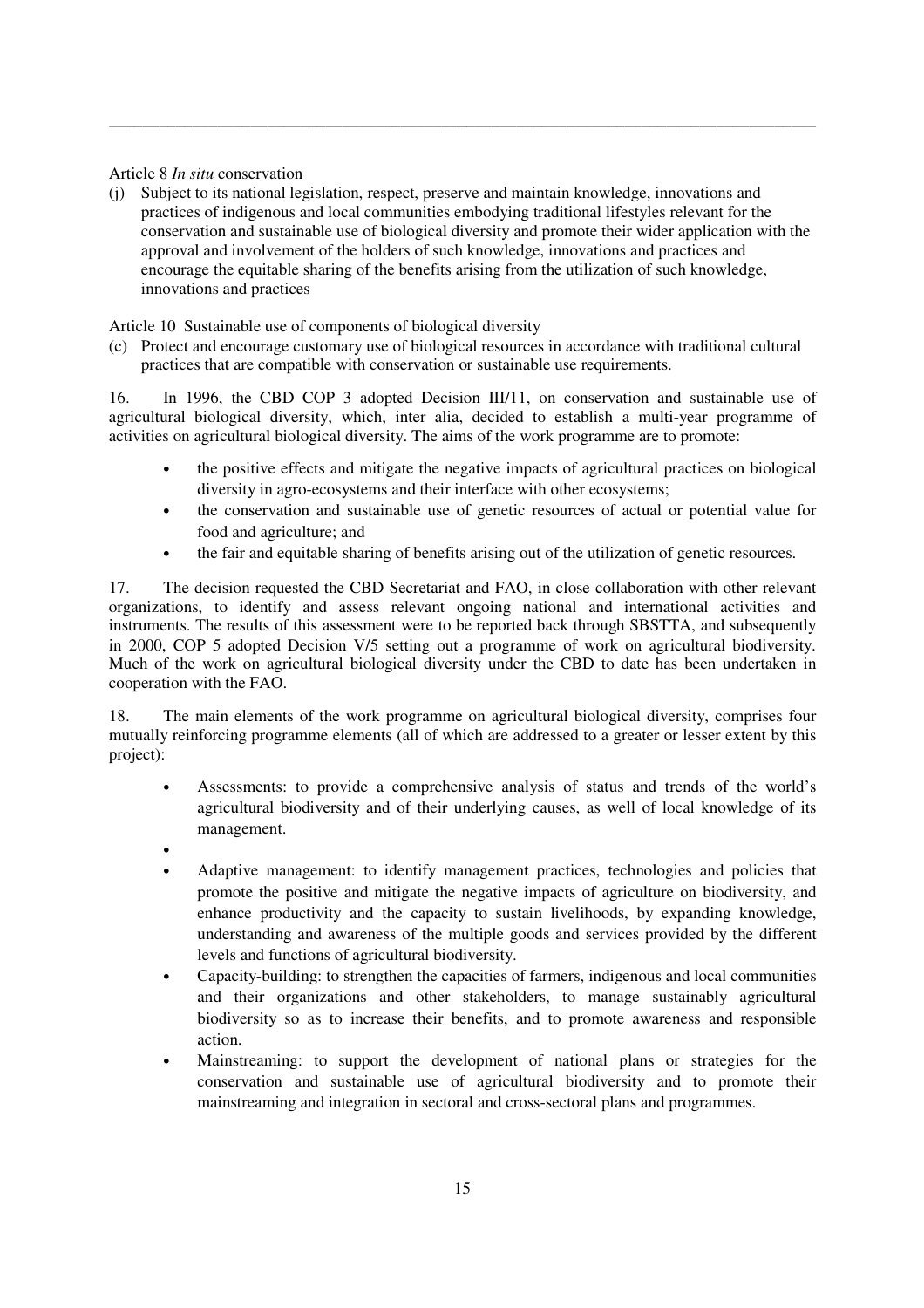#### **Millennium Development Goals**

19. The final report of Task Force 6 stated: "Around the world agricultural systems are increasingly vulnerable to overuse, inappropriate practices, and altered weather patterns. The task force recommends increasing the use of sustainable agriculture techniques to preserve natural assets, restoring and managing desertifed lands, and protecting surrounding natural habitat." (p15). The project contributes to MDG1, MDG7 and their interlinkages.

\_\_\_\_\_\_\_\_\_\_\_\_\_\_\_\_\_\_\_\_\_\_\_\_\_\_\_\_\_\_\_\_\_\_\_\_\_\_\_\_\_\_\_\_\_\_\_\_\_\_\_\_\_\_\_\_\_\_\_\_\_\_\_\_\_\_\_\_\_\_\_\_\_\_\_\_\_\_\_\_\_\_\_\_\_

#### **World Heritage Convention (WHC)**

20. With its approach to preserving cultural and natural heritage and with its particular emphasis on outstanding universal value, this convention would seem to be a useful vehicle for the support of GIAHS. Although the definitions in Articles 1 and 2 of the text of the convention do not expressly lend support to the type of landscape envisaged within the GIAHS concept they are fluid enough to permit development in this area. The Convention's Operating Guidelines were amended in 1992 to permit the inclusion of World Heritage Cultural Landscapes on the World Heritage List, and increasingly the nominations for this category include agricultural sites. A number of examples of these landscapes already on the World Heritage List would certainly fall within the GIAHS definition. However, the emphasis of this convention on the need for "outstanding universal value" limits the sites that can be protected. Moreover, the WHC puts more emphasis on the cultural and natural heritage of the landscape, and not on agricultural biodiversity and the customary management practices and institutions that underpin these systems.

#### **Convention to Combat Desertification (CCD)**

21. A number of indigenous traditional agricultural systems operate in arid and semi-arid areas and the sophisticated methods used to combat drought are essential aspects of the practices. The CCD deals generally with the need to combat drought and desertification. Although it does not directly support GIAHS, there are a number of provisions that lend indirect support, for example, Articles 10.3(c), (d) and (e) promote the strengthening of food security systems, alternate livelihood projects in drought–prone areas and the development of sustainable irrigation programmes. In addition, Article 17(c) requires the parties to support research activities to protect, integrate, enhance and validate traditional and local knowledge, know-how and practices, ensuring, subject to their respective national legislation and/or policies, that the owners of that knowledge will directly benefit on an equitable basis and on mutually agreed terms from any commercial utilization of it or from any technological development derived from that knowledge. Certainly, the promotion of GIAHS in arid and semi-arid will contribute to the fulfilment of the convention's goals.

#### **International Treaty on Plant Genetic Resources for Food and Agriculture**

22. This treaty is primarily relevant to the intellectual property issues concerning plant genetic resources for food and agriculture. However, the general treaty provisions concerning *in situ* conservation necessarily mean a whole ecosystem approach (including the animal species participating in that ecosystem). For example, Article 5.1(d) requires Parties to promote *in situ* conservation of wild crop relatives and wild plants for food production, including in protected areas, by supporting, *inter alia*, the efforts of indigenous and local communities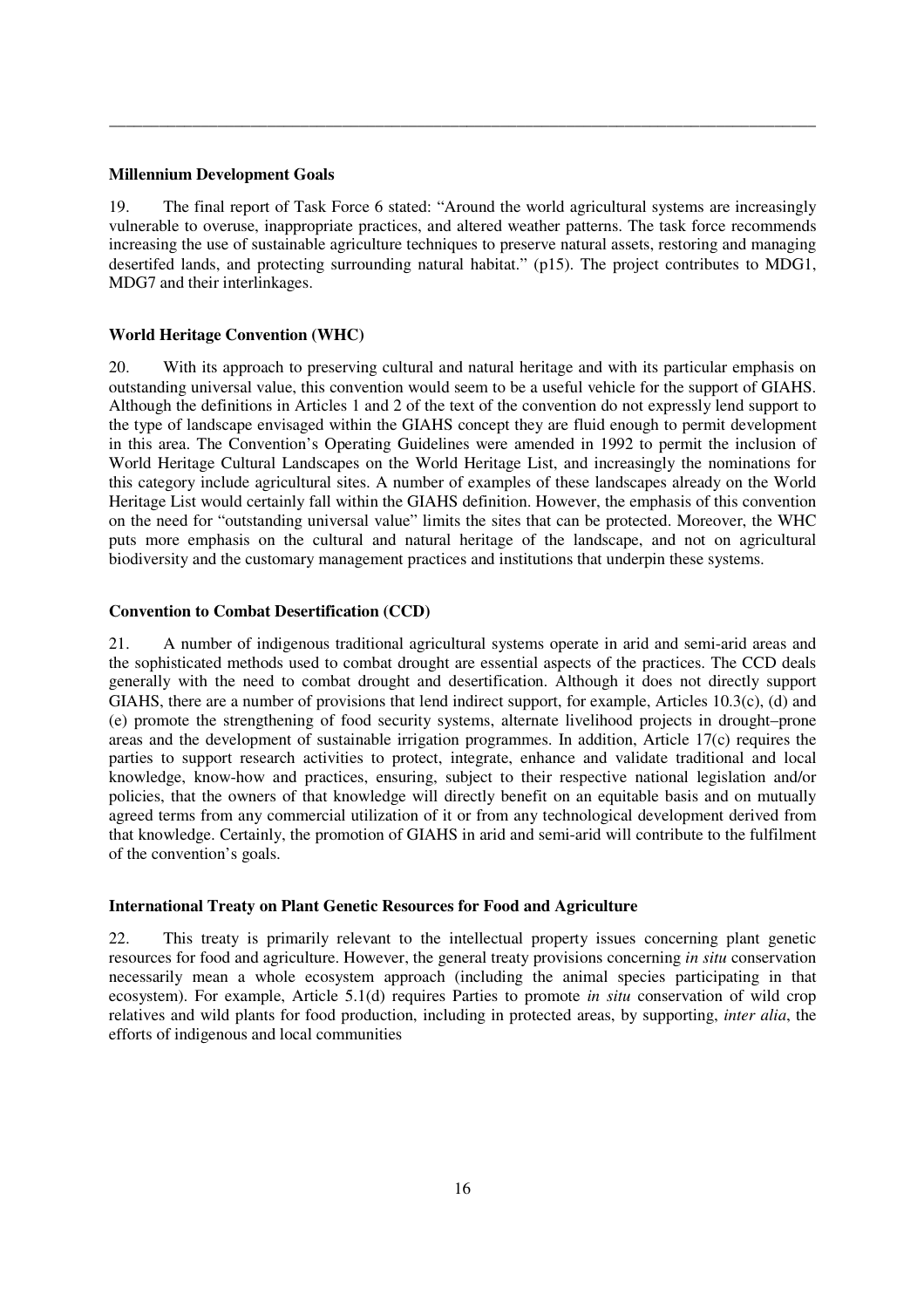# **Institutional context**

23. The institutional context for each Outcome was carefully reviewed during the PDF-B. The institutional context at international, national and local levels is described in detail in the stakeholder analysis presented in Section IV, Part V A and B.

\_\_\_\_\_\_\_\_\_\_\_\_\_\_\_\_\_\_\_\_\_\_\_\_\_\_\_\_\_\_\_\_\_\_\_\_\_\_\_\_\_\_\_\_\_\_\_\_\_\_\_\_\_\_\_\_\_\_\_\_\_\_\_\_\_\_\_\_\_\_\_\_\_\_\_\_\_\_\_\_\_\_\_\_\_

# 24. PART I. B. Baseline Course of Action

# **Threats, Root Causes, and Barriers Analysis**

25. Under the PDF-B, national and local multi-stakeholder consultations were undertaken in several pilot systems to elucidate the linkages between four main factors listed below. The conceptual framework used was based on the Millennium Assessment diagnostic approach.

- the drivers of change impacting on traditional agricultural systems;
- changes in management of the agricultural biodiversity and functioning of the agricultural system concerned;
- changes in the provision of ecosystem services; and
- impacts on human well being

26. Based on these consultations, the main proximate threats to GIAHS have been identified as: the loss of customary institutions and forms of social organization that underpin management of these systems; abandonment of the traditional cultivation and farming systems; conversion of land and habitat in and around traditionally managed fields to alternative uses such as unsustainable intensive farming, plantations, housing; and the displacement and dilution of traditional varieties cultivated in these systems. A description of threats, the adverse impacts on biodiversity, as well as the barriers to addressing these threats follows (tabular representation is in Section IV, Part IV).

# **Threats and root causes**

27. **Loss of agricultural biodiversity as result of the replacement of customary institutions and**  forms of social organization. These are an intrinsic part of GIAHS and are increasingly under threat primarily because of the imposition of new forms of organization by the state. With the loss of customary institutions, including the indigenous knowledge systems and specific roles of men and women in biodiversity maintenance, the basic foundation of the GIAHS is weakened leading to loss of the agricultural biodiversity and other biodiversity associated with these systems.

28. Severe genetic erosion and loss of wild species associated with traditional agricultural systems in many pilot sites, as the traditional cultivation methods are being abandoned. This is primarily driven by declining populations in rural areas and urbanization trends that cause a gap in the transmission of traditional methods to younger generations. A particularly significant factor leading to the abandonment of traditional methods is that customary management systems and institutions that are the cornerstone of GIAHS are being replaced by state institutions.

29. **Conversion of land and habitat in and around traditionally managed fields** to alternative uses (such as unsustainable intensive farming, plantations, housing). For example, in the case of the Philippines, highly diverse forest re-growth (*muyong*) upstream from Ifugao rice terraces is being replaced by single species plantations for construction wood to provide housing for the growing population. Another example is from the Chiloe Islands where salmon farms are polluting sweet and salt water resources. In China, the introduction of HYR varieties and related pesticides have undermined the association between rice varieties and carps, leading to losses in the diversity of domesticated and wild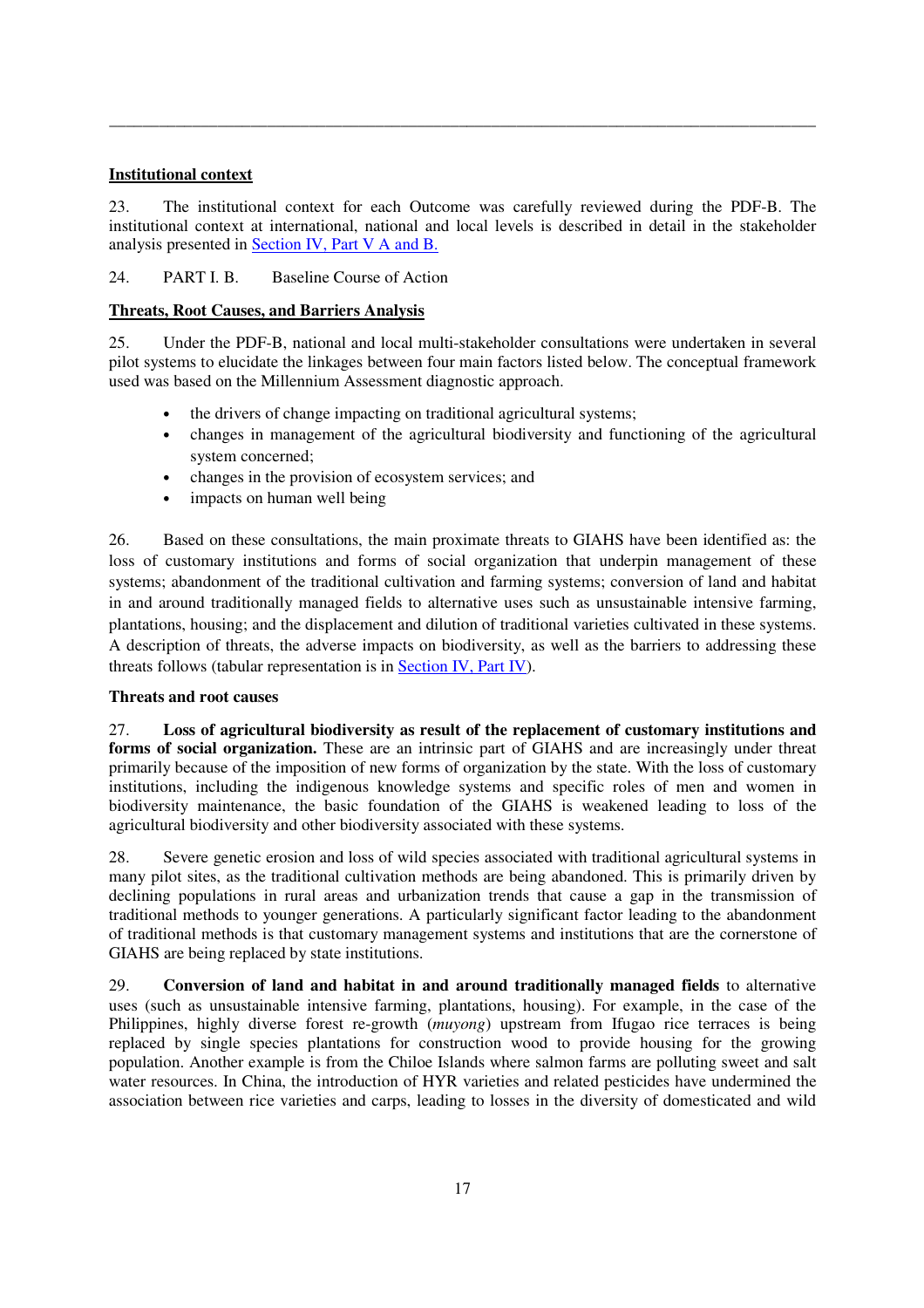aquatic diversity. The underlying driver of land conversion is that traditional systems cannot compete with short-term financial returns from alternative uses of the land.

\_\_\_\_\_\_\_\_\_\_\_\_\_\_\_\_\_\_\_\_\_\_\_\_\_\_\_\_\_\_\_\_\_\_\_\_\_\_\_\_\_\_\_\_\_\_\_\_\_\_\_\_\_\_\_\_\_\_\_\_\_\_\_\_\_\_\_\_\_\_\_\_\_\_\_\_\_\_\_\_\_\_\_\_\_

30. **Increasing displacement and dilution of traditional varieties** in GIAHS, such as is taking place in the oases of the Maghreb region. The underlying driver of this is homogenization of the agricultural sector due to international market pressures and the indiscriminate transfer of inappropriate modern agricultural technologies. In other cases, as in Peru, traditional farmers have problems with access to and storage of high quality native seeds.

#### **Biological Impacts**

31. These threats are leading to the erosion of GIAHS and consequently to a range of impacts on their agricultural biodiversity, associated natural ecosystems, and ecosystem functions, as summarized below.

Agricultural biodiversity

Severe genetic erosion, on a global scale, of indigenous agricultural biodiversity ranging from varieties of potatoes and maize to farmed fish and livestock;

Loss of useful native species which provide biological pest and disease control, shade, ethno-pesticides, pollinators, ethno-medicines, wild foods and range of other agricultural benefits, including wild relatives.

Biodiversity associated with agriculture

Loss of wild species comensal or associated with traditional agricultural systems – particularly important in steppes and rangelands where extensive farming systems have helped shape habitats and can provide refugia (for example for large ungulates and ground-nesting birds) in otherwise intensively managed landscapes.

Ecosystem functions

Loss of habitat networks around traditionally managed fields affects the water cycle in the catchment area with severe downstream effects

Soil erosion, landslides, land degradation and desertification

32. These impacts pose significant risks for the continued viability of unique and globally significant agricultural biodiversity and the associated knowledge and management systems that have co-evolved over numerous generations. In some areas, there are spill-over effects from this marginalisation onto wild biodiversity, e.g. illegal hunting, over-harvesting of natural resources and uncontrolled bio-prospecting in wildlife, plants, minerals, soil erosion and land degradation. In sum this leads to a dwindling capacity of these bio-cultural systems to maintain agricultural biodiversity of global importance and to sustain their delivery of ecosystem goods and services.

# **Barriers**

33. There are several barriers to realizing conservation and adaptive management of GIAHS. The first set of barriers relate to the **awareness and recognition** of the global importance of these systems. Governments do not recognize the importance of customary institutions and forms of social organization that underpin these systems. International and national institutions tend to work on specific aspects of agricultural biodiversity and indigenous traditional agricultural systems with none so far taking an integrated and coherent global approach to identify the most valuable systems and undertake the necessary work (scientific, political, economic and cultural) to promote their long term sustainability.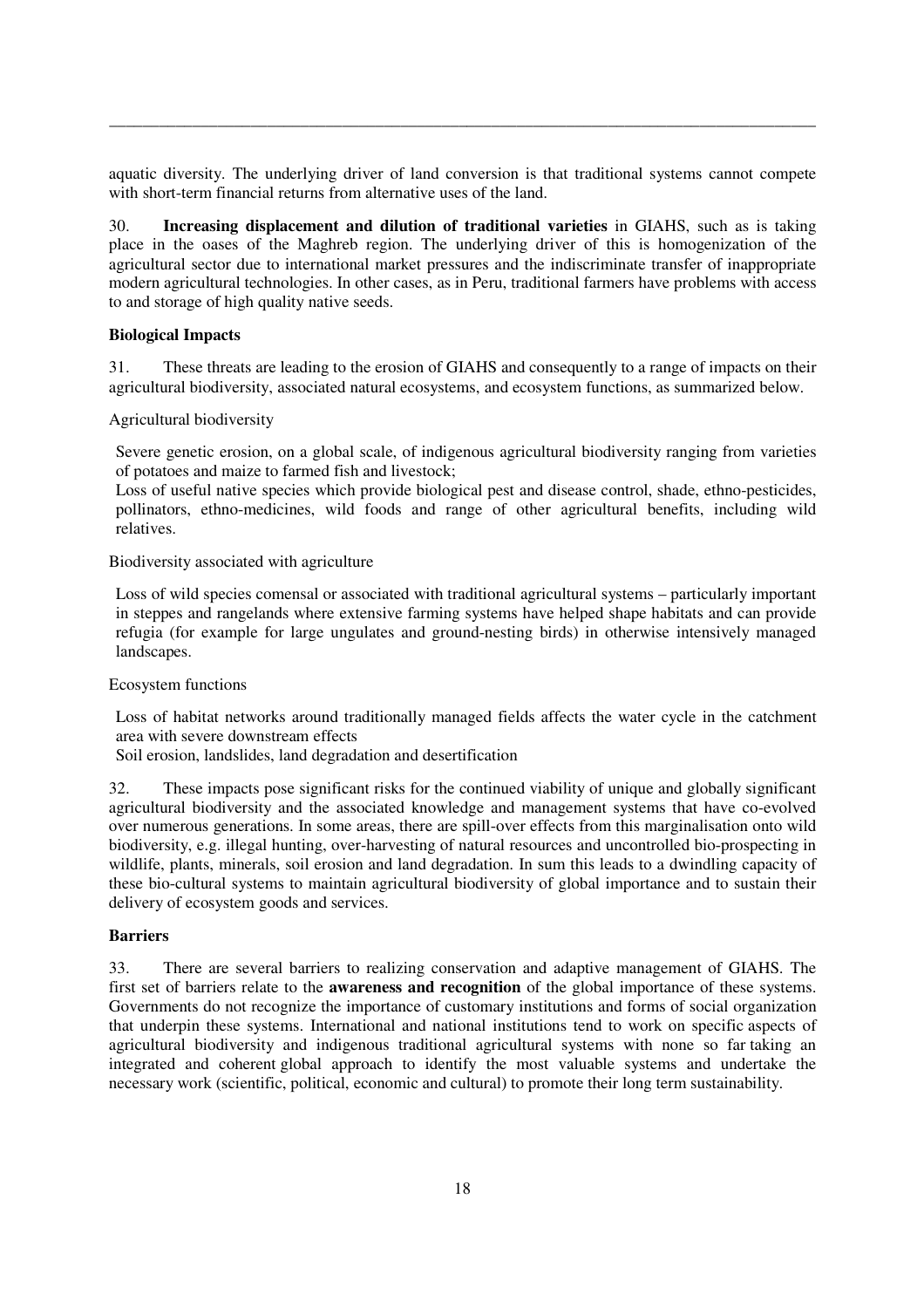34. At the policy level, the main barrier is that agricultural policies are dominated by sectoral approaches, with a subsequent lack of integrated and ecologically sustainable farming approaches. The importance of traditional management systems, forms of social organisation and customary law for the conservation and adaptive management of biodiversity is often poorly understood, leading to a tendency to replace these with national legal, institutional and cultural homogeneity. Low priority is given to in situ conservation and local knowledge in development of agro-biodiversity conservation efforts by research, development and rural service organisations.

\_\_\_\_\_\_\_\_\_\_\_\_\_\_\_\_\_\_\_\_\_\_\_\_\_\_\_\_\_\_\_\_\_\_\_\_\_\_\_\_\_\_\_\_\_\_\_\_\_\_\_\_\_\_\_\_\_\_\_\_\_\_\_\_\_\_\_\_\_\_\_\_\_\_\_\_\_\_\_\_\_\_\_\_\_

35. **State institutions** do not have the knowledge, information, or tools to provide appropriate support to these agricultural systems nor do they have adequate mechanisms for involving indigenous and traditional communities in decision making. The result is that there are no mechanisms for collaborative management that bring together state and customary institutions.

36. In terms of **community capacities**, indigenous and traditional farmers do not have the ability to develop appropriate responses to external pressures that can allow them to continue their unique agricultural practices (for e.g., tapping into niche markets for their products as an alternative to competing with products of homogenized agriculture, developing agricultural tourism).

37. Finally, the multiple benefits (including environmental) of GIAHS are not captured by **markets**. As a result these systems cannot compete with other uses of land in terms of generating income.

# **Stakeholder analysis**

38. Governments of the participating countries, through NGOs and local community based organisations, will implement the national demonstrations in close cooperation with stakeholders such as:

- Local and indigenous farming, herding, fisher folk and other communities;
- Representatives of governments and governmental agencies at national and local levels in different areas of work e.g. agriculture, development, environment and land use planning bodies and research/academic institutes;
- Representatives of producers' associations, indigenous peoples and their international networks, NGOs, relevant networks e.g. Plant Genetic Resources, and other civil society organisations; nature conservation and cultural heritage societies;
- International Agencies that are partners and provide support e.g. FAO, IFAD, UNESCO, UNDP, GEF, UNCCD, CBD Secretariat, and others;
- Private sector bodies interested in responsible trade and alternative economic activities, etc;
- Scientific partners including universities, research institutes, foundations and organisations.

39. For a detailed stakeholder analysis and participation plan for each of the Projects' Outcomes see Section IV Part V.

40. Participation of stakeholders by local farming communities and ultimate establishment of action programmes and recognition of agricultural systems and areas will be subject to free prior informed consent of these communities. In this context the vulnerable groups including rural women and socioeconomically weaker sections need special mention. The project will help build their capacity to fully participate and benefit from the Project. There will be special arrangements for communication with them keeping in view the religious and socio-cultural sensitivities of the area.

# **Baseline analysis**

41. There is clear recognition in a broad range of international instruments including the CBD (art. 8j and 10c), the CCD, the World Heritage Convention and other hard and soft law instruments like the Man and the Biosphere Program of UNESCO of the particular contribution of indigenous and traditional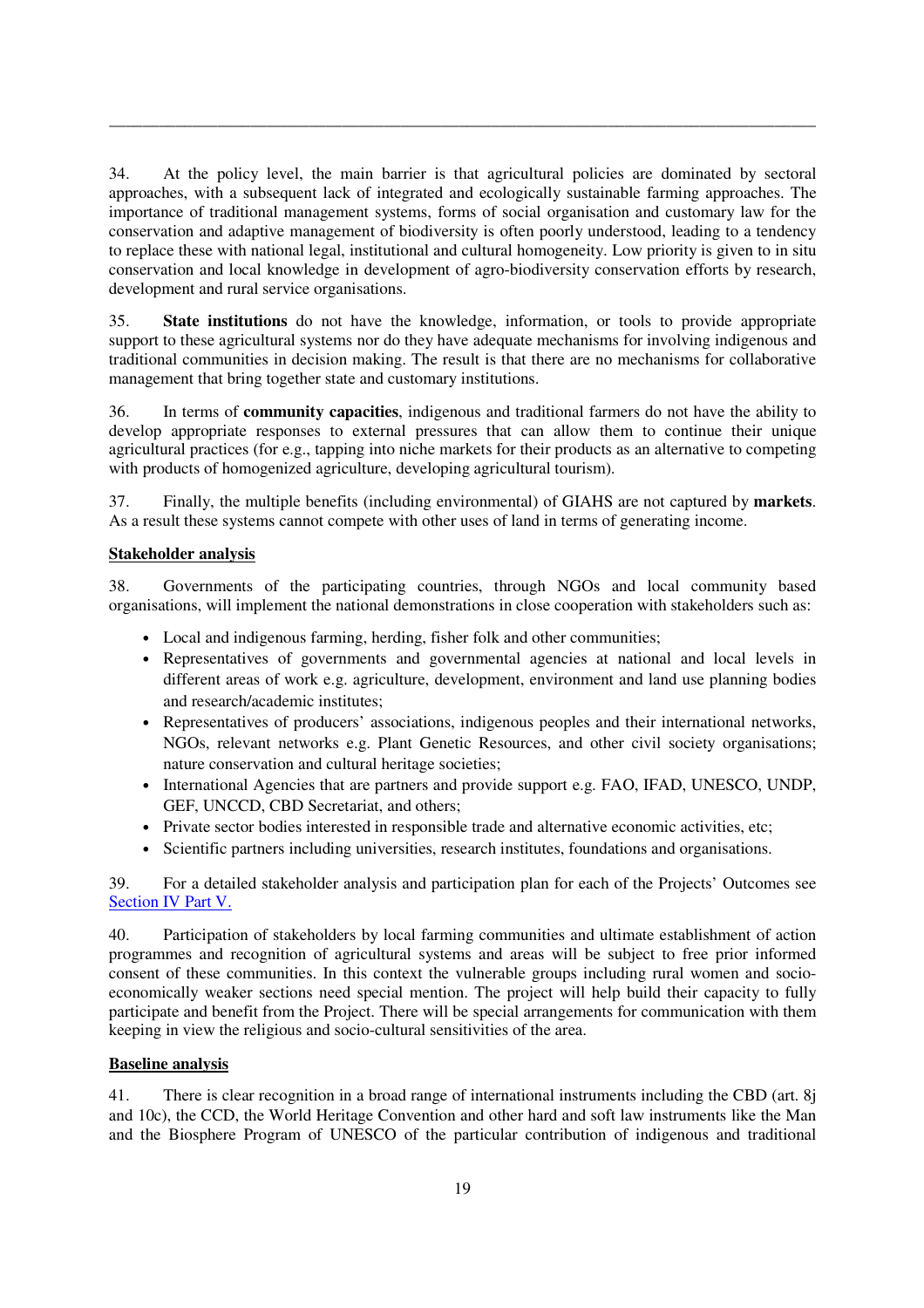peoples to the conservation of biological diversity (see Section IV, Part VII). However, in each instance, agricultural biodiversity, the domesticated and semi domesticated spaces of the landscape and the management systems upon which these rely are not at the core of policy and investment agendas that are primarily oriented to the conservation of wild biodiversity, natural and cultural heritage. There is no international initiative to date that puts peoples' harmonious relationship with the environment and their active and indispensable role in the creation and maintenance of biological diversity and healthy ecosystems through their agricultural and other livelihood practices at the centre stage.

\_\_\_\_\_\_\_\_\_\_\_\_\_\_\_\_\_\_\_\_\_\_\_\_\_\_\_\_\_\_\_\_\_\_\_\_\_\_\_\_\_\_\_\_\_\_\_\_\_\_\_\_\_\_\_\_\_\_\_\_\_\_\_\_\_\_\_\_\_\_\_\_\_\_\_\_\_\_\_\_\_\_\_\_\_

42. FAO leads the agricultural biodiversity work program of the CBD and has developed many initiatives that support native agricultural biodiversity, genetic resources for Food and agriculture and ecosystem services provided by traditional agricultural systems. Work is ongoing in the areas of international policy making and monitoring of Genetic Resources for Food and Agriculture and the International Treaty for Plant Genetic Resources for Food and Agriculture (IT-PGRFA)<sup>8</sup>. Other areas of FAO's work include an initiative on the value of native crops for nutrition (with Bioversity International) and mitigating the impact on rural communities affected by HIV/AIDS<sup>9</sup>, the preparation of a State of the World of Animal Genetic Resources including native breeds, Integrated Plant and Pest Management, the Pollinators Initiative (Global GEF-UNEP-OP13), gendered knowledge systems for agricultural biodiversity (the LINKS Project), payment for environmental services (PES). These and other FAO activities provide a baseline of knowledge and lessons learnt on which the Project will build.

43. Research institutions, including the CGIAR institutions IPGRI, IFPRI, CIP, CYMMIT and CIAT's Using Agrobiodiversity Through Biotechnology<sup>10</sup>: ICARDA's Promoting Community-Driven Conservation and Sustainable Use of Agrobiodiversity<sup>11</sup>, as well as Diversitas International new science agenda for agro-biodiversity<sup>12</sup> provide a baseline of evidence, knowledge and lessons learnt to tackle various aspects of GIAHS.

44. In spite of a growing body of scientific evidence that demonstrates that a significant part, if not most of the earth's ecosystems have somehow been shaped and/or are maintained through traditional human management systems, the dominant conservation approach focuses mainly on adjusting the human role and use of the environment to the objectives of the conservation of wild biodiversity, by imposing a sharp division of wild and domesticated spaces. However, in many cases people have actively enhanced the functional and overall biodiversity embodied by a range of ecosystems, which would be lost of the management system can no longer be sustained.

45. Still today, there is insufficient awareness and understanding of and support for the key role that indigenous peoples and traditional farming/ herding/ fishing communities have played for millennia and continue to play in maintaining and creating healthy ecosystems, biodiversity and landscapes, while providing the ecosystem services that peoples livelihoods and well-being depend on. This implies also a serious neglect in the global biodiversity agenda of a range of ecosystems that jointly cover a significant part of the earth surface. By the same token, mainstream agricultural development strategies have for many decades overlooked the importance of biodiversity, ecosystem functioning and sustainability and resilience by applying a short term narrow definition of human economic growth. The GIAHS initiative aims to be catalytic in creating global awareness of these issues and in providing international support to these globally important agro-ecosystems and associated human aspects. Thus it will provide a much needed complement to the global environmental and sustainable development agenda.

<u>.</u>

<sup>8</sup> http://www.fao.org/ag/cgrfa/itpgr.htm

<sup>9</sup> http://www.fao.org/sd/2002/PE0104a\_en.htm

<sup>10</sup> http://www.ciat.cgiar.org/biotechnology/index.htm

<sup>&</sup>lt;sup>11</sup> http://www.icarda.org/Announcement/Agrobiodiversity\_18-21April05.htm

<sup>12</sup> http://www.diversitas-international.org/docs/Inter.%20Diversitas.pdf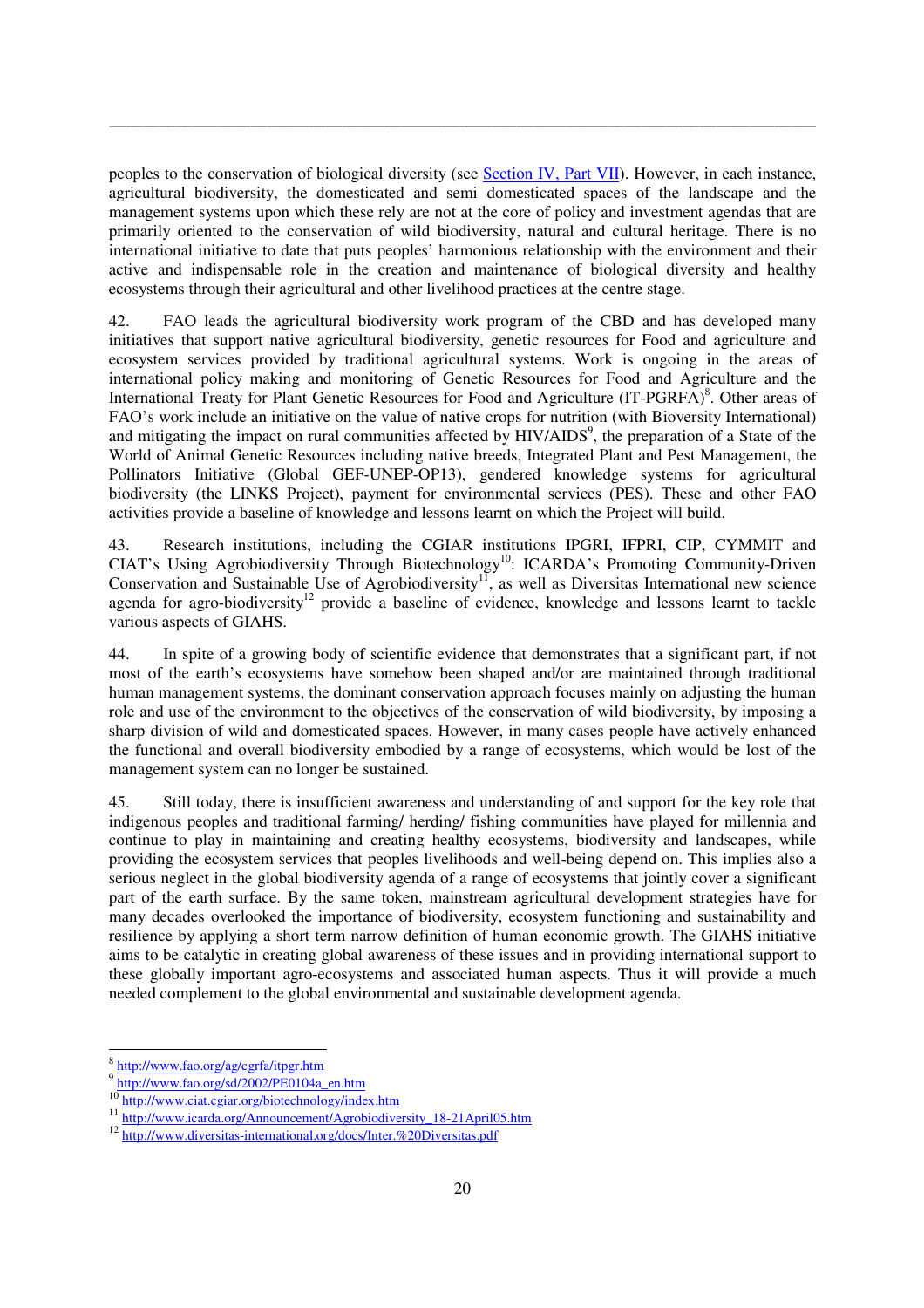46. Work is going on world-wide for mitigating land degradation and promoting sustainable agricultural and rural development and through a few specific projects, promoting the in situ conservation of genetic resources by working with local communities, indigenous peoples and their specific resource management systems. There is a substantial body of descriptive literature and research on potential GIAHS systems and their viability or erosion. However, only ad hoc and sectoral support has been directed to sustaining certain aspects of ingenious agricultural systems, without addressing their integrated nature. Support to ingenious agriculture and associated biodiversity and knowledge systems is often considered as a fringe activity by governments, and little is done to mainstream its principles, lessons learnt and successes despite a project's best efforts. This situation and increasing pressures, including, in some cases, opposition to local culture and traditions, are resulting in serious gaps in transmission of this globally significant heritage, constraining farmer/ herder/ fisher innovation and potentially blocking the *in situ* evolution of domesticated species and ethno-agro-ecosystems.

\_\_\_\_\_\_\_\_\_\_\_\_\_\_\_\_\_\_\_\_\_\_\_\_\_\_\_\_\_\_\_\_\_\_\_\_\_\_\_\_\_\_\_\_\_\_\_\_\_\_\_\_\_\_\_\_\_\_\_\_\_\_\_\_\_\_\_\_\_\_\_\_\_\_\_\_\_\_\_\_\_\_\_\_\_

47. Scientific evidence showing that GIAHS can be viable and sustainable options particularly for poor producers in developing countries is increasing. Emerging valuation techniques have shown the comparative advantages of some traditional systems in food production and risk alleviation in the medium and long term. This argument has recently been indirectly strengthened through agricultural crises in the North (e.g. excessive hormone and fertilizer use in North America, mad cow disease in Europe, and impact of cyclones, floods and droughts on vulnerable island states and risk-prone areas in each continent, etc.) and is reflected in recent guidance from the CBD and GEF's Operational Programme 13.

48. Although there is increasing ad-hoc recognition of customary management practices of value to biodiversity conservation and adaptive management, through for example, the scientific community, media, CBD and CCD and civil society initiatives, this is not mainstreamed into national strategies, nor is there a widespread acceptance and coordinated support on a world-wide basis. Apart from a few national and regional initiatives, including several notable GEF projects, there is no global program that addresses the problematic of agricultural heritage systems. Most existing initiatives are both under-funded (due to a lack of global recognition and support), and their long term viability undermined (due to a lack of mainstreaming). GIAHS are undervalued at local and national levels, and hence little is done to safeguard them while at the same time enhancing their viability and evolutionary change. Although the baseline is strong in terms of description of GIAHS and their value to mankind and livelihoods, we still do not have effective models that would allow safeguarding of these systems (but not creating museums) while promoting their continued evolution and innovation. Such a conservation and adaptive management approach has not been effectively tested before.

49. Some ingenious agricultural systems have already been lost, and if the baseline scenario continues, there is a serious risk that many more of these systems and their heritage will soon disappear. Without critical global attention and interventions that promote the maintenance of these alternative systems and maintain their viability, it is likely that losses will accelerate. In the absence of the project, the contribution of GIAHS to the production and maintenance of agricultural biodiversity will not be broadly recognised, supported or disseminated. Development policies will continue to favour monocropping and other practices that threaten preservation of biodiversity of importance to agriculture, and policy and legal environments will therefore continue to be unsupportive of GIAHS.

# **PART II: STRATEGY**

50. The GEF alternative will aim to redress the erosion of GIAHS, through addressing the key barriers related to awareness, policy, institutional capacity, community capacity and markets at global, national and local scales. It will be the first step in a long term programme of support. Replication on a wider scale ("long term programme"), after the completion of the Full Project, is intended to be through continued sustainable baseline actions (financing from the national budgets and traditional ODA), sustainable financing and global recognition efforts.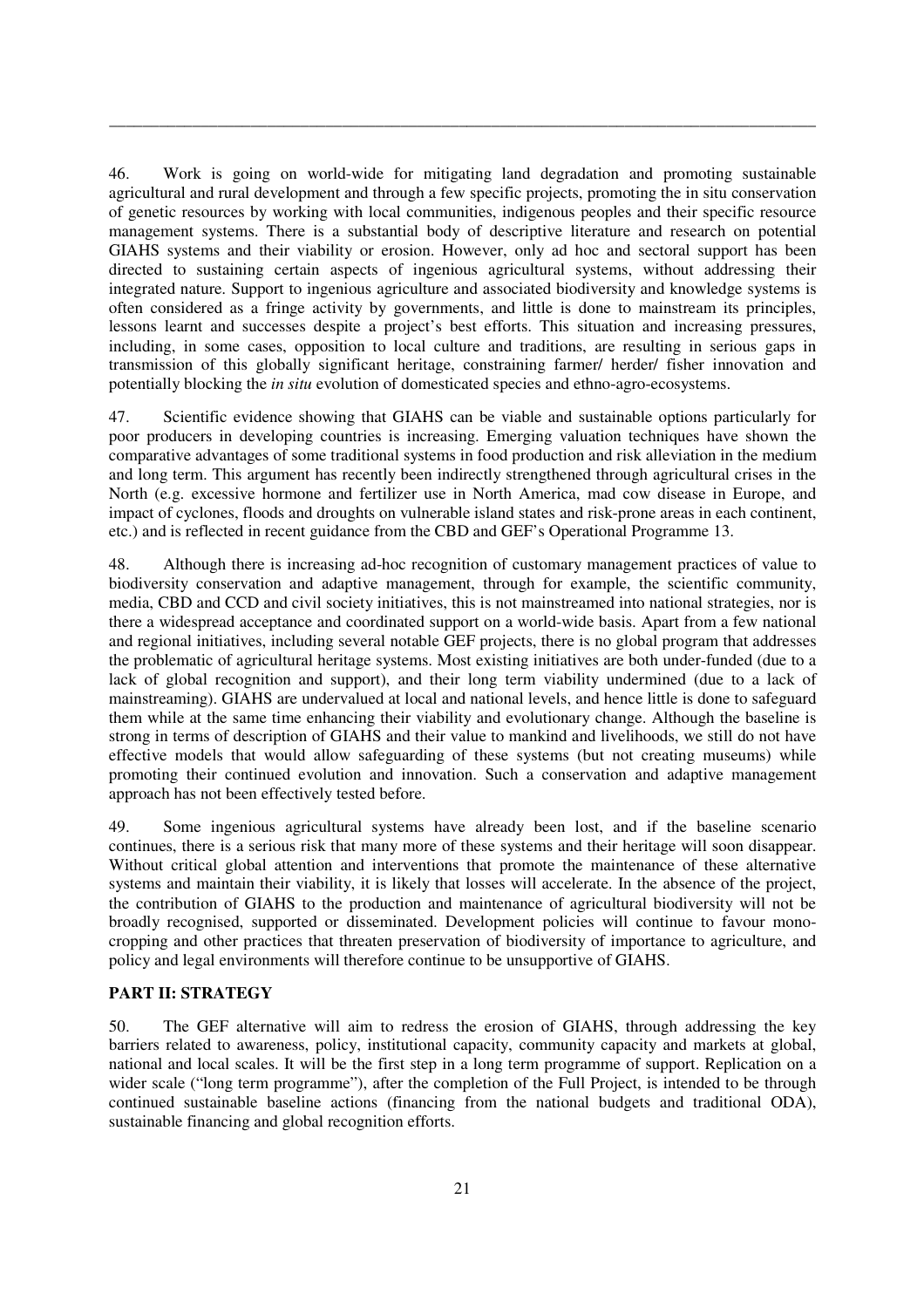51. In order to provide systematic support to the conservation and adaptive management of GIAHS, the chosen project strategy is to make interventions at three distinct levels. First, at the global level, it will facilitate international recognition of the concept of GIAHS wherein globally significant agrobiodiversity is harboured, and it will consolidate and disseminate lessons learned and best practices from project activities at the pilot country level. Second, at the national level in pilot countries, the project will ensure mainstreaming of the GIAHS concept in national sectoral and inter-sectoral plans and policies. Third, at the site-level in pilot countries, the project will address conservation and adaptive management at the community level. The focus of GEF resources will be on the global and national component, while pilot system activities will be financed largely through re-directing national financing and mobilization of additional co-financing.

\_\_\_\_\_\_\_\_\_\_\_\_\_\_\_\_\_\_\_\_\_\_\_\_\_\_\_\_\_\_\_\_\_\_\_\_\_\_\_\_\_\_\_\_\_\_\_\_\_\_\_\_\_\_\_\_\_\_\_\_\_\_\_\_\_\_\_\_\_\_\_\_\_\_\_\_\_\_\_\_\_\_\_\_\_

52. Globally Important Agricultural Heritage Systems (GIAHS) represent a unique sub-set of agricultural systems, which exemplify customary use of globally significant agricultural biodiversity and merit to be recognised as a heritage of human kind within the national sovereignty jurisdictions. GIAHS may be defined as: **Remarkable land use systems and landscapes which are rich in globally significant biological diversity evolving from the co-adaptation of a community with its**  environment and its needs and aspirations for sustainable development. GIAHS can thus be considered to have the following characteristics:

53. The domestication, maintenance and adaptation of the agricultural biodiversity of global significance (ABGS).

54. The ABGS is managed holistically by optimising: integration at the level of inter and intraspecies dynamics; integration of different scales of agricultural biodiversity: genetic resources, species, ecosystem and landscape; integration of the sustainable management of biotic and non-biotic natural resources (land and water); integration of the biodiversity and ecosystem characteristics with indigenous/traditional knowledge systems, technologies, with forms of social organisation and institutions for ecosystem management, with human needs and aspirations, as well as their cultural practices, views and preferences; and adaptive management.

55. The ABGS has co-evolved with these systems and their associated cultures over centuries, even millennia, in a process of mutual adaptation.

56. The system still has full integrity: all the necessary elements to sustain the system are in place and can be reproduced.

57. To halt the rapid degradation of GIAHS their dynamic nature must first be recognized. Their resilience depends on their capacity to adapt to new challenges without loosing their biological and cultural wealth, and productive capacity. This requires continuous agro-ecological and social innovation combined with careful transfer of accumulated knowledge and experience across the generations. Trying to conserve GIAHS by "freezing them in time" would surely lead to their degradation and condemn their communities to poverty. The GIAHS approach will centre on the human management and knowledge systems, including their socio-organisational, economic and cultural features that underpin the conservation and adaptation processes in GIAHS without compromising their resilience, sustainability and integrity. . The innovative feature of the project allows the integration of these local agricultural and livelihood systems to global environmental markets such as eco-libelling, carbon sequestration, ecotourism and other payment for environmental services schemes thereby ensuring their sustainability without their fossilization.

58. GIAHS can be viewed as benchmark systems that can provide principles and lessons for international and national strategies for the in situ-conservation of biodiversity, sustainable agricultural development and addressing the rising demand to meet food and livelihood needs of poor and remote populations. This project will endeavour to achieve a better understanding, locally and globally, of the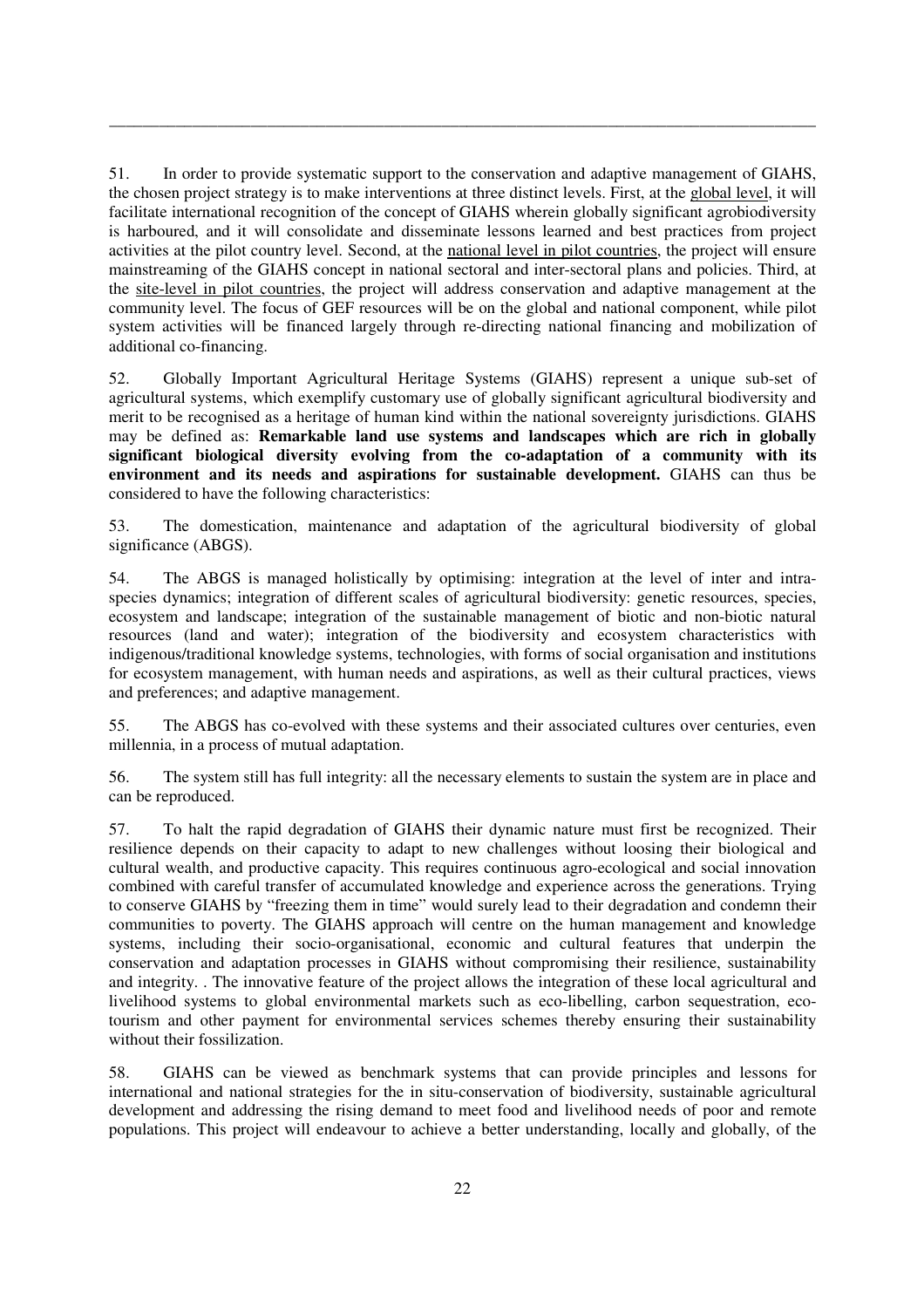indigenous people's knowledge and management experience related to nature and the environment, and applying this to contemporary developmental challenges, especially for the reinvigoration of sustainable agriculture and rural development.

\_\_\_\_\_\_\_\_\_\_\_\_\_\_\_\_\_\_\_\_\_\_\_\_\_\_\_\_\_\_\_\_\_\_\_\_\_\_\_\_\_\_\_\_\_\_\_\_\_\_\_\_\_\_\_\_\_\_\_\_\_\_\_\_\_\_\_\_\_\_\_\_\_\_\_\_\_\_\_\_\_\_\_\_\_

# **Project Rationale and Policy Conformity**

# **Policy conformity: fit to GEF operational program and GEF Strategic Priorities**

59. The project addresses the strategic long-term objective of Biodiversity, which is to mainstream biodiversity in production landscapes/seascapes and sectors. The project shall promote the positive impacts and mitigate the negative impacts of agricultural systems and practices on biological diversity in agro-ecosystems and their interface with other ecosystems; the conservation and sustainable use of genetic resources of actual and potential value for food and agriculture; and the fair and equitable sharing of benefits arising out of the use of genetic resources. It will use the "adaptive management" approach to explore and develop novel political, social and economic processes strengthening traditional management systems to interact with the biophysical world in order to maintain the biodiversity and cultural values of agroecosystems. The project has identified a range of different systems to test such new approaches on a case by case basis in a wide variety of settings. Ultimately, it will help the people living in and around GIAHS to establish strengthened socio-political (governance) and economic processes (markets and alternative livelihood opportunities) that help them address the challenges of today's world (with all its modern pressures) and let them to take advantage of the opportunities of modern living, while at the same time maintaining the target agroecosystems.

60. The project fully fits with the Strategic Programs 4 for GEF-4 Biodiversity: *Strengthening the policy and regulatory frameworks for mainstreaming biodiversity*. The project will address this strategic program by: contributing to mainstreaming through policy and regulatory reforms and support for systematic and institutional capacity building; (ii) conservation and sustainable management of 112,000 ha of outstanding traditional agricultural systems in six countries through conducive agricultural policies and regulatory reforms and support for integrated approach and institutional capacity building and empowerment of local communities; (iii) improving awareness and education among government agencies, local authorities and communities, and other stakeholders; (iv) demonstrating "local livelihood benefits – global environmental benefits linkages" through agro-ecosystem approaches across government agencies, local communities, indigenous peoples and private sector; and (v) disseminating key best practices and lessons learned between implementing agencies, recipient communities and countries locally, regionally and on a global scale in order to enhance and sustain a significant overall impact.

# **Policy conformity: inter-linkages with other GEF Focal Areas**

61. This project is also consistent with the goals of several other GEF focal areas, namely Sustainable Land Management and Integrated Ecosystems Management, and indirectly with climate change and international waters as described below.

62. The project contributes to the strategic long-term objectives of 'Land Degradation (LD)' 1: to develop an enabling environment that will place Sustainable Land Management (SLM) in the mainstream of development policy and practices at the regional, national, and local levels,; and 2: to upscale SLM investments that generate mutual benefits for the global environment and local livelihoods. The project will contribute to these objectives since the sustainable land management is the very essence of the conservation and adaptive management of agricultural heritage systems. All threats of land degradation such as unsustainable agricultural practices, soil erosion, overgrazing, deforestation, and the issues of prevention and control are duly addressed. By promoting the conservation of fragile ecosystems, such as in drylands and deserts, through the traditional GIAHS practices that have evolved over millennia in harmony with the human and natural resources assets in these regions, the project aims at preventing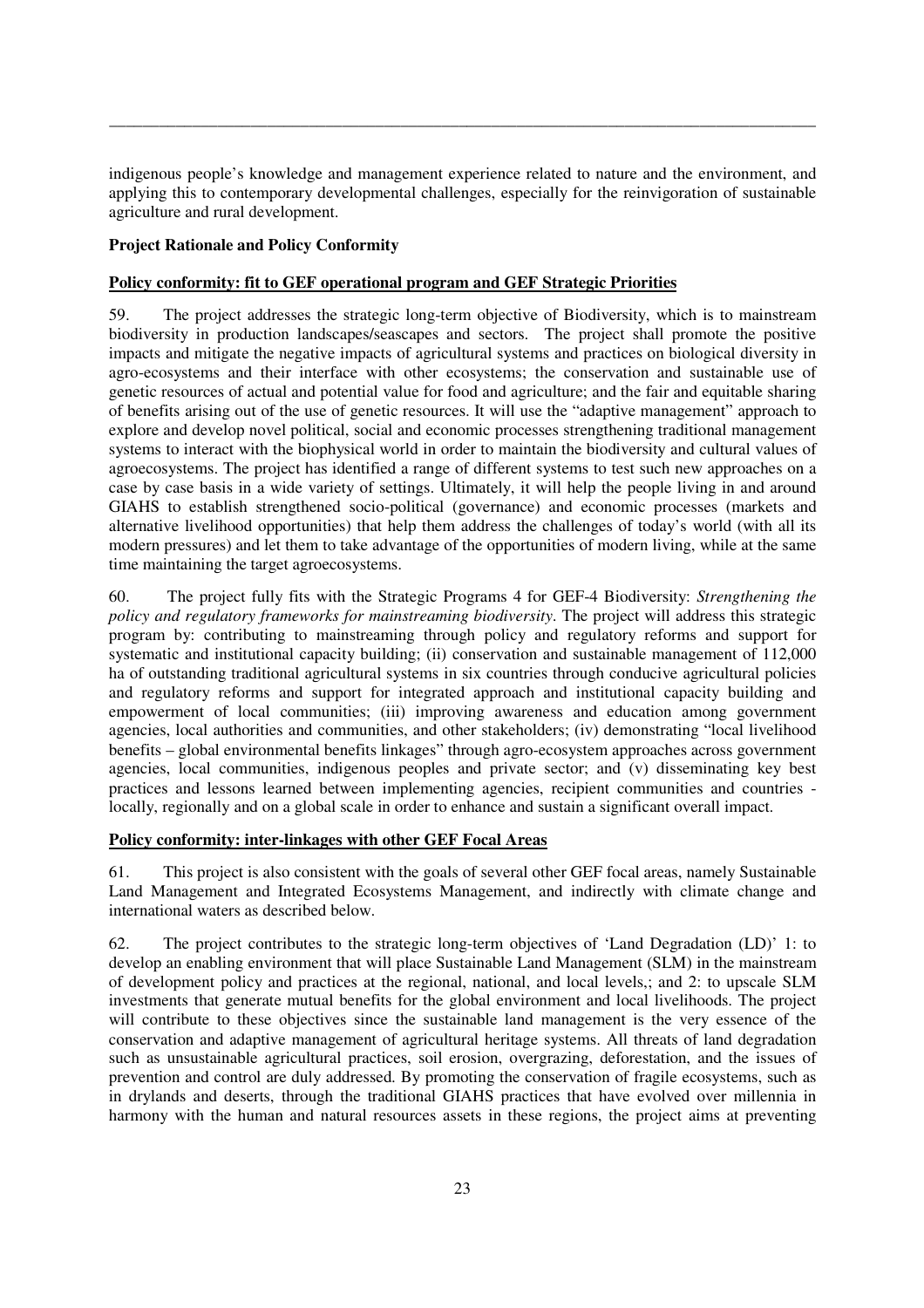further land degradation and at ameliorating the situation for improved livelihood and human well being. GIAHS, through its integrated approach to biodiversity and non-biotic resources, provides multiple global benefits and thereby also contributes to LD strategic program on investing in innovative approaches in SLM (LD#3). The holistic approach applied by the project shall contribute significantly to the Millennium Development Goals (1&7) of reducing by half the proportion of people impacted by poverty and hunger by 2015 and at the same time ensuring environmental security.

\_\_\_\_\_\_\_\_\_\_\_\_\_\_\_\_\_\_\_\_\_\_\_\_\_\_\_\_\_\_\_\_\_\_\_\_\_\_\_\_\_\_\_\_\_\_\_\_\_\_\_\_\_\_\_\_\_\_\_\_\_\_\_\_\_\_\_\_\_\_\_\_\_\_\_\_\_\_\_\_\_\_\_\_\_

63. GIAHS with their range of co-evolved and locally managed races, species, and agroecosystems have outstanding significance within the scope of Article 10(c) of the CBD that requires parties to "protect and encourage customary use of biological resources in accordance with traditional cultural practices that are compatible with conservation or sustainable use requirements." (detailed description of the fit with CBD is in par. 15 - 18)

# **Project Goal, Objective, Outcomes and Outputs**

64. The overall project **goal** is to "protect and encourage customary use of biological resources in accordance with traditional cultural practices that are compatible with conservation or sustainable use requirements" [cf. CBD: Article10(c)], specifically within agricultural systems.

65. The project **objective** is to promote conservation and adaptive management of globally significant agricultural biodiversity harboured in globally important agricultural heritage systems or GIAHS.

66. To achieve this objective, the project will make interventions at three distinct levels: global (Outcomes 1 and 4), national (Outcome 2), and site level (Outcome 3 and 4). Project interventions have been designed and developed through a participatory process facilitated by the PDF-B stage. Each pilot country has outlined the characteristics and problem analysis of the selected pilot system and described the activities and the institutional and managerial arrangements necessary for effective management of the selected systems under the FSP. Project outcomes and outputs are as follows:

# **Outcome 1: An internationally accepted system for recognition of GIAHS is in place (Global)**

# **(Total cost: US\$ 1 375 001; GEF: US\$ 374 445; Co-financing: US\$ 1 000 556)**

Through this outcome the project will aim to raise awareness at the international and national levels of the intrinsic value of GIAHS and the need to promote their long-term sustainability. The underlying strategy for identifying and managing GIAHS will be to avoid or reverse the loss or degradation of essential features and attributes of these systems especially their biodiversity while allowing their necessary evolution and enhancing the socio-economic development of resource users and national benefits. This will require careful consideration of the critical issue of how to meet often-conflicting goals of conservation and development, for instance avoiding creating "ethno-museums" where preserving the key characteristics of the systems might extinguish their human vitality. This is a challenge that requires innovative and adaptive approaches, which the project will devise, develop and demonstrate in the pilot sites.

67. During the PDF-B, extensive analysis was undertaken of existing multilateral instruments (including CBD, WHC, UNESCO MAB) to see how the concept of GIAHS is addressed. The study found that there is support within various conservation instruments. However, the emphasis of GIAHS is on agricultural biodiversity and heritage which in turn are intrinsically linked to the traditional management systems. While in some cases biodiversity preservation initiatives would work in tandem with the GIAHS objectives, in other cases there could be conflicts especially in areas where the conventional conservation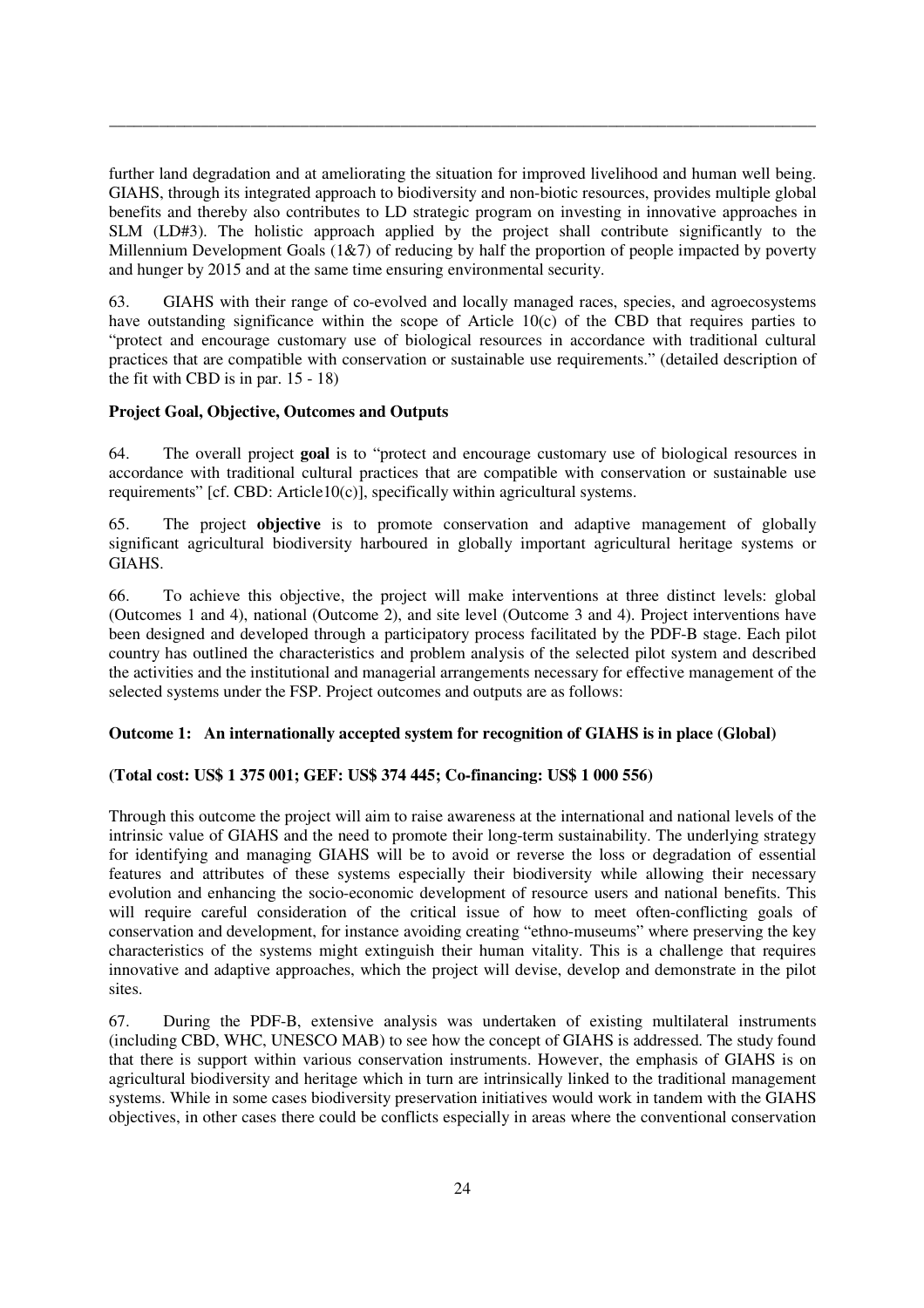perspective has been to exclude human activities from core protected areas. Therefore, in order to accord international importance to GIAHS there is a need for developing a supportive policy declaration exclusively dedicated to the concept<sup>13</sup>, by building on the positive reinforcement of the concept in existing international instruments. (Summary of the PDF-B study is in Part VII.) While GEF resources are being requested to complement co-financing for catalyzing this system, future funding of this will be negotiated under the FSP from other sources.

\_\_\_\_\_\_\_\_\_\_\_\_\_\_\_\_\_\_\_\_\_\_\_\_\_\_\_\_\_\_\_\_\_\_\_\_\_\_\_\_\_\_\_\_\_\_\_\_\_\_\_\_\_\_\_\_\_\_\_\_\_\_\_\_\_\_\_\_\_\_\_\_\_\_\_\_\_\_\_\_\_\_\_\_\_

1.1 Public endorsement of the GIAHS concept, definition and criteria by key international institutions and pilot country governments.

1.2 Establishment of interim GIAHS Secretariat with a statutory mandate and Scientific Advisory Committee, as well as articulation of a process for designating agricultural systems as GIAHS. The institutional arrangements (e.g., structure, composition, TORs, reporting lines) will be developed and agreed upon through an intergovernmental process to be completed by the end of the project. As part of this process feasibility studies and needs assessments will be undertaken.

1.3 Establishment of a sustainable financing mechanism and institutional support for consolidating and expanding the GIAHS approach as a long-term open-ended program.

#### **Outcome 2: The conservation and adaptive management of globally significant agricultural biodiversity harboured in GIAHS is mainstreamed in sectoral and inter-sectoral plans and policies in pilot countries (National)**

#### **(Total cost: US\$ 1 878 661; GEF: US\$ 534 441; Co-financing: US\$ 1 344 220)**

The focus of this outcome will be on ensuring that key sectoral and inter-sectoral policies and plans (such as policies on protected areas, cultural heritage, *in situ* conservation of genetic resources for food and agriculture, agricultural extension, public participation, indigenous peoples, land-tenure and access to natural resources) take explicit account of the significance of GIAHS. The following outputs are based on the "Pilot Frameworks" developed under the PDF-B

2.1 Drawing on PDF-B assessments, identification and implementation of specific measures through which sectoral and inter-sectoral policies and regulations can be improved to support conservation and adaptive management of GIAHS, for instance through official recognition of GIAHS in national policy documents. Concrete activities will include workshops to develop GIAHS designation in national protected area and cultural heritage systems (all countries); development of guidelines to ensure sound environmental management, community participation (PIC) in designated areas; mainstream GIAHS considerations in NBSAPs and GRFA strategies; field visits of policy makers to GIAHS pilots systems to discuss policy bottlenecks and opportunities with farming communities (all countries); development of policy proposals for adjustments of land-tenure and access to natural resource regimes (Algeria, Tunisia, Peru and China); workshops and development of policy proposals to include GIAHS considerations into national legislation on indigenous peoples and minorities (Peru, Chile, the Philippines); proposals for adjusting national, provincial and local policies and programs on sustainable tourism, including guidelines to safeguard community interests and sound management of the agricultural biodiversity and heritage (all countries); lobby and awareness raising activities, including through the identification of GIAHS "champions" in national governments and partnerships with civil society partners. The PDF-B identified the following as key sectors:

Environment: biodiversity conservation, land and water management, ecological services, protected areas

<u>.</u>

<sup>&</sup>lt;sup>13</sup> A multilateral convention would be the ideal solution to securely establish the GIAHS concept, but it seems unlikely that this would be feasible in light of the time it would take to negotiate and put in place.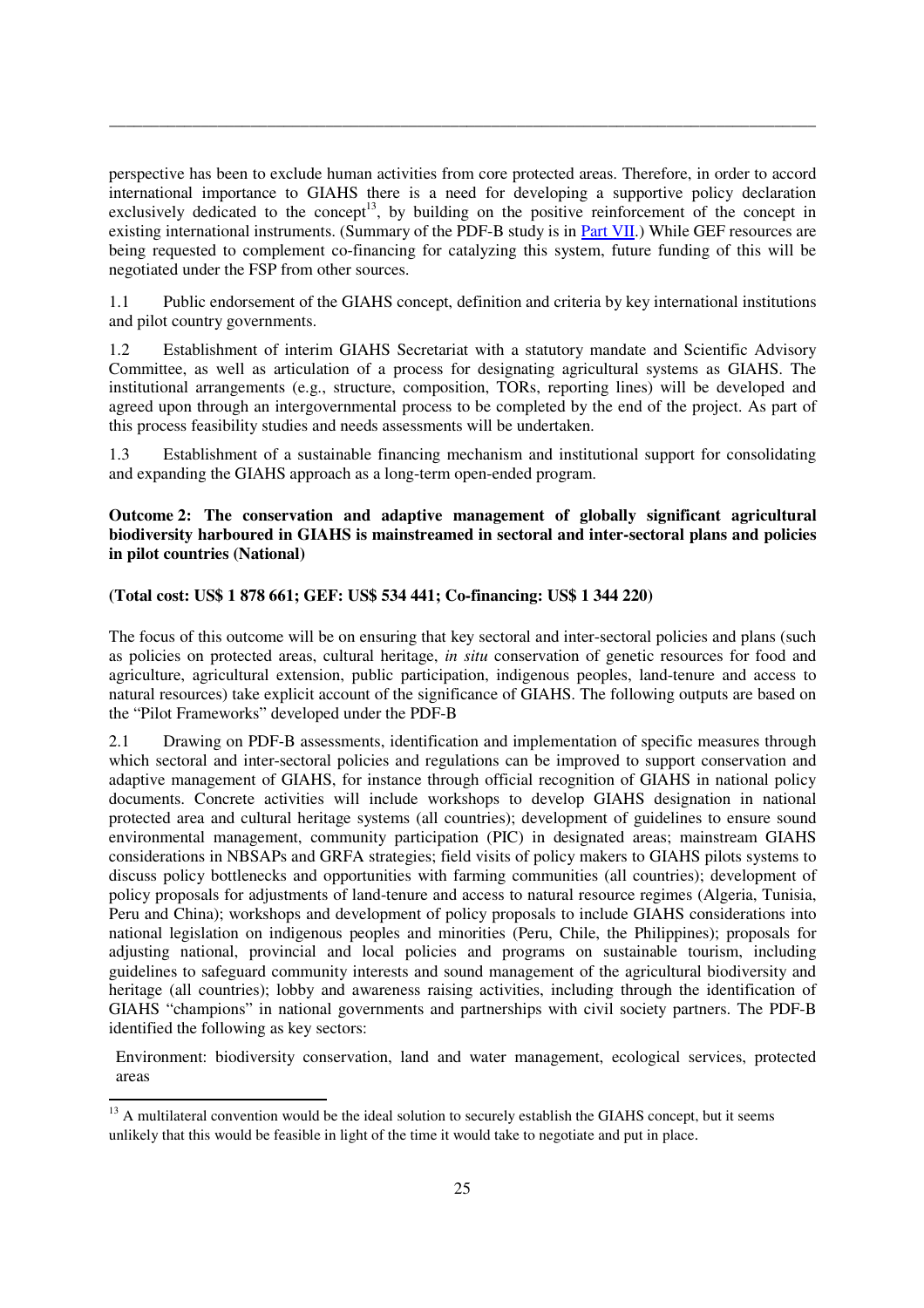Family agriculture: genetic resources conservation and management (including crop wild relatives and wild species, and neglected and underutilised crops), rural development, good agricultural practices, trade and marketing, customary access to natural resources and land tenure system

\_\_\_\_\_\_\_\_\_\_\_\_\_\_\_\_\_\_\_\_\_\_\_\_\_\_\_\_\_\_\_\_\_\_\_\_\_\_\_\_\_\_\_\_\_\_\_\_\_\_\_\_\_\_\_\_\_\_\_\_\_\_\_\_\_\_\_\_\_\_\_\_\_\_\_\_\_\_\_\_\_\_\_\_\_

Rural development and link with the global economy: marketing of GIAHS products, development of niche markets and agro-tourism, relevant participation and implementation mechanisms for capacity building and decision-making

Culture and heritage: valorisation of indigenous and indigenous/traditional agricultural patrimony

Rural education: inclusion of traditional knowledge and agricultural patrimony in primary education at local level

2.2 Development of capacities of national-level institutions to mainstream GIAHS in sectoral and inter-sectoral plans and policies. The PDF-B identified training on the concept of GIAHS, its importance and ways of mainstreaming it in national policies as the main area where capacity needs to be developed at the national-level. Concrete activities will include workshops and policy-briefs on the concept and importance of GIAHS, including their multiple environmental and livelihood benefits; training sessions on the legal and policy requirements for the conservation of GIAHS and its globally important biodiversity (all countries). Additional (sectoral and inter-sectoral) capacity building needs emerging from the activities under 2.1 will be responded to as well.

**Outcome 3: Globally significant agrobiodiversity in pilot GIAHS is being managed and sustainably used by empowering local communities and harnessing evolving economic, social, and policy processes and by adaptation of appropriate new technologies that allow interaction between ecological and cultural processes (Local)** 

# **(Total cost: US\$ 8 491 906; GEF: US\$ 1 108 152; Co-financing: US\$ 7 383 754)**

The strategy for this outcome explicitly recognizes that change in "traditional" political, social and economic processes is inevitable; they cannot be frozen or re-created. Consequently, it adopts the "adaptive management" approach to explore and develop novel political, social and economic processes that strengthen the existing management systems, and which generate the same biodiversity outcomes as much as possible– that is, maintain the same races, species and agroecosystems. Thus, the processes may be different and contain new and modern elements, but the way they interact with the biophysical world will maintain the values of these agroecosystems. The project has identified a range of different systems to test such new approaches on a case by case basis in a wide variety of settings. These pilot sites are: Chiloe Islands (Chile); Rice-fish system in Longxiang village of Zheijang Province (China); Béni Isguen, Gafsa Oases in (Algeria, Tunisia respectively); Micro del Carmen in the Vilcanota valley and Cuenca de Lares, both in Cusco Department, and Micro Cuenca de San José and Comunidad de Caritamaya, Provincia Acora (bordering on the southern side of lake Titicaca) in Puno Department (Peru); and Ifugao Rice Terraces (Philippines). Criteria for selection of these pilot sites as well as key characteristics of these systems are provided in **Section IV**, Part III.

68. The outcome will address the obstacles for long-term sustainable management of GIAHS and will help the people living in and around GIAHS to establish strengthened socio-political (governance) and economic processes (markets and alternative livelihood opportunities) that help them address the challenges of today's world (with all its modern pressures) and let them to take advantage of the opportunities of modern living, while at the same time maintaining the remarkable values (and coevolving processes) of their agroecosystems. The following site-specific outputs are based on the pilot frameworks developed under the PDF-B.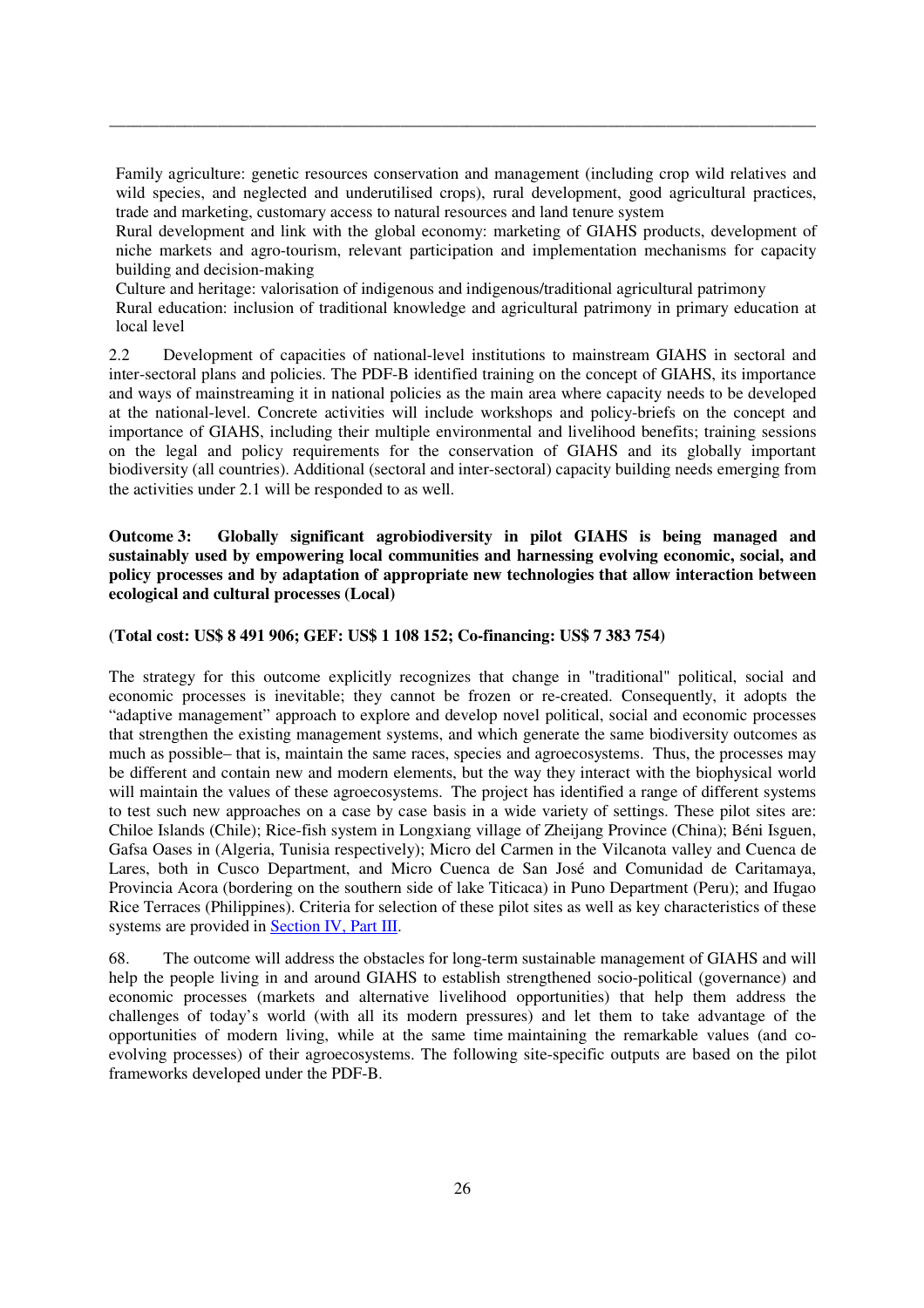3.1 Establishment of appropriate stakeholder set-ups at the site level that brings together customary, state and non-government institutions (including private sector actors) that will support local farmers to engage in collaborative management and promotion of GIAHS.

\_\_\_\_\_\_\_\_\_\_\_\_\_\_\_\_\_\_\_\_\_\_\_\_\_\_\_\_\_\_\_\_\_\_\_\_\_\_\_\_\_\_\_\_\_\_\_\_\_\_\_\_\_\_\_\_\_\_\_\_\_\_\_\_\_\_\_\_\_\_\_\_\_\_\_\_\_\_\_\_\_\_\_\_\_

69. Depending on the situation, the collaborative mechanisms for GIAHS management and promotion could range from informal associations to legally constituted cooperatives (or evolve from one to another). Their main purpose will be to provide multi-stakeholder platforms that will give local communities, and especially the farmers, the support and confidence needed to adopt and undertake the other outputs needed to achieve the overall outcome. A detailed description of multi-stakeholder mechanisms is provided in the stakeholder involvement plan in Part V-B.

3.2 Identification and monitoring of political and socio-economic processes that impact biodiversity and cultural values in GIAHS in order to enhance positive effects and empower local communities with knowledge and tools to minimise negative effects

70. Concrete activities include monitoring relevant government policies, assessing economic trends and local social issues and disseminating information about them and their possible implications for management of GIAHS. Seminars will be convened through the stakeholder set-up for discussions on important evolving topics and identification of appropriate responses. Where necessary, training workshops and other extension services will be provided to build up the capacity of local communities to implement the responses agreed upon.

3.3 Screening, testing and deployment of environmentally friendly technologies and practices that improve the management and productive capacity of agroecosystems and their traditional crops, as well as new co-evolved races.

71. Agricultural technologies and practices are being continuously developed that could help local communities in GIAHS manage their resources more efficiently and economically. These range from access to the internet for weather forecasts and market prices, to GPS/GIS field mapping, to energy and water conservation systems, to seed storage. Such technologies and methodologies will be monitored for potential application in particular GIAHS pilot sites and testing of those acceptable to stakeholders undertaken. The results will be disseminated and successful practices will be promoted for wider adoption.

3.4 Design and implementation of programmes for alternative and/or supplementary livelihoods to assist people meet the challenges of reduced opportunities for working directly on the land

 As elsewhere in the world, it can be anticipated that modernisation of land management and crop production in GIAHS, while maintaining their values, will require less human labour. Consequently, the project will assist stakeholders to design and implement appropriate programmes that can provide alternative or supplementary occupations e.g. cottage industries, specialised food processing and packing, financial services, marketing and distribution, and low impact tourism.

3.5 Documentation and publishing of information about the case histories of establishment and management of GIAHS.

72. The basic characteristics of the pilot sites will be described, in terms to be agreed with the stakeholders. The result will be their story of their GIAHS as they wish it to be told to the world; it will serve as a promotional tool for their products and culture. The documentation will also feed in to the lessons learned aspect of Outcome 4.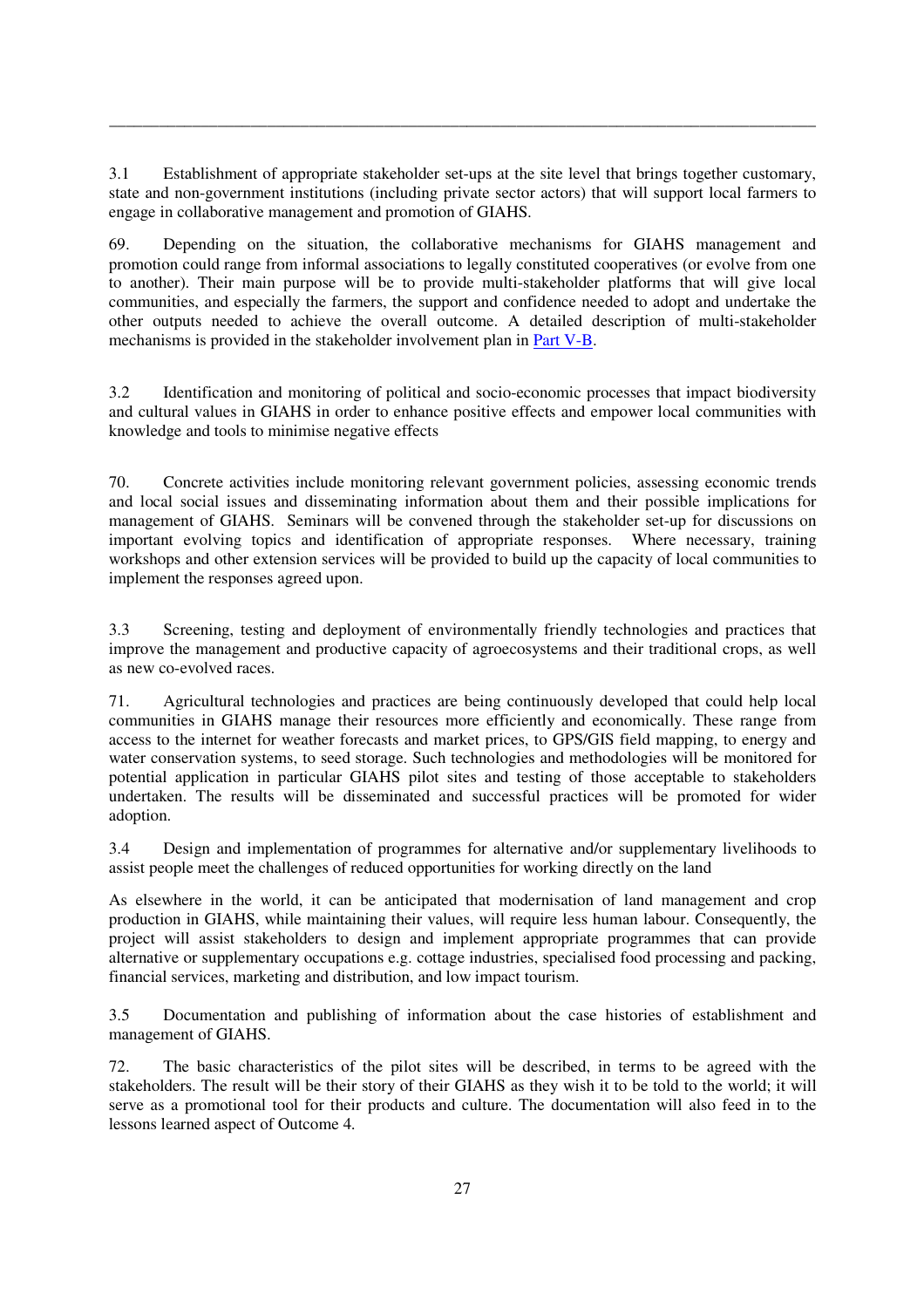**Outcome 4: Lessons learned and best practices from promoting effective management of pilot GIAHS are widely disseminated to support expansion and upscaling of the GIAHS in other areas/countries and creation of the GIAHS network (Global, National, Local)** 

\_\_\_\_\_\_\_\_\_\_\_\_\_\_\_\_\_\_\_\_\_\_\_\_\_\_\_\_\_\_\_\_\_\_\_\_\_\_\_\_\_\_\_\_\_\_\_\_\_\_\_\_\_\_\_\_\_\_\_\_\_\_\_\_\_\_\_\_\_\_\_\_\_\_\_\_\_\_\_\_\_\_\_\_\_

**(Total cost: US\$ 5 126 650; GEF: US\$ 1 172 742; Co-financing: US\$ 3 953 909)** 

In order to facilitate further replication and expansion of the GIAHS concept, this outcome will focus on documenting lessons learned and best practices, and enabling exchange of experience.

4.1 Implementation of the project's M&E plan at global and pilot-country levels and adapting project implementation according to the outcomes.

4.2 Preparation of a global publication on lessons learned and best practices emerging from the pilot countries on the identification, designation and participatory management of GIAHS.

4.3 Preparation of scientific reports and publications arising from project investigations and implementation.

4.4 Creation and maintenance of a web-based information management system that will include a database on existing and potential GIAHS, and will also be designed to serve as an electronic forum for sharing information and experiences across the various pilots. Pilot system communities and pilot countries will provide information through their own web-sites and publications.

#### **Project Indicators, Risks and Assumptions**

73. The key performance indicators for assessing achievement of the project objective are as follows (baseline and target values are in the logframe): Indicators have been identified to measure progress in terms of achieving the project's objective and outcomes. These indicators, along with their baseline values, targets and means of verification, are listed in Section II, Part II of the FAO Project Document. Indicators and targets at the objective level are the following:

| <b>Indicator</b>                                             | <b>End-of-Project Target</b>                                                                                                                                                                               |
|--------------------------------------------------------------|------------------------------------------------------------------------------------------------------------------------------------------------------------------------------------------------------------|
|                                                              |                                                                                                                                                                                                            |
| Establishment of a global enabling environment<br>for GIAHS  | Accepted international policy formulated to recognise and<br>promote the conservation and adaptive management of<br>GIAHS and designate sites.                                                             |
|                                                              | Creation of an internationally recognised GIAHS interim<br>Secretariat with a statutory mandate by the end of the<br>project that will encourage formal recognition and<br>designation of GIAHS worldwide. |
|                                                              | Establishment of a sustainable funding mechanism for the<br>long term program                                                                                                                              |
| Establishment of national enabling<br>environments for GIAHS | Project countries have all set up national contact points to<br>promote the GIAHS concept and develop best practice for<br>their designation and management                                                |
|                                                              | Project countries have adopted GIAHS considerations in<br>key policies and legislation                                                                                                                     |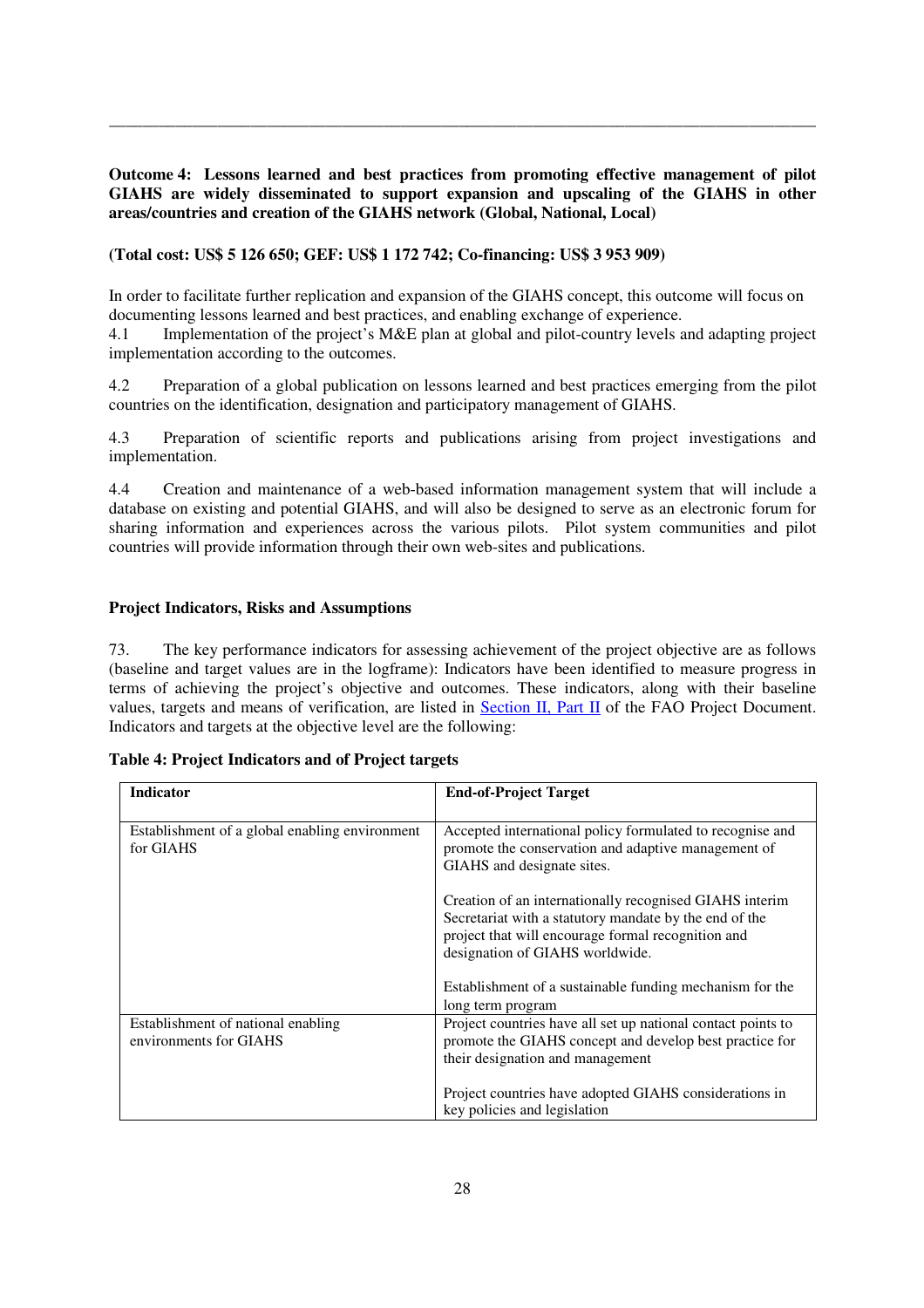| Improvement of GIAHS conservation and<br>adaptive management | The key barriers to conservation and management in pilot<br>sites are significantly reduced or removed.                                                                            |  |
|--------------------------------------------------------------|------------------------------------------------------------------------------------------------------------------------------------------------------------------------------------|--|
|                                                              | GIAHS operate without external financial assistance and<br>key indicators for extent and biodiversity are achieved                                                                 |  |
| Tracking tool BD 2                                           | 40 other potential GIAHS identified in accordance with<br>internationally accepted criteria<br>120,000 or more of land managed in accordance with<br>GIAHS definition and criteria |  |

\_\_\_\_\_\_\_\_\_\_\_\_\_\_\_\_\_\_\_\_\_\_\_\_\_\_\_\_\_\_\_\_\_\_\_\_\_\_\_\_\_\_\_\_\_\_\_\_\_\_\_\_\_\_\_\_\_\_\_\_\_\_\_\_\_\_\_\_\_\_\_\_\_\_\_\_\_\_\_\_\_\_\_\_\_

#### **Assumptions**

74. The project strategy is to make interventions at global, national and local scales in order to promote conservation and adaptive management of GIAHS. The successful implementation of this strategy, and by extension the achievement of the project's immediate objective, rests on the following fundamental assumptions.

75. First, even though the GIAHS project is based on a holistic conception of agricultural systems that takes many aspects, contexts and scales into account, its application and interpretation in each of the pilot systems still has to be tested in practice and this may lead to some risk of conflicting interpretations of the concept by different pilot systems. However, the likelihood of this risk compromising the achievement of the project objective is low, because country representatives for the pilot systems have been closely involved in PDF-B stage discussions to define GIAHS. Through this process, rigorous criteria have also been developed for identifying GIAHS. Nevertheless, to mitigate this risk, the project's global project implementation unit and international steering committee will, therefore, closely monitor and co-ordinate the development of the action plans in each pilot system, keeping a clear view of the main objectives, while allowing due space for local particularities. A conceptual framework that has been prepared through co-funding through co-funding provided by The Christensen Fund will be used extensibly in all of the participating countries to clarify issues and provide the scientific understanding that can make different case studies and pilot systems comparable.

76. Second, pilot countries are willing to designate, support and promote the GIAHS concept in their territories. The likelihood of this assumption holding is high, because pilot country stakeholders have been actively involved in PDF-B through several workshops and discussions about the concept and its importance. In addition, they have identified policy changes and action plans in each system to be implemented during the FSP in support of GIAHS and have defined site level activities, along with cofinancing. The project, through its global level activities, will continue to advocate for the concept with the expectation that more countries will show interest in designating and promoting GIAHS in their territories.

77. Third, collaboration among the GIAHS secretariat, governments and other international stakeholders is achieved in order to create conducive international policy environment for GIAHS. Collaboration during the PDF-B has been highly effective, and this is expected to continue during project implementation. Thus this is considered a medium-to-low risk. Project implementation arrangements have been carefully devised to ensure that all key stakeholders at the national and international level are fully engaged in the process. See Logical Framework in Section II, Part II of the FAO Project Document for assumptions that must hold in order to achieve individual project outcomes.

78. Fourth, high level designation of international agricultural heritage status may attract many outsiders including investors. Careful attention should be given to ensuring that rights and roles of community members are respected and benefits are accrued by them. Not all investment will necessary be compatible with biodiversity conservation and continuity of cultural practices that support it. This is particularly important for the development of tourism activities. Designation of GIAHS status should be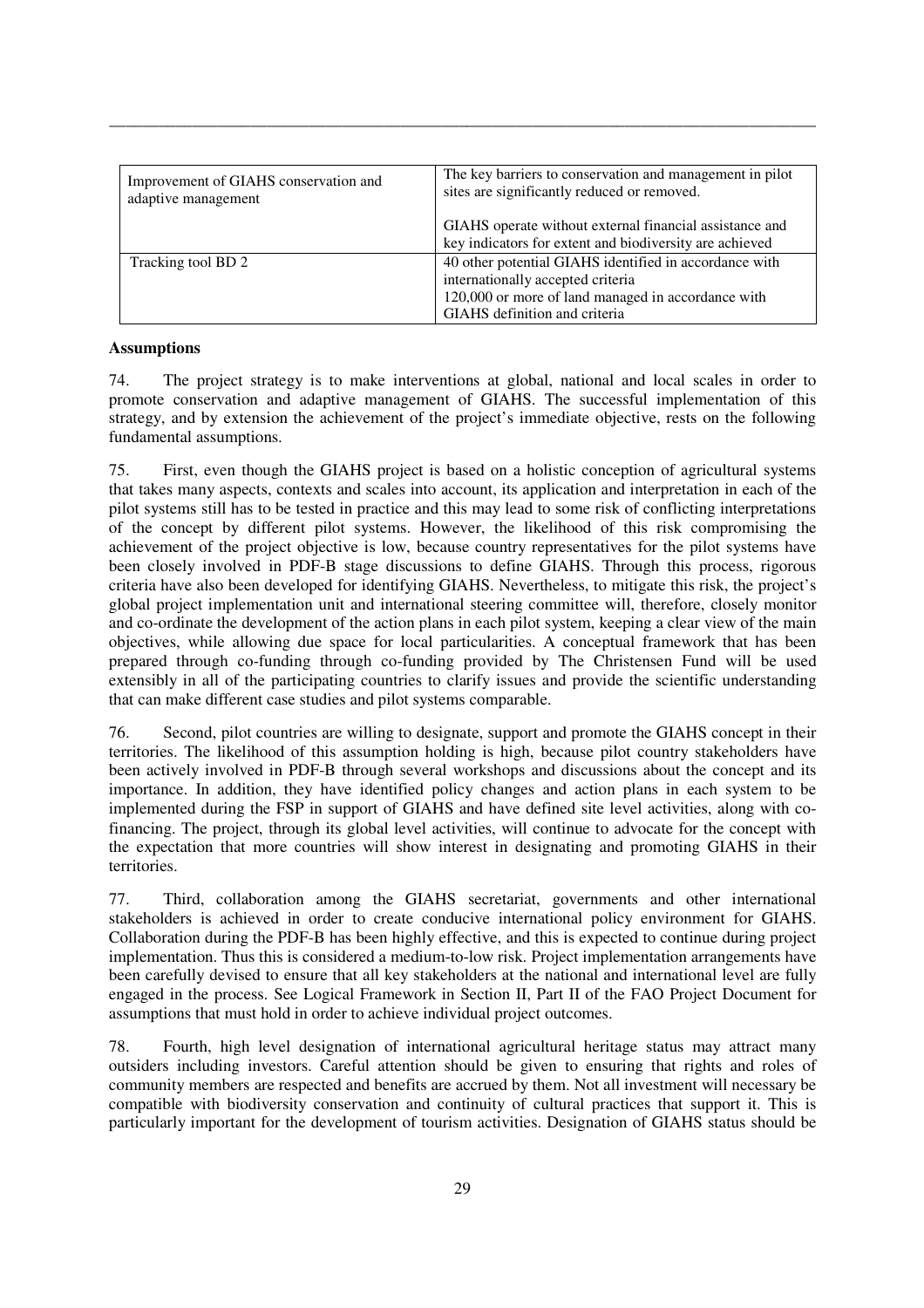subject to Prior Informed Consent by farming communities. Guidelines and impact assessment procedures should be developed for investments, particularly in tourism, to secure compatibility with GIAHS objectives and community rights and interests. This risk is considered to be a medium level risk.

\_\_\_\_\_\_\_\_\_\_\_\_\_\_\_\_\_\_\_\_\_\_\_\_\_\_\_\_\_\_\_\_\_\_\_\_\_\_\_\_\_\_\_\_\_\_\_\_\_\_\_\_\_\_\_\_\_\_\_\_\_\_\_\_\_\_\_\_\_\_\_\_\_\_\_\_\_\_\_\_\_\_\_\_\_

79. The risks confronting the project have been carefully evaluated during project preparation and risk mitigation measures have been internalized into the design of the project.

| <b>Risk</b>                                                         | Rating | <b>Risk Mitigation Measure</b>                                                                                                 |  |
|---------------------------------------------------------------------|--------|--------------------------------------------------------------------------------------------------------------------------------|--|
| Conflicting interpretation of the                                   | low    | of country representatives/national<br>briefings<br>In-depth                                                                   |  |
| concept by different pilot systems                                  |        | facilitators                                                                                                                   |  |
|                                                                     |        | Close coordination and follow-up by project implementation                                                                     |  |
|                                                                     |        | unit and international steering committee                                                                                      |  |
|                                                                     |        | framework<br>clear<br>conceptual<br>elaborated<br>project<br>by                                                                |  |
|                                                                     |        | implementation unit and adapted to local specificities                                                                         |  |
| Lack of interest for the GIAHS                                      | low    | Active awareness raising and involvement of different                                                                          |  |
| concept by countries                                                |        | stakeholders at country level at an early stage                                                                                |  |
|                                                                     |        | Identification of potential changes in national policies which                                                                 |  |
|                                                                     |        | have a direct impact on GIAHS                                                                                                  |  |
|                                                                     |        | Awareness raising at global level                                                                                              |  |
| fruitful<br>$\sigma$ f<br>collaboration<br>Lack                     | medium | Carefully Identification<br>and<br>collaboration<br>with<br>key                                                                |  |
| <b>GIAHS</b><br>secretariat,<br>between                             | to low | stakeholders in countries                                                                                                      |  |
| governments and other international                                 |        | Commitment and involving key stakeholders at an early stage                                                                    |  |
| stakeholders                                                        |        | Definition of realistic implementation arrangements to ensure                                                                  |  |
|                                                                     |        | that key stakeholders are fully engaged in the process                                                                         |  |
| of<br>Attraction<br>inappropriate                                   | medium | Develop and implementation of Free Prior Informed Consent                                                                      |  |
| investments (particularly in tourism                                |        | (FPIC) guidelines and agreed criteria and procedures for                                                                       |  |
| sectors) due to GIAHS consideration                                 |        | <b>GIAHS</b> designation                                                                                                       |  |
|                                                                     |        | Development of guidelines, action plans and credit schemes<br>for investment in GIAHS<br>sites<br><i>(including)</i><br>impact |  |
|                                                                     |        | assessments)                                                                                                                   |  |
|                                                                     |        |                                                                                                                                |  |
| Impact<br>of climate<br>change<br>on                                | medium | The impacts of climate change and climate variability on                                                                       |  |
| ecosystems boundaries, changes in                                   |        | biophysical aspects of GIAHS are relatively minimal due to                                                                     |  |
| species<br>distributions,<br>population                             |        | built-in resilience of these systems over millennia. However,                                                                  |  |
| sizes, the timing of reproduction or<br>possible                    |        | the local communities are vulnerable to climate change due                                                                     |  |
| migration<br>events<br>and<br>increase in the frequency of pest and |        | to poverty, food insecurity and their direct dependencies on<br>natural resources. The project has the provisions for the      |  |
| disease outbreaks as well as the risk                               |        | empowerment<br>of<br><b>GIAHS</b><br>communities<br>through                                                                    |  |
| to livelihood systems of indigenous                                 |        | diversification of income, risk management and climate                                                                         |  |
| and small holder farmers                                            |        | change information dissemination and adaptation activities.                                                                    |  |
| <b>Overall Rating</b>                                               | medium |                                                                                                                                |  |
|                                                                     | to low |                                                                                                                                |  |

**Table 5: Risks and Risk mitigation measures** 

#### **Alternative Strategies Considered**

80. The primary justification for a global project is based on the fact that there are many commonalities between countries on how they approach (or ignore) viable ingenious systems. By selecting five demonstration systems, the project will be able to link concrete actions on the ground, and related lessons learnt, to activities at the global level designed to increase international recognition and support of GIAHS. The project strategy of making international-national-local linkages will be able to provide the necessary bottom-up and top-down support for GIAHS, which cannot be achieved through ad-hoc national projects.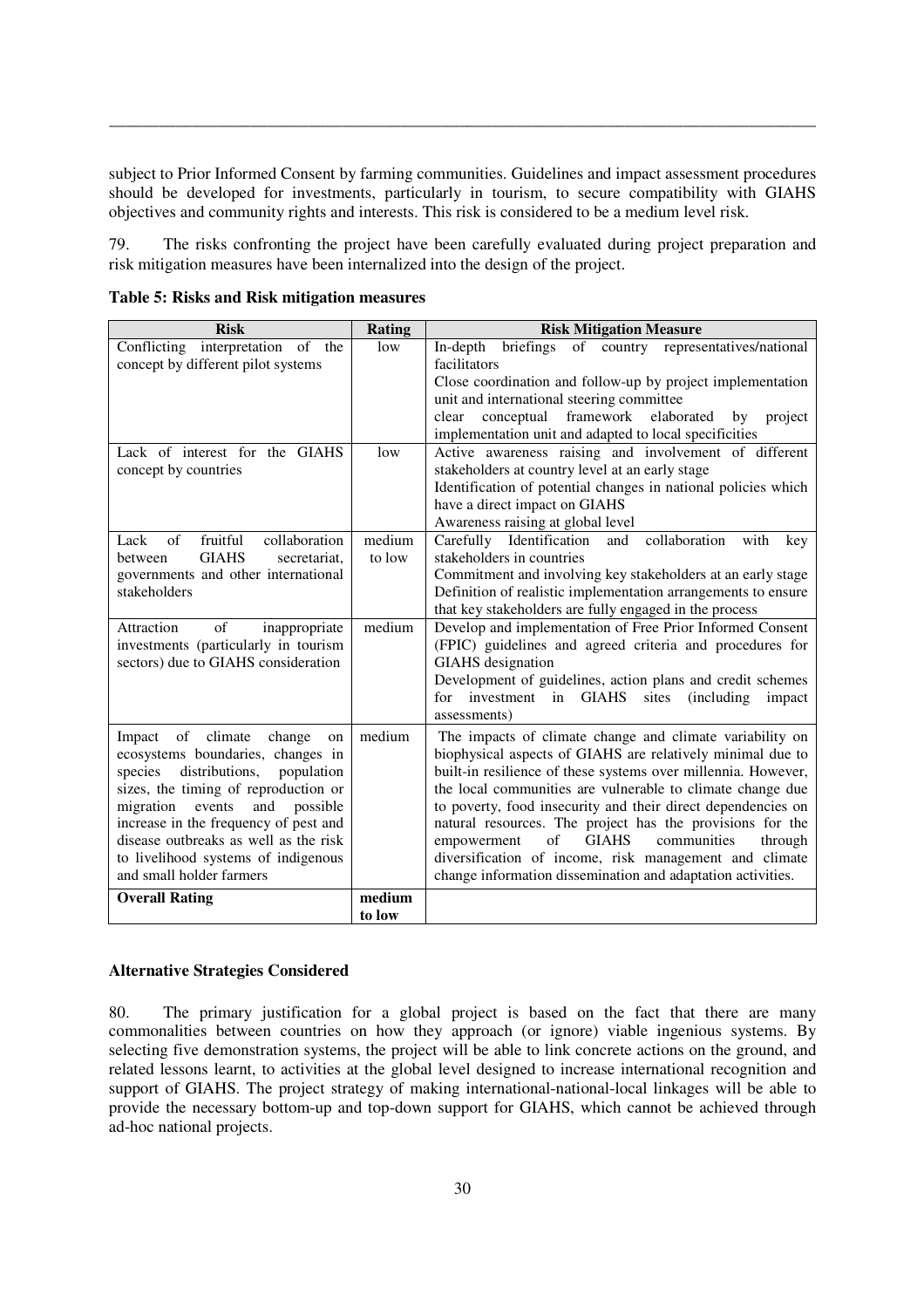81. Alternatives to a global approach have been considered. One such option was the creation of an umbrella project for global recognition of GIAHS with separate GEF projects in each GIAHS site. This option was rejected for the following reasons.

\_\_\_\_\_\_\_\_\_\_\_\_\_\_\_\_\_\_\_\_\_\_\_\_\_\_\_\_\_\_\_\_\_\_\_\_\_\_\_\_\_\_\_\_\_\_\_\_\_\_\_\_\_\_\_\_\_\_\_\_\_\_\_\_\_\_\_\_\_\_\_\_\_\_\_\_\_\_\_\_\_\_\_\_\_

82. Synchronizing the independent action programmes of different country-level projects to gather the bottom-up support for global understanding and recognition will be particularly challenging. A global initiative that combines national/ local level interventions under the same project will have reduced needs for co-ordination, relative to what would be needed if independent projects that may be at different stages in their implementation cycles, with variations in their strategy for conserving globally significant agricultural biodiversity had to be coordinated. Thus, designing the project strategy as one that combines all three levels – international, national, local – under one global/ multi-country project was found to be more cost-effective.

83. Finally, as compared to what could be achieved under an individual country project, an initiative working in several countries is more likely to get the necessary "global attention" and "peer pressure" that will assist in generating national level recognition and support for policy reform. For these reasons, during the PDF-A and PDF-B funded consultations, stakeholders have coalesced around the idea of a global project leading to a long term programme supported by FAO, UNESCO, WHC, ICCROM and other international institutions.

# **Expected global, national and local benefits**

84. Expected global benefits will arise from the preservation of globally significant biodiversity of importance to agriculture, including the associated knowledge systems, the prevention and rehabilitation of land degradation, and the maintenance of ecosystem goods and services and the benefits they generate e.g. soil health and soil biodiversity (quality of soil, fertility, resilience), climate (adaptation inasmuch as these systems have greater resilience to climate change, and carbon sequestration), water (purity, recharge, availability) and air (purity, reduced wind erosion) as well as human life (food, nutrition, health, income, landscape, cultural identity, aesthetics, recreation areas, quality of life). GEF incrementality is justified on the basis of achieving these global benefits, and on removing barriers to the safeguard and adaptive management of selected GIAHS, as well as building global consensus, developing and demonstrating methods for identifying GIAHS, and disseminating best practices and lessons learnt to local and national decision makers and policy makers throughout the world. Co-funding will be sought according to national capacity and needs to support the generation of local and national benefits, including activities related to community development plans and income generation. Benefits safeguarded and generated by the GEF project include:

| Local<br><b>Benefits</b> | Conservation benefits: long term sustainability and availability of essential biodiversity, natural<br>resources management and ecosystem services, continuation and use of traditional knowledge systems                                                                                                       |  |  |  |
|--------------------------|-----------------------------------------------------------------------------------------------------------------------------------------------------------------------------------------------------------------------------------------------------------------------------------------------------------------|--|--|--|
|                          | for environmental management;                                                                                                                                                                                                                                                                                   |  |  |  |
|                          | Livelihood benefits: community empowerment and self-reliance, income generation opportunities,                                                                                                                                                                                                                  |  |  |  |
|                          | poverty reduction and food security, education and health, recognitions of cultural identity and rights                                                                                                                                                                                                         |  |  |  |
|                          | of indigenous people/ quality of life                                                                                                                                                                                                                                                                           |  |  |  |
| <b>National</b>          | Identification and recognition of national agricultural heritage as a subset of national heritage                                                                                                                                                                                                               |  |  |  |
| <b>Benefits</b>          | National conservation benefits: integrated policies and programme development and long term<br>sustainability of agro-ecosystems, availability and sustainable use of essential biodiversity, natural<br>resources and ecosystem services, lessons and principles learnt for policy and practice of sustainable |  |  |  |
|                          | agriculture                                                                                                                                                                                                                                                                                                     |  |  |  |
|                          | Contribution to national implementation of international conventions                                                                                                                                                                                                                                            |  |  |  |
|                          | Lessons learnt for development policy and practice                                                                                                                                                                                                                                                              |  |  |  |
| Global                   | Sustained provision of globally important agricultural biodiversity and knowledge systems                                                                                                                                                                                                                       |  |  |  |
| <b>Benefits</b>          | Conservation of unique agricultural biodiversity as part of a global asset                                                                                                                                                                                                                                      |  |  |  |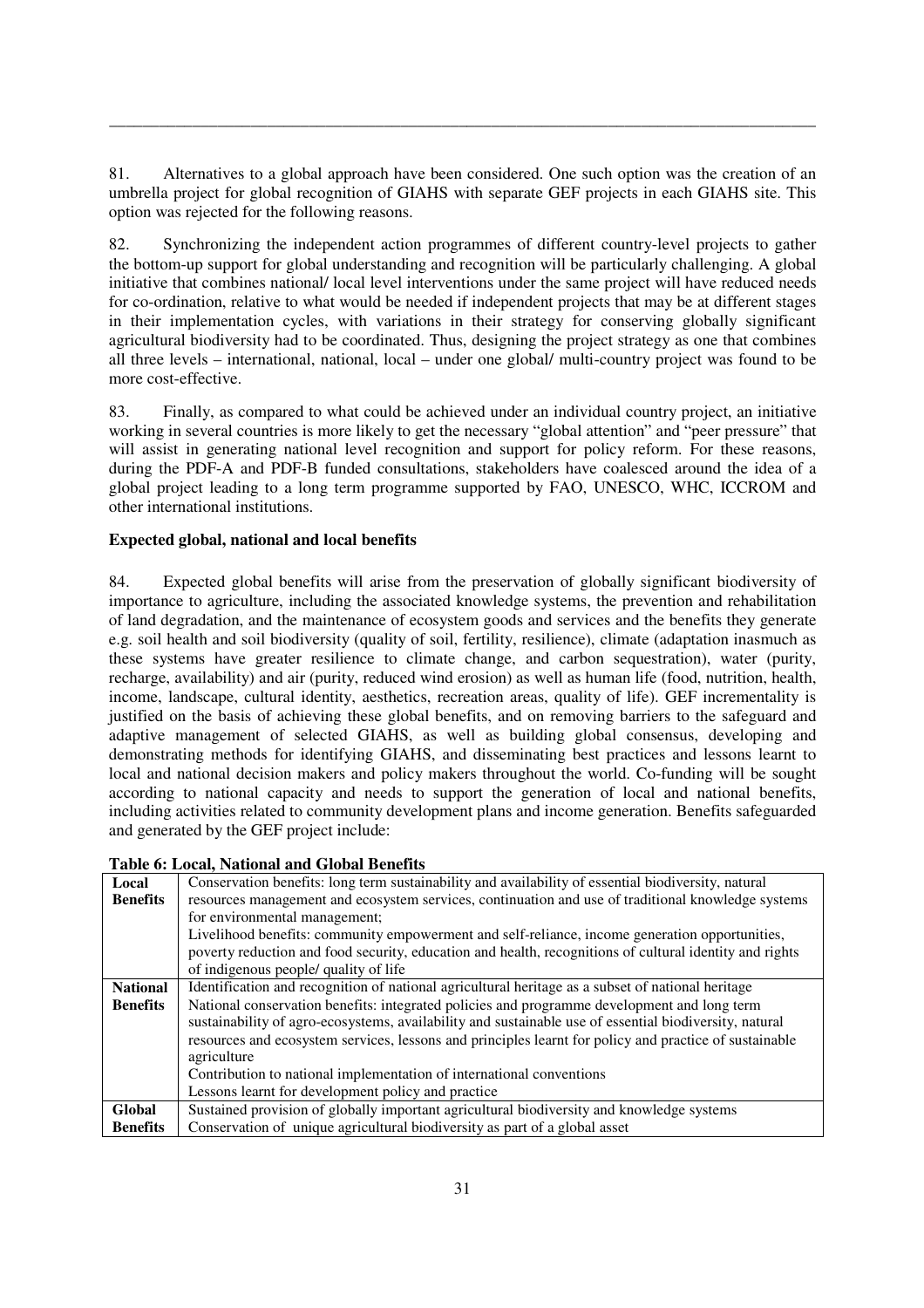| Lessons learnt for development policies, strategies and good practices                              |
|-----------------------------------------------------------------------------------------------------|
| Contribute towards the realisation of international objectives and commitments of GEF and other key |
| global agreements on environment, food security, poverty alleviation                                |

\_\_\_\_\_\_\_\_\_\_\_\_\_\_\_\_\_\_\_\_\_\_\_\_\_\_\_\_\_\_\_\_\_\_\_\_\_\_\_\_\_\_\_\_\_\_\_\_\_\_\_\_\_\_\_\_\_\_\_\_\_\_\_\_\_\_\_\_\_\_\_\_\_\_\_\_\_\_\_\_\_\_\_\_\_

# **Country Ownership: Country Eligibility and Country driven-ness**

#### **Country eligibility**

85. All 6 pilot countries (Chile, China, Algeria, Tunisia, Peru, Philippines) have ratified the CBD as listed below, and are eligible for receiving GEF assistance.

| <b>Pilot country</b> | Date of CBD ratification | Date of CCD      |
|----------------------|--------------------------|------------------|
|                      |                          | ratification     |
| Chile                | 9 September 1994         | 11 November 1997 |
| China                | 5 January 1993           | 18 February 1997 |
| Algeria              | 14 August 1995           | 22 May 1996      |
| Tunisia              | 15 July 1993             | 11 October 1995  |
| Peru                 | 7 June 1993              | 09 November 1995 |
| Philippines          | 8 October 1993           | 10 February 2000 |

#### **Table 7: CBD and CCD Ratification Status**

#### **Country drivenness**

86. The project will contribute to national and international efforts to further the objectives of the Convention on Biological Diversity (CBD), particularly agricultural biodiversity work programme; sustainable use of biological diversity; and enhance the knowledge, innovations, and practices of traditional and indigenous communities. The project will also contribute to national and international efforts to implement integrated ecosystem approaches, support the implementation of the convention to the desertification (CCD) and climate change conventions by including selected dry land agro-ecosystems (the Maghreb and the altiplano in Peru), which have also demonstrated outstanding resilience and adaptation to extreme climate variability and are repositories of valuable traditional knowledge. In each country, the project will contribute to national actions to implement National Biodiversity Strategies and Action Plans (NBSAPs), the International Treaty on Plant Genetic Resources of Food and Agriculture (ITPGRFA) and Global Plan of Action for the Conservation and Sustainable Use of Plant Genetic Resources for Food and Agriculture (PGRFA), the ongoing assessment of the State of the World Plant and Animal Genetic Resources, and the preparation of the Global Plan of Action for Animal Genetic Resources for Food and Agriculture..

- 87. Algeria: The NBSAP (1997) includes two objectives relevant to agricultural biodiversity, namely:
	- No. 14. Optimize the agro-economic potential of biodiversity by the rational use of resources, labor and territory in order to assure food autonomy.
	- No. 15. Promote the use of biodiversity to diversify medicinal treatments, ethno-botany, industrial use, tourism, energy, etc.

88. Chile: The NBSAP (2003) includes a strategic action to promote sustainable production practices that safeguard biodiversity, which has the following component: "Generate and validate experiences in the sustainable use of the biodiversity that are replicable throughout the country. Carry out this task in such a way that the private sector and local communities have control over their cultural and natural resources; that they organize themselves to make known their preferences and assessments of these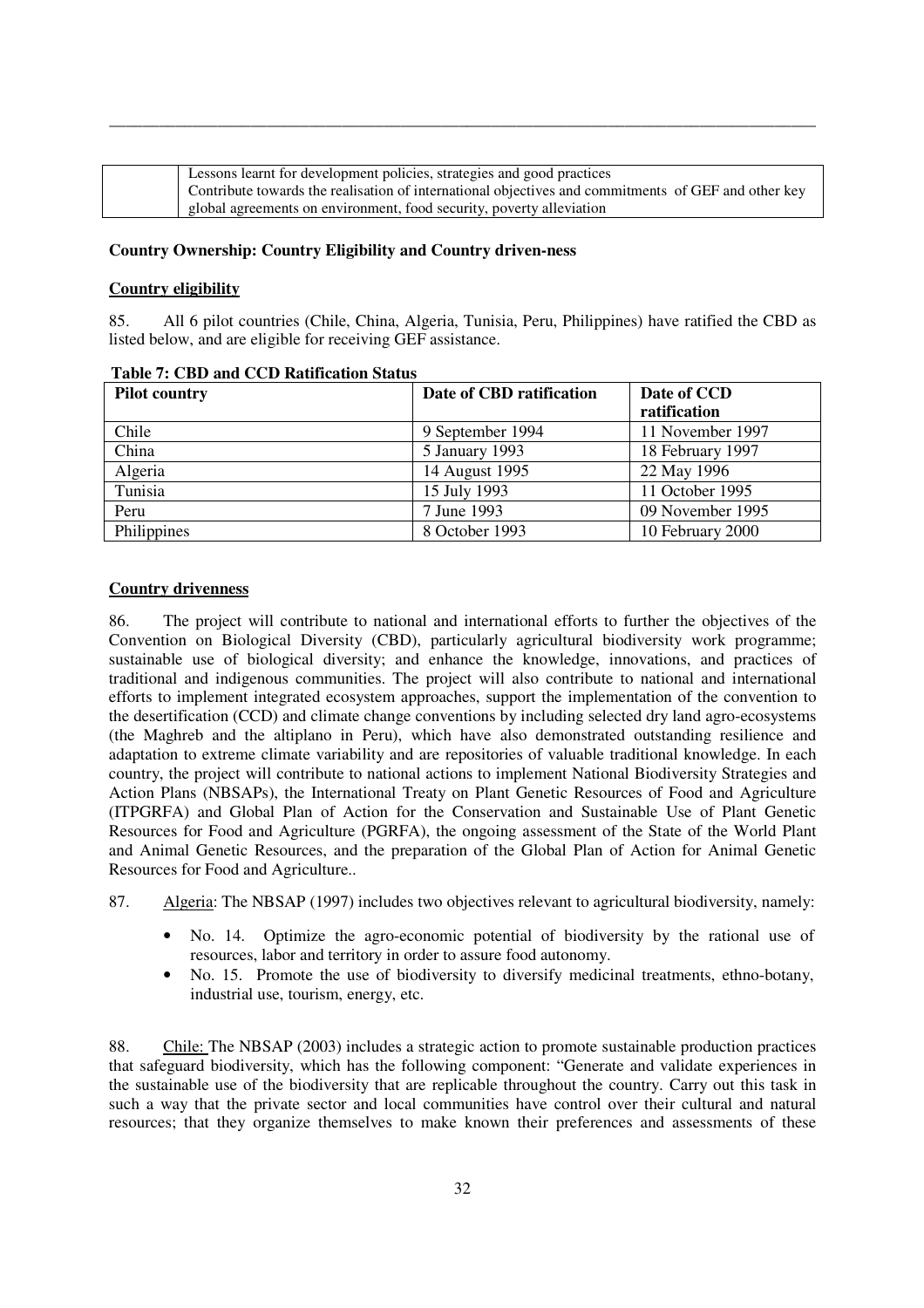resources and take ownership of the "business of conservation;" that they have access to information technologies and financial resources for these tasks". Chile has already carried out some activities in this regard, as mentioned in its Third National Report to CBD (2005). Thus, INIA has carried out investigations on conservation and sustainable use of native animal species (ñandu, guanaco) and plants (murtilla, wild strawberry, copao, and quinoa). There are also programs carried out with Native Communities such as the Project on Recovery of the Knowledge of the Flora of Aymará, Atacameña and Pehuenche.

\_\_\_\_\_\_\_\_\_\_\_\_\_\_\_\_\_\_\_\_\_\_\_\_\_\_\_\_\_\_\_\_\_\_\_\_\_\_\_\_\_\_\_\_\_\_\_\_\_\_\_\_\_\_\_\_\_\_\_\_\_\_\_\_\_\_\_\_\_\_\_\_\_\_\_\_\_\_\_\_\_\_\_\_\_

89. China: In China, the NBSAP (1994) recognises that "wild relatives of agricultural crops provide the main genetic resources for improving properties of crop varieties. Because of population pressure and economic development, however, the habitats of many wild relatives of cultivated crops are being degraded or lost, and many wild species are under severe threat". Accordingly, Objective 4 of the NBSAP is to "Conserve genetic resources related to crops and domestic livestock", and the following Actions are specified:

Action 1: Conserve genetic resources of crops, grasses and vegetables. First, the in-situ conservation sites of wild rice, soybean, tea, citrus *and Actnidia chinensis* should be set up in their originating areas, so that large enough wild populations can be maintained to avoid gene drift and to ensure the continuity of genetic resources. (Note: the pilot site in China supports 20 native varieties of rice).

Action 2: Conserve genetic resources of domestic livestock**.** China has some 600 varieties of livestock and poultry that have special features of their own. Out of this rich genetic resource less than 20 percent is being used in the current production activities. There is a need to review the needs for conservation of domestic livestock breeds and to develop actions to conserve those under highest threat.

90. Moreover, the Third National Report of China to the CBD (2005) notes that "the Chinese Government highly respects the traditional life styles of local communities that benefit the conservation and sustainable use of biodiversity, encourages local communities to strengthen the innovation, research and development of traditional knowledge, and to participate actively in the activities consistent with the targets of the Convention, and improves the public awareness of protection of traditional knowledge". In 2002, China enacted Outline on Modernization Development of Traditional Chinese Medicine (2002- 2010), which emphasizes that the protection and management of resources and intellectual property rights of traditional Chinese medicine should be enforced, the activities of utilizing the wild resources of traditional Chinese medicine should be normalized, the artificial planting and breeding of traditional Chinese medicinal materials shall be encouraged, and the strategies of intellectual property of traditional Chinese medicine industry should be established.

91. Peru: In 2004, the National Environment Council (CONAM) issued a report on implementing a national action plan for agrobiodiversity within the context of the NBSAP, which contains an objective to establish a programme of activities to promote the positive effects and to mitigate the negative effects of agricultural practices on biodiversity and also to promote the benefits of agrobiodiversity for food security and income generation for producers. This report set out the following main priorities:

- Establishment of a national system of information and monitoring and setting up a publicly accessible database on the conservation and use of the agrobiodiversity, to permit sustainable use and maintenance of the resources;
- The sustainable use of agrobiodiversity resources so that farmers can improve their incomes and food security, as well as establishing alternative markets for products;
- The development of capacities for the conservation, investigation and sustainable use of the agrobiodiversity resources, as well as the development of actions to promote and to report successful experiences of the management of these resources;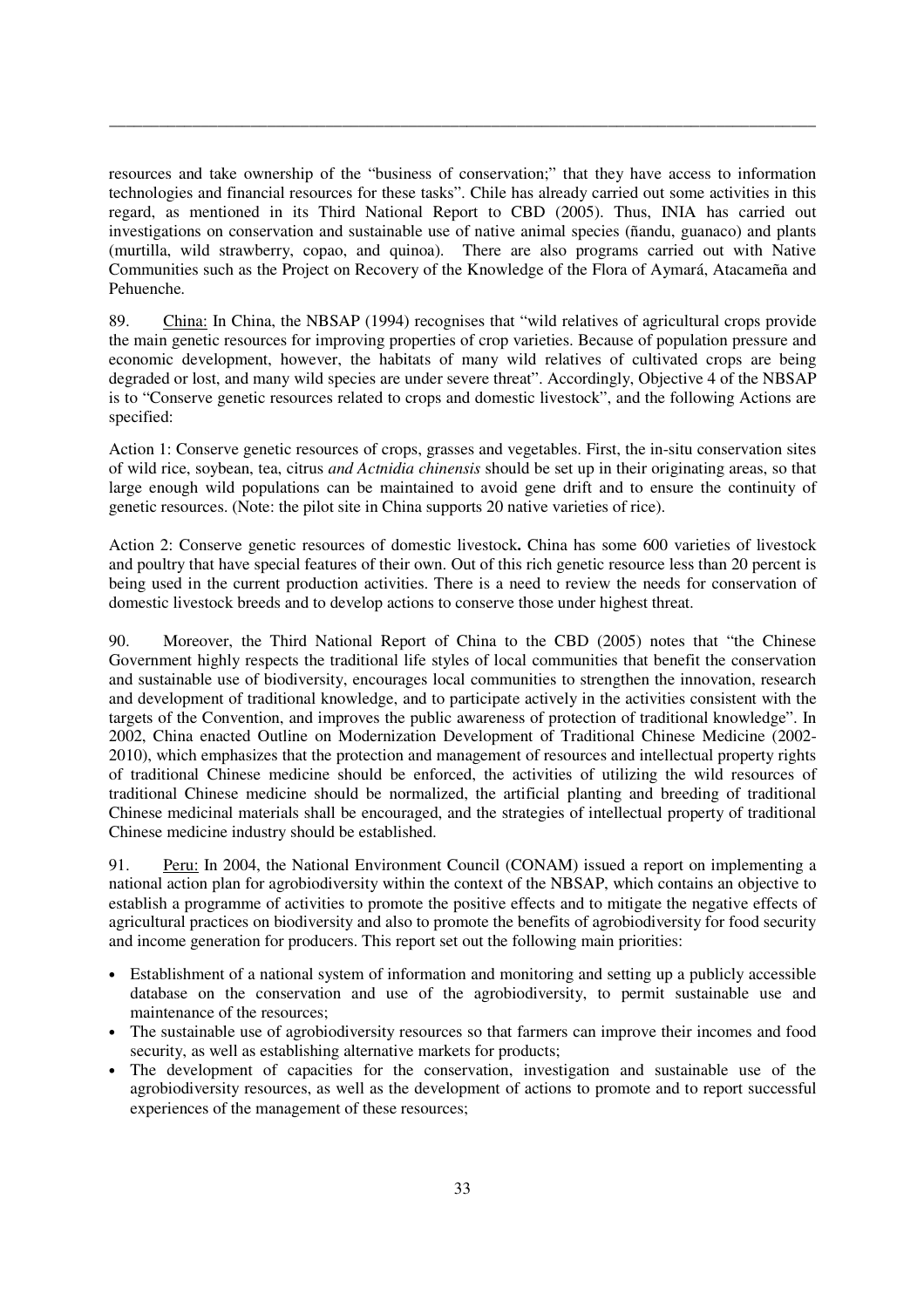• Establishment of a legal framework and policies for the implementation of the National System of Agrobiodiversity and for the implementation of the national program for agrobiodiversity.

\_\_\_\_\_\_\_\_\_\_\_\_\_\_\_\_\_\_\_\_\_\_\_\_\_\_\_\_\_\_\_\_\_\_\_\_\_\_\_\_\_\_\_\_\_\_\_\_\_\_\_\_\_\_\_\_\_\_\_\_\_\_\_\_\_\_\_\_\_\_\_\_\_\_\_\_\_\_\_\_\_\_\_\_\_

92. The Philippines' NBSAP (1996) has six objectives, with modular programs and projects and corresponding resource requirements. These include:

- Gaining more information about the extent, characteristics, uses and values of biological diversity. The focus is generating information for biodiversity conservation, with three aspects: biodiversity inventory, ecosystem mapping and data validation and socio-economic studies.
- Enhancing and integrating existing and planned biodiversity conservation efforts with emphasis on insitu activities. The two programs to implement this relate to in-situ and ex-situ conservation aimed mainly at rehabilitating and restoring degraded habitats and ecosystems, and setting up of a network of conservation centres, including botanic gardens, wildlife rescue centres and gene banks.
- Formulation of an integrated policy and legislative framework for the conservation, sustainable use and equitable sharing of the benefits of biodiversity. Specific priorities are the codification of biodiversity laws, proper resource valuation and the delineation of ancestral domains.
- Philippines Executive Order 247 (1995) on Bio-prospecting includes a provision for prospecting of biological and genetic resources in ancestral lands and domains only with prior informed consent of the Indigenous Cultural Communities (ICCs) concerned, obtained in accordance with their customary laws. It also prescribes the guidelines and establishes a regulatory framework for the prospecting of biological and genetic resources, their by-products and derivatives for scientific, commercial, and other purposes.

93. Tunisia: The NBSAP (1998) includes a section (6.3.2.1) on sustainable use of agro-biodiversity that states the following priorities for action:

- Integrate in the 10-year agriculture strategy objectives for conservation of biodiversity and ecological approaches for sustainable agriculture;
- Promote the concepts and objectives of ecological approaches for sustainable agriculture in the agricultural profession;
- Evaluate the potentialities of cultivated species and races and in particular of cereals, fodder plants, fruit trees, olives and vines, as well as livestock;
- Conserve the biological resources of cultivated species and races most at risk of extinction;
- Identify and disseminate cultivation practices compatible with soil conservation, maintaining water supply and habitat protection;
- Support and encourage farmers to conserve and expand indigenous species that have potential for use;
- Establish and develop in situ and ex situ conservation of biological resources having agricultural potential.

# **Sustainability**

94. Institutional sustainability: The GIAHS project has been prepared through the participation of key stakeholders (ranging from the local to national levels), and this approach will be used in project implementation to ensure sustainability and maintain ownership at pilot sites. Local communities and indigenous people will be involved in the further planning, development, and co-management of the GIAHS systems. The project will establish institutional mechanisms in pilot sites that bring together customary and state institutions for shared management of GIAHS (Outcome 3)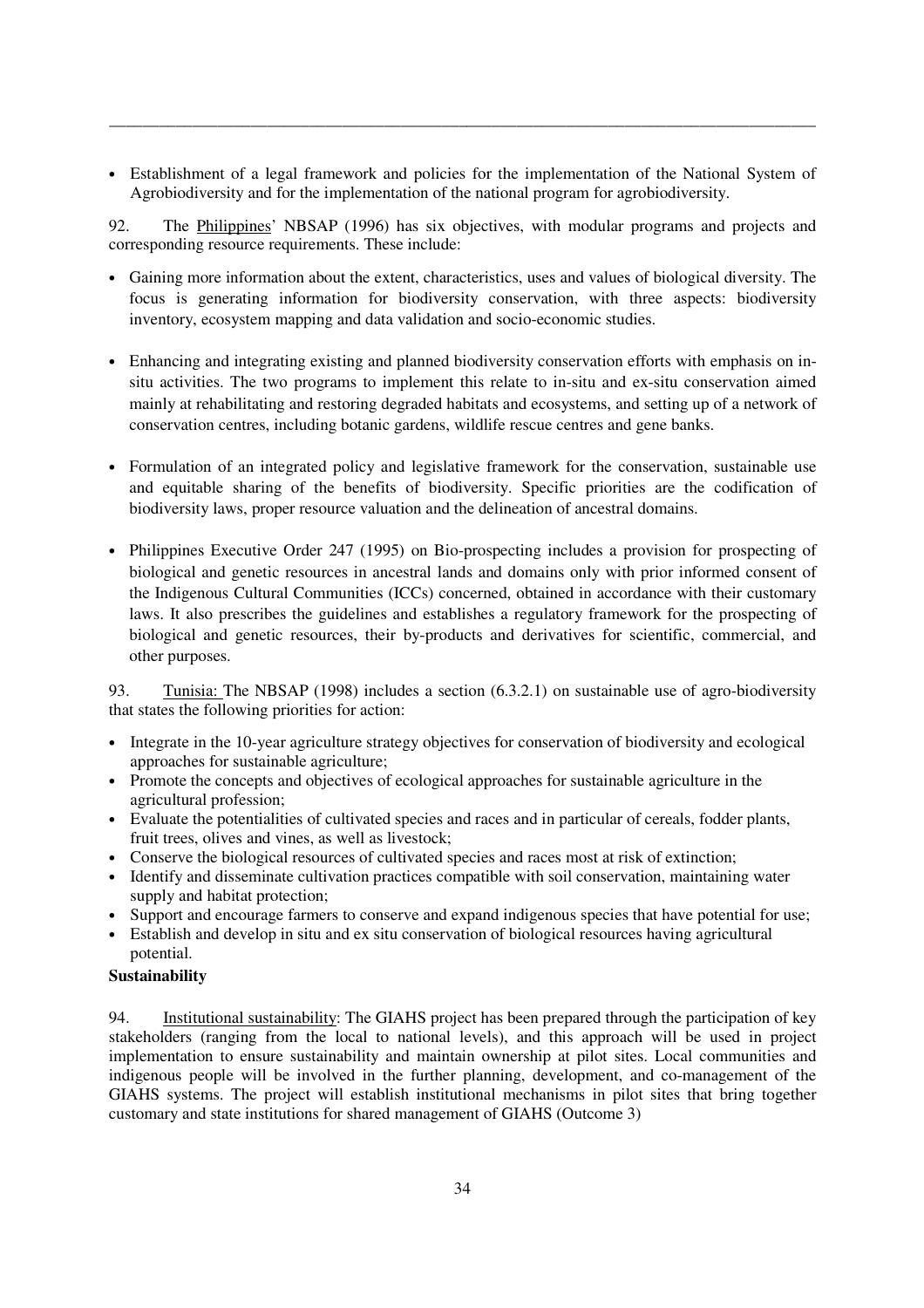95. National institutions have played, and will continue to play, a key and substantive role according to their respective specialities (research, policy-making, administration, extension, education, business development and so on). As described in the project institutional and implementation arrangements section (Section I, Part III of the FAO Project Document), in each pilot country, national institutions will be designated as focal points (see Stakeholder Involvement Plan in Section IV, Part V). Long-term institutional support will also be assured inasmuch as the project will integrate/ mainstream the GIAHS concept into national strategies for conservation, sustainable agriculture, and rural development. This will ensure that there are supportive government actions, both in terms of enabling environment, and in terms of support to national research and development agenda, that will contribute to institutional and financial sustainability of the project. Likewise, GIAHS networks shall be establish to promote inter-institutional, inter-region and inter-country collaboration on agricultural heritage systems' dynamic conservation to boost institutional sustainability of the project beyond its life cycle and the outcomes of this project should increase the efficiency of the national programs. Progress on network-building with participating countries will be monitored throughout project execution. Institutional sustainability is the expected outcome of the projects' global/international strategy and approach, which will use technical experience and complementary expertise of national focal point institutions and other local participating stakeholders. The communication strategy for GIAHS to be developed and to establish database (webenabled), shared among partners and others is part of the strategy to improve sustainability of the project beyond its life and the outcomes of this project should increase institutional buy-in and participation will continue to be explored during project implementation.

\_\_\_\_\_\_\_\_\_\_\_\_\_\_\_\_\_\_\_\_\_\_\_\_\_\_\_\_\_\_\_\_\_\_\_\_\_\_\_\_\_\_\_\_\_\_\_\_\_\_\_\_\_\_\_\_\_\_\_\_\_\_\_\_\_\_\_\_\_\_\_\_\_\_\_\_\_\_\_\_\_\_\_\_\_

96. Financial sustainability: At the international level, long-term financial support will be mobilized from donors for GIAHS under Outcome 1. At the national level, the project will not only integrate GIAHS into existing national strategies for conservation, sustainable agriculture, and rural development, but also mobilize national budgetary resources to support the concept (target: by project end, at least 2 government staff per pilot country are dedicated and qualified to champion the concept of GIAHS). At the site level, the added economic value and generation of income for local communities through increased market access based on the appeal of the GIAHS "brand", ecotourism and marketing underutilised crops, indigenous products and artefacts, and medicinal plants that will generate additional resources in the long term for sustainability of these systems, as well as effective partnerships with other stakeholders and donors, are expected to boost financial sustainability.

97. Social and ecological sustainability: GIAHS, by definition, provide outstanding ecological benefits (such as refuge for globally significant agricultural biodiversity, maintenance of resilient ecosystems) and socio-cultural benefits (such as preservation of valuable traditional knowledge and cultural practices, preserving a certain quality of life that keeps a close link with its natural environment). By promoting GIAHS as an adaptable response to change in economic, social and political processes, the project will promote social and ecological sustainability in pilot sites. At national and local levels critical importance will be given to the linkages between achieving rural development benefits for GIAHS populations (socio-economic sustainability) and conservation and sustainable use objectives (ecological sustainability.)

# **Replicability**

98. Replicability is built into the programmatic concept. At the global level, replication will be promoted through international advocacy and mobilization of resources for GIAHS (Outcome 1). This will be supported by the systematization of the successful experiences generated by pilot countries and by building on the existing body of scientific evidence in social and environmental science of the critical linkages between biodiversity, cultural management practices, human well-being and agro-ecological sustainability (Outcome 4). By building information and exchange networks for the sharing of information and experience between communities and governmental, scientific, international and other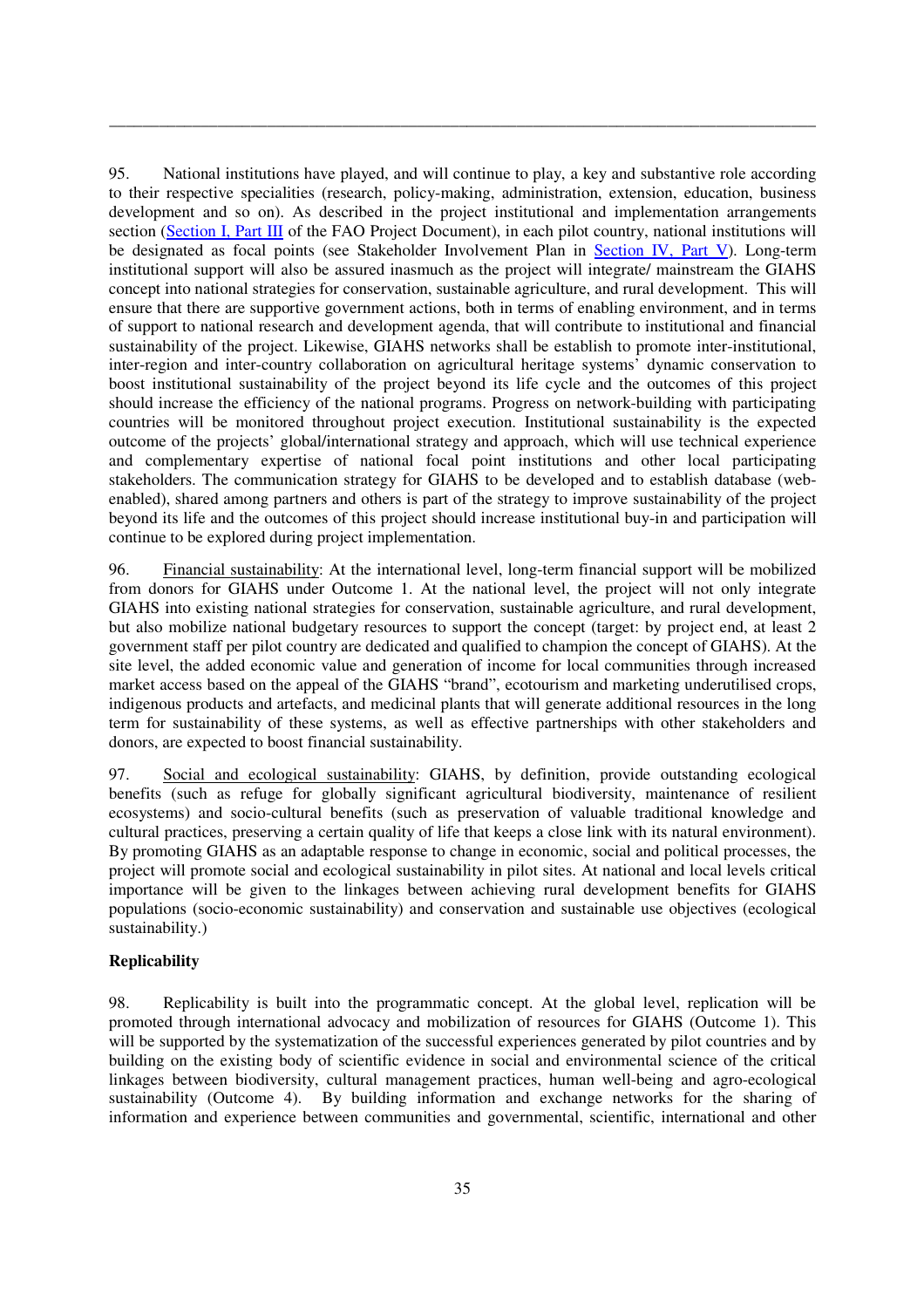institutions, the replicability of producers' and household technologies, management systems, enabling legal and policy environment and instruments, institutional settings as well as project methodologies will be taken advantage of. The project's goal is to designate at least 15 to 25 additional GIAHS by the end of the project, with financial commitments from the proponents to maintain these systems. Candidate systems and country interest have been received for the following systems/countries: Qanat of Kashan (Iran), Hopi/Navajo/Tewa dryland agriculture (USA); Wewe systems (Sri Lanka), Saffron systems (India); Maasai rangeland management (Tanzania); Mananara vanilla/rice system (Madagascar); Home garden crop diversity in South West Ethiopia, Tapade Systems (Guinea); Corn-squash Milpa Systems (Mexico); Reindeer herding in Siberia (Russian Federation); and Sikkim Himalayan (Nepal).

\_\_\_\_\_\_\_\_\_\_\_\_\_\_\_\_\_\_\_\_\_\_\_\_\_\_\_\_\_\_\_\_\_\_\_\_\_\_\_\_\_\_\_\_\_\_\_\_\_\_\_\_\_\_\_\_\_\_\_\_\_\_\_\_\_\_\_\_\_\_\_\_\_\_\_\_\_\_\_\_\_\_\_\_\_

99. At the national level, by mainstreaming GIAHS into policy frameworks and operational plans and regular programmes (Outcome 2), the project will remove systemic barriers to conservation of GIAHS thus enabling replication of the approach in other sites within the pilot countries. This replication will be facilitated by the tools and methodologies generated through the implementation of conservation and adaptive management of these systems at the farm level (Outcome 3). Though GIAHS focuses on the most remarkable systems of global heritage value, the resulting approaches and policies will have wider relevance to other traditional agricultural systems, which function along similar lines. In some instances principles derived from the management of GIAHS and even particular technologies or genetic resources may have relevance for sustainable agriculture in other areas. In those cases replication will take place on the basis of the free, prior, and informed (FPIC) consent of the farming communities and under proper access and benefit sharing arrangements. Pilot Countries will also have a critical role in disseminating GIAHS lessons learnt through their regional networks.

|            | <b>LADIC O. INCULLATION OU ALCEY</b>                                                  |
|------------|---------------------------------------------------------------------------------------|
| Project    | <b>Proposed Replication Strategy</b>                                                  |
| outcome    |                                                                                       |
| Outcomes 1 | Recognition and financial support from international institutions and Conventions     |
|            | such as FAO, WHC, CBD, and CCD is expected to provide the top-down impetus            |
|            | for more systems to be accorded special status. Through this outcome, it is           |
|            | expected that at least 15 additional areas are accorded GIAHS status along with       |
|            | financial commitments from proponents to maintain them.                               |
| Outcome 2  | By making amendments to national policies that have a significant impact on the       |
|            | survival of GIAHS, this outcome will make sure that further designation of            |
|            | GIAHS within the country is possible. During the project's lifetime, replication is   |
|            | expected in 7 additional areas or more in the 6 pilot countries.                      |
| Outcome 3  | On-farm demonstration of successful approaches for conservation and adaptive          |
|            | management of GIAHS will facilitate replication in other areas within the pilot       |
|            | countries. Local stakeholders in project sites will be called upon to train and share |
|            | experiences with communities in potential GIAHS areas. Cross-visits and               |
|            | knowledge exhange between and among farmers shall be conducted to promote the         |
|            | concept and wider appreciation of the GIAHS initiative.                               |
| Outcome 4  | A major focus of this outcome will be to capitalize on country-level experiences to   |
|            | support the international advocacy efforts envisioned under Outcome 1. Creation       |
|            | of network of GIAHS sites and systems, in-country and inter-country.                  |

**Table 8: Replication Strategy** 

#### **Lessons learned**

100. Project design was based on examination of lessons learned from similar projects. During the PDF-B – several workshops at international and national levels, as well as many bilateral discussions were held to discuss conceptual technical and project design aspects in which lessons learnt were shared.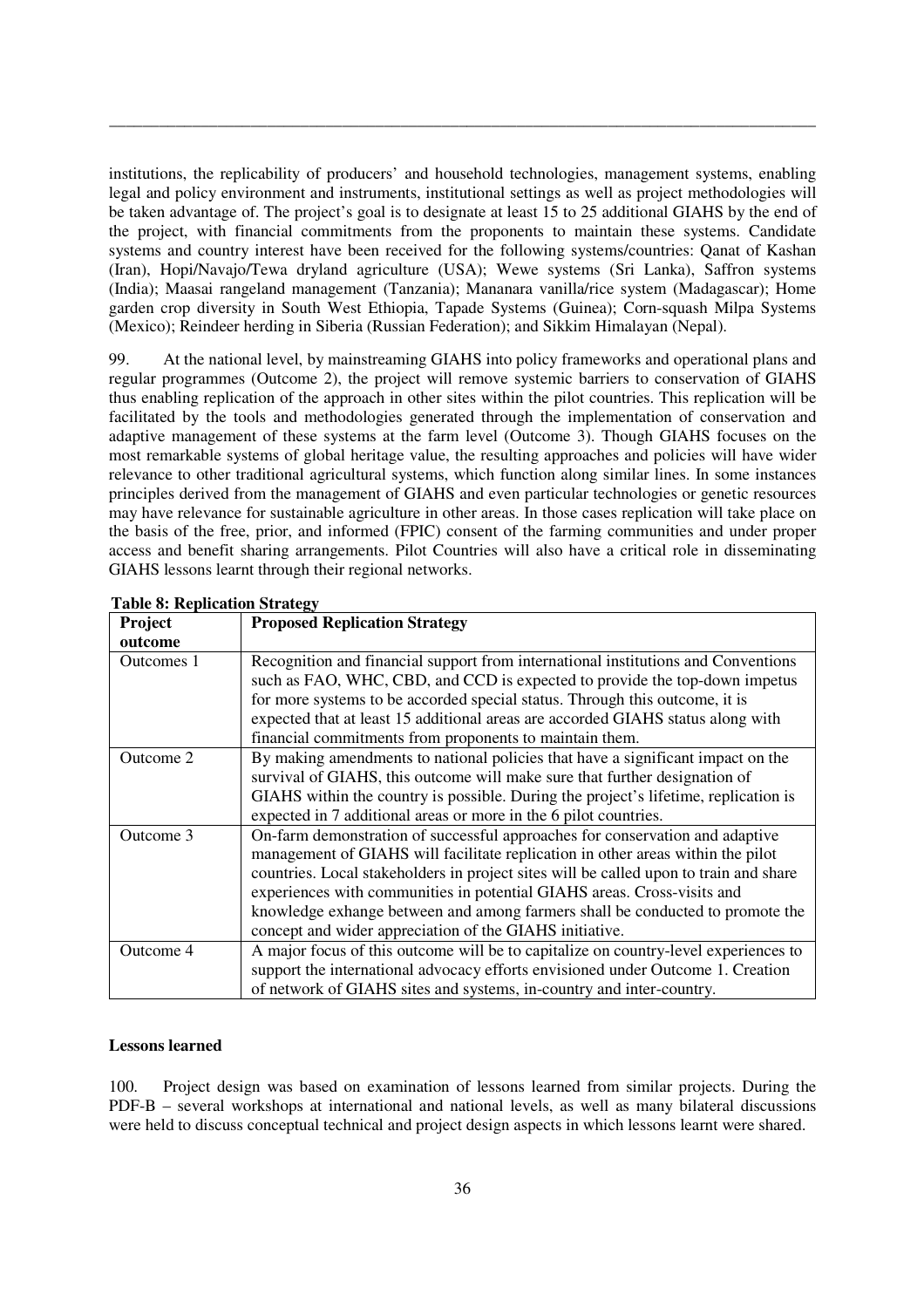#### **Table 9: Lessons learned**

| Lesson                                 | <b>Notes</b>           | Design feature         | Output     |
|----------------------------------------|------------------------|------------------------|------------|
| Assessment and M&E frameworks          | Workshops on           | Baseline and M&E       | M&E(4.1)   |
| should bridge epistemologies of        | assessment of          | indicators and         |            |
| scientist and local communities. This  | biodiversity and       | processes              |            |
| count for assessing biodiversity (folk | other features of      |                        |            |
| taxonomies) ecosystem functioning      | agricultural systems   |                        |            |
| (indicators) and human well-being      | brought this to the    |                        |            |
| (indicators). To do this participatory | fore during the PDF-   |                        |            |
| process is required and dialogues      | B                      |                        |            |
| between experts, policy-makers and     |                        |                        |            |
| farmers                                |                        |                        |            |
| In the case of GIAHS the MAB           | This enables           | Management plans       | Output 3.3 |
| concept of core and buffer zones was   | prioritisation and     | for GIAHS Pilots       |            |
| found to be useful. However in         | differentiation in the |                        |            |
| GIAHS sites the core-zone is the zone  | design of              |                        |            |
| with the highest degree of human-      | management plans       |                        |            |
| environmental linkages (with heritage  | for GIAHS sites        |                        |            |
| value) and the buffer tends towards    |                        |                        |            |
| the wild.                              |                        |                        |            |
| Careful attention should be paid to    | These                  | Stakeholder            | Output 3.1 |
| different kinds of traditional         | differentiations are   | participation          |            |
| knowledge and traditional              | specific for each      | involvement should     |            |
| knowledge-holders incl. gender         | cultural and           | take this into account |            |
| differentiation. <sup>14</sup>         | ecological setting     |                        |            |
|                                        |                        |                        |            |

\_\_\_\_\_\_\_\_\_\_\_\_\_\_\_\_\_\_\_\_\_\_\_\_\_\_\_\_\_\_\_\_\_\_\_\_\_\_\_\_\_\_\_\_\_\_\_\_\_\_\_\_\_\_\_\_\_\_\_\_\_\_\_\_\_\_\_\_\_\_\_\_\_\_\_\_\_\_\_\_\_\_\_\_\_

## **PART III: MANAGEMENT ARRANGEMENTS**

## **Core commitments and linkages**

101. FAO's mission is to alleviate poverty and hunger by promoting sustainable agricultural development, improved nutrition and food security, and the access of all people at all times to the food they need for an active and healthy life. To achieve this goal, the FAO Strategic Framework 2000-2015 gives importance to Corporate Strategy D "Supporting the conservation, improvement and sustainable use of natural resources for food and agriculture" with important priority actions aiming promoting interdisciplinary efforts to address the integrated management of biological diversity for food and agriculture. The role of FAO in promoting biological diversity for food security is also highlighted in commitment No. 3 of the Rome Declaration on Food Security made at the World Food Summit that was held in Rome in 1996.

102. FAO collaborates actively in a number of biological diversity-related agreements and instruments of relevance to food and agriculture, including the Convention on Biodiversity, and hosts the Commission on Genetic Resources for Food and Agriculture (CGRFA). Through its global convening powers, FAO also provides intergovernmental fora where biodiversity-related policy is discussed and relevant agreements negotiated and adopted by member countries, such as the International Plant Protection Convention, the Code of Conduct for Responsible Fisheries, and the International Treaty on Plant and

<sup>&</sup>lt;u>.</u> <sup>14</sup> See, for example, the GEF-funded *People, land Management and Environmental Change* project http://www.unu.edu/env/plec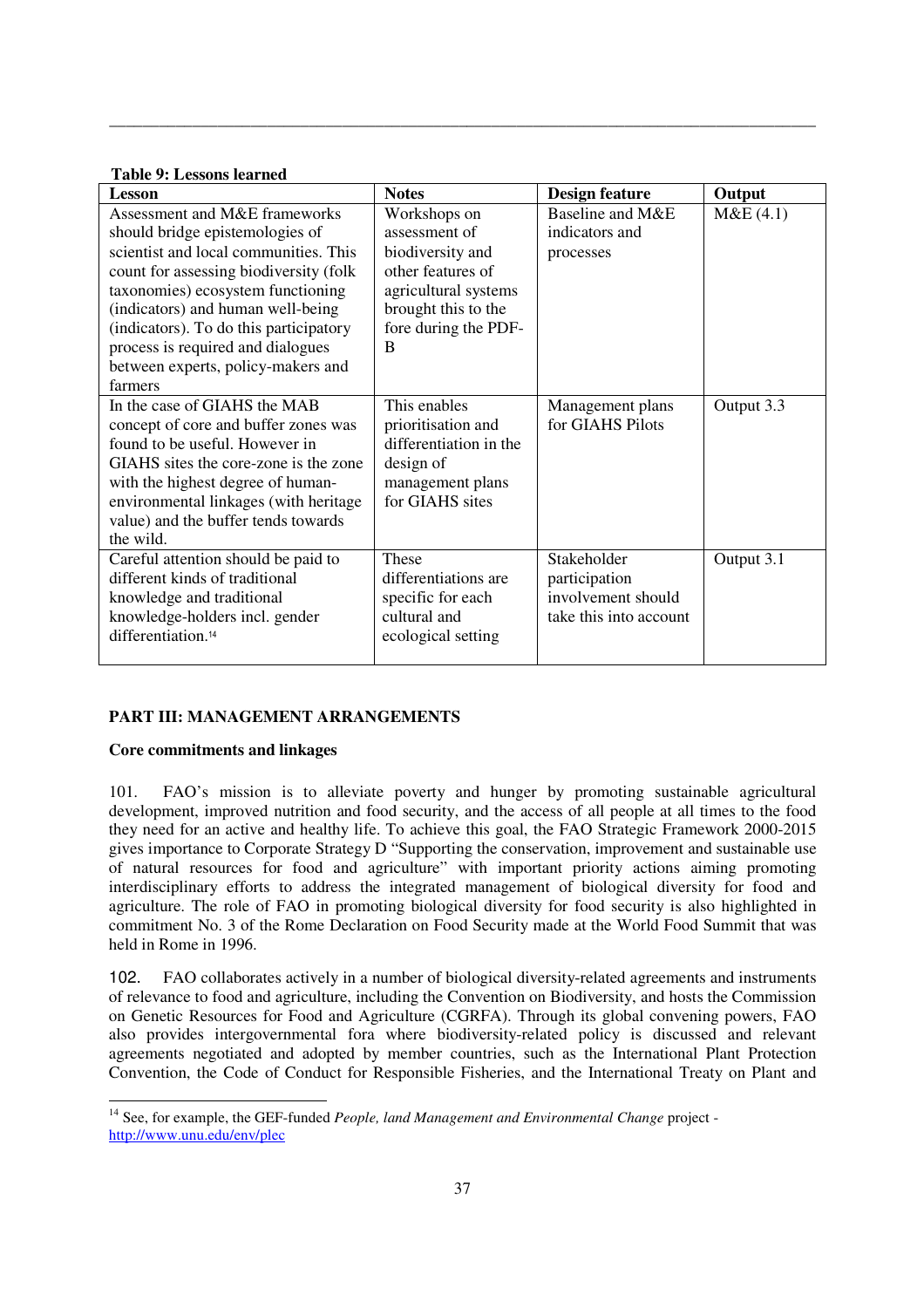Genetic Resources for Food and Agriculture (ITPGRFA). The Conference of the Parties (COP) of the CBD recognized the "specific nature of agricultural biodiversity and its distinctive features and problems requiring distinctive solutions", and the leading role of FAO in agricultural biodiversity, including support to the multi-year work programme in agricultural biodiversity (DecisionV/5 Nairobi 2000). The cooperation between FAO and the CBD has fostered the development of joint and complementary policies and programmes of work, and has largely avoided duplication of activities, in a spirit of mutual respect for their respective mandates.

\_\_\_\_\_\_\_\_\_\_\_\_\_\_\_\_\_\_\_\_\_\_\_\_\_\_\_\_\_\_\_\_\_\_\_\_\_\_\_\_\_\_\_\_\_\_\_\_\_\_\_\_\_\_\_\_\_\_\_\_\_\_\_\_\_\_\_\_\_\_\_\_\_\_\_\_\_\_\_\_\_\_\_\_\_

103. FAO has developed many initiatives that support agricultural biodiversity, genetic resources for food and agriculture and ecosystem services provided by traditional agricultural systems. Work is ongoing in the areas of international policy making and monitoring of Genetic Resources for Food and Agriculture and the International Treaty for Plant and Genetic Resources for Food and Agriculture (ITPGRFA). FAO's work include an initiative on the value of native crops for nutrition (with Bioversity International) and mitigating the impact on rural communities affected HIV/AIDS, the Pollinators Initiative (Global GEF-UNEP/FAO OP 13), gendered knowledge systems for agricultural biodiversity (the LINKS Project), payment for environmental services (PES), among others. FAO work also addresses legal and economic aspects of agricultural biodiversity, and seeks to capitalize on its in-house multidisciplinary expertise through an integrated approach to biodiversity and sustainable use. Other FAO programmes and initiatives of relevance to the GIAHS project include:

- Integrated Pest Management (IPM) programme
- Global Plan of Action for the Conservation and Sustainable Utilization of Plant Genetic Resources for Food and Agriculture
- Global Plan of Action for Animal Genetic Resources
- State of the World's Plant Genetic Resources for Food and Agriculture
- State of the World's Animal Genetic Resources for Food and Agriculture
- Roles of Agriculture (RoA) and Farming System Evaluation projects, which provide, *inter alia*, insights, tools and information to policy makers with which to analyse the various roles of agriculture in their societies and make informed policy decisions in pursuit of Sustainable Agriculture and Rural Development (SARD)
- Programme on natural resources management particularly on crops, farming system and land and water resources
- FAO's work in support of Commission on Sustainable Development (CSD). the Conventions on Biological Diversity, Desertification and Climate Change
- Land Degradation Assessment in Dryland (LADA) project
- Programme of work emanating from the Implementation of WSSD and World Food Summit Action plans and International Year of the Mountains
- FAO Focal Point Networking for Indigenous Peoples
- FAO Code of Conduct for Responsible Fisheries; and
- FAO National Forest Action plans and Forest Resources Assessment (FAO facilitates country efforts to identify and implement criteria and indicators for sustainable forest management).

*104.* FAO supports projects that enhance awareness, knowledge and understanding of crop-associated biological diversity providing ecosystem services to sustainable agricultural production by the expansion of the knowledge base, demonstration of methods for conservation, sustainable management, increasing public awareness and promotion of mainstreaming biodiversity conservation in sectoral plans and policies.

105. FAO implements projects that test, demonstrate and promote appropriate technologies and methodologies and policy tools that could be replicated on a larger scale by other partners. In addition,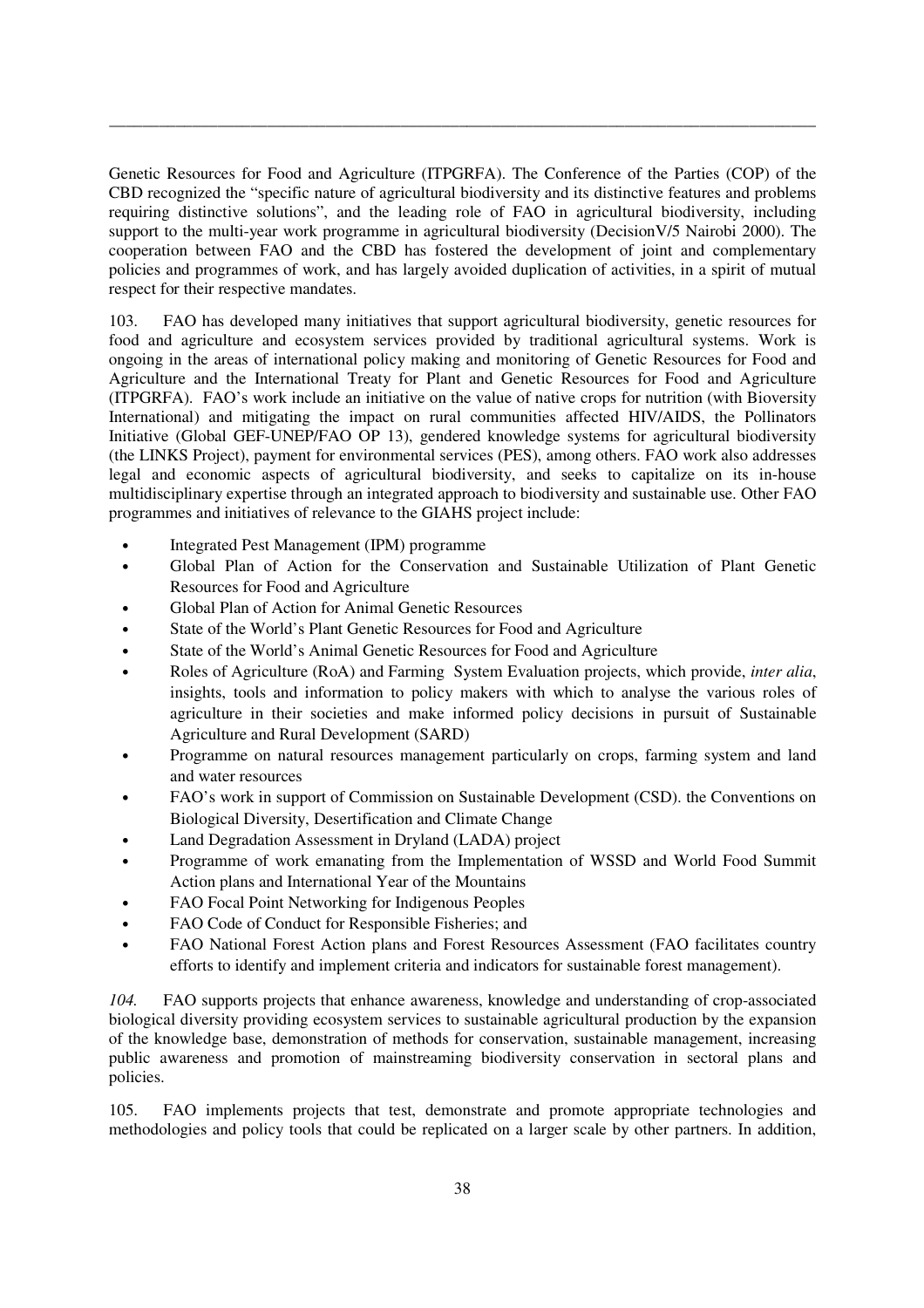FAO has coordinated an international liaison group on agricultural biodiversity to promote the conservation and sustained use of agriculture-related aspects of biodiversity, including plant and livestock diversity, soil biodiversity, biodiversity that mitigates pests and diseases, and pollinators. The GIAHS project will be able to engage other active contributors to collaborative work on conserving and using agricultural biodiversity, where appropriate. As an intergovernmental body, FAO facilitates the promotion of sustainable traditional agricultural practices to its member constituencies (such as ministries of agriculture, foresty and fisheries) in different fora through intergovernmental bodies, such as the Committees on Agriculture, Forestry and Fisheries and the Commission on Genetic Resources for Food and Agriculture.

\_\_\_\_\_\_\_\_\_\_\_\_\_\_\_\_\_\_\_\_\_\_\_\_\_\_\_\_\_\_\_\_\_\_\_\_\_\_\_\_\_\_\_\_\_\_\_\_\_\_\_\_\_\_\_\_\_\_\_\_\_\_\_\_\_\_\_\_\_\_\_\_\_\_\_\_\_\_\_\_\_\_\_\_\_

106. All six partner countries have a clear commitment to reversing the losses of agricultural biodiversity and associated biodiversity and landscapes, within their borders. National focal institutions and other local stakeholders have made appropriate linkages to a number of existing and planned projects of direct relevance to the proposed project.

## **Linkages with FAO Field Programmes and Activities in the six pilot countries are as follows**.

107. Chile: GIAHS will build linkages and complementarities with the FAO major programmes and operationally active projects in the area of 1) agricultural policy support systems; 2) crop production systems management; 3) emergency response operations; 4) technical cooperation programme; 5) fisheries resources and aquaculture; 6) food and agriculture policy; 7) food security, poverty reduction and other development cooperation programmes; and 8) rural development. The project will also collaborate and build linkages and complementarities with other UN agency in program implementation related to conservation of agricultural landscapes and sustainable use of agricultural biodiversity and exchange data and lessons learnt on the management of areas of the landscape and traditional agricultural systems.

108. China: The GIAHS project will build linkages with ongoing FAO on rural development and crop production system and with several TeleFood activities. The proposed project will play a role in assisting the Government of China in realizing its Xiao Kang vision of all-round human development. Through project Outcome 2 "social and economic policies are developed and improved to be more scientifically based, human centered and sustainable". GIAHS will also contribute to "Enabling environment for civil society participation and its effective engagement in Xiao Kang priority issues supported" through Outcome 3. The proposed project will assist China in achieving their target "By the end of 2010, more efficient management of natural resources and development of environmentally-friendly behavior in order to ensure environmental sustainability (with special focus on water, energy and land biodiversity)" and also in achieving goal 7 "Conservation and sustainable use of biodiversity is more effective". Additionally, the project will play a significant role in the recent policy statement of China State Council "Active development of modern agriculture and solid promotion of socialist new countryside". The new Chinese policy states modern agriculture in terms of agricultural product marketing and development of niche markets and agro-tourisms and other multi-functionalities and services of agriculture, of which the very foundation of all these functionalities and services are the traditional agricultural systems.

109. Algeria: Collaboration will be developed between the GIAHS project and the National Food Security Programme, as well as with several other ongoing projects, such as preparation of national strategies and action plan for forest resources, establishment of the African common market for basic food products, support to implementation of major African union policy and strategic initiatives on agriculture and environment. The project will contribute to strengthening national coordination among Maghreb countries and within the country with respect to Oasis systems, and development of capacity building of local farming. The project will have a key role in the establishment of a National Information Sharing Mechanism on the implementation of the Global Plan of Action on PGRFA and the preparation of a country report on the state of plant genetic resources for food and agriculture. Links will also be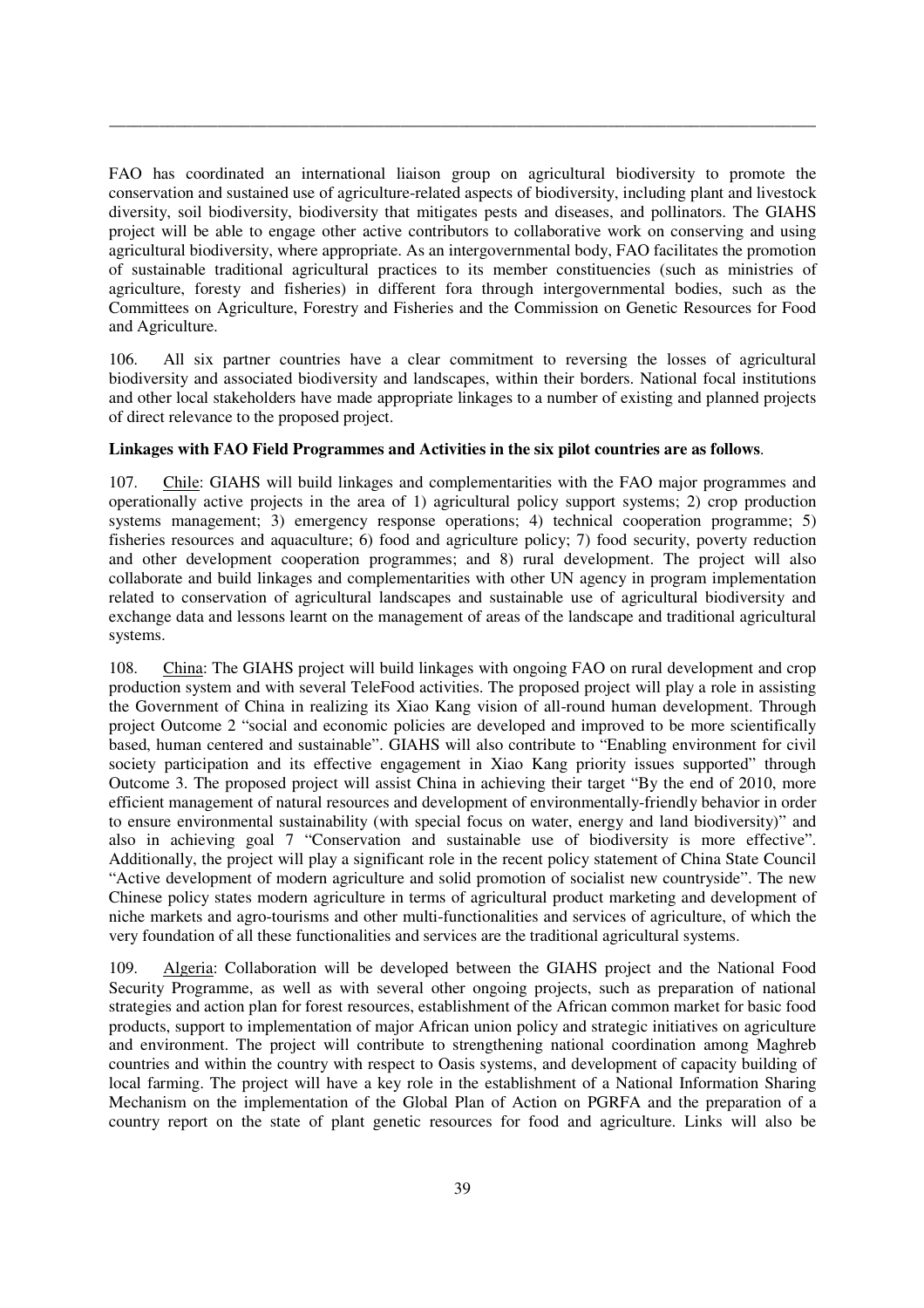developed between the GIAHS project and existing FAO Telefood activities on increasing biological/organic production of traditional crops, medicinal plants and aromatic plants targeting local farming communities.

\_\_\_\_\_\_\_\_\_\_\_\_\_\_\_\_\_\_\_\_\_\_\_\_\_\_\_\_\_\_\_\_\_\_\_\_\_\_\_\_\_\_\_\_\_\_\_\_\_\_\_\_\_\_\_\_\_\_\_\_\_\_\_\_\_\_\_\_\_\_\_\_\_\_\_\_\_\_\_\_\_\_\_\_\_

110. Tunisia: The GIAHS project is highly relevant to the on-going Tunisian Country Cooperation Framework (2002-2006), in particular with relation to para 22 b) ii "ecosystem conservation", which is oriented towards biodiversity conservation in marginal areas. GIAHS is also closely linked to the 2002- 2006 UNDAF in section 3 "Promotion of cultural heritage" which specifies: "given its rich cultural heritage, Tunisia has adopted a set of policies and programmes aiming at the preservation of such heritage. The preservation, restoration and conservation of such heritage – which in no way could be financed exclusively by State revenue – currently, require an increased development of cultural tourism. Until now, the tourist industry has little relied on the promotion of the cultural heritage, whereas such heritage represents – with eco-tourism – the most promising source for the development of a harmonious and sustainable tourist industry, the economic impact of which could respond to the growing needs of the concerned local populations."

111. Peru: GIAHS will collaborate with the National Food Security Programme and several FAO technical cooperation programmes and operational activities relating to natural resources, biodiversity conservation and hunger eradication initiatives. GIAHS is in line with the National Strategy on Biodiversity, and its related Action Plan, to strengthen local conservation, production and marketing initiatives for traditional species from the Andes. It contributes to the operational plans to support employment opportunities in the activities related to breading lamas and other cameloids, and fits within the Master Plan for the Conservation of the Titicaca Lake. The Programme emphasizes the need for developing alliances between the private sector and local communities which will be developed in the GIAHS project on specific activities defined by local and indigenous communities, and emphasizes the need to develop eco-business which is part of the activities of the GIAHS Pilot Framework for Peru. GIAHS will also pay special attention to gender equity in line the Country Programme which highlights gender issues in sectoral approaches and in national programmes.

112. Philippines: The GIAHS project supports current national priority setting. The Ifugao Rice Terraces is inscribed in the World Heritage List in 1994, but ten years later it was put on the in Danger list, thus requiring the Philippine government to address the problems in the area. The conservation and master plan of the Ifugao Rice Terraces and the proposed GIAHS project activities will complement each other. On the national scale, the project will contribute to the Country Programme Action Plan (CPAP 2005 to 2009), which is MDG-based and supports the empowerment of the poorest and most vulnerable by promoting and protecting their rights and creating an enabling environment to realize their full participation. GIAHS project is also fully in line with the Implementing Rules and Regulation (IRR) of the Republic Act 8435 or the Agriculture and Fisheries Modernization Act (AFMA) of 1997. Likewise, the Ifugao rice terraces is an indigenous communities, the project will assist in the implementation of the Indigenous Peoples Rights (IPR) Act of 1997, section 9 (a) maintain ecological balance, to preserve, restore, and maintain a balanced ecology in the ancestral domain by protecting the flora and fauna, watershed areas, and other reserves; (b) restore denuded areas, to actively initiate, undertake and participate in the reforestation of denuded areas and other development programs and projects subject to just and reasonable remuneration. GIAHS is also in line with para 4.33 on "Energy and Environment for Sustainable Development to strengthen the capacity of the key stakeholders to implement the Environment and Natural Resources (ENR) framework road map for the next 10 years."

113. In addition, there are a number of GEF financed projects in the pilot countries that address issues that are closely linked to the GIAHS project (see Table below). Some of these projects are nearing completion and their lessons and experiences will be taken into account during implementation of the GIAHS project. Other projects are ongoing, and the national focal point institutions for the GIAHS project will maintain close contact with these project teams to share information and lessons.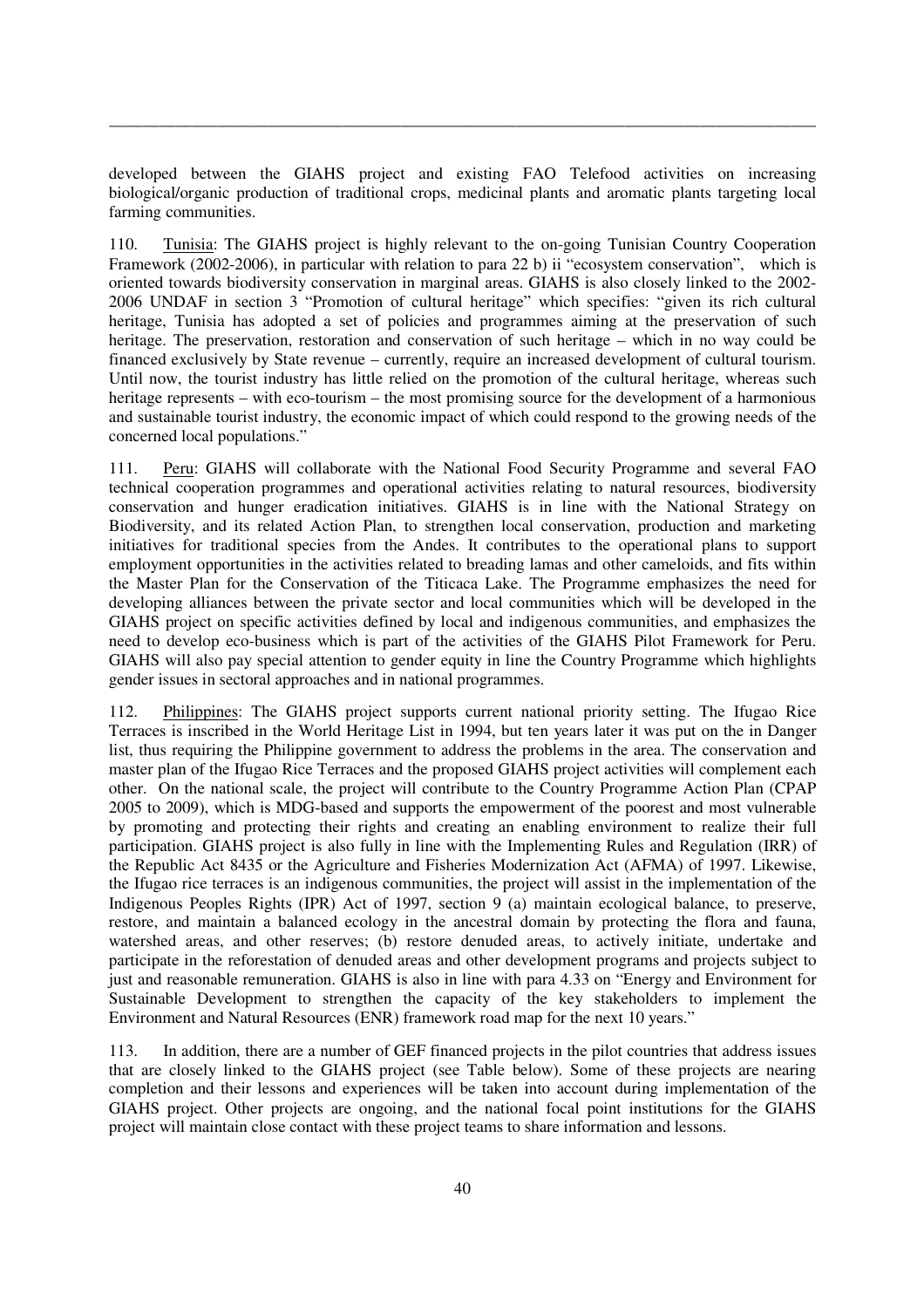#### **Linkages with GEF Financed projects**

114. There are a number of GEF financed projects in the pilot countries that address issues that are closely linked to the GIAHS project (see Table below). Some of these projects are nearing completion and their lessons and experiences will be taken into account during implementation of the GIAHS project. Other projects are ongoing, and the national focal point institutions for the GIAHS project will maintain close contact with these project teams to share information and lessons.

\_\_\_\_\_\_\_\_\_\_\_\_\_\_\_\_\_\_\_\_\_\_\_\_\_\_\_\_\_\_\_\_\_\_\_\_\_\_\_\_\_\_\_\_\_\_\_\_\_\_\_\_\_\_\_\_\_\_\_\_\_\_\_\_\_\_\_\_\_\_\_\_\_\_\_\_\_\_\_\_\_\_\_\_\_

| <b>Pilot</b>      | Other GEF-financed BD and/ or LD projects                                                                                                                                                                                                                                                                                                                                                                                                                                                                                                                                                                                                                                                                                                                                                                                                                                                                                                                                                                                                                                                                                                                                                                                                                                                                                     |
|-------------------|-------------------------------------------------------------------------------------------------------------------------------------------------------------------------------------------------------------------------------------------------------------------------------------------------------------------------------------------------------------------------------------------------------------------------------------------------------------------------------------------------------------------------------------------------------------------------------------------------------------------------------------------------------------------------------------------------------------------------------------------------------------------------------------------------------------------------------------------------------------------------------------------------------------------------------------------------------------------------------------------------------------------------------------------------------------------------------------------------------------------------------------------------------------------------------------------------------------------------------------------------------------------------------------------------------------------------------|
| country<br>Global | Millennium Ecosystem Assessment: The GIAHS Project will build on the conceptual<br>framework and information provided by the MEA to understand systematic linkages<br>between ecosystems management and human well-being.                                                                                                                                                                                                                                                                                                                                                                                                                                                                                                                                                                                                                                                                                                                                                                                                                                                                                                                                                                                                                                                                                                     |
|                   | World Initiative on Sustainable Pastoralism (WISP) a UNDP initiative: MSP linking<br>pastoral communities worldwide to exchange experience and practices for sustainable<br>management of rangelands. The network and list server will be used to mobilize<br>candidate systems and interest for replicating the GIAHS objectives in other sites and<br>countries.                                                                                                                                                                                                                                                                                                                                                                                                                                                                                                                                                                                                                                                                                                                                                                                                                                                                                                                                                            |
|                   | PLEC Project (OP 13) The People, Land Management and Environmental Change -<br>Global project on adaptive management of biodiversity and ecosystems. UNEP as<br>implementing agency, UNU as executing agency. GIAHS will build on its case study<br>materials and approaches.                                                                                                                                                                                                                                                                                                                                                                                                                                                                                                                                                                                                                                                                                                                                                                                                                                                                                                                                                                                                                                                 |
|                   | UNEP/GEF (OP 13) Conservation and Management of Pollinators for Sustainable<br>Agriculture, through an Ecosystem Approach. GIAHS will collaborate on the lessons<br>learnt in policy and practice on the management of pollinators' populations in<br>agricultural landscapes.                                                                                                                                                                                                                                                                                                                                                                                                                                                                                                                                                                                                                                                                                                                                                                                                                                                                                                                                                                                                                                                |
| Chile             | UNDP/GEF Bosque Modelo de Chiloe: MSP-BD on primary and secondary temperate<br>rainforest conservation and sustainable use. The GIAHS will build linkages and<br>complementarities with the institutional capacity built for the MSP and exchange data<br>and lessons learnt on the management of areas of the landscape where traditional<br>agriculture and forest concerns meet.                                                                                                                                                                                                                                                                                                                                                                                                                                                                                                                                                                                                                                                                                                                                                                                                                                                                                                                                           |
| China             | Conservation and sustainable utilization of wild relatives of crops UNDP/GEF project -<br>this project will involve participation from local stakeholders in eight diverse provinces<br>and autonomous regions to secure conservation of wild relatives of soybean, wheat, and<br>rice, in their natural habitats. This will be achieved through a combination of actions<br>aimed at establishing sustainable sources of financial and other incentives for<br>conservation, modification to the legal framework, capacity building and awareness<br>raising. GIAHS will collaborate with this project in relation to conservation of wild<br>relatives of rice and explore the potential to apply the best practices in the GIAHS pilot<br>system.<br>The project will work closely with the "China Biodiversity Partnership Framework"<br>(CBPF), an UNDP/GEF led programme that seeks to, develop a critical mass of support<br>and activities for successfully addressing the drivers of biodiversity loss in China; and<br>provide a strong platform for interactions and communications between international<br>organisations and central government policy-makers and technical experts. GIAHS will<br>participate in the platform of interaction as full partner in addressing the drivers of<br>biodiversity loss. |

**Table 10: Linkage with GEF financed projects**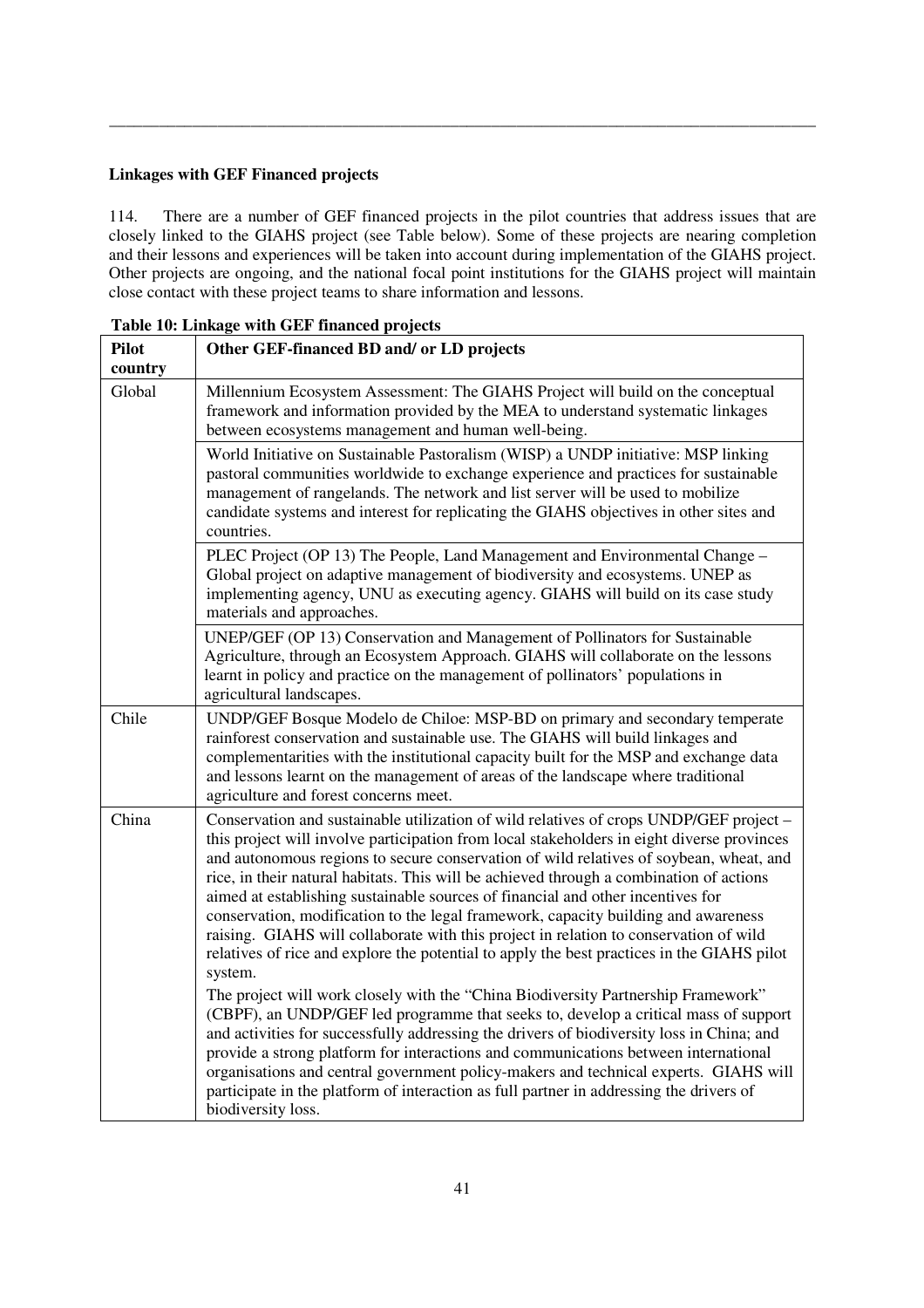| Algeria     | Participatory management of date palm genetic resources in the oases of the Maghreb<br>region (OP 13) - UNDP/GEF (completed 2005). GIAHS will build on the field work,<br>awareness raising and data collection developed by the project in the oasis systems. It<br>will continue strengthening the work initiated on biodiversity conservation of date palm<br>at national and local level.<br>UNEP-GEF PDF B proposal "Conservation and use of crop genetic diversity to<br>improve ecosystem services in support of human welfare and well-being in the oases of<br>Algeria and Tunisia" submitted to Pipeline 22.                        |
|-------------|-----------------------------------------------------------------------------------------------------------------------------------------------------------------------------------------------------------------------------------------------------------------------------------------------------------------------------------------------------------------------------------------------------------------------------------------------------------------------------------------------------------------------------------------------------------------------------------------------------------------------------------------------|
| Tunisia     | Participatory management of date palm genetic resources in the oases of the Maghreb<br>region (OP 13) - UNDP/GEF (completed 2005). GIAHS will build on the field work,<br>awareness raising and data collection developed by the project in the oasis systems. It<br>will continue strengthening the work initiated on biodiversity conservation of date palm<br>at national and local level.<br>UNEP-GEF PDF B proposal "Conservation and use of crop genetic diversity to<br>improve ecosystem services in support of human welfare and well-being in the oases of<br>Algeria and Tunisia" submitted to Pipeline 22.                        |
| Peru        | Project: "In situ conservation of Native Cultivars and Wild relatives" (OP 13). The<br>project will exchange data on crop varieties relevant for the project sites and build on<br>the lessons learned. GIAHS will build upon lessons learned from this project as the<br>project which ended in 2005.                                                                                                                                                                                                                                                                                                                                        |
| Philippines | UNDP/GEF Sustainable conservation and utilization of Philippine indigenous crops<br>and wild relatives - The proposal which is PDF A phase aims to integrate biodiversity<br>conservation in agricultural production systems across the Philippines by targeting<br>factors affecting "on-farm" conservation of traditional varieties and the conservation of<br>wild relatives in natural ecosystems. GIAHS will promote exchange of information and<br>collaboration on the conservation of biodiversity (wild relatives and traditional<br>varieties) in rice production systems and in the mountain forest that support rice<br>terraces. |

\_\_\_\_\_\_\_\_\_\_\_\_\_\_\_\_\_\_\_\_\_\_\_\_\_\_\_\_\_\_\_\_\_\_\_\_\_\_\_\_\_\_\_\_\_\_\_\_\_\_\_\_\_\_\_\_\_\_\_\_\_\_\_\_\_\_\_\_\_\_\_\_\_\_\_\_\_\_\_\_\_\_\_\_\_

## **Consultation, coordination and collaboration between IAs and EAs**

115. The project will work to coordinate and collaborate with a number of GEF projects that work in conservation and adaptive management of agricultural biodiversity. The project will share information and lessons learned with these projects and learn from the experiences generated in these other projects. The modalities for sharing of experience and information dissemination will be elaborated in Project Year 1. Where possible, this project will try to formalize collaboration around certain thematic issues, and even plan project activities in such a way that they complement other efforts in the best possible way. In particular, the current project will seek formalized collaboration with the following GEF-financed initiatives:

116. UNDP/GEF Bosque Modelo de Chiloe: MSP-BD on primary and secondary temperate rainforest conservation and sustainable use. The GIAHS will build linkages and complementarities with the institutional capacity built for the MSP and exchange data and lessons learnt on the management of areas of the landscape where traditional agriculture and forest concerns meet. Traditional agricultural practices on Chiloé Island are compatible with forest conservation. The Centro de Educación y Tecnología (CET), designated by the Chilean government for Project implementation, will co-ordinate linkages between the projects locally.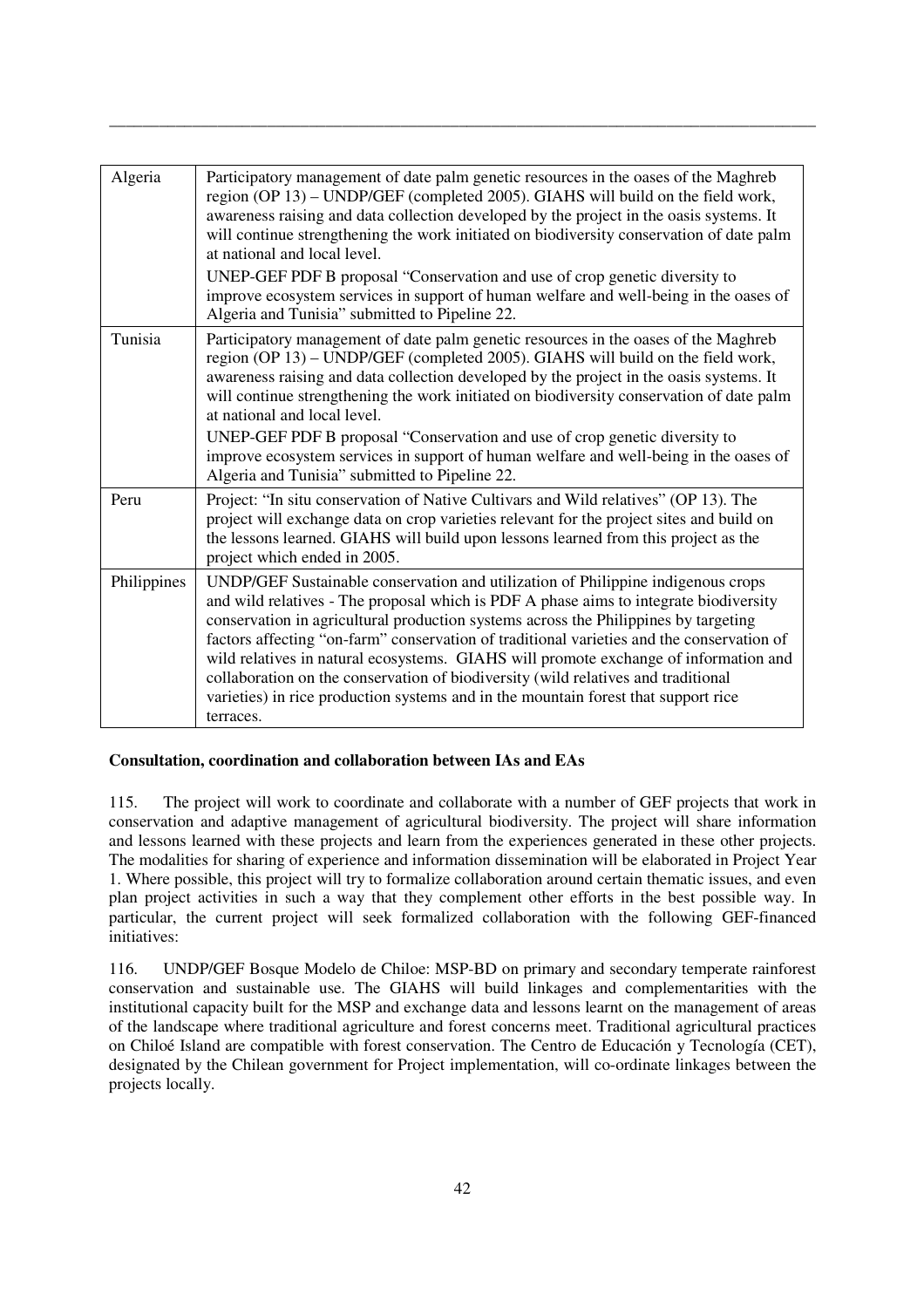117. The Global UNEP-GEF Pollinators initiative executed by FAO. GIAHS will build on the lessons learnt in policy and practice on the management of pollinators' populations in agricultural landscapes and share lessons on which traditional landscape management practices found in GIAHS are supportive of pollinator populations.

\_\_\_\_\_\_\_\_\_\_\_\_\_\_\_\_\_\_\_\_\_\_\_\_\_\_\_\_\_\_\_\_\_\_\_\_\_\_\_\_\_\_\_\_\_\_\_\_\_\_\_\_\_\_\_\_\_\_\_\_\_\_\_\_\_\_\_\_\_\_\_\_\_\_\_\_\_\_\_\_\_\_\_\_\_

118. The World Bank implemented regional Central American project *"Integrated Ecosystem Management in Indigenous Communities"* has as its overall goal to support an emerging network of indigenous communities engaged in integrated ecosystem management in the Central American region, in order to enhance the sustainability of human-managed systems that have been evolving for centuries in Central America and conserving high levels of biodiversity, but that are under increasing threat. The building of community networks across the region will create links between communities with established best practice examples of Integrated Ecosystem Management (IEM) and those with comparable environmental characteristics and similar potential for IEM. The long-term outcome will be that successful and proven regional models are effectively adopted in local and national initiatives, including World Bank and IDB-assisted projects, and that a common vision emerges among indigenous communities on how best to manage their traditional resources. The present project will seek to contribute to the regional WB project by providing lessons learnt from other regions. The WB project will be approached to identify sites for GIAHS replication.

119. At the national level, the Project will seek to link with the World Bank, Regional Development Banks and IFAD in the development and implementation of their agricultural and rural development programmes, poverty alleviation strategies, and sustainable land management activities and on indigenous people's issues in food and agriculture.

## **Institutional and Implementation Arrangements**

## **Global Level**

120. The GIAHS project will be implemented by the Food and Agriculture Organization of the United Nations (FAO). As such, FAO will be directly responsible for overall project supervision, monitoring and evaluation during execution of the project. FAO will also be responsible for clearance and transmission of progress reports to GEF. FAO will also ensure consistency of the project with GEF policies and procedures including provision of guidance on linkages with related GEF-funded activities. On the more general aspect of project execution, FAO will provide the overall global co-ordination and technical backstopping of the project. In this capacity, FAO will facilitate and ensure the sharing and flow of information and linkages, internationally, among and between regions, but also linking the proposed project activities with other major on-going initiatives within and outside FAO. In addition to ensuring linkages and information-flow between partners, FAO will ensure global co-ordination of the proposed project by providing technical assistance to partners, hosting international-level workshops, co-ordinating meetings of the International Steering Committee, visiting/evaluating specified sites of importance, and participating in regional meetings. FAO will provide technical support to the project in a very broad sense, tapping into the expertise from its programs on biodiversity, fisheries, forestry, land and water, sustainable development, market development, etc. FAO will also provide, through its regional offices and country representations, the administrative management and procurement of the national projects. A Memorandum of understanding will be developed to clarify all responsibilities between FAO and the National Government's Focal Institution.

121. The project has established an International Steering Committee (ISC) as the umbrella policy body for the project. The ISC will be composed of FAO (Executing Agency), National Focal Point Institutions (NFPIs) from the participating countries, the national GEF Operational Focal Points, and representatives from co-financing bodies. Appropriate observers will be invited to attend meetings when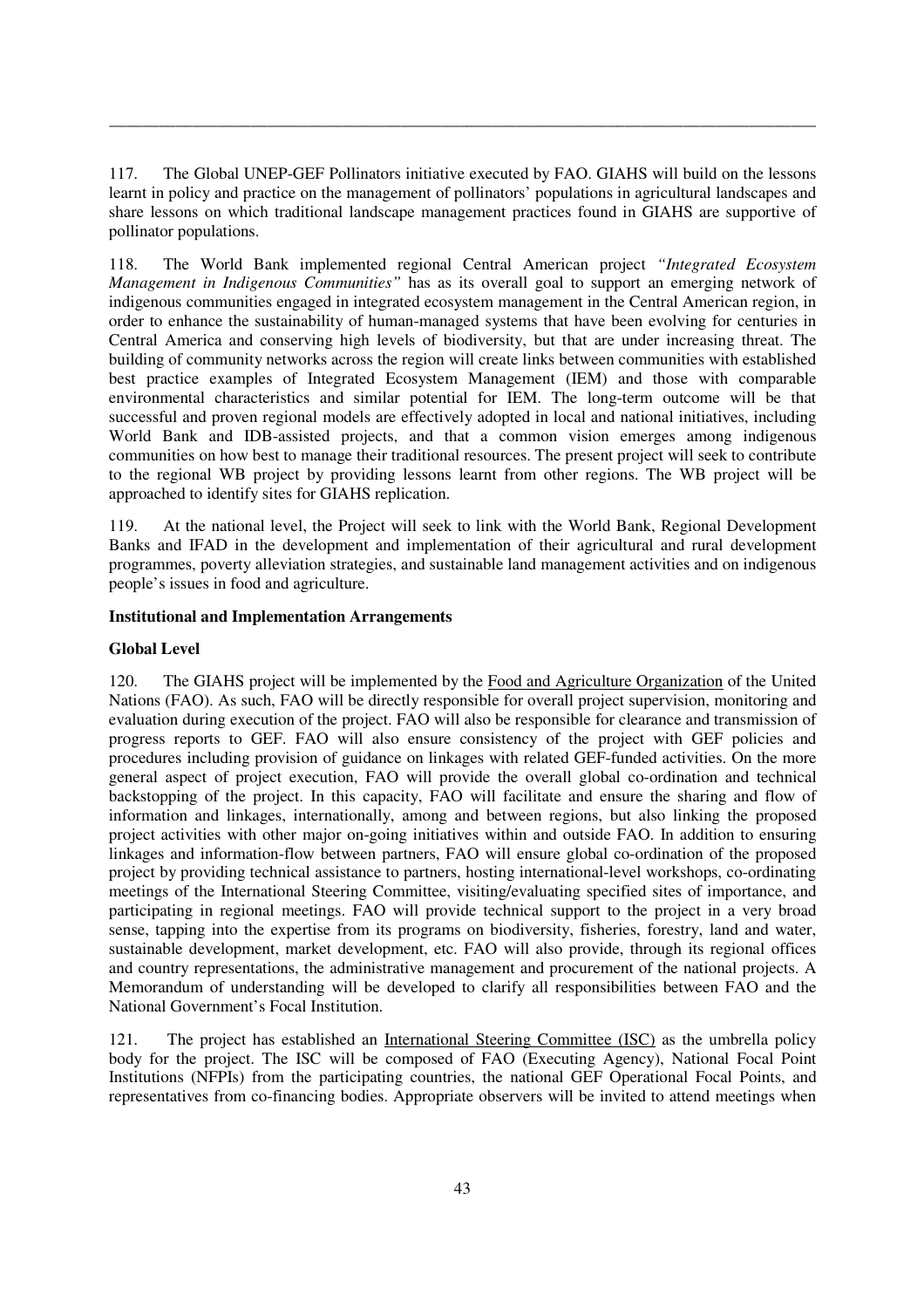required. Members of the ISC will be responsible for representing their country/ partner institution at the technical and administrative levels.

\_\_\_\_\_\_\_\_\_\_\_\_\_\_\_\_\_\_\_\_\_\_\_\_\_\_\_\_\_\_\_\_\_\_\_\_\_\_\_\_\_\_\_\_\_\_\_\_\_\_\_\_\_\_\_\_\_\_\_\_\_\_\_\_\_\_\_\_\_\_\_\_\_\_\_\_\_\_\_\_\_\_\_\_\_

122. The ISC will review and approve its own Terms of Reference prepared by the project manager on the occasion of the first session within the Full Project. It will meet annually, whenever possible in one of the sites on the occasion of yearly national workshops and other related meetings organized by the project. Regular communications and contacts will be maintained by e-mail and private web site; requests for comments/no objection will also be made by e-mail or facsimile as required for smooth and timely implementation of the project.

123. A Technical Group will be established and will be composed of eight to ten independent experienced experts (scientists, technical practitioners, researchers, academics), selected on the basis of their competence in ethno- and agro-ecosystems, indigenous matters, environment, land and natural resources, agro-biodiversity, social sciences, and economics. Additional experts will be invited as required. The Technical Group will provide independent opinions and advice on the technical reports produced by the project, including planned activities, as well as on the data collection of traditional knowledge to be developed as well as on the implementation of adaptive management of the pilot sites. The Technical Group will advise the Global Project Implementation Unit and the International Steering Committee on the risks and trends of impact of drivers of change from the technical and scientific perspective which are evidenced in the pilot systems as well as on the approaches and methodologies for identification, recognition and support of these ethno-ecosystems. It will also, to the extent possible, provide advice on criteria and selection of new pilot sites. The Global Project Implementation Unit will communicate electronically with the Technical Group; meetings will be organized as project resources may allow.

124. A Consultative Group will be established, comprising UNESCO, Bioversity International (formerly IPGRI), World Bank, UNDP, UNEP, CBD Secretariat, IUCN, and other key partners including International Indigenous Peoples' Networks, NGOs, CSOs, research institutes and the private sector. The Consultative Group will provide independent opinions and advice concerning stakeholder participation and consultation, and input on coordination with other related projects and programmes for the sharing of experience and management effectiveness (avoiding duplication, mutual support, etc). The Global Project Implementation Unit will communicate electronically with the Consultative Group; meetings will be organized as project resources may allow.

125. FAO will establish a Global Project Implementation Unit, (GPIU) which will be based in Rome. The GPIU will be responsible for day-to-day management of project and M&E. The GPIU will be composed of Chief Technical Advisor (CTA), Technical Officer, and a Communication and Participation Officer. The CTA will be responsible for providing technical and administrative support to the project as well as for assisting in the management of the GEF resources and will report to the lead technical unit in FAO and the budget holder. The Technical Officer will lead on, technical backstopping, conceptual and methodological development and support the efforts to international recognition for GIAHS and subsequent international and regional policy development, as well as the institutional mechanism for their long term support. An expert on Science and Methodology from the Technical Group will be employed as a consultant for assisting in the development of the project conceptual and methodological frameworks worldwide based on field data and will follow-up field activities in all countries. The Information and Communications officer will be responsible for development and implementation of the communication strategy, data collection and management, web-site maintenance and the overall outreach to all the stakeholders and target groups.

## **National Level**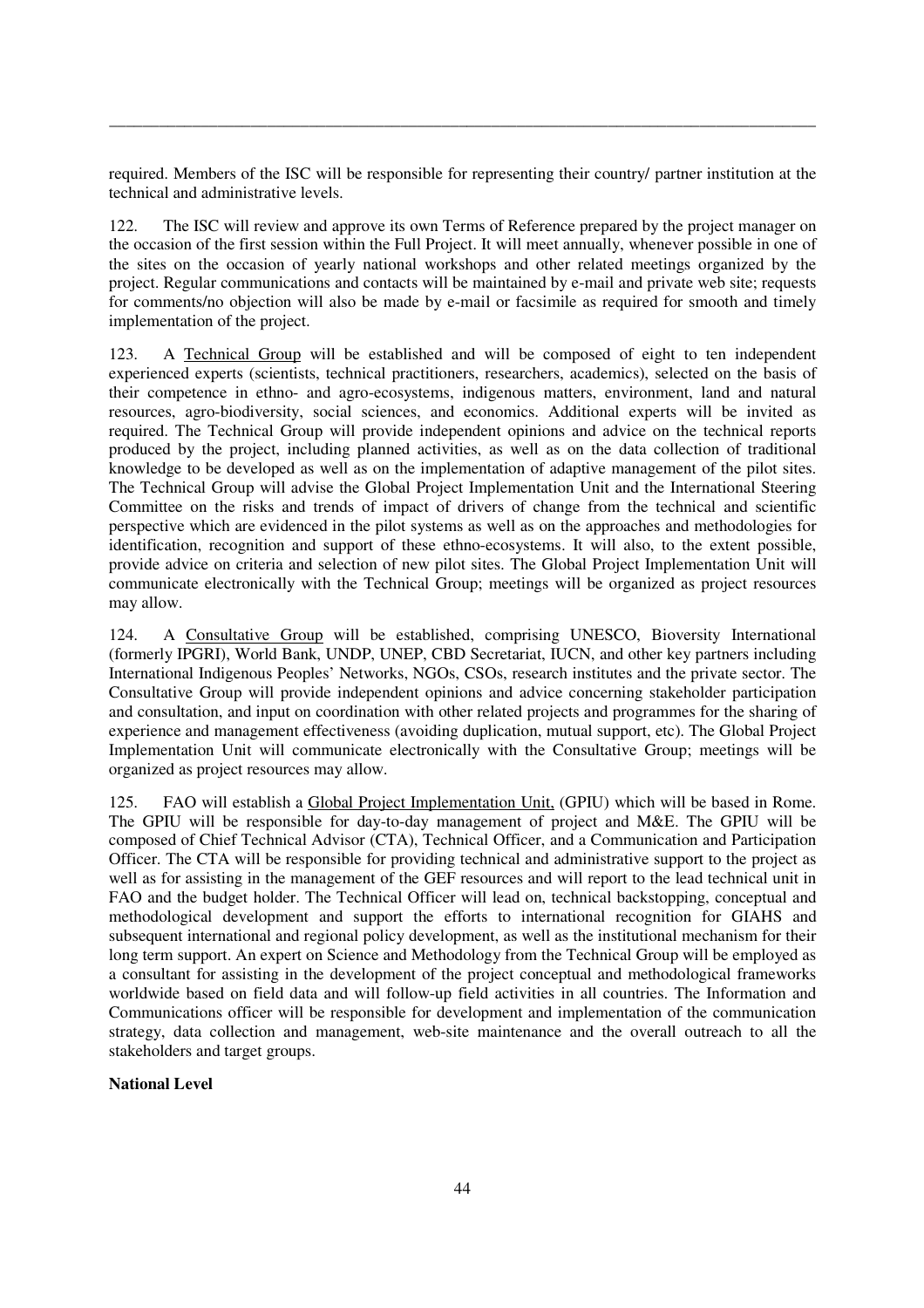126. At the national level the project will be implemented in five pilot systems represented by 12 pilot sites in six countries: Chile, China, Tunisia, Algeria, Peru, and the Philippines. National governments and ministries will play a leading role in the project activities, by providing technical support and other services through their administrative system. Financial arrangements will be made through letters of agreement with the leading institutions of each pilot system for the implementation of stakeholder participation processes.

\_\_\_\_\_\_\_\_\_\_\_\_\_\_\_\_\_\_\_\_\_\_\_\_\_\_\_\_\_\_\_\_\_\_\_\_\_\_\_\_\_\_\_\_\_\_\_\_\_\_\_\_\_\_\_\_\_\_\_\_\_\_\_\_\_\_\_\_\_\_\_\_\_\_\_\_\_\_\_\_\_\_\_\_\_

127. Each Pilot System will be coordinated locally by a national focal point institution (NFPI) which will recruit a National Project Facilitator (NPF), if need be. The NPF will be responsible for the technical, financial and administrative follow-up of the selected site(s). The FAO country representations will assist in the recruitments of NPFs. The NPF will ensure the implementation of the work plan, both at the local and national levels. The NPF will work in close collaboration with other GEF liaison projects in the country/region, with other selected projects and all institutions and organization relevant to the project objectives as well as other stakeholders and partners. The NPF will be recruited by the national institution, in close consultation with the GPIU. The NPF will preferably be from the area of the pilot site, and will ensure full participation of indigenous and local communities. He/she will work in close collaboration with the GPIU and will report to this unit on regular basis. During the PDF-B each pilot system formulated a pilot framework that includes detailed national-local implementation arrangements. These include participatory decision making arrangements in which all stakeholders are represented, e.g. the national, regional and local government, (customary) authorities of the participating indigenous and traditional farming communities, scientific institutions, NGOs/CSOs and private sector, as appropriate.

## **International Partners**

128. The international partners of the GIAHS Project and their respective roles:

- UNESCO: during PDF-B UNESCO WHC expressed its willingness to explore the establishment of a new category of World Heritage for agricultural heritage systems under the WHC, concrete steps will be defined during the Full Scale Project; sharing methods, case studies and expertise with WHC and MAB
- UNDP as a strategic partner with linkages to governance and sustainable development issues
- Bioversity International as co-conveyor of the Oasis Pilot System in Algeria, Tunisia and as technical advisor on *in situ* crop diversity
- The International Centre for the Study of the Preservation and Restoration of Cultural Property (ICCROM), as technical advisor and to co-ordinate case studies on heritage landscape management;
- UNU/PLEC as a co-conveyor of the pilot system in China, as well as providing technical advise, sharing methodologies relevant for conservation and adaptive management of biodiversity and agro-ecosystems , as well as case studies
- IFAD as donor
- The German Federal Ministry of Food, Agriculture and Consumer Protection (BMELV) as a donor
- UN Permanent Forum on Indigenous Issues
- The Government of The Netherlands as a donor
- Wageningen International (WI): providing technical services through co-funding of the Government of the Netherlands on participatory processes in pilot systems
- The Christensen Fund as a donor
- The Roman Forum as donor and advisor for technical and strategic approach on sustainable development issues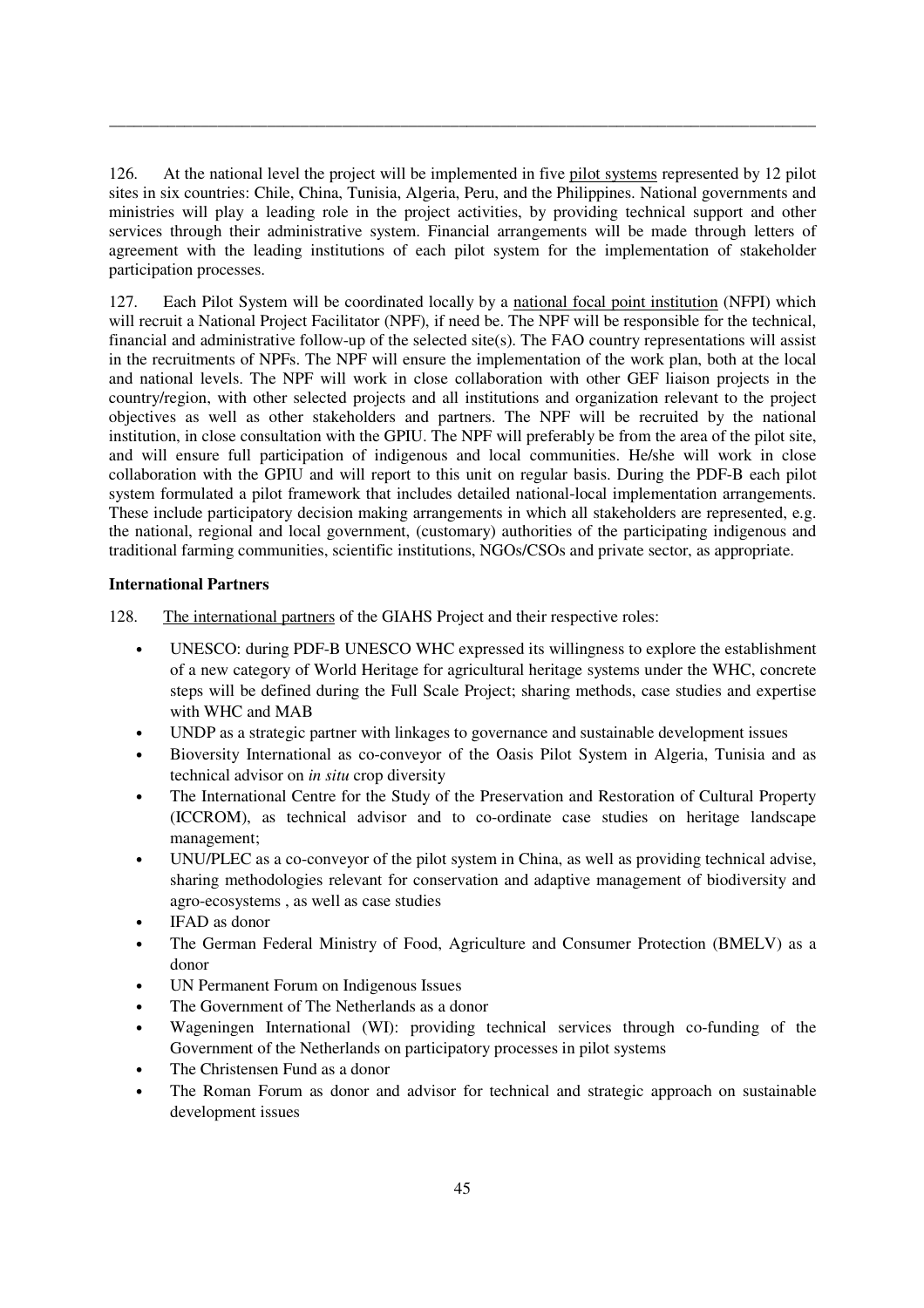## **Expected partners include:**

- UNEP and the CBD secretariat
- World Bank
- International Indigenous Peoples' networks such as: IITC, the Tebtebba Foundation and Rigoberta Menchu Foundation; NGOs and CSO's working with local communities and producers on safeguarding and sustainable management of traditional agro-ecosystems, biodiversity and rural development such as ETC group, ITDG, Via Campesina, League for Pastoral Peoples, CARE and IUCN, WWF, IFAP, GRAIN and others as well as specialized scientific/research institutes such as CIRAD, ENGREF, NUFFIC; these could be potential members of the Consultative Group.

\_\_\_\_\_\_\_\_\_\_\_\_\_\_\_\_\_\_\_\_\_\_\_\_\_\_\_\_\_\_\_\_\_\_\_\_\_\_\_\_\_\_\_\_\_\_\_\_\_\_\_\_\_\_\_\_\_\_\_\_\_\_\_\_\_\_\_\_\_\_\_\_\_\_\_\_\_\_\_\_\_\_\_\_\_

• Other forthcoming donors.

# **PART IV: MONITORING AND EVALUATION PLAN**

129. Project monitoring<sup>15</sup> and evaluation will be conducted in accordance with FAO procedures and guidance provided by the GEF Evaluation Office. Monitoring will be carried out by the project team, FAO Headquarters (Lead Technical Unit, Budget Holder, TCOM and the FAO GEF Unit), and the FAO country . The Logical Framework Matrix (Section II, Part II) provides *performance* and *impact* indicators for project implementation along with their corresponding *means of verification*. These will form the basis on which the project's Monitoring and Evaluation system will be built.

130. The following sections outline the principal components of the Monitoring and Evaluation Plan and indicative cost estimates related to M&E activities. The project's Monitoring and Evaluation Plan will be presented and finalized at the Project's Inception Report following a collective fine-tuning of indicators, means of verification, and the full definition of project staff M&E responsibilities.

131. All technically cleared reports should be copied to TC-FPMIS-DataQuality@fao.org so that they can be uploaded and maintained in the corporate project database under the Filed Programme Management Information System (FPMIS).

## **Project Inception Phase**

132. A Project Inception Workshop will be conducted with the full project team, relevant government counterparts, co-financing partners, FAO-GEF (HQs) as appropriate. A fundamental objective of this Inception Workshop will be to assist the project team to understand and take ownership of the project's goals and objectives, as well as finalize preparation of the project's first annual work plan on the basis of the project's logframe matrix. This will include reviewing the logframe (indicators, means of verification, assumptions), imparting additional detail as needed, and on the basis of this exercise finalize the Annual Work Plan (AWP) with precise and measurable performance indicators, and in a manner consistent with the expected outcomes for the project.

133. Additionally, the purpose and objective of the Inception Workshop (IW) will be to: (i) introduce project staff with the FAO-GEF team which will support the project during its implementation, namely the responsible Global Project Implementation Unit; (ii) detail the roles, support services and complementary responsibilities of FAO HQ, FAO Regional Offices, FAO country offices and GPIU staff vis à vis the project team; (iii) provide a detailed overview of FAO and GEF reporting and monitoring and evaluation (M&E) requirements, with particular emphasis on the Annual Project Implementation Reviews

<sup>&</sup>lt;u>.</u> <sup>15</sup> As per new GEF guidelines, the project will also be using the SP2 Tracking Tool. New or additional GEF monitoring requirements will be accommodated and adhered to once they are officially launched.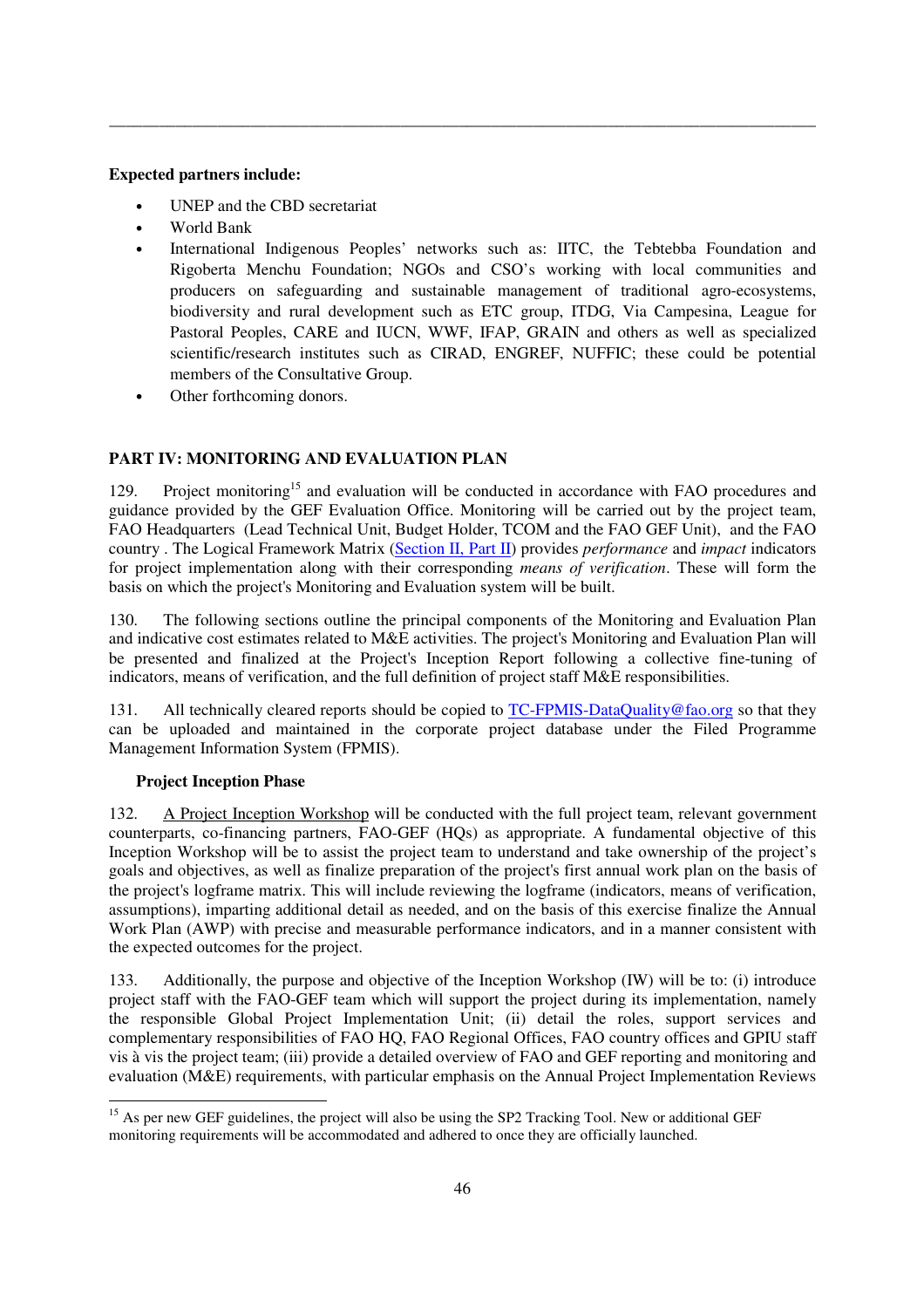(PIRs) and related documentation, the Project Project Reports, Bipartite Review Meetings, as well as midterm and final evaluations. Equally, the IW will provide an opportunity to inform the project team on FAO project related budgetary planning, budget reviews, and mandatory budget rephasings.

\_\_\_\_\_\_\_\_\_\_\_\_\_\_\_\_\_\_\_\_\_\_\_\_\_\_\_\_\_\_\_\_\_\_\_\_\_\_\_\_\_\_\_\_\_\_\_\_\_\_\_\_\_\_\_\_\_\_\_\_\_\_\_\_\_\_\_\_\_\_\_\_\_\_\_\_\_\_\_\_\_\_\_\_\_

134. The IW will also provide an opportunity for all parties to understand their roles, functions, and responsibilities within the project's decision-making structures, including reporting and communication lines, and conflict resolution mechanisms. The Terms of Reference for project staff and decision-making structures will be discussed again, as needed, in order to clarify for all, each party's responsibilities during the project's implementation phase.

## **Monitoring responsibilities and events**

135. A detailed schedule of project reviews meetings will be developed by the project management, in consultation with project implementation partners and stakeholder representatives and incorporated in the Project Inception Report. Such a schedule will include: (i) tentative time frames for International Steering Committee Meetings and project reviews and (ii) project related Monitoring and Evaluation activities. Day to day monitoring of implementation progress will be the responsibility of the Project Manager based on the project's Annual Work Plan and its indicators. The Project Team will inform the Budget Holder and Lead Technical Unit of any delays or difficulties faced during implementation so that the appropriate support or corrective measures can be adopted in a timely and remedial fashion.

136. The CTA will fine-tune the progress and performance/impact indicators of the project in consultation with the full project team and national coordinators at the Inception Workshop with support from the relevant FAO technical units. Specific targets for the first year implementation progress indicators together with their means of verification will be developed at this Workshop. These will be used to assess whether implementation is proceeding at the intended pace and in the right direction and will form part of the Annual Work Plan. The local implementing agencies will also take part in the Inception Workshop in which a common vision of overall project goals will be established. Targets and indicators for subsequent years would be defined annually as part of the internal evaluation and planning processes undertaken by the project team. Measurement of impact indicators related to global benefits will occur according to the schedules defined in the Inception Workshop. The measurement of these will be undertaken through subcontracts or retainers with relevant institutions or through specific studies that are to form part of the projects activities or periodic sampling.

137. Periodic monitoring of implementation progress will be undertaken by the FAO. This will allow parties to take stock and to troubleshoot any problems pertaining to the project in a timely fashion to ensure smooth implementation of project activities. Annual Monitoring will occur through the International Steering Committee. This is the highest policy-level meeting of the parties directly involved in the implementation of a project. The project will be subject to a review at least once every year. The first such meeting will be held within the first twelve months of the start of full implementation.

138. The CTA, in close consultation with the lead technical unit, budget holder and FAO GEF coordination unit, will prepare a FAO/GEF PIR and submit it to the LTU, BH and FAO GEF coordination unit by 31 October each year for review and comments. The PIR will be used as one of the basic documents for discussions in the ISC. The CTA will present the PIR to the national coordinators highlighting policy issues and recommendations for review and comments prior to its formal presentation to the ISC for approval and decision. The terminal bipartite review will be held at least six months before the project completion. The CTA will be responsible for preparing the Terminal Report for review within FAO and by the participating countries. The FAO GEF Coordination Unit will submit it to the GEF. It shall be prepared in draft at least three months in advance of the end of the project, in order to allow review by the national coordinators, FAO and the ISC. The terminal bipartite review considers the implementation of the project as a whole, paying particular attention to whether the project has achieved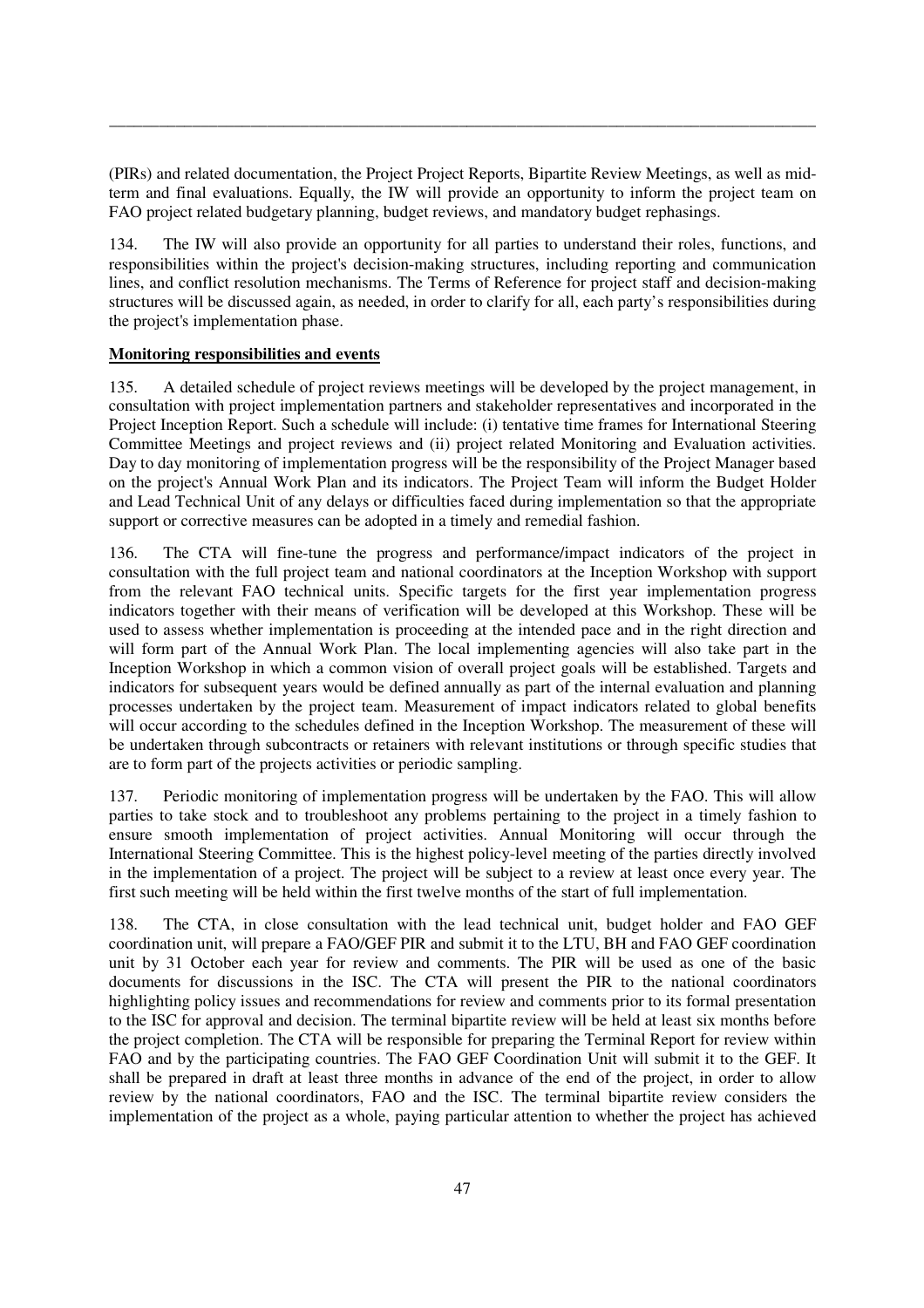its stated objectives and contributed to the broader environmental objective. It decides whether any actions are still necessary, particularly in relation to sustainability of project results, and acts as a vehicle through which lessons learnt can be captured to feed into other projects under implementation of formulation.

\_\_\_\_\_\_\_\_\_\_\_\_\_\_\_\_\_\_\_\_\_\_\_\_\_\_\_\_\_\_\_\_\_\_\_\_\_\_\_\_\_\_\_\_\_\_\_\_\_\_\_\_\_\_\_\_\_\_\_\_\_\_\_\_\_\_\_\_\_\_\_\_\_\_\_\_\_\_\_\_\_\_\_\_\_

## **Project Monitoring and Reporting**

139. The CTA in conjunction with the FAO-GEF extended team will be responsible for the preparation of the following reports that form part of the monitoring process. The reports will be submitted to the GEF by the FAO GEF Unit.

140. Inception Report. Project Inception Report will be prepared immediately following the Inception Workshop. It will include a detailed First Year/ Annual Work Plan divided in quarterly time-frames detailing the activities and progress indicators that will guide implementation during the first year of the project. This Work Plan would include the dates of specific field visits, support missions from the GPIU, FAO or consultants, as well as time-frames for meetings of the project's decision making structures. The Report will also include the detailed project budget for the first full year of implementation, prepared on the basis of the Annual Work Plan, and including any monitoring and evaluation requirements to effectively measure project performance during the targeted 12 months time-frame. The Inception Report will include a more detailed narrative on the institutional roles, responsibilities, coordinating actions and feedback mechanisms of project related partners. In addition, a section will be included on progress to date on project establishment and start-up activities and an update of any changed external conditions that may effect project implementation.

141. When finalized the report will be circulated to project counterparts who will be given a period of one calendar month in which to respond with comments or queries. Prior to this circulation of the IR, FAO will review the document.

142. Annual Project Implementation Review - The FAO/GEF PIR will be prepared on an annual basis (by the end of October) to reflect progress achieved in meeting the project's Annual Work Plan and assess performance of the project in contributing to intended outcomes through outputs and partnership work. The PIR will include the following:

An analysis of project performance over the reporting period, including outputs produced and, where possible, information on the status of the outcome

The constraints experienced in the progress towards results and the reasons for these

The three (at most) major constraints to achievement of results

AWP and other expenditure reports (ERP generated)

Lessons learned

Clear recommendations for future orientation in addressing key problems in lack of progress A detailed work plan for the next reporting period

The FAO GEF Unit will provide guidance on the format in August/September each year, upon receipt of guidance from the GEF Evaluation Office.

143. Semi-annual Project Progress Reports – The CTA will prepare semi-annual Project Progress Reports for review by FAO technical and operational units, and the FAO GEF unit. These reports would officially be transmitted to the FAO Field Programme Development Service (TCAP) for final approval.

144. Project Terminal Report *-* During the last three months of the project the project team will prepare the Project Terminal Report. This comprehensive report will summarize all activities, achievements and outputs of the Project, lessons learnt, objectives met, or not achieved structures and systems implemented, etc. and will be the definitive statement of the Project's activities during its lifetime. It will also lay out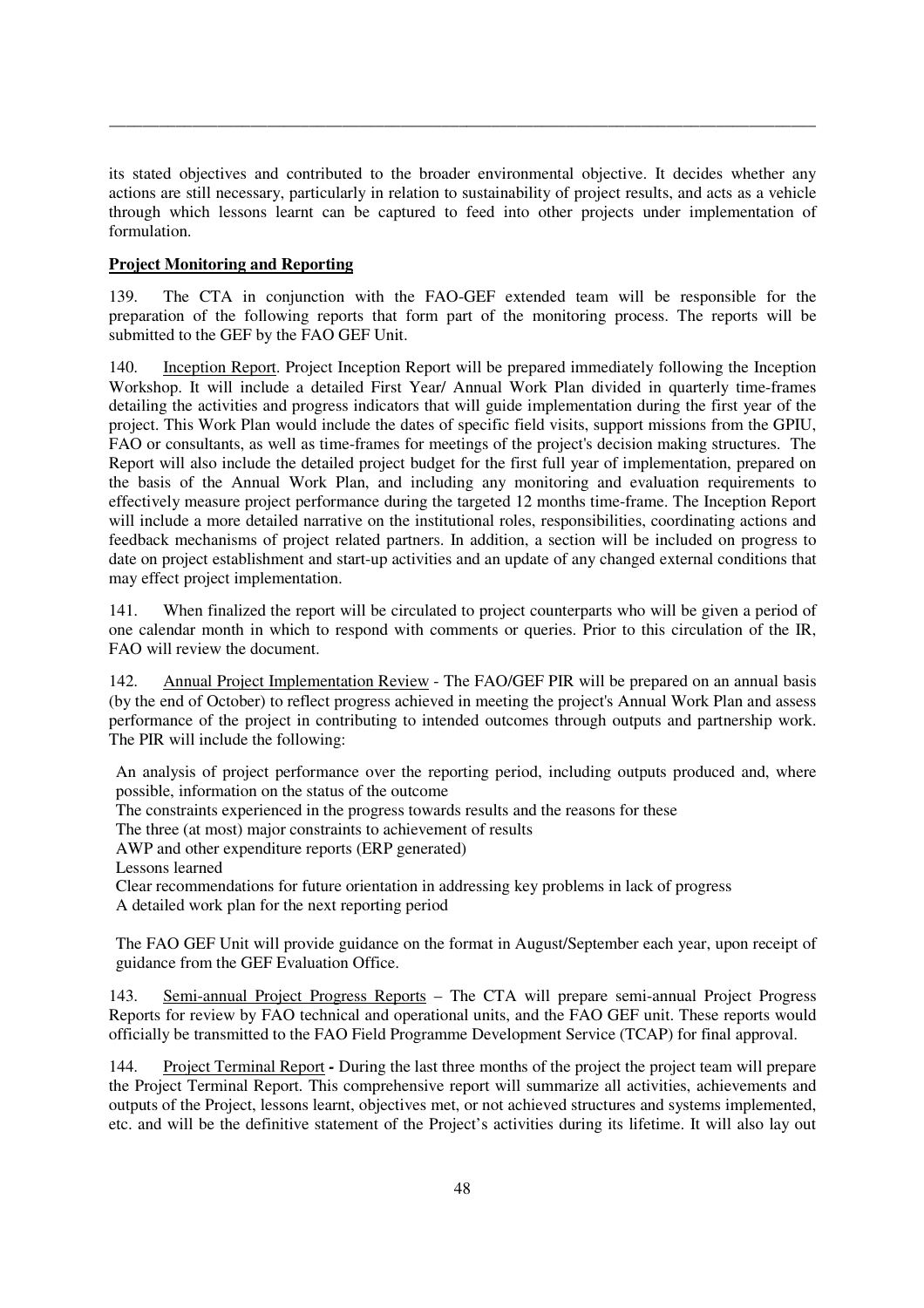recommendations for any further steps that may need to be taken to ensure sustainability and replicability of the project's activities. The final Terminal Report will be submitted to LTU, BH, TCOM and the FAO GEF Unit for final approval. The FAO GEF Unit will transmit the final report to the GEF Secretariat.

\_\_\_\_\_\_\_\_\_\_\_\_\_\_\_\_\_\_\_\_\_\_\_\_\_\_\_\_\_\_\_\_\_\_\_\_\_\_\_\_\_\_\_\_\_\_\_\_\_\_\_\_\_\_\_\_\_\_\_\_\_\_\_\_\_\_\_\_\_\_\_\_\_\_\_\_\_\_\_\_\_\_\_\_\_

145. Technical Reports - As part of the Inception Report, the project team will prepare an indicative list of technical studies and reports that might be undertaken during the life of the project, outlining tentative due dates. This Reports List will be periodically reviewed and updated, and included in PPRs and PIRs. These technical reports will represent the project's substantive contribution to specific areas, and will be used in efforts to disseminate relevant information and best practices at local, national and international levels.

## **Independent Evaluation**

146. The project will be subject to at least two independent external evaluations as follows.

## **Bipartite Mid-term Evaluation**

147. An independent bipartite Mid-Term Evaluation will be undertaken at the mid point of project implementation. The Mid-Term Evaluation will determine progress being made towards the achievement of outcomes and will identify course correction if needed. It will focus on the effectiveness, efficiency and timeliness of project implementation; will highlight issues requiring decisions and actions; and will present initial lessons learned about project design, implementation and management; identify lessons learned about project design, implementation and management; and highlight technical achievements and lessons learned. Findings of this review will be incorporated as recommendations for enhanced implementation during the final half of the project's term. The organization, terms of reference and timing of the mid-term evaluation will be decided in close consultation with the parties to the project document. The Terms of Reference for this Mid-term evaluation will be prepared in consultation with the Programme and Budget Evaluation (PBEE), LTU, BH and GEF unit and in accordance with the FAO's evaluation procedures and taking into consideration the evolving guidance from the GEF Evaluation Office. The TORs will be discussed with the endorsed participating countries and partners.

## **Bipartite Final Evaluation**

148. An independent bipartite Final Evaluation will take place six months prior to the terminal bipartite review meeting, and will focus on the same issues as the mid-term evaluation. The final evaluation will also look at impact and sustainability of results, including the contribution to capacity development and the achievement of global environmental objectives and benchmarks. The Final Evaluation should also provide recommendations for follow-up activities. The Terms of Reference for this evaluation will also be prepared in close consultation with PBEE and the FAO-GEF unit, in accordance with FAO's evaluation procedures and taking into consideration evolving guidance from the GEF Evaluation Office. The TORs will be discussed with and endorsed by participating countries and partners.

## **Learning and Knowledge Sharing**

149. Results from the project will be disseminated within and beyond the project intervention zone through a number of existing information sharing networks and forums. In addition, the project will participate, as relevant and appropriate, in FAO/GEF sponsored networks working on projects that share common characteristics. The project will identify and participate, as relevant and appropriate, in scientific, policy-based and/or any other networks, which may be of benefit to project implementation though lessons learned. The project will identify, analyze, and share lessons learned that might be beneficial in the design and implementation of similar future projects. Identify and analyzing lessons learned is an on- going process, and the need to communicate such lessons as one of the project's central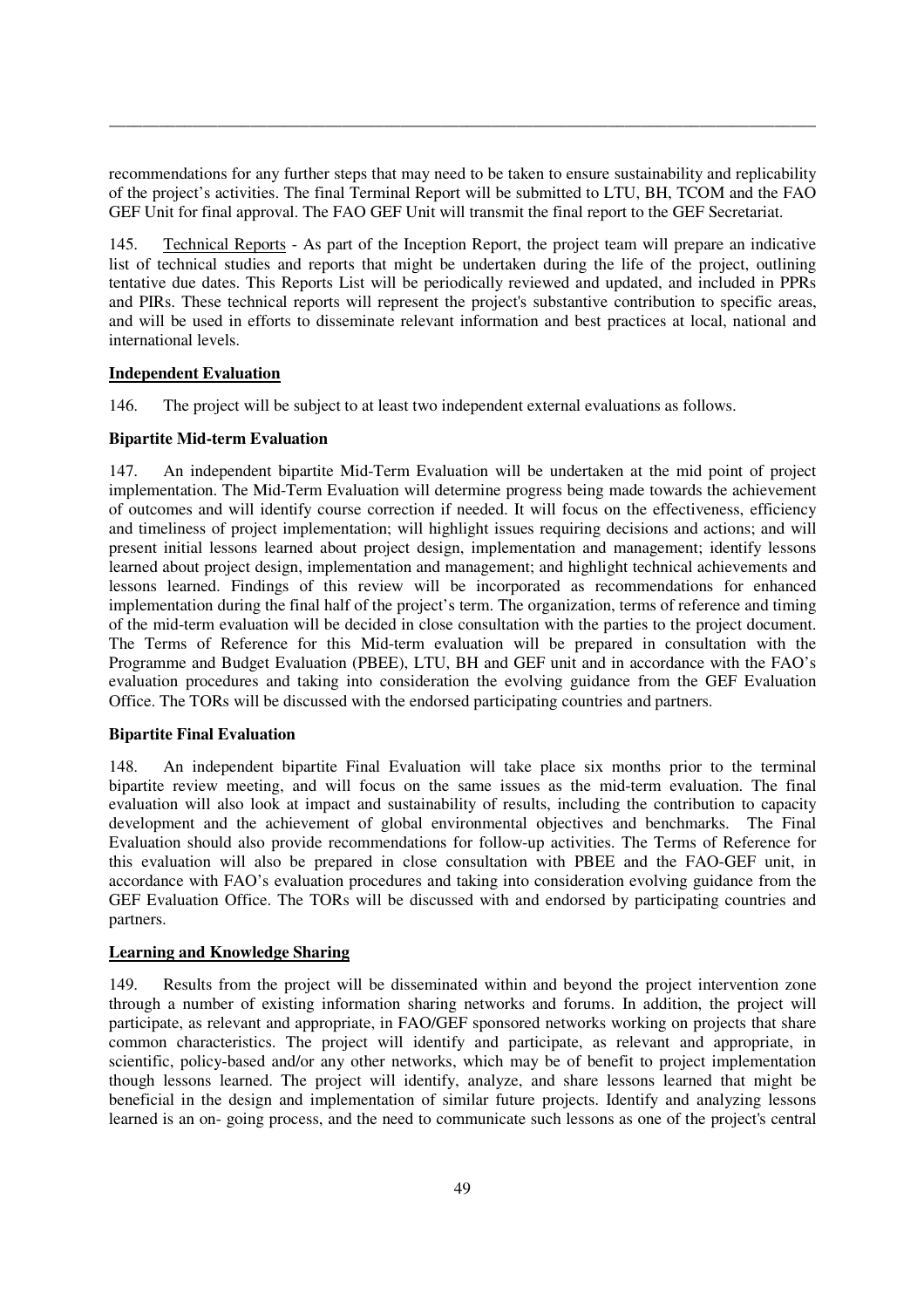contributions is a requirement to be delivered not less frequently than once every 12 months. FAO/GEF shall provide a format and assist the project team in categorizing, documenting and reporting on lessons learned.

\_\_\_\_\_\_\_\_\_\_\_\_\_\_\_\_\_\_\_\_\_\_\_\_\_\_\_\_\_\_\_\_\_\_\_\_\_\_\_\_\_\_\_\_\_\_\_\_\_\_\_\_\_\_\_\_\_\_\_\_\_\_\_\_\_\_\_\_\_\_\_\_\_\_\_\_\_\_\_\_\_\_\_\_\_

| Type of M&E<br>activity                                                                     | <b>Responsible Parties/Participants</b>                                                                                                                                                                                                                                                                       | <b>Budget US\$</b><br><b>Excluding Project</b><br><b>Team and FAO</b><br><b>Staff time</b> | Time-frame                                                                               |
|---------------------------------------------------------------------------------------------|---------------------------------------------------------------------------------------------------------------------------------------------------------------------------------------------------------------------------------------------------------------------------------------------------------------|--------------------------------------------------------------------------------------------|------------------------------------------------------------------------------------------|
| Inception Workshop                                                                          | Full project team<br>FAO (LTU, BH, FAO country office)<br>National Focal Point Institutions<br>Co-Financing Institutions                                                                                                                                                                                      | 60,000                                                                                     | Within first three<br>months of project<br>start up                                      |
| <b>Inception Report</b>                                                                     | Project Coordinator, FAO                                                                                                                                                                                                                                                                                      | 5,000                                                                                      | Immediately<br>following IW                                                              |
| Impact and field<br>monitoring                                                              | Project Coordinator, in consultation with<br>FAO LTU and BH, will oversee the hiring<br>of specific studies and institutions, and<br>delegate responsibilities to relevant<br>country teams/PCU members.<br>Measurements by regional field officers,<br>local implementing agencies and teams,<br>consultants | 140,000                                                                                    | Annually                                                                                 |
| Project<br>Implementation<br>Review (PIR)                                                   | Project Team<br><b>FAO</b>                                                                                                                                                                                                                                                                                    | 15,000                                                                                     | Annually                                                                                 |
| Project Steering<br><b>Committee Meetings</b>                                               | Project Coordinator, FAO, Participating<br>countries, Partners                                                                                                                                                                                                                                                | 60,000                                                                                     | Immediately<br>following Project<br>IW and<br>subsequently<br>every year                 |
| Quarterly Project<br>Implementation<br>Reports (QPIRs) -<br>internal FAO<br>monitoring tool | FAO Budget Holder, TCOM, TCAP                                                                                                                                                                                                                                                                                 | None                                                                                       | Quarterly                                                                                |
| Semi-annual Project<br>Progress Reports                                                     | Project team, FAO (LTU, BH, TCAP,<br>TCOM)                                                                                                                                                                                                                                                                    | None                                                                                       | June and<br>December                                                                     |
| Technical and<br>thematic reports                                                           | Project team, FAO (LTU, BH, Project<br>Task Force), Consultants as required                                                                                                                                                                                                                                   | 120,000                                                                                    | To be determined<br>during the project<br>implementation<br>by Project Team,<br>PSC, FAO |
| Visits to field sites                                                                       | Government representatives<br>Various stakeholders, as required                                                                                                                                                                                                                                               | 83,500                                                                                     | Annually                                                                                 |
| Independent Mid-<br>term Evaluation                                                         | FAO (LTU, BH, PBEE, TCAP, TCOM)<br>in close consultation with:<br>National Project team of Participating<br>countries<br>External Consultants (i.e. evaluation<br>team)                                                                                                                                       | 40,000                                                                                     | At mid-point of<br>project<br>implementation                                             |
| <b>Independent Final</b><br>Evaluation                                                      | FAO (LTU, BH, PBEE, TCAP, TCOM)<br>in close consultation with:                                                                                                                                                                                                                                                | 40,000                                                                                     | At least 6 months<br>before project                                                      |

**COSTED MONITORING AND EVALUATION PLAN AND BUDGET**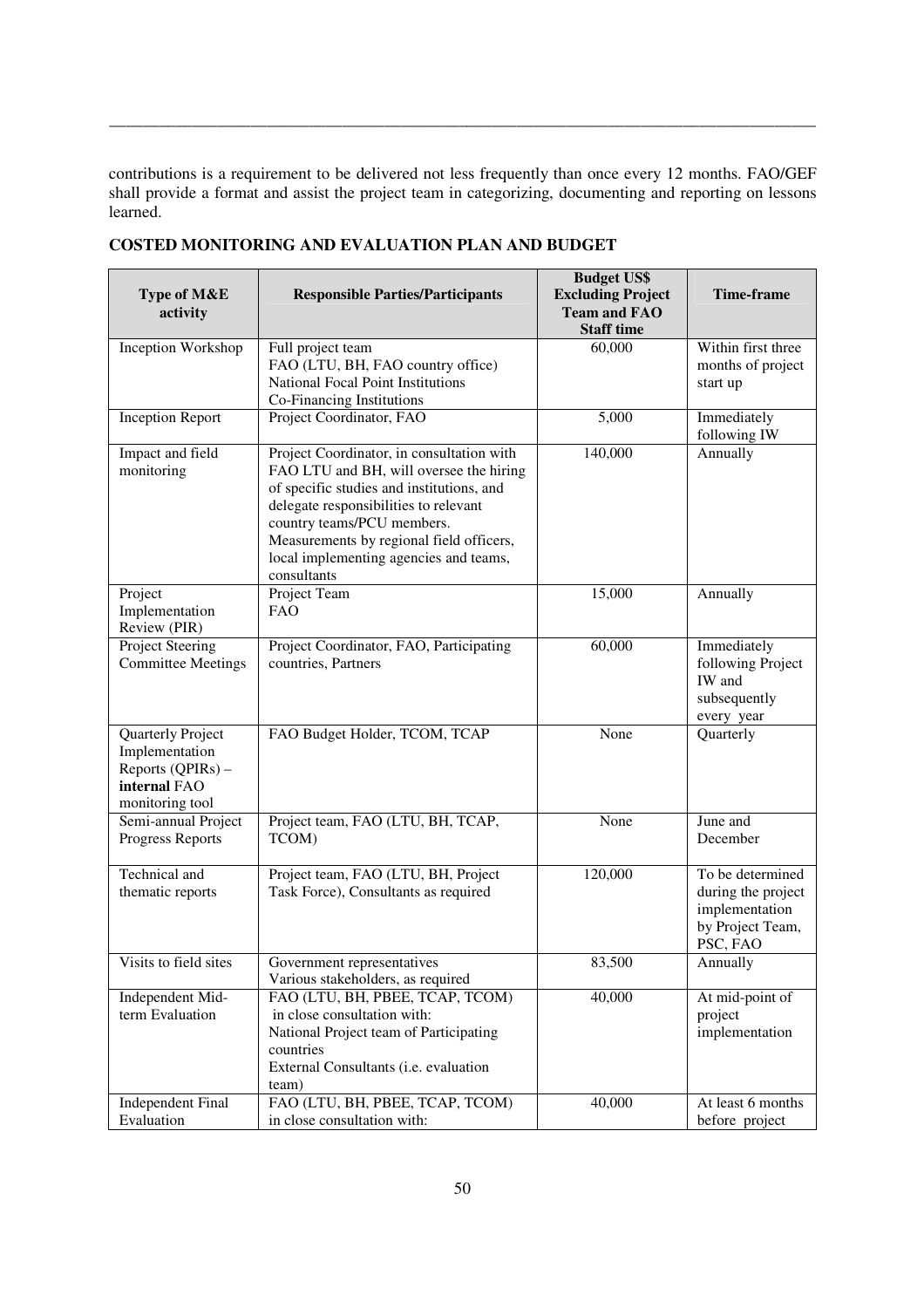|                                                                                             | Project team of Participating countries<br>External Consultants (i.e. evaluation<br>team)                         |         | completion                                            |
|---------------------------------------------------------------------------------------------|-------------------------------------------------------------------------------------------------------------------|---------|-------------------------------------------------------|
| <b>Terminal Report</b>                                                                      | Project team, FAO<br>(Terminal Report is normally prepared by<br>the Project Coordinator + consultant<br>support) | 15,000  | At least 3 months<br>before the end of<br>the project |
| Lessons learned                                                                             | Project team, FAO-GPIU, FAO-GEF Unit                                                                              | 41,500  | Annually                                              |
| Monitoring using<br>internet-based M $\&$<br>E system (FAO's<br><b>SPHERE</b><br>Programme) | Project team, FAO-GPIU                                                                                            | None    | Continuously                                          |
| <b>TOTAL</b> indicative COST                                                                |                                                                                                                   | 625,000 |                                                       |

\_\_\_\_\_\_\_\_\_\_\_\_\_\_\_\_\_\_\_\_\_\_\_\_\_\_\_\_\_\_\_\_\_\_\_\_\_\_\_\_\_\_\_\_\_\_\_\_\_\_\_\_\_\_\_\_\_\_\_\_\_\_\_\_\_\_\_\_\_\_\_\_\_\_\_\_\_\_\_\_\_\_\_\_\_

## **PART V: LEGAL CONTEXT**

#### **Privileges and Immunities**

150. Nothing in this Agreement or in any document relating thereto, shall be construed as constituting a waiver of privileges or immunities of FAO, nor as conferring any privileges or immunities of FAO on any other institution or its personnel.

### **Settlement of Disputes**

151. The present Agreement shall be governed by general principles of law, to the exclusion of any single national system of law. Any dispute, controversy or claim arising out of or in connection with this Agreement or any breach thereof, shall, unless it is settled by direct negotiation, be settled by arbitration in accordance with the UNCITRAL Arbitration Rules in force on the date when this Agreement takes effect. The parties hereto agree to be bound by any arbitration award rendered in accordance with this Section as the final adjudication of any dispute.

#### **Government Obligations**

- 1. The achievement of the objectives set by the project shall be the joint responsibility of the Government and FAO.
- 2. As part of its contribution to the project, the Government shall agree to make available the requisite number of qualified national personnel and the buildings, training facilities, equipment, transport and other local services necessary for the implementation of the project.
- 3. The Government shall assign authority for the project within the country to a Government agency, which shall constitute the focal point for cooperation with FAO in the execution of the project, and which shall exercise the Government's responsibility in this regard.
- 4. Project equipment, materials and supplies provided out of the project funds shall normally become the property of the Government immediately upon their arrival in the country, unless otherwise specified in the agreement. The Government shall ensure that such equipment, materials and supplies are at all times available for use of the project and that adequate provision is made for their safe custody, maintenance and insurance. Vehicles and personal computers remain the property of FAO, unless otherwise specified in the agreement.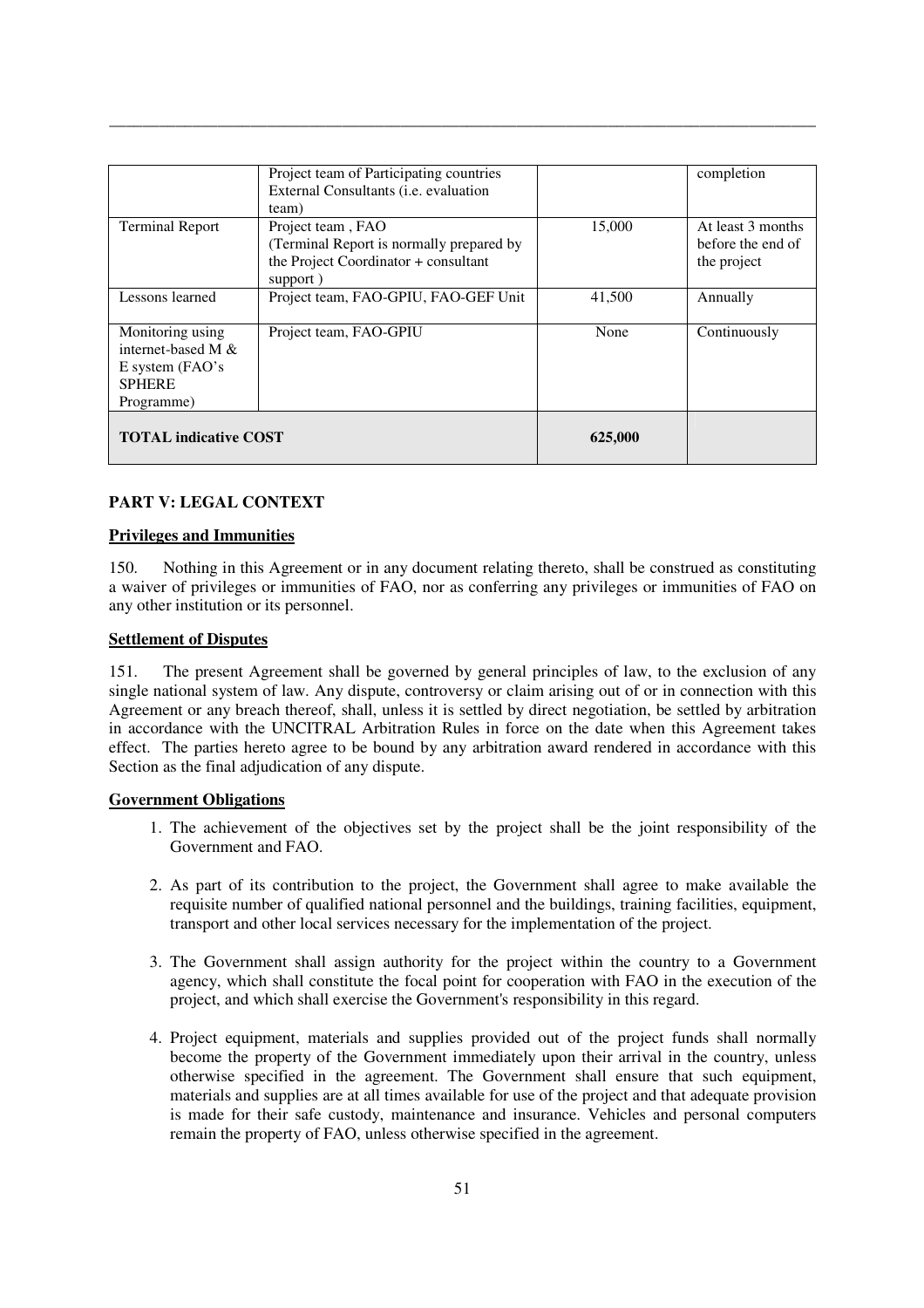5. Subject to any security provisions in force, the Government shall furnish to FAO and to its personnel on the project, if any, such relevant reports, tapes, records and other data as may be required for the execution of the project.

\_\_\_\_\_\_\_\_\_\_\_\_\_\_\_\_\_\_\_\_\_\_\_\_\_\_\_\_\_\_\_\_\_\_\_\_\_\_\_\_\_\_\_\_\_\_\_\_\_\_\_\_\_\_\_\_\_\_\_\_\_\_\_\_\_\_\_\_\_\_\_\_\_\_\_\_\_\_\_\_\_\_\_\_\_

- 6. The selection of FAO project personnel, of other persons performing services on behalf of FAO in connection with the project, and of trainees, shall be undertaken by FAO, after consultation with the Government. In the interest of rapid project implementation, the Government shall undertake to expedite to the maximum degree possible its procedures for the clearance of FAO personnel and other persons performing services on behalf of FAO and to dispense with, wherever possible, clearance for short-term FAO personnel.
- 7. The Government shall apply to FAO, its property, funds and assets, and to its staff, the provisions of the Convention on the Privileges and Immunities of the Specialized Agencies. Except as otherwise agreed by the Government and FAO in the Project Agreement, the Government shall grant the same privileges and immunities contained in the Convention to all other persons performing services on behalf of FAO in connection with the execution of the project.
- 8. With a view to the rapid and efficient execution of the project, the Government shall grant to FAO, its staff, and to all other persons performing services on behalf of FAO, the necessary facilities including:
- i) the prompt issuance, free of charge, of any visas or permits required;
- ii) any permits necessary for the importation and, where appropriate, the subsequent exportation, of equipment, materials and supplies required for use in connection with the project and exemption from the payment of all customs duties or other levies or charges relating to such importation or exportation;
- iii) exemption from the payment of any sales or other tax on local purchases of equipment, materials and supplies for use in connection with the project;
- iv) payment of transport costs within the country, including handling, storage, insurance and all other related costs, with respect to equipment, materials or supplies for use in connection with the project;
- v) the most favourable legal rate of exchange;
- vi) assistance to FAO staff, to the extent possible, in obtaining suitable accommodation;
- vii) any permits necessary for the importation of property belonging to and intended for the personal use of FAO staff or of other persons performing services on behalf of FAO, and for the subsequent exportation of such property;
- viii) prompt customs clearance of the equipment, materials, supplies and property referred to in subparagraphs (ii) and (vii) above.
- 10. The Government shall deal with any claim which may be brought by third parties against FAO or its staff, or against any person performing services on behalf of FAO, and shall hold them harmless in respect of any claim or liability arising in connection with the project, unless the Government and FAO should agree that the claim or liability arises from gross negligence or wilful misconduct on the part of the individuals mentioned above.
- 11. The persons performing services on behalf of FAO, referred to in paragraphs 6 to 9, shall include any organization, firm or other entity, which FAO may designate to take part in the execution of the project.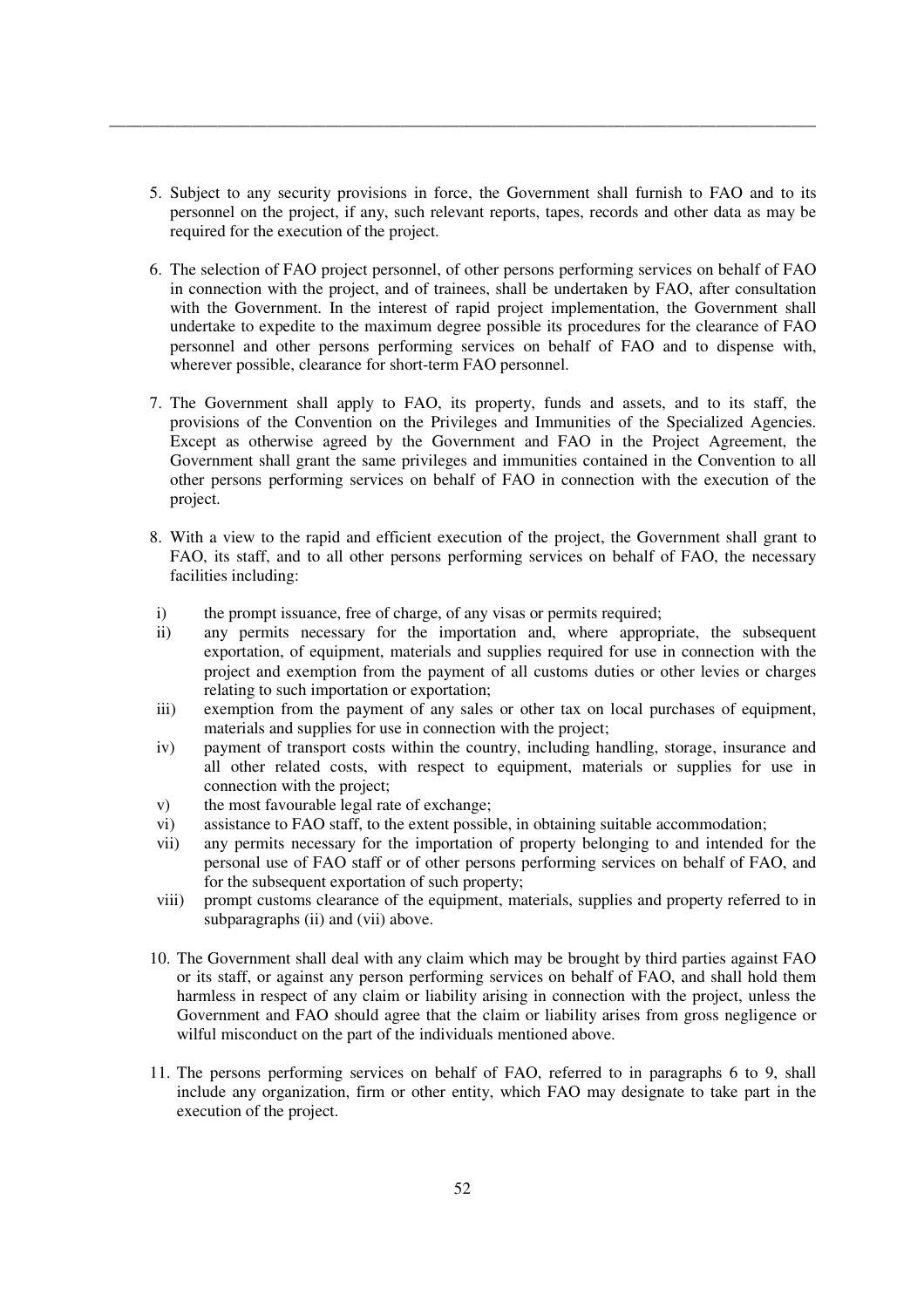## **Project Revisions**

152. The implementing/executing agency is authorized to effect in writing the following types of revisions to the project document, provided it has verified the agreement thereto by GEF in writing:

\_\_\_\_\_\_\_\_\_\_\_\_\_\_\_\_\_\_\_\_\_\_\_\_\_\_\_\_\_\_\_\_\_\_\_\_\_\_\_\_\_\_\_\_\_\_\_\_\_\_\_\_\_\_\_\_\_\_\_\_\_\_\_\_\_\_\_\_\_\_\_\_\_\_\_\_\_\_\_\_\_\_\_\_\_

The following types of revisions may be made to this project document with the approval of the FAO GEF Unit:

- Revision of, or addition to, any of the annexes to the Project Document;
- Revisions which do not involve significant changes in the immediate objectives, outputs or activities of the project, but are caused by the rearrangement of the inputs already agreed to or by cost increases due to inflation;
- Mandatory annual revisions which re-phase the delivery of agreed project inputs or increased expert or other costs due to inflation or take into account agency expenditure flexibility; and
- Inclusion of additional annexes and attachments only as set out here in this Project Document (with the exception of the Legal Context).

All minor revisions shall be reported in the annual Project Implementation Review (PIR) report that will be submitted by FAO to the GEF Evaluation Office.

153. Proposed major changes can be effected only with the prior agreement in writing of the FAO GEF Unit and the GEF Secretariat. Major changes are defined as those that include project restructuring that involves a major change in project scope or design, a change in the project's objectives, re-allocation of GEF grant affecting the project's scope or objectives, or any other change that substantially alters the project concept.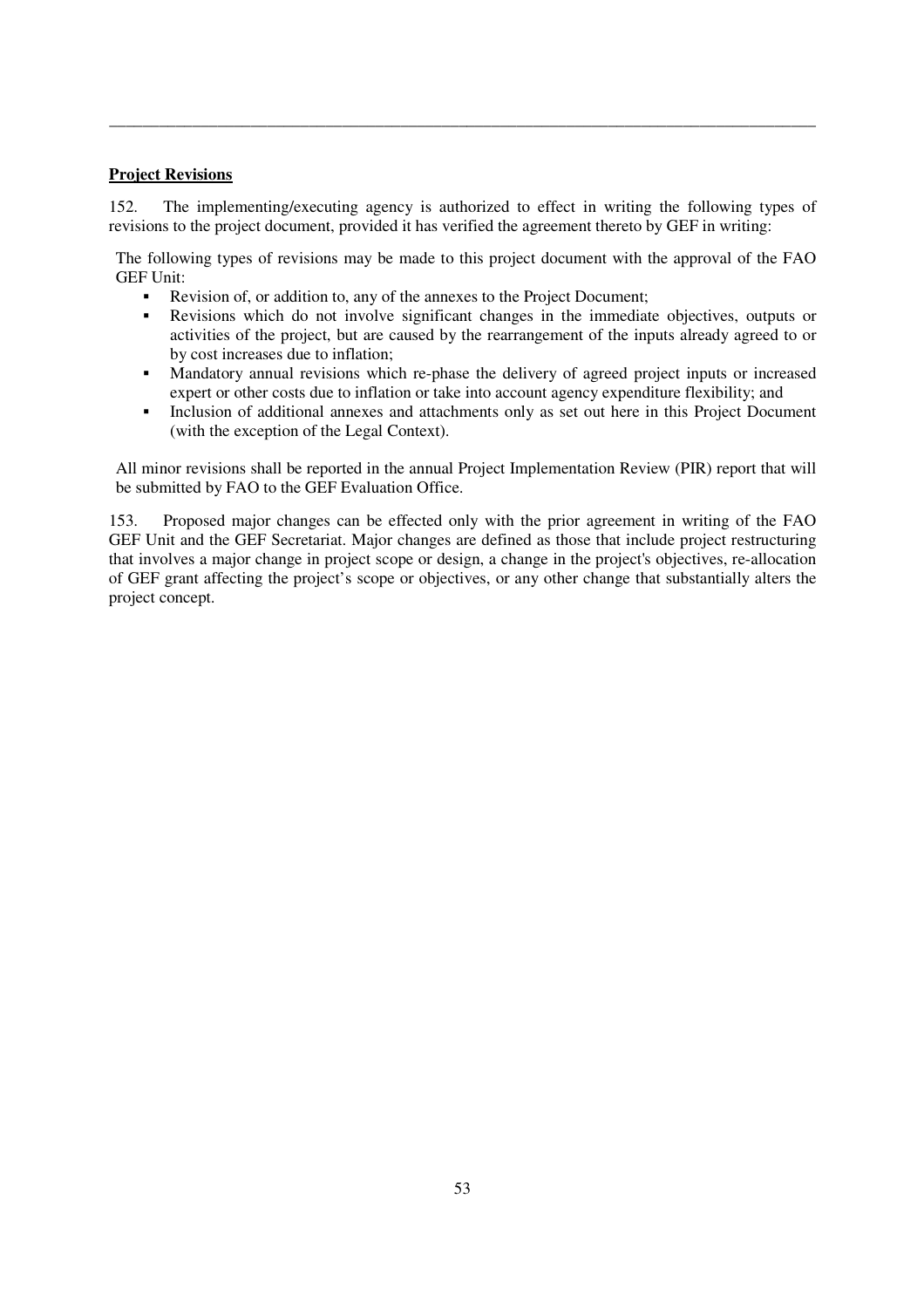## **PART I: INCREMENTAL COST ANALYSIS**

#### **Development Objective**

154. At the global level, biodiversity important to agriculture has received much attention through various international conventions, agreements and treaties. Notably, the CBD (Articles 8j and 10c), the CCD, the World Heritage Convention, the Man and the Biosphere Program of UNESCO, the Millennium Development Goals, and the International Treaty on Plant Genetic Resources take note of the particular contribution of indigenous and traditional peoples to the conservation of agricultural biological diversity. At the national level, as well, there is recognition of the importance of agricultural biodiversity and the role of traditional people in conserving this biodiversity as described below.

\_\_\_\_\_\_\_\_\_\_\_\_\_\_\_\_\_\_\_\_\_\_\_\_\_\_\_\_\_\_\_\_\_\_\_\_\_\_\_\_\_\_\_\_\_\_\_\_\_\_\_\_\_\_\_\_\_\_\_\_\_\_\_\_\_\_\_\_\_\_\_\_\_\_\_\_\_\_\_\_\_\_\_\_\_

155. Chile: At present, there is increased awareness among government and private sector of the need to invest resources in conservation of native flora and fauna, as well as in preserving cultural traditions that give to certain geographic zones an identity that makes them unique. The National Policy for Sustainable Development, which was approved by the Chilean government in 1998, gives priority to measures that involve biodiversity conservation, and particularly to those actions that directly involve the public participation in the resolution of environmental problems. In addition to the CBD, Chile is also a signatory to the "Montreal Process", through which a group of twelve countries have developed and signed on to criteria and indicators for conservation and sustainable management of temperate and boreal forests (the "Santiago Declaration").

156. China: The importance of agricultural biodiversity conservation has been noted in several national policy documents such as the Biodiversity Conservation Action Plan (1994) and the two followup national reports of 1997 and 2001; Agriculture Biodiversity Action Plan (1993); and Regulations on the Protection of Wild Plants. In addition, it hosted and participated in the Conference on Conservation and Sustainable Use of Plant Genetic Resources (Beijing, May 1999).

157. Oases of the Maghreb (Algeria and Tunisia): The 2 countries have ratified the CBD and have developed national strategies and national programs for the conservation of biodiversity. The populations of the oases regions in the 2 countries, estimated at 5 million, are custodians of a rich culture and indigenous knowledge that is responsible for conserving a unique oasis agro-ecosystem based on a threetier canopy level system, which includes date palm (the highest tier), orchards (middle tier) and annual/perennial recurrent crops at the lowest tier. Management practices and agricultural techniques reflect the amazing skills of local populations in using biodiversity in a sustainable way so as to ensure continued economic productivity of these ecosystems. The 2 countries have developed programs and projects for in situ and ex situ conservation of the diversity of the oases, primarily focusing on the genetic diversity of date palm. In addition, the 2 countries have signed the FAO treaty on plant genetic resources important for food and agriculture.

158. Peru: The government committed to the conservation and sustainable use of biodiversity by ratifying the CBD 1993. In 2004, the National Environment Council (CONAM) issued a report on implementing a national action plan for agricultural biodiversity within the context of the NBSAP, which contains an objective to establish a program of activities to promote the positive effects and to mitigate the negative effects of agricultural practices on biodiversity and also to promote the benefits of agricultural biodiversity for food security and income generation for producers. There is a strong presence of national and international NGOs investing in agricultural biodiversity and rural development in the Cusco and Puno districts.

159. Philippines: The government committed to the conservation and sustainable use of biodiversity by ratifying the CBD 1993. A year after the ratification, the Philippine Strategy for Biodiversity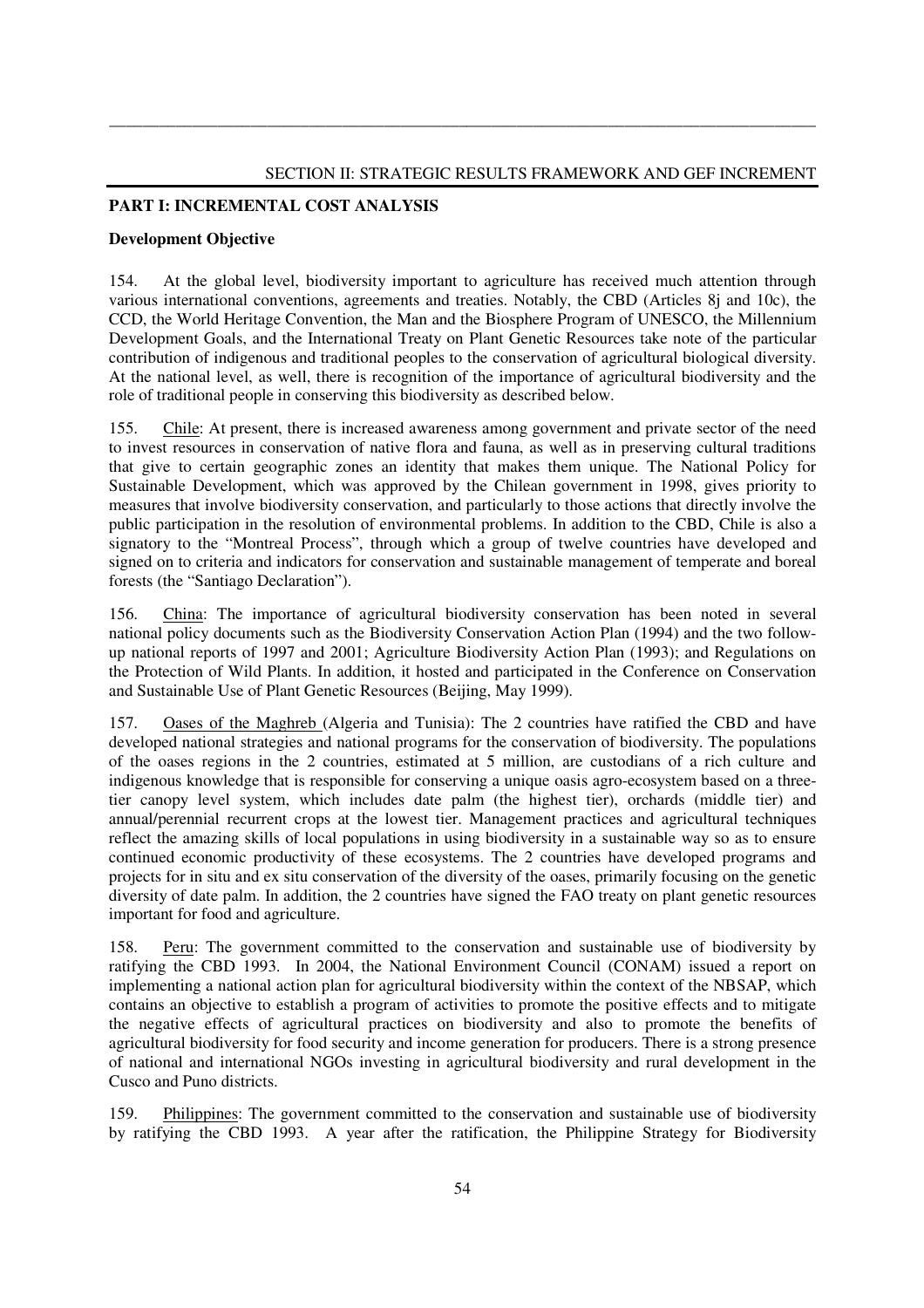Conservation (PSBDC) was formulated through the concerted efforts of the DENR-Protected Areas and Wildlife Bureau (PAWB), and the members of the Philippine Council for Sustainable Development Committee on Conservation. The PSBDC identified the problems and issues confronting conservation in the Philippines and proposed strategies to address them. It later became the basis for the preparation of the National Biodiversity Strategy and Action Plan (NBSAP). The NBSAP contains six strategies and action plans that have been integrated into broader national plans, such as the Philippine Agenda 21 for Sustainable Development (short-term, medium-term and long-term development plans).

\_\_\_\_\_\_\_\_\_\_\_\_\_\_\_\_\_\_\_\_\_\_\_\_\_\_\_\_\_\_\_\_\_\_\_\_\_\_\_\_\_\_\_\_\_\_\_\_\_\_\_\_\_\_\_\_\_\_\_\_\_\_\_\_\_\_\_\_\_\_\_\_\_\_\_\_\_\_\_\_\_\_\_\_\_

#### **Global Environmental Objective**

160. The global environmental objective of the project is to ensure conservation and adaptive management of globally significant agricultural biodiversity that is harboured in globally important agricultural heritage systems or GIAHS. The project will focus on 5 pilot systems represented by 12 pilot sites in 6 countries: Chile, China, Tunisia, Algeria, Peru, and the Philippines. The 5 systems and the associated globally significant agricultural biodiversity are summarized in the table 1 of the ProDoc.

#### **Baseline scenario**

161. Without a GEF intervention, continued survival of GIAHS will be threatened by various factors such as the loss of customary institutions and forms of social organization that underpin management of these systems; abandonment of the traditional cultivation and farming systems; conversion of land and habitat in and around traditionally managed fields to alternative uses such as unsustainable intensive farming, plantations, housing; and the displacement and dilution of traditional varieties cultivated in these systems.

162. At the international level, some areas that meet the criteria of GIAHS are likely to be designated as special areas under existing international conventions, possibly the World Heritage Convention. Similarly, at the national level, some globally important agricultural heritage systems are likely to receive support under existing national conservation or cultural heritage plans, but only secondarily (for example, a GIAHS site might receive some technical and financial support insofar as it might be an important element of the buffer zone of a protected area). However, these areas receiving special attention are likely to be few in number. Furthermore, even when such special attention is accorded, the emphasis is likely to be on conserving certain aspects of the system – for example the genetic resources or the cultural values – and not on each and every constituent component of importance to its holistic (or integrated) functioning, ranging from the biodiversity, ecosystem and landscape characteristics to the customary institutions that underpin these systems, the traditional management practices and knowledge systems that ensure maintenance and co-evolution. In the pilot countries, the expected baseline scenario in terms of projects and interventions directly impacting the proposed GIAHS sites is as follows.

#### 163. Chile:

- Development of policies and laws related to biodiversity conservation (US\$10,000)
- INDAP/ SAG National Programme for Soil Fertilization and Management (US\$125,000)
- INDAP National Rural Development Programme (US\$300,000)
- Local government programmes on rural development and traditional fairs (US\$40,000)
- CONAF investment in Chiloe National Park (US\$70,000)
- ARCIS University Research Programme in Chiloe (US\$ 5,000)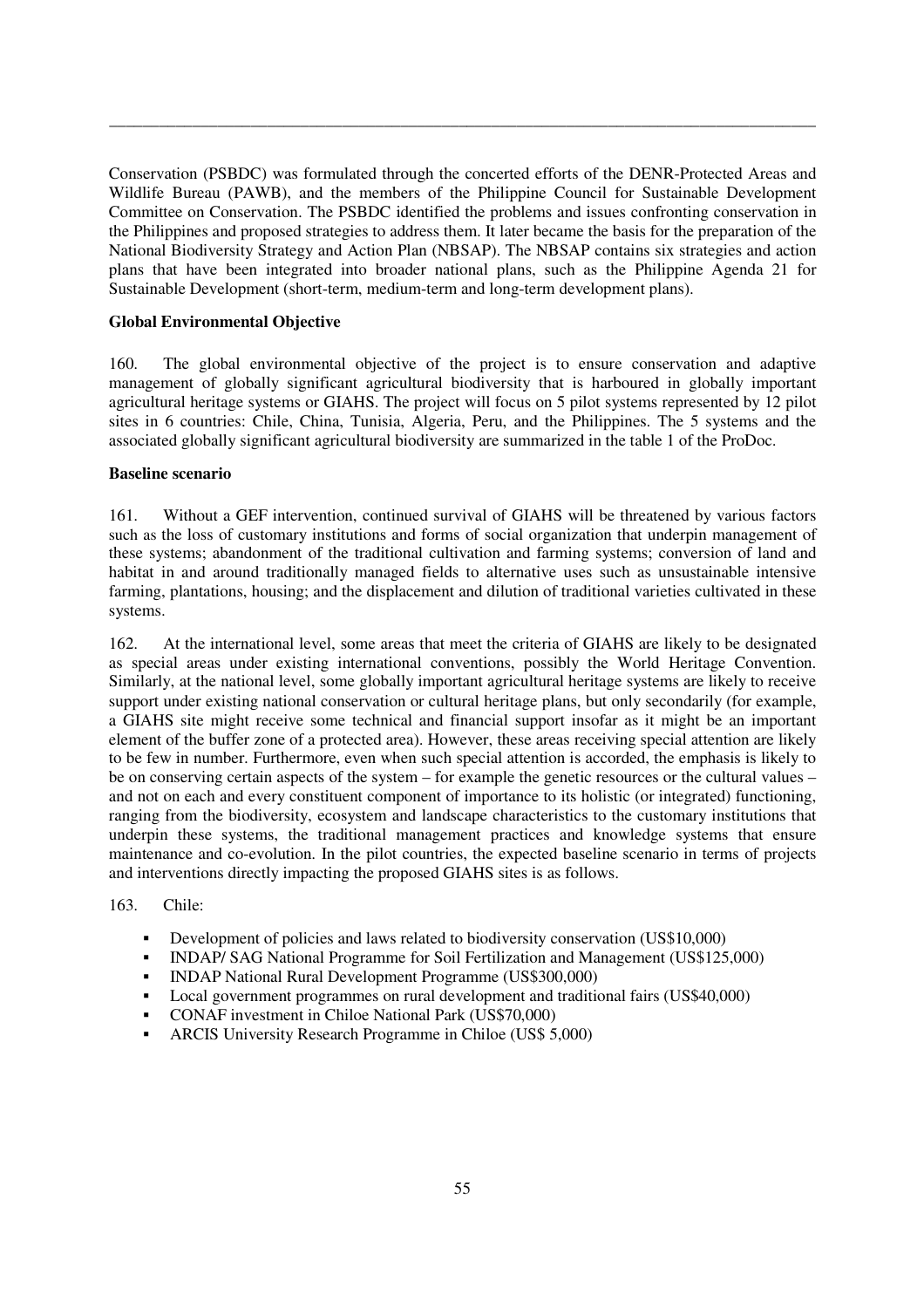## 164. China:

 Programmes of the local government, MOA (Qingtian County), MOA (China), National Natural Science Foundation, Zhejiang Association of Science and Technology on land tenure security; biological security; information and education campaigns (US\$90,000)

\_\_\_\_\_\_\_\_\_\_\_\_\_\_\_\_\_\_\_\_\_\_\_\_\_\_\_\_\_\_\_\_\_\_\_\_\_\_\_\_\_\_\_\_\_\_\_\_\_\_\_\_\_\_\_\_\_\_\_\_\_\_\_\_\_\_\_\_\_\_\_\_\_\_\_\_\_\_\_\_\_\_\_\_\_

- Implementation of environmental impact assessment, expand investments in environmental improvement, development of inter-agency coordination mechanism, environmental education, by local government and EPA of Qingtian County (US\$68,000)
- 165. Oases of the Maghreb (Algeria and Tunisia):
	- Water management in the oasis of Gafsa, Tunisia, by JICA and Ministry of Agriculture and Water Resources (US\$5,000,000)
	- Programme to combat desertification in the oasis of Gafsa, Tunisia by Ministry of Agriculture (US\$300,000)

166. Peru:

- Reconstruction of Waru Waru and irrigation systems in Puno district implemented by CARE (US\$ 1,500,000)
- CRIBA project. *Ex-situ* and *in-situ* conservation of roots and potatoes in farming communities in the Cusco area. University of Cusco and McKnight Foundation. (US\$350,000)
- Conservation of native potatoes of the Sicuano, Cusco area. ITDG with the participation of the INIA-Cusco. (US\$240,000)
- Baluarte to promote local potato varieties. Slow Food, en Pampa Corral, Lares. (US\$6,000 )
- Organic quinoa. Danish Cooperation DANIDA and Puno University. (US\$60,000)
- Improving agriculture in the Altiplano in Peru and Bolivia, including local varieties. CIP with the support of ACDI, Canada. (US\$8,000,000)
- Support to the production of colored quinoa in the altiplano of Puno. USAID. (US\$ 50,000)
- Baluarte Kaniwa. Slow Food in the area of Ayaviri. Starting in 2006. (US\$3,640)
- Baluarte bitter potatoes in Puno to support to variety and processing conservation. (US\$3,640)

## 167. Philippines:

- Ifugao Rice Terraces Master Plan (2003-2012) developed by National government and UNESCO (US\$50,000)
- Advocacy for ratification of International Agreements/ Covenants that affect the Indigenous Peoples (IPs) by LGU, SITMO, NGOs (US\$6,700)
- **Implementation of Ancestral Domains Sustainable Development and Protection Plan by DENR,** LGU (US\$18,000)
- Implementation and monitoring of PAs in Ifugao Province by DENR (US\$ 18,000)
- Implementation of EIA system in Ifugao Province by DENR (US\$390,000)
- Agricultural zoning and identification of Key Production Areas and Strategic Agriculture and Fishery Development Zones by LGU and national government (US\$ 254,000)
- Organic farming and maintenance of traditional "tinawon" rice varieties by DA-PhilRice and NGOs (US\$40,771)
- Promotion of use of ethno-pesticides by NGOs (US\$4,000)
- Agrarian Reform Communities Development Project Phase II (2003-2007) by World Bank (US\$934,000)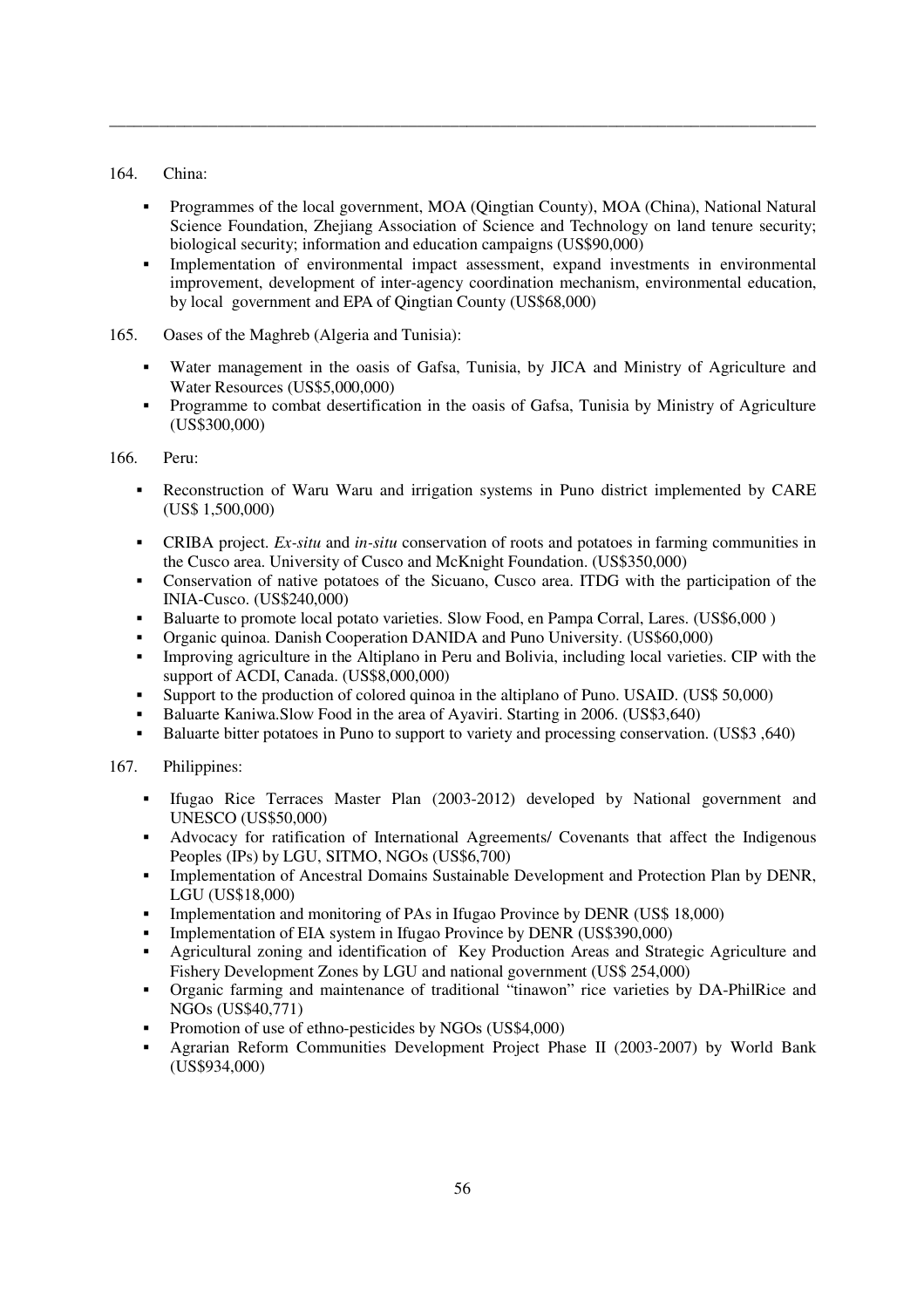#### **Alternative**

168. The alternative strategy complements the sustainable development baseline at the international and national levels to provide technical and financial resources to secure conservation and adaptive management of globally significant agricultural biodiversity in GIAHS by removing barriers such as inadequate international attention to the concept of GIAHS that rests on the conservation of all constituent components of these unique systems, unsupportive sectoral policies, limited capacity of state institutions and communities to conserve GIAHS, and difficulty in accessing niche markets. The alternative strategy is to take a three-pronged approach: First, at the global level, it will facilitate international recognition of the concept of GIAHS wherein globally significant agricultural biodiversity is harboured, and it will consolidate and disseminate lessons learned and best practices from project activities at the pilot country level. Second, at the national level in pilot countries, the project will ensure mainstreaming of the GIAHS concept in national sectoral and inter-sectoral plans and policies. Third, at the site-level in pilot countries, the project will address conservation and adaptive management at the community level. (For further details on project outcomes see the logframe in Section II, Part II). Taking into account all contributions, the GEF alternative amounts to 40 301 330USD.

\_\_\_\_\_\_\_\_\_\_\_\_\_\_\_\_\_\_\_\_\_\_\_\_\_\_\_\_\_\_\_\_\_\_\_\_\_\_\_\_\_\_\_\_\_\_\_\_\_\_\_\_\_\_\_\_\_\_\_\_\_\_\_\_\_\_\_\_\_\_\_\_\_\_\_\_\_\_\_\_\_\_\_\_\_

#### **Incremental costs**

169. The difference between the GEF alternative and the baseline amounts to US\$23 429 111 which represents the incremental cost of achieving global agricultural biodiversity conservation benefits. Of this amount, the contribution from non-GEF sources amount to US\$14 500 000. The GEF will provide US\$3 500 000 (total amounts are round off).

| <b>Outcome</b>                                                                                                    | <b>Cost Category</b>           | Cost, US\$          | <b>Domestic Benefit</b>                                                                                                                                                                                                                                                                                                                         | <b>Global Benefit</b>                                                                                                                                            |  |
|-------------------------------------------------------------------------------------------------------------------|--------------------------------|---------------------|-------------------------------------------------------------------------------------------------------------------------------------------------------------------------------------------------------------------------------------------------------------------------------------------------------------------------------------------------|------------------------------------------------------------------------------------------------------------------------------------------------------------------|--|
| <b>Outcome 1:</b><br>An internationally<br>accepted system for<br>recognition of<br>GIAHS is in place<br>(Global) | <b>Baseline</b><br>Alternative | 400 000<br>1775 001 | There is limited support<br>available for certain aspects of<br>GIAHS through existing<br>international conventions and<br>agreements.<br>Commitments of governments<br>to conserve these systems are<br>reinforced through<br>international recognition and<br>through capturing development<br>benefits of ecosystem services<br>conservation | Program for<br>recognizing GIAHS<br>all over the world<br>ensures long term<br>attention and<br>support is dedicated<br>to these systems by<br>the international |  |
|                                                                                                                   | Increment                      | 1 375 001           | of which<br>GEF: 374 445<br>co-finance: 1 000 556                                                                                                                                                                                                                                                                                               | community.                                                                                                                                                       |  |
| <b>Outcome 2:</b>                                                                                                 | <b>Baseline</b>                | 825 814             | Policies in the sectors of                                                                                                                                                                                                                                                                                                                      |                                                                                                                                                                  |  |
|                                                                                                                   |                                |                     |                                                                                                                                                                                                                                                                                                                                                 |                                                                                                                                                                  |  |
| The conservation and                                                                                              |                                |                     | agriculture, environment,                                                                                                                                                                                                                                                                                                                       |                                                                                                                                                                  |  |
| adaptive                                                                                                          |                                |                     | education, tourism, culture                                                                                                                                                                                                                                                                                                                     |                                                                                                                                                                  |  |
| management of                                                                                                     |                                |                     | continue to marginalize.                                                                                                                                                                                                                                                                                                                        |                                                                                                                                                                  |  |
| globally significant                                                                                              |                                |                     | <b>GIAHS</b>                                                                                                                                                                                                                                                                                                                                    |                                                                                                                                                                  |  |

**Table 13: IC matrix**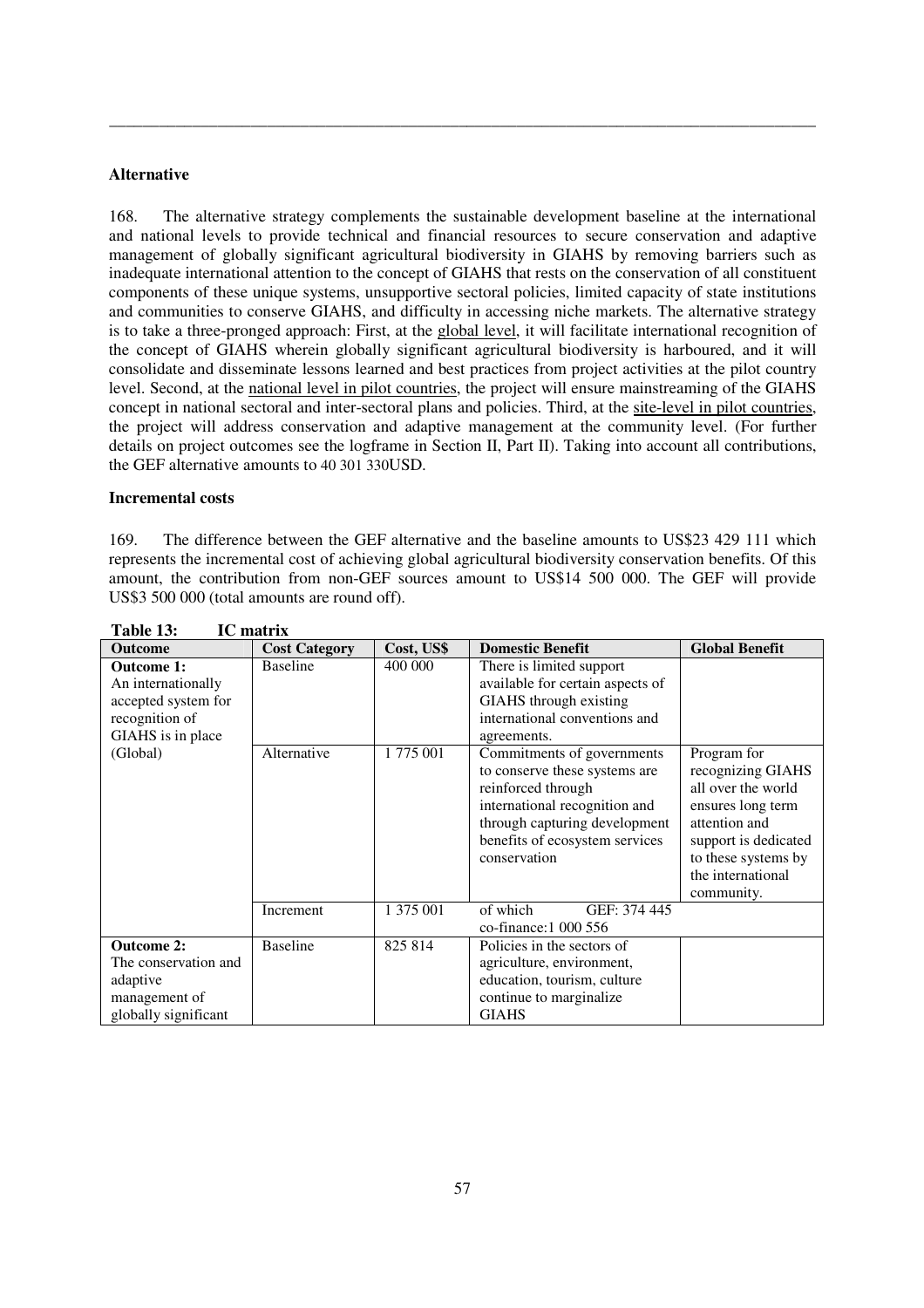| <b>Outcome</b>                        | <b>Cost Category</b> | Cost, US\$ | <b>Domestic Benefit</b>                                          | <b>Global Benefit</b>                 |
|---------------------------------------|----------------------|------------|------------------------------------------------------------------|---------------------------------------|
| agricultural<br>biodiversity          | Alternative          | 2 704 476  | Better policy support for<br>GIAHS in the pilot countries        | National policies<br>mainstream GIAHS |
| harboured in GIAHS                    |                      |            | will ensure that these systems                                   | recognizing their                     |
| is mainstreamed in                    |                      |            | can continue to generate the                                     | important global                      |
| sectoral and inter-                   |                      |            | myriad socio-economic and                                        | biodiversity                          |
| sectoral plans and                    |                      |            | cultural benefits associated                                     | benefits.                             |
| policies in pilot                     |                      |            | with them.                                                       |                                       |
| countries (National)                  | Increment            | 1878 662   | GEF: 534 442<br>of which<br>co-finance: 1 344 220                |                                       |
| <b>Outcome 3:</b>                     | <b>Baseline</b>      | 22 197 283 | Sectoral investments in                                          |                                       |
| Globally significant                  |                      |            | agriculture, rural development,                                  |                                       |
| agricultural                          |                      |            | environment; There are a few                                     |                                       |
| biodiversity in pilot                 |                      |            | ad hoc projects for conserving                                   |                                       |
| GIAHS is being                        |                      |            | agricultural biodiversity in                                     |                                       |
| managed and                           |                      |            | pilot sites, however these do                                    |                                       |
| sustainably used by                   |                      |            | not focus on all constituent                                     |                                       |
| empowering local<br>communities and   |                      |            | components of the system                                         |                                       |
| harnessing evolving                   |                      |            | ranging from the customary<br>institutions that underpin them,   |                                       |
| economic, social,                     |                      |            | to the genetic resources within                                  |                                       |
| and policy processes                  |                      |            | the farms, to the surrounding                                    |                                       |
| and by adaptation of                  |                      |            | natural habitat that supports                                    |                                       |
| appropriate new                       |                      |            | the agricultural system.                                         |                                       |
| technologies that                     | Alternative          | 30 689 189 | Improved management system                                       | Conservation of on                    |
| allow interaction                     |                      |            | that combines customary and                                      | farm agricultural                     |
| between ecological                    |                      |            | state institutions and provides                                  | biodiversity,                         |
| and cultural                          |                      |            | capacity development support                                     | associated                            |
| processes (Local                      |                      |            | as well as opportunities for                                     | biodiversity and                      |
|                                       |                      |            | income diversification based                                     | critical ecosystem                    |
|                                       |                      |            | on the unique agricultural                                       | functions of these                    |
|                                       |                      |            | biodiversity heritage                                            | systems.                              |
|                                       | Increment            | 8 491 906  | of which<br>GEF: 1 108 152                                       |                                       |
|                                       |                      |            | co-finance: 7 383 754                                            |                                       |
|                                       |                      |            |                                                                  |                                       |
| <b>Outcome 4:</b>                     | Baseline             | 6 0 1 4    | Sectoral investments in                                          |                                       |
| Lessons learned and                   |                      |            | agriculture, rural development,                                  |                                       |
| best practices from                   |                      |            | environment; There are a few                                     |                                       |
| promoting effective                   |                      |            | ad hoc projects for conserving                                   |                                       |
| management of pilot                   |                      |            | agricultural biodiversity in                                     |                                       |
| GIAHS are widely                      |                      |            | pilot sites, however these do                                    |                                       |
| disseminated to                       |                      |            | not focus on all constituent                                     |                                       |
| support expansion                     |                      |            | components of the system                                         |                                       |
| and upscaling of the                  |                      |            | ranging from the customary                                       |                                       |
| GIAHS in other<br>areas/countries and |                      |            | institutions that underpin them,                                 |                                       |
| creation of the                       |                      |            | to the genetic resources within<br>the farms, to the surrounding |                                       |
| <b>GIAHS</b> network                  |                      |            | natural habitat that supports                                    |                                       |
| (Global, National,                    |                      |            | the agricultural system.                                         |                                       |

\_\_\_\_\_\_\_\_\_\_\_\_\_\_\_\_\_\_\_\_\_\_\_\_\_\_\_\_\_\_\_\_\_\_\_\_\_\_\_\_\_\_\_\_\_\_\_\_\_\_\_\_\_\_\_\_\_\_\_\_\_\_\_\_\_\_\_\_\_\_\_\_\_\_\_\_\_\_\_\_\_\_\_\_\_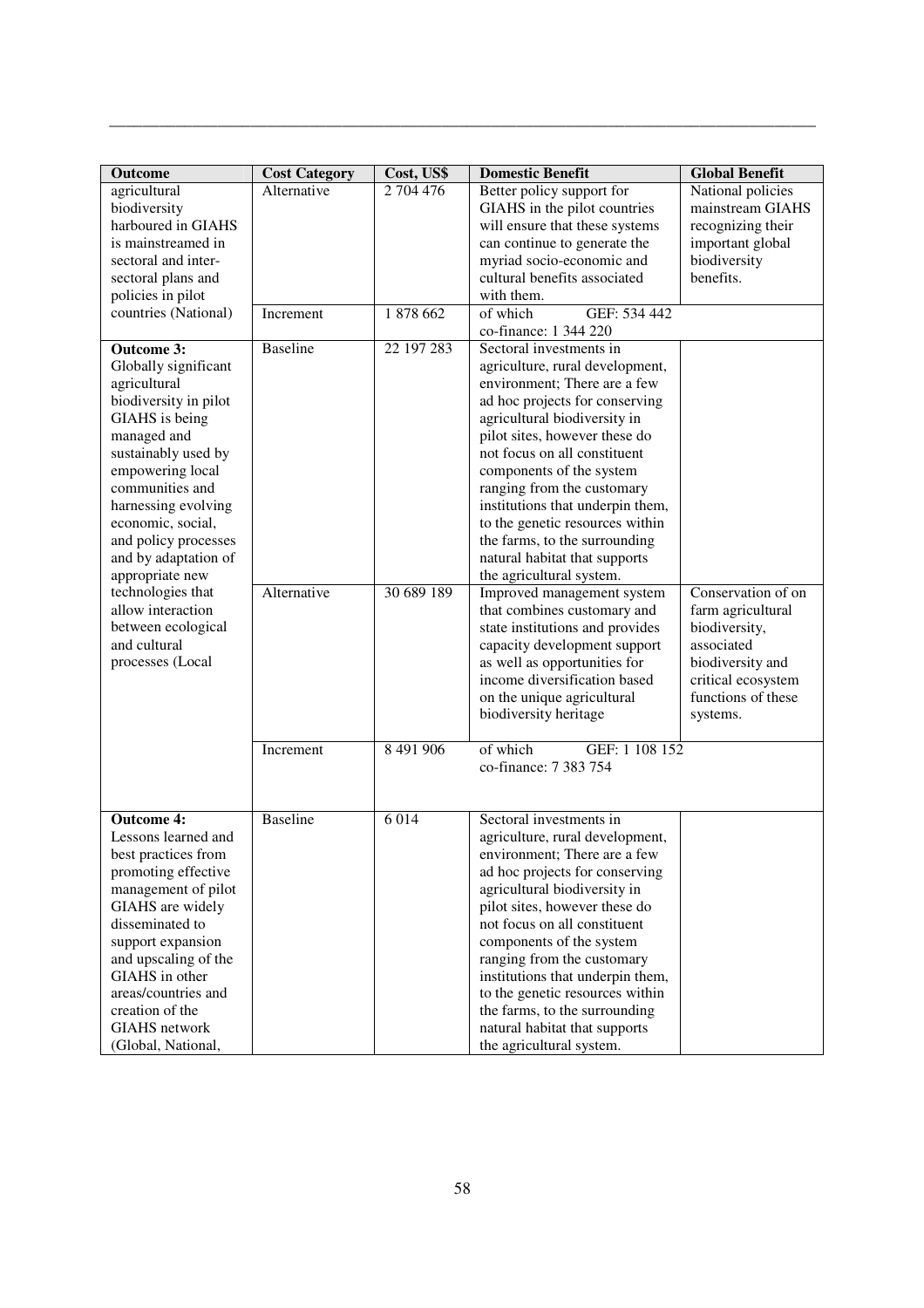| <b>Outcome</b>    | <b>Cost Category</b> | Cost, US\$ | <b>Domestic Benefit</b>    | <b>Global Benefit</b> |
|-------------------|----------------------|------------|----------------------------|-----------------------|
| Local)            | Alternative          | 5 132 664  |                            | The national and      |
|                   |                      |            |                            | international         |
|                   |                      |            |                            | community can         |
|                   |                      |            |                            | benefit from the      |
|                   |                      |            |                            | experience and        |
|                   |                      |            |                            | methods developed     |
|                   |                      |            |                            | at the                |
|                   |                      |            |                            | demonstration sites   |
|                   |                      |            |                            | to conserve the       |
|                   |                      |            |                            | agricultural          |
|                   |                      |            |                            | biodiversity,         |
|                   |                      |            |                            | associated            |
|                   |                      |            |                            | biodiversity and      |
|                   |                      |            |                            | ecosystem             |
|                   |                      |            |                            | functions of          |
|                   |                      |            |                            | GIAHS.                |
|                   | Increment            | 5 126 650  | of which<br>GEF: 1 172 742 |                       |
|                   |                      |            | co-finance: 3 953 909      |                       |
|                   | <b>Baseline</b>      | 23 429 111 |                            |                       |
|                   | Alternative          | 40 301 330 |                            |                       |
|                   | Increment            | 16 872 219 |                            |                       |
|                   | Project              |            | of which                   |                       |
|                   | management           | 1 074 654  | GEF: 310 220               |                       |
| <b>TOTAL COST</b> | budget cost          |            | co-finance: 764 434        |                       |
|                   | (Technical           |            |                            |                       |
|                   | coordination,        |            |                            |                       |
|                   | Administration)      |            |                            |                       |
|                   | Increment            | 17 946 873 | Of which:                  |                       |
|                   |                      |            | GEF: 3 500 000             |                       |
|                   |                      |            | Co-finance: 14 446 873     |                       |

\_\_\_\_\_\_\_\_\_\_\_\_\_\_\_\_\_\_\_\_\_\_\_\_\_\_\_\_\_\_\_\_\_\_\_\_\_\_\_\_\_\_\_\_\_\_\_\_\_\_\_\_\_\_\_\_\_\_\_\_\_\_\_\_\_\_\_\_\_\_\_\_\_\_\_\_\_\_\_\_\_\_\_\_\_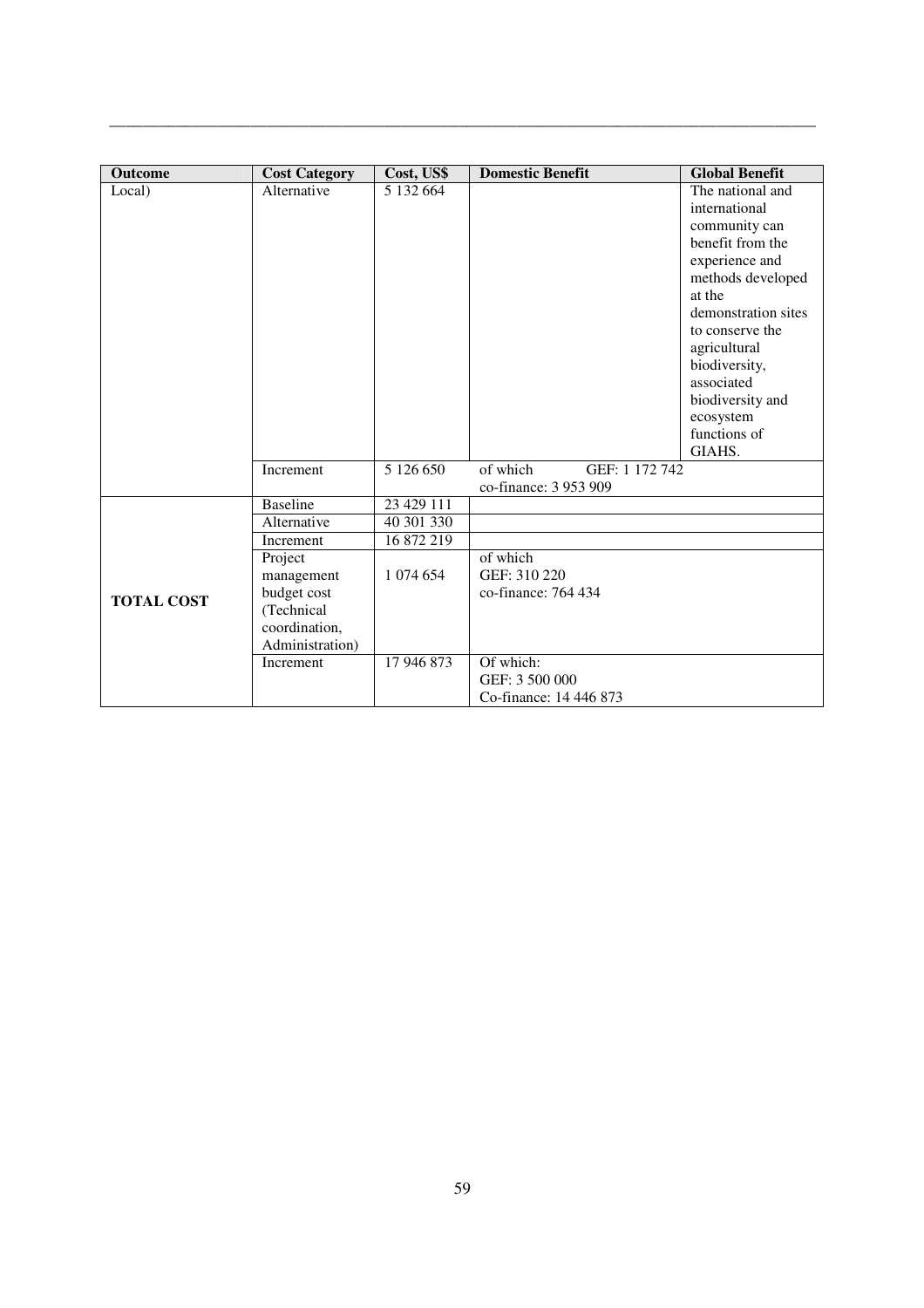# **PART II: LOGICAL FRAMEWORK ANALYSIS**

|  |  | <b>Table 14: Objectively Verifiable Impact Indicators</b> |  |
|--|--|-----------------------------------------------------------|--|
|--|--|-----------------------------------------------------------|--|

| <b>Project Strategy</b>                                                                                                                                                                                                        | <b>Objectively verifiable indicators</b>                                                                                                                                                                                                                      |                                                                                                                                                                                                                                                    |                                                                                                                                                                                                                                                                                                                                                                                                                                                        |                                                                                                                                                                                                                                                                   |                                                                                                                                                                                                                                                                                                                                                                                           |
|--------------------------------------------------------------------------------------------------------------------------------------------------------------------------------------------------------------------------------|---------------------------------------------------------------------------------------------------------------------------------------------------------------------------------------------------------------------------------------------------------------|----------------------------------------------------------------------------------------------------------------------------------------------------------------------------------------------------------------------------------------------------|--------------------------------------------------------------------------------------------------------------------------------------------------------------------------------------------------------------------------------------------------------------------------------------------------------------------------------------------------------------------------------------------------------------------------------------------------------|-------------------------------------------------------------------------------------------------------------------------------------------------------------------------------------------------------------------------------------------------------------------|-------------------------------------------------------------------------------------------------------------------------------------------------------------------------------------------------------------------------------------------------------------------------------------------------------------------------------------------------------------------------------------------|
| Goal                                                                                                                                                                                                                           | To "protect and encourage customary use of biological resources in accordance with traditional cultural practices that are compatible with<br>conservation or sustainable use requirements" [cf. CBD: Article10(c)], specifically within agricultural systems |                                                                                                                                                                                                                                                    |                                                                                                                                                                                                                                                                                                                                                                                                                                                        |                                                                                                                                                                                                                                                                   |                                                                                                                                                                                                                                                                                                                                                                                           |
|                                                                                                                                                                                                                                | <b>Indicator</b>                                                                                                                                                                                                                                              | <b>Baseline</b>                                                                                                                                                                                                                                    | <b>Target</b>                                                                                                                                                                                                                                                                                                                                                                                                                                          | <b>Sources of</b><br>verification                                                                                                                                                                                                                                 | <b>Assumptions and Risks</b>                                                                                                                                                                                                                                                                                                                                                              |
| Project objective<br>To promote conservation and<br>adaptive management of<br>globally significant<br>agricultural biodiversity<br>harbored in globally<br>important agricultural<br>heritage systems or GIAHS <sup>16</sup> . | Establishment of a global<br>enabling environment for<br><b>GIAHS</b>                                                                                                                                                                                         | CBD Articles 8(j) and 10(c),<br>and the Cultural Landscape<br>Category of World Heritage<br>Convention, provide starting<br>points for an international<br>policy framework,<br>implementation system and<br>funding mechanism for<br><b>GIAHS</b> | Accepted international policy formulated<br>to recognise and promote the<br>conservation and adaptive management<br>of GIAHS and designate sites.<br>Creation of an internationally recognised<br>GIAHS interim Secretariat with a<br>statutory mandate by the end of the<br>project that will encourage formal<br>recognition and designation of GIAHS<br>worldwide.<br>Establishment of a sustainable funding<br>mechanism for the long term program | Documentation<br>from competent<br>international<br>bodies supporting<br><b>GIAHS</b><br>designation<br>(CBD, UNESCO,<br>FAO, IUCN,<br>WWF etc).<br>Existence of<br><b>GIAHS</b><br>Secretariat<br>Audited accounts<br>and reports from<br>financial<br>mechanism | GIAHS is based on a<br>holistic concept of<br>agricultural systems;<br>this carries the risk that<br>its application will be<br>given different<br>interpretations in each of<br>the pilot systems.<br>Pilot countries are<br>willing to designate,<br>support and promote<br>GIAHS concept in their<br>territories<br>Collaboration among<br>GIAHS secretariat,<br>governments and other |
|                                                                                                                                                                                                                                | Establishment of national<br>enabling environments for<br><b>GIAHS</b>                                                                                                                                                                                        | Ministries responsible for<br>Environment, Agriculture,<br>Forestry, Fisheries, Water<br>and Rural Development are<br>involved in various aspects<br>of implementation of CBD<br>and NBSAPs with respect to<br>agricultural biodiversity           | Project countries have all set up national<br>contact points to promote the GIAHS<br>concept and develop best practice for<br>their designation and management<br>Project countries have adopted GIAHS<br>considerations in key policies and<br>legislation                                                                                                                                                                                            | Existence of<br>national bodies<br>and meeting<br>reports<br>Government<br>publications<br><b>National Reports</b><br>to CBD<br>Secretariat with<br>respect to<br>implementation of<br>Article $10(c)$                                                            | stakeholders is achieved<br>in order to create an<br>international policy<br>environment conducive<br>for GIAHS                                                                                                                                                                                                                                                                           |

<sup>&</sup>lt;sup>16</sup> GIAHS are defined as remarkable land use systems and landscapes which are rich in globally significant biological diversity evolving from the co-adaptation of a<br>community with its environment and its needs and aspirat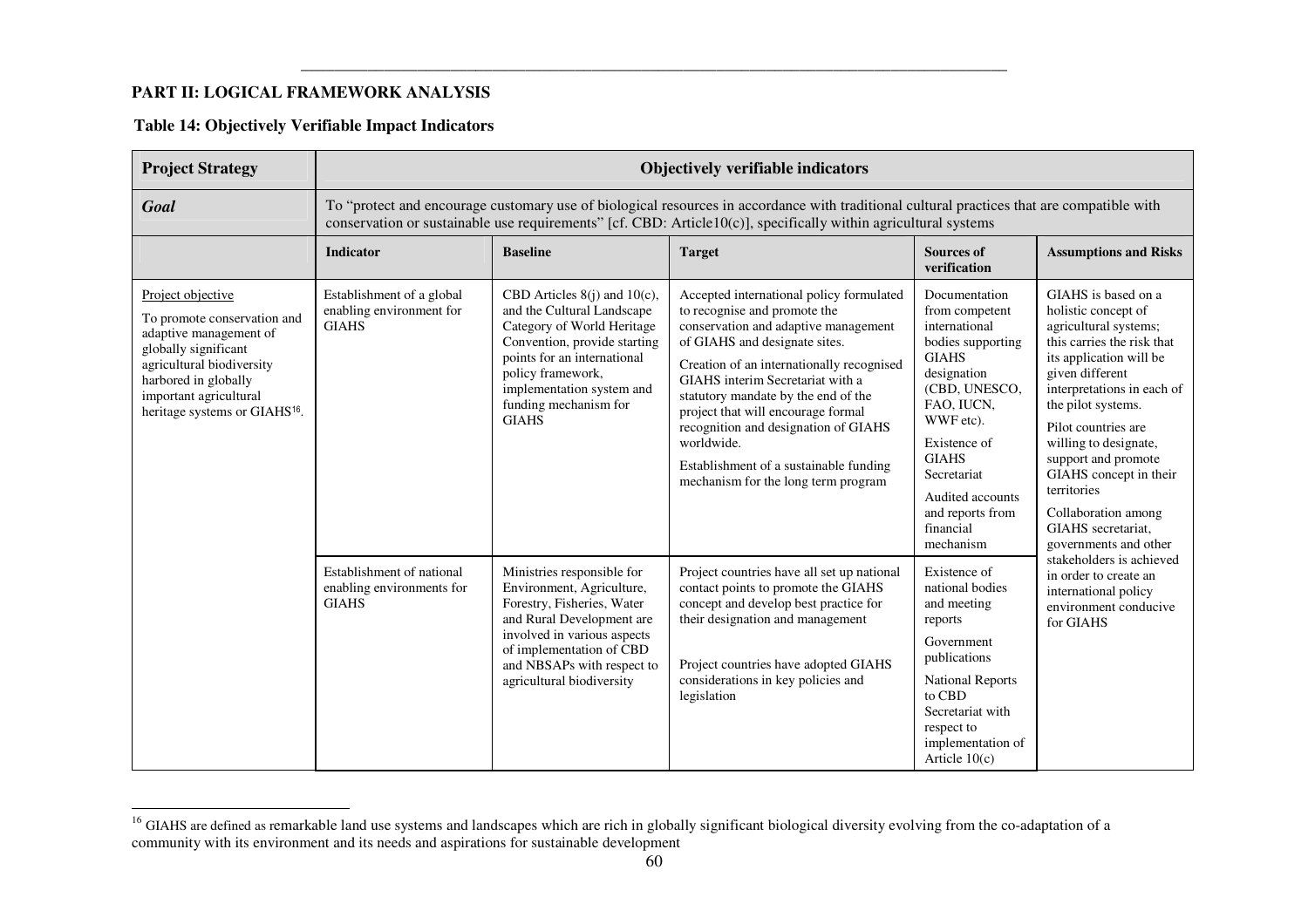|                                                                                                                                                                                                                   | Improvement of GIAHS<br>conservation and adaptive<br>management                                                                                                                     | Project pilot sites face three<br>key barriers for their<br>conservation and<br>sustainable management at<br>present: (i) weak local<br>institutions and stakeholder<br>networks; (ii) acquiring new<br>knowledge, methodologies<br>and tools; and (iii) access to<br>markets. | The key barriers to conservation and<br>management in pilot sites are<br>significantly reduced or removed.<br>GIAHS operate without external<br>financial assistance and key indicators<br>for extent and biodiversity are achieved | Reports from<br>M&E surveys<br>Case history<br>reports from<br>Outcome 3<br>Scientific<br>publications from<br>Outcome 4                                                                |                                                                                                                                                                             |
|-------------------------------------------------------------------------------------------------------------------------------------------------------------------------------------------------------------------|-------------------------------------------------------------------------------------------------------------------------------------------------------------------------------------|--------------------------------------------------------------------------------------------------------------------------------------------------------------------------------------------------------------------------------------------------------------------------------|-------------------------------------------------------------------------------------------------------------------------------------------------------------------------------------------------------------------------------------|-----------------------------------------------------------------------------------------------------------------------------------------------------------------------------------------|-----------------------------------------------------------------------------------------------------------------------------------------------------------------------------|
|                                                                                                                                                                                                                   | Tracking tool BD 2                                                                                                                                                                  | The 7 project pilot sites<br>cover 120,000 ha of land<br>having significant<br>agricultural biodiversity<br>value                                                                                                                                                              | 40 other potential GIAHS identified in<br>accordance with internationally accepted<br>criteria<br>Hectares of land managed in accordance<br>with GIAHS definition and criteria:<br>120,000 ha or more.                              | Reports from<br>M&E surveys<br><b>National Reports</b><br>to CBD Secretariat<br>with respect to<br>implementation of<br>Article $10(c)$<br>Reports from<br>GIAHS interim<br>secretariat |                                                                                                                                                                             |
| Outcome 1:<br>An internationally accepted                                                                                                                                                                         | Number of GIAHS systems<br>receiving international<br>recognition                                                                                                                   | Nil                                                                                                                                                                                                                                                                            | At least 15 recognised                                                                                                                                                                                                              | Project reports                                                                                                                                                                         | International policy<br>processes are influenced                                                                                                                            |
| system for recognition of<br>Nil<br>Official statements from<br>GIAHS is in place (Global)<br>FAO, UNESCO WHC, CBD<br>CoP, CCD, IUCN endorsing<br>the GIAHS concept,<br>definition and identification<br>criteria | By project end all identified institutions<br>issue resolutions / statements supporting<br>the GIAHS concept                                                                        | Project reports<br>Copy of the<br>statements                                                                                                                                                                                                                                   | by many factors, and are<br>generally very lengthy.<br>Accordingly, not all<br>international<br>organisations may be<br>able to provide the<br>desired endorsements                                                                 |                                                                                                                                                                                         |                                                                                                                                                                             |
|                                                                                                                                                                                                                   | Establishment of a<br>sustainable financing<br>mechanism and institutional<br>support for consolidating and<br>expanding the GIAHS<br>approach as a long-term<br>open-ended program | US\$ 18,000,000                                                                                                                                                                                                                                                                | Sustainable finance mechanism in place                                                                                                                                                                                              | Written<br>commitments by<br>Donors                                                                                                                                                     | for GIAHS within the<br>project period. It is<br>assumed, however this<br>will be achieved through<br>the work programme<br>and joint efforts of<br>CBD, UNESCO and<br>FAO. |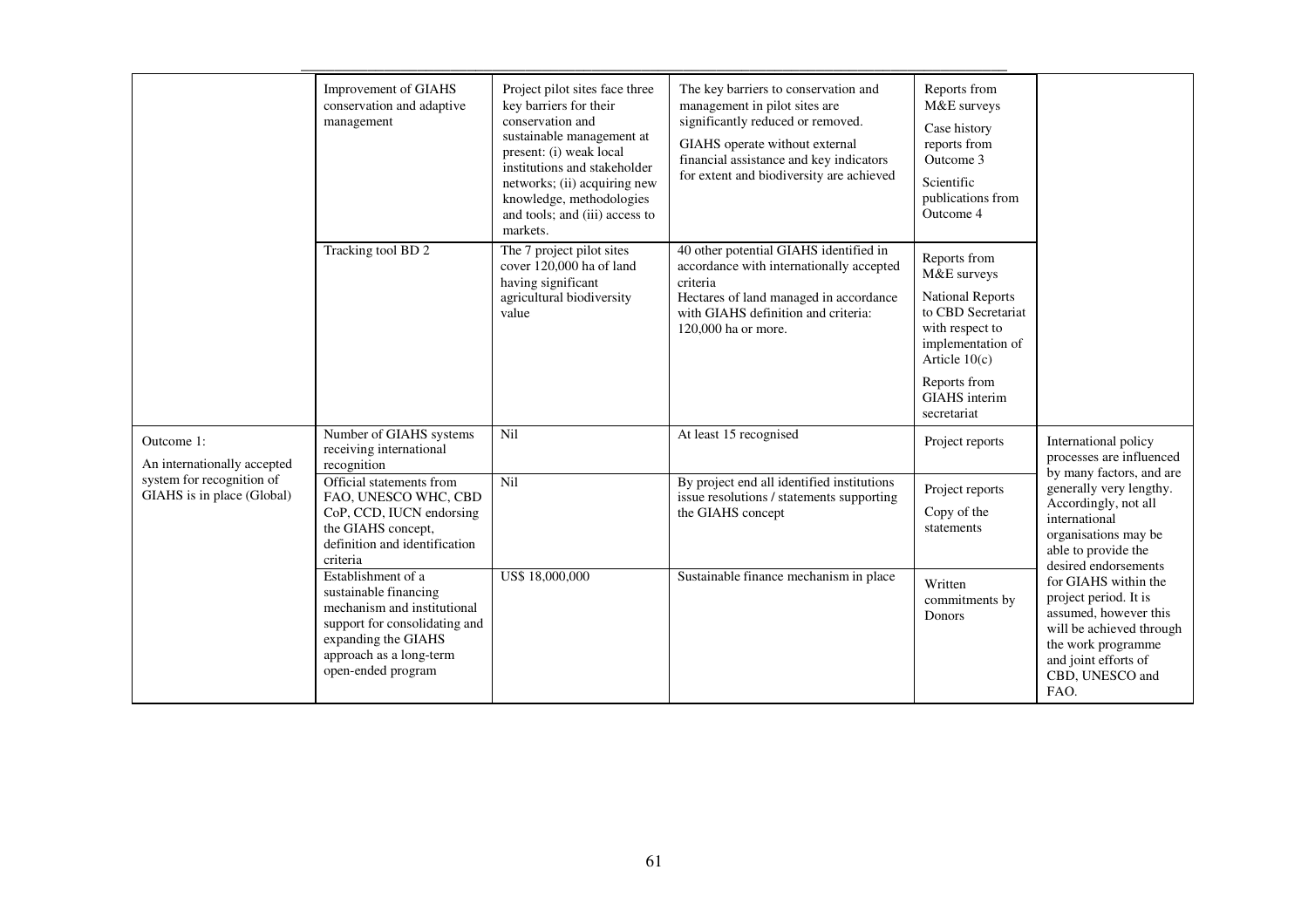| Outcome 2:                    | Amendments to key sectoral  | Identified policies and plans                | By project end amendments have been                | National govt.               | Government changes in   |
|-------------------------------|-----------------------------|----------------------------------------------|----------------------------------------------------|------------------------------|-------------------------|
| The conservation and adaptive | and inter-sectoral policies | do not make explicit                         | approved to following:                             | official                     | pilot countries might   |
| management of globally        | and plans                   | reference to GIAHS                           | Chiloé:                                            | publications                 | delay the adoption of   |
| significant agricultural      |                             |                                              | <b>NBSAP</b>                                       |                              | policies. However it is |
| biodiversity harboured in     |                             |                                              | Protected Area Legislation                         |                              | expected that new       |
| GIAHS is mainstreamed in      |                             |                                              | China:                                             |                              | government fulfil the   |
| sectoral and inter-sectoral   |                             |                                              | <b>NBSAP</b>                                       |                              | prior commitments of    |
| plans and policies in pilot   |                             |                                              | Protected Area Legislation                         |                              | previous governments.   |
| countries (National)          |                             |                                              | Qintiang Provincial Tourism Policy and             |                              |                         |
|                               |                             |                                              | Plan                                               |                              |                         |
|                               |                             |                                              | Peru:                                              |                              |                         |
|                               |                             |                                              | <b>NBSAP</b>                                       |                              |                         |
|                               |                             |                                              | Protected Area Legislation                         |                              |                         |
|                               |                             |                                              | Land tenure Legislation                            |                              |                         |
|                               |                             |                                              | Philippines:                                       |                              |                         |
|                               |                             |                                              | <b>NBSAP</b>                                       |                              |                         |
|                               |                             |                                              | Protected Area Legislation                         |                              |                         |
|                               |                             |                                              | Algeria:                                           |                              |                         |
|                               |                             |                                              | <b>NBSAP</b>                                       |                              |                         |
|                               |                             |                                              | Protected Area Legislation                         |                              |                         |
|                               |                             |                                              |                                                    |                              |                         |
|                               |                             |                                              | <b>NBSAP</b>                                       |                              |                         |
|                               |                             |                                              | Protected Area Legislation                         |                              |                         |
|                               |                             |                                              | Tunisia:<br><b>NBSAP</b>                           |                              |                         |
|                               |                             |                                              |                                                    |                              |                         |
|                               |                             |                                              | Protected Area Legislation                         |                              |                         |
|                               | Level of government         | No government support                        | At least 1-2 government staff per pilot            | National govt.<br>official   |                         |
|                               | budgetary support to GIAHS  | explicitly to the concept of<br><b>GIAHS</b> | country are dedicated and qualified to             |                              |                         |
| Outcome $3$ :                 | No further decline in land  | Chiloé: 10,616 ha                            | champion the concept of GIAHS<br>Chiloé: 10,616 ha | publications<br>Annual field | Macro-economic drivers  |
| Globally significant          | conversion and land         | China: 461 ha                                | China: 461 ha                                      | surveys using rapid          | and natural hazards,    |
| agricultural biodiversity in  | abandonment pressures on    | Algeria: 500 ha                              | Algeria: 500 ha                                    | assessment of land           | socio-economic and      |
| pilot GIAHS is being          | traditional farms           | $:500\,\mathrm{ha}$                          | : 500 ha                                           | cover change                 | environmental changes   |
| managed effectively by        |                             | Tunisia: 700 ha                              | Tunisia: 700 ha                                    | methods                      | (e.g. climate change)   |
| indigenous and other          |                             | Peru: 30,798 ha                              | Peru: 30,798 ha                                    |                              | may disrupt progress in |
| traditional communities       |                             | Philippines: 68,416 ha                       | Philippines: 68,416 ha                             |                              | some pilot GIAHS.       |
| (Local)                       | Decline in land conversion  | Baseline to be quantified per                | Habitat networks surrounding traditional           | Annual field                 | Local communities and   |
|                               | pressure on surrounding     | country in the first year                    | farms remain stable or increase compared           | surveys using rapid          | key stakeholders will   |
|                               | habitats                    |                                              | to baseline levels                                 | assessment of land           | engage in the pilot     |
|                               |                             |                                              |                                                    | cover change                 | management projects for |
|                               |                             |                                              |                                                    | methods                      | <b>GIAHS</b>            |
|                               | Level of understanding and  | 90% of farmers are estimated                 | No decline in percentage                           | Project reports              |                         |
|                               | commitment of communities   | to observe management                        |                                                    |                              |                         |
|                               | to GIAHS in the pilot sites | practices supportive of                      |                                                    |                              |                         |
|                               |                             | GIAHS criteria                               |                                                    |                              |                         |
|                               |                             |                                              |                                                    |                              |                         |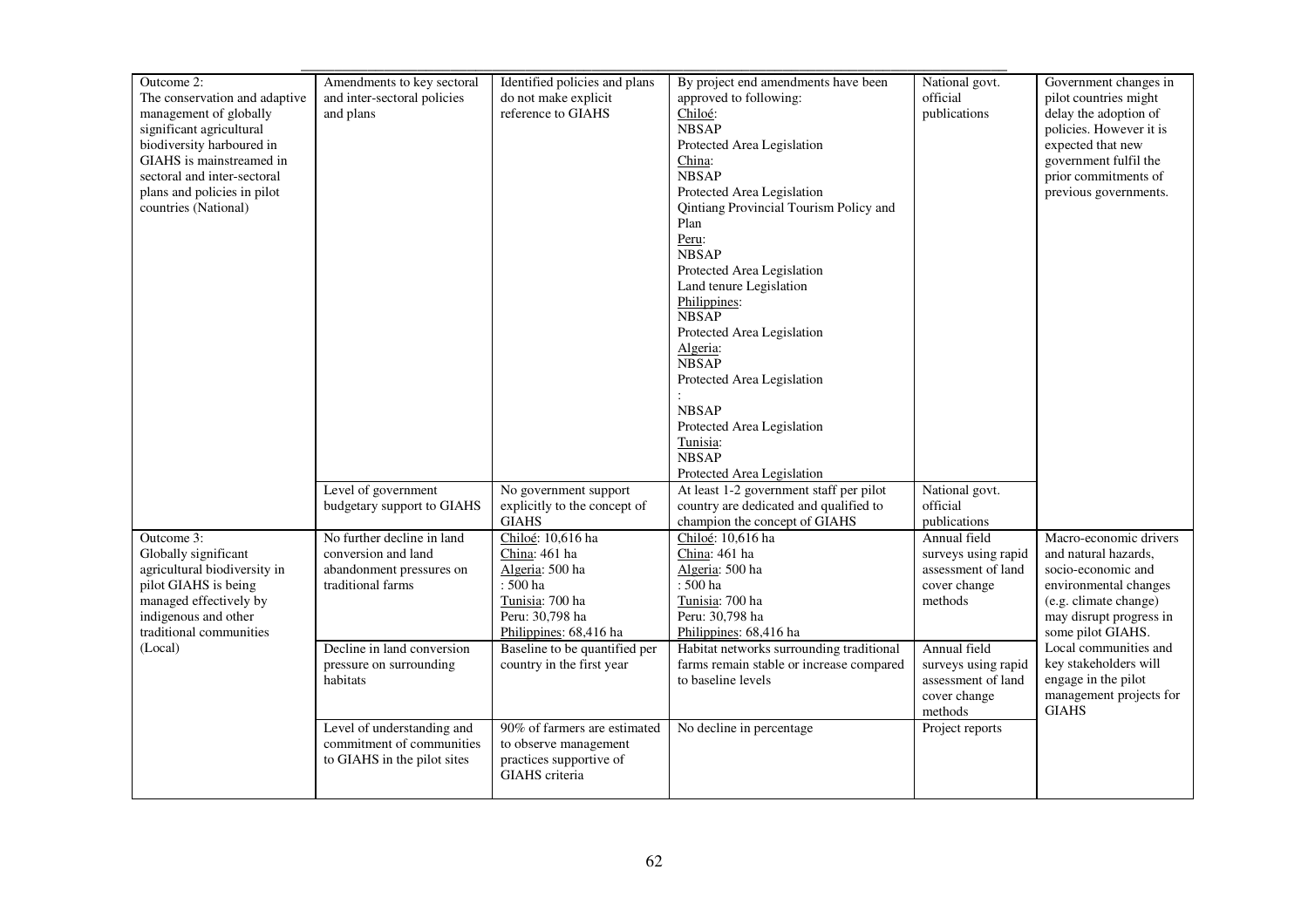| Number of traditional crops    | Chile:                            | By project end, numbers are stable or | Annual field | GIAHS is based on a        |
|--------------------------------|-----------------------------------|---------------------------------------|--------------|----------------------------|
| and varieties being cultivated | 200 varieties of Solanum          | increase over baseline                | surveys      | holistic concept of        |
|                                | tuberosum                         |                                       |              | agricultural systems; this |
|                                | 1 variety of Ajo chilote          |                                       |              | carries the risk that its  |
|                                | China:                            |                                       |              | application will be given  |
|                                | 20 native varieties of rice       |                                       |              | different interpretations  |
|                                | 6 native breeds of carp           |                                       |              | in each of the pilot       |
|                                | Algeria:                          |                                       |              | systems.                   |
|                                | $\overline{100}$ date varieties   |                                       |              |                            |
|                                | Tunisia                           |                                       |              | Pilot countries are        |
|                                | 50 date varieties                 |                                       |              | willing to designate,      |
|                                |                                   |                                       |              | support and promote        |
|                                | 80 date varieties                 |                                       |              | GIAHS concept in their     |
|                                | Peru:                             |                                       |              | territories                |
|                                | Baseline Caritamaya:              |                                       |              |                            |
|                                | Potatoes (28 varieties). Bitter   |                                       |              | Collaboration among        |
|                                | potatoes (13 var.) Quinoa         |                                       |              | GIAHS secretariat,         |
|                                | (43 var.), Kañiwa (8 var.),       |                                       |              | governments and other      |
|                                | Oca, Olluco, Llamas,              |                                       |              | stakeholders is achieved   |
|                                | Alpacas (all 24 colors, 3         |                                       |              | in order to create an      |
|                                | major breeds)                     |                                       |              | international policy       |
|                                | Baseline Microcuenca de           |                                       |              | environment conducive      |
|                                | San José: Potatoes (80 var.),     |                                       |              | for GIAHS                  |
|                                | Mashua (14 var.), Olluco (18      |                                       |              |                            |
|                                | var.), Kañiwa (12 var.) Oca       |                                       |              |                            |
|                                | (20 var.) Llamas, Alpacas         |                                       |              |                            |
|                                | Baseline Cuenca de Lares:         |                                       |              |                            |
|                                | Patatoes (177 var.), Oca (20      |                                       |              |                            |
|                                | var.), Olluco (11 var.),          |                                       |              |                            |
|                                | Mashua (17 var.), Maiz (23),      |                                       |              |                            |
|                                | Quinoa, Kañiwa, Lupins,           |                                       |              |                            |
|                                | Llamas, Alpcas, wild<br>relatives |                                       |              |                            |
|                                | Baseline Micro de Carmen:         |                                       |              |                            |
|                                | patatoes (105 var.), Oca (25      |                                       |              |                            |
|                                | var.) Olluco (14 var.),           |                                       |              |                            |
|                                | Mashua (20 var.), Maiz            |                                       |              |                            |
|                                | (34), Quinoa, Kañiwa,             |                                       |              |                            |
|                                | Lupins, Llamas, Alpcas, wild      |                                       |              |                            |
|                                | relatives                         |                                       |              |                            |
|                                | Philippines:                      |                                       |              |                            |
|                                | 4 endemic varieties of rice       |                                       |              |                            |
|                                | 264 indig tree species            |                                       |              |                            |
|                                | 10 varieties of climbing          |                                       |              |                            |
|                                | rattan                            |                                       |              |                            |
|                                | 45 medicinal plant species        |                                       |              |                            |
|                                | 20 plant species used as          |                                       |              |                            |
|                                | ethnopesticides                   |                                       |              |                            |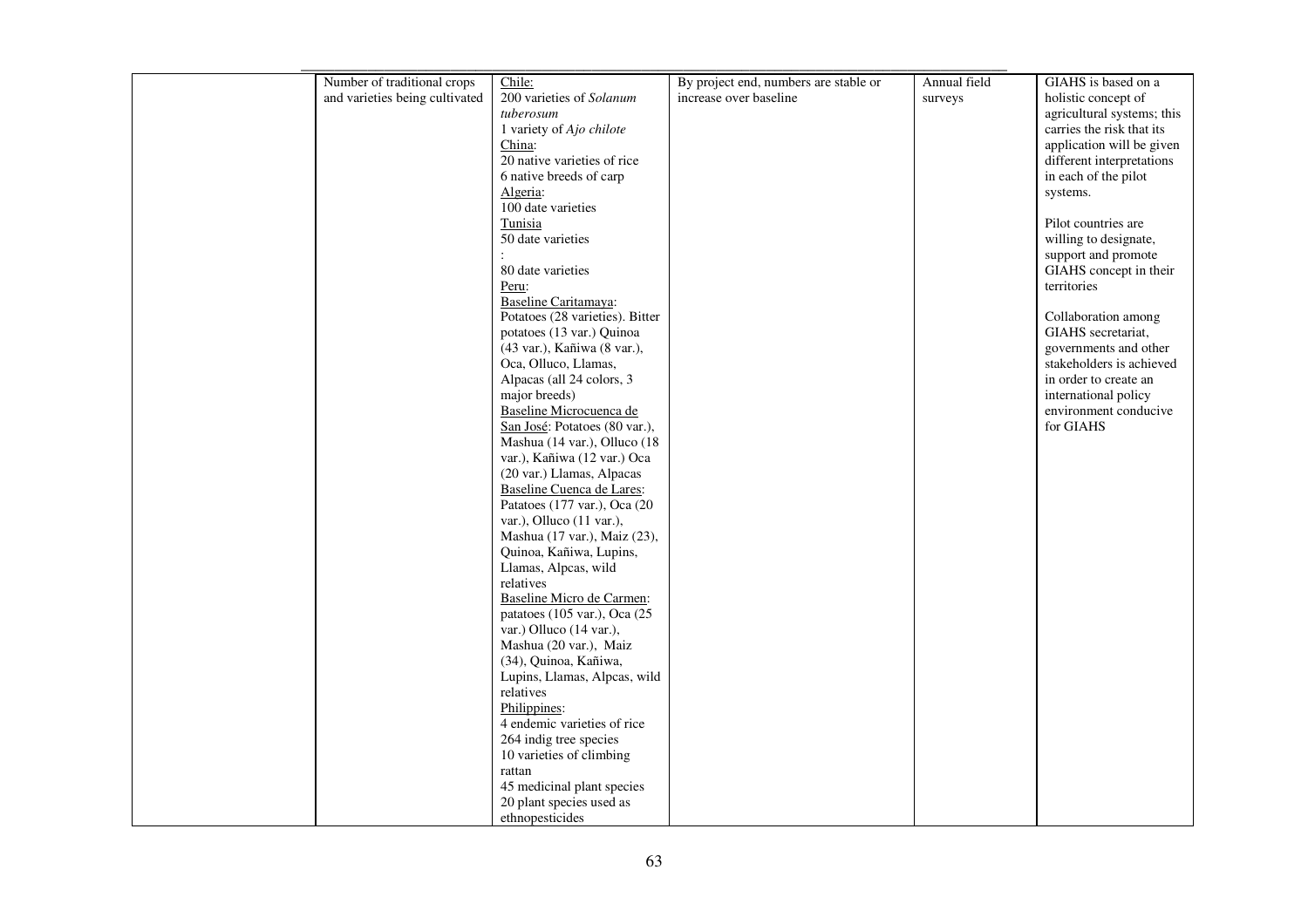| Outcome 4:                    | Expressions of interest from | Nil                         | At least 5 proposals by end of year 4 and | Project reports  | Project outcomes are    |
|-------------------------------|------------------------------|-----------------------------|-------------------------------------------|------------------|-------------------------|
| Lessons learned and best      | other GIAHS from around      |                             | 10 proposals by end of project            |                  | achieved and result in  |
| practices from promoting      | the world to apply the       |                             |                                           |                  | demand from other areas |
| effective management of pilot | project approach, along with |                             |                                           |                  |                         |
| GIAHS are widely              | commitments to provide co-   |                             |                                           |                  |                         |
| disseminated to support       | financing                    |                             |                                           |                  |                         |
| expansion of the GIAHS        | Interest from academic and   | Nil                         | At least 20 proposals/ scientific         | Project reports  |                         |
| network (Global)              | research institutes in       |                             | publications by project end               |                  |                         |
|                               | analyzing and further study  |                             |                                           |                  |                         |
|                               | of experience in pilot sites |                             |                                           |                  |                         |
|                               | Usage of electronic forum    | Measure usage of website in | Increase in usage by at least 100%        | Web-site counter |                         |
|                               | and database by interested   | year 1                      |                                           |                  |                         |
|                               | stakeholders                 |                             |                                           |                  |                         |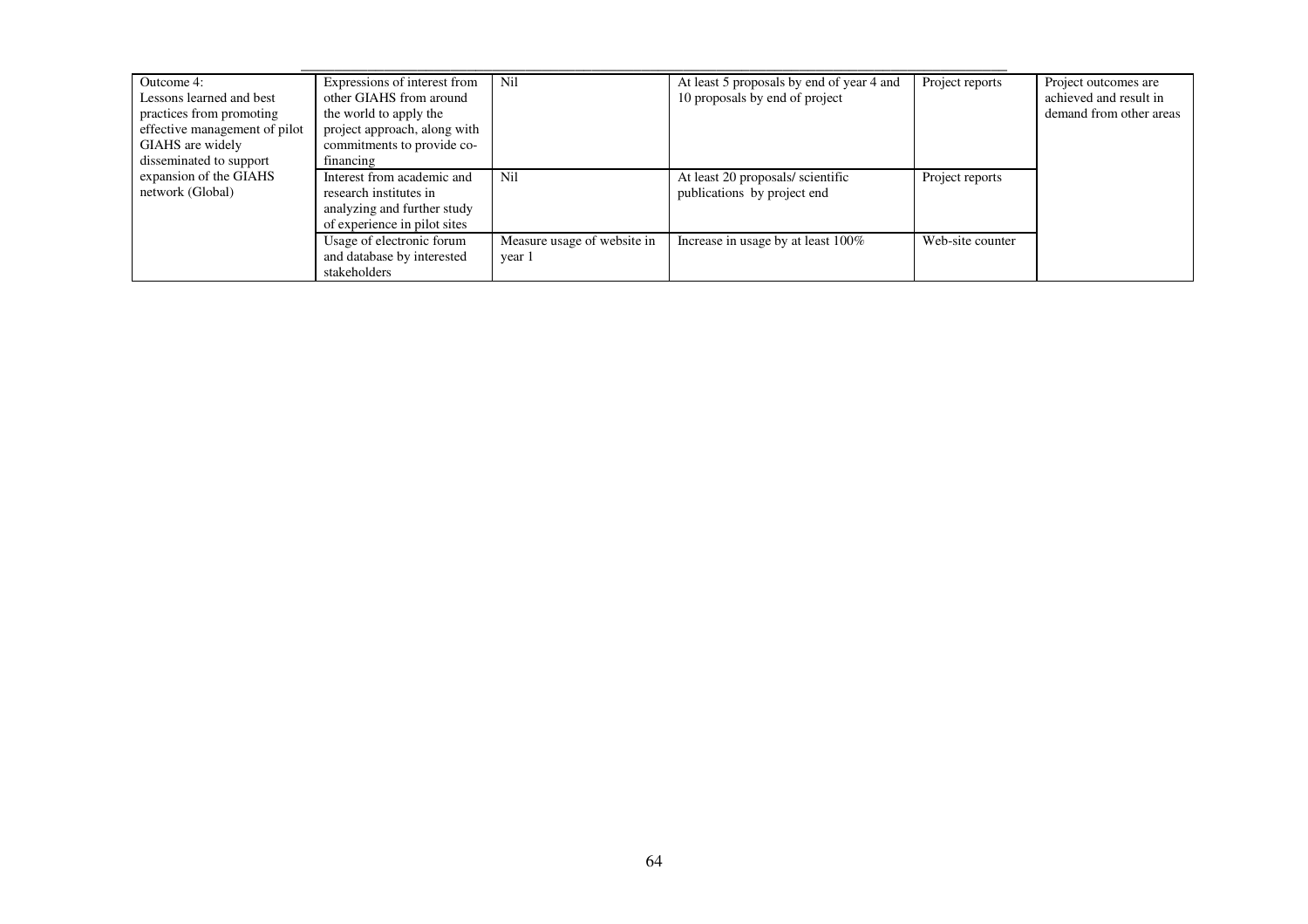# **SECTION III: TOTAL BUDGET, WORK PLAN, FINANCIAL MANAGEMENT AND REPORTING**

## **Financial Modality and Cost Effectiveness**

170. GEF is expected to finance the cost of: (a) awareness raising and knowledge generation, documentation and generating recognition of their value and importance; (b) developing and demonstrating methods, mechanisms and tools for the safeguard of such ingenious agricultural systems generating and demonstrating their multiple benefits and externalities and lifting barriers; and (c) dissemination of ingenious practices that may have replicability beyond the local project areas. Co-funding will be sought according to national capacity and needs to support the generation of local and national benefits, including activities related to community development plans and income generation. Financing plan for the FSP is as follows:

|                                             |                  |                 | <b>Co-Finance (USD)</b>                                                                                      |                       |           |              |            |                |             |            |                                         |
|---------------------------------------------|------------------|-----------------|--------------------------------------------------------------------------------------------------------------|-----------------------|-----------|--------------|------------|----------------|-------------|------------|-----------------------------------------|
| Outcome                                     | <b>GEF (USD)</b> | Nat'l<br>Gov'ts | <b>Pilot Countries:</b><br>Algeria, Chile,<br>China, Peru,<br>Philippines,<br>Tunisia)<br>(in cash and kind) | <b>IA/EA</b><br>(FAO) | Germany   | <b>HEADs</b> | <b>TCF</b> | Roman<br>Forum | <b>IFAD</b> | Sub total  | Total<br>(GEF)<br>and Co-<br>Financing) |
| Outcome 1:                                  | 374 445          |                 | 208 369                                                                                                      | 595 640               | 68 3 29   | 42739        | 42739      | 42739          |             | 1 000 556  | 1 375 001                               |
| Outcome 2:                                  | 534 442          |                 | 493 118                                                                                                      | 441 076               | 68 3 29   |              | 170 848    | 170 848        |             | 344 220    | 878 662                                 |
| Outcome 3:                                  | 1 108 152        |                 | 3 142 771                                                                                                    | 381 066               | 864 201   | 106 717      | 947 012    | 742 080        | 199 906     | 7 383 754  | 8 491 906                               |
| Outcome 4:                                  | 1 172 742        |                 | 665 015                                                                                                      | 735 683               | 1 127 730 |              | 561 414    | 864 067        |             | 3 953 909  | 5 1 2 6 6 5 0                           |
| Project<br>Management<br><b>Budget Cost</b> | 310 220          |                 | 210 243                                                                                                      | 279 297               | 71 441    |              | 43 363     | 160 087        |             | 764 434    | 1 074 654                               |
| SubTotal                                    | 3 500 000        |                 | 4 7 1 9 5 1 6                                                                                                | 2 432 762             | 2 200 033 | 149 457      | 1765376    | 2 979 822      | 199 906     | 14 446 872 | 17 946 872                              |
|                                             |                  |                 | TOTAL (GEF +Co-Finance): $3\,500\,000 + 14\,446\,872 = 17\,946\,872$                                         |                       |           |              |            |                |             |            |                                         |

#### **Table 11: Financing plan per outcome**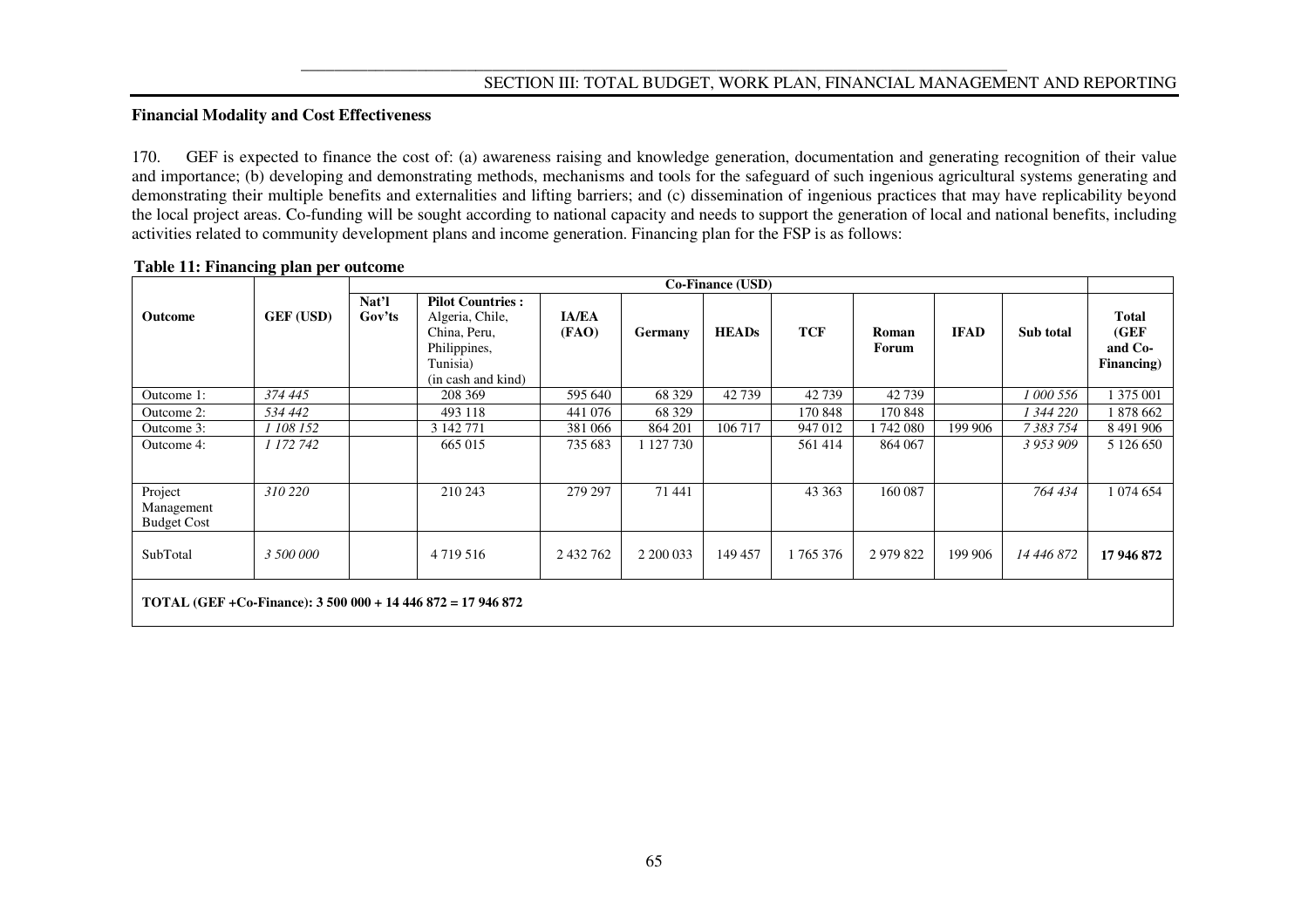# Table 12: Proposed Budgetary expenditures of the project.

|                |                                                              |              |                        |                | <b>Expenditures by Component</b><br><b>Expenditures by year</b> |                                                        |                                               |                                                              |                                  |                            |             |             |                     |                        |             |                  |
|----------------|--------------------------------------------------------------|--------------|------------------------|----------------|-----------------------------------------------------------------|--------------------------------------------------------|-----------------------------------------------|--------------------------------------------------------------|----------------------------------|----------------------------|-------------|-------------|---------------------|------------------------|-------------|------------------|
| Oracle<br>Code | <b>Description (ORACLE)</b>                                  | Unit Cost \$ | Share<br>GEF<br>ە<br>ج | Quantities     | Comp A.<br>International<br>GIAHS<br>system                     | Sectoral and<br>inter-sectoral<br>plan and<br>Policies | Comp C.<br>Local<br>process of<br>interaction | and<br>practises<br>Lessons<br>learned and<br>best<br>ممسامه | Comp E.<br>Project<br>Management | <b>Total</b><br><b>GEF</b> | 2008        | 2009        | 2010                | 2011                   | 2012        | <b>Total GEF</b> |
| 5011           | <b>SALARIES</b><br><b>PROFESSIONAL</b>                       |              |                        |                | 120,000                                                         | 232,500                                                | 232,500                                       | 281,250                                                      | 78,750                           | 945,000                    | 189,000     | 189,000     | 189,000             | 189,00<br>$\mathbf{0}$ | 189,000     | 945,000          |
| 5300           | Chief Technical Advisor.<br>P5(1)                            | 16,500       | 50                     | 60             | 82,500                                                          | 82,500                                                 | 82,500                                        | 206,250                                                      | 41,250                           | 495,000                    | 99,000      | 99,000      | 99,000              | 99,000                 | 99,000      | 495,000          |
| 5300           | Technical Officer, P3 (1)<br>(a)                             | 13,000       | $\mathbf 0$            | 60             | 0                                                               | $\mathbf 0$                                            | $\mathbf 0$                                   | $\mathbf 0$                                                  | $\mathbf 0$                      | $\mathbf 0$                | $\mathbf 0$ | $\mathbf 0$ | $\mathsf{O}\xspace$ | 0                      | 0           | $\mathbf 0$      |
| 5300           | Communication and<br>participation officer, P3<br>(b)<br>(1) | 13,000       | $\mathbf 0$            | 60             | $\mathbf 0$                                                     | $\mathbf 0$                                            | $\mathbf 0$                                   | $\mathbf 0$                                                  | $\mathbf 0$                      | $\mathbf 0$                | $\mathbf 0$ | $\mathbf 0$ | $\mathbf 0$         | 0                      | $\mathbf 0$ | 0                |
| 5300           | <b>National Project</b><br>facilitator (6)                   | 2,500        | 50                     | 360            | 37,500                                                          | 150,000                                                | 150,000                                       | 75,000                                                       | 37,500                           | 450,000                    | 90,000      | 90,000      | 90,000              | 90,000                 | 90,000      | 450,000          |
| 5012           | <b>SALARIES GENERAL</b><br><b>SERVICE</b>                    |              |                        |                | $\bf{0}$                                                        | $\bf{0}$                                               | $\mathbf{0}$                                  | $\mathbf{0}$                                                 | 82,500                           | 82,500                     | 16,500      | 16,500      | 16,500              | 16,500                 | 16,500      | 82,500           |
| 5500           | Administrative and<br>operational support (1)                | 5,500        | 50                     | 30             | 0                                                               | $\mathbf 0$                                            | $\mathbf 0$                                   | $\mathbf 0$                                                  | 82,500                           | 82,500                     | 16,500      | 16,500      | 16,500              | 16,500                 | 16,500      | 82,500           |
| 5020           | <b>OVERTIME</b>                                              |              |                        |                | $\mathbf{0}$                                                    | $\bf{0}$                                               | $\bf{0}$                                      | $\bf{0}$                                                     | $\bf{0}$                         | $\bf{0}$                   | $\bf{0}$    | $\bf{0}$    | $\bf{0}$            | $\bf{0}$               | $\bf{0}$    | $\bf{0}$         |
| 5660           | Locally contracted<br>labour                                 | 1,000        | $\mathbf 0$            | 250            | $\mathbf 0$                                                     | $\mathbf 0$                                            | $\mathbf 0$                                   | $\mathbf 0$                                                  | $\mathbf 0$                      | 0                          | $\mathbf 0$ | $\mathbf 0$ | $\mathbf 0$         | 0                      | $\mathbf 0$ | $\mathbf 0$      |
| 5013           | <b>CONSULTANTS</b>                                           |              |                        |                | 78,300                                                          | 44,850                                                 | 190,500                                       | 153,776                                                      | 42,140                           | 509,566                    | 111,724     | 84,749      | 103,509             | 99,449                 | 110,135     | 509,566          |
|                | International<br>Consultants                                 |              |                        |                |                                                                 |                                                        |                                               |                                                              |                                  |                            |             |             |                     |                        |             |                  |
| 5542           | Biodiversity/Ecology<br>expert                               | 2,450        | 50                     | 28             | 14,700                                                          | 14,700                                                 | 0                                             | 4,900                                                        | 0                                | 34,300                     | 14,700      | 0           | 2,450               | 14,700                 | 2,450       | 34,300           |
| 5542           | Legal/Policy and<br>Intellectual property<br>rights expert   | 2,450        | 50                     | 15             | 18,375                                                          | $\mathbf 0$                                            | $\mathbf 0$                                   | $\mathbf 0$                                                  | $\mathbf 0$                      | 18,375                     | 3,675       | 3,675       | 3,675               | 3,675                  | 3,675       | 18,375           |
| 5542           | Communication &<br>Dev./knowledge Man.<br>expert             | 2,450        | 50                     | 59             | 11,025                                                          | 0                                                      | 0                                             | 61,250                                                       | 0                                | 72,275                     | 15,925      | 12,250      | 15,925              | 12,250                 | 15,925      | 72,275           |
| 5542           | Workshop/conference<br>facilitator                           | 2,450        | 50                     | 12             | 14,700                                                          | $\mathbf 0$                                            | $\mathbf 0$                                   | $\mathbf 0$                                                  | $\mathbf 0$                      | 14,700                     | 3,675       | 3,675       | $\mathbf 0$         | 3,675                  | 3,675       | 14,700           |
| 5542           | Socio-cultural -<br>Ecological expert                        | 2,450        | 50                     | 9              | 3,675                                                           | 7,350                                                  | 0                                             | 0                                                            | $\boldsymbol{0}$                 | 11,025                     | 11,025      |             |                     |                        |             | 11,025           |
| 5542           | Webpage<br>management/network<br>designer                    | 2,450        | 50                     | 5              | 6,125                                                           | 0                                                      | $\mathbf 0$                                   | $\mathbf 0$                                                  | $\mathbf 0$                      | 6,125                      | 1,225       | 1,225       | 1,225               | 1,225                  | 1,225       | 6,125            |
| 5542           | Language translation<br>expert                               | 2,450        | 50                     | $\overline{4}$ | 4,900                                                           | $\mathbf 0$                                            | $\mathbf 0$                                   | $\mathbf 0$                                                  | $\mathbf 0$                      | 4,900                      |             | 1,225       | 1,225               | 1,225                  | 1,225       | 4,900            |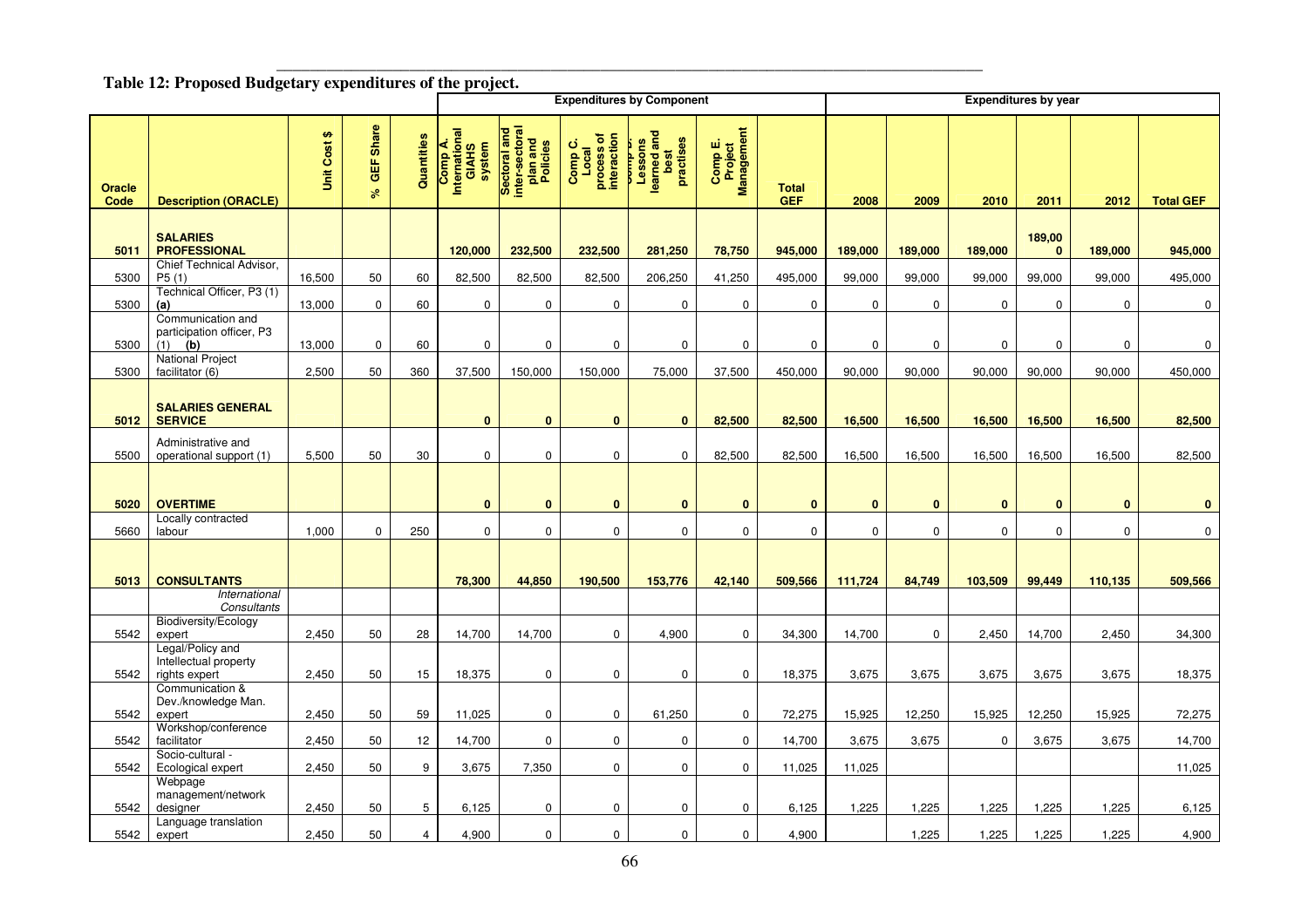|      | Agricultural/farming        |       |    |                |                  |              |              |             |             |         |        |        |        |        |        |         |
|------|-----------------------------|-------|----|----------------|------------------|--------------|--------------|-------------|-------------|---------|--------|--------|--------|--------|--------|---------|
| 5542 | system expert               | 2,450 | 50 | $\overline{4}$ | $\boldsymbol{0}$ | $\mathbf 0$  | $\mathbf 0$  | 4,900       | $\mathbf 0$ | 4,900   |        |        | 2,450  |        | 2,450  |         |
|      | Webpage                     |       |    |                |                  |              |              |             |             |         |        |        |        |        |        | 4,900   |
|      | management/network          |       |    |                |                  |              |              |             |             |         |        |        |        |        |        |         |
| 5542 | designer                    | 2,450 | 19 | 32             | $\boldsymbol{0}$ | $\mathbf 0$  | $\mathbf 0$  | 14,896      | $\mathbf 0$ | 14,896  | 2,793  | 2,793  | 2,793  | 2,793  | 3,724  | 14,896  |
|      | Language translation        |       |    |                |                  |              |              |             |             |         |        |        |        |        |        |         |
| 5542 | expert                      | 2,450 | 19 | 30             | $\mathbf 0$      | $\mathbf 0$  | $\mathbf{0}$ | 13,965      | 0           | 13,965  | 2,793  | 2,793  | 2,793  | 2,793  | 2,793  | 13,965  |
|      |                             |       |    |                |                  |              |              |             |             |         |        |        |        |        |        |         |
| 5542 | Database management         | 2,450 | 19 | 30             | $\mathbf 0$      | $\mathbf{0}$ | $\mathbf{0}$ | 13,965      | $\mathbf 0$ | 13,965  | 2,793  | 2,793  | 2,793  | 2,793  | 2,793  | 13,965  |
|      | External project            |       |    |                |                  |              |              |             |             |         |        |        |        |        |        |         |
| 5542 | evaluator                   | 2,450 | 40 | 23             | 0                | $\mathbf 0$  | $\mathbf 0$  | $\mathbf 0$ | 22,540      | 22,540  |        |        | 11,760 |        | 10,780 | 22,540  |
|      | <b>Budget Financial</b>     |       |    |                |                  |              |              |             |             |         |        |        |        |        |        |         |
| 5542 | Specialist                  | 2,450 | 40 | 20             | $\mathbf 0$      | $\mathbf{0}$ | $\mathbf 0$  | $\mathbf 0$ | 19,600      | 19,600  | 3,920  | 3,920  | 3,920  | 3,920  | 3,920  | 19,600  |
|      | <b>National Consultants</b> |       |    |                |                  |              |              |             |             |         |        |        |        |        |        |         |
|      | Biodiversity/Ecology        |       |    |                |                  |              |              |             |             |         |        |        |        |        |        |         |
| 5543 | expert                      | 600   | 50 | 234            | 3,000            | $\mathbf 0$  | 60,000       | 7,200       | $\mathbf 0$ | 70,200  | 12,000 | 13,500 | 15,600 | 13,500 | 15,600 | 70,200  |
|      | Legal/Policy and            |       |    |                |                  |              |              |             |             |         |        |        |        |        |        |         |
|      | Intellectual property       |       |    |                |                  |              |              |             |             |         |        |        |        |        |        |         |
| 5543 | rights expert               | 600   | 50 | 34             | $\mathbf 0$      | 10,200       | $\mathbf 0$  | $\mathbf 0$ | $\mathbf 0$ | 10,200  | 3,000  | 1,800  | 1,800  | 1,800  | 1,800  | 10,200  |
|      | Communication &             |       |    |                |                  |              |              |             |             |         |        |        |        |        |        |         |
|      | Dev./knowledge Man.         |       |    |                |                  |              |              |             |             |         |        |        |        |        |        |         |
| 5543 | expert                      | 600   | 50 | 134            | $\mathbf 0$      | 2.700        | 18,000       | 19,500      | $\mathbf 0$ | 40,200  | 8,400  | 7,500  | 8.400  | 7,500  | 8,400  | 40,200  |
|      | Workshop/conference         |       |    |                |                  |              |              |             |             |         |        |        |        |        |        |         |
| 5543 | facilitator                 | 600   | 50 | 110            | 1,800            | 7,200        | 18,000       | 6,000       | $\mathbf 0$ | 33,000  | 6,600  | 8,100  | 3,600  | 8,100  | 6,600  | 33,000  |
|      | Webpage                     |       |    |                |                  |              |              |             |             |         |        |        |        |        |        |         |
|      | management/network          |       |    |                |                  |              |              |             |             |         |        |        |        |        |        |         |
| 5543 | designer                    | 600   | 50 | 5              | $\mathbf 0$      | 1,500        | $\mathbf 0$  | $\mathbf 0$ | 0           | 1,500   | 300    | 300    | 300    | 300    | 300    | 1,500   |
|      | Language translation        |       |    |                |                  |              |              |             |             |         |        |        |        |        |        |         |
| 5543 | expert                      | 600   | 50 | $\overline{4}$ | $\pmb{0}$        | 1,200        | $\mathbf 0$  | $\mathbf 0$ | $\mathbf 0$ | 1,200   |        | 300    | 300    | 300    | 300    | 1,200   |
|      | Agricultural/farming        |       |    |                |                  |              |              |             |             |         |        |        |        |        |        |         |
| 5543 | system expert               | 600   | 50 | 224            | $\mathbf 0$      | $\mathbf 0$  | 60,000       | 7,200       | $\mathbf 0$ | 67,200  | 12,000 | 12,000 | 15,600 | 12,000 | 15,600 | 67,200  |
|      | Institutional capacity      |       |    |                |                  |              |              |             |             |         |        |        |        |        |        |         |
|      | and community dev.          |       |    |                |                  |              |              |             |             |         |        |        |        |        |        |         |
| 5543 | expert                      | 600   | 50 | 60             | $\pmb{0}$        | $\mathbf 0$  | 18,000       | $\mathbf 0$ | $\mathbf 0$ | 18,000  | 3,600  | 3,600  | 3,600  | 3,600  | 3,600  | 18,000  |
|      | Entrepreneur/Marketing/     |       |    |                |                  |              |              |             |             |         |        |        |        |        |        |         |
| 5543 | livelihood Expert           | 600   | 50 | 55             | $\mathbf 0$      | $\mathbf{0}$ | 16,500       | $\mathbf 0$ | $\mathbf 0$ | 16,500  | 3,300  | 3,300  | 3,300  | 3,300  | 3,300  | 16,500  |
|      |                             |       |    |                |                  |              |              |             |             |         |        |        |        |        |        |         |
|      |                             |       |    |                |                  |              |              |             |             |         |        |        |        |        |        |         |
|      |                             |       |    |                |                  |              |              |             |             |         |        |        |        |        |        |         |
| 5021 | <b>TRAVEL</b>               |       |    |                | 103,022          | $\mathbf{0}$ | $\mathbf{0}$ | 137,280     | 22,680      | 262,982 | 59,448 | 38,963 | 44,156 | 50,263 | 70,152 | 262,982 |
|      | Ticket plus DSA for         |       |    |                |                  |              |              |             |             |         |        |        |        |        |        |         |
|      | participants to inception   |       |    |                |                  |              |              |             |             |         |        |        |        |        |        |         |
|      | and final workshop          |       |    |                |                  |              |              |             |             |         |        |        |        |        |        |         |
| 5661 | Comp A<br>( c)              | 2,630 | 6  | 40             | 6,312            |              |              |             |             | 6,312   | 3,156  |        |        |        | 3,156  | 6,312   |
|      | Ticket plus DSA for         |       |    |                |                  |              |              |             |             |         |        |        |        |        |        |         |
|      | participants to             |       |    |                |                  |              |              |             |             |         |        |        |        |        |        |         |
|      | international               |       |    |                |                  |              |              |             |             |         |        |        |        |        |        |         |
|      | conferences and             |       |    |                |                  |              |              |             |             |         |        |        |        |        |        |         |
|      | scientific meetings         |       |    |                |                  |              |              |             |             |         |        |        |        |        |        |         |
| 5661 | Comp A                      | 2,630 | 6  | 80             | 12,624           |              |              |             |             | 12,624  | 6,312  |        | 3.156  |        | 3,156  | 12,624  |
|      | Scientific Advisory         |       |    |                |                  |              |              |             |             |         |        |        |        |        |        |         |
|      | Committee travel            |       |    |                |                  |              |              |             |             |         |        |        |        |        |        |         |
| 5661 | Comp A                      | 2,945 | 32 | 16             | 15,078           |              |              |             |             | 15,078  |        | 7,539  |        | 7,539  |        | 15,078  |
|      | <b>National Project</b>     |       |    |                |                  |              |              |             |             |         |        |        |        |        |        |         |
|      | Facilitator participation   |       |    |                |                  |              |              |             |             |         |        |        |        |        |        |         |
| 5661 | to SAC Comp A               | 4,200 | 32 | 12             | 16,128           |              |              |             |             | 16,128  |        | 8,064  |        | 8,064  |        | 16,128  |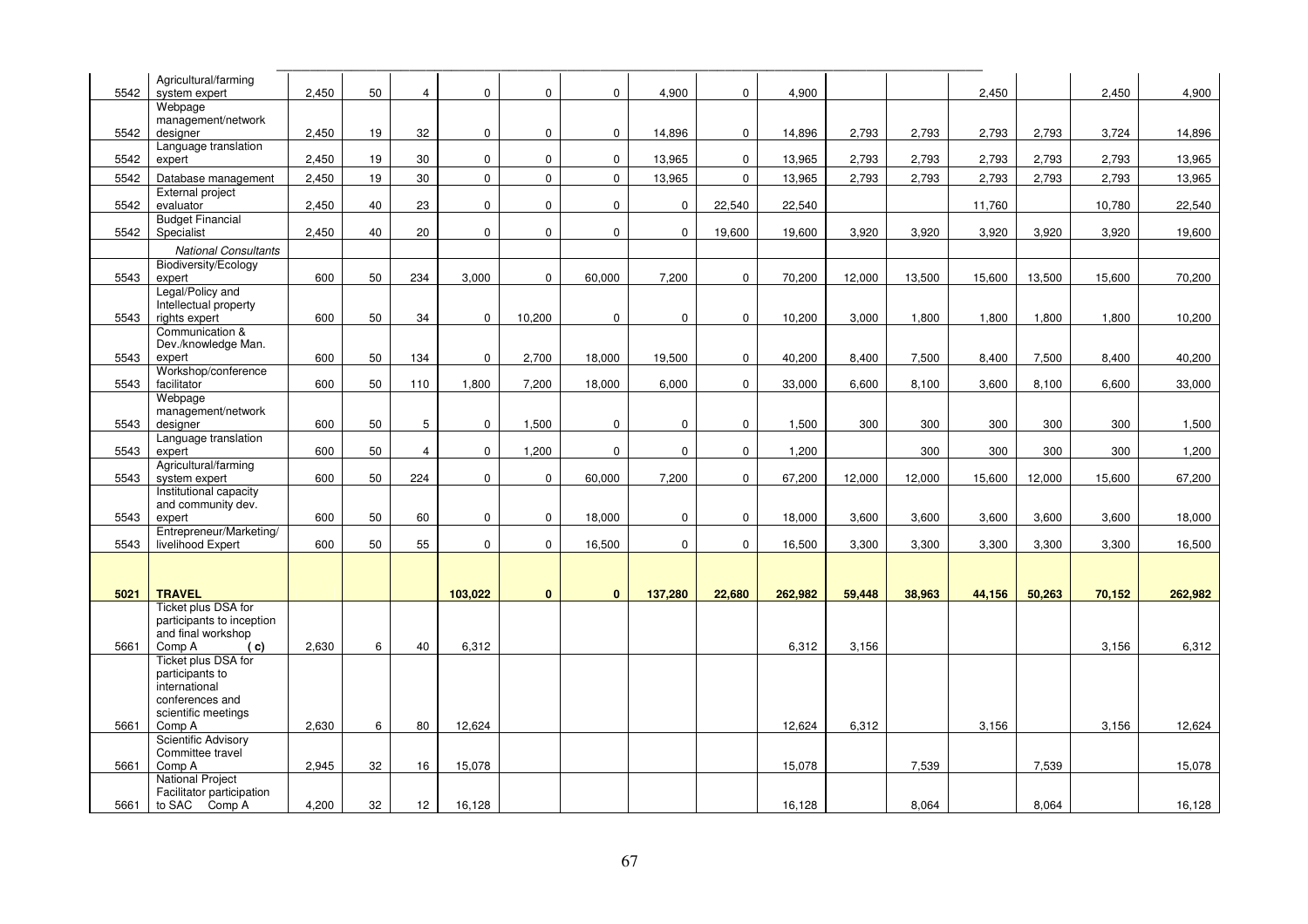|      | Participants to National<br>GIAHS workshops and<br>Capacity building |             |             |              |             |              |             |             |              |             |             |             |             |                        |          |             |
|------|----------------------------------------------------------------------|-------------|-------------|--------------|-------------|--------------|-------------|-------------|--------------|-------------|-------------|-------------|-------------|------------------------|----------|-------------|
| 5661 | workshops Comp B<br>Participants to lessons                          | 100         | $\mathbf 0$ | 2920         | $\mathbf 0$ | $\mathbf{0}$ | $\mathbf 0$ | $\mathbf 0$ | $\mathbf 0$  | $\mathbf 0$ | $\mathbf 0$ | $\mathbf 0$ | $\mathbf 0$ | $\mathbf 0$            | $\Omega$ | $\mathbf 0$ |
|      | learned workshops                                                    |             |             |              |             |              |             |             |              |             |             |             |             |                        |          |             |
| 5661 | Comp D                                                               | 100         | 20          | 600          | $\mathbf 0$ | $\mathbf 0$  | $\mathbf 0$ | 1,520       | $\mathbf 0$  | 1,520       | 400         | 240         | 240         | 240                    | 400      | 1,520       |
| 5661 | Travel to consolidate<br><b>GIAHS</b> institutional<br>support       | 10,000      | 50          | $\mathbf{1}$ | 5,000       |              |             |             |              | 5,000       |             |             |             | 5,000                  |          | 5,000       |
|      | International travel -                                               |             |             |              |             |              |             |             |              |             |             |             |             |                        |          |             |
| 5661 | consultants                                                          | 4,200       | 30          | 132          | 47,880      | $\mathbf 0$  | $\mathbf 0$ | 95,760      | 22,680       | 166,320     | 41,580      | 15,120      | 32,760      | 21,420                 | 55,440   | 166,320     |
| 5661 | National travel -<br>consultants                                     | 2,000       | 20          | 100          |             |              |             | 40,000      |              | 40,000      | 8,000       | 8,000       | 8,000       | 8,000                  | 8,000    | 40,000      |
|      |                                                                      |             |             |              |             |              |             |             |              |             |             |             |             |                        |          |             |
|      |                                                                      |             |             |              |             |              |             |             |              |             |             |             |             | 213,93                 |          |             |
| 5014 | <b>CONTRACTS</b>                                                     |             |             |              | 20,750      | 81,600       | 442,500     | 295,170     | $\mathbf{0}$ | 840,020     | 156,020     | 128,220     | 141,720     | $\bf{0}$               | 200,130  | 840,020     |
| 5571 | Studies for side events<br>Comp. A                                   | 5,000       | 35          | 5            | 8,750       |              |             |             |              | 8,750       | 1,750       | 1,750       | 1,750       | 1,750                  | 1,750    | 8,750       |
|      | Background/communica                                                 |             |             |              |             |              |             |             |              |             |             |             |             |                        |          |             |
|      | tion material for                                                    |             |             |              |             |              |             |             |              |             |             |             |             |                        |          |             |
| 5571 | CBD/WHC/CGRFA<br>Comp. A                                             | 8,000       | 50          | 3            | 12,000      |              |             |             |              | 12,000      |             | 4,000       | 4,000       | 4,000                  |          | 12,000      |
|      | Baseline agricultural                                                |             |             |              |             |              |             |             |              |             |             |             |             |                        |          |             |
|      | biodiversity                                                         |             |             |              |             |              |             |             |              |             |             |             |             |                        |          |             |
|      | surveys/studies                                                      |             |             |              |             |              |             |             |              |             |             |             |             |                        |          |             |
| 5571 | Comp. B<br>Review/identification/pre                                 | 10,000      | 34          | 12           |             | 40,800       |             |             |              | 40,800      | 20,400      |             |             | 20,400                 |          | 40,800      |
|      | pare policy papers                                                   |             |             |              |             |              |             |             |              |             |             |             |             |                        |          |             |
| 5571 | Comp. B                                                              | 10,000      | 34          | 12           |             | 40,800       |             |             |              | 40,800      | 20,400      |             |             | 20,400                 |          | 40,800      |
|      | Market/livelihood                                                    |             |             |              |             |              |             |             |              |             |             |             |             |                        |          |             |
| 5571 | opportunities<br>Comp.<br>C                                          | 100,00<br>0 | 10          | 5            |             |              | 50,000      |             |              | 50,000      | 10,000      | 10,000      | 10,000      | 10,000                 | 10,000   | 50,000      |
|      | Targeted studies and                                                 |             |             |              |             |              |             |             |              |             |             |             |             |                        |          |             |
|      | documentation Comp.                                                  |             |             |              |             |              |             |             |              |             |             |             |             |                        |          |             |
| 5571 | C                                                                    | 25,000      | 10          | 157          |             |              | 392,500     |             |              | 392,500     | 75,000      | 75,000      | 75,000      | 75,000                 | 92,500   | 392,500     |
|      | <b>GIAHS</b> impact<br>assesment and                                 |             |             |              |             |              |             |             |              |             |             |             |             |                        |          |             |
| 5571 | monitoring Comp. D                                                   | 15,000      | 15          | 18           |             |              |             | 40,500      |              | 40,500      | 13,500      |             | 13,500      |                        | 13,500   | 40,500      |
|      | Field/Local assesment                                                |             |             |              |             |              |             |             |              |             |             |             |             |                        |          |             |
|      | and monitoring Comp.<br>D                                            |             | 15          |              |             |              |             |             |              |             |             | 22,500      |             |                        |          |             |
| 5571 | Documentation of                                                     | 25,000      |             | 24           |             |              |             | 90,000      |              | 90,000      |             |             | 22,500      | 22,500                 | 22,500   | 90,000      |
|      | lessons learned                                                      |             |             |              |             |              |             |             |              |             |             |             |             |                        |          |             |
| 5571 | Comp. D                                                              | 15,000      | 24.95       | 24           |             |              |             | 89,820      |              | 89,820      |             |             |             | 44,910                 | 44,910   | 89,820      |
| 5571 | <b>Creation of GIAHS</b><br>Comp. D<br>network                       | 10,000      | 24.95       | 30           |             |              |             | 74,850      |              | 74,850      | 14,970      | 14,970      | 14,970      | 14,970                 | 14,970   | 74,850      |
|      |                                                                      |             |             |              |             |              |             |             |              |             |             |             |             |                        |          |             |
|      |                                                                      |             |             |              |             |              |             |             |              |             |             |             |             |                        |          |             |
| 5023 | <b>TRAINING</b>                                                      |             |             |              | 34,000      | 142,400      | 151,200     | 233,550     | $\mathbf{0}$ | 561,150     | 59,910      | 126,610     | 115,010     | 131,61<br>$\mathbf{0}$ | 128,010  | 561,150     |
|      | Inception                                                            |             |             |              |             |              |             |             |              |             |             |             |             |                        |          |             |
|      | workshop/Final                                                       |             |             |              |             |              |             |             |              |             |             |             |             |                        |          |             |
|      | workshop/Conference/S<br>cientific meetings                          |             |             |              |             |              |             |             |              |             |             |             |             |                        |          |             |
| 5905 | Comp A                                                               | 10,000      | 35          | 6            | 21,000      |              |             |             |              | 21,000      | 10,500      |             | 3,500       |                        | 7,000    | 21,000      |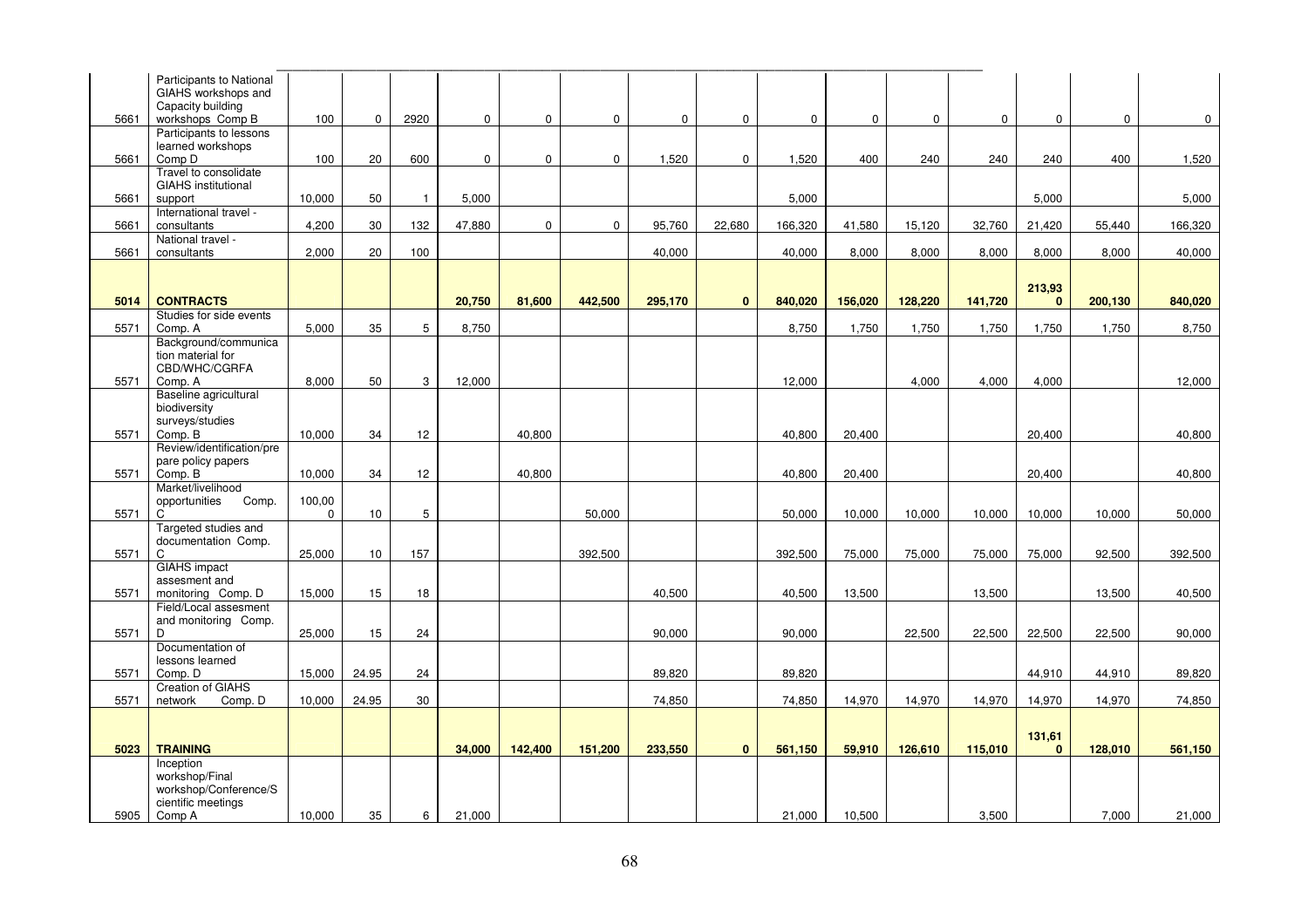|      | Scientific Advisory<br>Committee Workshop    |        |                |                |              |              |              |              |              |             |              |              |              |             |          |             |
|------|----------------------------------------------|--------|----------------|----------------|--------------|--------------|--------------|--------------|--------------|-------------|--------------|--------------|--------------|-------------|----------|-------------|
| 5905 | Comp A<br>Donor meetings                     | 3,000  | 50             | $\overline{c}$ | 3,000        |              |              |              |              | 3,000       |              | 1,500        |              | 1,500       |          | 3,000       |
| 5905 | Comp A                                       | 10,000 | 50             | $\overline{c}$ | 10,000       |              |              |              |              | 10,000      |              |              |              | 5,000       | 5,000    | 10,000      |
|      | <b>National GIAHS</b>                        |        |                |                |              |              |              |              |              |             |              |              |              |             |          |             |
| 5905 | Comp.<br>workshops<br>B                      | 5,000  | $\mathbf 0$    | 24             |              | $\mathbf 0$  |              |              |              | $\mathbf 0$ |              | 0            |              | $\mathbf 0$ |          | $\mathbf 0$ |
|      | Capacity building of                         |        |                |                |              |              |              |              |              |             |              |              |              |             |          |             |
|      | national level institutions                  |        |                |                |              |              |              |              |              |             |              |              |              |             |          |             |
| 5905 | Comp. B<br>Training sessions in              | 2,000  | 34             | 40             |              | 27,200       |              |              |              | 27,200      |              | 13,600       |              | 13,600      |          | 27,200      |
|      | local countries Comp.                        |        |                |                |              |              |              |              |              |             |              |              |              |             |          |             |
| 5905 | B                                            | 2,000  | 40             | 48             |              | 38,400       |              |              |              | 38,400      |              | 9,600        | 9,600        | 9,600       | 9,600    | 38,400      |
| 5905 | Training courses<br>Comp. B                  | 1,000  | 40             | 192            |              | 76,800       |              |              |              | 76,800      |              | 19,200       | 19,200       | 19,200      | 19,200   | 76,800      |
|      | Multistakeholders                            |        |                |                |              |              |              |              |              |             |              |              |              |             |          |             |
|      | meetings and capacity                        |        |                |                |              |              |              |              |              |             |              |              |              |             |          |             |
|      | building for local<br>communities Comp.      |        |                |                |              |              |              |              |              |             |              |              |              |             |          |             |
| 5905 | C                                            | 10,000 | $\overline{7}$ | 96             |              |              | 67,200       |              |              | 67,200      |              | 16,800       | 16,800       | 16,800      | 16,800   | 67,200      |
|      | Dynamic conservation<br>activities for local |        |                |                |              |              |              |              |              |             |              |              |              |             |          |             |
|      | communities Comp.                            |        |                |                |              |              |              |              |              |             |              |              |              |             |          |             |
| 5905 | C                                            | 25,000 | $\overline{7}$ | 48             |              |              | 84,000       |              |              | 84,000      |              | 21,000       | 21,000       | 21,000      | 21,000   | 84,000      |
|      | Workshop on the<br>development of            |        |                |                |              |              |              |              |              |             |              |              |              |             |          |             |
|      | agricultural biodiversity                    |        |                |                |              |              |              |              |              |             |              |              |              |             |          |             |
|      | indicators                                   |        |                |                |              |              |              |              |              |             |              |              |              |             |          |             |
| 5905 | Comp D<br>Cross visits and                   | 5,000  | 15             | 12             |              |              |              | 9,000        |              |             | 4,500        |              |              |             | 4,500    | 9,000       |
| 5905 | knowledge exchange                           | 30,000 | 24.95          | 30             |              |              |              | 224,550      |              | 224,550     | 44,910       | 44,910       | 44,910       | 44,910      | 44,910   | 224,550     |
|      |                                              |        |                |                |              |              |              |              |              |             |              |              |              |             |          |             |
|      | <b>EXPENDABLE</b>                            |        |                |                |              |              |              |              |              |             |              |              |              |             |          |             |
| 5024 | <b>PROCUREMENT</b>                           |        |                |                | $\mathbf{0}$ | $\bf{0}$     | $\bf{0}$     | $\bf{0}$     | 2,250        | 2,250       | $\bf{0}$     | 1,125        | $\bf{0}$     | $\bf{0}$    | 1,125    | 2,250       |
| 6005 | Office supplies                              | 5,000  | 22.50          | $\overline{2}$ |              |              |              |              | 2,250        | 2,250       |              | 1,125        |              |             | 1,125    | 2,250       |
|      |                                              |        |                |                |              |              |              |              |              |             |              |              |              |             |          |             |
|      | <b>NON-EXPENDABLE</b>                        |        |                |                | $\mathbf{0}$ | $\mathbf{0}$ | 36,000       | $\mathbf{0}$ |              | 49,500      | $\bf{0}$     | 42,750       | $\bf{0}$     | $\bf{0}$    |          | 49,500      |
| 5025 | <b>PROCUREMENT</b><br>Lump sum for 6 pilot   |        |                |                |              |              |              |              | 13,500       |             |              |              |              |             | 6,750    |             |
|      | countries - includes                         |        |                |                |              |              |              |              |              |             |              |              |              |             |          |             |
|      | computers/server/router                      |        |                |                |              |              |              |              |              |             |              |              |              |             |          |             |
| 6100 | and software Comp C<br>Lumps sum for project | 50,000 | 12             | 6              |              |              | 36,000       |              |              | 36,000      |              | 36,000       |              |             |          | 36,000      |
|      | management - includes                        |        |                |                |              |              |              |              |              |             |              |              |              |             |          |             |
| 6100 | computers and software<br>Comp E             | 30,000 | 22.50          | $\overline{c}$ |              |              |              |              | 13,500       | 13,500      |              | 6,750        |              |             | 6,750    | 13,500      |
|      |                                              |        |                |                |              |              |              |              |              |             |              |              |              |             |          |             |
|      | <b>TECHNICAL</b>                             |        |                |                |              |              |              |              |              |             |              |              |              |             |          |             |
| 5027 | <b>SUPPORT SERVICES</b>                      |        |                |                | $\mathbf{0}$ | $\mathbf{0}$ | $\mathbf{0}$ | $\mathbf{0}$ | $\mathbf{0}$ | $\bf{0}$    | $\mathbf{0}$ | $\mathbf{0}$ | $\mathbf{0}$ | $\bf{0}$    | $\bf{0}$ | $\bf{0}$    |
|      | Technical suppport                           |        |                |                |              |              |              |              |              |             |              |              |              |             |          |             |
| 6150 | services budget                              |        |                |                |              |              |              |              |              | $\mathbf 0$ |              |              |              |             |          | $\mathbf 0$ |
|      | <b>GENERAL</b>                               |        |                |                |              |              |              |              |              |             |              |              |              |             |          |             |
| 5028 | <b>OPERATING</b><br><b>EXPENSES</b>          |        |                |                | 18,373       | 33,092       | 55,452       | 71,716       | 68,400       | 247,032     | 30,444       | 42,844       | 52,844       | 57,844      | 63,056   | 247,032     |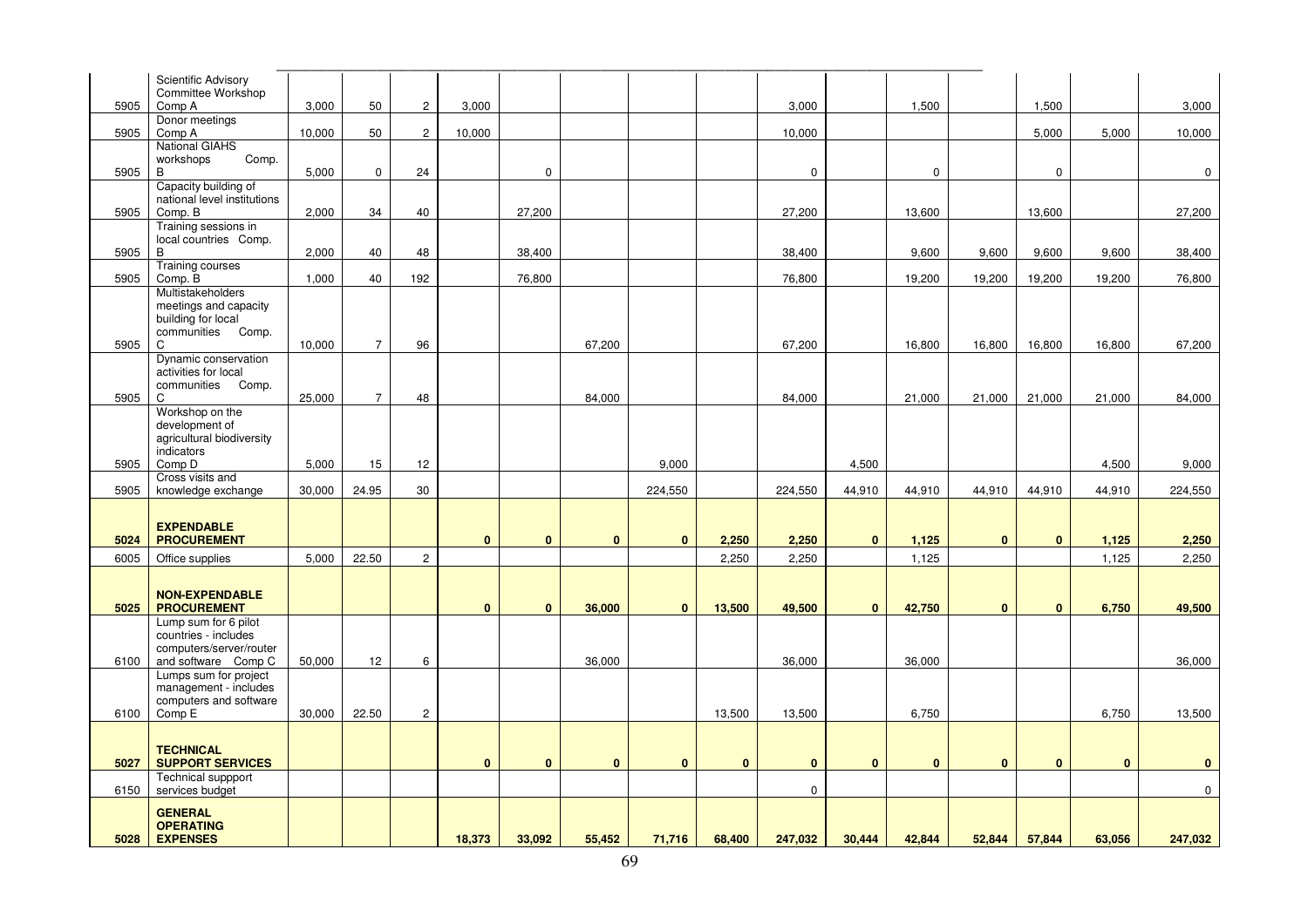| 6152 | Training materials   | 1,000  | 40                     | 18              |         | 7,200   |           |           |         | 7,200     |         | 2,400   | 2,400   | 2,400       |         | 7,200     |
|------|----------------------|--------|------------------------|-----------------|---------|---------|-----------|-----------|---------|-----------|---------|---------|---------|-------------|---------|-----------|
| 6152 | (d)<br>Miscellaneous | 26,110 | 40                     | 5               | 18,373  | 25,892  | 55,452    | 71,716    | 68,400  | 239,832   | 30,444  | 40,444  | 50,444  | 55,444      | 63,056  | 239,832   |
|      |                      |        |                        | <b>Subtotal</b> | 374,445 | 534,442 | 1,108,152 | 1,172,742 | 310,220 | 3,500,000 | 623,046 | 670,761 | 662,739 | 758,59<br>6 | 784,858 | 3,500,000 |
|      |                      |        |                        |                 |         |         |           |           |         |           |         |         |         |             |         |           |
|      |                      |        | <b>SUBTOTAL COMP 1</b> |                 | 374,445 |         |           |           |         |           |         |         |         |             |         |           |
|      |                      |        | <b>SUBTOTAL COMP 2</b> |                 |         | 534,442 |           |           |         |           |         |         |         |             |         |           |
|      |                      |        | <b>SUBTOTAL COMP 3</b> |                 |         |         | 1,108,152 |           |         |           |         |         |         |             |         |           |
|      |                      |        | <b>SUBTOTAL COMP 4</b> |                 |         |         |           | 1,172,742 |         |           |         |         |         |             |         |           |
|      |                      |        | <b>SUBTOTAL COMP 5</b> |                 |         |         |           |           | 310,220 |           |         |         |         |             |         |           |
|      |                      |        |                        | <b>TOTAL</b>    |         |         |           |           |         | 3,500,000 |         |         |         |             |         |           |
|      |                      |        |                        |                 |         |         |           |           |         |           |         |         |         |             |         |           |
| 5029 |                      |        | <b>SUPPORT COSTS</b>   |                 |         |         |           |           |         |           |         |         |         |             |         |           |
|      |                      |        |                        |                 |         |         |           |           |         |           |         |         |         |             |         |           |
|      |                      |        |                        | <b>TOTAL</b>    |         |         |           |           |         | 3,500,000 |         |         |         |             |         | 3,500,000 |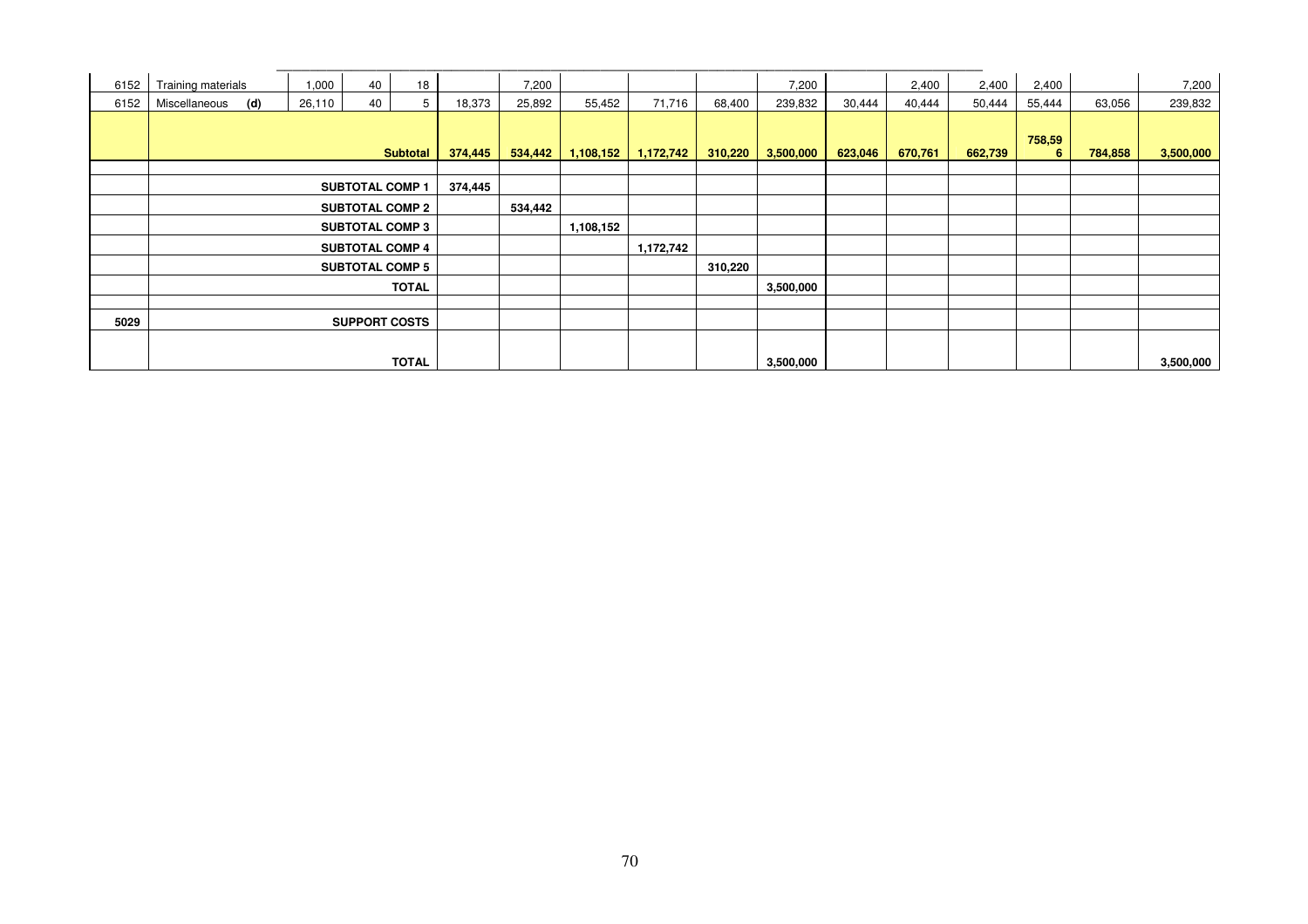171. Discussions have been held with several potential donor partners on co-financing for nonincremental items in the overall logical framework. Notable examples are Belgium, the EU, The German Federal Ministry of Food, Agriculture and Consumer Protection, and government of the Netherlands, who have expressed interest in the concept of GIAHS, in its wide application globally including to non-GEF countries, and the need for global networking. Such an arrangement will help establish North-South linkages.

\_\_\_\_\_\_\_\_\_\_\_\_\_\_\_\_\_\_\_\_\_\_\_\_\_\_\_\_\_\_\_\_\_\_\_\_\_\_\_\_\_\_\_\_\_\_\_\_\_\_\_\_\_\_\_\_\_\_\_\_\_\_\_\_\_\_\_\_\_\_\_\_\_\_\_\_\_\_\_\_\_\_\_\_\_

| <b>Name of Co-financier</b> | <b>Classification</b>  | <b>Type</b> | Amount (\$) | <b>Status</b> |
|-----------------------------|------------------------|-------------|-------------|---------------|
| (source)                    |                        |             |             |               |
| FAO                         | Implementing/          | in kind     | 1 832 761   | Confirmed     |
|                             | Executing agency       |             |             |               |
| FAO                         | Implementing/          | in cash     | 600 000     | Confirmed     |
|                             | Executing agency       |             |             |               |
| National Governments*       | Government             | in kind and | 4719516     | Confirmed     |
|                             |                        | cash        |             |               |
| Germany                     | <b>Bilateral donor</b> | in cash     | 2 200 033   | Confirmed     |
| <b>HEADs</b>                | Foundation             | in kind     | 49 457      | Confirmed     |
| <b>HEADs</b>                | Foundation             | in cash     | 100 000     | Confirmed     |
| <b>TCF</b>                  | Foundation             | in cash     | 1 165 376   | Confirmed     |
| <b>TCF</b>                  | Foundation             | in kind     | 600 000     | Confirmed     |
| <b>IFAD</b>                 | Multilat. Agency       | in cash     | 199 906     | Confirmed     |
| Roman Forum                 | Foundation/CSO         | in kind     | 1 000 000   | Confirmed     |
| Roman Forum                 | Foundation/CSO         | in cash     | 1979822     | Confirmed     |
| <b>Total Co-financing</b>   |                        |             | 14 446 872  |               |

**Table 13a: Detailed description of estimated co-financing sources** 

\*Initial confirmed co-financing.

## **Table 13b: Details of national governments in kind and cash contribution**

|                      |                                       | <b>Amount</b> | <b>Status</b> |
|----------------------|---------------------------------------|---------------|---------------|
| <b>Pilot Country</b> | Department/Agency                     | (USD)         |               |
| Algeria              | Ministère de l'aménagement du         | 100 000       | Awaiting for  |
|                      | territoire et de l'environnement      |               | Confirmation  |
| Chile                | Centro de Tecnología y Educación      | 990 000       | Confirmed     |
| China                | Ministry of Agriculture               | 1 200 000     | Confirmed     |
| Peru                 | <b>National Environmental Council</b> | 1 600 000     | Confirmed     |
| Philippines          | Department of Environment and         | 1 000 000     | Confirmed     |
|                      | <b>Natural Resources</b>              |               |               |
| Tunisia              | Ministère de l'environnement et du    | 100 000       | Confirmed     |
|                      | développement durable                 |               |               |
| Total                |                                       | 4 990 000     |               |

(rounded figures according to Letters of Commitment)

## **Table 13c: Proposed project cost**

| <b>Project Components/Outcomes</b>        | $Co\text{-}financing ($)$ | $GEF($ \$) | Total $(\$)$ |
|-------------------------------------------|---------------------------|------------|--------------|
| 1. An internationally accepted system for | 1 000 556                 | 374 445    | 1 375 001    |
| full recognition of GIAHS is in           |                           |            |              |
| place(Global)                             |                           |            |              |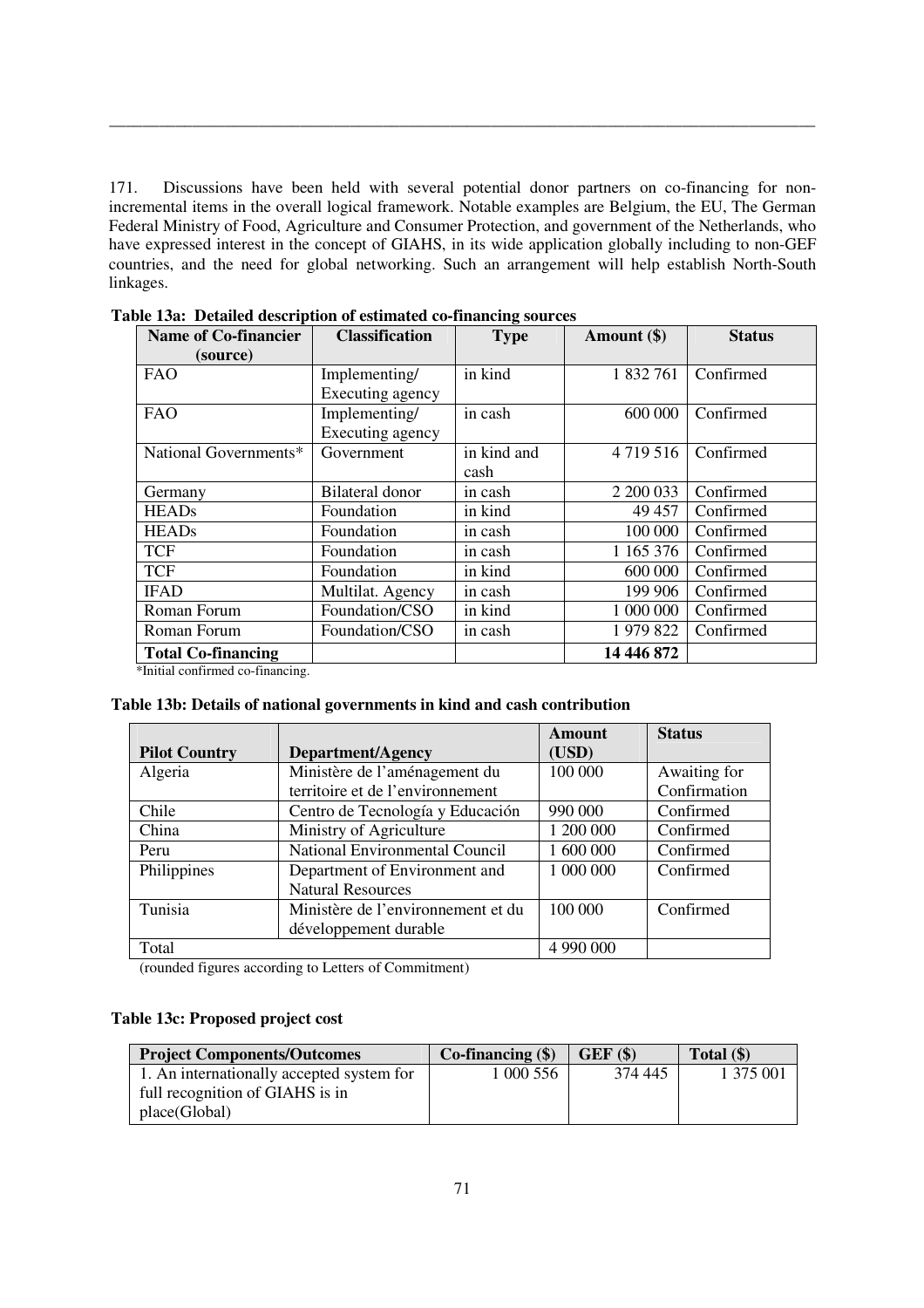| 2. The conservation and adaptive<br>management of globally significant<br>agricultural biodiversity harbored in<br>GIAHS in six countries is mainstreamed<br>in sectoral and inter-sectoral plans and<br>policies in pilot countries (National)                                                                                                         | 1 344 220            | 534 442              | 1 878 661              |
|---------------------------------------------------------------------------------------------------------------------------------------------------------------------------------------------------------------------------------------------------------------------------------------------------------------------------------------------------------|----------------------|----------------------|------------------------|
| 3. Globally significant agricultural<br>biodiversity in pilot GIAHS is being<br>managed and sustainably used by<br>empowering local communities and<br>harnessing evolving economic, social,<br>and policy processes and by adaptation of<br>appropriate new technologies that allow<br>interaction between ecological and<br>cultural processes (Local | 7 383 754            | 1 108 152            | 8 491 906              |
| 4. Lessons learned and best practices<br>from promoting effective management of<br>pilot GIAHS are widely disseminated to<br>support expansion and upscaling of the<br>GIAHS in other areas/countries and<br>creation of the GIAHS network (Global,<br>National, Local)<br>5. Project Management Budget Cost*                                           | 3 953 909<br>764 434 | 1 172 742<br>310 220 | 5 126 650<br>1 074 654 |
|                                                                                                                                                                                                                                                                                                                                                         |                      |                      |                        |
| <b>Total Project Costs</b>                                                                                                                                                                                                                                                                                                                              | 14 446 872           | 3 500 000            | 17 946 872             |

 \* Project management budget cost includes technical project coordination and administration costs. This item is an aggregate cost of project management; breakdown of this aggregate amount is presented in table 12d) while consultant who will work on technical assistance is presented in table 12e.

## **Table 13d: Proposed project management/budget cost**

The project management cost of this proposal includes costs for technical project coordination and management and administrative costs

| Component                                                    | Estimated<br><b>Staff</b><br>weeks | $GEF(\$)$ | Other<br>Sources $(\$)$ | Project Total<br>(\$) |
|--------------------------------------------------------------|------------------------------------|-----------|-------------------------|-----------------------|
| Personnel:                                                   |                                    |           |                         |                       |
| Locally recruited personnel <sup>1</sup>                     | 280                                | 120 000   | 490 250                 | 610 250               |
| Internationally recruited<br>$const$ <sup>2</sup>            |                                    |           |                         |                       |
|                                                              | 105                                | 83 390    | 100 950                 | 184 340               |
| Office facilities, equipment,<br>vehicles and communications |                                    |           |                         |                       |
|                                                              |                                    | 15 750    | 38 500                  | 54 250                |
| Travel                                                       |                                    | 22 680    | 62 3 8 6                | 85 066                |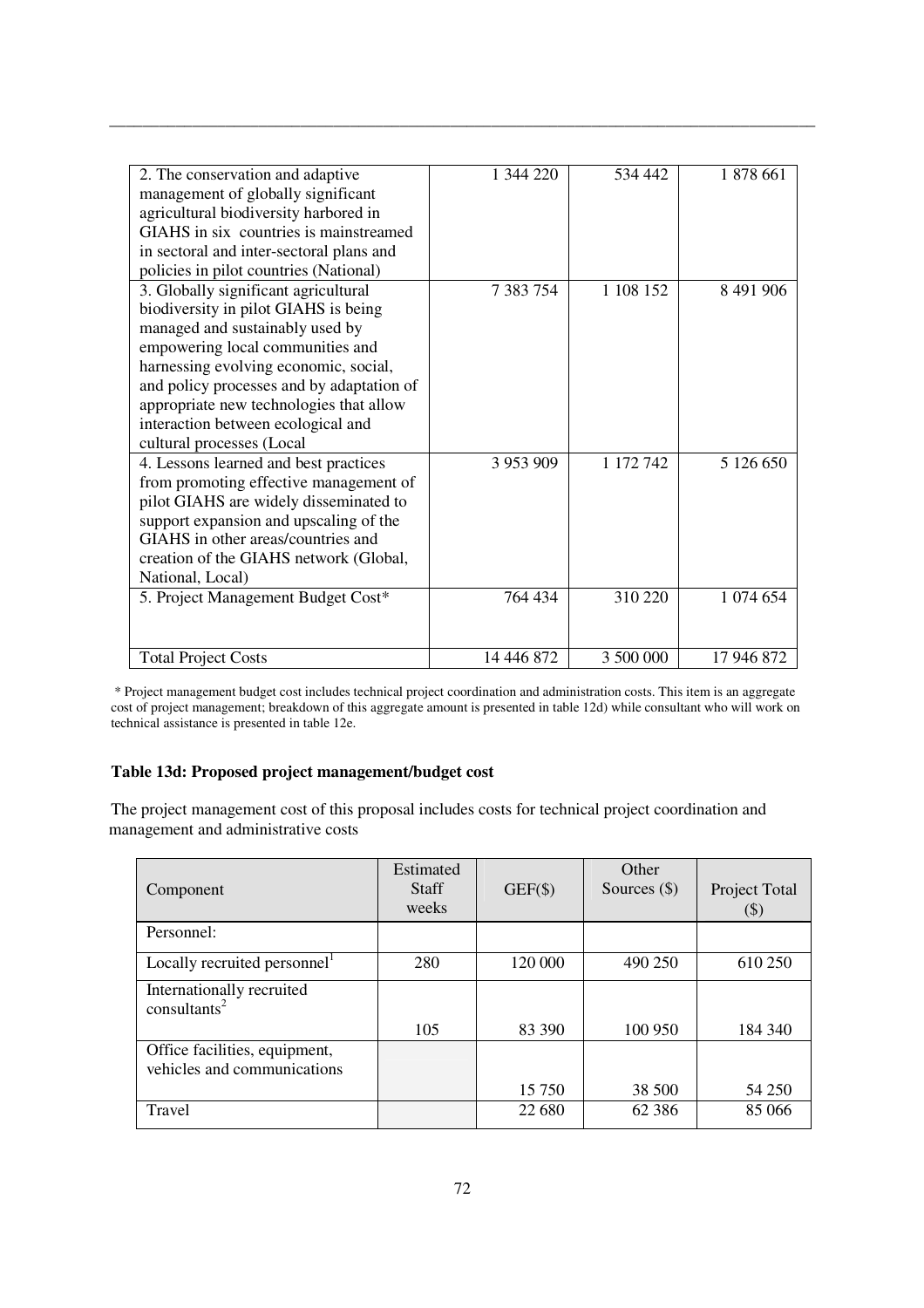| Miscellaneous | 400<br>68 | 72 348  | 140 748 |
|---------------|-----------|---------|---------|
| Total         | 310 220   | 764 434 | 974 654 |

<sup>1</sup> Part-time Administrative Staff/Financial/Budget Analyst (1 staff – HQ; 6 staff-local hire, country-based).

 $2$ International consultants: FAO uses an average cost of 350 USD per day or 1 750 per week.

### **Table 13e: Consultants working for technical assistance components**

|                                        | Estimated          | $GEF($ \$) | Other   | Project Total |
|----------------------------------------|--------------------|------------|---------|---------------|
|                                        | <b>Staff Weeks</b> |            | Sources |               |
| Component                              |                    |            |         |               |
| Local Consultants <sup>3</sup>         | 860                | 258 000    | 258 000 | 516 000       |
|                                        |                    |            |         |               |
|                                        |                    |            |         |               |
| International Consultants <sup>4</sup> | 319                | 209 426    | 349 174 | 558 600       |
|                                        |                    |            |         |               |
|                                        |                    |            |         |               |
| Total                                  | 179                | 467 426    | 607 174 | 1 074 600     |

<sup>3</sup>Local Consultants: Local consultants (country-based) have been defined as all temporary and specialized personnel to be supported to assist national focal institutions. This includes, for example, trainers and other capacity building personnel.

4 International consultants: FAO uses an average cost of 350 USD per day or 1 750 per week.

More detailed terms of references of the personnel and consultants are described in PART VIII.

### **Cost-effectiveness**

172. As highlighted under the previous discussion on Alternative Strategies Considered by the project, designing a global project that simultaneously combines and links international, national and local level interventions was considered cost effective for the following reasons. Synchronizing the independent action programmes of different country-level projects to gather the bottom-up support for global understanding and recognition will be particularly challenging. A global initiative that combines national/ local level interventions under the same project will have reduced needs for co-ordination, relative to what would be needed if independent projects that may be at different stages in their implementation cycles, with variations in their strategy for conserving globally significant agricultural biodiversity had to be coordinated. At the level of pilot countries, by focusing on the policy environment influencing these systems, the project will be able to leverage resources from sectors such as agriculture, tourism, environment, and education over the long term to promote these systems.

173. At the level of pilot sites, an essential criterion for project site selection has been that all the necessary elements to sustain the system are still in place and can be reproduced. Thus, demonstrating conservation and adaptive management in such a context will be more cost effective than if the component elements for a successful GIAHS were close to being completely lost. The project's approach of developing institutional mechanisms at project sites that combine customary and state representation will ensure that the knowledge and resources of both types of institutions will be combined to reduce duplication or divergence in activities. Further, conservation management plans to be developed for these sites will be based on the most cost-effective management approaches.

### **Financial Management and Reporting**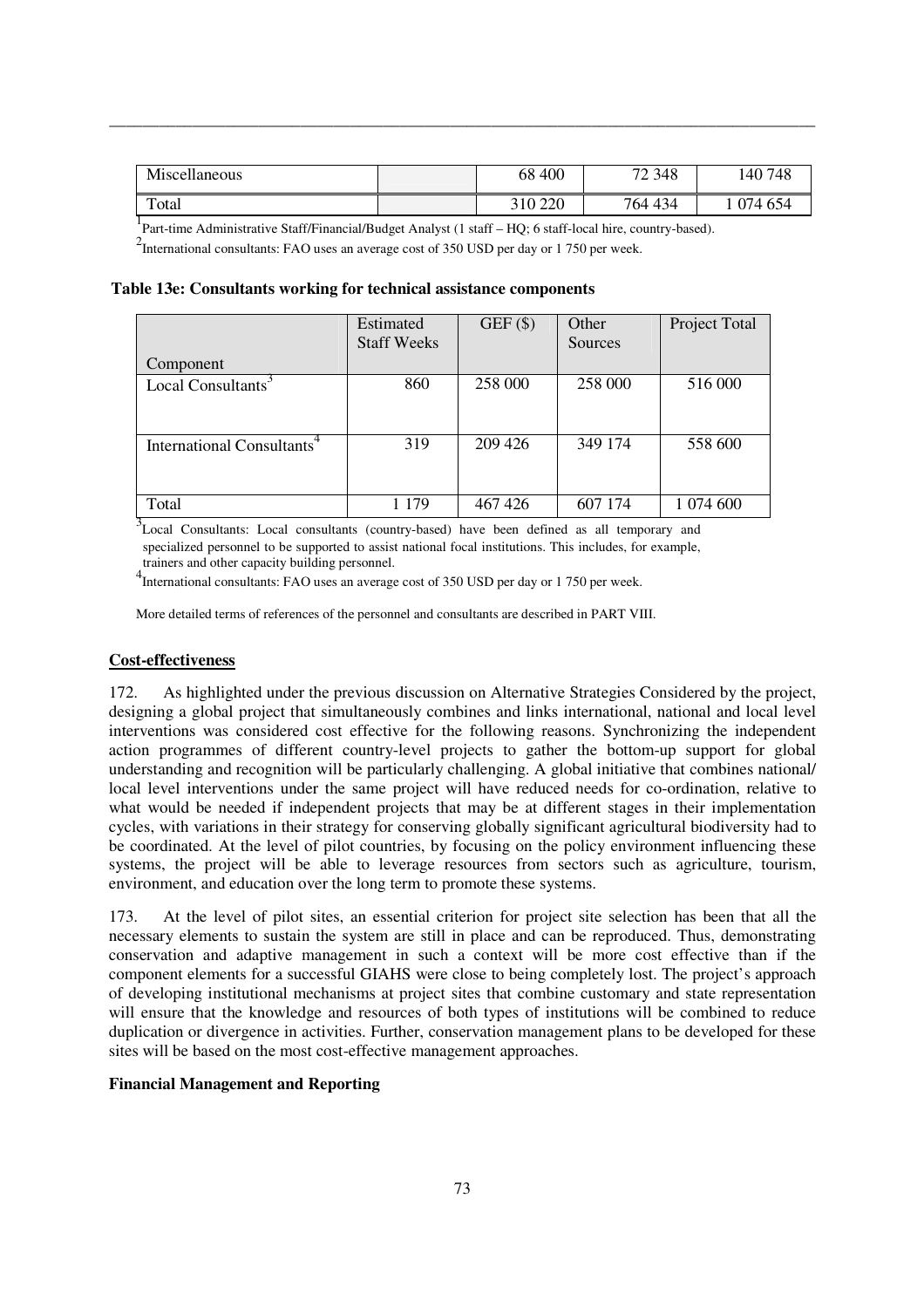## **Financial Records.**

1. FAO shall maintain a separate account in United States dollars for the project showing all income and expenditures. Expenditures incurred in a currency other than United States dollars shall be converted into United States dollars at the United Nations operational rate of exchange on the date of the transaction. FAO shall administer the project in accordance with its regulations, rules and directives

\_\_\_\_\_\_\_\_\_\_\_\_\_\_\_\_\_\_\_\_\_\_\_\_\_\_\_\_\_\_\_\_\_\_\_\_\_\_\_\_\_\_\_\_\_\_\_\_\_\_\_\_\_\_\_\_\_\_\_\_\_\_\_\_\_\_\_\_\_\_\_\_\_\_\_\_\_\_\_\_\_\_\_\_\_

## **Financial Reports**

2. FAO shall prepare six-monthly expenditure accounts for the project, showing amount budgeted for the year, amount expended since the beginning of the year, and, separately, the unliquidated obligations as follows:

- 1. Details of project expenditures on an activity-by-activity basis, reported in line with project budget codes as set out in the Project Document, as at 30 June and 31 December each year.
- 2. Final accounts on completion of the project on an activity-by-activity cumulative basis, reported in line with project budget codes as set out in the Project Document
- 3. A final statement of account in line with FAO Oracle project budget codes, reflecting actual final expenditures under the project, when all obligations have been liquidated.

3. These financial reports are prepared for review and monitoring by the budget holder of the project and the FAO GEF Coordination Unit.

4. Financial reports for submission to the donor will be prepared in accordance with the provisions in the GEF Financial Procedures Agreement.

### **Report on Co-Financing**

5. Within 60 days of the reporting period, FAO shall prepare a yearly co-financing report for the project for inclusion in the "project implementation report (PIR).which would include, to the extent possible, the following information:

- 1. Amount of co-financing realized compared to the amount of co-financing committed to at the time of project approval, and
- 2. Co-financing reporting by source and by type:
	- Sources include the agency's own co-financing (in-kind and cash), government counterpart commitments (in kind and cash); contributions mobilized for the project from other multilateral agencies, bilateral development cooperation agencies, NGOs, the private sector and beneficiaries.
	- Types of co-financing. Cash include grants, loans, credits and equity investments. In-kind resources are required to be:
		- ― dedicated uniquely to the GEF project
		- ― valued as the lesser of the cost and the market value of the required inputs they provide for the project, and
		- monitored with documentation available for any evaluation or project audit undertaken by FAO.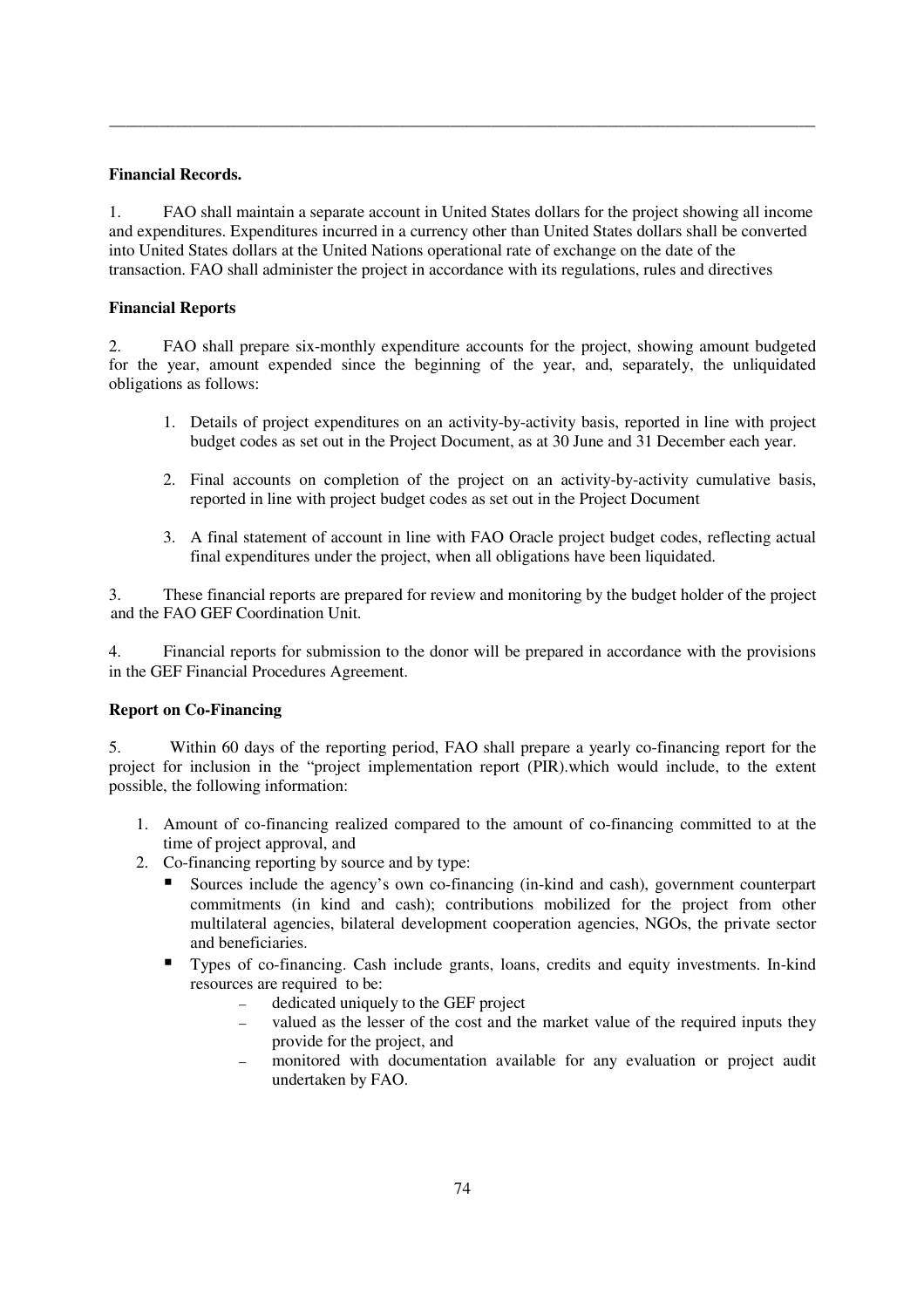6. With regards to reporting on in-kind co-financing provided by government and other institutions, FAO will encourage the partners to provide the information in a timely manner and the information will be made available upon request and without certification to the GEF Secretariat and GEF

\_\_\_\_\_\_\_\_\_\_\_\_\_\_\_\_\_\_\_\_\_\_\_\_\_\_\_\_\_\_\_\_\_\_\_\_\_\_\_\_\_\_\_\_\_\_\_\_\_\_\_\_\_\_\_\_\_\_\_\_\_\_\_\_\_\_\_\_\_\_\_\_\_\_\_\_\_\_\_\_\_\_\_\_\_

# **Budget Revisions**

7. Semi-annual budget revisions will be prepared in accordance with FAO standard guidelines and procedures.

## **Responsibility for Cost Overruns**

8. The budget holder is authorized to enter into commitments or incur expenditures up to maximum of 20 per cent over and above the annual amount foreseen in the project budget under any budget sub-line provided the total cost of the annual budget is not exceeded.

9. Any cost overrun (expenditure in excess of the budgeted amount) on a specific budget subline over and above 20 per cent flexibility should be discussed with the FAO GEF Coordination Unit with a view to ascertaining whether it will involve a major change in project scope or design. If it is deemed to be a minor change, the budget holder shall prepare a budget revision in accordance with FAO standard procedures. If it involves a major change in the project's objectives or scope, a budget revision and justification should be prepared by the Budget Holder for discussion with the GEF Secretariat.

10. Savings in one budget sub-line may not be applied to overruns of 20 per cent in other sub-lines even if the total cost remains unchanged, unless this is specifically authorized by the FAO GEF Coordination unit upon presentation of the request. In such a case, a revision to the Project Document amending the budget will be prepared by the Budget Holder.

11. Under no circumstances can expenditures exceed the approved total project budget or be approved beyond the NTE date of the project. **Any over-expenditure is the responsibility of FAO**.

## **Audit**

12. The project shall be subject to the internal and external auditing procedures provided for in FAO financial regulations, rules and directives and in keeping with the Financial Procedures Agreement between the GEF Trustee and FAO.

13. The audit regime at FAO consists of an external audit provided by the Auditor-General (or persons exercising an equivalent function) of a member nation appointed by the governing bodies of the Organization and reporting directly to them, and an internal audit function headed by the Inspector-General who reports directly to the Director-General. Both functions are required under the Basic Texts of FAO which establish a framework for the terms of reference of each. Local audits undertaken by independent accounting firms of imprest accounts, records, bank reconciliation and asset verification take place at FAO field and liaison offices.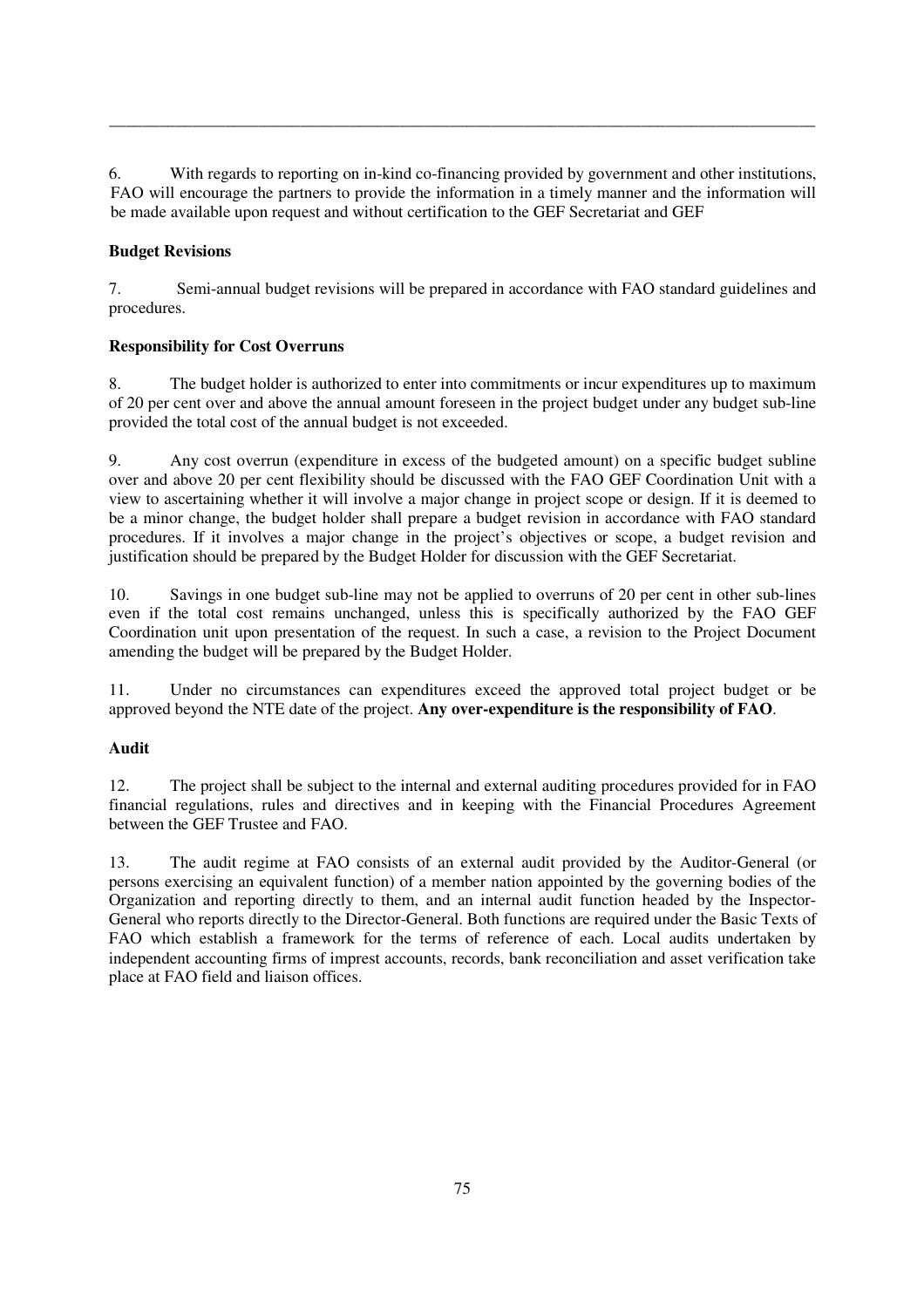**Table 14. Provisional work plan and time frame.** 

|                                                                                                                                                                                                                                                                                                |  | Time Frame (Years) |   |   |
|------------------------------------------------------------------------------------------------------------------------------------------------------------------------------------------------------------------------------------------------------------------------------------------------|--|--------------------|---|---|
| <b>Activities and Sub activities</b>                                                                                                                                                                                                                                                           |  |                    | 4 | 5 |
| Component 1: An internationally accepted system for recognition of GIAHS is in place (Global)                                                                                                                                                                                                  |  |                    |   |   |
| 1.1 Public endorsement of the GIAHS concept, definition and criteria by key international institutions and<br>pilot country governments.                                                                                                                                                       |  |                    |   |   |
| 1.1 (a) Development of common definition, criteria at local, national levels. (global criteria was<br>established during PPG)                                                                                                                                                                  |  |                    |   |   |
| 1.1 (b) Soliciting critique, contributions and perspectives on GIAHS on various perspectives of GIAHS<br>including ethical dimensions                                                                                                                                                          |  |                    |   |   |
| 1.1 (c) Assessment of local and national policies affecting GIAHS                                                                                                                                                                                                                              |  |                    |   |   |
| 1.1 (d) Project promotion                                                                                                                                                                                                                                                                      |  |                    |   |   |
| 1.2 Establishment of interim GIAHS Secretariat with a statutory mandate and Technical Group (or Scientific<br>Advisory Committee), as well as articulation of a process for designating agricultural systems as<br>GIAHS.                                                                      |  |                    |   |   |
| 1.2 (a) Institutional coordination and arrangements in partner countries                                                                                                                                                                                                                       |  |                    |   |   |
| 1.3 Establishment of a sustainable financing mechanism and institutional support for consolidating and<br>expanding the GIAHS approach as a long-term open-ended program.                                                                                                                      |  |                    |   |   |
| Component 2: The conservation and adaptive management of globally significant agricultural biodiversity<br>harbored in GIAHS is mainstreamed in sectoral and inter-sectoral plans and policies in pilot countries<br>(National)                                                                |  |                    |   |   |
| 2.1 Identification and implementation of specific measures through which sectoral and inter-sectoral policies<br>and regulations can be improved to support conservation and adaptive management of GIAHS, for<br>instance through official recognition of GIAHS in national policy documents. |  |                    |   |   |
| 2.2 Development of capacities of national-level institutions to mainstream GIAHS in sectoral and inter-                                                                                                                                                                                        |  |                    |   |   |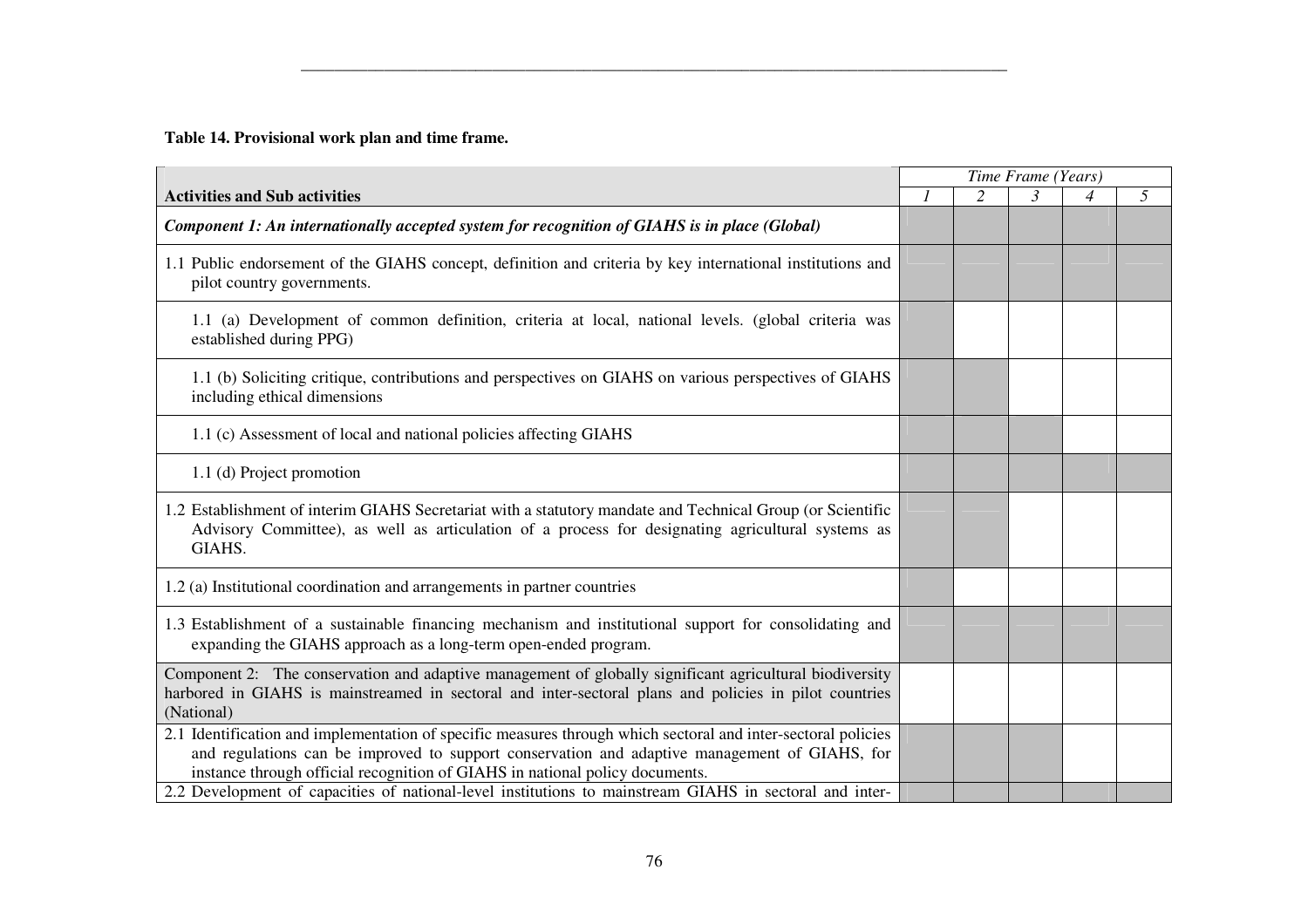| sectoral plans and policies.                                                                                   |  |  |  |
|----------------------------------------------------------------------------------------------------------------|--|--|--|
| Component 3: Globally significant agricultural biodiversity in pilot GIAHS is being managed and                |  |  |  |
| sustainably used by empowering local communities and harnessing evolving economic, social, and                 |  |  |  |
| policy processes and by adaptation of appropriate new technologies that allow interaction between              |  |  |  |
| ecological and cultural processes (Local)                                                                      |  |  |  |
| 3.1 Establishment of appropriate stakeholder set-ups at the site level that brings together customary, state   |  |  |  |
| and non-government institutions (including private sector actors) that will support local farmers to           |  |  |  |
| engage in collaborative management and promotion of GIAHS. (established during the PPG but it needs            |  |  |  |
| to be strengthened)                                                                                            |  |  |  |
|                                                                                                                |  |  |  |
| 3.2 Identification and monitoring of political and socio-economic processes that impact biodiversity and       |  |  |  |
| cultural values in GIAHS in order to enhance positive effects and empower local communities with               |  |  |  |
| knowledge and tools to minimize negative effects.                                                              |  |  |  |
| 3.3 Screening, testing and deployment of environmentally friendly technologies and practices that improve      |  |  |  |
| the management and productive capacity of agroecosystems and their traditional crops, as well as new           |  |  |  |
| co-evolved races                                                                                               |  |  |  |
| 3.4 Design and implementation of programmes for alternative and/or supplementary livelihoods to assist         |  |  |  |
| people meet the challenges of reduced opportunities for working directly on the land                           |  |  |  |
| 3.5 Documentation and publishing of information about the case histories of establishment and                  |  |  |  |
| management of GIAHS.                                                                                           |  |  |  |
| Component 4: Lessons learned and best practices from promoting effective management of pilot GIAHS             |  |  |  |
| are widely disseminated to support expansion and upscaling of the GIAHS in other areas/countries               |  |  |  |
| and creation of the GIAHS network                                                                              |  |  |  |
| 4.1 Implementation of the project's M&E plan at global and pilot-country levels and adapting project           |  |  |  |
| implementation according to the outcomes.                                                                      |  |  |  |
| 4.2 Preparation of a global publication on lessons learned and best practices emerging from the pilot          |  |  |  |
| countries on the identification, designation and participatory management of GIAHS.                            |  |  |  |
| 4.3 Preparation of scientific reports and publications arising from project investigations and implementation. |  |  |  |
| 4.4 Creation and maintenance of a web-based information management system that will include a database         |  |  |  |
| on existing and potential GIAHS, and will also be designed to serve as an electronic forum for sharing         |  |  |  |
| information and experiences across the various pilots.                                                         |  |  |  |
| <b>Component 5: Project Management</b>                                                                         |  |  |  |
| 5.1 Arrangements for overall project management and implementation                                             |  |  |  |
| 5.1 (a) Hire global project management staff (CTA, Technical Officer, Communication and Participation          |  |  |  |
| Officer, Part-time Budget/Financial Officer)                                                                   |  |  |  |
| 5.1 (b) Hire project personnel in pilot countries (National Project Facilitator and project staff under the    |  |  |  |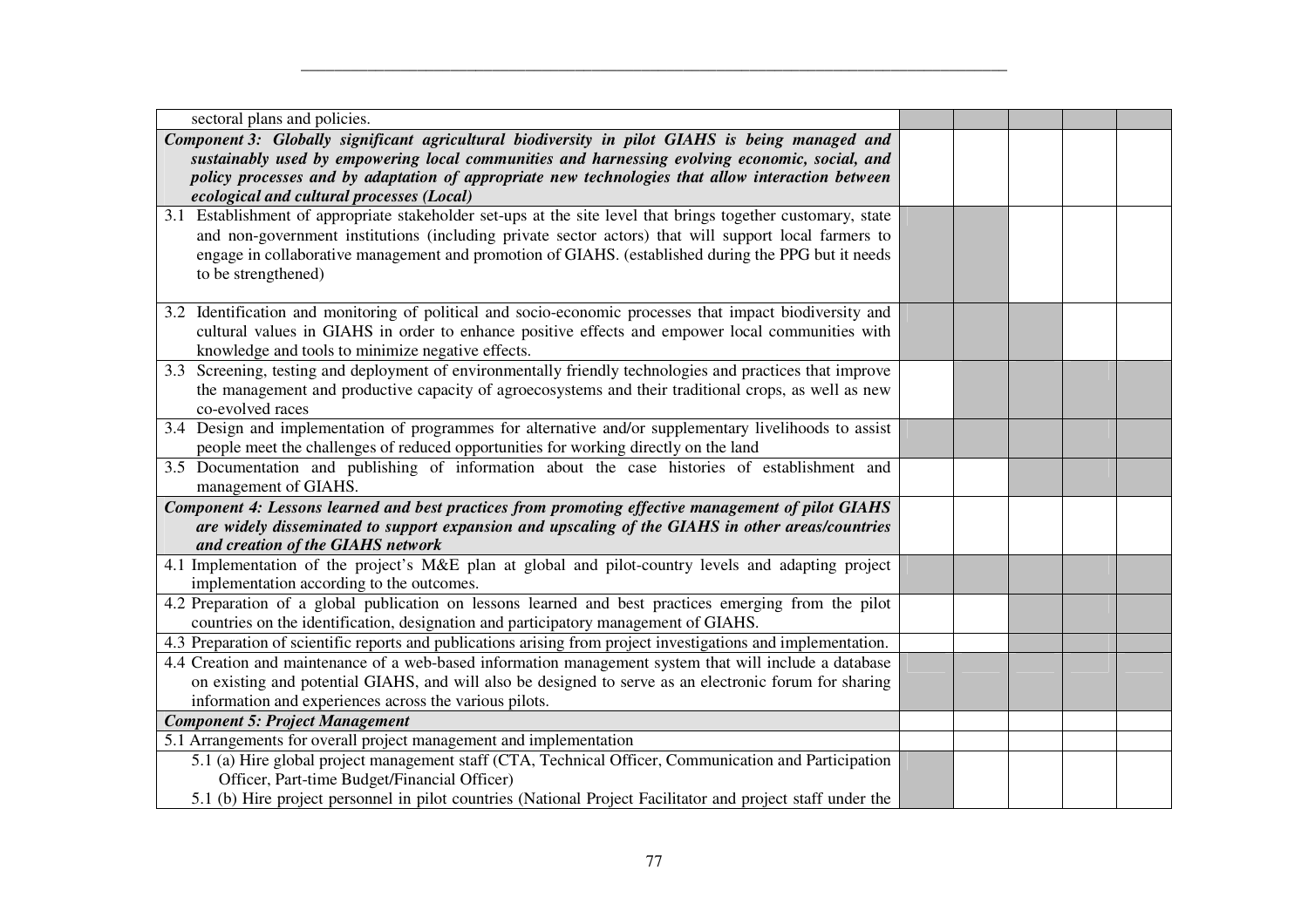| management of National Focal Point Institutions)                                                            |  |  |  |  |  |
|-------------------------------------------------------------------------------------------------------------|--|--|--|--|--|
| 5.1 (c) Establishment of national steering committees in each partner countries                             |  |  |  |  |  |
| (d) Establish the International Steering Committee, Technical Group (Scientific Advisory                    |  |  |  |  |  |
| Committee) and Consultative Group                                                                           |  |  |  |  |  |
| 5.2 Establish and operate project reporting and accounting system                                           |  |  |  |  |  |
| 5.3 Preparation of detailed work plans for project staff in partner countries                               |  |  |  |  |  |
| 5.4. Inception Workshops, project implementation setting and launching of GIAHS (national and local levels) |  |  |  |  |  |
| 5.5 International Steering Committee Meetings                                                               |  |  |  |  |  |
| 5.6 National Steering Committee Meetings                                                                    |  |  |  |  |  |
| 5.7 Project Monitoring and evaluation                                                                       |  |  |  |  |  |
| 5.8 Conduct of Independent Externa Evaluation (mid term and on the final year)                              |  |  |  |  |  |
| 5.9 Conduct of Annual Reviews                                                                               |  |  |  |  |  |
| 5.10 Terminal Bipartite Review and Final Project Report submission                                          |  |  |  |  |  |
|                                                                                                             |  |  |  |  |  |

(Note: This work program is detailed and expanded in each of the pilot systems' project framework)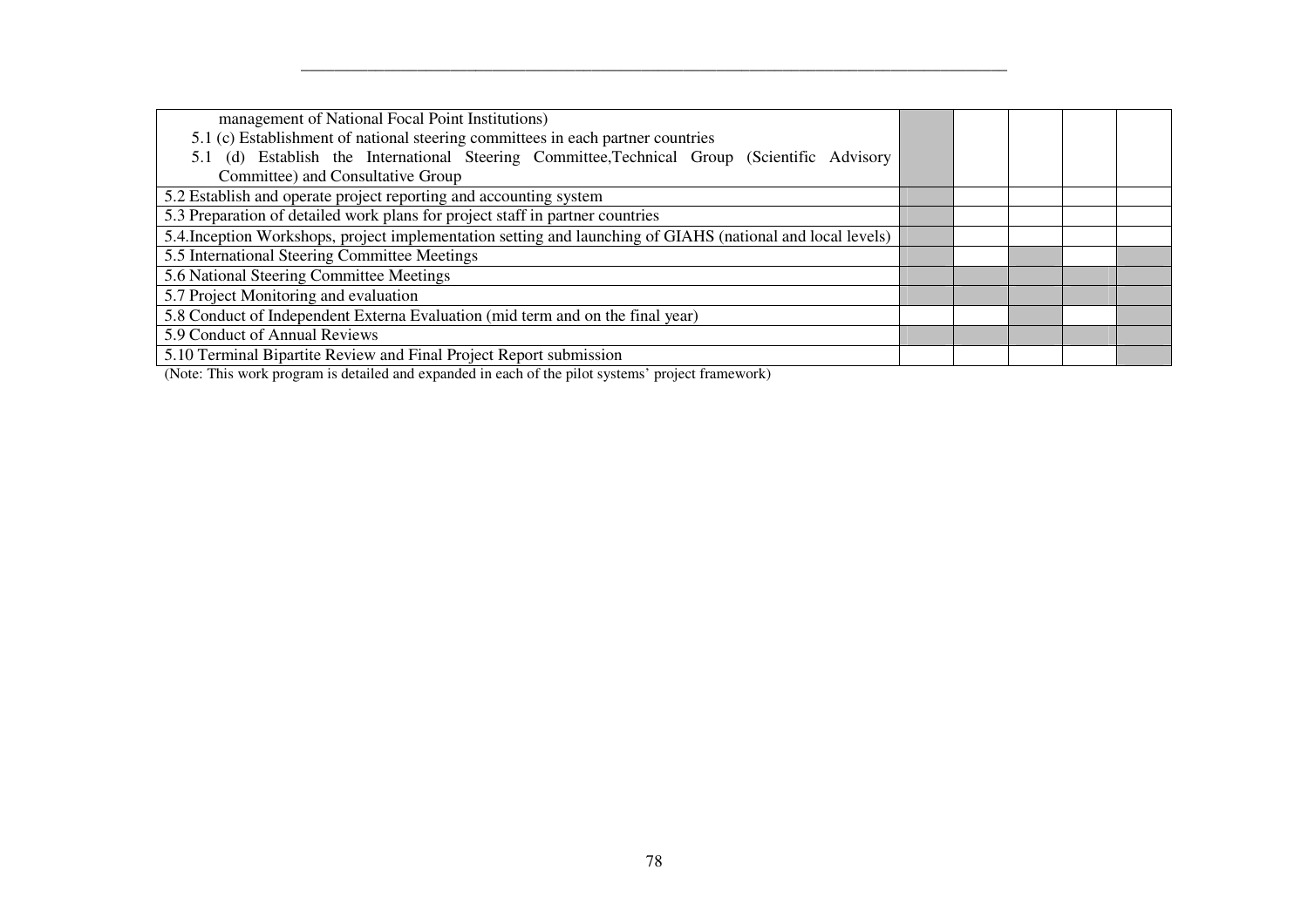# SECTION IV: ADDITIONAL INFORMATION

\_\_\_\_\_\_\_\_\_\_\_\_\_\_\_\_\_\_\_\_\_\_\_\_\_\_\_\_\_\_\_\_\_\_\_\_\_\_\_\_\_\_\_\_\_\_\_\_\_\_\_\_\_\_\_\_\_\_\_\_\_\_\_\_\_\_\_\_\_\_\_\_\_\_\_\_\_\_\_\_\_\_\_\_\_

# **PART I: OTHER AGREEMENTS**

Endorsement letters are attached in a separate file.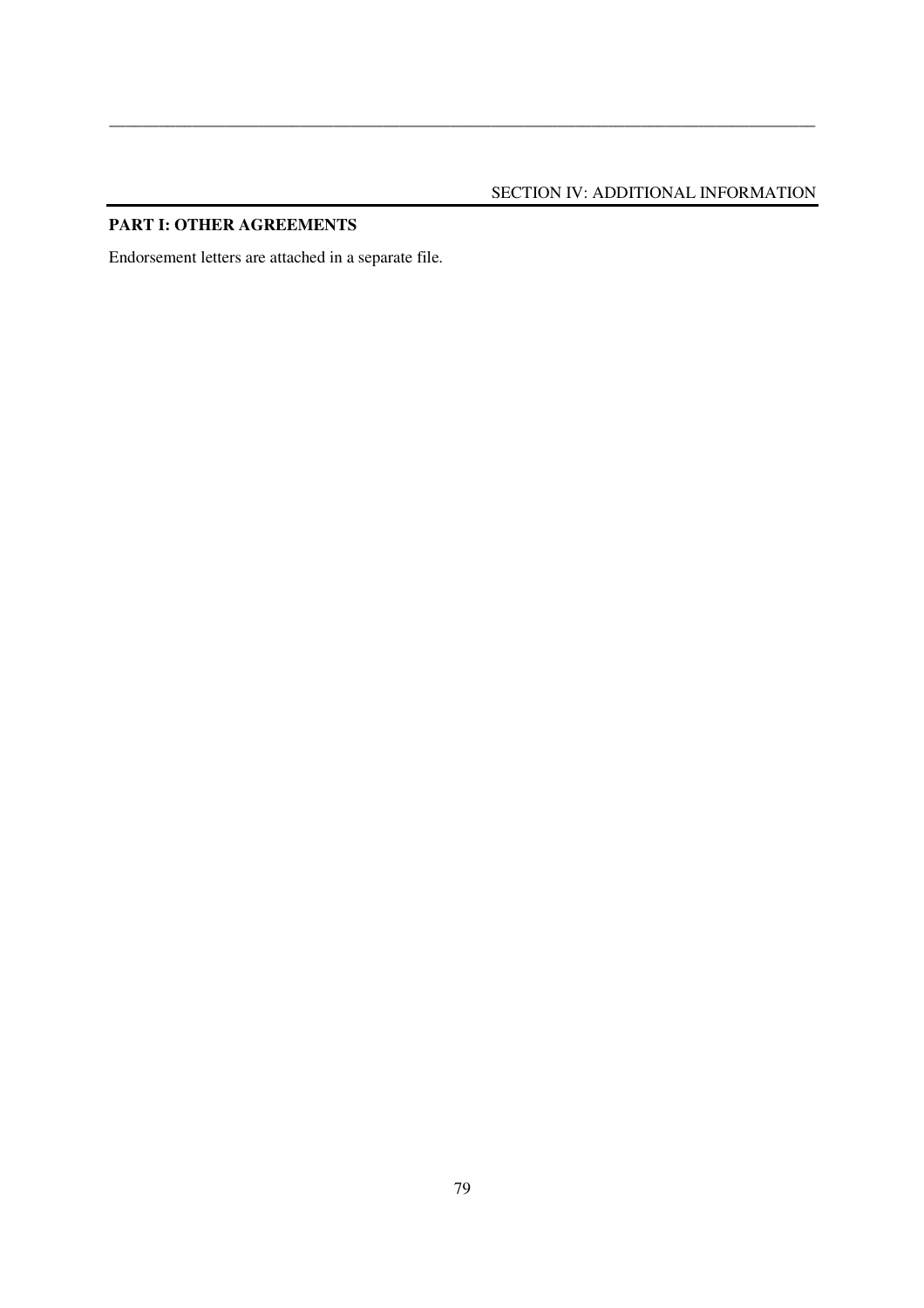#### **PART II: ORGANIGRAM OF THE PROJECT**

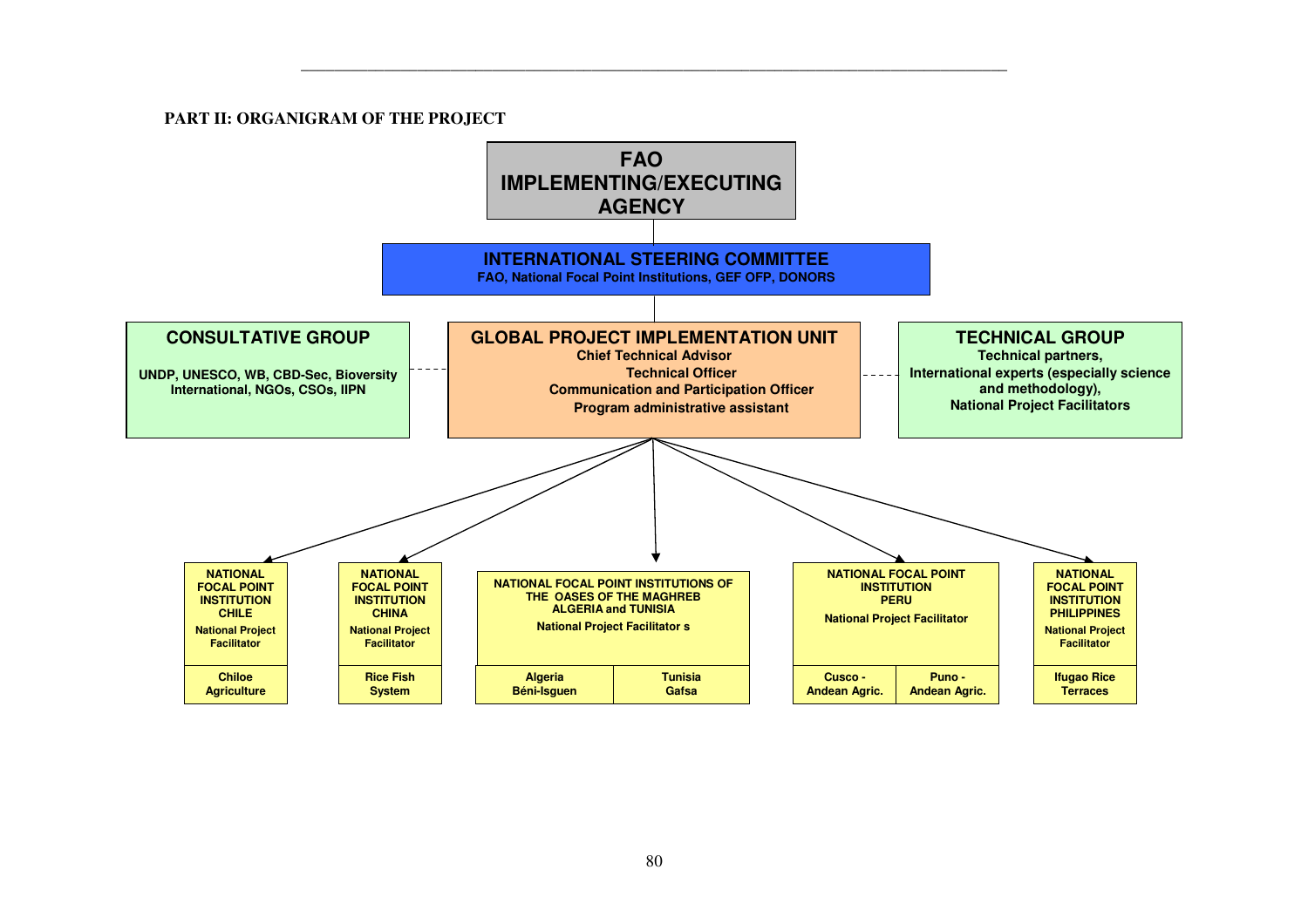# **PART III: PILOT SYSTEMS: SELECTION CRITERIA AND SITE DESCRIPTION**

For the PDF-B phase of the project, a number of pilot countries and sites were selected as priorities to focus attention and further develop the project approach. The criteria used to select the pilot sites are set out below, and their relevant characteristics provided in Part B.

\_\_\_\_\_\_\_\_\_\_\_\_\_\_\_\_\_\_\_\_\_\_\_\_\_\_\_\_\_\_\_\_\_\_\_\_\_\_\_\_\_\_\_\_\_\_\_\_\_\_\_\_\_\_\_\_\_\_\_\_\_\_\_\_\_\_\_\_\_\_\_\_\_\_\_\_\_\_\_\_\_\_\_\_\_

# Part A: Criteria for prioritisation of systems for project inclusion

Demonstration value:

- ― Policy and development relevance (response to widespread global / national threats)
- ― Representation of major ethno-agro-ecosystems and ABGS. Both diversity of systems and their relative importance are considered i.e. (1) major ecosystems / eco-regions; (2) major farming / production systems; and (3) major crops / animals and other species of relevance to food and agriculture

Eligibility

- ― Project integration: country eligibility (for GEF) and country driven-ness
- ― Commitment to the ecosystems approach and FPIC of farming communities involved
- ― Co-finance potential

The ABGS value represented by the agricultural system

The ABGS is managed holistically by optimising the integration of:

- ― inter and intra-species dynamics;
- ― different scales of agricultural biodiversity: genetic resources, species, ecosystem and landscape;
- ― sustainable management of biotic and non-biotic natural resources (land and water);
- ― integration of the biodiversity and ecosystem characteristics with indigenous/traditional knowledge systems, technologies, with forms of social organisation and institutions for ecosystem management, with human needs and aspirations, as well as cultural practices, views and preferences; and
- ― adaptive management.

Co-evolved

― The ABGS has co-evolved with these systems and their associated cultures over centuries, even millennia in a process of mutual adaptation

Integrity

The system has full integrity: all the necessary elements to sustain the system are in place and can be reproduced

### Additional Benefits

- ― Other environmental benefits of global importance: land degradation and desertification
- ― Production and development benefits
- ― Other values: landscape / cultural continuity and diversity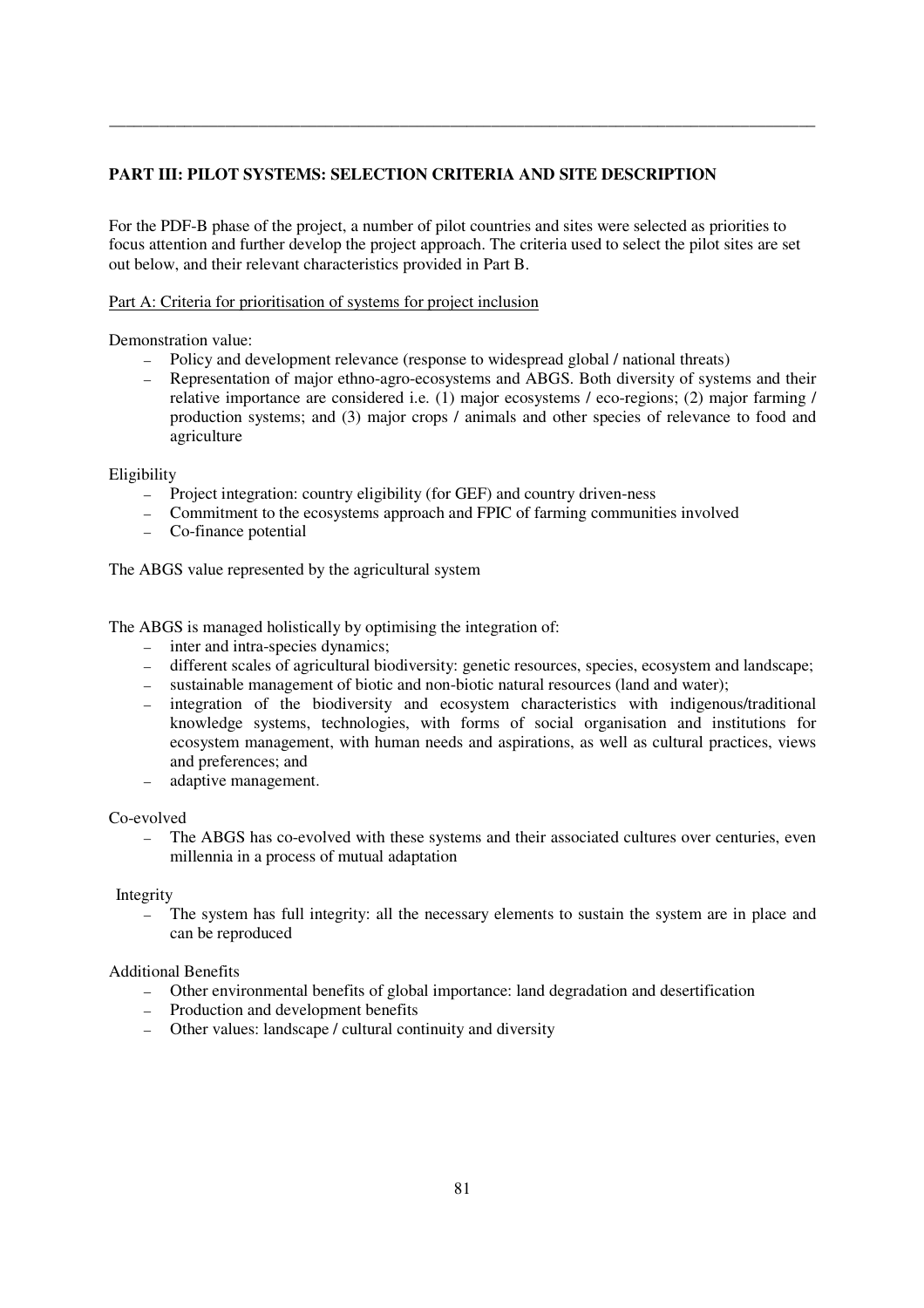# Part B: Site Descriptions

| Country(ies)/<br><b>Pilot Site(s)</b> | <b>Global Significance for Agricultural</b><br><b>Biodiversity</b>                           | <b>Main Factors Affecting Conservation of Agricultural Biodiversity</b>                                                                              |
|---------------------------------------|----------------------------------------------------------------------------------------------|------------------------------------------------------------------------------------------------------------------------------------------------------|
| Chile                                 | Agricultural biodiversity                                                                    | The main impacts come from the timber industry, introduction high yield                                                                              |
| Chiloé Island                         | Chiloé Island is one of the Vavilov centres of                                               | crop varieties, fish farming for salmon (water pollution), and                                                                                       |
| Number of                             | origin of crop diversity. It is a centre of origin                                           | uncontrolled tourism. There is a proposal for a bridge from mainland to                                                                              |
| sites $=$ 3                           | of potatoes (Solanum tuberosum), and a                                                       | the island for extractive forestry and large scale tourism.                                                                                          |
|                                       | centre of mango (Bromus moango) and                                                          |                                                                                                                                                      |
|                                       | strawberry (Fragaria chiloensis). Some 200                                                   | The influence of conventional development policies, both social and                                                                                  |
|                                       | documented varieties of native potatoes are                                                  | agricultural, has lead to a loss of the identity of an island that had                                                                               |
|                                       | still managed today, together with a variety of                                              | maintained its traditions for generations.                                                                                                           |
|                                       | garlic (Ajo chilote) that is unique to the<br>islands and its volcanic soils. The island     | The manipulation of genetic material that ultimately does not benefit the                                                                            |
|                                       | supports an indigenous                                                                       | community of Chiloé, which had maintained traditional varieties at the                                                                               |
|                                       | horse race, the hardy Caballo Chilote.                                                       | heart of the sustainability and food security of the island. The industrial                                                                          |
|                                       | <b>Associated biodiversity</b>                                                               | sector, through genetic engineering and patents, has developed and                                                                                   |
|                                       | WWF has listed Chiloe Island as one of the                                                   | introduced other varieties of potato, thus controlling the genetic                                                                                   |
|                                       | 25 priority areas for ecosystem conservation                                                 | resources that now underpin the local agricultural economy.                                                                                          |
|                                       | in the world. Both primary and secondary                                                     |                                                                                                                                                      |
|                                       | temperate rainforest are found on Chiloe                                                     | Ironically, the loss of this genetic material happened because of the lack                                                                           |
|                                       | Island in the patchwork landscape shaped as a                                                | of importance that was been assigned to it by the local community,                                                                                   |
|                                       | result of 10,000 years of co-evolution with                                                  | though for the scientific community it is of great interest because local                                                                            |
|                                       | human livelihoods. They hold a wide range of                                                 | potatoes have genes with characteristics (resistance to frosts, droughts,                                                                            |
|                                       | species including 15 rare to endangered bird<br>species, 33 endemic species of amphibians (3 | plagues and/or diseases) that can be used to improve the existing<br>varieties. Currently there is a revival of interest in native potato varieties  |
|                                       | rare to endangered), 9 species of endemic                                                    | and the potato culture among farmers and consumers, which provides                                                                                   |
|                                       | mammals (all rare to endangered), and 4                                                      | opportunities for conservation.                                                                                                                      |
|                                       | species of vulnerable to endangered                                                          |                                                                                                                                                      |
|                                       | freshwater fish; Wild species provide fruit (8                                               | With respect to the previous point, the control and monopoly of industry                                                                             |
|                                       | species), dyes (9 species), ethno-medicines                                                  | of all the work of years that the community has done through the                                                                                     |
|                                       | (41 species) and used for sculpture (5                                                       | customs and the oral transmission of an ancestral practice, has lead to the                                                                          |
|                                       | species).                                                                                    | exclusion of chilotes from these resources. This situation is compounded                                                                             |
|                                       | <b>Ecosystem functions</b>                                                                   | by the departure of young people and their lack of interest for native                                                                               |
|                                       | Field hedges and the adjacent forests support                                                | potatoes. Thus, tradition is being lost, particularly in the case of children                                                                        |
|                                       | pollinators and pest predators.<br>Seaweed and washed-up cuttlefish are used                 | of people with more knowledge about the matter.                                                                                                      |
|                                       | for soil improvement.                                                                        | The indigenous Huilliche peoples do not have formal recognition of their                                                                             |
|                                       |                                                                                              | ancestral territories, nor have the individual members of the community                                                                              |
|                                       |                                                                                              | legal land titles that provide the secure tenure to invest in conservation.                                                                          |
|                                       |                                                                                              | Their lands are often sold or leased for extractive forestry and tourism by                                                                          |
|                                       |                                                                                              | the local government. Both biodiversity and the associated culture are                                                                               |
|                                       |                                                                                              | lost.                                                                                                                                                |
| China                                 | <b>Agricultural biodiversity</b>                                                             | The rice-fish farming area in China increased from 667,000 ha in 1959                                                                                |
| Rice-fish                             | Rice paddies (20 native rice varieties; many                                                 | to 985,000 ha in 1986 and 1,532,000 ha in 2000. However, it has since                                                                                |
| system,                               | threatened), home gardens, and livestock /                                                   | decreased to 1,480,000 ha in 2002. The rice-fish farming system is                                                                                   |
| Longxiang<br>village,                 | poultry<br>Trees and field hedges                                                            | threatened by expansion of highly productive mono rice or fish systems,<br>which include rice or fish varieties relying on the application of        |
| Zhejiang                              | Numerous native vegetables and fruits                                                        | chemicals (especially pesticides for rice and antibiotic medicines for                                                                               |
| Province                              | including lotus roots, beans, taro, eggplant,                                                | fish) in rice fields or fish ponds.                                                                                                                  |
| Number of                             | Chinese plum (Prunus simoni), mulberry                                                       |                                                                                                                                                      |
| $\text{sites} = 1$                    | 6 native breeds of carp                                                                      | The food safety, ecological functions and environment conservation are                                                                               |
|                                       | Associated biodiversity                                                                      | seriously undervalued. With chemicals, rice growers do not need to                                                                                   |
|                                       | 5 species of fish, and amphibians and snails                                                 | depend on fish to regulate pests and recycle nutrition. The intensive fish                                                                           |
|                                       | in paddies                                                                                   | culture produces a lot of fish at a low price in the market, but with high                                                                           |
|                                       | 7 species of wild vegetables collected in                                                    | (externalised) environmental costs.                                                                                                                  |
|                                       | borders of fields                                                                            |                                                                                                                                                      |
|                                       | 62 forest species are used (21 as food)<br>53 medicinal plants                               | During last 20 years, the total aquatic production in China has increased<br>by 8.7 times, but the prices of aquatic products have increased by only |
|                                       | <b>Ecosystem functions</b>                                                                   | 4.4 times. As a result, the benefits of raising fish in rice fields over the                                                                         |
|                                       | Integrated use of forest (70% of water                                                       | mono rice production are diminishing.                                                                                                                |
|                                       | catchment) and managed rice-fish                                                             |                                                                                                                                                      |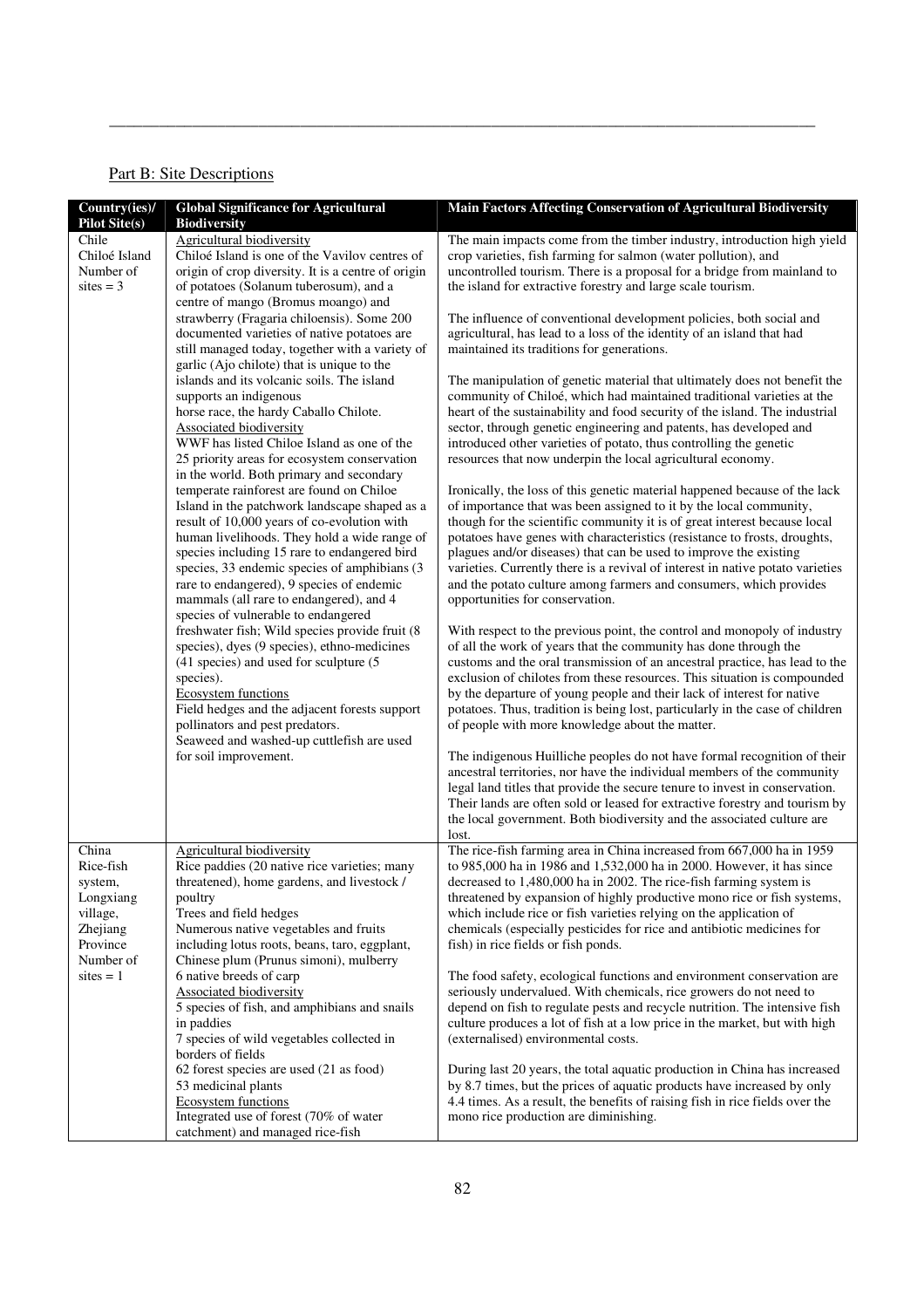| Country(ies)/                                                                                                                   | <b>Global Significance for Agricultural</b>                                                                                                                                                                                                                                                                                                                                                                                                                                                                                                                                                                                                                                                                                     | Main Factors Affecting Conservation of Agricultural Biodiversity                                                                                                                                                                                                                                                                                                                                                                                                                                                                                                                                                                                                                                                                                                                                                                                                                                                                                                                                                                                                                                                                                                                                                                                                                                                                                                                                                                                                                                                                                                                                                                                                                                                                                                                                                                                                                          |
|---------------------------------------------------------------------------------------------------------------------------------|---------------------------------------------------------------------------------------------------------------------------------------------------------------------------------------------------------------------------------------------------------------------------------------------------------------------------------------------------------------------------------------------------------------------------------------------------------------------------------------------------------------------------------------------------------------------------------------------------------------------------------------------------------------------------------------------------------------------------------|-------------------------------------------------------------------------------------------------------------------------------------------------------------------------------------------------------------------------------------------------------------------------------------------------------------------------------------------------------------------------------------------------------------------------------------------------------------------------------------------------------------------------------------------------------------------------------------------------------------------------------------------------------------------------------------------------------------------------------------------------------------------------------------------------------------------------------------------------------------------------------------------------------------------------------------------------------------------------------------------------------------------------------------------------------------------------------------------------------------------------------------------------------------------------------------------------------------------------------------------------------------------------------------------------------------------------------------------------------------------------------------------------------------------------------------------------------------------------------------------------------------------------------------------------------------------------------------------------------------------------------------------------------------------------------------------------------------------------------------------------------------------------------------------------------------------------------------------------------------------------------------------|
| <b>Pilot Site(s)</b>                                                                                                            | <b>Biodiversity</b><br>interactions for nutrient recycling, pest<br>control and high quality protein production<br>from organic waste material.<br>Use of 4 species of Azolla for nitrogen<br>fixation and protein rich fish food.<br>Use of trees in the field and hedges for pest<br>control (as ethno-pesticides or habitats for<br>beneficial insects)                                                                                                                                                                                                                                                                                                                                                                      | The management of rice-fish faming needs more labour and village<br>cooperation than the mono rice production. A survey in Jiangsu province<br>showed that only half of farmers who adopted rice-fish farming<br>technologies in 2002 would prefer planting single rice or other crops to<br>rice-fish farming in 2003. Some farmers claimed that if they dig the<br>same area of rice field as a fish pond, they would make more money than<br>the rice-fish farming. Some farmers who used to practice rice-fish<br>farming reported that they prefer buying fishery products in markets to<br>raising fish in their rice fields. The additional labour for managing a rice-<br>fish system is valued as nearly the same as the fish it would produce. For<br>fish to reach market size, farmers often need to continue to raise fish in<br>the pond or rice field after the rice is harvested. This competes for land<br>and labour, which are increasingly scarce in rural China.<br>The integrated rice-fish farming is further threatened by decreasing<br>production costs of rice or fish monocultures. The cost reduction of the<br>mono-culture is achieved through promotion of high-yield varieties and<br>chemical inputs. The little gain from adopting the rice-fish culture<br>undermines continuation of the rice-fish culture, especially in more<br>developed areas.<br>However, the government is encouraging farmers to continue the rice-<br>fish culture as one of environmentally friendly technologies. The local<br>government's agricultural extension agents, particularly in the poor<br>areas, are making great effort to extend the technology of the rice-fish<br>farming. Sometimes, the government's objective in ecological<br>improvement is not consistent with farmers' interest in profits.                                                        |
| Algeria,,<br>Tunisia<br>Oases of the<br>Maghreb<br>(Algeria -<br>Béni Isguen,<br>Tunisia-<br>Gafsa)<br>Number of<br>sites $=$ 3 | Agricultural biodiversity<br>Date varieties Algeria (100) and Tunisia<br>$(50)$ , and $(80)$<br>A wide range of fruits (pomegranates, figs,<br>olives, apricots, peaches, apples, grapes,<br>citrus) and cereals, vegetables, spices,<br>medicinal species, forage and ornamentals<br><b>Associated biodiversity</b><br>Migratory birds<br><b>Ecosystem functions</b><br>The three tier system (palms; shrubs and fruit<br>trees; ground crops) creates conditions suited<br>for water conservation and micro-climate<br>regulation.<br>Management of inter- and intra-species<br>interactions for pest and disease control and<br>efficiency of water and nutrient uses<br>Efficient water-use and reduced land<br>degradation | In general, Maghreb oases are threatened by the depletion of aquifers<br>through deep pumping for modern irrigated agriculture, the disruption of<br>traditional institutions for date pollination and water management, and<br>associated ruptures in transfer of specialised traditional knowledge.<br>Algeria: Béni Isguen<br>Due to its fragility, the palm oasis is threatened by:<br>growing incidences of Bayoud disease (caused by the fungus Fusarium<br>oxysporum) that kills date palms resulting in a loss of palm populations<br>and in the range of genetic diversity that destabilizes the integrity of the<br>ecosystem;<br>families that are involved in seed selection risk marginalization unless<br>fresh seed is made available (crucial for saving some seed cultivars);<br>professions and skills related to the pruning and pollination of trees are<br>also at risk with great consequences for the maintenance of date palm<br>diversity;<br>lack of documentation for date varieties and growing requirements (even<br>for varieties of luxury dates from the regions of Utaqbala and Babati)<br>urban encroachment into the palm groves;<br>abandonment of sections of the palm groves;<br>fragmentation of the oasis due to land parcelling through land<br>inheritance<br>pollution of the environment, water table, and waterways;<br>absence of maintenance of hydraulic works and waterways.<br>Tunisia: Gafsa<br>This site has suffered similar ecological and socioeconomic problems as<br>found at Tamegroute (Morccan region). In addition, the oases are<br>perceived by the authorities primarily as an area of agricultural<br>production. Important projects in the Gafsa Oases take only a limited<br>view of conservation and this perception obscures the various<br>components of this ecosystem and its multi-functionality. These policies |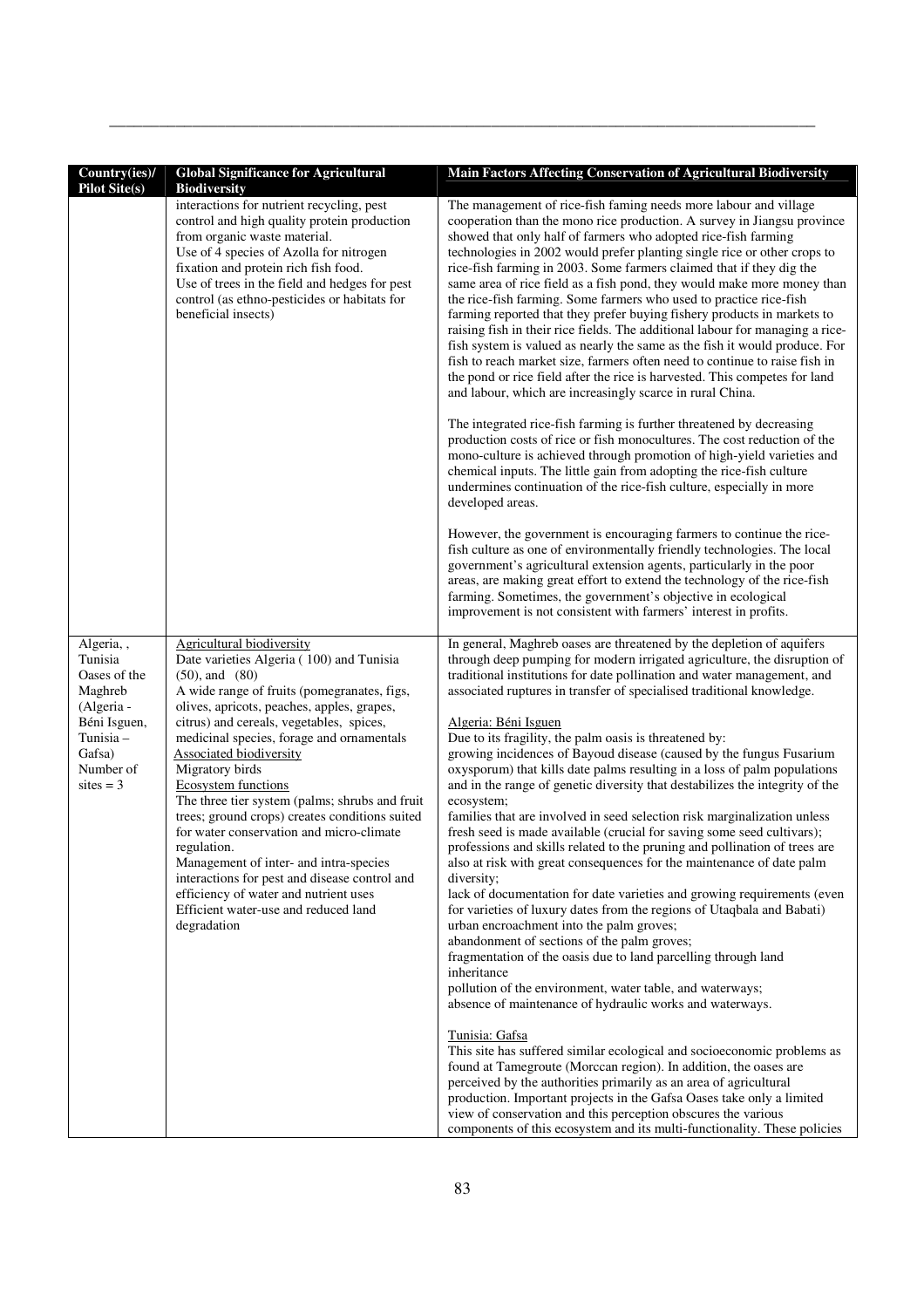| Country(ies)/<br><b>Pilot Site(s)</b>                                          | <b>Global Significance for Agricultural</b><br><b>Biodiversity</b>                                                                                                                                                                                                                                                                                                                                                                                                                                                                                                                                                                                                                                                                                                                                                                                                                                                                                                                                                                                                                                                                                                                                                                                                                                                                                                                                                                                                                                                                                                         | Main Factors Affecting Conservation of Agricultural Biodiversity                                                                                                                                                                                                                                                                                                                                                                                                                                                                                                                                                                                                                                                                                                                                                                                                                                                                                                                                                                                                                                                                                                                    |
|--------------------------------------------------------------------------------|----------------------------------------------------------------------------------------------------------------------------------------------------------------------------------------------------------------------------------------------------------------------------------------------------------------------------------------------------------------------------------------------------------------------------------------------------------------------------------------------------------------------------------------------------------------------------------------------------------------------------------------------------------------------------------------------------------------------------------------------------------------------------------------------------------------------------------------------------------------------------------------------------------------------------------------------------------------------------------------------------------------------------------------------------------------------------------------------------------------------------------------------------------------------------------------------------------------------------------------------------------------------------------------------------------------------------------------------------------------------------------------------------------------------------------------------------------------------------------------------------------------------------------------------------------------------------|-------------------------------------------------------------------------------------------------------------------------------------------------------------------------------------------------------------------------------------------------------------------------------------------------------------------------------------------------------------------------------------------------------------------------------------------------------------------------------------------------------------------------------------------------------------------------------------------------------------------------------------------------------------------------------------------------------------------------------------------------------------------------------------------------------------------------------------------------------------------------------------------------------------------------------------------------------------------------------------------------------------------------------------------------------------------------------------------------------------------------------------------------------------------------------------|
|                                                                                |                                                                                                                                                                                                                                                                                                                                                                                                                                                                                                                                                                                                                                                                                                                                                                                                                                                                                                                                                                                                                                                                                                                                                                                                                                                                                                                                                                                                                                                                                                                                                                            | focus on increasing production and do not successfully address the<br>problems facing the oases in terms of their socio-economic, cultural, and<br>environmental dimensions.                                                                                                                                                                                                                                                                                                                                                                                                                                                                                                                                                                                                                                                                                                                                                                                                                                                                                                                                                                                                        |
| Peru<br>Agriculture<br>of the<br>southern<br>Andes<br>Number of<br>sites $=$ 4 | Agricultural Biodiversity: Primary centre of<br>origin of potatoes, quinoa, kañiwa, chilis, the<br>chinchona tree, the coca shrub, oca, olluco),<br>mashwa), amaranth, leguminous plants such<br>as beans and lupins, and roots such as<br>arracacha, yacón, mace and chagos;<br>Extraordinarily polymorphic groups of the<br>soft corn have been differentiated;<br>Domestication of llamas, alpacas and guinea<br>pigs.<br>Baseline Caritamaya: Patatoes (28 varieties).<br>Bitter potatoes (13 var.) Quinoa (43 var.),<br>Kañiwa (8 var.), Oca, Olluco, Llamas,<br>Alpacas (all 24 colors, 3 mayor breeds)<br>Baseline Microcuenca de San José: Potatoes<br>(80 var.), Mashua (14 var.), Olluco (18 var.),<br>Kañiwa (12 var.) Oca (20 var.) Llamas,<br>Alpacas<br>Baseline Cuenca de Lares: Patatoes (177<br>var.), Oca (20 var.), Olluco (11 var.), Mashua<br>(17 var.), Maiz (23), Quinoa, Kañiwa,<br>Lupins, Llamas, Alpcas, wild relatives<br>Baseline Micro de Carmen: patatoes (105<br>var.), Oca (25 var.) Olluco (14 var.), Mashua<br>(20 var.), Maiz (34), Quinoa, Kañiwa,<br>Lupins, Llamas, Alpcas, wild relatives<br>Associated biodiversity: Vicuña; Endemic<br>grassland and wetland birds (including many<br>North American migrants); Wild medicinal<br>and food plants; Wild crop relatives<br>Ecosystem functions: Climate regulation<br>through water management (waru waru,<br>qochas); Hedges for pest and disease control;<br>Land degradation control through terracing;<br>Efficient water-use through Inca and pre-Inca<br>irrigation systems | water contamination<br>replacement of native varieties<br>migration and cultural erosion (opportunity costs of labour)<br>problems with storage and distribution of seeds of native varieties<br>Insecure land tenure and fragmentation of collective property systems<br>that is closely associated to collective management of agricultural<br>biodiversity.<br>Erosion of gender specific roles and knowledge regarding biodiversity<br>management resulting from a shift in responsibilities because of male<br>out-migration (opportunity cost of labour)                                                                                                                                                                                                                                                                                                                                                                                                                                                                                                                                                                                                                      |
| Philippines<br>Ifugao Rice                                                     | <b>Agricultural biodiversity</b><br>Traditional rice varieties of high quality for                                                                                                                                                                                                                                                                                                                                                                                                                                                                                                                                                                                                                                                                                                                                                                                                                                                                                                                                                                                                                                                                                                                                                                                                                                                                                                                                                                                                                                                                                         | Less than five years after their inclusion on the World Heritage List, the<br>Ifugao Rice Terraces are now considered as a threatened World Heritage                                                                                                                                                                                                                                                                                                                                                                                                                                                                                                                                                                                                                                                                                                                                                                                                                                                                                                                                                                                                                                |
| Terraces<br>Number of<br>sites $= 1$                                           | rice wine production<br>Associated mudfish, snails, shrimps, and<br>frogs in paddies, some of which are endemic.<br>Managed forest re-growth (muyong) after<br>shifting cultivation, with enhanced<br>biodiversity (264 species, most indigenous,<br>47 endemic), including 171 tree species (112<br>species are used), 10 varieties of climbing<br>rattan, 45 medicinal plant species, 20 plant<br>species which are used as ethno-pesticides<br>Associated biodiversity<br>41 bird species, 6 indigenous mammal<br>species and 2 endemic reptiles are associated<br>to the agro-ecosystem<br>Ecosystem functions<br>The muyong have important functions for<br>water regulation in the hydrological cycle<br>(catching 320 cubic meters of water while                                                                                                                                                                                                                                                                                                                                                                                                                                                                                                                                                                                                                                                                                                                                                                                                                   | Site because of the increasing pressures from urbanization, land use<br>conversion and shifting cultivation. These changes altered the overall<br>micro-watershed terrace hydrology and resulted in the degradation of<br>some rice terraces, especially those located near urban areas.<br>The overall integrity and sustainability of the Ifugao Rice Terraces is<br>threatened by the efforts to transform them as part of the national food<br>security programme. The application of modern technologies such as<br>lining of irrigation canals coupled with abandonment of some terrace<br>paddies in the terrace clusters and land use conversion has resulted in<br>hydrological discontinuity and uneven saturation of the soil profile<br>within the terrace clusters. Immediately affected by this water imbalance<br>are the ancient communities of earthworms that are forced to move from<br>one terrace to another in search of suitable habitat (i.e. moist soil with<br>high organic matter). These migrations create many seepage holes<br>causing the collapse of some terrace walls and eventual degradation of<br>some of the uncultivated abandoned terraces. |
|                                                                                | primary forest catches 74.5 cubic meters),                                                                                                                                                                                                                                                                                                                                                                                                                                                                                                                                                                                                                                                                                                                                                                                                                                                                                                                                                                                                                                                                                                                                                                                                                                                                                                                                                                                                                                                                                                                                 | With urbanisation, the culture and traditions of the Ifugaos, especially in                                                                                                                                                                                                                                                                                                                                                                                                                                                                                                                                                                                                                                                                                                                                                                                                                                                                                                                                                                                                                                                                                                         |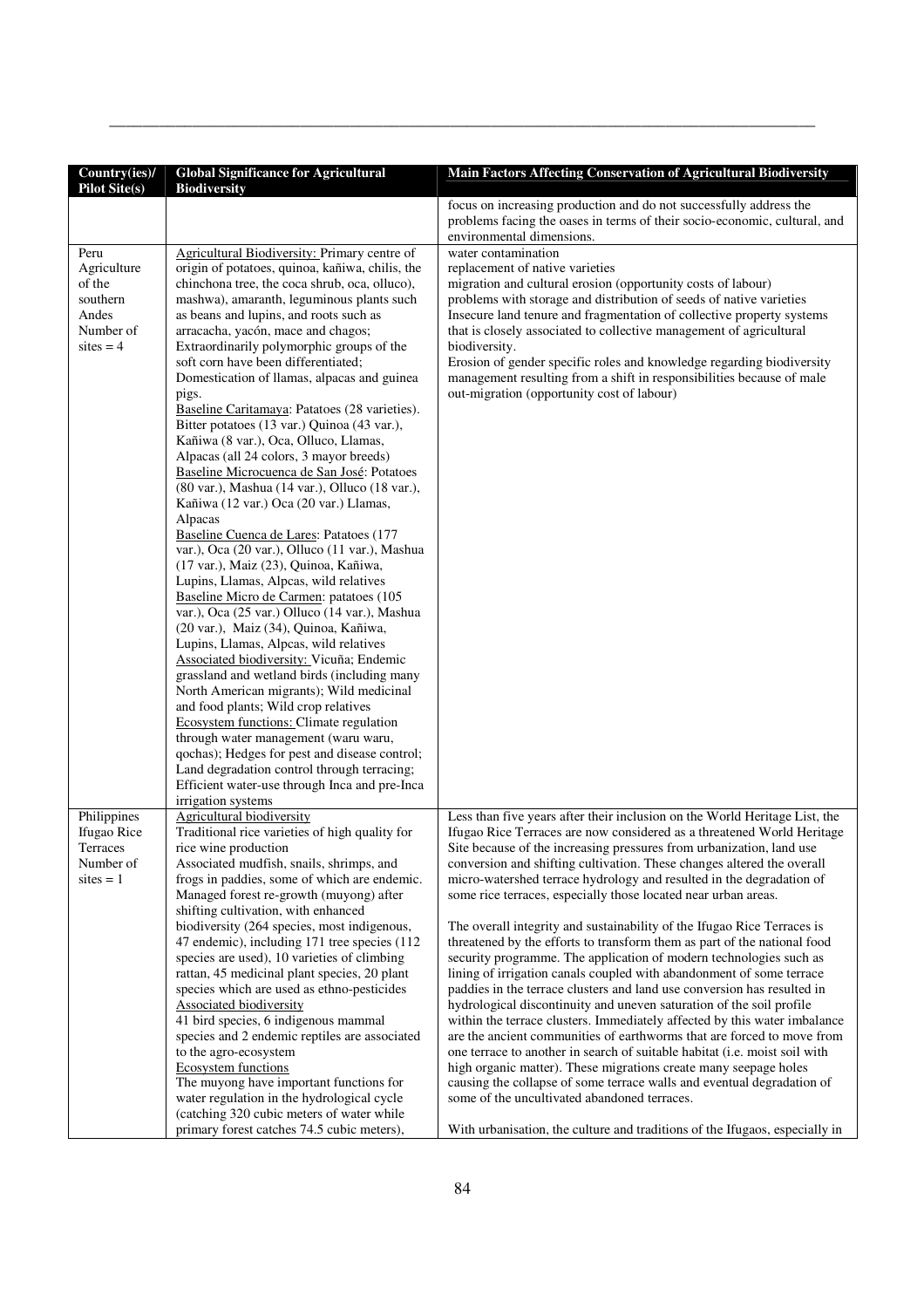| Country(ies)/<br><b>Pilot Site(s)</b> | <b>Global Significance for Agricultural</b><br><b>Biodiversity</b>                                                                                                                                                       | <b>Main Factors Affecting Conservation of Agricultural Biodiversity</b>                                                                                                                                                                                                                                                                                                                                                  |
|---------------------------------------|--------------------------------------------------------------------------------------------------------------------------------------------------------------------------------------------------------------------------|--------------------------------------------------------------------------------------------------------------------------------------------------------------------------------------------------------------------------------------------------------------------------------------------------------------------------------------------------------------------------------------------------------------------------|
|                                       | and provide habitat for pollinators and pest<br>predators.<br>The terraces provide reservoirs for excess<br>water, reduce land degradation and erosion<br>and catch nutrients and filter water for human<br>consumption. | the younger generations, are gradually eroded. They have slowly given<br>up their traditional ways of life such as dressing, religion and many of<br>the rituals and customs. Educated Ifugaos migrate to other places to seek<br>employment and better incomes, leaving behind an ageing farming<br>populace. The foundation of the sustainability of the IRT system that is<br>the Ifugaos' culture is in real danger. |
|                                       |                                                                                                                                                                                                                          | With the growing upland urban population, some terraces have been<br>converted to residential use, and even woodlots have been cleared to<br>accommodate the housing demand. Such conversion is a major threat to<br>the IRT system. It will not only affect the water storage and biodiversity<br>but its aesthetic value as well.                                                                                      |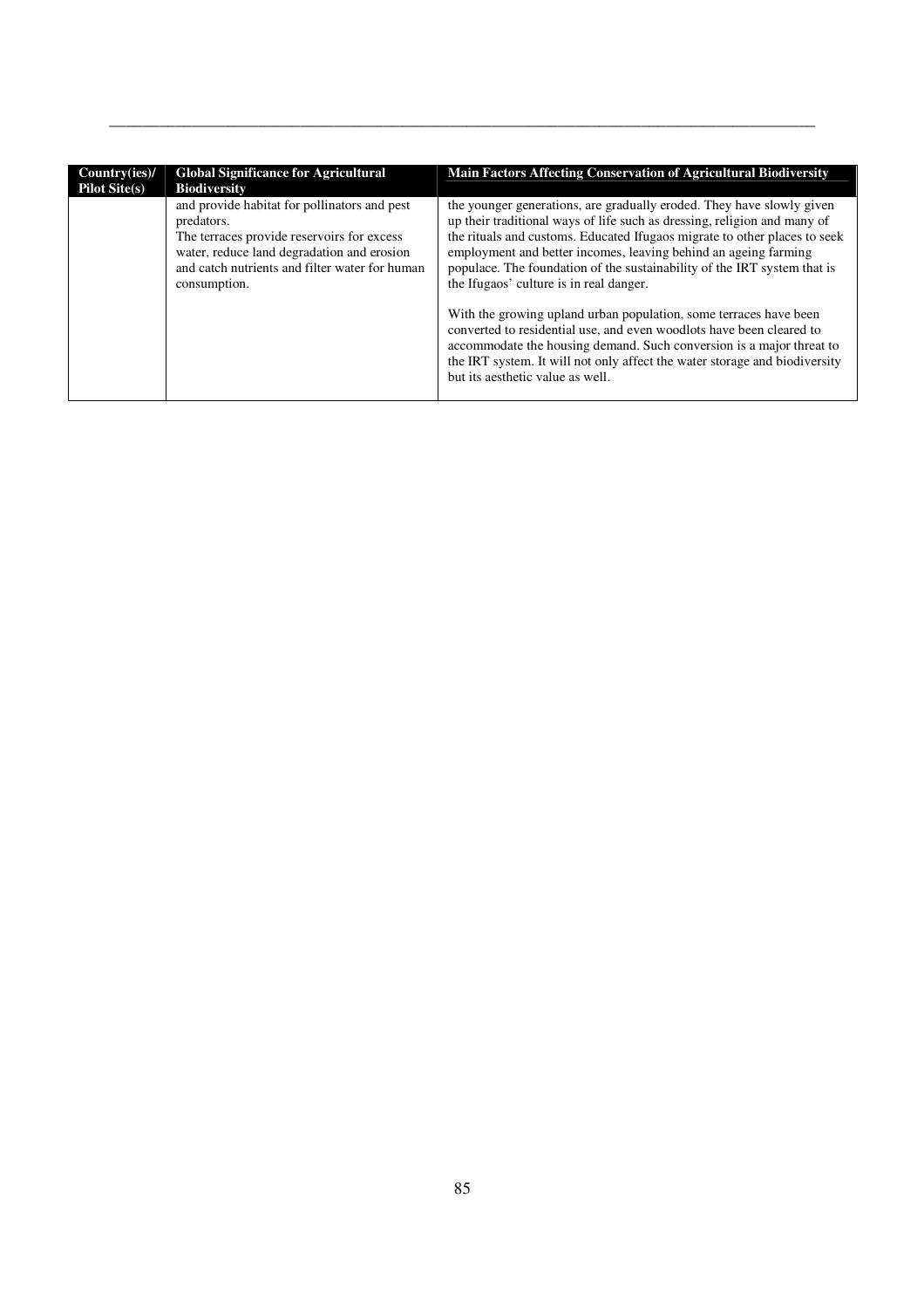# **PART IV THREATS, ROOT CAUSES AND BARRIERS ANALYSIS**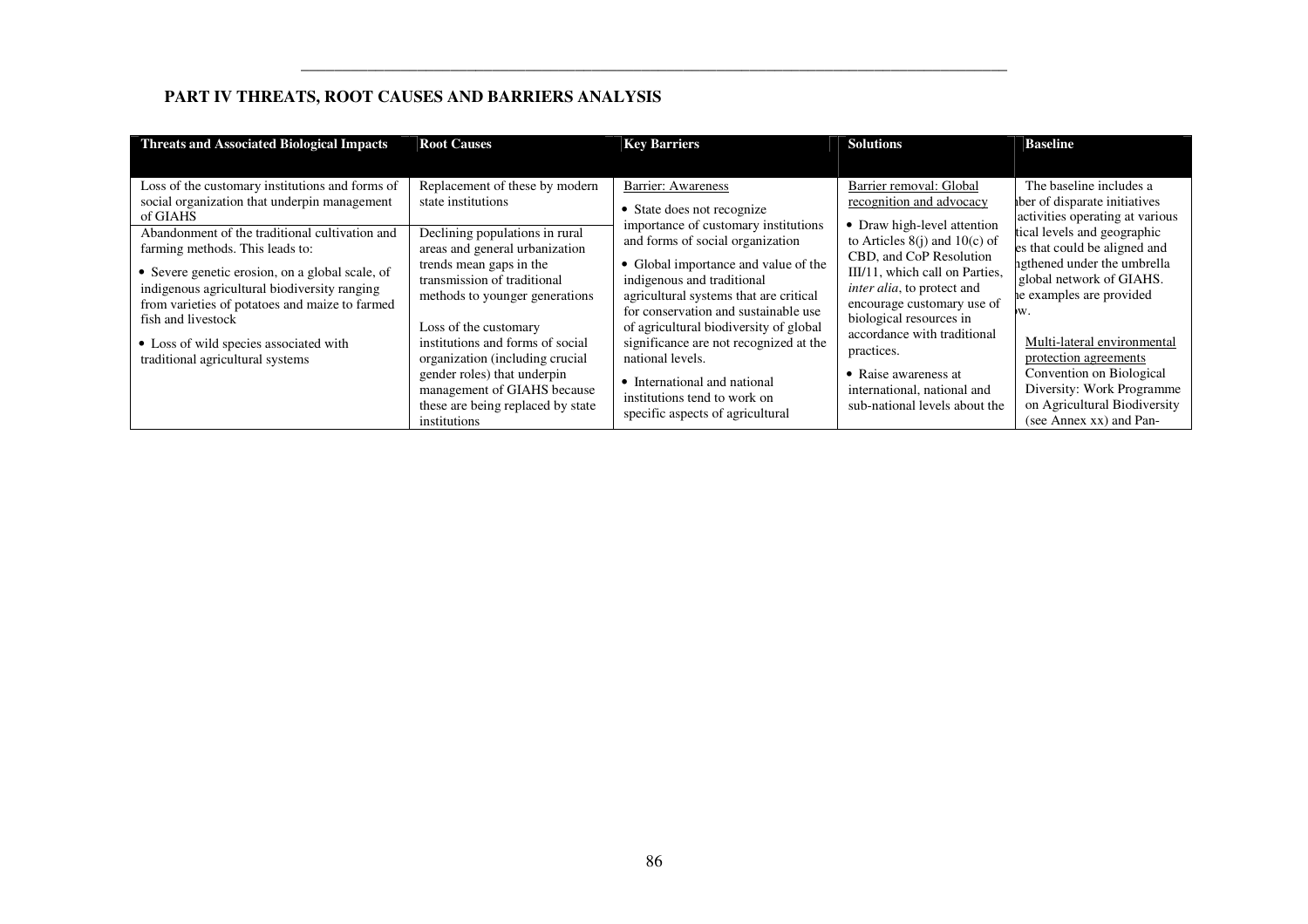| <b>Threats and Associated Biological Impacts</b>                                                                                                                                                                                                                                                                                                                                                                                                                                                 | <b>Root Causes</b>                                                                                              | <b>Key Barriers</b>                                                                                                                                                                                                                                                                                               | <b>Solutions</b>                                                                                                                                                                                                                                                          | <b>Baseline</b>                                                                                                                                                                                                                                              |
|--------------------------------------------------------------------------------------------------------------------------------------------------------------------------------------------------------------------------------------------------------------------------------------------------------------------------------------------------------------------------------------------------------------------------------------------------------------------------------------------------|-----------------------------------------------------------------------------------------------------------------|-------------------------------------------------------------------------------------------------------------------------------------------------------------------------------------------------------------------------------------------------------------------------------------------------------------------|---------------------------------------------------------------------------------------------------------------------------------------------------------------------------------------------------------------------------------------------------------------------------|--------------------------------------------------------------------------------------------------------------------------------------------------------------------------------------------------------------------------------------------------------------|
| Conversion of land and habitat in and around<br>traditionally managed fields to alternative uses<br>such as unsustainable intensive farming,<br>plantations, housing. For example, in the case<br>of the Philippines, highly diverse forest re-<br>growth ( <i>muyong</i> ) upstream from Ifugao rice<br>terraces is being replaced by single species<br>plantations for construction wood to provide<br>housing for the growing population. Another<br>example is from the Chilpe Islands where | Traditional systems cannot<br>compete with short-term<br>financial returns from alternative<br>uses of the land | biodiversity and indigenous<br>traditional agricultural systems; none<br>so far take an integrated and<br>coherent global approach to identify<br>the most valuable systems and<br>undertake the necessary work<br>(scientific, political, economic and<br>cultural) to promote their long term<br>sustainability | global importance of<br>indigenous traditional<br>systems of managing<br>agricultural biodiversity,<br>cultural heritage and<br>wildlife associated with<br>customary agricultural<br>practices, based on the CBD<br>CoP 5 Work Programme on<br>Agricultural biodiversity | European Biological and<br>Landscape Diversity<br>Strategy<br>World Heritage Convention:<br>List of World Heritage Sites<br>incorporating the Cultural<br>Landscape category<br>Convention to Combat<br>Desertification: regional<br>implementation annexes; |
| salmon farms are polluting sweet and salt<br>water resources. In China, the introduction of<br>HYR varieties and related pesticides have<br>undermined the association between rice<br>varieties and carps, leading to losses in the<br>diversity of domesticated and wild aquatic<br>diversity The impacts of land conversion<br>include:<br>• Severe genetic erosion, on a global scale, of                                                                                                    |                                                                                                                 | Barrier: Policy failure<br>• Agricultural development<br>dominated by sectoral approaches,<br>with a subsequent lack of integrated<br>and ecologically sustainable farming<br>approaches.<br>• The importance of traditional                                                                                      | • Put in place a process at<br>the international level to<br>identify GIAHS based on<br>internationally accepted<br>definition and criteria.<br>Barrier removal:<br>Strengthening of policy<br>environment                                                                | sub-regional programmes<br>and national action plans<br>Ramsar Convention: wise<br>use of wetlands and national<br>wetland resource strategies;<br>Wetlands of International<br>Importance<br><b>UNESCO MAB-</b><br>Biosphere Reserve network                |
| indigenous agricultural biodiversity ranging<br>from varieties of potatoes and maize to farmed<br>fish and livestock<br>• Loss of wild species associated with<br>traditional agricultural systems)                                                                                                                                                                                                                                                                                              |                                                                                                                 | management systems, forms of<br>social organisation and customary<br>law for the conservation and<br>adaptive management of biodiversity<br>is often poorly understood, leading<br>to a tendency to replace these with                                                                                            | • Develop pilot programmes<br>in key countries and<br>agricultural systems in order<br>to devise appropriate<br>models for national policies<br>and plans that support long-                                                                                              | Inter-governmental<br>initiatives<br>Commission on Genetic<br>Resources for Food and                                                                                                                                                                         |
| • Introduction of invasive species and varieties<br>• Loss of useful trees and other species,                                                                                                                                                                                                                                                                                                                                                                                                    |                                                                                                                 | national legal, institutional and<br>cultural homogeneity.                                                                                                                                                                                                                                                        | term adaptive management<br>of GIAHS. Such                                                                                                                                                                                                                                | Agriculture<br><b>International NGO</b>                                                                                                                                                                                                                      |
| including ethno-pesticides and ethno-<br>medicines                                                                                                                                                                                                                                                                                                                                                                                                                                               |                                                                                                                 | • Low priority is given to in situ<br>conservation and local knowledge in<br>development of agro-biodiversity                                                                                                                                                                                                     | mainstreaming would<br>ensure that the intrinsic<br>value of GIAHS is not only                                                                                                                                                                                            | initiatives<br><b>Birdlife International:</b><br><b>Important Bird Areas</b>                                                                                                                                                                                 |
| • Elimination/reduction of associated<br>functional biodiversity such as pollinators                                                                                                                                                                                                                                                                                                                                                                                                             |                                                                                                                 | conservation efforts by research,<br>development and rural service<br>organisations.                                                                                                                                                                                                                              | recognized, but also<br>reflected in allocation of<br>state resources.                                                                                                                                                                                                    | programme<br>WWF/The Nature                                                                                                                                                                                                                                  |
| • Disruptions in the water cycle in the<br>catchment area which has severe downstream<br>effects on the rice terraces                                                                                                                                                                                                                                                                                                                                                                            |                                                                                                                 | Barrier: Institutional capacity<br>• State institutions do not have the                                                                                                                                                                                                                                           |                                                                                                                                                                                                                                                                           | Conservancy: Global<br>Ecoregions Programme<br><b>IUCN:</b> Expert Commission                                                                                                                                                                                |
| • Soil erosion, landslides, land degradation<br>and desertification                                                                                                                                                                                                                                                                                                                                                                                                                              |                                                                                                                 | knowledge, information, or tools to<br>provide appropriate support to these                                                                                                                                                                                                                                       |                                                                                                                                                                                                                                                                           | programmes (especially<br>WCPA and SSC)                                                                                                                                                                                                                      |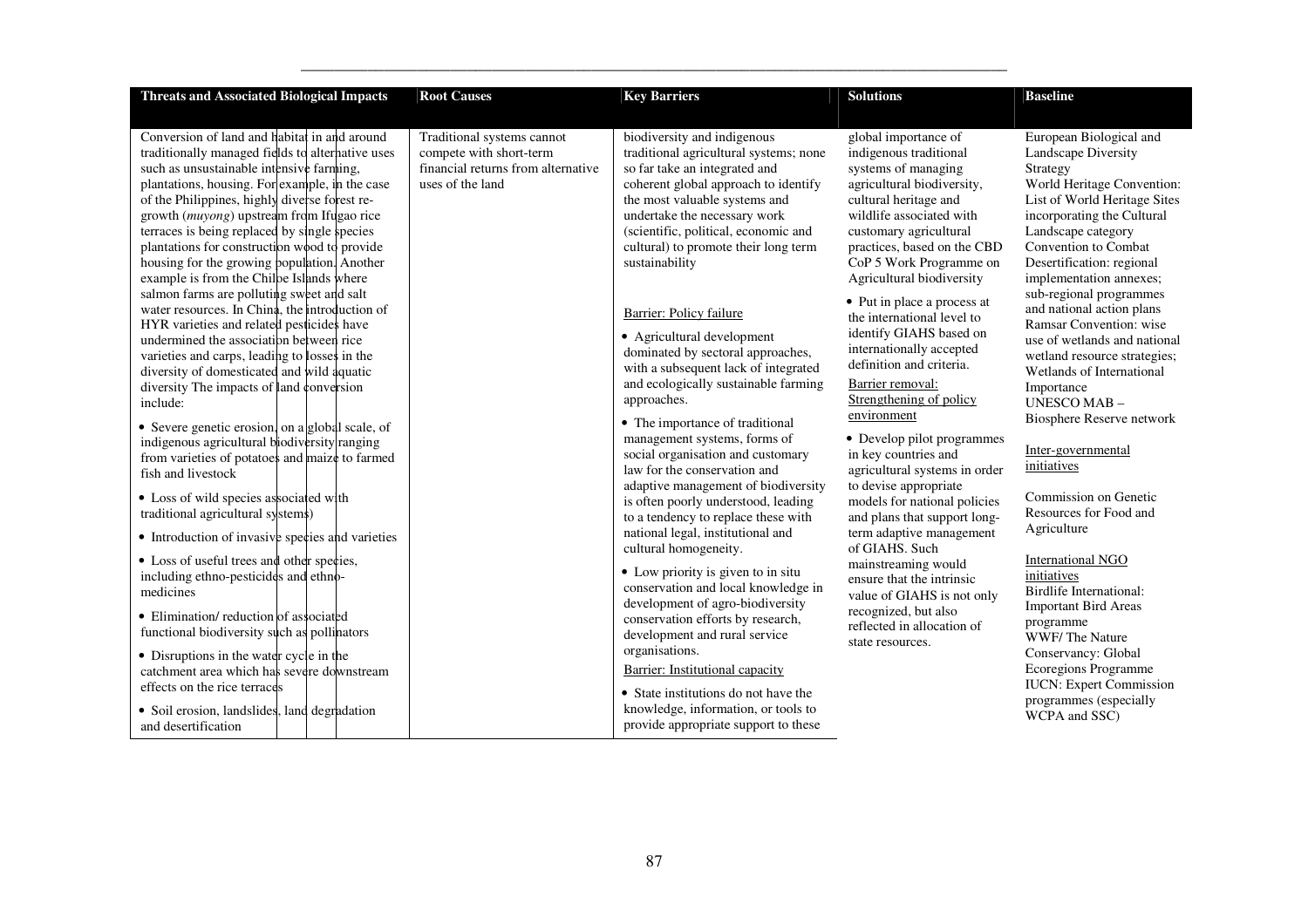| <b>Threats and Associated Biological Impacts</b>                                                                                                                                                                                                                                                                                          | <b>Root Causes</b>                                                                                                                                                                                                                                                              | <b>Key Barriers</b>                                                                                                                                                                                                                                                                                                                                                                                                                                                                                                                                                                                                                                                                                                                                                                      | <b>Solutions</b>                                                                                                                                                                                                                                                                                                                                                                                                    | <b>Baseline</b>                                                                                                                                                                                                                                                                                                                       |
|-------------------------------------------------------------------------------------------------------------------------------------------------------------------------------------------------------------------------------------------------------------------------------------------------------------------------------------------|---------------------------------------------------------------------------------------------------------------------------------------------------------------------------------------------------------------------------------------------------------------------------------|------------------------------------------------------------------------------------------------------------------------------------------------------------------------------------------------------------------------------------------------------------------------------------------------------------------------------------------------------------------------------------------------------------------------------------------------------------------------------------------------------------------------------------------------------------------------------------------------------------------------------------------------------------------------------------------------------------------------------------------------------------------------------------------|---------------------------------------------------------------------------------------------------------------------------------------------------------------------------------------------------------------------------------------------------------------------------------------------------------------------------------------------------------------------------------------------------------------------|---------------------------------------------------------------------------------------------------------------------------------------------------------------------------------------------------------------------------------------------------------------------------------------------------------------------------------------|
| Displacement and dilution of traditional<br>varieties such as is taking place in the oases of<br>the Maghreb region. The attendant impact is:<br>• loss of species diversity within and between<br>farms which is leading to the loss of agro-<br>ecosystem resilience to climate variability,<br>pests, and diseases (especially bayoud) | Homogenization of the<br>agricultural sector due to<br>international market pressures<br>and indiscriminate promotion of<br>modern agricultural technologies<br>Traditional farmers have<br>problems with access to and<br>storage of high quality native<br>seeds (e.g., Peru) | agricultural systems nor do they have<br>adequate mechanisms for involving<br>indigenous and traditional<br>communities in decision making.<br>Barrier: Community capacities<br>• Indigenous and traditional farmers<br>do not have the ability to develop<br>appropriate responses to external<br>pressures that can allow them to<br>continue their unique agricultural<br>practices (for e.g., tapping into niche<br>markets for their products as an<br>alternative to competing with<br>products of homogenized<br>agriculture, developing agricultural<br>tourism)<br>Barrier: Market failure<br>• The hidden (subsistence)<br>contribution and multiple benefits<br>(including environmental) of<br>traditional agricultural systems to the<br>national economy is not monetised. | Barrier removal:<br>Institutional strengthening<br>• Developing capacity of<br>state institutions to support<br>conservation of GIAHS<br>• Demonstrate collaborative<br>management system that<br>brings together state and<br>customary institutions.<br>Barrier removal:<br>Knowledge, methodologies,<br>tools<br>• Capacity development at<br>site-level to promote<br>effective conservation of<br><b>GIAHS</b> | National initiatives<br>Pilot country baseline<br>information to be provided<br>in ICAs per country<br>Chile (Chiloe Island); China<br>(rice fish system, Zhejiang)<br>Province); Algeria and<br>Tunisia (Maghreb oases:<br>Béni Isguen, Gafsa); Peru<br>(agriculture of the southern<br>Andes); Philippines (Ifugao<br>rice terraces |
|                                                                                                                                                                                                                                                                                                                                           |                                                                                                                                                                                                                                                                                 |                                                                                                                                                                                                                                                                                                                                                                                                                                                                                                                                                                                                                                                                                                                                                                                          | Barrier removal: Capacity<br>for accessing markets<br>• Development of capacities<br>at the site level to access<br>niche markets in tourism<br>and biodiversity-based<br>products.                                                                                                                                                                                                                                 |                                                                                                                                                                                                                                                                                                                                       |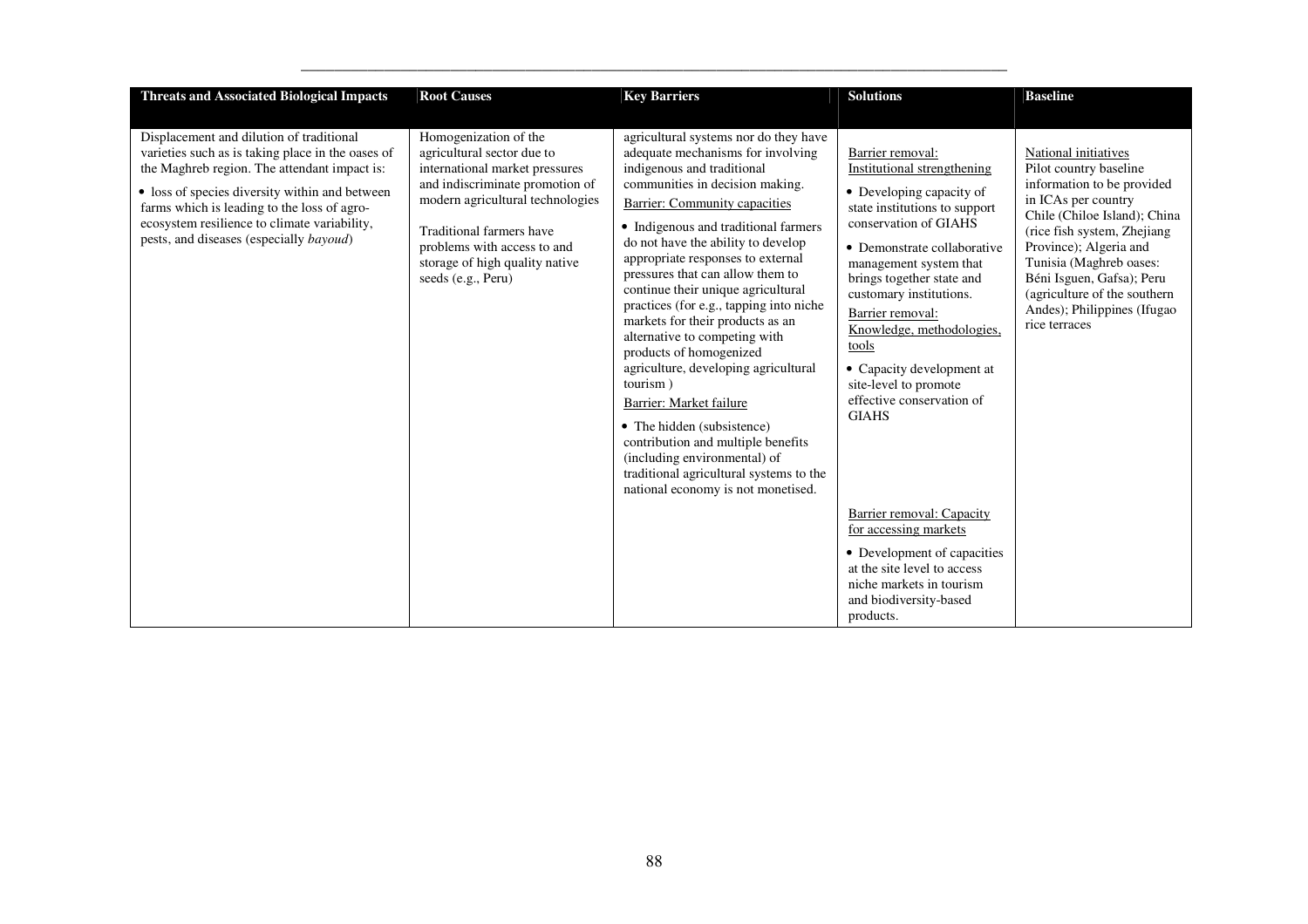## **PART V: STAKEHOLDER ANALYSIS AND PARTICIPATION PLAN**

### **A: STAKEHOLDER ANALYSIS**

An analysis of stakeholders relevant for the Project at international level (Outcomes 1 and 4) was undertaken during the PDF-A stage and further developed during the PDF-B stage. The identification of the stakeholders in 6 pilot systems in the 6 Pilot Countries was undertaken as part of the PDF-B stage. The process has yielded a list of stakeholders, with key ones having been involved in project development. All stakeholders are described from two perspectives (i) their potential role to influence the delivery of project outcomes and (ii) their potential benefits from the Project. The stakeholders are described in the table below in terms of their roles and mandates relevant to the different project Outcomes, interest in the project and potential impact on the project.

| <b>Key Stakeholder</b> | <b>Relevant Mandate</b>                                                                                                                                                                                                                                                                                                                                                                                                                                                                                                                                                                                                           | Interest in the project                                                                                                                                                                                                                                                                                                                                                                                                                                                                                                                                                                                                                                                                                                                                                                                                                                                                                                                                                                                                           | <b>Potential Impact on Project Outcomes</b>                                                                                                                                                                                                                                                                                                               |
|------------------------|-----------------------------------------------------------------------------------------------------------------------------------------------------------------------------------------------------------------------------------------------------------------------------------------------------------------------------------------------------------------------------------------------------------------------------------------------------------------------------------------------------------------------------------------------------------------------------------------------------------------------------------|-----------------------------------------------------------------------------------------------------------------------------------------------------------------------------------------------------------------------------------------------------------------------------------------------------------------------------------------------------------------------------------------------------------------------------------------------------------------------------------------------------------------------------------------------------------------------------------------------------------------------------------------------------------------------------------------------------------------------------------------------------------------------------------------------------------------------------------------------------------------------------------------------------------------------------------------------------------------------------------------------------------------------------------|-----------------------------------------------------------------------------------------------------------------------------------------------------------------------------------------------------------------------------------------------------------------------------------------------------------------------------------------------------------|
|                        | Outcome 1: An internationally accepted system for recognition of GIAHS is in place (Global)                                                                                                                                                                                                                                                                                                                                                                                                                                                                                                                                       |                                                                                                                                                                                                                                                                                                                                                                                                                                                                                                                                                                                                                                                                                                                                                                                                                                                                                                                                                                                                                                   |                                                                                                                                                                                                                                                                                                                                                           |
| <b>FAO</b>             | <b>GEF JA/EA</b><br>$\bullet$<br>Country Programs relevant to<br>$\bullet$<br>rural development<br>Responsible for the<br>$\bullet$<br>implementation of the CBD-<br><b>Agricultural Biodiversity</b><br>Work Program<br>Host the CGRFA, COFO,<br>$\bullet$<br>COFI and COAG<br>Host the Secretariat of the<br>$\bullet$<br><b>ITPGRFA</b><br>Program of Work and Budget<br>$\bullet$<br>includes many relevant<br>elements in the areas of<br>agricultural biodiversity,<br>rural development, land<br>tenure, nutrition, organic<br>agriculture, forestry,<br>fisheries, sustainable<br>development and rural<br>participation. | Creating linkages with other FAO-GEF Projects<br>$\bullet$<br>and FAO Country Programs<br>Developing linkages between MDGs 1 and 7<br>$\bullet$<br>Identifying relevant agricultural practices and<br>$\bullet$<br>methods for sustainable rural development,<br>conservation and sustainable use of agricultural<br>biodiversity and enhancing food and livelihood<br>security (in the context of the World Food<br>Summit Declaration and Plan of Action and<br>$MDGs$ 1 and 7)<br>The CGRFA has asked it's secretariat to propose<br>$\bullet$<br>a Multi-year program of Work for the<br>Commission, including integrated agro-<br>ecosystem approaches. GIAHS has been<br>identified as a possible area of policy<br>development<br>Insuring the implementation of farmers rights<br>$\bullet$<br>$(art. 9)$ of the ITPGRFA<br>Development of the FAO work with indigenous<br>$\bullet$<br>peoples and traditional communities<br>Follow up to the World Food Day on Agriculture<br>$\bullet$<br>and inter-cultural dialogue | Mainstream GIAHS considerations in FAO country<br>programs and other GEF Projects under their mandate as<br>IA/EA.<br>Mainstreaming GIAHS considerations in FAO's normative<br>$\bullet$<br>and field activities<br>Promote an International enabling environment policy<br>$\bullet$<br>environment through the CGRFA and other relevant<br>Commissions. |
| <b>UNESCO</b>          | Host the World Heritage<br>$\bullet$<br>Convention, Convention on<br>Cultural Diversity and the<br>MAB secretariat                                                                                                                                                                                                                                                                                                                                                                                                                                                                                                                | Strengthening approaches to the conservation<br>$\bullet$<br>and management of World Heritage Sites of the<br>sub-category of Cultural Landscapes, in<br>particular the Ifugao Rice Terraces (on the WH<br>in danger list)<br>Avoiding duplication of their efforts for World<br>$\bullet$                                                                                                                                                                                                                                                                                                                                                                                                                                                                                                                                                                                                                                                                                                                                        | UNESCO WHC expressed its willingness to explore the<br>establishment of a new category of World Heritage for<br>agricultural heritage systems under the WHC, concrete<br>steps will be explored during the Project;<br>Sharing methods, case studies and expertise with WHC<br>and MAB                                                                    |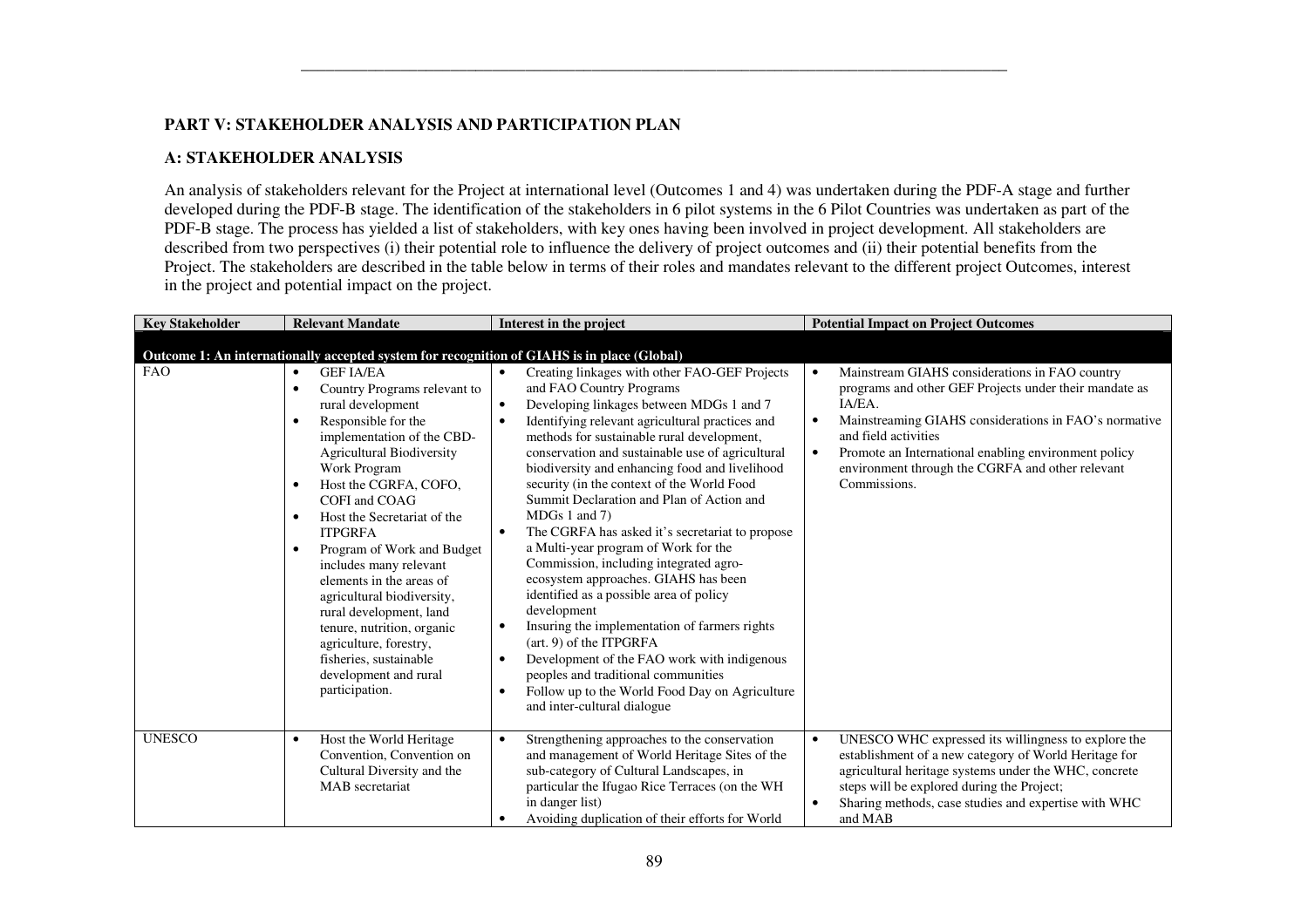| <b>Key Stakeholder</b>                                                                                                      | <b>Relevant Mandate</b>                                                                                                                                                                                                                                 | Interest in the project                                                                                                                                                                                                                                                                                                 | <b>Potential Impact on Project Outcomes</b>                                                                                                                                                                                                                             |
|-----------------------------------------------------------------------------------------------------------------------------|---------------------------------------------------------------------------------------------------------------------------------------------------------------------------------------------------------------------------------------------------------|-------------------------------------------------------------------------------------------------------------------------------------------------------------------------------------------------------------------------------------------------------------------------------------------------------------------------|-------------------------------------------------------------------------------------------------------------------------------------------------------------------------------------------------------------------------------------------------------------------------|
|                                                                                                                             |                                                                                                                                                                                                                                                         | <b>Heritage Conservation</b><br>Strengthening Approaches to MAB biospheres<br>$\bullet$<br>conservation, by improving understanding of<br>relevant sustainable agricultural practices for<br>biodiversity in buffer zones                                                                                               | Mainstreaming GIAHS considerations in MAB<br>Programme and in the further development of the<br>Declaration on Cultural Diversity                                                                                                                                       |
| CBD-Sec                                                                                                                     | Responsible for negotiation<br>of the further development of<br>articles 10c and 8j                                                                                                                                                                     | Ensuring implementation of articles 10c and 8j<br>$\bullet$<br>according to the principles of the ecosystems<br>approach                                                                                                                                                                                                | Develop and mainstream GIAHS consideration through<br>$\bullet$<br>COP and other relevant meetings in the implementation of<br>art. 10c and 8j and other relevant areas.                                                                                                |
| UN Permanent Forum<br>on Indigenous Issues                                                                                  | As advisory body to<br>ECOSOC it proposes<br>recommendation on<br>indigenous issues, including<br>recommendations to FAO in<br>the area of Biodiversity and<br>Indigenous Food Systems                                                                  | Promoting awareness and understanding of<br>$\bullet$<br>indigenous peoples cultural practices relating to<br>food, agriculture and biodiversity<br>Insuring that GIAHS takes the perspectives,<br>$\bullet$<br>issues and rights of the indigenous groups it<br>consults into account in the project<br>implementation | Ensuring grass roots to international linkages<br>Provide policy advice to further development of an<br>$\bullet$<br>international system for the recognition of GIAHS                                                                                                  |
| <b>UNU/PLEC</b>                                                                                                             | Provides knowledge,<br>$\bullet$<br>methods and training, incl.<br>in the areas of agricultural<br>biodiversity and adaptive<br>management<br>Maintains extensive network<br>$\bullet$<br>with national and<br>international scientific<br>institutions | Promote the Outcomes and findings of it's<br>$\bullet$<br>People Land and Ecosystems Conservation<br>(PLEC) programme through other projects                                                                                                                                                                            | Ensure the scientific underwriting of the concept and<br>$\bullet$<br>approach of GIAHS<br>Provide case studies and identify sites for replication<br>$\bullet$                                                                                                         |
| <b>IFAD</b>                                                                                                                 | Provides funding for<br>$\bullet$<br>agriculture and rural<br>development in developing<br>countries, including<br>specifically for indigenous<br>peoples and traditional<br>communities                                                                | GIAHS could provide opportunities for projects<br>$\bullet$<br>relevant for its program for indigenous peoples<br>Outcome 1 could provide a basis for the<br>$\bullet$<br>development of the IFAD policy for IPs, and<br>donor strategy                                                                                 | Provide funding for Outcome 1 (and other Outcomes),<br>$\bullet$<br>including through mainstreaming GIAHS in their donor<br>strategy<br>Establishment of a platform on indigenous issues in food<br>$\bullet$<br>and agriculture in collaboration with FAO, UNPFII, WFP |
| World Bank                                                                                                                  | Provides funding for rural<br>development<br><b>GEF-IA</b><br>$\bullet$                                                                                                                                                                                 | Outcome 1 could impact on relevant programs<br>$\bullet$<br>fro rural development<br>Opportunities for sharing lessons learnt and<br>$\bullet$<br>creating synergies with other GEF Projects                                                                                                                            | Mainstream GIAHS considerations in relevant programs<br>$\bullet$<br>for rural development<br>Ensure replication of GIAHS considerations through other<br>$\bullet$<br>GEF projects                                                                                     |
| <b>UNEP</b>                                                                                                                 | Hosts secretariats of CBD<br>$\bullet$<br>and CCD<br>IA for GEF<br>$\bullet$                                                                                                                                                                            | GIAHS provides an opportunity for<br>$\bullet$<br>implementing the environmental conventions<br>Opportunities for sharing lessons learnt and<br>$\bullet$<br>creating synergies with other GEF Projects                                                                                                                 | Identify linkages and opportunities for replication through<br>$\bullet$<br>its role as GEF-IA<br>Identify international environmental policy opportunities<br>$\bullet$<br>for mainstreaming GIAHS considerations                                                      |
| The International<br>Centre for the Study of<br>the Preservation and<br><b>Restoration of Cultural</b><br>Property (ICCROM) | International technical and<br>$\bullet$<br>capacity building<br>organisation in the area of<br>heritage conservation,<br>including on the management<br>and policy making for the                                                                      | GIAHS provides an opportunity to promote it's<br>$\bullet$<br>work on the conservation of heritage landscapes                                                                                                                                                                                                           | As technical and capacity building organisation ICCROM<br>$\bullet$<br>could Ensure the scientific underwriting of the concept and<br>approach of GIAHS<br>ICCROM can provide training to policy makers on the<br>GIAHS concept and approach                            |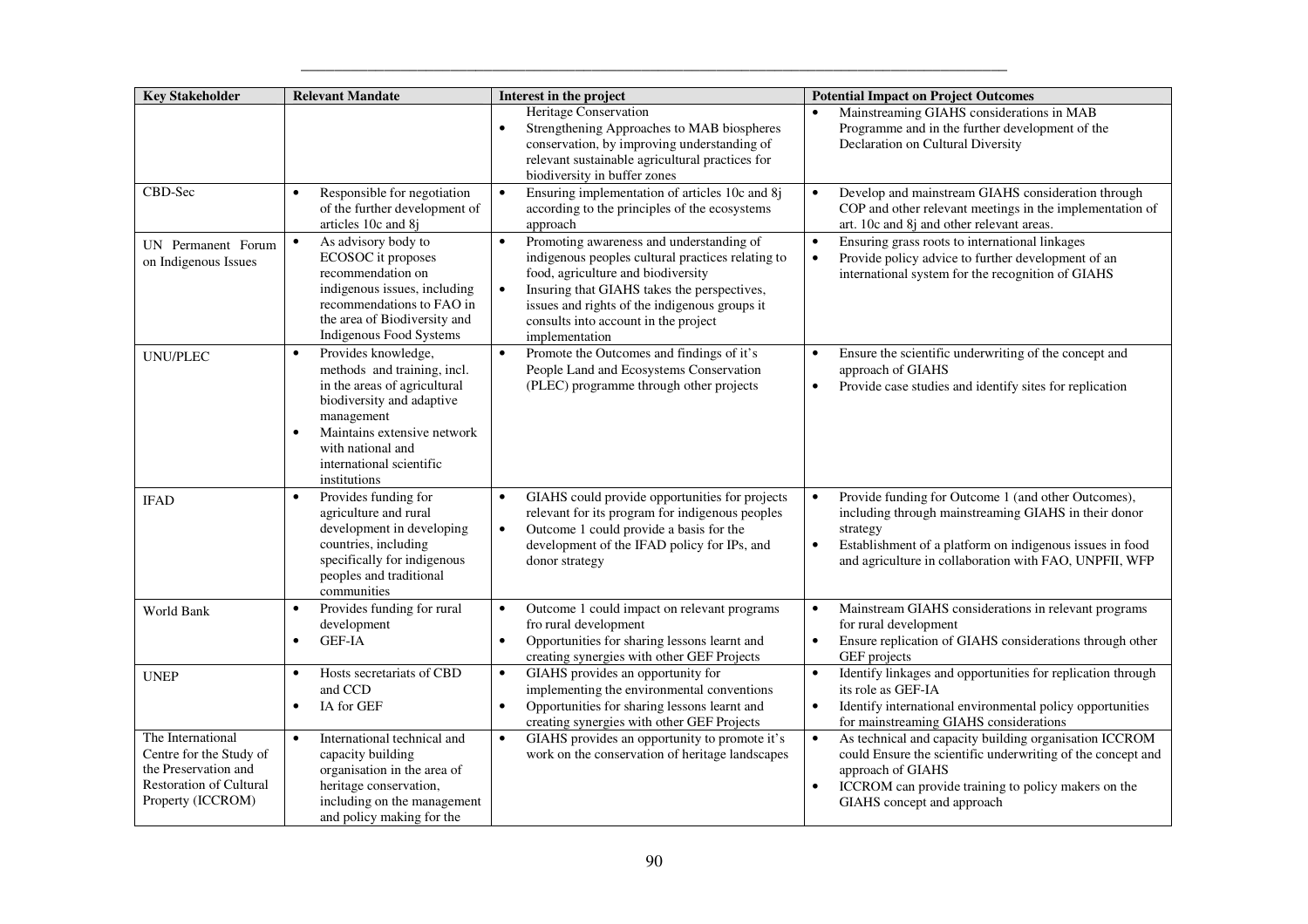| <b>Key Stakeholder</b>                                                                                                                        | <b>Relevant Mandate</b>                                                                                                                                                                                   | Interest in the project                                                                                                                                                                                                                                   | <b>Potential Impact on Project Outcomes</b>                                                                                                                                                                                                                                                                                 |
|-----------------------------------------------------------------------------------------------------------------------------------------------|-----------------------------------------------------------------------------------------------------------------------------------------------------------------------------------------------------------|-----------------------------------------------------------------------------------------------------------------------------------------------------------------------------------------------------------------------------------------------------------|-----------------------------------------------------------------------------------------------------------------------------------------------------------------------------------------------------------------------------------------------------------------------------------------------------------------------------|
|                                                                                                                                               | conservation of "heritage<br>landscapes"                                                                                                                                                                  |                                                                                                                                                                                                                                                           |                                                                                                                                                                                                                                                                                                                             |
| <b>CGIAR</b><br>institutions:<br>(IPGRI/ CYMITT/<br>CIP                                                                                       | Research and technical<br>$\bullet$<br>advice on traditional<br>agricultural systems                                                                                                                      | Promoting their knowledge and tools in the<br>$\bullet$<br><b>GIAHS</b> Project<br>Opportunities for research<br>$\bullet$                                                                                                                                | As technical and research institutions the CGIAR system<br>$\bullet$<br>could help ensure the scientific underwriting of the concept<br>and approach of GIAHS                                                                                                                                                               |
| Governments Pilot<br>Countries                                                                                                                | Ratified the CBD and CCD<br>$\bullet$<br>Participate in relevant policy<br>$\bullet$<br>arena's                                                                                                           | Promoting the conservation and valuation of<br>$\bullet$<br>their natural agricultural heritage through<br>international mechanisms                                                                                                                       | Political support in relevant policy arena's<br>$\bullet$<br>Promote GIAHS in their respective regions<br>$\bullet$                                                                                                                                                                                                         |
| <b>Bilateral Donors</b><br>(NL, GTZ, NO,<br>and others)                                                                                       | Many have working<br>$\bullet$<br>programs on agriculture,<br>rural development and<br>agricultural biodiversity                                                                                          | $\bullet$<br>Promoting the rights of IPs and marginalised<br>groups, as well-as biodiversity concerns in<br>relevant international policy on Rural<br>Development, Environment and Culture                                                                | Financial support for long term program<br>$\bullet$<br>Political support for Outcome 1<br>Adopting GIAHS considerations in their donor policies                                                                                                                                                                            |
| Private Donors<br>TCF / Rockefeller<br>etc.                                                                                                   | Fund projects in areas of<br>relevance to agricultural<br>biodiversity, bio-cultural<br>systems and IPs                                                                                                   | Opportunities for funding highly visible project<br>$\bullet$<br>in relevant areas of their funding programs                                                                                                                                              | Networking and donor support for Outcome 1 and long<br>$\bullet$<br>term program                                                                                                                                                                                                                                            |
| International<br>Networks and Fora<br>Indigenous<br>on<br>Peoples' Issues<br>IWBN,<br>(IIFB,<br>IITC,<br>Rigoberta<br>Mebchu<br>Foundation)   | Spokespersons in the<br>$\bullet$<br>international arena and<br>facilitators of consultations<br>with grass roots indigenous<br>communities on issues in<br>international policy of<br>importance to them | Promoting awareness and understanding of<br>$\bullet$<br>indigenous peoples cultural practices relating to<br>food, agriculture and biodiversity<br>$\bullet$<br>Ensuring indigenous peoples perspectives,<br>interests and rights are taken into account | Ensuring grass roots to international linkages<br>$\bullet$<br>(participation)<br>Provide constructive policy advice on the development of<br>an international system for the recognition of GIAHS<br>Ensuring linkages between indigenous peoples<br>$\bullet$<br>representation in various international policy processes |
| International NGOs,<br>including:<br>ETC group, ITDG, Via<br>Campesina, League for<br>Pastoral Peoples, CARE<br>and IUCN, WWF,<br>Roman Forum | Voice specific concerns of<br>$\bullet$<br>civil society groups on issues<br>relating to GIAHS<br>Lobby policy makers<br>$\bullet$<br>Provide technical advice<br>$\bullet$                               | Ensure that the specific concerns of their<br>$\bullet$<br>organisations are taken into account<br>$\bullet$<br>Synergies with relevant programs for sharing<br>lessons learnt and case studies                                                           | Provide policy advice, raise awareness and create political<br>$\bullet$<br>will for Outcome 1 through their networks<br>Help identify opportunities for mainstreaming and<br>$\bullet$<br>replication through civil society projects and programs (for<br>instance Ecoagriculture)                                         |
| Universities and other<br>research institutions<br>(University of Kent,<br>Wageningen, etc)                                                   | Provide education, research<br>$\bullet$<br>and publications on relevant<br>aspects of GIAHS                                                                                                              | Research interests<br>$\bullet$                                                                                                                                                                                                                           | As research and knowledge institutions, help ensure the<br>$\bullet$<br>scientific underwriting of the concept and approach of<br><b>GIAHS</b><br>Do research on relevant policy questions relating to<br>Outcome 1                                                                                                         |
|                                                                                                                                               | plans and policies in pilot countries (National)                                                                                                                                                          |                                                                                                                                                                                                                                                           | Outcome 2: The conservation and adaptive management of globally significant agricultural biodiversity harboured in GIAHS is mainstreamed in sectoral and inter-sectoral                                                                                                                                                     |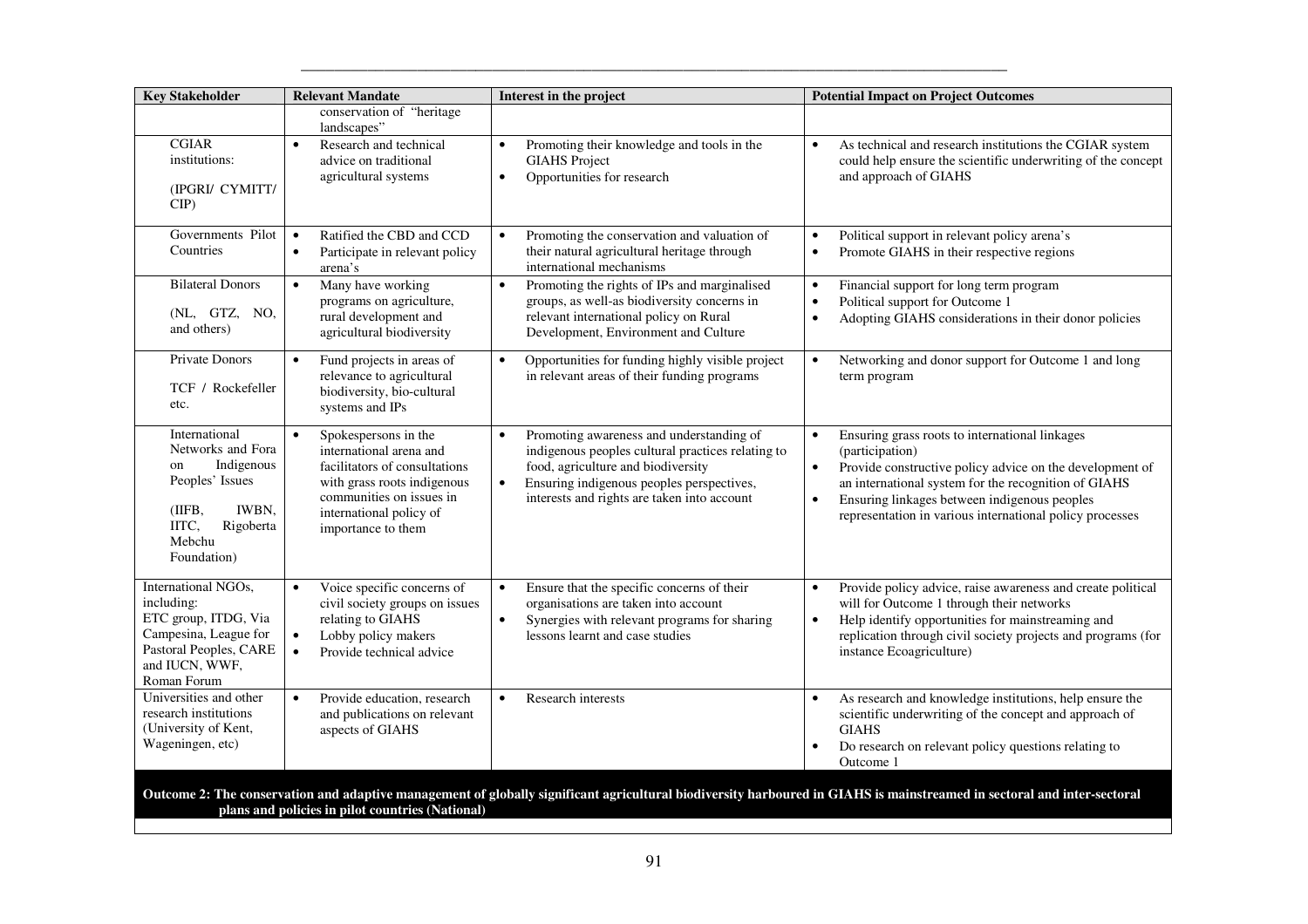| <b>Key Stakeholder</b>                                                                    | <b>Relevant Mandate</b>                                                                                                                                                                                                                                                                                                                                                                                                                                                     | Interest in the project                                                                                                                                                                                                                                                                               | <b>Potential Impact on Project Outcomes</b>                                                                                                                                                                                                                                                                         |
|-------------------------------------------------------------------------------------------|-----------------------------------------------------------------------------------------------------------------------------------------------------------------------------------------------------------------------------------------------------------------------------------------------------------------------------------------------------------------------------------------------------------------------------------------------------------------------------|-------------------------------------------------------------------------------------------------------------------------------------------------------------------------------------------------------------------------------------------------------------------------------------------------------|---------------------------------------------------------------------------------------------------------------------------------------------------------------------------------------------------------------------------------------------------------------------------------------------------------------------|
| <b>Chile</b>                                                                              |                                                                                                                                                                                                                                                                                                                                                                                                                                                                             |                                                                                                                                                                                                                                                                                                       |                                                                                                                                                                                                                                                                                                                     |
| <b>CONAMA</b> (National<br><b>Environmental Council)</b>                                  | Responsible government<br>institution for National Agency in<br>charge of the environmental laws,<br>policy formulation, and<br>environmental project<br>management and mainstreaming<br>environmental issues (including<br>Environmental Conventions) in<br>other ministries and the NBSAP                                                                                                                                                                                 | Implementation of NBSAP objectives<br>$\bullet$                                                                                                                                                                                                                                                       | Lead government institution<br>$\bullet$<br>Inclusion of GIAHS considerations in NBSAP<br>$\bullet$<br>Mainstreaming GIAHS considerations in other ministries                                                                                                                                                       |
| Ministry of Agriculture                                                                   | Responsible ministry for policy<br>formulation in the agricultural<br>sector and through their<br>decentralized offices and<br>specialized agencies for technical<br>assistance and extension                                                                                                                                                                                                                                                                               | Implementing sustainable agricultural practices<br>$\bullet$<br>and agricultural biodiversity conservation<br>Promoting sustainable natural resource<br>$\bullet$<br>management<br>Strengthening national benefits from the<br>$\bullet$<br>agricultural sector through tapping into niche<br>markets | Inclusion of GIAHS considerations in agricultural policies<br>$\bullet$                                                                                                                                                                                                                                             |
| National Council for<br>culture and the Arts                                              | Responsible institution for cultural<br>heritage issues                                                                                                                                                                                                                                                                                                                                                                                                                     | to be explored<br>$\bullet$                                                                                                                                                                                                                                                                           | Adoption of GIAHS considerations in cultural heritage<br>$\bullet$<br>policies and plans                                                                                                                                                                                                                            |
| Instituto de Desarrollo<br>Agropecuario, INDAP,<br>Regional Office Los<br>Lagos, región X | Agricultural development of the<br>rural areas of the country.                                                                                                                                                                                                                                                                                                                                                                                                              | Implementing sustainable agricultural practices<br>$\bullet$<br>Promoting sustainable natural resource<br>$\bullet$<br>management<br>Strengthening national benefits from the<br>$\bullet$<br>agricultural sector through tapping into niche<br>markets                                               | Technical support and co-funding, regional policy issues<br>$\bullet$<br>(extension, micro-credit, soil recuperation)                                                                                                                                                                                               |
| 3 Farming communities<br>(2 traditional / 1<br>indigenous)                                | Primary custodians of agricultural<br>biodiversity. Traditional Rural<br>inhabitants that have live for<br>centuries in Chiloé Island using<br>the local resources, mostly<br>carrying out a subsistence kind of<br>forestry-agricultural production.<br>Through the modernization<br>process of the country the local<br>communities face new scenarios<br>that have influence and impact the<br>conservation of the agricultural<br>heritage and indigenous<br>knowledge. | Continuation of a way of life<br>$\bullet$<br>Improved livelihood benefits<br>$\bullet$<br>Recognition of their cultural heritage, rights and<br>$\bullet$<br>institutions                                                                                                                            | Custodians of the agricultural biodiversity represented<br>$\bullet$<br>through customary institutions. The communities have a<br>strong rural tradition and the potential to create pilot<br>GIAHS sites.<br>Identification of policy bottlenecks and opportunities for<br>$\bullet$<br>realizing GIAHS objectives |
| Governor of Chiloé                                                                        | Representing the national central<br>government in the Province of<br>Chiloé. It administrates parts of<br>the regional fund for development<br>and is an important political<br>stakeholder.                                                                                                                                                                                                                                                                               | Promotion of the visibility of Chiloé as a place<br>of great cultural, environmental and tourism<br>interest                                                                                                                                                                                          | Local Policy issues, co-funding and important sponsor of<br>GIAHS Chiloé.                                                                                                                                                                                                                                           |
| 3 Municipalities                                                                          | Representing the national central                                                                                                                                                                                                                                                                                                                                                                                                                                           | Achieving economic development capitalizing<br>$\bullet$                                                                                                                                                                                                                                              | Local Policy issues, co-funding and important sponsor of<br>$\bullet$                                                                                                                                                                                                                                               |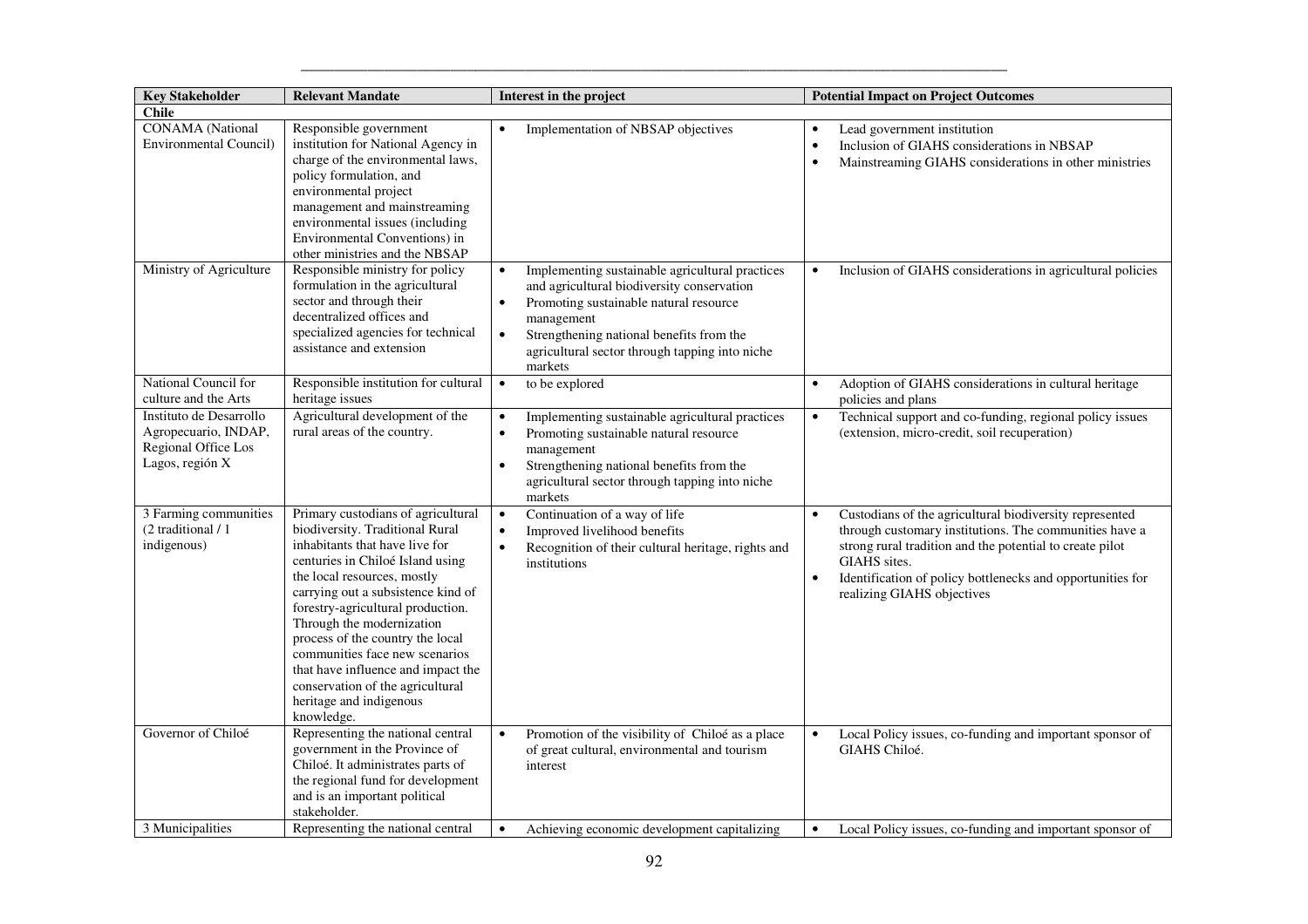| <b>Key Stakeholder</b>                                                                                | <b>Relevant Mandate</b>                                                                                                                                                                                                                                                                     | Interest in the project                                                                                                                                                                        | <b>Potential Impact on Project Outcomes</b>                                                                                                                                                                                                                              |
|-------------------------------------------------------------------------------------------------------|---------------------------------------------------------------------------------------------------------------------------------------------------------------------------------------------------------------------------------------------------------------------------------------------|------------------------------------------------------------------------------------------------------------------------------------------------------------------------------------------------|--------------------------------------------------------------------------------------------------------------------------------------------------------------------------------------------------------------------------------------------------------------------------|
|                                                                                                       | government in the Province of<br>Chiloé. It administrates parts of<br>the regional fund for development<br>and is an important political<br>stakeholder.                                                                                                                                    | on agricultural heritage                                                                                                                                                                       | GIAHS Chiloé.                                                                                                                                                                                                                                                            |
| Centro de Tecnología y<br>Educación (CET)                                                             | Research centre focused on<br>organic agriculture, rural<br>development, education and<br>indigenous farmer oriented<br>technology                                                                                                                                                          | Lead mandated implementing organization.<br>GIAHS objectives coincide with capacity, values<br>and mission of this NGO                                                                         | CET will facilitate local-national policy dialogue with<br>CONAMA through a participatory process using both its<br>national centre and local office                                                                                                                     |
| <b>Bishop of Chiloé Msgr</b><br>.Ysern                                                                | Religious and moral authority in<br>Chiloé and Chile                                                                                                                                                                                                                                        | Promoting human centered and rights based rural<br>$\bullet$<br>development on Chiloé that is supportive of local<br>cultural values and the role of people as<br>custodians of the ecosystem  | Msgr. Ysern is a moral authority and strong supporter of<br>the cultural identity and environmental conservation of<br>Chiloé with influence on public opinion and policy-makers<br>at national level.                                                                   |
| <b>UNESCO-CO</b>                                                                                      | Support national implementation<br>of WHC and other international<br>programs on cultural issues,<br>science and education                                                                                                                                                                  | Promote cultural heritage and diversity<br>$\bullet$<br>considerations in Chile                                                                                                                | Provide linkages with cultural and education sectors of the<br>$\bullet$<br>government of Chile                                                                                                                                                                          |
| FAO-CO                                                                                                | Responsible for implementation<br>UN development activities and<br>GEF Projects in Chile                                                                                                                                                                                                    | Ensure linkages and co-ordination with FAO<br>$\bullet$<br>Country program                                                                                                                     | Improve co-ordination and integration with other FAO-led<br>$\bullet$<br>activities                                                                                                                                                                                      |
| FAO - Regional Office                                                                                 | Technical, policy and logistical<br>support for agricultural and rural<br>development                                                                                                                                                                                                       | Support World Food Summit objectives,<br>$\bullet$<br>promote sustainable rural development and<br>conservation of agricultural biodiversity and<br>genetic resources for food and agriculture | Ensure linkages with other national and regional FAO-led<br>programs of technical and policy nature                                                                                                                                                                      |
| Peru                                                                                                  |                                                                                                                                                                                                                                                                                             |                                                                                                                                                                                                |                                                                                                                                                                                                                                                                          |
| <b>CONAM-National</b><br><b>Environmental Council</b><br>(National and regional<br>office)            | Responsible government<br>institution for National Agency in<br>charge of the environmental laws,<br>policy formulation, and<br>environmental project<br>management and mainstreaming<br>environmental issues (including<br>Environmental Conventions) in<br>other ministries and the NBSAP | Implementation of NBSAP objectives<br>$\bullet$                                                                                                                                                | Lead government institution<br>$\bullet$<br>Inclusion of GIAHS considerations in NBSAP<br>$\bullet$<br>Mainstreaming GIAHS considerations in other ministries                                                                                                            |
| INIA (Nacional)                                                                                       | INIA is the lead national<br>institution on agricultural research<br>and extension. Their work<br>includes programs on native crops<br>and cameloids                                                                                                                                        | improve technical services for agricultural<br>$\bullet$<br>development in remote areas with traditional<br>agricultural systems and biodiversity                                              | provide scientific and technical underwriting of policies<br>$\bullet$<br>mainstream GIAHS considerations in research and<br>$\bullet$<br>extension work                                                                                                                 |
| Farming communities<br>of 4 Micro-watersheds<br>Department of Cusco<br>Micro-cuencas del<br>$\bullet$ | Primary custodians of agricultural<br>biodiversity.                                                                                                                                                                                                                                         | Continuation of a way of life<br>$\bullet$<br>Improved livelihood benefits<br>$\bullet$<br>Recognition of their cultural heritage, rights and<br>$\bullet$<br>institutions                     | Custodians of the agricultural biodiversity represented<br>through customary institutions. The communities have a<br>strong rural tradition and the potential to create pilot<br>GIAHS sites.<br>Identification of policy bottlenecks and opportunities for<br>$\bullet$ |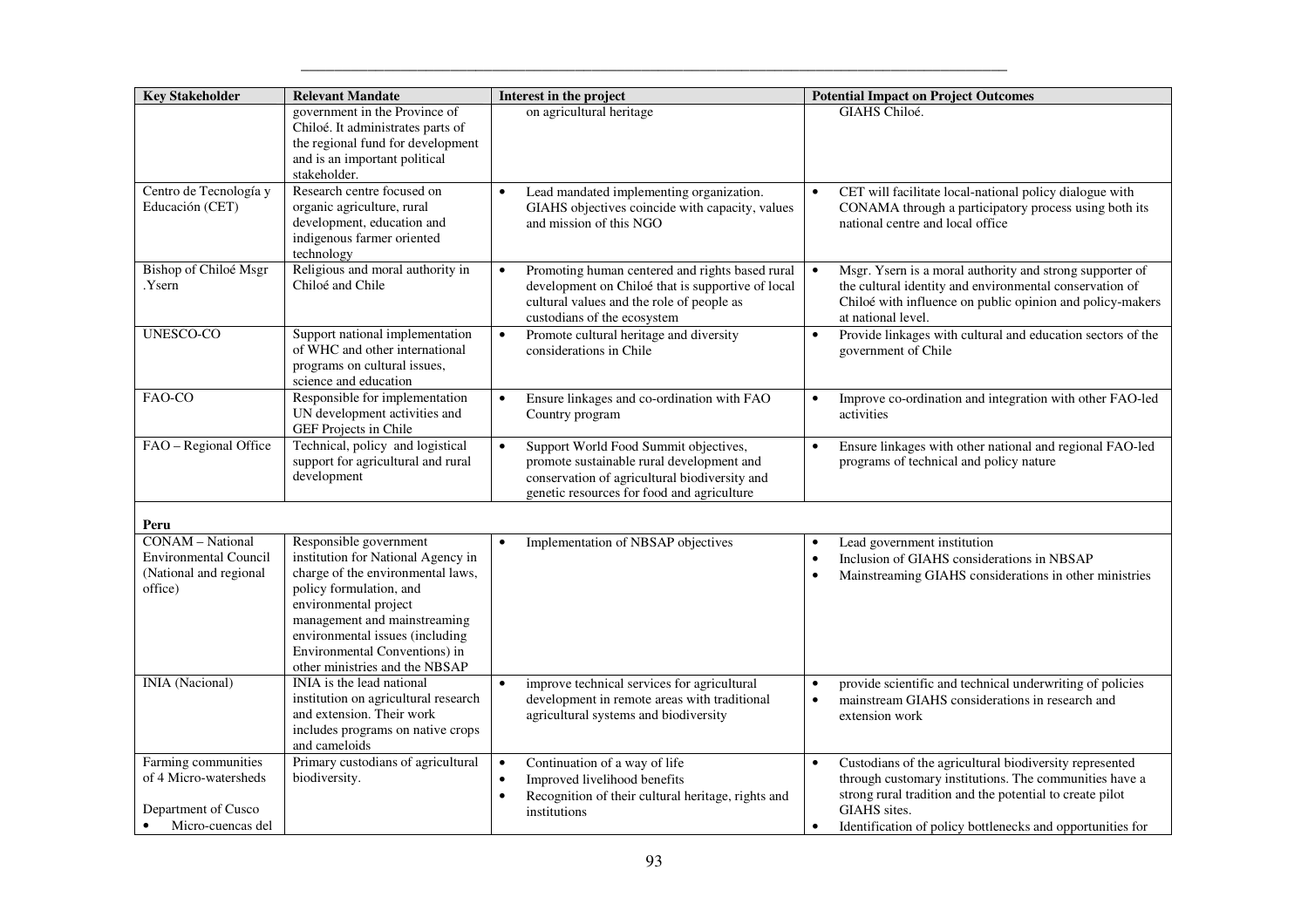| <b>Key Stakeholder</b>                                                                                                                        | <b>Relevant Mandate</b>                                                                                                                                                                                                                                         | Interest in the project                                                                                                                      | <b>Potential Impact on Project Outcomes</b>                                                                                                                                                                                          |
|-----------------------------------------------------------------------------------------------------------------------------------------------|-----------------------------------------------------------------------------------------------------------------------------------------------------------------------------------------------------------------------------------------------------------------|----------------------------------------------------------------------------------------------------------------------------------------------|--------------------------------------------------------------------------------------------------------------------------------------------------------------------------------------------------------------------------------------|
| Carmen in the<br>Vilcanota valley<br>Cuenca de Lares<br>Department of Puno<br>Micro Cuenca de<br>San José<br>Comunidad de<br>Caritamaya, y CC |                                                                                                                                                                                                                                                                 |                                                                                                                                              | realizing GIAHS objectives                                                                                                                                                                                                           |
| de la microcuenca,<br>provincia Acora                                                                                                         |                                                                                                                                                                                                                                                                 |                                                                                                                                              |                                                                                                                                                                                                                                      |
| Municipalities in 4<br>Micro-cuencas                                                                                                          | Municipalities are responsible for<br>presenting at provincial and<br>district level yearly plans and<br>budget for rural development                                                                                                                           | promotion of local rural development<br>$\bullet$<br>$\bullet$<br>positive visibility of municipalities                                      | Inclusion of GIAHS considerations in yearly plans and<br>budgets for rural development                                                                                                                                               |
| 2 Regional<br>Governments                                                                                                                     | Regional policies and programs<br>include agro-biodiversity<br>conservation plans and food<br>security plans                                                                                                                                                    | promotion of agricultural biodiversity, food<br>$\bullet$<br>security and rural development                                                  | Inclusion of GIAHS considerations in regional plans and<br>$\bullet$<br>budgets                                                                                                                                                      |
| $2$ NGO's<br>CARE (San<br>$\bullet$<br>José y<br>Ccaritamaya)<br>Arariwa (El<br>$\bullet$<br>Carmen y<br>Lares)                               | CARE and Arariwa have a history<br>of working with farmers<br>communities in their respective<br>regions of several decades. They<br>provide a strong baseline of<br>agricultural biodiversity and rural<br>development activities in the<br>project localities | promotion of agricultural biodiversity, food<br>$\circ$<br>security and rural development                                                    | local facilitation of workshops identifying policy<br>$\circ$<br>bottlenecks and opportunities                                                                                                                                       |
| CIP                                                                                                                                           | The Lima based CGIAR institute<br>includes activities for the ex-situ<br>and in-situ conservation of native<br>potato varieties                                                                                                                                 | promotion of agricultural biodiversity, food<br>$\bullet$<br>security and rural development, as related to<br>native potato varieties        | provide scientific and technical underwriting of policies in<br>$\bullet$<br>areas of in-situ conservation of potato varieties and access<br>and benefit sharing<br>mainstream GIAHS considerations in research program<br>$\bullet$ |
| Parque de la Papa<br>/ANDES                                                                                                                   | Frontrunner initiative of the NGO<br>ANDES for the conservation and<br>protection of Andean crops,<br>traditional knowledge and<br>agricultural heritage                                                                                                        | $\bullet$<br>Ensuring conservation and protection of Andean<br>crops and traditional knowledge recognising the<br>rights of their custodians | Contributing to development of policies for the protection<br>$\bullet$<br>of farmer's and indigenous rights over their biodiversity<br>and traditional knowledge, by sharing lessons learnt                                         |
| <b>UNESCO-CO</b>                                                                                                                              | Support national implementation<br>of WHC and other international<br>programs on cultural issues,<br>science and education                                                                                                                                      | Promote cultural heritage and diversity<br>$\bullet$<br>considerations in Peru                                                               | Provide linkages with cultural and education sectors of the<br>$\bullet$<br>government of Peru                                                                                                                                       |
| FAO-CO                                                                                                                                        | Responsible for implementation<br>UN development activities and<br>GEF Projects in Peru                                                                                                                                                                         | Ensure linkages and co-ordination with FAO<br>$\bullet$<br>Country program                                                                   | Improve co-ordination and integration with other FAO-led<br>$\bullet$<br>activities                                                                                                                                                  |
| FAO - Regional Office                                                                                                                         | Technical, policy and logistical<br>support for agricultural and rural                                                                                                                                                                                          | Support World Food Summit objectives,<br>$\bullet$                                                                                           | Ensure linkages with other national and regional FAO-led<br>$\bullet$                                                                                                                                                                |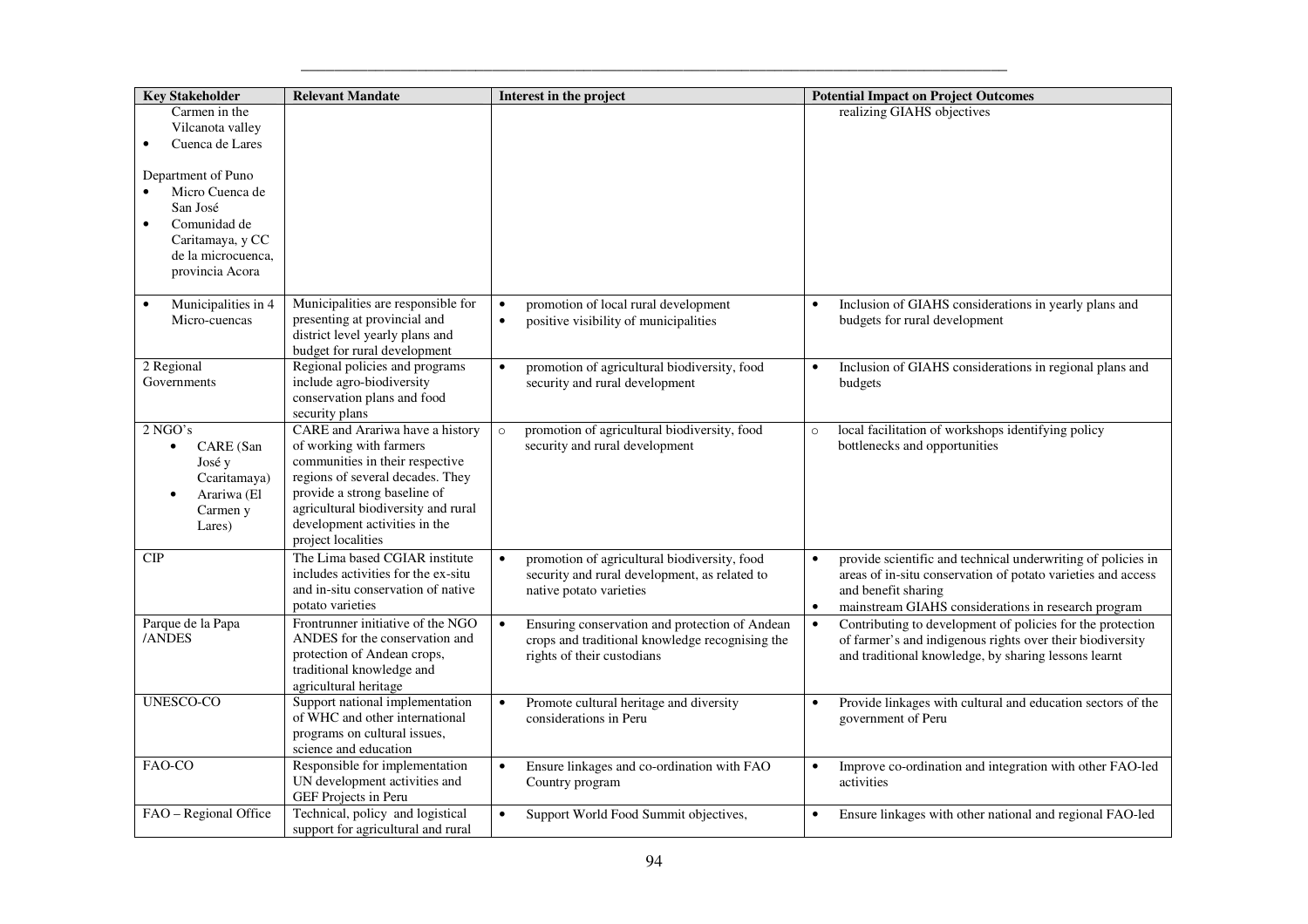| <b>Key Stakeholder</b>                                                                                                                                                                                                                                                                                                                                                                                   | <b>Relevant Mandate</b>                                                                                                                                 | Interest in the project                                                                                                                                                    | <b>Potential Impact on Project Outcomes</b>                                                                                                                                                                                                                                                                         |
|----------------------------------------------------------------------------------------------------------------------------------------------------------------------------------------------------------------------------------------------------------------------------------------------------------------------------------------------------------------------------------------------------------|---------------------------------------------------------------------------------------------------------------------------------------------------------|----------------------------------------------------------------------------------------------------------------------------------------------------------------------------|---------------------------------------------------------------------------------------------------------------------------------------------------------------------------------------------------------------------------------------------------------------------------------------------------------------------|
|                                                                                                                                                                                                                                                                                                                                                                                                          | development                                                                                                                                             | promote sustainable rural development and<br>conservation of agricultural biodiversity and<br>genetic resources for food and agriculture                                   | programs of technical and policy nature                                                                                                                                                                                                                                                                             |
| <b>China</b>                                                                                                                                                                                                                                                                                                                                                                                             |                                                                                                                                                         |                                                                                                                                                                            |                                                                                                                                                                                                                                                                                                                     |
| Chinese Academy of<br>Science (CAS)                                                                                                                                                                                                                                                                                                                                                                      | Responsible government<br>institution for scientific research<br>incl. in the areas of agriculture,<br>natural resources, geography and<br>biodiversity | Research in the areas of biodiversity and heritage<br>$\bullet$<br>conservation                                                                                            | Lead facilitating institution<br>$\bullet$<br>CAS will lead a new center for heritage conservation that<br>$\bullet$<br>will include a unit for agricultural heritage<br>Provide scientific basis for policy development                                                                                            |
| Farming communities<br>villager group;<br>some corporations<br>(Yunshan aquatic<br>product limited<br>company, Renzhuang<br>town field fish native-<br>gene conservation<br>company)<br>Field fish specific<br>community                                                                                                                                                                                 | Primary custodians of agricultural<br>biodiversity.                                                                                                     | Continuation of a way of life<br>$\bullet$<br>Improved livelihood benefits<br>$\bullet$<br>Recognition of their cultural heritage, rights and<br>$\bullet$<br>institutions | Custodians of the agricultural biodiversity represented<br>$\bullet$<br>through customary institutions. The communities have a<br>strong rural tradition and the potential to create pilot<br>GIAHS sites.<br>Identification of policy bottlenecks and opportunities for<br>$\bullet$<br>realizing GIAHS objectives |
| Other state institutions<br>(nat / regional / local)<br>MOA of China;<br>Agricultural<br><b>Technology Promotion</b><br>Center of the MOA;<br>Bureau of agriculture of<br>Zhejiang province;<br><b>State Environmental</b><br>Protection<br>Administration;<br>Travel agency of<br>Qingtian<br>National CBD and<br>Biosafely office;<br>National Biosafety<br>Office, SEPA CITES<br>Management Authority | Mandates in the area of<br>agricultural, natural resources,<br>biodiversity and protected areas<br>policies                                             | Strengthened implementation of their respective<br>$\bullet$<br>mandates towards national and international<br>objectives                                                  | Provide policy, scientific technique and project formation<br>$\bullet$<br>support, offer opportunities of training and project<br>evaluation.<br>Formulate, co-ordinate and implement GIAHS<br>$\bullet$<br>considerations in target policies                                                                      |
| NGO <sub>s</sub> :<br>Ecological Society of<br>China;<br>Chinese Society of<br>Agro-ecological                                                                                                                                                                                                                                                                                                           | Each have specialized mandates,<br>capacities and objectives relating<br>to the conservation of agricultural<br>biodiversity and heritage               | $\bullet$<br>GIAHS provides a concept and framework to<br>realize their objectives                                                                                         | Provide policy advice<br>$\bullet$                                                                                                                                                                                                                                                                                  |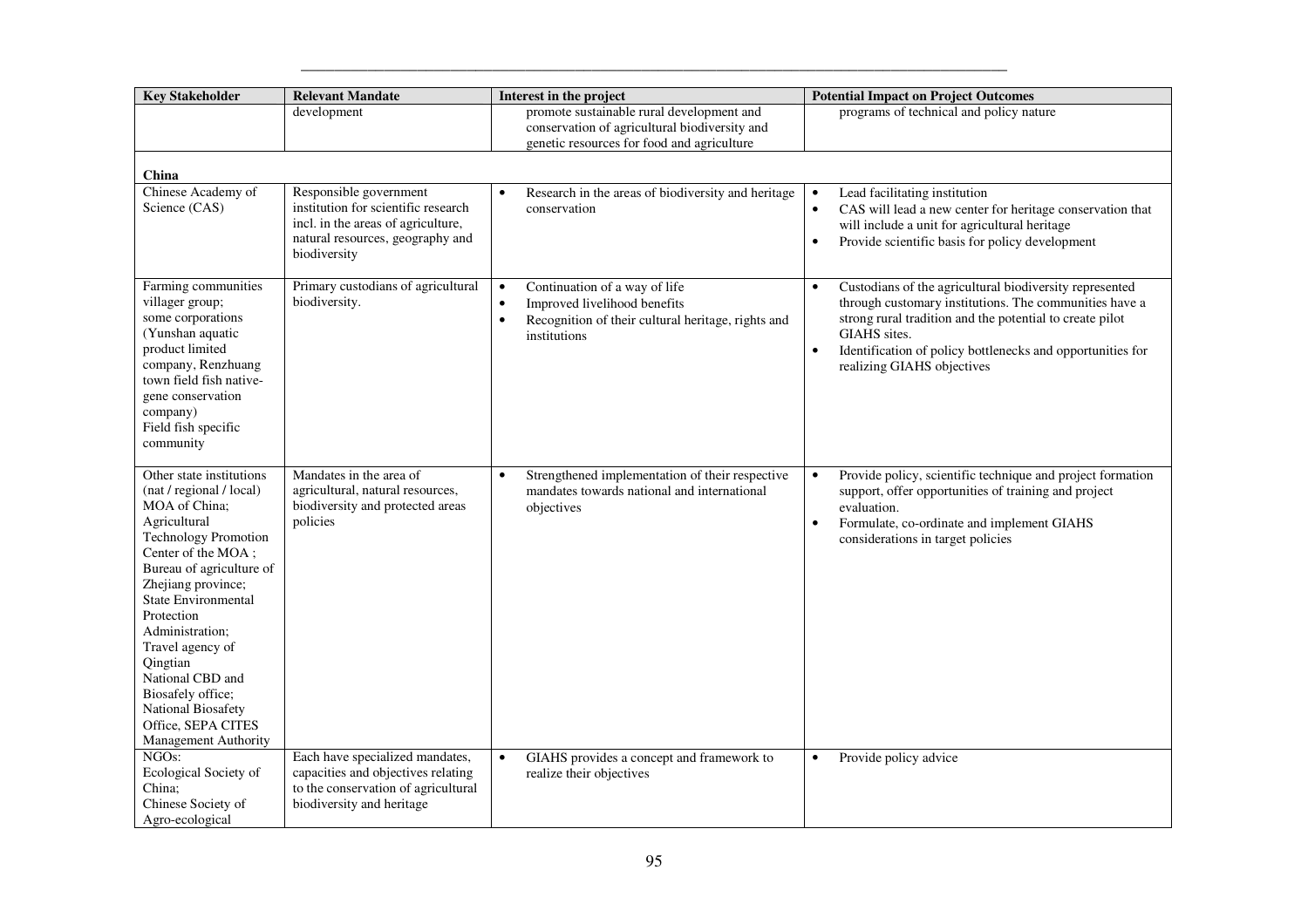| <b>Key Stakeholder</b>                                                                                                                                       | <b>Relevant Mandate</b>                                                                                                                                                                                                                                                     | Interest in the project                                                                                                                                                                        | <b>Potential Impact on Project Outcomes</b>                                                                                                                       |
|--------------------------------------------------------------------------------------------------------------------------------------------------------------|-----------------------------------------------------------------------------------------------------------------------------------------------------------------------------------------------------------------------------------------------------------------------------|------------------------------------------------------------------------------------------------------------------------------------------------------------------------------------------------|-------------------------------------------------------------------------------------------------------------------------------------------------------------------|
| Environment<br>Protection:<br>Agricultural society of<br>China:<br>China Biodiversity<br>Conservation<br>Foundation;<br>Rice-fish farming<br>system society. |                                                                                                                                                                                                                                                                             |                                                                                                                                                                                                |                                                                                                                                                                   |
| China Council for<br>International<br>Cooperation on<br>Environment and<br>Development<br>(CCICED).                                                          | Oversee liaison and promote<br>synergies between national<br>policies and international co-<br>operation including conventions<br>and treaties                                                                                                                              | Ensuring coordinated efforts between<br>$\bullet$<br>international objectives and law and national<br>policies and programs                                                                    | Provide policy advice on embedding GIAHS national<br>$\bullet$<br>policy considerations into international law and objectives                                     |
| Provincial government<br>of Qintiang                                                                                                                         | provincial policy and development<br>planning                                                                                                                                                                                                                               | Capturing development benefits of the<br>agricultural heritage of Qintiang province                                                                                                            | Include GIAHS considerations in provincial policies and<br>$\bullet$<br>plans for rural development, organic agriculture, education,<br>culture and niche tourism |
| <b>UNESCO-CO</b>                                                                                                                                             | Support national implementation<br>of WHC and other international<br>programs on cultural issues,<br>science and education                                                                                                                                                  | Promote cultural heritage and diversity<br>$\bullet$<br>considerations in China                                                                                                                | Provide linkages with cultural and education sectors of the<br>$\bullet$<br>government of China                                                                   |
| FAO - Regional Office<br>and CO                                                                                                                              | Technical, policy and logistical<br>support for agricultural and rural<br>development                                                                                                                                                                                       | Support World Food Summit objectives,<br>$\bullet$<br>promote sustainable rural development and<br>conservation of agricultural biodiversity and<br>genetic resources for food and agriculture | Ensure linkages with other national and regional FAO-led<br>$\bullet$<br>programs of technical and policy nature                                                  |
| <b>UNU</b>                                                                                                                                                   | PLEC (GEF OP12) Project<br>(ended) has produced many<br>lessons on adaptive management<br>of agricultural biodiversity                                                                                                                                                      | UNU is interested to mainstream the lessons<br>$\bullet$<br>learnt from PLEC                                                                                                                   | provide scientific basis for GIAHS considerate policies<br>$\bullet$                                                                                              |
| <b>Philippines</b>                                                                                                                                           |                                                                                                                                                                                                                                                                             |                                                                                                                                                                                                |                                                                                                                                                                   |
| Bureau of Soils and<br>Water Management<br>Department of<br>Agriculture (DA)                                                                                 | DA attached agency, whose legal<br>mandate is to advise and render<br>assistance on matters relative to<br>the utilization and management of<br>land and water resources                                                                                                    | Ensuring sustainable land and water management<br>$\bullet$<br>in Ifugao                                                                                                                       | Responsible government institution and lead facilitating<br>$\bullet$<br>institution for this Outcome<br>Co-funding<br>$\bullet$                                  |
| Department of<br>Environment and<br><b>Natural Resources</b><br>(DENR)                                                                                       | DENR is the primary government<br>agency responsible for the<br>conservation, management,<br>development and proper use of the<br>country's environment and natural<br>resources, including those<br>protected areas, watershed areas<br>and lands of the public domain, as | Strengthening the implementation of NBSAPs<br>and sustainable management of biodiversity and<br>forest resources                                                                               | Implementation of GIAHS considerations in protected<br>$\bullet$<br>areas and forest policies;                                                                    |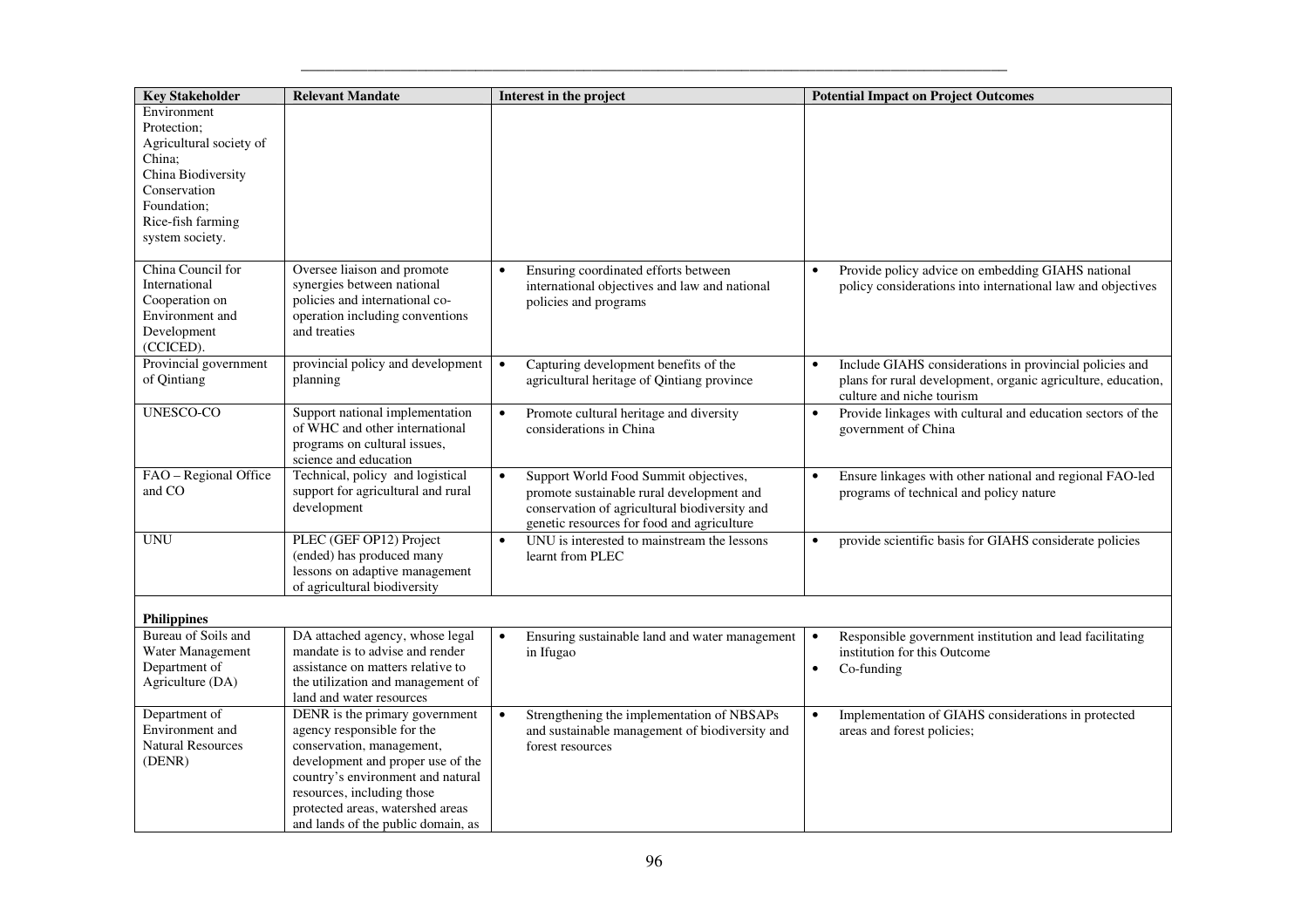| <b>Key Stakeholder</b>                     | <b>Relevant Mandate</b>                                                                                                                                                                                                                                                                                                                                                                                                                | Interest in the project                                                                                                                                                                                      | <b>Potential Impact on Project Outcomes</b>                                                                                                                                                                                                                         |
|--------------------------------------------|----------------------------------------------------------------------------------------------------------------------------------------------------------------------------------------------------------------------------------------------------------------------------------------------------------------------------------------------------------------------------------------------------------------------------------------|--------------------------------------------------------------------------------------------------------------------------------------------------------------------------------------------------------------|---------------------------------------------------------------------------------------------------------------------------------------------------------------------------------------------------------------------------------------------------------------------|
|                                            | well as the licensing and<br>regulation of all natural resources<br>utilization.                                                                                                                                                                                                                                                                                                                                                       |                                                                                                                                                                                                              |                                                                                                                                                                                                                                                                     |
| Department of Land<br>Reform (DLR)         | Responsible for institutional and<br>legal mechanisms on land tenure<br>and resource tenure security.                                                                                                                                                                                                                                                                                                                                  | Ensuring secure access to natural resources for<br>$\bullet$<br>rural development                                                                                                                            | Promoting land tenure and land reform policies that are<br>$\bullet$<br>consistent with cultural practices for sustainable natural<br>resource management and GIAHS considerations in other<br>potential GIAHS systems                                              |
| Department of<br>Agriculture (DA)          | The DA is responsible for the<br>promotion of agricultural<br>development growth, provides the<br>policy framework, helps direct<br>public investments, and in<br>partnership with local government<br>units (LGUs) provides the support<br>services necessary to make<br>agriculture and agri-based<br>enterprises profitable and to help<br>spread the benefits of<br>development to the poor,<br>particularly those in rural areas. | Agricultural and rural development<br>$\bullet$                                                                                                                                                              | Inclusion of GIAHS considerations in agricultural policies<br>Co-funding                                                                                                                                                                                            |
| Local Government<br>Units of Ifugao (LGUs) | The LGU refers to the territorial<br>and political subdivisions, and<br>local autonomy, by virtue of Law,<br>they shall manage and take care of<br>the resources and the welfare of<br>the people within their area of<br>jurisdiction.                                                                                                                                                                                                | promotion of local rural development<br>$\bullet$<br>positive visibility of municipalities<br>$\bullet$<br>development of tourism potential<br>$\bullet$<br>$\bullet$<br>conservation of World Heritage Site | Facilitation and implementation of local policy issues and<br>$\bullet$<br>public investments;<br>Collaborators, facilitators and co-funding institutions<br>Responsible for the continued monitoring of policy<br>impacts during and after the project completion. |
| Farming communities                        | Primary custodians of agricultural<br>biodiversity.                                                                                                                                                                                                                                                                                                                                                                                    | Continuation of a way of life<br>$\bullet$<br>Improved livelihood benefits<br>$\bullet$<br>Recognition of their cultural heritage, rights and<br>$\bullet$<br>institutions                                   | Custodians of the agricultural biodiversity represented<br>$\bullet$<br>through customary institutions.<br>Identification of policy bottlenecks and opportunities for<br>$\bullet$<br>realizing GIAHS objectives                                                    |
| <b>State Colleges and</b><br>Universities  | SCUs are responsible for<br>generation and diffusion of<br>knowledge in the broader range of<br>disciplines relevant and<br>responsive to the dynamically<br>changing domestic and<br>international environment.                                                                                                                                                                                                                       | research interest<br>$\bullet$                                                                                                                                                                               | Providing technical and scientific advice on policy issues<br>$\bullet$                                                                                                                                                                                             |
| Department of Tourism<br>(DOT)             | The primary government agency<br>charged with the responsibility to<br>encourage, promote, and develop<br>tourism as a major socio-<br>economic activity to generate<br>foreign currency and employment<br>and to spread the benefits of<br>tourism to both the private and                                                                                                                                                            | Development of niche agro-tourism<br>$\bullet$                                                                                                                                                               | Formulation of guidelines for low-impact agro-tourism in<br>$\bullet$<br>Ifugao                                                                                                                                                                                     |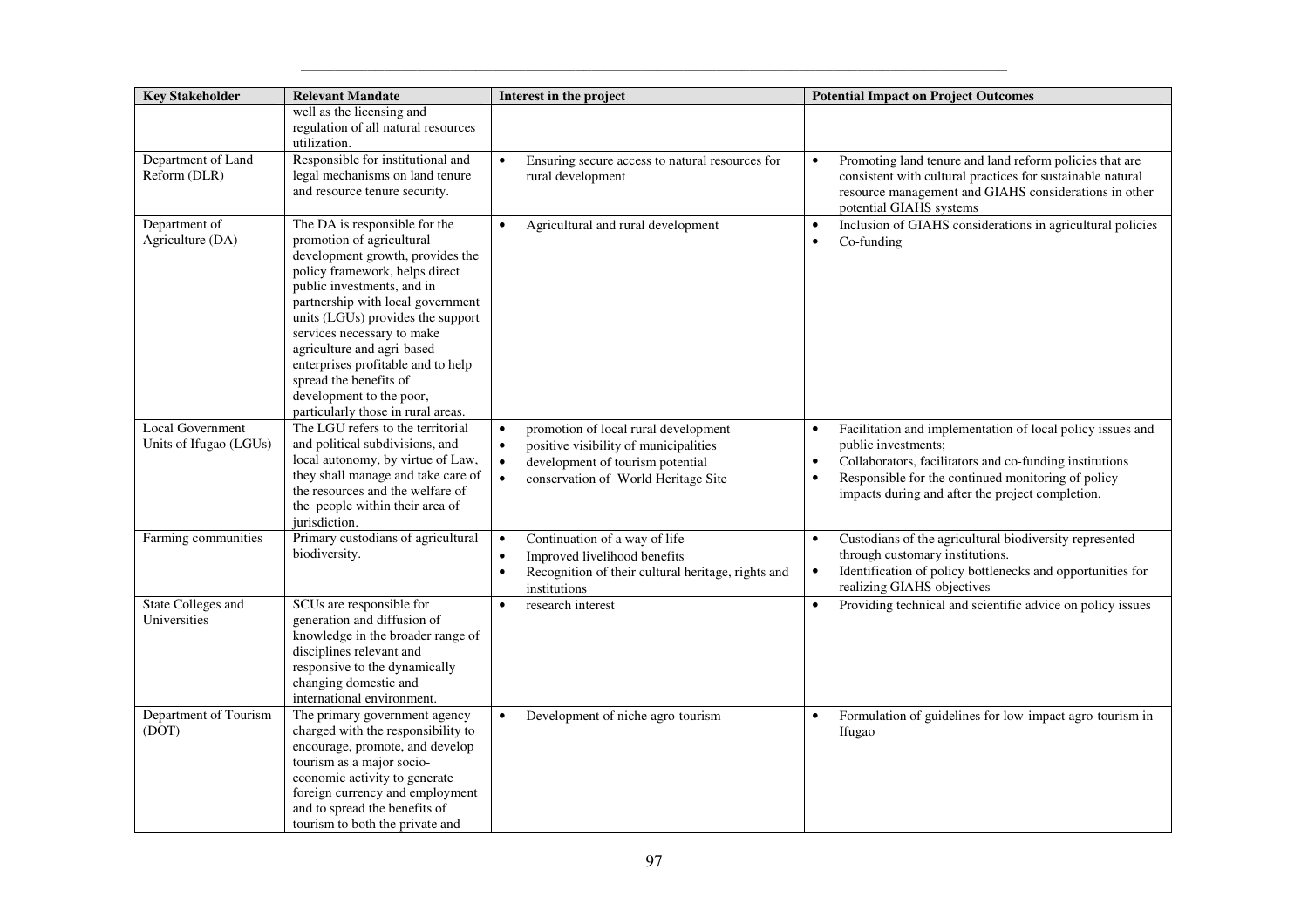| <b>Key Stakeholder</b>                                                 | <b>Relevant Mandate</b>                                                                                                                                                                                                                                                                                                                        | Interest in the project                                                                                                                                                                                                                                                                               | <b>Potential Impact on Project Outcomes</b>                                                                                                                                                       |
|------------------------------------------------------------------------|------------------------------------------------------------------------------------------------------------------------------------------------------------------------------------------------------------------------------------------------------------------------------------------------------------------------------------------------|-------------------------------------------------------------------------------------------------------------------------------------------------------------------------------------------------------------------------------------------------------------------------------------------------------|---------------------------------------------------------------------------------------------------------------------------------------------------------------------------------------------------|
|                                                                        | public sector.                                                                                                                                                                                                                                                                                                                                 |                                                                                                                                                                                                                                                                                                       |                                                                                                                                                                                                   |
| Governor of Ifugao                                                     | Regional governance                                                                                                                                                                                                                                                                                                                            | Regional development<br>$\bullet$                                                                                                                                                                                                                                                                     | Ensure regional support for mainstreaming GIAHS<br>$\bullet$<br>considerations in Ifugao                                                                                                          |
| NGOs (Save the Ifugao<br>Rice Terraces;<br>Tebtebba)                   | specific respective mandates relate<br>to Ifugao heritage conservation<br>and rights of indigenous peoples                                                                                                                                                                                                                                     | Insuring participation of local communities<br>$\bullet$                                                                                                                                                                                                                                              | Capacity building and facilitation for participation of<br>communities in policy dialogue<br>Sharing lessons learnt<br>$\bullet$<br>Providing policy advice                                       |
| <b>IRT</b> Conservation Plan                                           |                                                                                                                                                                                                                                                                                                                                                |                                                                                                                                                                                                                                                                                                       | Integrate GIAHS concept into current action programmes<br>$\bullet$<br>and activities including allocation of resources                                                                           |
| UNESCO-CO                                                              | Support national implementation<br>of WHC and other international<br>programs on cultural issues,<br>science and education                                                                                                                                                                                                                     | Promote cultural heritage and diversity<br>considerations                                                                                                                                                                                                                                             | Provide linkages with cultural and education sectors of the<br>government of the Philippines                                                                                                      |
| FAO-CO                                                                 | Responsible for implementation<br>UN development activities and<br>GEF Projects in Chile                                                                                                                                                                                                                                                       | Ensure linkages and co-ordination with FAO<br>$\bullet$<br>Country program                                                                                                                                                                                                                            | Improve co-ordination and integration with other FAO-led<br>$\bullet$<br>activities                                                                                                               |
| FAO - Regional Office                                                  | Technical, policy and logistical<br>support for agricultural and rural<br>development                                                                                                                                                                                                                                                          | Support World Food Summit objectives,<br>$\bullet$<br>promote sustainable rural development and<br>conservation of agricultural biodiversity and<br>genetic resources for food and agriculture                                                                                                        | Ensure linkages with other national and regional FAO-led<br>programs of technical and policy nature                                                                                               |
| Algeria                                                                |                                                                                                                                                                                                                                                                                                                                                |                                                                                                                                                                                                                                                                                                       |                                                                                                                                                                                                   |
| Ministry of<br>Environment                                             | Ministry responsible for the<br>conservation, management,<br>development and proper use of the<br>country's environment and natural<br>resources, including those<br>protected areas, watershed areas<br>and lands of the public domain, as<br>well as the licensing and<br>regulation of all natural resources<br>utilization. (incl. NBSAPs) | Implementation of national and international<br>$\bullet$<br>commitments and plans on the conservation of<br>agricultural biodiversity                                                                                                                                                                | Mainstreaming GIAHS considerations in national<br>$\bullet$<br>environmental policies                                                                                                             |
| Local direction of<br>Ministry of<br>environment                       | Local implementation of national<br>environmental policies and<br>programs                                                                                                                                                                                                                                                                     | Implementation of national and international<br>$\bullet$<br>commitments and plans on the conservation of<br>biodiversity at local level                                                                                                                                                              | Identifying policy bottlenecks, opportunities, as well as<br>$\bullet$<br>implementation and monitoring of impacts at local level<br>Co-facilitating local-national policy dialogues<br>$\bullet$ |
| Ministry of agriculture<br>and rural development                       | The MOA is responsible for sector<br>policies on agricultural<br>biodiversity and natural resource<br>management                                                                                                                                                                                                                               | Implementing sustainable agricultural practices<br>$\bullet$<br>and agricultural biodiversity conservation<br>Promoting sustainable natural resource<br>$\bullet$<br>management<br>Strengthening national benefits from the<br>$\bullet$<br>agricultural sector through tapping into niche<br>markets | Mainstreaming GIAHS considerations in national<br>$\bullet$<br>agricultural policies                                                                                                              |
| Direction des Services<br>Agricoles (Local<br>direction of Ministry of | Local implementation of national<br>agricultural policies and programs                                                                                                                                                                                                                                                                         | $\bullet$<br>Implementation of national and international<br>commitments and plans on the conservation of<br>agricultural biodiversity at local level                                                                                                                                                 | Co-facilitating local-national policy dialogues<br>$\bullet$<br>Identifying policy bottlenecks, opportunities, as well as<br>implementation and monitoring of impacts at local level              |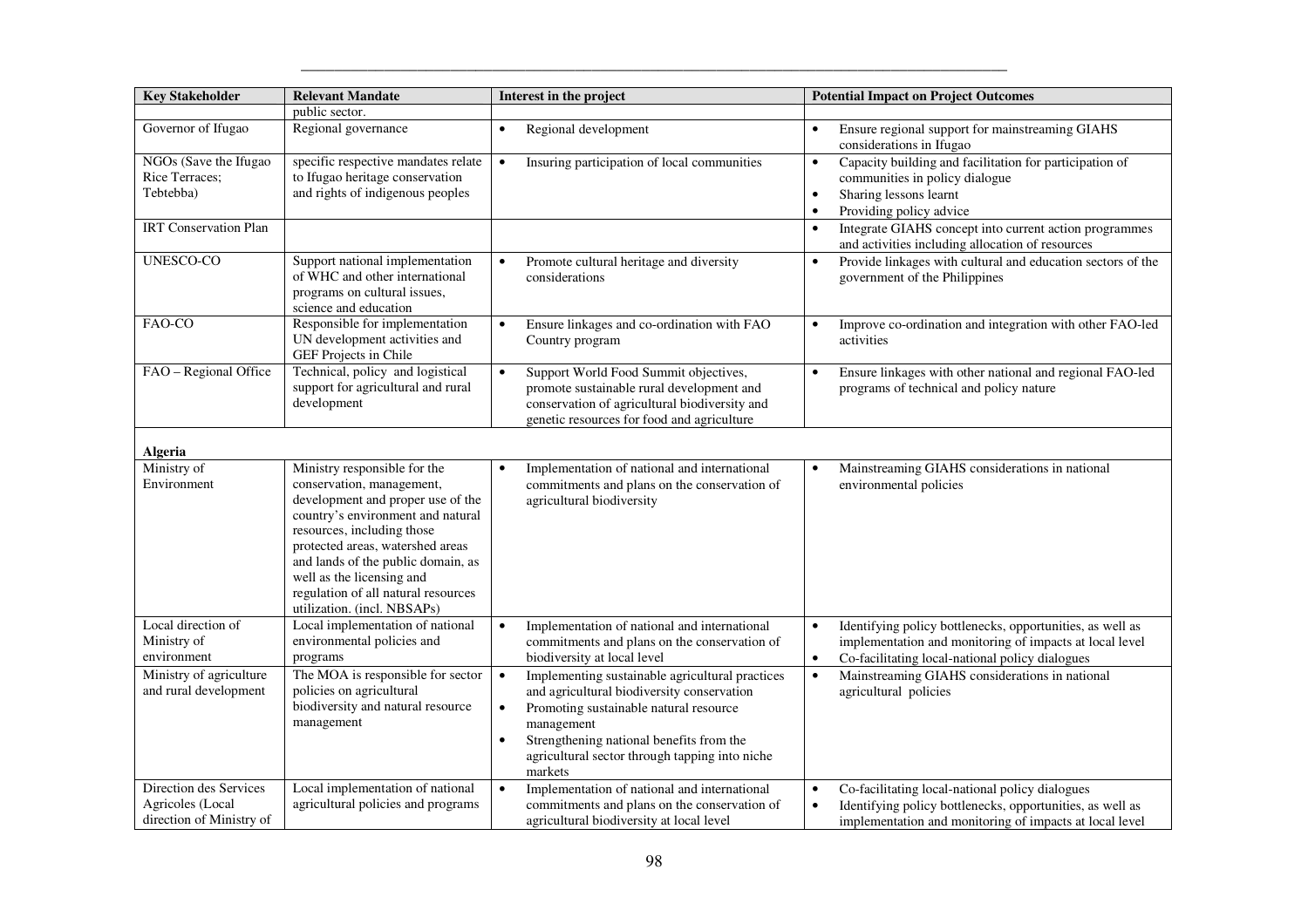| <b>Key Stakeholder</b>                                                                         | <b>Relevant Mandate</b>                                                                                                    | Interest in the project                                                                                                                                                    | <b>Potential Impact on Project Outcomes</b>                                                                                                                                                                      |
|------------------------------------------------------------------------------------------------|----------------------------------------------------------------------------------------------------------------------------|----------------------------------------------------------------------------------------------------------------------------------------------------------------------------|------------------------------------------------------------------------------------------------------------------------------------------------------------------------------------------------------------------|
| agriculture)                                                                                   |                                                                                                                            |                                                                                                                                                                            |                                                                                                                                                                                                                  |
| Union of farmers<br>(professional)<br>organisation)                                            | promotion of agricultural<br>producers' interest                                                                           | Ensuring benefits of GIAHS initiative are<br>$\bullet$<br>accrued by farmers                                                                                               | mobilization of farmers<br>$\bullet$<br>lobby and public awareness<br>$\bullet$<br>policy advice<br>$\bullet$                                                                                                    |
| Chambre de<br>l'Agriculture<br>(professionnel<br>organisation)                                 | promotion of agricultural sectors'<br>interest                                                                             | Ensuring benefits of GIAHS initiative are<br>$\bullet$<br>accrued by farmers                                                                                               | mobilization of farmers<br>$\bullet$<br>lobby and public awareness<br>$\bullet$<br>$\bullet$<br>policy advice                                                                                                    |
| <b>INRAA</b>                                                                                   | National research institution for<br>the agricultural sector                                                               | Research interest<br>$\bullet$                                                                                                                                             | providing scientific advice on mainstreaming GIAHS<br>$\bullet$<br>considerations into national agricultural policy                                                                                              |
| <b>IPGRI</b> regional office                                                                   | CGIAR institute for plant genetic<br>resources conservation and<br>sustainable use                                         | Research interest<br>$\bullet$                                                                                                                                             | Lead facilitating institution designated by Government<br>$\bullet$<br>Main facilitator of policy dialogues<br>$\bullet$                                                                                         |
| Farming community of<br>Beni Isguen Oasis                                                      | Primary custodians of agricultural<br>biodiversity.                                                                        | Continuation of a way of life<br>$\bullet$<br>Improved livelihood benefits<br>$\bullet$<br>Recognition of their cultural heritage, rights and<br>$\bullet$<br>institutions | Custodians of the agricultural biodiversity represented<br>$\bullet$<br>through customary institutions.<br>Identification of policy bottlenecks and opportunities for<br>$\bullet$<br>realizing GIAHS objectives |
| <b>APEB</b><br>Association pour la<br>protection de<br>l'environnement de<br>Beni Isguen (NGO) | Local NGO for environmental<br>protection                                                                                  | Insuring participation of local communities<br>$\bullet$                                                                                                                   | Capacity building and facilitation for participation of<br>$\bullet$<br>communities in policy dialogue<br>Sharing lessons learnt<br>$\bullet$<br>Providing policy advice<br>$\bullet$                            |
| <b>BP</b><br>« Association Blue<br>Peace El Atteuf»<br>(NGO)                                   | Local NGO                                                                                                                  | Ensuring participation of local communities<br>$\bullet$                                                                                                                   | Capacity building and facilitation for participation of<br>$\bullet$<br>communities in policy dialogue<br>Sharing lessons learnt<br>$\bullet$<br>Providing policy advice<br>$\bullet$                            |
| <b>ATDO</b><br>« Association Tazdayt<br>Dlal Wassane Beni<br>Isguen" (NGO)                     | Local NGO                                                                                                                  | Insuring participation of local communities<br>$\bullet$                                                                                                                   | Capacity building and facilitation for participation of<br>$\bullet$<br>communities in policy dialogue<br>Sharing lessons learnt<br>$\bullet$<br>Providing policy advice<br>$\bullet$                            |
| Univerisity of Ouergla                                                                         | Research and education                                                                                                     | Research and education<br>$\bullet$                                                                                                                                        | Providing scientific advice on mainstreaming GIAHS<br>considerations into national agricultural policy                                                                                                           |
| Local Government                                                                               | Local implementation of policies<br>and plans on environment,<br>agriculture, economic<br>development and tourism          | Promotion of local interests<br>$\bullet$                                                                                                                                  | Local planning and policy issues<br>$\bullet$<br>Community mobilization<br>$\bullet$                                                                                                                             |
| Conservación du<br>Palmier Datier - OP 13<br><b>GEF FSP</b>                                    | Conservation of date palm<br>varieties                                                                                     | Mainstreaming of lessons learnt<br>$\bullet$                                                                                                                               | Sharing of lessons learned<br>$\bullet$                                                                                                                                                                          |
| UNESCO-CO                                                                                      | Support national implementation<br>of WHC and other international<br>programs on cultural issues,<br>science and education | Promote cultural heritage and diversity<br>$\bullet$<br>considerations                                                                                                     | Provide linkages with cultural and education sectors<br>$\bullet$                                                                                                                                                |
| FAO-CO                                                                                         | Responsible for implementation<br>UN development activities and                                                            | Ensure linkages and co-ordination with FAO<br>$\bullet$<br>Country program                                                                                                 | Improve co-ordination and integration with other FAO-led<br>$\bullet$<br>activities                                                                                                                              |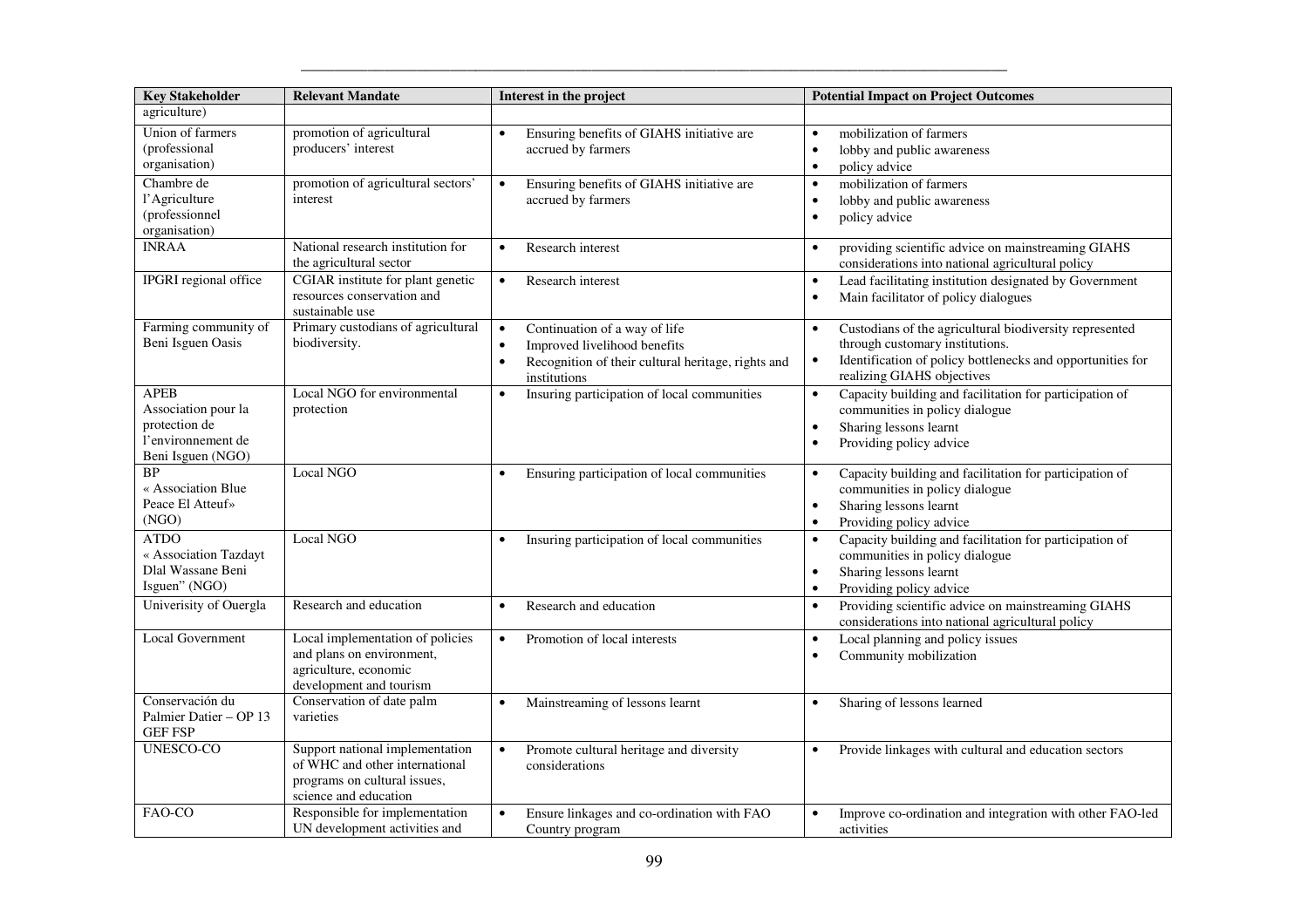| <b>Key Stakeholder</b>                                      | <b>Relevant Mandate</b>                                                                                                    | Interest in the project                                                                                   | <b>Potential Impact on Project Outcomes</b>                                                                                       |
|-------------------------------------------------------------|----------------------------------------------------------------------------------------------------------------------------|-----------------------------------------------------------------------------------------------------------|-----------------------------------------------------------------------------------------------------------------------------------|
|                                                             | <b>GEF Projects in Chile</b>                                                                                               |                                                                                                           |                                                                                                                                   |
| FAO - Regional Office                                       | Technical, policy and logistical<br>support for agricultural and rural<br>development                                      | Support World Food Summit objectives,<br>$\bullet$<br>promote sustainable rural development               | Ensure linkages with other national and regional FAO-led<br>$\bullet$<br>programs of technical and policy nature                  |
| Conservación du<br>Palmier Datier - OP 13<br><b>GEF FSP</b> | Conservation of date palm<br>varieties                                                                                     | Mainstreaming of lessons learnt<br>$\bullet$                                                              | Sharing of lessons learned<br>$\bullet$                                                                                           |
| <b>UNESCO-CO</b>                                            | Support national implementation<br>of WHC and other international<br>programs on cultural issues,<br>science and education | Promote cultural heritage and diversity<br>$\bullet$<br>considerations                                    | Provide linkages with cultural and education sectors<br>$\bullet$                                                                 |
| FAO-CO                                                      | Responsible for implementation<br>UN development activities and<br>GEF Projects in Chile                                   | Ensure linkages and co-ordination with FAO<br>$\bullet$<br>Country program                                | Improve co-ordination and integration with other FAO-led<br>$\bullet$<br>activities                                               |
| FAO - Regional Office                                       | Technical, policy and logistical<br>support for agricultural and rural<br>development                                      | Support World Food Summit objectives,<br>$\bullet$<br>promote sustainable rural development               | Ensure linkages with other national and regional FAO-led<br>$\bullet$<br>programs of technical and policy nature                  |
| <b>Tunisia</b>                                              |                                                                                                                            |                                                                                                           |                                                                                                                                   |
| Ministry of<br>Environment and                              | Ministry responsible for the<br>conservation, management,                                                                  | Implementation of national and international<br>$\bullet$<br>commitments and plans on the conservation of | Mainstreaming GIAHS considerations in national<br>$\bullet$<br>environmental policies                                             |
| Sustainable                                                 | development and proper use of the                                                                                          | agricultural biodiversity                                                                                 |                                                                                                                                   |
| Development                                                 | country's environment and natural<br>resources, including those                                                            |                                                                                                           |                                                                                                                                   |
|                                                             | protected areas, watershed areas                                                                                           |                                                                                                           |                                                                                                                                   |
|                                                             | and lands of the public domain, as                                                                                         |                                                                                                           |                                                                                                                                   |
|                                                             | well as the licensing and<br>regulation of all natural resources                                                           |                                                                                                           |                                                                                                                                   |
|                                                             | utilization. (incl. NBSAPs)                                                                                                |                                                                                                           |                                                                                                                                   |
| Ministry of Agriculture                                     | The MOA is responsible for sector                                                                                          | Implementing sustainable agricultural practices<br>$\bullet$                                              | Mainstreaming GIAHS considerations in national<br>$\bullet$                                                                       |
| and hydraulic resources                                     | policies on agricultural<br>biodiversity and natural resource                                                              | and agricultural biodiversity conservation                                                                | agricultural policies                                                                                                             |
|                                                             | management                                                                                                                 | Promoting sustainable natural resource<br>$\bullet$<br>management                                         |                                                                                                                                   |
|                                                             |                                                                                                                            | $\bullet$<br>Strengthening national benefits from the                                                     |                                                                                                                                   |
|                                                             |                                                                                                                            | agricultural sector through tapping into niche<br>markets                                                 |                                                                                                                                   |
| Local direction of                                          | Local implementation of national                                                                                           | Implementation of national and international<br>$\bullet$                                                 | Identifying policy bottlenecks, opportunities, as well as<br>$\bullet$                                                            |
| Ministry of                                                 | environmental policies and                                                                                                 | commitments and plans on the conservation of                                                              | implementation and monitoring of impacts at local level                                                                           |
| Environment and<br>Sustainable                              | programs                                                                                                                   | biodiversity at local level                                                                               | Co-facilitating local-national policy dialogues<br>$\bullet$                                                                      |
| Development                                                 |                                                                                                                            |                                                                                                           |                                                                                                                                   |
| Local direction of                                          | Local implementation of national                                                                                           | Implementation of national and international<br>$\bullet$                                                 | Co-facilitating local-national policy dialogues<br>$\bullet$                                                                      |
| Ministry of Agriculture<br>and hydraulic resources          | agricultural policies and programs                                                                                         | commitments and plans on the conservation of<br>agricultural biodiversity at local level                  | Identifying policy bottlenecks, opportunities, as well as<br>$\bullet$<br>implementation and monitoring of impacts at local level |
|                                                             |                                                                                                                            |                                                                                                           |                                                                                                                                   |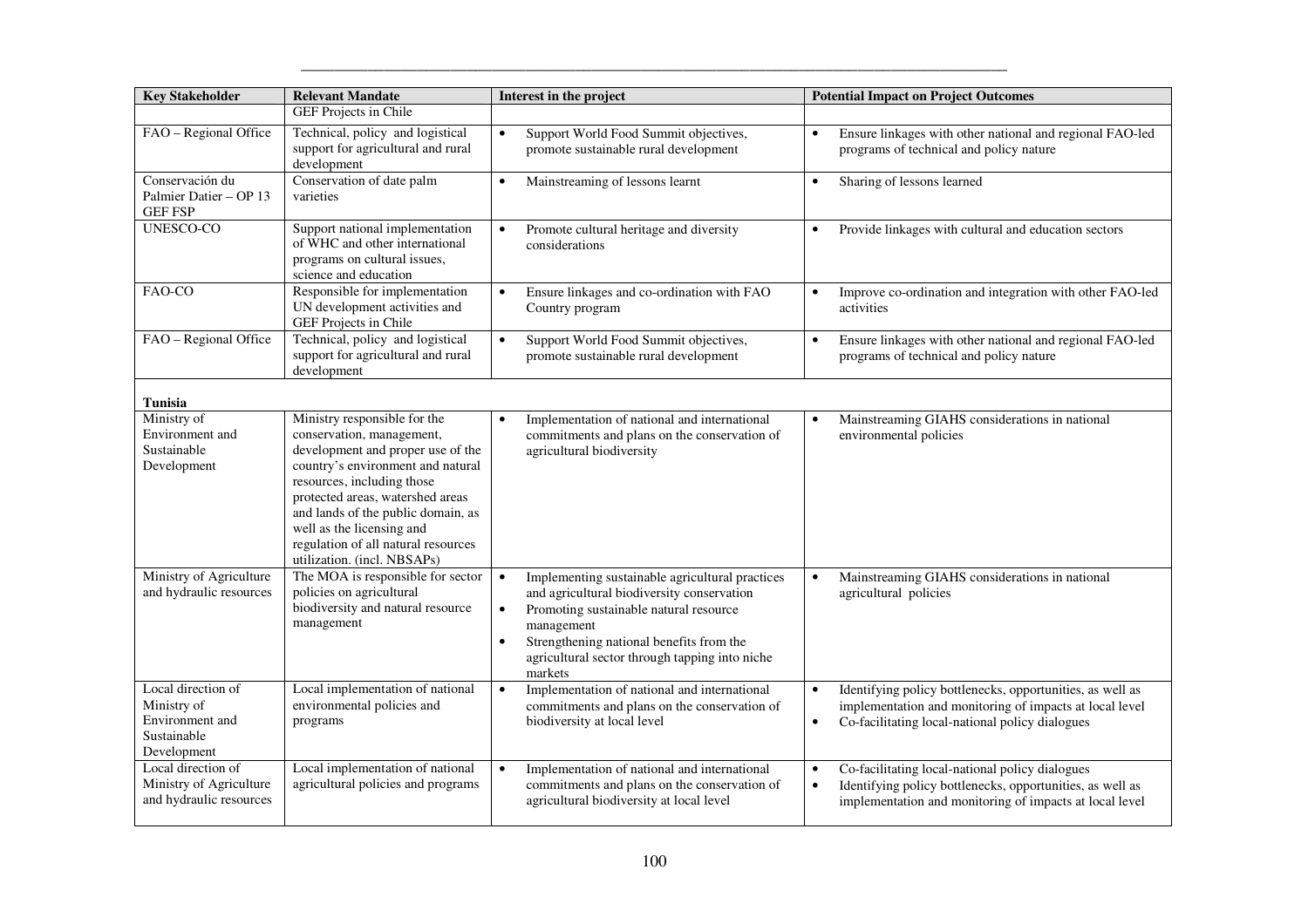| <b>Key Stakeholder</b>                                                                              | <b>Relevant Mandate</b>                                                                                                    | Interest in the project                                                                                                                                                    | <b>Potential Impact on Project Outcomes</b>                                                                                                                                                                      |
|-----------------------------------------------------------------------------------------------------|----------------------------------------------------------------------------------------------------------------------------|----------------------------------------------------------------------------------------------------------------------------------------------------------------------------|------------------------------------------------------------------------------------------------------------------------------------------------------------------------------------------------------------------|
| Groupement<br>Interprofessionnel des<br>Fruit (professional<br>organisation)                        | promotion of agricultural<br>producers' interest                                                                           | Ensuring benefits of GIAHS initiative are<br>accrued by farmers                                                                                                            | mobilization of farmers<br>lobby and public awareness<br>$\bullet$<br>policy advice<br>$\bullet$                                                                                                                 |
| IPGRI regional office                                                                               | CGIAR institute for plant genetic<br>resources conservation and<br>sustainable use                                         | Research interest<br>$\bullet$                                                                                                                                             | Lead facilitating institution designated by Government<br>$\bullet$<br>Main facilitator of policy dialogues<br>$\bullet$                                                                                         |
| Organisation of farmers<br>(professional<br>organization)                                           | promotion of agricultural<br>producers' interest                                                                           | Ensuring benefits of GIAHS initiative are<br>$\bullet$<br>accrued by farmers                                                                                               | mobilization of farmers<br>$\bullet$<br>lobby and public awareness<br>$\bullet$<br>policy advice<br>$\bullet$                                                                                                    |
| Farming community of<br>Gafsa Oasis and their<br>organizations:<br>Irrigation, cooperative,<br>etc. | Primary custodians of agricultural<br>biodiversity.                                                                        | Continuation of a way of life<br>$\bullet$<br>Improved livelihood benefits<br>$\bullet$<br>Recognition of their cultural heritage, rights and<br>$\bullet$<br>institutions | Custodians of the agricultural biodiversity represented<br>$\bullet$<br>through customary institutions.<br>Identification of policy bottlenecks and opportunities for<br>$\bullet$<br>realizing GIAHS objectives |
| <b>Local Government</b>                                                                             | Local implementation of policies<br>and plans on environment,<br>agriculture, economic<br>development and tourism          | Promotion of local interests<br>$\bullet$                                                                                                                                  | Local planning and policy issues<br>$\bullet$<br>Community mobilization<br>$\bullet$                                                                                                                             |
| <b>Institut National du</b><br>patrimoine                                                           | Responsible institution for cultural<br>heritage issues                                                                    | Promotion of cultural heritage conservation incl.<br>$\bullet$<br>agricultural heritage linked with other heritage<br>aspects of Oasis                                     | Adoption of GIAHS considerations in cultural heritage<br>$\bullet$<br>policies and plans                                                                                                                         |
| Club UNESCO Tozeur<br>(NGO)                                                                         | NGO for cultural and education<br>issues                                                                                   | Promotion of cultural heritage conservation incl.<br>$\bullet$<br>agricultural heritage linked with other heritage<br>aspects of Oasis                                     | Lobby<br>$\bullet$<br>Technical advice<br>$\bullet$                                                                                                                                                              |
| Appui aux Initiatives de<br>Development (AID) -<br>NGO                                              | NGO for local development                                                                                                  | Insuring participation of local communities<br>$\bullet$                                                                                                                   | Capacity building and facilitation for participation of<br>$\bullet$<br>communities in policy dialogue<br>Sharing lessons learnt<br>$\bullet$<br>Providing policy advice                                         |
| University of Gafsa                                                                                 | Research and education                                                                                                     | Research and education<br>$\bullet$                                                                                                                                        | Providing scientific advice on mainstreaming GIAHS<br>$\bullet$<br>considerations into national agricultural policy                                                                                              |
| Conservación du<br>Palmier Datier - OP 13<br><b>GEF FSP</b>                                         | Conservation of date palm<br>varieties                                                                                     | Mainstreaming of lessons learnt<br>$\bullet$                                                                                                                               | Sharing of lessons learned<br>$\bullet$                                                                                                                                                                          |
| <b>UNESCO-CO</b>                                                                                    | Support national implementation<br>of WHC and other international<br>programs on cultural issues,<br>science and education | Promote cultural heritage and diversity<br>$\bullet$<br>considerations                                                                                                     | Provide linkages with cultural and education sectors<br>$\bullet$                                                                                                                                                |
| FAO-CO                                                                                              | Responsible for implementation<br>UN development activities and<br>GEF Projects in Chile                                   | Ensure linkages and co-ordination with FAO<br>$\bullet$<br>Country program                                                                                                 | Improve co-ordination and integration with other FAO-led<br>activities                                                                                                                                           |
| FAO - Regional Office                                                                               | Technical, policy and logistical<br>support for agricultural and rural<br>development                                      | Support World Food Summit objectives,<br>$\bullet$<br>promote sustainable rural development                                                                                | Ensure linkages with other national and regional FAO-led<br>programs of technical and policy nature                                                                                                              |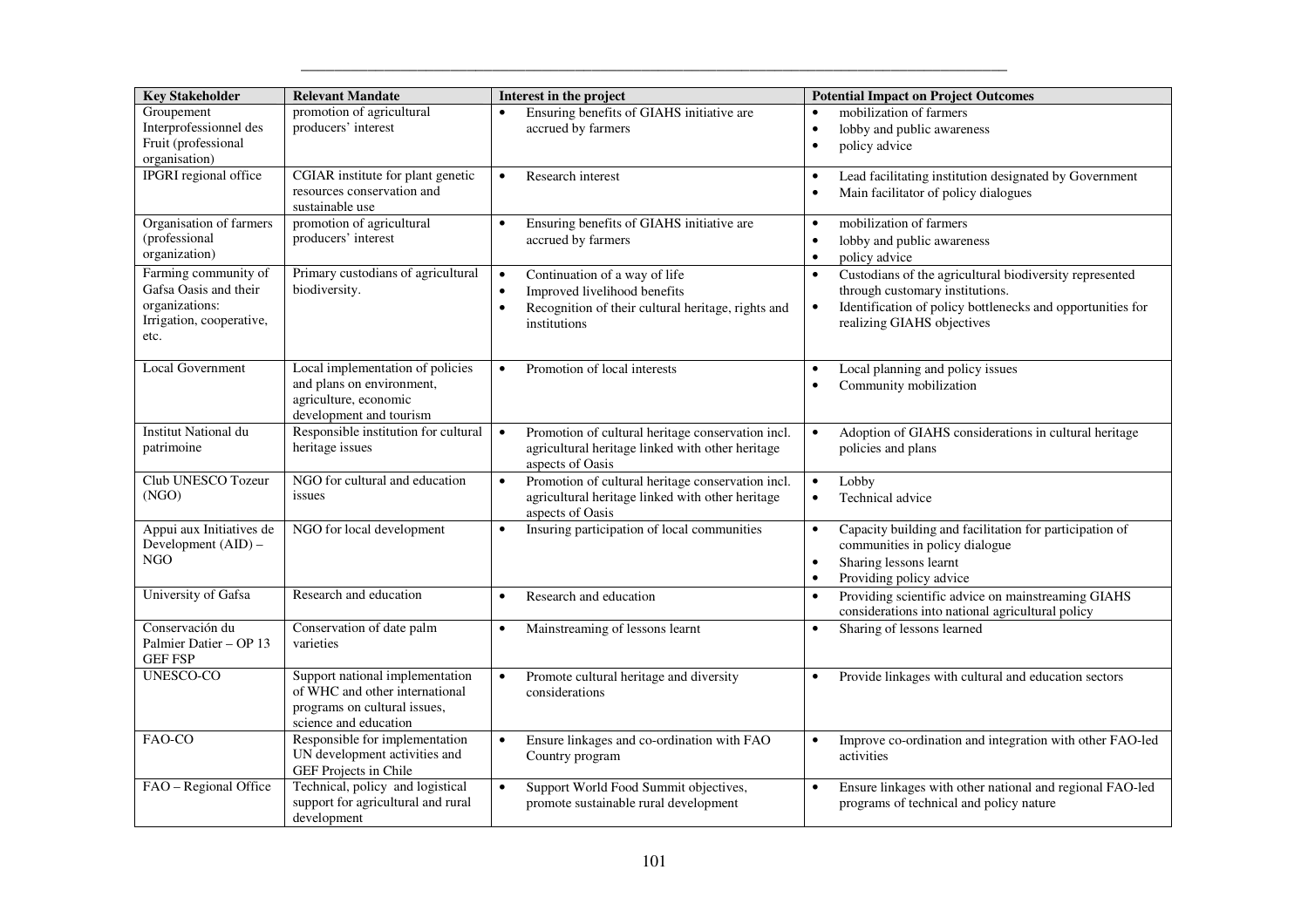**Key Stakeholder Relevant Mandate Interest in the project Potential Impact on Project Outcomes** 

|                                                                                                  |                                                                                                                                                                                                                                                                                                                                                                                                                                                                                                                   |                                                                                                                                                                            |                        | Outcome 3: Globally significant agricultural biodiversity in pilot GIAHS is being managed effectively by indigenous and other traditional communities (Local)                                                    |
|--------------------------------------------------------------------------------------------------|-------------------------------------------------------------------------------------------------------------------------------------------------------------------------------------------------------------------------------------------------------------------------------------------------------------------------------------------------------------------------------------------------------------------------------------------------------------------------------------------------------------------|----------------------------------------------------------------------------------------------------------------------------------------------------------------------------|------------------------|------------------------------------------------------------------------------------------------------------------------------------------------------------------------------------------------------------------|
| <b>Chile</b>                                                                                     |                                                                                                                                                                                                                                                                                                                                                                                                                                                                                                                   |                                                                                                                                                                            |                        |                                                                                                                                                                                                                  |
| 3 Farming communities<br>(2 traditional / 1<br>indigenous)                                       | Primary custodians of agricultural<br>biodiversity. Traditional Rural<br>inhabitants that have live for<br>centuries in Chiloé Island using<br>the local resources, mostly<br>carrying out a subsistence kind of<br>forestry-agricultural production.<br>Through the modernization<br>process of the country the local<br>communities face new scenarios<br>that have influence and impact the<br>conservation of the agricultural<br>heritage and indigenous<br>knowledge.                                       | Continuation of a way of life<br>$\bullet$<br>Improved livelihood benefits<br>$\bullet$<br>Recognition of their cultural heritage, rights and<br>$\bullet$<br>institutions | $\bullet$              | Custodians of the agricultural biodiversity represented<br>through customary institutions.<br>Implementation of sustainable and adaptive management<br>practices of the agricultural biodiversity at field level |
| Centro de Tecnología y<br>Educación (CET)                                                        | Research centre focused on<br>organic agriculture, rural<br>development, education and<br>indigenous farmer oriented<br>technology                                                                                                                                                                                                                                                                                                                                                                                | Lead mandated implementing organization.<br>GIAHS objectives coincide with capacity, values<br>and mission of this NGO                                                     | $\bullet$<br>$\bullet$ | CET will be lead responsible for facilitation,<br>implementation and monitoring of outcome 3 (mandated<br>by CONAMA)<br>Technical support and research                                                           |
| 3 Municipalities                                                                                 | Representing the national central<br>government in the Province of<br>Chiloé. It administrates parts of<br>the regional fund for development<br>and is an important political<br>stakeholder.                                                                                                                                                                                                                                                                                                                     | Achieving economic development capitalizing<br>$\bullet$<br>on agricultural heritage                                                                                       | $\bullet$<br>$\bullet$ | Local Policy support<br>Co-funding and through municipal plans and budgets.                                                                                                                                      |
| Project Bosque Modelo<br>Chiloé<br>(UNDP/GEF-BD-MSP<br>on temperate rain forest<br>conservation) | Forest conservation, biodiversity<br>management, sustainable<br>development and social leadership<br>work with indigenous<br>communities.<br>It's a Model Forest network<br>program in conjunction with the<br>Agricultural Ministry of Chile.<br>The Chiloé Model Forest has a<br>board that is composed by<br>relevant figures of the local<br>community (Bishop, Governor,<br>Indigenous leaders, Government<br>representative, agricultural office<br>representative, Forestry agency<br>representative, etc) | Ensuring continued synergies between cultural<br>$\bullet$<br>agricultural practices and forest conservation on<br>a wider landscape scale                                 | $\bullet$<br>$\bullet$ | Collaboration on integrating traditional farming systems<br>with forest conservation and use, including data exchange.<br>Important sponsor and co-funder of some activities.                                    |
| Universidad ARCIS.                                                                               | Creation of the only Tertiary                                                                                                                                                                                                                                                                                                                                                                                                                                                                                     | research and education interest<br>$\bullet$                                                                                                                               | $\bullet$              | Technical advice / research support, and co-funding in                                                                                                                                                           |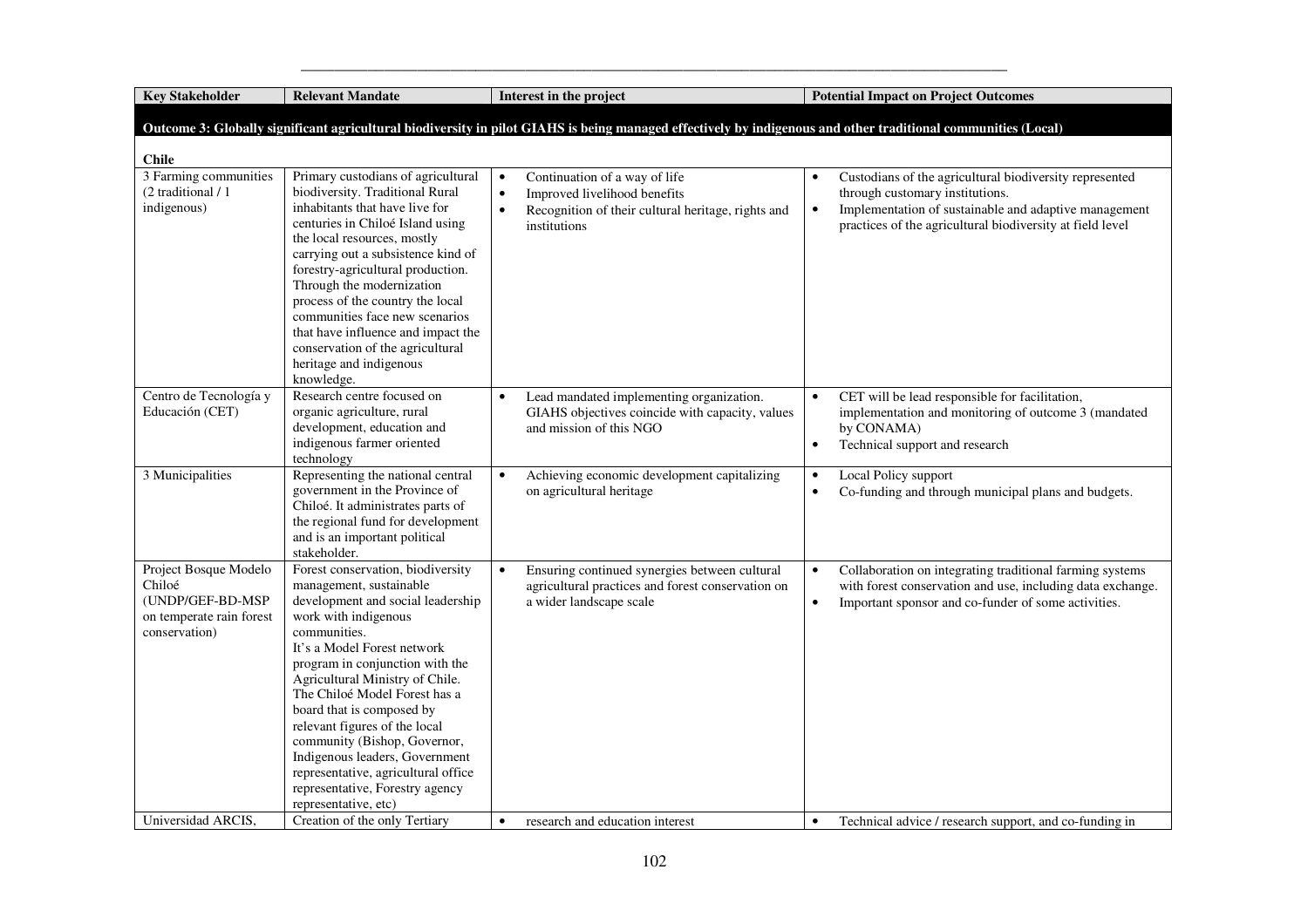| <b>Key Stakeholder</b>                                                                    | <b>Relevant Mandate</b>                                                                                                                                                                                                                    | Interest in the project                                                                                                                                                                                                                                 | <b>Potential Impact on Project Outcomes</b>                                                                                                                                                                                   |
|-------------------------------------------------------------------------------------------|--------------------------------------------------------------------------------------------------------------------------------------------------------------------------------------------------------------------------------------------|---------------------------------------------------------------------------------------------------------------------------------------------------------------------------------------------------------------------------------------------------------|-------------------------------------------------------------------------------------------------------------------------------------------------------------------------------------------------------------------------------|
| Chiloé                                                                                    | Education centre in Chiloé,<br>focused on the students of Chiloé,<br>aiming to give same education<br>opportunities to the local<br>community, with a strong social<br>sense and pushing to establish<br>modern education styles in Chile. |                                                                                                                                                                                                                                                         | some areas.                                                                                                                                                                                                                   |
| Chiloé-web                                                                                | General mandate: Private<br>company that host the web page<br>www.chiloeweb.com. This web<br>page is the main information site<br>of the island.                                                                                           | promotion of interests of Chiloé Island via the<br>$\bullet$<br>internet                                                                                                                                                                                | Support with publication of news, web support, advocacy<br>$\bullet$<br>and photo materials                                                                                                                                   |
| Instituto de Desarrollo<br>Agropecuario, INDAP,<br>Regional Office Los<br>Lagos, región X | Agricultural development of the<br>rural areas of the country.                                                                                                                                                                             | Implementing sustainable agricultural practices<br>$\bullet$<br>Promoting sustainable natural resource<br>$\bullet$<br>management<br>Strengthening national benefits from the<br>$\bullet$<br>agricultural sector through tapping into niche<br>markets | Technical support and co-funding (extension, micro-credit,<br>$\bullet$<br>soil recuperation)                                                                                                                                 |
| Governor of Chiloé                                                                        | Representing the national central<br>government in the Province of<br>Chiloé. It administrates parts of<br>the regional fund for development<br>and is an important political<br>stakeholder.                                              | Promotion of the visibility of Chiloé as a place<br>$\bullet$<br>of great cultural, environmental and tourism<br>interest                                                                                                                               | Co-funding and important sponsor of GIAHS Chiloé.                                                                                                                                                                             |
| Bishop of Chiloé Msgr<br>Ysern.                                                           | Religious and moral authority in<br>Chiloé and Chile                                                                                                                                                                                       | Promoting human centred and rights based rural<br>development on Chiloé that is supportive of local<br>cultural values and the role of people as<br>custodians of the ecosystem                                                                         | Public awareness<br>$\bullet$<br>Moral and spiritual support to farmer communities<br>$\bullet$                                                                                                                               |
| Local private sector                                                                      | tourism                                                                                                                                                                                                                                    | Landscape and cultural characteristics of Chiloé<br>$\bullet$<br>are a major tourist attraction. These largely rely<br>on typical agricultural practices and biodiversity<br>using local product in restaurants and shops<br>$\bullet$                  | provide a premium price to farmers for native biodiversity<br>$\bullet$<br>based agricultural products                                                                                                                        |
| FAO-CO                                                                                    | Responsible for implementation<br>UN development activities and<br>GEF Projects in Chile                                                                                                                                                   | $\bullet$<br>Ensure linkages and co-ordination with FAO<br>Country program                                                                                                                                                                              | Improve co-ordination and integration with other FAO-led<br>$\bullet$<br>activities                                                                                                                                           |
| FAO - Regional Office                                                                     | Technical, policy and logistical<br>support for agricultural and rural<br>development                                                                                                                                                      | Support World Food Summit objectives,<br>$\bullet$<br>promote sustainable rural development                                                                                                                                                             | Ensure linkages with other national and regional FAO-led<br>programs of technical and policy nature                                                                                                                           |
| Peru                                                                                      |                                                                                                                                                                                                                                            |                                                                                                                                                                                                                                                         |                                                                                                                                                                                                                               |
| Farming communities<br>of 4 Micro-watersheds<br>Department of Cusco<br>Micro-cuencas del  | Primary custodians of agricultural<br>biodiversity.                                                                                                                                                                                        | Continuation of a way of life<br>$\bullet$<br>Improved livelihood benefits<br>$\bullet$<br>Recognition of their cultural heritage, rights and<br>$\bullet$<br>institutions                                                                              | Custodians of the agricultural biodiversity represented<br>through customary institutions.<br>Implementation of sustainable and adaptive management<br>$\bullet$<br>practices of the agricultural biodiversity at field level |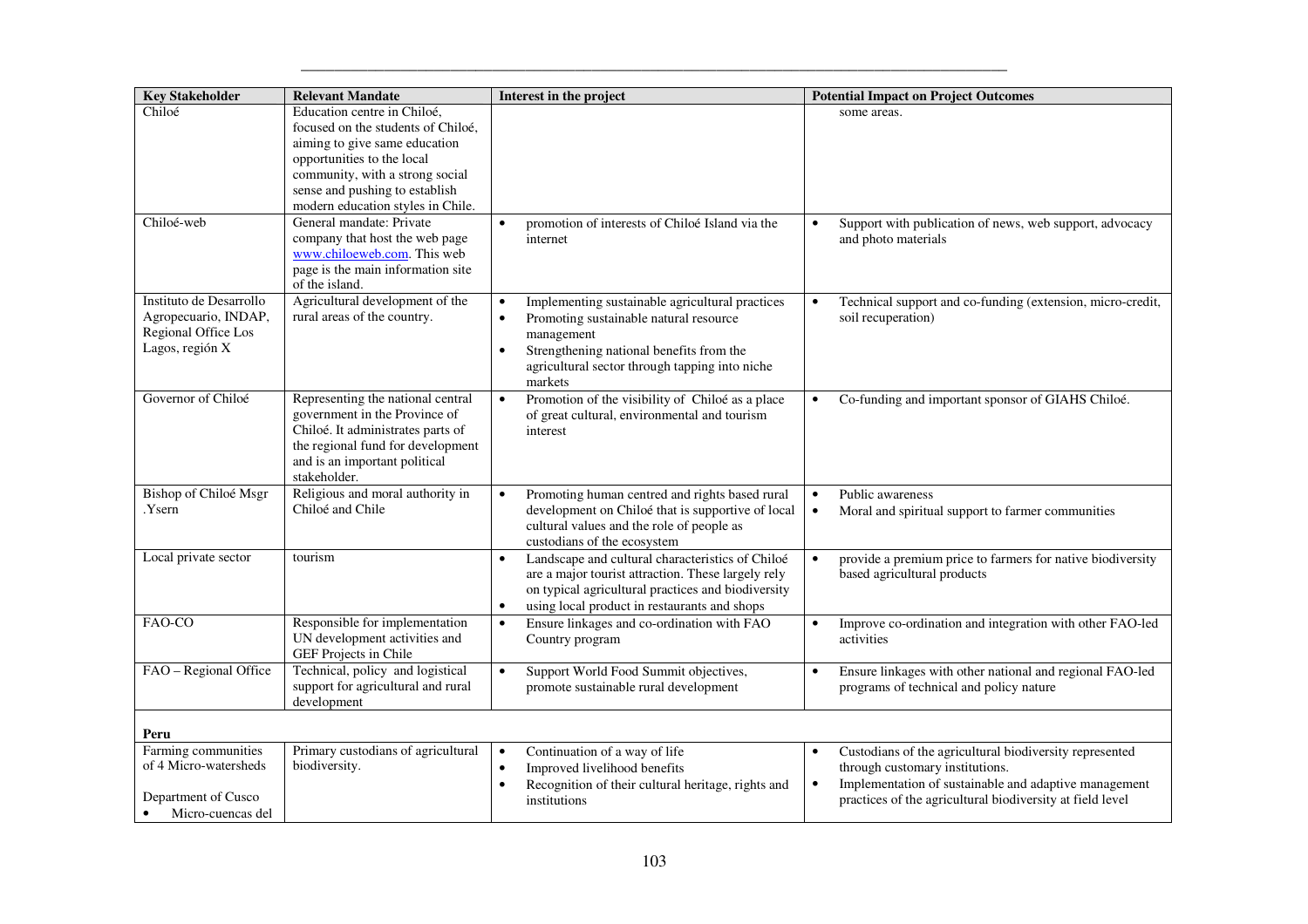| <b>Key Stakeholder</b>                                                                                                                                                                              | <b>Relevant Mandate</b>                                                                                                                                                                                                                                                                     | Interest in the project                                                                                                                           | <b>Potential Impact on Project Outcomes</b>                                                                                                                                                                         |
|-----------------------------------------------------------------------------------------------------------------------------------------------------------------------------------------------------|---------------------------------------------------------------------------------------------------------------------------------------------------------------------------------------------------------------------------------------------------------------------------------------------|---------------------------------------------------------------------------------------------------------------------------------------------------|---------------------------------------------------------------------------------------------------------------------------------------------------------------------------------------------------------------------|
| Carmen in the<br>Vilcanota valley<br>Cuenca de Lares<br>$\bullet$<br>Department of Puno<br>Micro Cuenca de<br>San José<br>Comunidad de<br>Caritamaya, y CC<br>de la microcuenca,<br>provincia Acora |                                                                                                                                                                                                                                                                                             |                                                                                                                                                   |                                                                                                                                                                                                                     |
| CONAM (regional)                                                                                                                                                                                    | Responsible government<br>institution for National Agency in<br>charge of the environmental laws,<br>policy formulation, and<br>environmental project<br>management and mainstreaming<br>environmental issues (including<br>Environmental Conventions) in<br>other ministries and the NBSAP | Promotion of agricultural biodiversity<br>conservation in Puno and Cusco districts                                                                | The regional Office of Cusco-Puno will lead project<br>implementation and ensure co-ordination with other<br>CONAM programs in the region                                                                           |
| <b>INIA</b> (Nacional)                                                                                                                                                                              | INIA is the lead national<br>institution on agricultural research<br>and extension. Their work<br>includes programs on native crops<br>and cameloids                                                                                                                                        | improve technical services for agricultural<br>$\bullet$<br>development in remote areas with traditional<br>agricultural systems and biodiversity | provide scientific and technical underwriting of field<br>$\bullet$<br>activities<br>capacity building of farmers on technical issues relating to<br>$\bullet$<br>in-situ conservation and appropriate technologies |
| <b>Experimental Station</b><br>Andenes (INIA-Cusco),                                                                                                                                                | Custodian of a large ex-situ<br>collection of tubers and Andean<br>cereals / Extension                                                                                                                                                                                                      | Promoting ex-situ in situ linkages<br>$\bullet$<br>Proving extension on cultivation methods of<br>$\bullet$<br>native crops                       | technical advice and training of farmers in appropriate<br>$\bullet$<br>technologies for native crops and livestock production                                                                                      |
| <b>Experimental Station</b><br><b>INIA-Puno</b>                                                                                                                                                     | Expertise and extension on<br>regional native crops and<br>cameloids                                                                                                                                                                                                                        | Proving extension on cultivation methods of<br>$\bullet$<br>native crops and raising cameloids                                                    | technical advice and training of farmers in appropriate<br>$\bullet$<br>technologies for native crops and livestock production                                                                                      |
| Municipalities in 4<br>Micro-cuencas                                                                                                                                                                | Municipalities are responsible for<br>presenting at provincial and<br>district level yearly plans and<br>budget for rural development                                                                                                                                                       | promotion of local rural development<br>$\bullet$<br>positive visibility of municipalities<br>$\bullet$                                           | Inclusion of GIAHS considerations in yearly plans and<br>$\bullet$<br>budgets for rural development                                                                                                                 |
| 2 Regional<br>Governments                                                                                                                                                                           | Regional policies and programs<br>include agro-biodiversity<br>conservation plans and food<br>security plans                                                                                                                                                                                | promotion of agricultural biodiversity, food<br>$\bullet$<br>security and rural development                                                       | Inclusion of GIAHS considerations in regional plans and<br>$\bullet$<br>budgets                                                                                                                                     |
| 4 NGO's<br>CARE (San<br>$\bullet$<br>José y<br>Caritamaya)<br>Arariwa (El<br>$\bullet$                                                                                                              | CARE and Arariwa have a history<br>of working with farmers<br>communities in their respective<br>regions of several decades. They<br>provide a strong baseline of<br>agricultural biodiversity and rural                                                                                    | promotion of agricultural biodiversity, food<br>$\circ$<br>security and rural development                                                         | local facilitation and implementation of project activities<br>$\circ$<br>(technical, economic, capacity building)<br>synergies with other programs of respective institutions<br>$\circ$                           |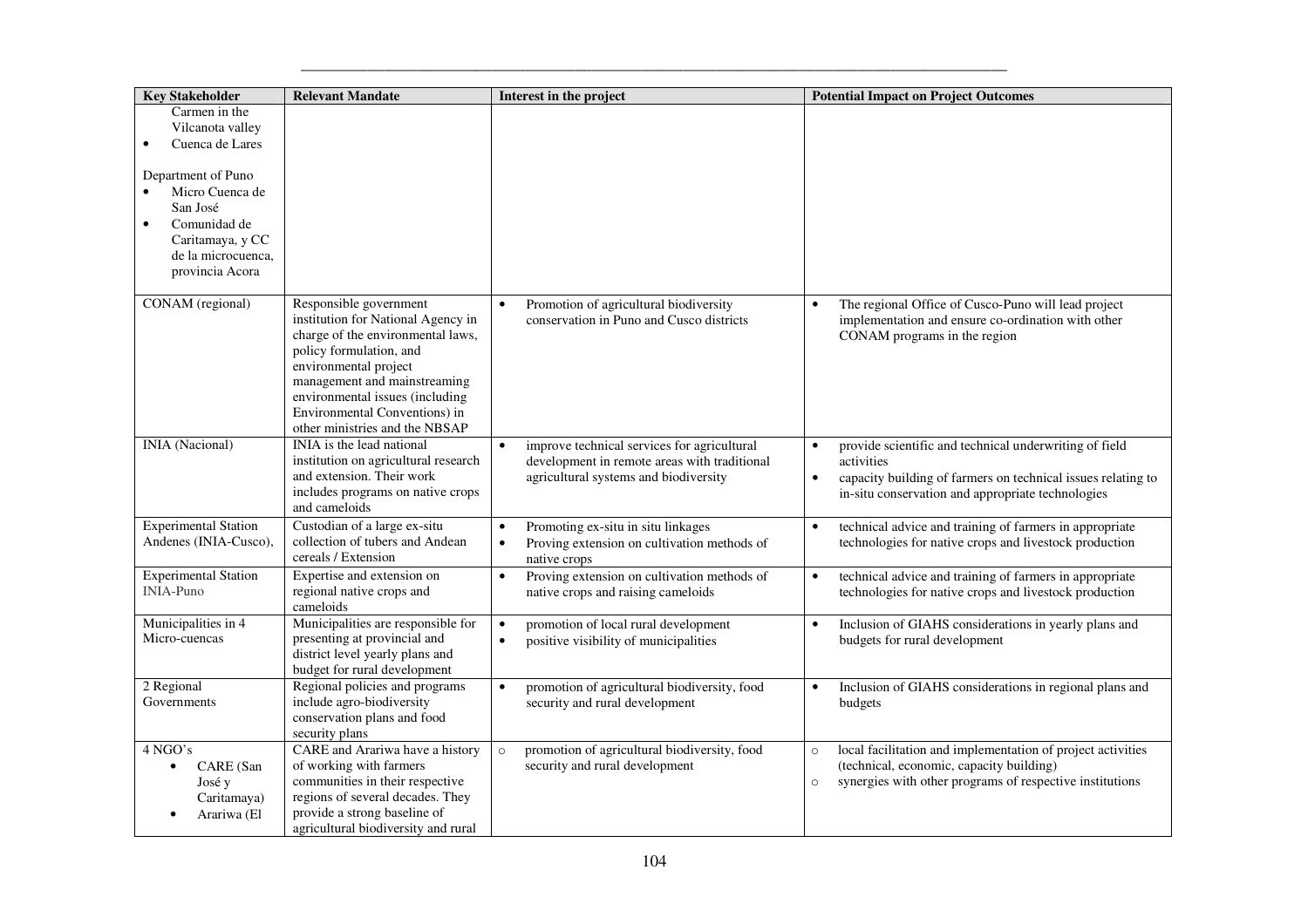| <b>Key Stakeholder</b>                                                                                                  | <b>Relevant Mandate</b>                                                                                                                                                                                                                                                                                                                                       | Interest in the project                                                                                                                                          | <b>Potential Impact on Project Outcomes</b>                                                                                                                                                                                                                                                                                                                                                                                               |
|-------------------------------------------------------------------------------------------------------------------------|---------------------------------------------------------------------------------------------------------------------------------------------------------------------------------------------------------------------------------------------------------------------------------------------------------------------------------------------------------------|------------------------------------------------------------------------------------------------------------------------------------------------------------------|-------------------------------------------------------------------------------------------------------------------------------------------------------------------------------------------------------------------------------------------------------------------------------------------------------------------------------------------------------------------------------------------------------------------------------------------|
| Carmen y<br>Lares)                                                                                                      | development activities in the<br>project localities                                                                                                                                                                                                                                                                                                           |                                                                                                                                                                  |                                                                                                                                                                                                                                                                                                                                                                                                                                           |
| In-Situ Conservation of<br>Native Cultivars and<br>Wild relatives (UNDP-<br>GEF-FSP OP13)                               | In-situ project (OP 13) on the<br>conservation of traditional crop<br>varieties, including in the Andes.<br>The project will exchange data on<br>crop varieties relevant for the<br>project sites and build on the<br>lessons learned. Farmer<br>community cross-visits are<br>foreseen to take place between the<br>two projects pilot sites (ended<br>2005) | ended 2005<br>$\bullet$                                                                                                                                          | Building on methodologies, information and lessons learnt<br>on in-situ conservation, production, transformation and<br>commercialization of native crops and wild relatives                                                                                                                                                                                                                                                              |
| CIP                                                                                                                     | The Lima based CGIAR institute<br>includes research activities for the<br>ex-situ and in-situ conservation of<br>native potato varieties                                                                                                                                                                                                                      | research interest                                                                                                                                                | technical advice<br>develop linkages between in-situ and ex-situ collections<br>$\bullet$                                                                                                                                                                                                                                                                                                                                                 |
| Parque de la Papa<br>/ANDES                                                                                             | Frontrunner initiative of the NGO<br>ANDES for the conservation and<br>protection of Andean crops,<br>traditional knowledge and<br>agricultural heritage                                                                                                                                                                                                      | Ensuring conservation and protection of Andean<br>$\bullet$<br>crops and traditional knowledge recognising the<br>rights of their custodians                     | Contributing to development of strategies for the<br>$\bullet$<br>protection of farmer's and indigenous rights over their<br>biodiversity and traditional knowledge, by sharing lessons<br>learnt on setting up local biodiversity and TK registries<br>based on customary law principles<br>Sharing lessons learnt on developing ex-situ / in-situ<br>linkages with protective legal arrangements for protecting<br>local communities TK |
| Other NGOs (PRATEC/<br>CESA/IMA/ITDG)                                                                                   | All four mentioned NGOs have<br>long standing experience with<br>agricultural biodiversity<br>conservation and rural<br>development based on<br>perspectives and cultural practices<br>of indigenous communities. They<br>operate in communities adjacent<br>or near to GIAHS pilot sites.                                                                    | Missions and approaches fully consistent with<br>$\bullet$<br><b>GIAHS</b><br>Share lessons and up scaling of approaches<br>$\bullet$                            | Technical advice<br>$\bullet$<br>Sharing lessons learnt<br>$\bullet$<br>Liaison with adjacent communities<br>Public awareness                                                                                                                                                                                                                                                                                                             |
| Local schools (primary<br>/ secondary)                                                                                  | education of local youth                                                                                                                                                                                                                                                                                                                                      | teaching of youth on local agricultural tradition<br>$\bullet$<br>and biodiversity                                                                               | raised interest of youth in local agricultural tradition and<br>biodiversity<br>incentive to youth to engage with older generations and<br>$\bullet$<br>learn more TK                                                                                                                                                                                                                                                                     |
| Asociación<br>de<br>La<br>Productores<br>de<br>transformadores<br>de<br>papa en Tunta de la cc<br>de Chijichaya,, Ilave | farmers producers group for<br>(transformed) native potatoes                                                                                                                                                                                                                                                                                                  | promoting local produce in the market<br>$\bullet$<br>improving production, storage and<br>$\bullet$<br>transformation techniques for native potato<br>varieties | Community mobilization and development and<br>implementation of appropriate technologies to improve<br>livelihoods on the basis of local biodiversity                                                                                                                                                                                                                                                                                     |
| La Asociación de                                                                                                        | farmers producers group for                                                                                                                                                                                                                                                                                                                                   | promoting local produce in the market<br>$\bullet$                                                                                                               | Community mobilization and development and<br>$\bullet$                                                                                                                                                                                                                                                                                                                                                                                   |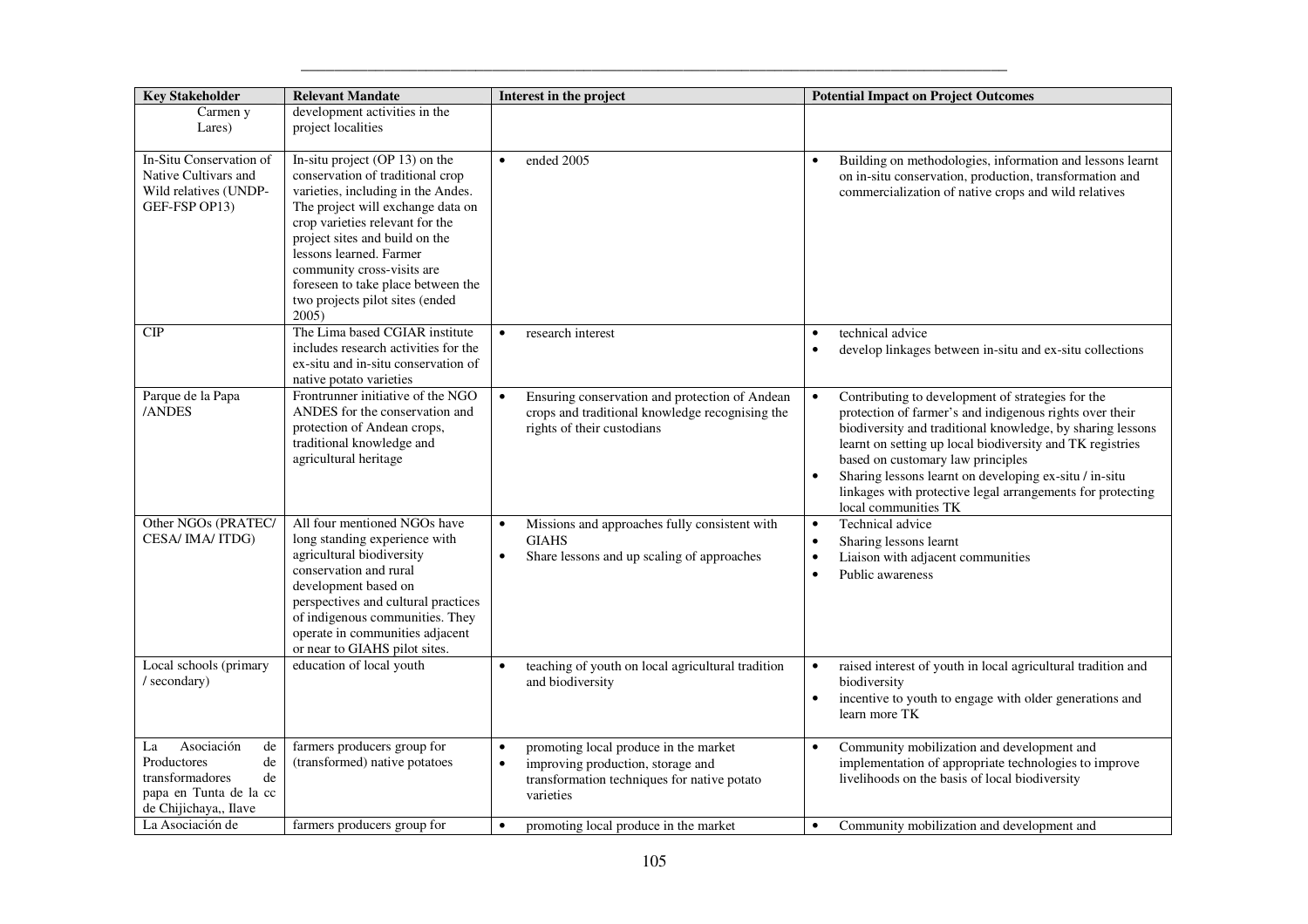| <b>Key Stakeholder</b>                                                                                                                                                                                                         | <b>Relevant Mandate</b>                                                                                                                                 | Interest in the project                                                                                                                                                                                      | <b>Potential Impact on Project Outcomes</b>                                                                                                                                                                                                   |
|--------------------------------------------------------------------------------------------------------------------------------------------------------------------------------------------------------------------------------|---------------------------------------------------------------------------------------------------------------------------------------------------------|--------------------------------------------------------------------------------------------------------------------------------------------------------------------------------------------------------------|-----------------------------------------------------------------------------------------------------------------------------------------------------------------------------------------------------------------------------------------------|
| Transformadores de<br>Carne de Alpaca en<br>Charki, de Azangaro                                                                                                                                                                | Alpaca meat                                                                                                                                             | improving production, storage and<br>$\bullet$<br>transformation techniques for Alpaca meat                                                                                                                  | implementation of appropriate technologies to improve<br>livelihoods on the basis of local biodiversity                                                                                                                                       |
| FAO-CO                                                                                                                                                                                                                         | Responsible for implementation<br>UN development activities and<br>GEF Projects in Chile                                                                | Ensure linkages and co-ordination with FAO<br>$\bullet$<br>Country program                                                                                                                                   | Improve co-ordination and integration with other FAO-led<br>activities                                                                                                                                                                        |
| FAO - Regional Office                                                                                                                                                                                                          | Technical, policy and logistical<br>support for agricultural and rural<br>development                                                                   | $\bullet$<br>Support World Food Summit objectives,<br>promote sustainable rural development                                                                                                                  | Ensure linkages with other national and regional FAO-led<br>$\bullet$<br>programs of technical and policy nature                                                                                                                              |
| China                                                                                                                                                                                                                          |                                                                                                                                                         |                                                                                                                                                                                                              |                                                                                                                                                                                                                                               |
| Farming communities<br>villager group;<br>some local corporations<br>(Yunshan aquatic<br>product limited<br>company, Renzhuang<br>town field fish native-<br>gene conservation<br>company)<br>Field fish specific<br>community | Primary custodians of agricultural<br>biodiversity.                                                                                                     | Continuation of a way of life<br>$\bullet$<br>Improved livelihood benefits<br>$\bullet$<br>Recognition of their cultural heritage, rights and<br>$\bullet$<br>institutions                                   | Custodians of the agricultural biodiversity represented<br>$\bullet$<br>through customary institutions.<br>Implementation of sustainable and adaptive management<br>$\bullet$<br>practices of the agricultural biodiversity at field level    |
| Chinese Academy of<br>Science (CAS)                                                                                                                                                                                            | Responsible government<br>institution for scientific research<br>incl. in the areas of agriculture,<br>natural resources, geography and<br>biodiversity | Research in the areas of biodiversity and heritage<br>$\bullet$<br>conservation                                                                                                                              | Lead facilitating institution<br>$\bullet$<br>Liaise with local government<br>$\bullet$<br>Provide technical advice and monitoring<br>$\bullet$                                                                                               |
| Ex-patriot communities<br>of former villagers of<br>Lonxiang                                                                                                                                                                   | substantial communities of family<br>members in Asia, Europe, North<br>America and Australia                                                            | Supporting family members<br>$\bullet$                                                                                                                                                                       | Public awareness<br>$\bullet$<br>Investment and co-funding through remittances<br>$\bullet$                                                                                                                                                   |
| Provincial government<br>of Qintiang                                                                                                                                                                                           | provincial policy and development<br>planning                                                                                                           | capturing environmental and development<br>$\bullet$<br>benefits of the agricultural heritage of Qintiang<br>province<br>promotion of rice-fish tradition of Qintiang as a<br>$\bullet$<br>national heritage | Include GIAHS considerations in provincial policies and<br>$\bullet$<br>plans for rural development, organic agriculture, education,<br>culture and niche tourism<br>Facilitation and implementation of local project activities<br>$\bullet$ |
| NGO <sub>s</sub> :<br>Ecological Society of<br>China;<br>Chinese Society of<br>Agro-ecological<br>Environment<br>Protection:<br>Agricultural society of<br>China;                                                              | Each have specialized mandates,<br>capacities and objectives relating<br>to the conservation of agricultural<br>biodiversity and heritage               | $\bullet$<br>GIAHS provides a concept and framework to<br>realize their objectives                                                                                                                           | Provide the co-funding and technical advice on<br>$\bullet$<br>implementation and monitoring<br>Sharing of lessons learnt<br>$\bullet$<br>Local training and capacity building<br>Community mobilization<br>$\bullet$                         |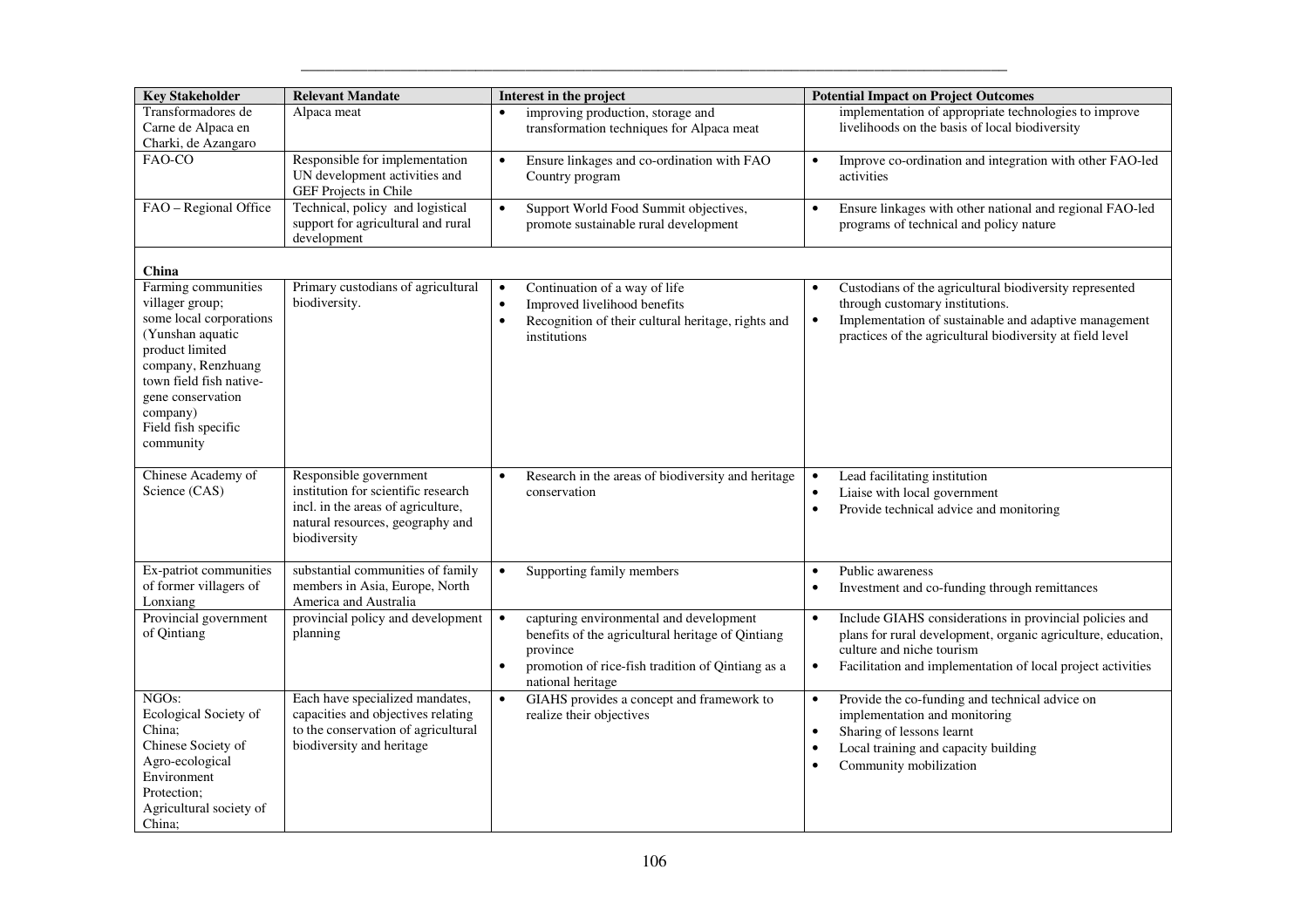| <b>Key Stakeholder</b>                                                                                                                                                                                                                                                                                                                                                                                                                                                                                                                                                                                                                                                                                                                                                                                                                                                                                              | <b>Relevant Mandate</b>                                                                                                                                          | Interest in the project                                                                            | <b>Potential Impact on Project Outcomes</b>                                                                                                                             |
|---------------------------------------------------------------------------------------------------------------------------------------------------------------------------------------------------------------------------------------------------------------------------------------------------------------------------------------------------------------------------------------------------------------------------------------------------------------------------------------------------------------------------------------------------------------------------------------------------------------------------------------------------------------------------------------------------------------------------------------------------------------------------------------------------------------------------------------------------------------------------------------------------------------------|------------------------------------------------------------------------------------------------------------------------------------------------------------------|----------------------------------------------------------------------------------------------------|-------------------------------------------------------------------------------------------------------------------------------------------------------------------------|
| China Biodiversity<br>Conservation<br>Foundation;<br>Rice-fish farming<br>system society.                                                                                                                                                                                                                                                                                                                                                                                                                                                                                                                                                                                                                                                                                                                                                                                                                           |                                                                                                                                                                  |                                                                                                    |                                                                                                                                                                         |
| Liaison Projects /<br>partners:<br>Subproject of 973 plan<br>about agro-<br>biodiversity: Pest,<br>disease and weeds<br>control by species<br>diversity (rice-fish<br>system as a case study)<br>in paddy field<br>/Zhejiang University<br>Research on biological<br>functions of weedy<br>species diversity<br>conserved in farmland<br>systems./Zhejiang<br>University<br>Research on restoration<br>of metal polluted soil by<br>using plant diversity in<br>farmland systems.<br>/Zhejiang University<br>Research on response of<br>crop and weed diversity<br>to global changes<br>(elevated CO2 and<br>nitrogen deposition)<br>/Zhejiang University<br>Field fish culture<br>construction, establish<br>field fish culture<br>museum /Local<br>government<br>Aquatic technique<br>popularization /MOA-<br>MOWEC, WEC of<br>Qingtian.<br>Aquatic development<br>project at local level,<br>such as establish a | Projects, research institutions with<br>respective expertise in appropriate<br>technologies for rice-fish<br>production compatible with<br>traditional practices | Sharing expertise and lessons learnt<br>$\bullet$<br>Research and education interests<br>$\bullet$ | sharing lessons learnt and providing scientific basis for<br>$\bullet$<br>policies relating to GIAHS<br>Capacity building and training<br>Technical advice<br>$\bullet$ |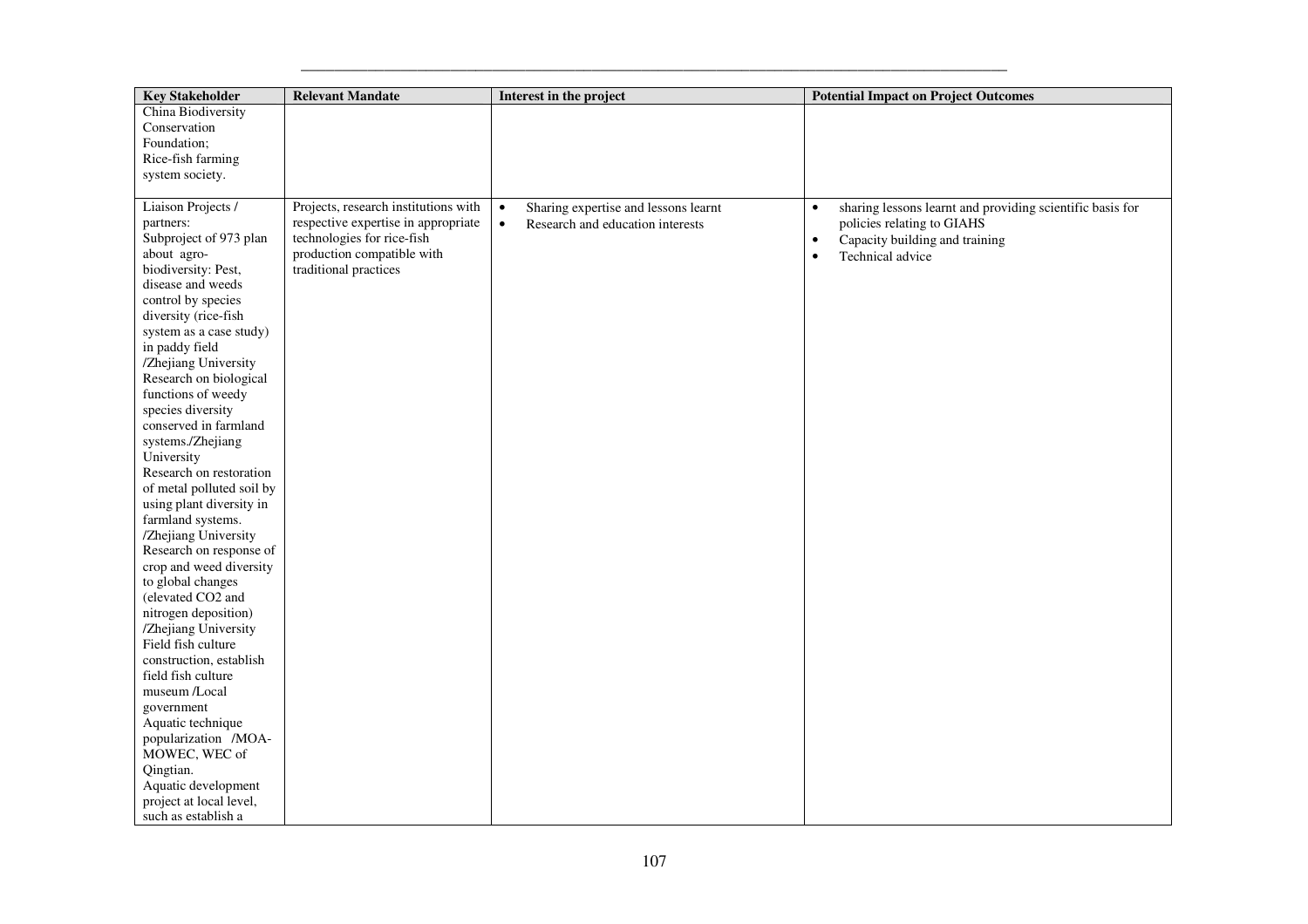| <b>Key Stakeholder</b>                   | <b>Relevant Mandate</b>                                         | Interest in the project                                         | <b>Potential Impact on Project Outcomes</b>                              |
|------------------------------------------|-----------------------------------------------------------------|-----------------------------------------------------------------|--------------------------------------------------------------------------|
| native fry incubate base                 |                                                                 |                                                                 |                                                                          |
| in Renzhuang town, and                   |                                                                 |                                                                 |                                                                          |
| so on/WEC of                             |                                                                 |                                                                 |                                                                          |
| Qingtian, Renzhuang                      |                                                                 |                                                                 |                                                                          |
| town field fish native-                  |                                                                 |                                                                 |                                                                          |
| gene conservation                        |                                                                 |                                                                 |                                                                          |
| company.                                 |                                                                 |                                                                 |                                                                          |
| <b>Biological resources</b>              |                                                                 |                                                                 |                                                                          |
| general survey/CAS                       |                                                                 |                                                                 |                                                                          |
| Developing information                   |                                                                 |                                                                 |                                                                          |
| management systems<br>related to in-situ |                                                                 |                                                                 |                                                                          |
| conservation of wild                     |                                                                 |                                                                 |                                                                          |
| relatives./MOA                           |                                                                 |                                                                 |                                                                          |
| Carry on environment                     |                                                                 |                                                                 |                                                                          |
| education/State                          |                                                                 |                                                                 |                                                                          |
| Environmental                            |                                                                 |                                                                 |                                                                          |
| Protection                               |                                                                 |                                                                 |                                                                          |
| Administration,                          |                                                                 |                                                                 |                                                                          |
| National Biosafety                       |                                                                 |                                                                 |                                                                          |
| Office, SEPA, CITES                      |                                                                 |                                                                 |                                                                          |
| Management Authority.                    |                                                                 |                                                                 |                                                                          |
| <b>UNU</b>                               | PLEC (GEF OP12) Project                                         | UNU is interested to mainstream the lessons<br>$\bullet$        | GIAHS will build on lessons learnt<br>$\bullet$                          |
|                                          | (ended) has produced many                                       | learnt from PLEC                                                |                                                                          |
|                                          | lessons on adaptive management                                  |                                                                 |                                                                          |
|                                          | of agricultural biodiversity,                                   |                                                                 |                                                                          |
|                                          | including in rice fish systems                                  |                                                                 |                                                                          |
| Local private sector                     | Tourism and fish breeding sector                                | Agro-tourism development<br>$\bullet$                           | Potential to market biodiversity based local produce to<br>$\bullet$     |
|                                          |                                                                 |                                                                 | tourists (national)                                                      |
| FAO-CO                                   | Responsible for implementation<br>UN development activities and | Ensure linkages and co-ordination with FAO<br>$\bullet$         | Improve co-ordination and integration with other FAO-led                 |
|                                          | GEF Projects in Chile                                           | Country program                                                 | activities                                                               |
| FAO - Regional Office                    | Technical, policy and logistical                                | Support World Food Summit objectives,<br>$\bullet$              | Ensure linkages with other national and regional FAO-led                 |
|                                          | support for agricultural and rural                              | promote sustainable rural development                           | programs of technical and policy nature                                  |
|                                          | development                                                     |                                                                 |                                                                          |
|                                          |                                                                 |                                                                 |                                                                          |
| <b>Philippines</b>                       |                                                                 |                                                                 |                                                                          |
| Farming communities                      | Primary custodians of agricultural                              | Continuation of a way of life<br>$\bullet$                      | Custodians of the agricultural biodiversity represented                  |
|                                          | biodiversity.                                                   | Improved livelihood benefits<br>$\bullet$                       | through customary institutions.                                          |
|                                          |                                                                 | Recognition of their cultural heritage, rights and<br>$\bullet$ | Implementation of sustainable and adaptive management<br>$\bullet$       |
|                                          |                                                                 | institutions                                                    | practices of the agricultural biodiversity at field level                |
| Bureau of Soils and                      | DA attached agency, whose legal                                 | Ensuring sustainable land and water management<br>$\bullet$     | Lead government institution and co-facilitating institution<br>$\bullet$ |
| Water Management                         | mandate is to advise and render                                 | in Ifugao compatible with biodiversity                          | Co-funding<br>$\bullet$                                                  |
| Department of                            | assistance on matters relative to                               | conservation                                                    |                                                                          |
| Agriculture (DA)                         | the utilization and management of                               |                                                                 |                                                                          |
|                                          | land and water resources                                        |                                                                 |                                                                          |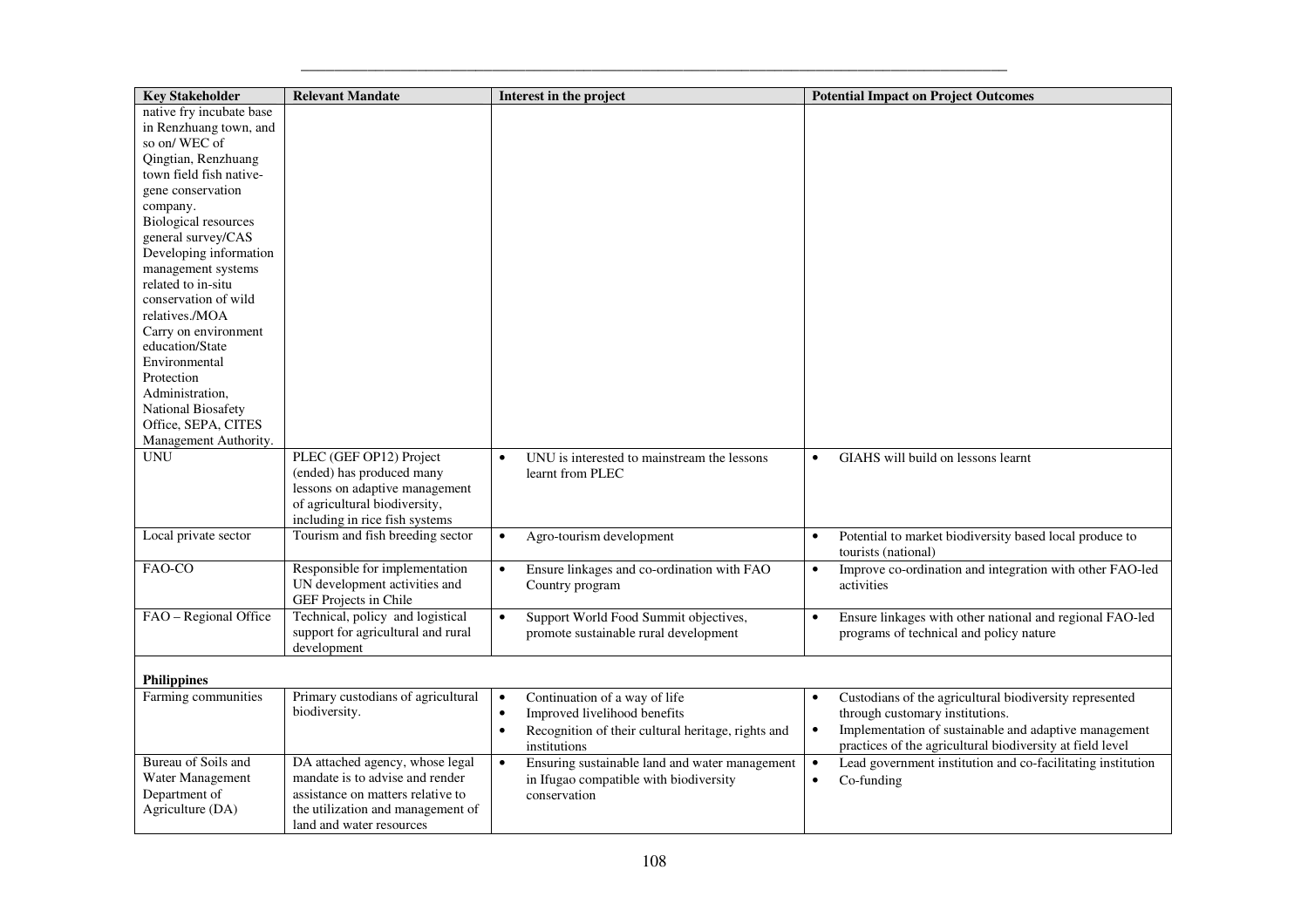| <b>Key Stakeholder</b>                                                 | <b>Relevant Mandate</b>                                                                                                                                                                                                                                                                                                                                                                                                                | Interest in the project                                                                                                                                                                                      | <b>Potential Impact on Project Outcomes</b>                                                                                                                                                                                                                |
|------------------------------------------------------------------------|----------------------------------------------------------------------------------------------------------------------------------------------------------------------------------------------------------------------------------------------------------------------------------------------------------------------------------------------------------------------------------------------------------------------------------------|--------------------------------------------------------------------------------------------------------------------------------------------------------------------------------------------------------------|------------------------------------------------------------------------------------------------------------------------------------------------------------------------------------------------------------------------------------------------------------|
| Department of<br>Environment and<br><b>Natural Resources</b><br>(DENR) | DENR is the primary government<br>agency responsible for the<br>conservation, management,<br>development and proper use of the<br>country's environment and natural<br>resources, including those<br>protected areas, watershed areas<br>and lands of the public domain, as<br>well as the licensing and<br>regulation of all natural resources<br>utilization.                                                                        | Strengthening the implementation of NBSAPs<br>and sustainable management of biodiversity and<br>forest resources                                                                                             | Co-facilitating institution<br>$\bullet$<br>Technical advice                                                                                                                                                                                               |
| Department of<br>Agriculture (DA)                                      | The DA is responsible for the<br>promotion of agricultural<br>development growth, provides the<br>policy framework, helps direct<br>public investments, and in<br>partnership with local government<br>units (LGUs) provides the support<br>services necessary to make<br>agriculture and agri-based<br>enterprises profitable and to help<br>spread the benefits of<br>development to the poor,<br>particularly those in rural areas. | Agricultural and rural development                                                                                                                                                                           | technical advice<br>$\bullet$<br>Co-funding<br>$\bullet$                                                                                                                                                                                                   |
| Department of Tourism<br>(DOT)                                         | The primary government agency<br>charged with the responsibility to<br>encourage, promote, and develop<br>tourism as a major socio-<br>economic activity to generate<br>foreign currency and employment<br>and to spread the benefits of<br>tourism to both the private and<br>public sector.                                                                                                                                          | Development of niche agro-tourism<br>$\bullet$                                                                                                                                                               | Help formulation plans for community-based low-impact<br>$\bullet$<br>agro-tourism in Ifugao                                                                                                                                                               |
| Governor of Ifugao                                                     | Regional governance                                                                                                                                                                                                                                                                                                                                                                                                                    | Regional development<br>$\bullet$                                                                                                                                                                            | Public awareness<br>$\bullet$                                                                                                                                                                                                                              |
| <b>Local Government</b><br>Units of Ifugao (LGUs)                      | The LGU refers to the territorial<br>and political subdivisions, and<br>local autonomy, by virtue of Law,<br>they shall manage and take care of<br>the resources and the welfare of<br>the people within their area of<br>jurisdiction.                                                                                                                                                                                                | promotion of local rural development<br>$\bullet$<br>positive visibility of municipalities<br>$\bullet$<br>$\bullet$<br>development of tourism potential<br>$\bullet$<br>conservation of World Heritage Site | Facilitation and implementation local activities and<br>$\bullet$<br>incentives to support customary management of<br>agricultural biodiversity;<br>Responsible for the continued monitoring of policy<br>impacts during and after the project completion. |
| NGOs (Save the Ifugao<br>Rice Terraces;<br>Tebtebba)                   | specific respective mandates relate<br>to Ifugao heritage conservation<br>and rights of indigenous peoples                                                                                                                                                                                                                                                                                                                             | Insuring participation of local communities<br>$\bullet$                                                                                                                                                     | Capacity building of local communities in technical and<br>$\bullet$<br>institutional aspects<br>Community mobilization<br>$\bullet$<br>Sharing lessons learnt<br>Providing technical advice                                                               |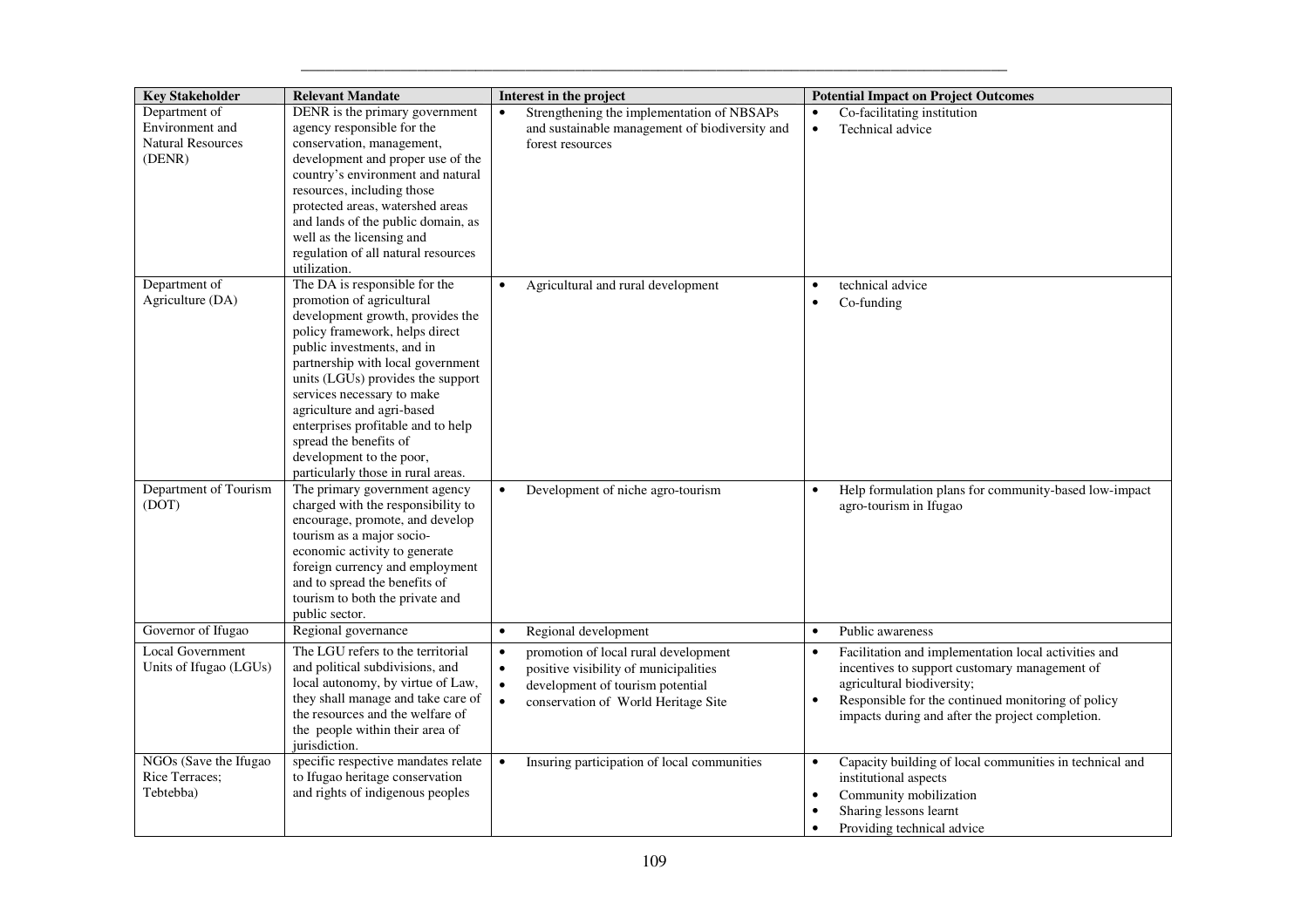| <b>Key Stakeholder</b>                                                                 | <b>Relevant Mandate</b>                                                                                                    | Interest in the project                                                                                                                                                    | <b>Potential Impact on Project Outcomes</b>                                                                                                                                                                                   |
|----------------------------------------------------------------------------------------|----------------------------------------------------------------------------------------------------------------------------|----------------------------------------------------------------------------------------------------------------------------------------------------------------------------|-------------------------------------------------------------------------------------------------------------------------------------------------------------------------------------------------------------------------------|
| <b>IRT</b> Conservation Plan                                                           | 5 year plan for conservation of the<br>World Heritage Site                                                                 | GIAHS approach supports and strengthens IRT-<br>$\bullet$<br>Plan                                                                                                          | Integrate GIAHS concept into current action programs and<br>activities including allocation of resources                                                                                                                      |
| <b>UNESCO-CO</b>                                                                       | Support national implementation<br>of WHC and other international<br>programs on cultural issues,<br>science and education | Promote heritage and diversity considerations in<br>$\bullet$<br>Ifugao<br>Conservation of World Heritage Site<br>$\bullet$                                                | $\bullet$<br>Promote and monitor IRT-Plan GIAHS linkages                                                                                                                                                                      |
| Local private sector                                                                   | Tourism sector                                                                                                             | Agro-tourism development<br>$\bullet$<br>$\bullet$<br>Marketing local produce                                                                                              | Potential to market biodiversity based local produce to<br>tourists                                                                                                                                                           |
| FAO-CO                                                                                 | Responsible for implementation<br>UN development activities and<br>GEF Projects in Chile                                   | Ensure linkages and co-ordination with FAO<br>$\bullet$<br>Country program                                                                                                 | Improve co-ordination and integration with other FAO-led<br>$\bullet$<br>activities                                                                                                                                           |
| FAO - Regional Office                                                                  | Technical, policy and logistical<br>support for agricultural and rural<br>development                                      | Support World Food Summit objectives,<br>$\bullet$<br>promote sustainable rural development                                                                                | Ensure linkages with other national and regional FAO-led<br>$\bullet$<br>programs of technical and policy nature                                                                                                              |
| Algeria                                                                                |                                                                                                                            |                                                                                                                                                                            |                                                                                                                                                                                                                               |
| Farming community of<br>Beni Isguen Oasis                                              | Primary custodians of agricultural<br>biodiversity.                                                                        | Continuation of a way of life<br>$\bullet$<br>Improved livelihood benefits<br>$\bullet$<br>Recognition of their cultural heritage, rights and<br>$\bullet$<br>institutions | Custodians of the agricultural biodiversity represented<br>through customary institutions.<br>Implementation of sustainable and adaptive management<br>$\bullet$<br>practices of the agricultural biodiversity at field level |
| Local direction of<br>Ministry of<br>environment                                       | Local implementation of national<br>environmental policies and<br>programs                                                 | Implementation of national and international<br>$\bullet$<br>commitments and plans on the conservation of<br>biodiversity at local level                                   | Co-facilitating and implementing institution<br>$\bullet$<br>Technical advice<br>$\bullet$                                                                                                                                    |
| Direction des Services<br>Agricoles (Local<br>direction of Ministry of<br>agriculture) | Local implementation of national<br>agricultural policies and programs                                                     | Implementation of national and international<br>$\bullet$<br>commitments and plans on the conservation of<br>agricultural biodiversity at local level                      | Co-facilitating and implementing institution<br>$\bullet$<br>Technical advice<br>$\bullet$                                                                                                                                    |
| Union of farmers<br>(professional<br>organization)                                     | promotion of agricultural<br>producers' interest                                                                           | Ensuring benefits of GIAHS initiative are<br>$\bullet$<br>accrued by farmers                                                                                               | mobilization of farmers<br>$\bullet$<br>implementation of activities<br>institutional capacity building of communities<br>lobby and public awareness<br>$\bullet$                                                             |
| Chambre de<br>l'Agriculture<br>(professional<br>organization)                          | promotion of agricultural sectors'<br>interest                                                                             | Ensuring benefits of GIAHS initiative are<br>$\bullet$<br>accrued by farmers                                                                                               | mobilization of farmers<br>$\bullet$<br>lobby and public awareness<br>policy advice                                                                                                                                           |
| <b>INRAA</b>                                                                           | National research institution for<br>the agricultural sector                                                               | Research interest<br>$\bullet$                                                                                                                                             | technical advice and extension of appropriate technologies<br>$\bullet$                                                                                                                                                       |
| IPGRI regional office                                                                  | CGIAR institute for plant genetic<br>resources conservation and<br>sustainable use                                         | Research interest<br>$\bullet$<br>Promote lessons learnt from GEF project on<br>$\bullet$<br>conservation of date palm varieties                                           | Lead facilitating institution designated by Government<br>$\bullet$<br>Capacity building and training (of trainers)<br>Technical advice<br>$\bullet$<br>M & E<br>$\bullet$<br>Sharing lessons learnt<br>$\bullet$             |
| <b>APEB</b>                                                                            | Local NGO for environmental                                                                                                | Insuring participation of local communities<br>$\bullet$                                                                                                                   | Capacity building<br>$\bullet$                                                                                                                                                                                                |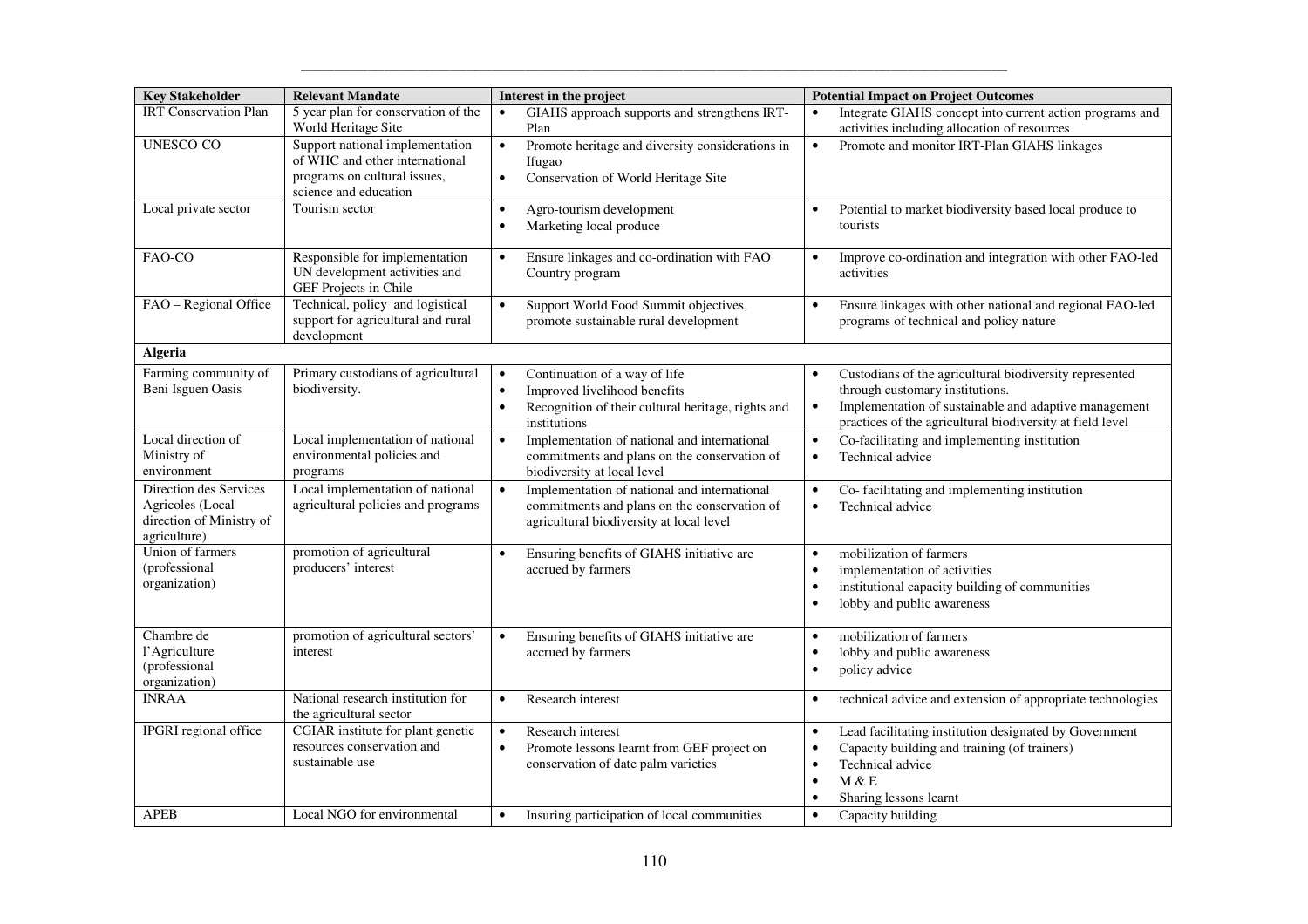| <b>Key Stakeholder</b>                                                                      | <b>Relevant Mandate</b>                                                                                           | Interest in the project                                                                                                                                                    | <b>Potential Impact on Project Outcomes</b>                                                                                                                                                         |
|---------------------------------------------------------------------------------------------|-------------------------------------------------------------------------------------------------------------------|----------------------------------------------------------------------------------------------------------------------------------------------------------------------------|-----------------------------------------------------------------------------------------------------------------------------------------------------------------------------------------------------|
| Association pour la<br>protection de<br>l'environnement de<br>Beni Isguen (NGO)             | protection                                                                                                        |                                                                                                                                                                            | Community mobilization                                                                                                                                                                              |
| <b>BP</b><br>« Association Blue<br>Peace El Atteuf»<br>(NGO)                                | Local NGO                                                                                                         | Insuring participation of local communities<br>$\bullet$                                                                                                                   | Capacity building and facilitation for participation of<br>$\bullet$<br>communities                                                                                                                 |
| ATDO<br>« Association Tazdayt<br>Dlal Wassane Beni<br>Isguen" (NGO)                         | Local NGO                                                                                                         | Insuring participation of local communities<br>$\bullet$                                                                                                                   | Capacity building and facilitation for participation of<br>communities<br>Sharing lessons learnt<br>$\bullet$                                                                                       |
| University of Ouergla                                                                       | Research and education                                                                                            | Research and education<br>$\bullet$                                                                                                                                        | Technical advice and research<br>$\bullet$                                                                                                                                                          |
| Local Government                                                                            | Local implementation of policies<br>and plans on environment,<br>agriculture, economic<br>development and tourism | Promotion of local interests<br>$\bullet$                                                                                                                                  | Local planning<br>$\bullet$<br>Community mobilization                                                                                                                                               |
| Conservación du<br>Palmier Datier - OP 13<br><b>GEF FSP</b>                                 | Conservation of date palm<br>varieties                                                                            | Mainstreaming of lessons learnt<br>$\bullet$                                                                                                                               | Sharing of lessons learned<br>$\bullet$                                                                                                                                                             |
| FAO-CO                                                                                      | Responsible for implementation<br>UN development activities and<br>GEF Projects in Chile                          | Ensure linkages and co-ordination with FAO<br>$\bullet$<br>Country program and other UN agency activities                                                                  | Improve co-ordination and integration with other FAO and<br>$\bullet$<br>other UN attached agencies activities                                                                                      |
| FAO - Regional Office                                                                       | Technical, policy and logistical<br>support for agricultural and rural<br>development                             | Support World Food Summit objectives,<br>$\bullet$<br>promote sustainable rural development                                                                                | Ensure linkages with other national and regional FAO-led<br>$\bullet$<br>programs and projects                                                                                                      |
| <b>International Agrarian</b><br>Centre (IAC)                                               | technical support to development<br>and conservation projects                                                     | research and sharing participatory methodologies<br>$\bullet$                                                                                                              | Backstopping and training on multi-stakeholder processes<br>$\bullet$                                                                                                                               |
| Conservación du<br>Palmier Datier - OP 13<br><b>GEF FSP</b>                                 | Conservation of date palm<br>varieties                                                                            | Mainstreaming of lessons learnt<br>$\bullet$                                                                                                                               | Sharing of lessons learned<br>$\bullet$                                                                                                                                                             |
| FAO-CO                                                                                      | Responsible for implementation<br>UN development activities and<br>GEF Projects in Chile                          | Ensure linkages and co-ordination with FAO<br>$\bullet$<br>Country program                                                                                                 | Improve co-ordination and integration with other FAO-led<br>activities                                                                                                                              |
| FAO - Regional Office<br>and CO                                                             | Technical, policy and logistical<br>support for agricultural and rural<br>development                             | Support World Food Summit objectives,<br>$\bullet$<br>promote sustainable rural development                                                                                | Ensure linkages with other national and regional FAO-led<br>programs                                                                                                                                |
| Wageningen<br>International (WI)                                                            | technical support to development<br>and conservation projects                                                     | research and sharing participatory methodologies<br>$\bullet$                                                                                                              | Backstopping and training on multi-stakeholder processes<br>$\bullet$                                                                                                                               |
| Tunisia                                                                                     |                                                                                                                   |                                                                                                                                                                            |                                                                                                                                                                                                     |
| Farming community of<br>Gafsa Oasis and their<br>organizations:<br>Irrigation, cooperative, | Primary custodians of agricultural<br>biodiversity.                                                               | Continuation of a way of life<br>$\bullet$<br>Improved livelihood benefits<br>$\bullet$<br>$\bullet$<br>Recognition of their cultural heritage, rights and<br>institutions | Custodians of the agricultural biodiversity represented<br>through customary institutions.<br>Identification of policy bottlenecks and opportunities for<br>$\bullet$<br>realizing GIAHS objectives |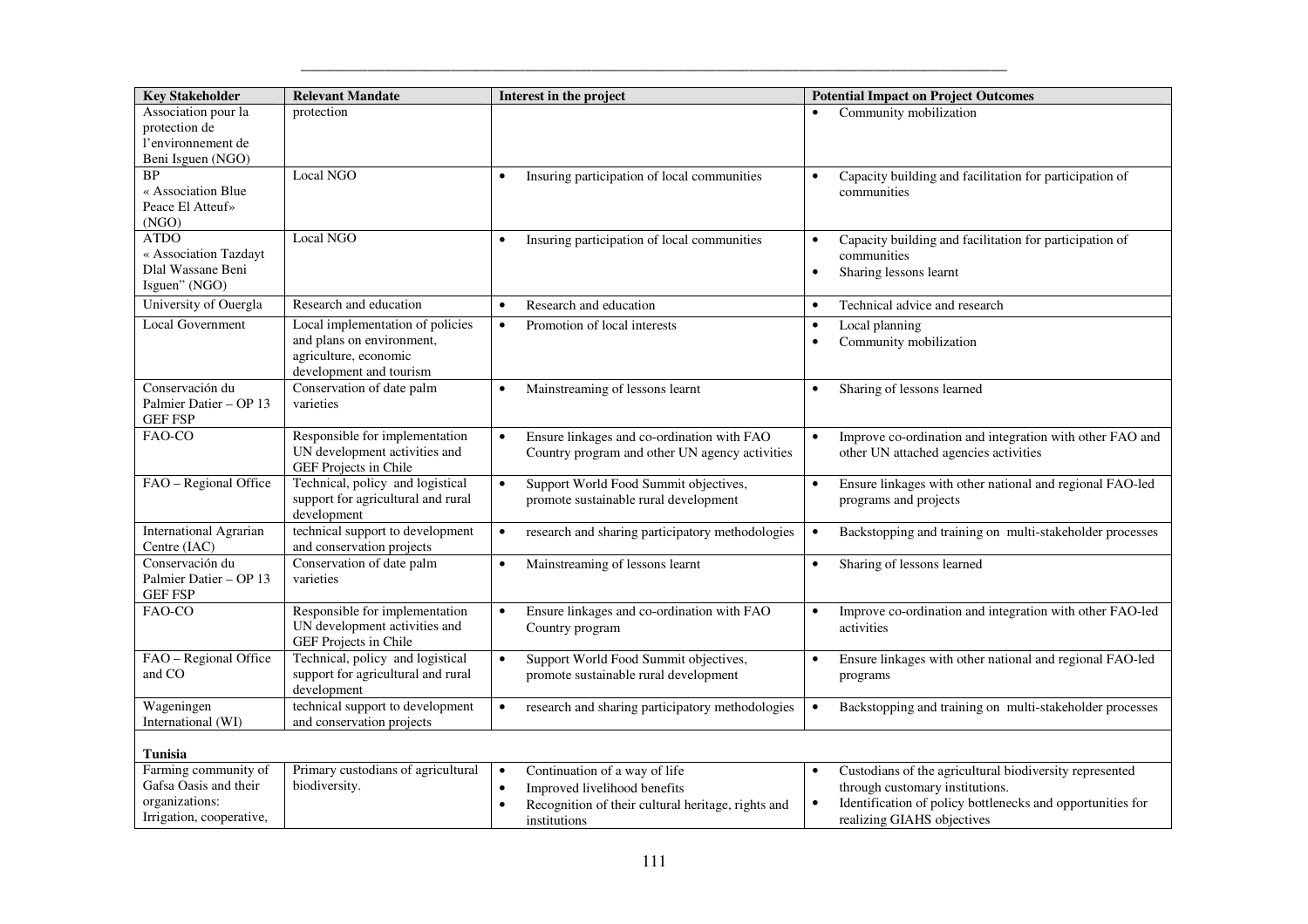| <b>Key Stakeholder</b>                                                             | <b>Relevant Mandate</b>                                                                                           | Interest in the project                                                                                                                               | <b>Potential Impact on Project Outcomes</b>                                                                                                                                                                       |
|------------------------------------------------------------------------------------|-------------------------------------------------------------------------------------------------------------------|-------------------------------------------------------------------------------------------------------------------------------------------------------|-------------------------------------------------------------------------------------------------------------------------------------------------------------------------------------------------------------------|
| etc.                                                                               |                                                                                                                   |                                                                                                                                                       |                                                                                                                                                                                                                   |
| Local direction of<br>Ministry of<br>Environment and<br>Sustainable<br>Development | Local implementation of national<br>environmental policies and<br>programs                                        | Implementation of national and international<br>$\bullet$<br>commitments and plans on the conservation of<br>biodiversity at local level              | Co-facilitating and implementing institution<br>$\bullet$<br>Technical advice<br>$\bullet$                                                                                                                        |
| Local direction of<br>Ministry of Agriculture<br>and hydraulic resources           | Local implementation of national<br>agricultural policies and programs                                            | Implementation of national and international<br>$\bullet$<br>commitments and plans on the conservation of<br>agricultural biodiversity at local level | Co-facilitating and implementing institution<br>$\bullet$<br>Technical advice<br>$\bullet$                                                                                                                        |
| Groupement<br>Interprofessionnel des<br>Fruit (professional<br>organization)       | promotion of agricultural<br>producers' interest                                                                  | Ensuring benefits of GIAHS initiative are<br>$\bullet$<br>accrued by farmers                                                                          | mobilization of farmers<br>$\bullet$<br>lobby and public awareness<br>$\bullet$<br>policy advice<br>$\bullet$                                                                                                     |
| <b>IPGRI</b> regional office                                                       | CGIAR institute for plant genetic<br>resources conservation and<br>sustainable use                                | Research interest<br>$\bullet$<br>Promote lessons learnt from GEF project on<br>$\bullet$<br>conservation of date palm varieties                      | Lead facilitating institution designated by Government<br>$\bullet$<br>Capacity building and training (of trainers)<br>$\bullet$<br>Technical advice<br>M & E<br>$\bullet$<br>Sharing lessons learnt<br>$\bullet$ |
| Organization of farmers<br>(professional<br>organization)                          | promotion of agricultural<br>producers' interest                                                                  | Ensuring benefits of GIAHS initiative are<br>$\bullet$<br>accrued by farmers                                                                          | mobilization of farmers<br>$\bullet$<br>lobby and public awareness<br>$\bullet$<br>policy advice<br>$\bullet$                                                                                                     |
| <b>Local Government</b>                                                            | Local implementation of policies<br>and plans on environment,<br>agriculture, economic<br>development and tourism | $\bullet$<br>Promotion of local interests                                                                                                             | Local planning and policy issues<br>$\bullet$<br>Community mobilization<br>$\bullet$                                                                                                                              |
| <b>Institut National du</b><br>patrimoine                                          | Responsible institution for cultural<br>heritage issues                                                           | Promotion of cultural heritage conservation incl.<br>$\bullet$<br>agricultural heritage linked with other heritage<br>aspects of Oasis                | Adoption of GIAHS considerations in cultural heritage<br>$\bullet$<br>policies and plans                                                                                                                          |
| Club UNESCO Tozeur<br>(NGO)                                                        | NGO for cultural and education<br>issues                                                                          | Promotion of cultural heritage conservation incl.<br>$\bullet$<br>agricultural heritage linked with other heritage<br>aspects of Oasis                | Public awareness<br>$\bullet$<br>Technical advice<br>$\bullet$<br>Capacity building<br>$\bullet$                                                                                                                  |
| Appui aux Initiatives de<br>Development (AID) -<br>$_{\rm NGO}$                    | NGO for local development                                                                                         | Insuring participation of local communities<br>$\bullet$                                                                                              | Capacity building and implementation of activities<br>$\bullet$                                                                                                                                                   |
| University of Gafsa                                                                | Research and education                                                                                            | Research and education<br>$\bullet$                                                                                                                   | Providing scientific advice and research<br>$\bullet$                                                                                                                                                             |
| Conservación du<br>Palmier Datier - OP 13<br><b>GEF FSP</b>                        | Conservation of date palm<br>varieties                                                                            | Mainstreaming of lessons learnt<br>$\bullet$                                                                                                          | Sharing of lessons learned<br>$\bullet$                                                                                                                                                                           |
| FAO - Regional Office<br>and CO                                                    | Technical, policy and logistical<br>support for agricultural and rural<br>development                             | Support World Food Summit objectives,<br>$\bullet$<br>promote sustainable rural development                                                           | Ensure linkages with other national and regional FAO-led<br>$\bullet$<br>programs of technical and policy nature                                                                                                  |
| International Agrarian<br>Centre (IAC)                                             | technical support to development<br>and conservation projects                                                     | Sharing participatory methodologies<br>$\bullet$                                                                                                      | backstopping and training on multi-stakeholder processes<br>$\bullet$<br>co-funding<br>$\bullet$                                                                                                                  |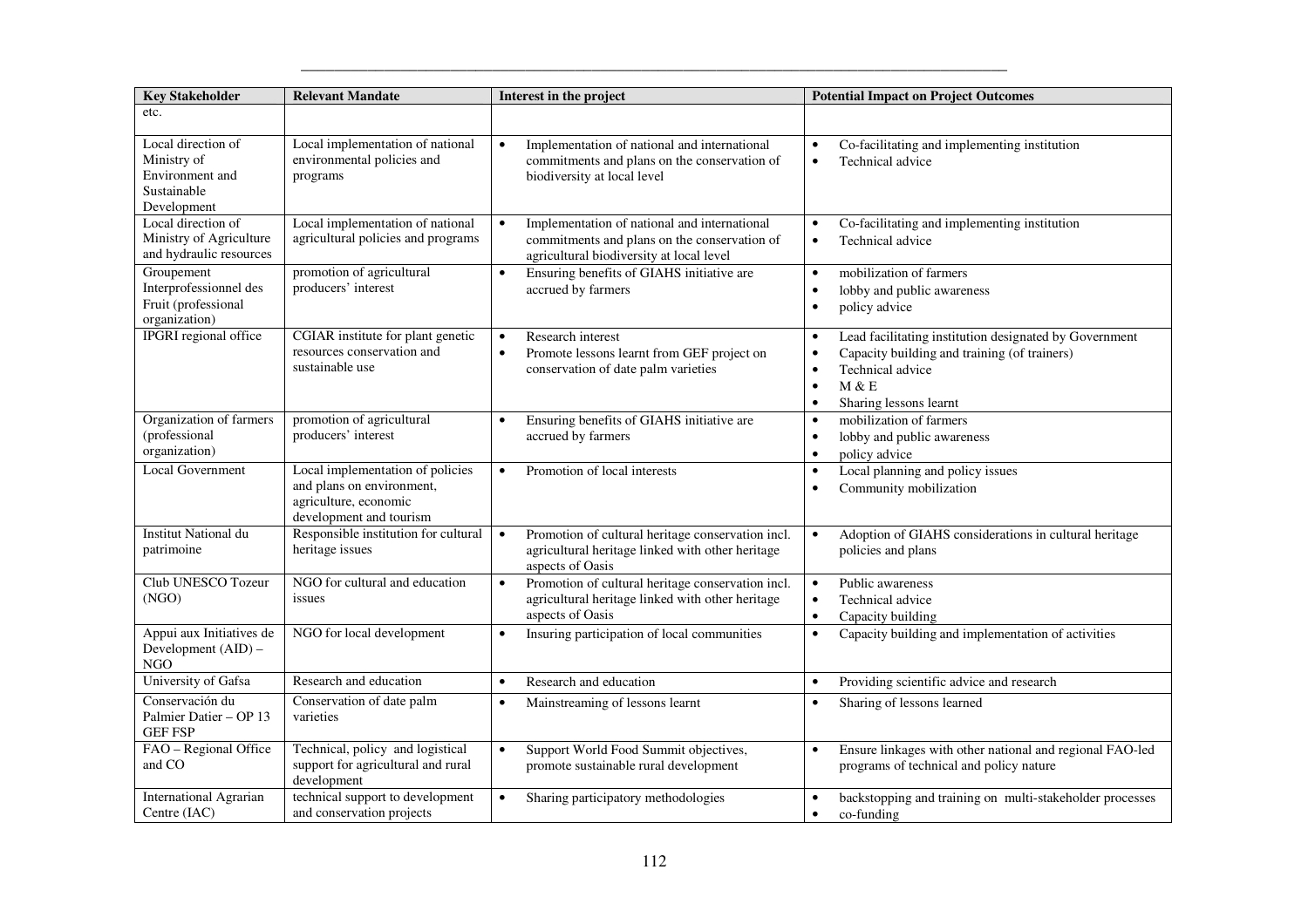| <b>Key Stakeholder</b>                     | <b>Relevant Mandate</b>                                                                                                                                                                                                                                                                                                                                                                                                                                                                                                                                  | Interest in the project                                                                                                                                                                                                                                                                                                                                                                                                                                                                                                                                                                                                                                                                                                                                                                                                                                       | <b>Potential Impact on Project Outcomes</b>                                                                                                                                                                                                             |
|--------------------------------------------|----------------------------------------------------------------------------------------------------------------------------------------------------------------------------------------------------------------------------------------------------------------------------------------------------------------------------------------------------------------------------------------------------------------------------------------------------------------------------------------------------------------------------------------------------------|---------------------------------------------------------------------------------------------------------------------------------------------------------------------------------------------------------------------------------------------------------------------------------------------------------------------------------------------------------------------------------------------------------------------------------------------------------------------------------------------------------------------------------------------------------------------------------------------------------------------------------------------------------------------------------------------------------------------------------------------------------------------------------------------------------------------------------------------------------------|---------------------------------------------------------------------------------------------------------------------------------------------------------------------------------------------------------------------------------------------------------|
| (Global)                                   |                                                                                                                                                                                                                                                                                                                                                                                                                                                                                                                                                          |                                                                                                                                                                                                                                                                                                                                                                                                                                                                                                                                                                                                                                                                                                                                                                                                                                                               | Outcome 4: Lessons learned and best practices from promoting effective management of pilot GIAHS are widely disseminated to support expansion of the GIAHS network                                                                                      |
| <b>FAO</b>                                 | as IA/EA<br>$\bullet$<br>$\bullet$<br>Responsible for the<br>implementation of the CBD-<br><b>Agricultural Biodiversity</b><br>Work Program<br>Host the CGRFA, COFO,<br>$\bullet$<br>COFI and COAG<br>Host the Secretariat of the<br>$\bullet$<br><b>IT-PGRFA</b><br>Program of Work and Budget<br>$\bullet$<br>includes many relevant<br>elements in the areas of<br>agricultural biodiversity,<br>rural development, land<br>tenure, nutrition, organic<br>agriculture, forestry,<br>fisheries, sustainable<br>development and rural<br>participation. | Identifying relevant agricultural practices and<br>methods for sustainable rural development,<br>conservation and sustainable use of agricultural<br>biodiversity and enhancing food and livelihood<br>security (in the context of the World Food<br>Summit Declaration and Plan of Action and<br>MDGs 1 and 7<br>The CGRFA has asked it's secretariat to propose<br>$\bullet$<br>a Multi-year program of Work for the<br>Commission, including integrated agro-<br>ecosystem approaches. GIAHS has been<br>identified as a possible area of policy<br>development<br>Insuring the implementation of farmers rights<br>$\bullet$<br>(art. 9) of the IT-PGRFA<br>Development of the FAO work with indigenous<br>$\bullet$<br>peoples and traditional communities<br>Follow up to the World Food Day on Agriculture<br>$\bullet$<br>and inter-cultural dialogue | Share lessons through regular FAO meetings, events,<br>media, publications and reports<br>A state of the world's GIAHS might be considered<br>$\bullet$                                                                                                 |
| <b>UNDP</b>                                | Country Programs relevant to<br>$\bullet$<br>rural development                                                                                                                                                                                                                                                                                                                                                                                                                                                                                           | Creating linkages with other UNDP-GEF<br>$\bullet$<br>Projects and UNDP Country Programs<br>Developing linkages between MDGs 1 and 7<br>$\bullet$                                                                                                                                                                                                                                                                                                                                                                                                                                                                                                                                                                                                                                                                                                             | promote sharing of lessons learnt with other GEF projects<br>$\bullet$<br>and with UNDP country program activities                                                                                                                                      |
| <b>UNESCO</b>                              | Host the World Heritage<br>$\bullet$<br>Convention, Convention on<br>Cultural Diversity and the<br>MAB secretariat                                                                                                                                                                                                                                                                                                                                                                                                                                       | Strengthening approaches to the conservation<br>$\bullet$<br>and management of World Heritage Sites of the<br>sub-category of Cultural Landscapes, in<br>particular the Ifugao Rice Terraces (on the WH<br>in danger list)<br>Avoiding duplication of their efforts for World<br>$\bullet$<br>Heritage Conservation<br>Strengthening Approaches to MAB biospheres<br>conservation, by improving understanding of<br>relevant sustainable agricultural practices for<br>biodiversity in buffer zones                                                                                                                                                                                                                                                                                                                                                           | Sharing methods, case studies and expertise with WHC<br>and MAB<br>Mainstreaming GIAHS considerations in MAB Program<br>and in the further development of the Declaration on<br><b>Cultural Diversity</b>                                               |
| CBD-Sec                                    | Responsible for negotiation<br>$\bullet$<br>of the further development of<br>articles 10c and 8j                                                                                                                                                                                                                                                                                                                                                                                                                                                         | Ensuring implementation of articles 10c and 8j<br>$\bullet$<br>according to the principles of the ecosystems<br>approach                                                                                                                                                                                                                                                                                                                                                                                                                                                                                                                                                                                                                                                                                                                                      | Develop and mainstream GIAHS consideration through<br>$\bullet$<br>COP and other relevant meetings in the implementation of<br>art. 10c and 8j and other relevant areas.<br>Support GIAHS sharing of lessons learnt through clearing<br>house mechanism |
| UN Permanent Forum<br>on Indigenous Issues | As advisory body to<br>$\bullet$<br>ECOSOC it proposes<br>recommendation on                                                                                                                                                                                                                                                                                                                                                                                                                                                                              | Promoting awareness and understanding of<br>$\bullet$<br>indigenous peoples cultural practices relating to<br>food, agriculture and biodiversity                                                                                                                                                                                                                                                                                                                                                                                                                                                                                                                                                                                                                                                                                                              | Sharing and reviewing GIAHS lessons with other UN<br>$\bullet$<br>processes and institutions dealing with IPs issues                                                                                                                                    |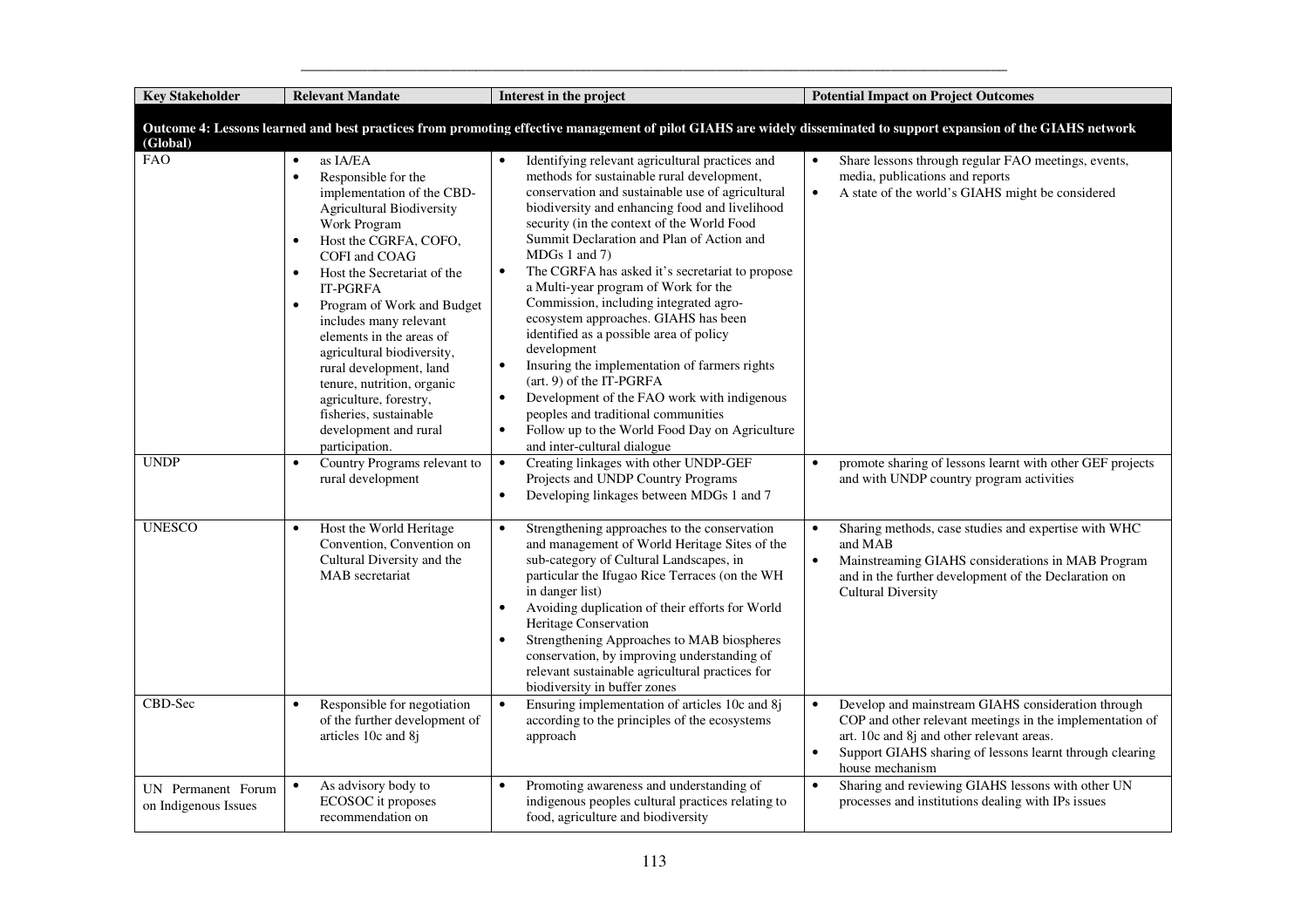| <b>Key Stakeholder</b>                                                                                                      | <b>Relevant Mandate</b>                                                                                                                                                                                                                                 | Interest in the project                                                                                                                                                                                                                 | <b>Potential Impact on Project Outcomes</b>                                                                                                                                                                                                     |
|-----------------------------------------------------------------------------------------------------------------------------|---------------------------------------------------------------------------------------------------------------------------------------------------------------------------------------------------------------------------------------------------------|-----------------------------------------------------------------------------------------------------------------------------------------------------------------------------------------------------------------------------------------|-------------------------------------------------------------------------------------------------------------------------------------------------------------------------------------------------------------------------------------------------|
|                                                                                                                             | indigenous issues, including<br>recommendations to FAO in<br>the area of Biodiversity and<br>Indigenous Food Systems                                                                                                                                    | Insuring that GIAHS takes the perspectives,<br>issues and rights of the indigenous groups it<br>consults into account in the project<br>implementation                                                                                  |                                                                                                                                                                                                                                                 |
| <b>UNU/PLEC</b>                                                                                                             | Provides knowledge,<br>$\bullet$<br>methods and training, incl.<br>in the areas of agricultural<br>biodiversity and adaptive<br>management<br>Maintains extensive network<br>$\bullet$<br>with national and<br>international scientific<br>institutions | Promote the Outcomes and findings of it's<br>$\bullet$<br>People Land and Ecosystems Conservation<br>(PLEC) program through other projects                                                                                              | UNU could provide training, research and publications on<br>$\bullet$<br>GIAHS and related issues                                                                                                                                               |
| <b>IFAD</b>                                                                                                                 | Provides funding for<br>$\bullet$<br>agriculture and rural<br>development in developing<br>countries, including<br>specifically for indigenous<br>peoples and traditional<br>communities                                                                | GIAHS could provide opportunities for projects<br>$\bullet$<br>relevant for its program for indigenous peoples<br>Outcome 1 could provide a basis for the<br>$\bullet$<br>development of the IFAD policy for IPs, and<br>donor strategy | Establishment of a platform on indigenous issues in food<br>$\bullet$<br>and agriculture in collaboration with FAO, UNPFII, WFP<br>and other stakeholders for sharing lessons on GIAHS and<br>related indigenous issues in Food and Agriculture |
| World Bank                                                                                                                  | Provides funding for rural<br>$\bullet$<br>development<br>GEF-IA<br>$\bullet$                                                                                                                                                                           | Opportunities for sharing lessons learnt and<br>$\bullet$<br>creating synergies with other GEF and WB<br>Projects                                                                                                                       | Ensure sharing of lessons learnt on GIAHS considerations<br>$\bullet$<br>through other GEF and WB projects                                                                                                                                      |
| <b>UNEP</b>                                                                                                                 | Hosts secretariats of CBD<br>$\bullet$<br>and CCD<br>IA for GEF<br>$\bullet$                                                                                                                                                                            | GIAHS provides an opportunity for<br>$\bullet$<br>implementing the environmental conventions<br>Opportunities for sharing lessons learnt and<br>$\bullet$<br>creating synergies with other GEF Projects                                 | Sharing of lessons learnt through its role as GEF-IA<br>$\bullet$                                                                                                                                                                               |
| The International<br>Centre for the Study of<br>the Preservation and<br><b>Restoration of Cultural</b><br>Property (ICCROM) | International technical and<br>$\bullet$<br>capacity building<br>organization in the area of<br>heritage conservation,<br>including on the management<br>and policy making for the<br>conservation of "heritage<br>landscapes"                          | GIAHS provides an opportunity to promote it's<br>$\bullet$<br>work on the conservation of heritage landscapes                                                                                                                           | ICCROM can provide training to policy makers on the<br>GIAHS concept and approach to share lessons learnt and<br>best practices                                                                                                                 |
| <b>CGIAR</b><br>institutions:<br>(IPGRI)<br>$\prime$<br>CYMITT/CIP)                                                         | Research and technical<br>$\bullet$<br>advice on traditional<br>agricultural systems                                                                                                                                                                    | Promoting their knowledge and tools in the<br>$\bullet$<br><b>GIAHS</b> Project<br>Opportunities for research<br>$\bullet$                                                                                                              | As technical and research institutions the CGIAR system<br>$\bullet$<br>could help ensure the scientific underwriting of the concept<br>and approach of GIAHS                                                                                   |
| Governments Pilot<br>Countries                                                                                              | Ratified the CBD and CCD<br>$\bullet$<br>Participate in relevant policy<br>$\bullet$<br>arena's                                                                                                                                                         | Promoting the conservation and valuation of<br>$\bullet$<br>their natural agricultural heritage through<br>international mechanisms                                                                                                     | Sharing lessons learnt through national clearing house<br>$\bullet$<br>mechanisms and national media                                                                                                                                            |
| facilitating<br>Local<br>supporting<br>and                                                                                  | Public awareness and<br>$\bullet$                                                                                                                                                                                                                       | $\bullet$<br>Promoting environmental, cultural and                                                                                                                                                                                      | Promotion of sharing of lessons learnt through own media<br>$\bullet$                                                                                                                                                                           |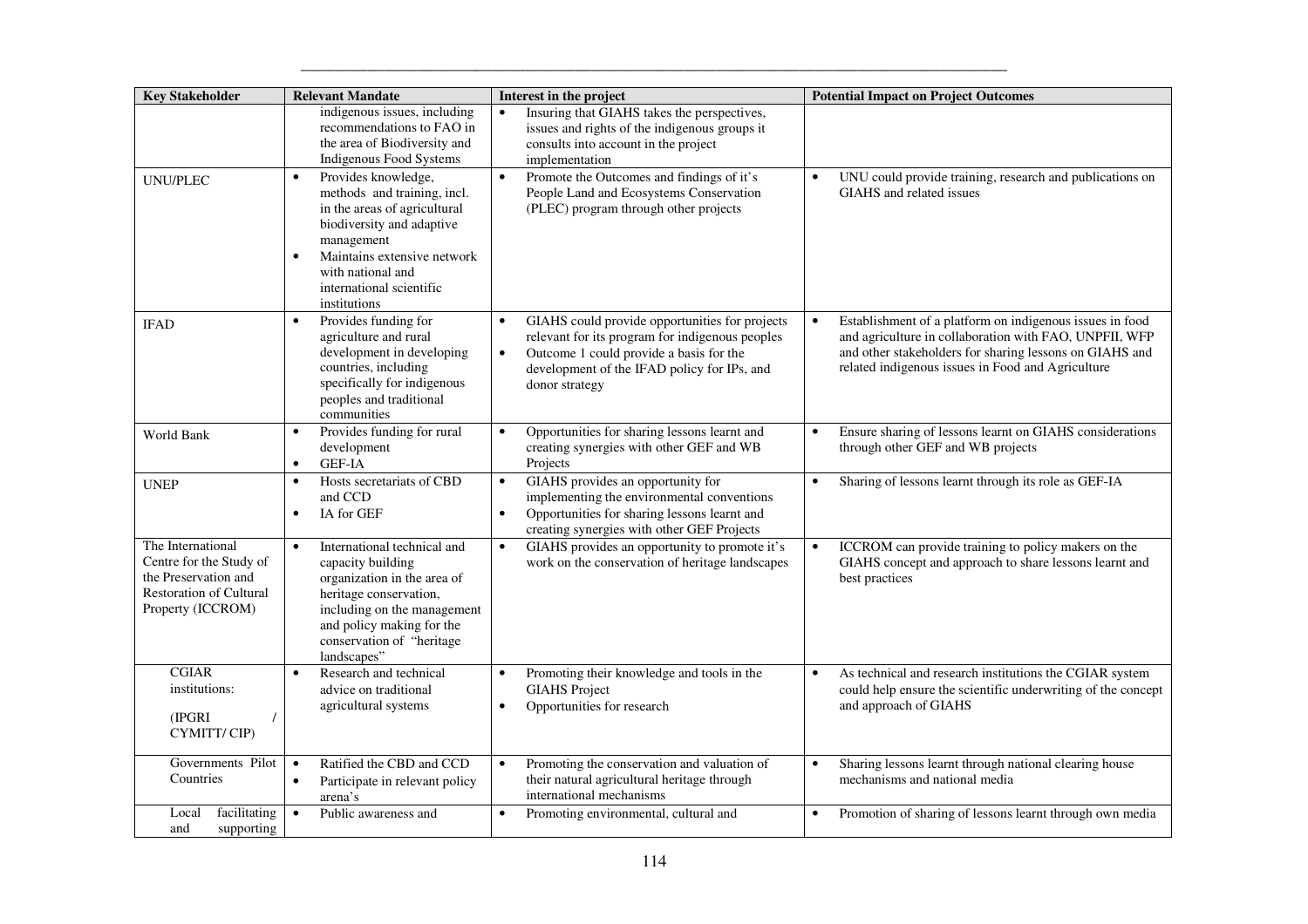| <b>Key Stakeholder</b>                                                                                                                             | <b>Relevant Mandate</b>                                                                                                                                                                                   | Interest in the project                                                                                                                                                                                                                      | <b>Potential Impact on Project Outcomes</b>                                                                                                                                                                                  |
|----------------------------------------------------------------------------------------------------------------------------------------------------|-----------------------------------------------------------------------------------------------------------------------------------------------------------------------------------------------------------|----------------------------------------------------------------------------------------------------------------------------------------------------------------------------------------------------------------------------------------------|------------------------------------------------------------------------------------------------------------------------------------------------------------------------------------------------------------------------------|
| <b>NGOs</b>                                                                                                                                        | technical expertise                                                                                                                                                                                       | development issues                                                                                                                                                                                                                           | (empowered by Project)                                                                                                                                                                                                       |
| Farming<br>communities                                                                                                                             | Primary custodians of the<br>$\bullet$<br>agricultural biodiversity                                                                                                                                       | Raising awareness of their roles and issues<br>$\bullet$<br>relating to Food, Agriculture and Biodiversity                                                                                                                                   | Promotion of sharing of lessons learnt through own media<br>$\bullet$<br>(empowered by Project)<br>Presentation of local experiences in national and<br>international meetings and events                                    |
| <b>Bilateral Donors</b><br>(NL, GTZ, NO,<br>and others)                                                                                            | Many have working<br>$\bullet$<br>programs on agriculture,<br>rural development and<br>agricultural biodiversity                                                                                          | Promoting the approaches relevant to the rights<br>of IPs and marginalized groups, as well-as<br>biodiversity concerns in their own portfolio's                                                                                              | Sharing lessons learnt in their own project portfolios and<br>$\bullet$<br>networks                                                                                                                                          |
| <b>Private Donors</b><br>TCF / Rockefeller<br>etc.                                                                                                 | Fund projects in areas of<br>relevance to agricultural<br>biodiversity, bio-cultural<br>systems and IPs                                                                                                   | Opportunities for funding highly visible project in<br>$\bullet$<br>relevant areas of their funding programs                                                                                                                                 | Networking and donor support for sharing lessons learnt<br>$\bullet$<br>Co-funding to support dissemination of local experiences<br>at international levels                                                                  |
| International<br>Networks and Fora<br>Indigenous<br>on<br>Peoples' Issues<br>(IIFB,<br><b>IWBN,</b><br>IITC,<br>Rigoberta<br>Mebchu<br>Foundation) | $\bullet$<br>Spokespersons in the<br>international arena and<br>facilitators of consultations<br>with grass roots indigenous<br>communities on issues in<br>international policy of<br>importance to them | Promoting awareness and understanding of<br>indigenous peoples cultural practices relating to<br>food, agriculture and biodiversity<br>Ensuring indigenous peoples perspectives,<br>$\bullet$<br>interests and rights are taken into account | Ensuring sharing of lessons learnt and best practices with<br>$\bullet$<br>grass-roots indigenous movements<br>Public awareness raising<br>$\bullet$                                                                         |
| International NGOs,<br>including:<br>ETC group, ITDG, Via<br>Campesina, League for<br>Pastoral Peoples, CARE<br>and IUCN, WWF,<br>Roman Forum      | Voice specific concerns of<br>civil society groups on issues<br>relating to GIAHS<br>Lobby policy makers<br>$\bullet$<br>Provide technical advice<br>$\bullet$                                            | Ensure that the specific concerns of their<br>organizations are taken into account<br>Synergies with relevant programs for sharing<br>$\bullet$<br>lessons learnt and case studies                                                           | Help identify opportunities for mainstreaming and<br>$\bullet$<br>replication through civil society projects and programs (for<br>instance Ecoagriculture)<br>Public awareness and media use for sharing lessons learnt<br>٠ |
| Universities and other<br>research institutions<br>(University of Kent,<br>Wageningen, etc)                                                        | Provide education, research<br>$\bullet$<br>and publications on relevant<br>aspects of GIAHS                                                                                                              | <b>Research interests</b><br>$\bullet$                                                                                                                                                                                                       | As research and knowledge institutions, help ensure the<br>$\bullet$<br>scientific publications are made on GIAHS experience<br>Networking, education and conferences on GIAHS<br>$\bullet$<br>considerations                |
| <b>International Agrarian</b><br>Centre (IAC)                                                                                                      | technical support to development<br>and conservation projects                                                                                                                                             | research and sharing participatory methodologies                                                                                                                                                                                             | Design of training materials on GIAHS approaches and<br>$\bullet$<br>best practices                                                                                                                                          |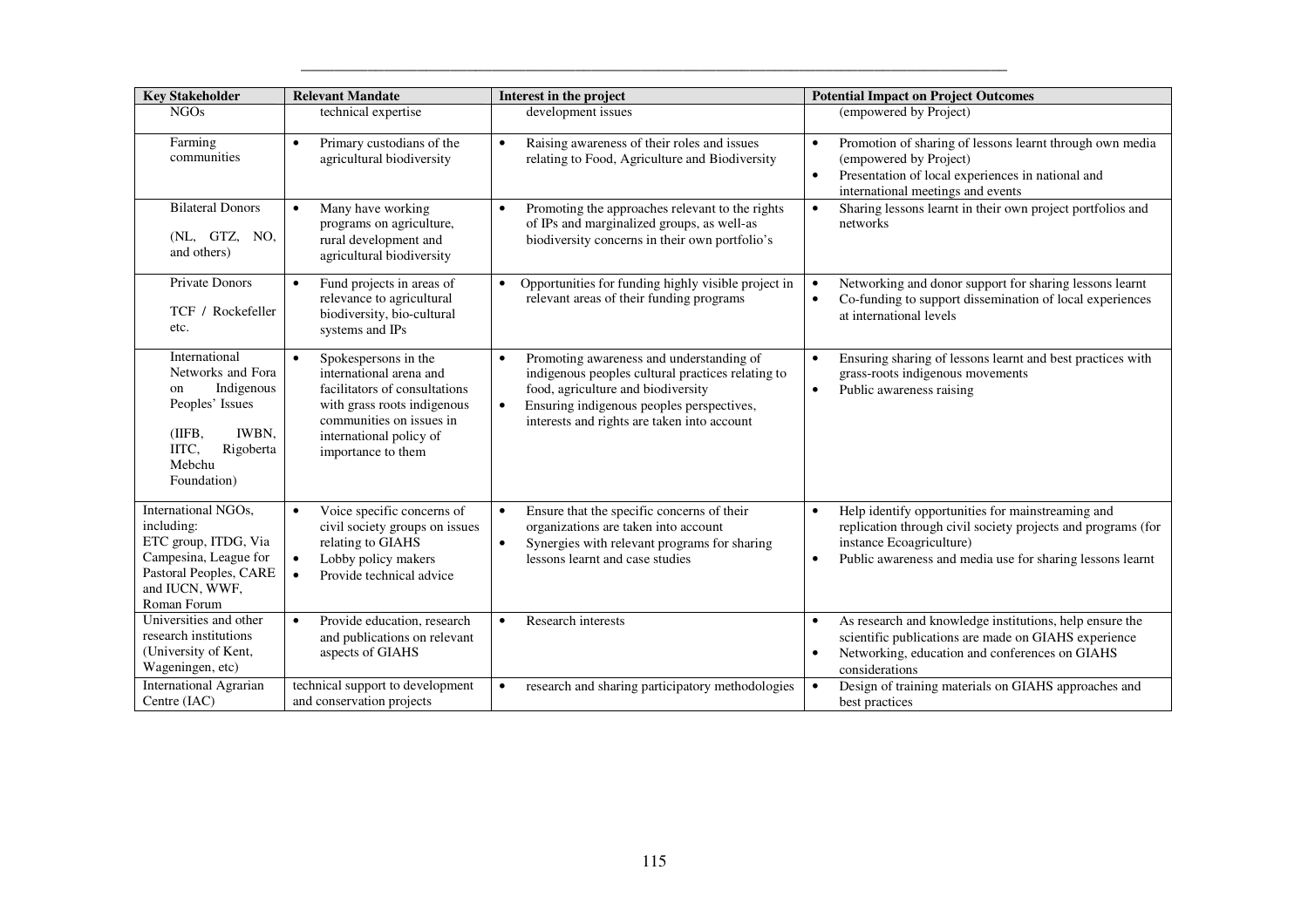## **B: PARTICIPATION PLAN**

Stakeholder participation has been instrumental in the project development stage. At the international level the PDF-B steering committee met to discuss project formulation approaches and pilot system selection. At national levels multi-stakeholder workshops were held to set up the participatory process for pilot system project formulation. The participants of these workshops are listed in the stakeholder analysis (part A of this Section). Additionally, bilateral meetings were held with ministries, NGOs FAO, UNESCO and UNDP Country representations. Most of the information obtained during the PDF stage was collected by local stakeholders through PRA methods in the field at the request of the project.

\_\_\_\_\_\_\_\_\_\_\_\_\_\_\_\_\_\_\_\_\_\_\_\_\_\_\_\_\_\_\_\_\_\_\_\_\_\_\_\_\_\_\_\_\_\_\_\_\_\_\_\_\_\_\_\_\_\_\_\_\_\_\_\_\_\_\_\_\_\_\_\_\_\_\_\_\_\_\_\_\_\_\_\_\_

## Rationale and principles

For all Outcomes the participation plan is designed to facilitate a good linkage with the baseline. For Outcomes 2 and 3 (national and local level) the rationale will be the following.

The customary institutions and forms of social organization that are of relevance for the conservation and sustainable management of biodiversity and agricultural landscapes are often unknown or overlooked when governments make conservation and sustainable development policies and plans. Yet, these institutions have co-evolved with the biodiversity and ecosystem characteristics and are still (largely) functional in the selected GIAHS pilot systems. The collaborative management set-up for Outcomes 2 and 3 will be based on the acknowledgement by state and other actors of the roles of customary institutions and an understanding of their importance in biodiversity/ecosystem conservation and adaptive management.

The primary role of the collaborative management set-up is to support customary practices of importance to the biodiversity and ecosystem management objectives. The role of state institutions is to identify and implement policy and public investment opportunities that support these practices (mitigating the impact of the root causes) and use state extension services to help farmers with technical problems related to biodiversity conservation and ecosystem management and to provide tools and human/knowledge/financial resources for planning, monitoring and evaluation. These institutions or a designated regional/local state or civil society institution will take the responsibility for pilot project implementation and facilitating the project implementation process at national and local level. The role of civil society institutions is to mobilize additional knowledge and provide services and capacity building to the farmers supportive of their customary practices. Civil society actors are also effective brokers between state institutions and farmers and can help raise awareness. The role of universities and research institutions involved is to help deepen the understanding of the relevance of customary practices and provide technical and policy advice to other stakeholders when requested. Further principles are set out in the table below.

| Principle                | <b>Stakeholder participation will:</b>                                                                                                                      |  |
|--------------------------|-------------------------------------------------------------------------------------------------------------------------------------------------------------|--|
| <b>Adding Value</b>      | be an essential means of adding value to the project                                                                                                        |  |
| Inclusivity              | include all relevant stakeholders                                                                                                                           |  |
| Accessibility and Access | be accessible and promote access to the process                                                                                                             |  |
| Transparency             | be based on transparency and fair access to information; the<br>main provisions of the project's plans and results will be<br>published in local mass-media |  |
| Fairness                 | ensure that all stakeholders are treated in a fair and unbiased<br>way                                                                                      |  |
| Accountability           | be based on a commitment to accountability by all stakeholders                                                                                              |  |
| Constructive             | seek to manage conflict and promote the public interest                                                                                                     |  |
| Redressing               | seek to redress inequity and injustice                                                                                                                      |  |
| Capacitating             | seek to develop the capacity of all stakeholders                                                                                                            |  |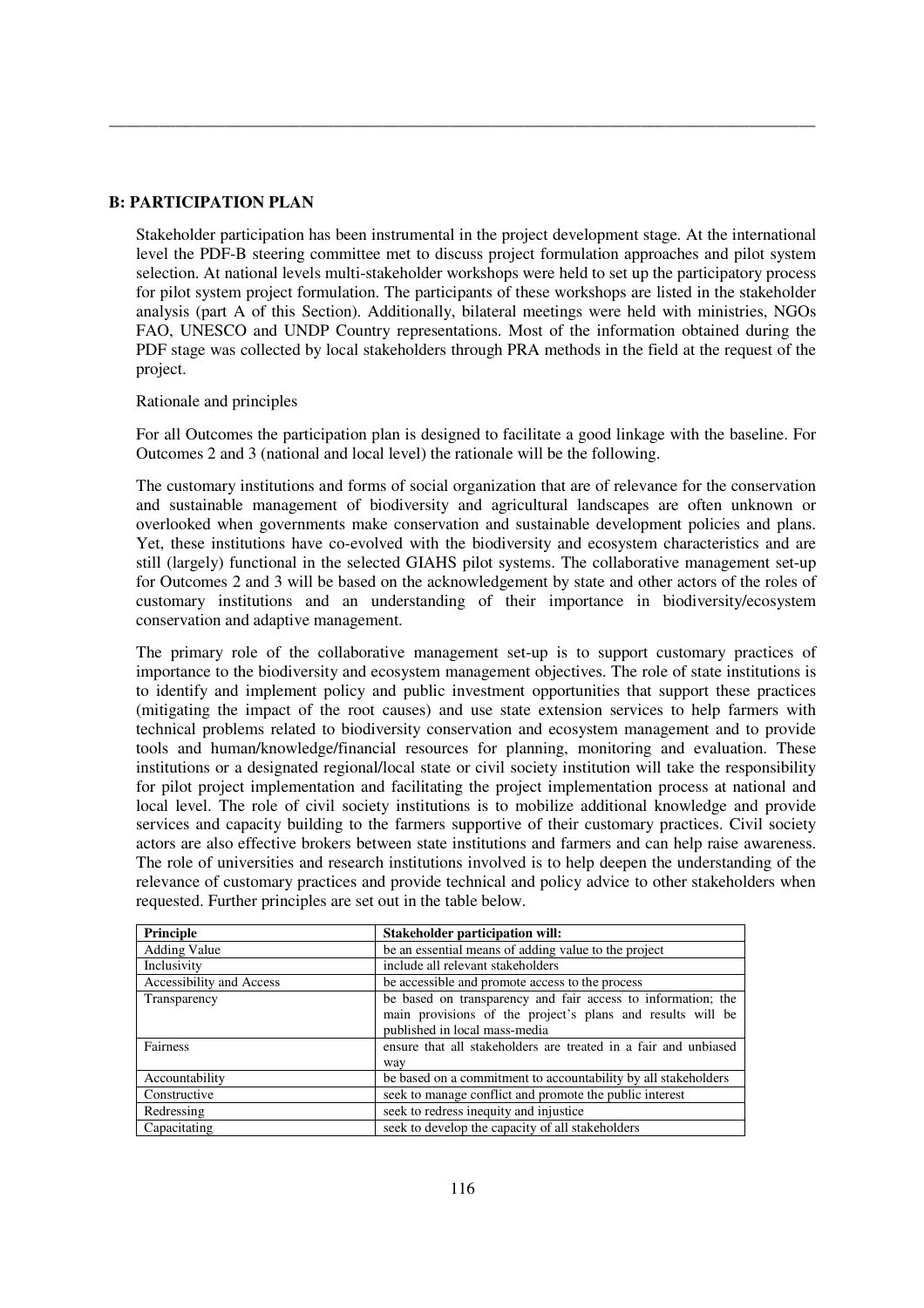| Needs and Rights Based   | be based on the rights and needs of all stakeholders            |
|--------------------------|-----------------------------------------------------------------|
| Flexible                 | be flexibly designed and implemented                            |
| Rational and Coordinated | be rationally planned and coordinated, and not be <i>ad hoc</i> |
| Excellence               | be subject to ongoing reflection and improvement                |

### **International Participation Plan for Outcome 1**

International policy development and adoption for GIAHS will take place through the procedures and processes of the relevant Conventions and Commissions. To support and inform these processes the GPIU will actively engage with secretariats and governments.

\_\_\_\_\_\_\_\_\_\_\_\_\_\_\_\_\_\_\_\_\_\_\_\_\_\_\_\_\_\_\_\_\_\_\_\_\_\_\_\_\_\_\_\_\_\_\_\_\_\_\_\_\_\_\_\_\_\_\_\_\_\_\_\_\_\_\_\_\_\_\_\_\_\_\_\_\_\_\_\_\_\_\_\_\_

In addition, the project will establish an International Steering Committee (ISC) as the umbrella policy body for the project. The ISC will be composed of FAO (Executing Agency), National Focal Point Institutions (NFPIs) from the participating countries, the national GEF Operational Focal Points, and representatives from co-financing bodies. Representatives of potential GIAHS farming communities and their organisations and networks will be invited to assist and inform Outcome 1 activities of the Project and through the relevant procedures of the involved Conventions and Commissions. Appropriate observers will be invited to attend meetings when required. Members of the ISC will be responsible for representing their country/ partner institution at the technical and administrative levels. With regard to Outcome 1 the ISC will be responsible for:

- advising on the legal and institutional frameworks that will be proposed and recommending steps to be taken for their adoption;
- providing strategic advice and assisting in the formal international recognition of GIAHS, including the mandate and legal framework of the institutional mechanism for supporting them prior to the World Conference on GIAHS;
- examining the recommendations of the Consultative Group and Technical Group;
- approving criteria for the identification and selection of new pilot sites;
- approving strategies for communication, partnerships and resource mobilization;
- monitoring inputs of international and national partners, ensuring that project obligations are fulfilled in a timely and coordinated fashion;
- advising on the co-financing initiatives for the project;
- assisting in the mobilizing of co-financing (other donor and national support);
- reviewing and endorsing the follow-up proposals for a long term open-ended programme for GIAHS
- promotion of participation of indigenous and other traditional communities in Outcome 1 activities

A Technical Group will be established and will be composed of eight to ten independent experienced experts (scientists, technical practitioners, researchers, academics), selected on the basis of their competence in ethno- and agro-ecosystems, indigenous matters, environment, land and natural resources, agro-biodiversity, social sciences, and economics. Additional experts will be invited as required. The Technical Group will provide independent advice on international policy development and advice on the scientific underwriting for such policy. It will also, to the extent possible, provide advice on scientific criteria and selection procedures of new pilot sites and international designation. The Global Project Implementation Unit will communicate electronically with the Technical Group; meetings will be organized as project resources may allow.

A Consultative Group will be established, comprising UNESCO, Bioversity International, UNDP, World Bank, UNEP, CBD Secretariat, IUCN, and other key partners including International Indigenous Peoples' Networks, NGOs, CSOs, research institutes and the private sector. The Consultative Group will provide independent opinions, identify additional partners and advice concerning Outcome 1 activities and input on coordination with other related international policy processes. The Global Project Implementation Unit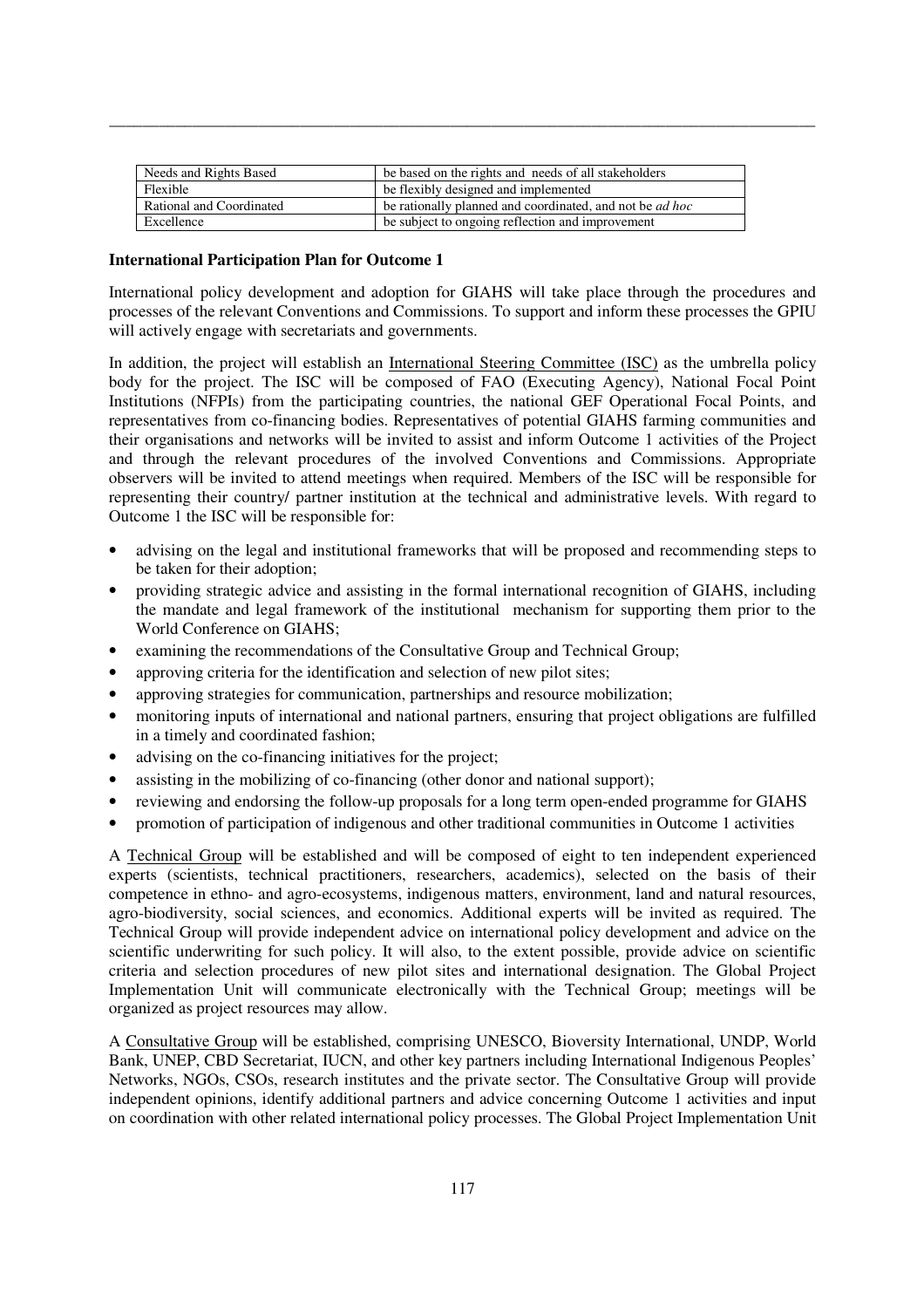will communicate electronically with the Consultative Group; meetings will be organized as project resources may allow.

\_\_\_\_\_\_\_\_\_\_\_\_\_\_\_\_\_\_\_\_\_\_\_\_\_\_\_\_\_\_\_\_\_\_\_\_\_\_\_\_\_\_\_\_\_\_\_\_\_\_\_\_\_\_\_\_\_\_\_\_\_\_\_\_\_\_\_\_\_\_\_\_\_\_\_\_\_\_\_\_\_\_\_\_\_

Participating Countries will promote GIAHS in the relevant Conventions and Commissions as well as raise interest and awareness through regional intergovernmental bodies and bilateral processes.

# **National Participation Plans for Outcomes 2 and 3**

Chile: For Outcome 2 a national steering committee will be established chaired by the lead government institution (CONAMA). All relevant government institutions (as mentioned in the Stakeholder Analysis above) and the designated implementation institution (CET) will be represented. Representatives of farming communities will participate in Steering Committee meetings and other consultations relating to Outcome 2. The national steering Committee has the liberty to invite other stakeholders to provide technical and policy advice. The national Steering Committee will review and approve proposals for Outcome 2 policy interventions and pass them on to the relevant policy making institutions of the national government according to appropriate national procedures.

For the implementation of Outcome 3 a local forum will be set up to implement and assist in the monitoring of Outcome 3 activities comprised of the lead designated implementation organization (CET), the representation of customary and other relevant institutions of farming communities and supportive government, scientific and civil society organizations. Farming communities will implement consultations within their own communities through their customary procedures; informed and further facilitated by CET. Farming communities have final decision-making power in the implementation of project activities. The local forum will assist in the implementation of  $\overline{M} \& \overline{E}$  for Outcome 3.

Peru: For Outcome 2 a national steering committee will be established chaired by the lead government institution (CONAM). All relevant government institutions (as mentioned in the Stakeholder Analysis above) will be represented. Representatives of farming communities will participate in Steering Committee meetings and other consultations relating to Outcome 2. The national steering Committee has the liberty to invite other stakeholders to provide technical and policy advice. The national Steering Committee will review and approve proposals for Outcome 2 policy interventions and pass them on to the relevant policy making institutions of the national government according to appropriate national procedures.

For the implementation of Outcome 3 a local forum will be set up to implement and assist in the monitoring of Outcome 3 activities comprised of the regional office of CONAM, the local implementation organizations (CARE and Arariwa), the representation of customary and other relevant institutions of farming communities and supportive government, scientific and civil society organizations. Farming communities will implement consultations within their own communities through their customary procedures; informed and further facilitated by CARE and Arariwa in collaboration with the regional office of CONAM. Farming communities have final decision-making power in the implementation of project activities. The local forum will assist in the implementation of M  $\&$  E for Outcome 3.

China: For Outcome 2 a national steering committee will be established chaired by the lead government institution (Ministry of Environment). All relevant government institutions (as mentioned in the Stakeholder Analysis above) and the designated implementation institution (CAS) will be represented. Representatives of farming communities will be invited in Steering Committee meetings and other consultations relating to Outcome 2. The national steering Committee has the liberty to invite other stakeholders to provide technical and policy advice. The national Steering Committee will review and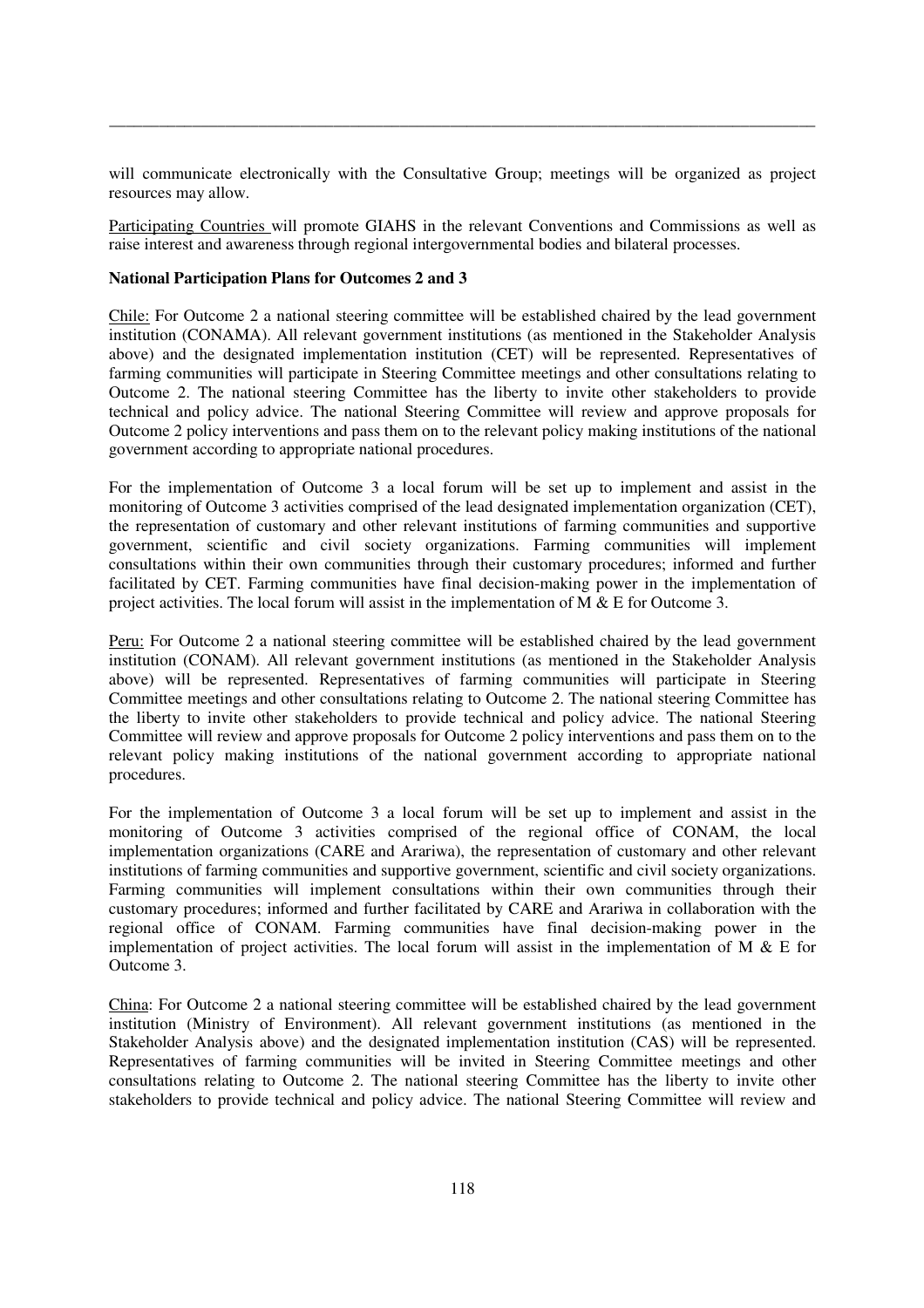approve proposals for Outcome 2 policy interventions and pass them on to the relevant policy making institutions of the national government according to appropriate national procedures.

\_\_\_\_\_\_\_\_\_\_\_\_\_\_\_\_\_\_\_\_\_\_\_\_\_\_\_\_\_\_\_\_\_\_\_\_\_\_\_\_\_\_\_\_\_\_\_\_\_\_\_\_\_\_\_\_\_\_\_\_\_\_\_\_\_\_\_\_\_\_\_\_\_\_\_\_\_\_\_\_\_\_\_\_\_

For the implementation of Outcome 3 a local forum will be set up to implement and assist in the monitoring of Outcome 3 activities comprised of the lead designated implementation organization (CAS), the provincial government of Qintiang, the representation of customary and other relevant institutions of farming communities and supportive government, scientific and civil society organizations. Farming communities will implement consultations within their own communities through; informed and further facilitated by CAS and the local government. Farming communities have final decision-making power in the implementation of project activities. The local forum will assist in the implementation of M  $\&$  E for Outcome 3.

The Philippines: For Outcome 2 a national steering committee will be established chaired by the lead government institution (DENR). All relevant government institutions (as mentioned in the Stakeholder Analysis above) will be represented. Representatives of farming communities will participate in Steering Committee meetings and other consultations relating to Outcome 2. The national steering Committee has the liberty to invite other stakeholders to provide technical and policy advice. The national Steering Committee will review and approve proposals for Outcome 2 policy interventions and pass them on to the relevant policy making institutions of the national government according to appropriate national procedures.

For the implementation of Outcome 3 a local forum will be set up to implement and assist in the monitoring of Outcome 3 activities comprised of the lead designated implementation organization (DENR), the representation of customary and other relevant institutions of farming communities and supportive government, scientific and civil society organizations. Farming communities will implement consultations within their own communities through their customary procedures; informed and further facilitated by local government, participating NGOs and the lead institution. Farming communities have final decision-making power in the implementation of project activities. The local forum will assist in the implementation of M & E for Outcome 3.

Algeria: For Outcome 2 a national steering committee will be established chaired by the lead government institution (Ministry of Environment). All relevant government institutions (as mentioned in the Stakeholder Analysis above) and the designated implementation institution (Bioversity International) will be represented. Representatives of farming communities will participate in Steering Committee meetings and other consultations relating to Outcome 2. The national steering Committee has the liberty to invite other stakeholders to provide technical and policy advice. The national Steering Committee will review and approve proposals for Outcome 2 policy interventions and pass them on to the relevant policy making institutions of the national government according to appropriate national procedures.

For the implementation of Outcome 3 a local forum will be set up to implement and assist in the monitoring of Outcome 3 activities comprised of the lead designated implementation organization (Bioversity International), the representation of customary and other relevant institutions of farming communities and supportive government, scientific and civil society organizations. Farming communities will implement consultations within their own communities through their customary procedures; informed and further facilitated by Bioversity International. Farming communities have final decisionmaking power in the implementation of project activities. The local forum will assist in the implementation of M & E for Outcome 3.

Tunisia: For Outcome 2 a national steering committee will be established chaired by the lead government institution (Ministry of Environment). All relevant government institutions (as mentioned in the Stakeholder Analysis above) and the designated implementation institution (Bioversity International) will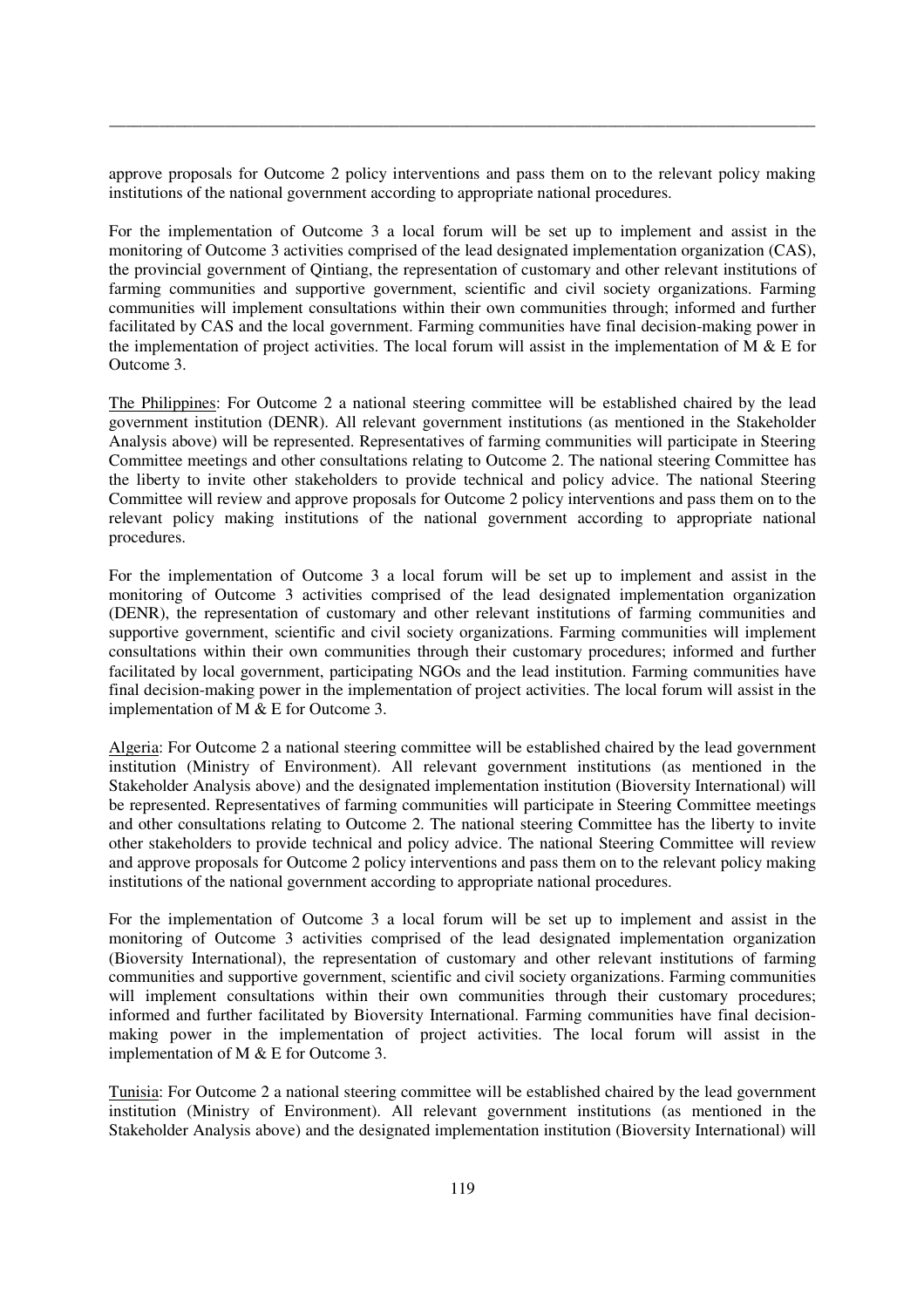be represented. Representatives of farming communities will participate in Steering Committee meetings and other consultations relating to Outcome 2. The national steering Committee has the liberty to invite other stakeholders to provide technical and policy advice. The national Steering Committee will review and approve proposals for Outcome 2 policy interventions and pass them on to the relevant policy making institutions of the national government according to appropriate national procedures.

\_\_\_\_\_\_\_\_\_\_\_\_\_\_\_\_\_\_\_\_\_\_\_\_\_\_\_\_\_\_\_\_\_\_\_\_\_\_\_\_\_\_\_\_\_\_\_\_\_\_\_\_\_\_\_\_\_\_\_\_\_\_\_\_\_\_\_\_\_\_\_\_\_\_\_\_\_\_\_\_\_\_\_\_\_

For the implementation of Outcome 3 a local forum will be set up to implement and assist in the monitoring of Outcome 3 activities comprised of the lead designated implementation organization (Ministry of Environment), the representation of customary and other relevant institutions of farming communities and supportive government, scientific and civil society organizations. Farming communities will implement consultations within their own communities through their customary procedures; informed and further facilitated by Bioversity International. Farming communities have final decisionmaking power in the implementation of project activities. The local forum will assist in the implementation of M & E for Outcome 3.

## **International Stakeholder Arrangements for Outcome 4**

The GPIU shall be the main nexus for sharing information. A web-based information platform will be implemented to share lessons learnt and best practices. Through the Technical Group and the International Steering Committee opportunities and further partners will be identified for research, publications and other forms of information dissemination. National Steering Committees, lead implementing institutions and local committees will liaise with the GPIU to share information and coordinate M  $\&$  E activities.

# **PART VI GLOBALLY IMPORTANT AGRICULTURAL HERITAGE SYSTEMS - AN EXAMINATION OF THEIR CONTEXT IN EXISTING MULTILATERAL INSTRUMENTS: SUMMARY REPORT**

## **By Professor Stuart R. Harrop**

The report analyses the international legal and policy matrix to assess the level of existing support for GIAHS and to ascertain the gaps in that support. This summary comprises a drastic paraphrase of the parent document.

## **1. Conservation**

Many international legal and policy instruments deal with the protection of biodiversity and heritage in terms that could include GIAHS operations. There has been a noticeable trend during the last 15-20 years to protect and preserve traditional practices that conserve biodiversity. This is not just evident in new instruments but the trend has also been incorporated in the functioning of older conventions, such as RAMSAR, that are now developing guidelines and making policy decisions in this area. Therefore, it is possible to construe general support for GIAHS within these instruments. *Policy Instruments* 

Some paraphrased examples of policy support include:

## **Agenda 21**

Support is evident in a number of clauses throughout the chapters. A pertinent example is Chapter 32 which, *inter alia*, acknowledges indigenous and other rural families as stewards of natural resources.

## **Forest Principles**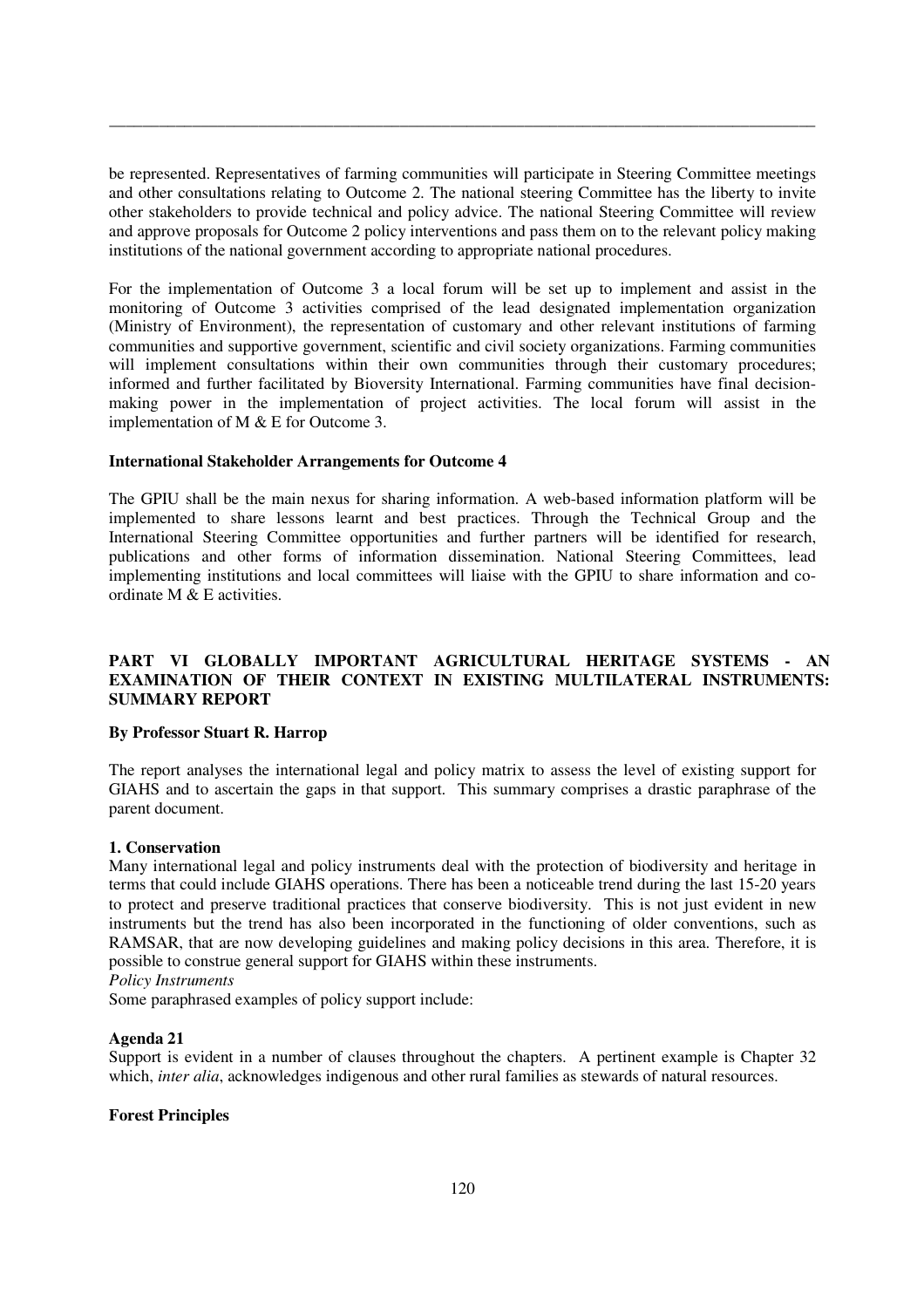The principles urge support for indigenous peoples living in forests, the provision of an economic stake in forest use, the establishment of appropriate land tenure arrangements and equitable benefit sharing in relation to traditional knowledge.

\_\_\_\_\_\_\_\_\_\_\_\_\_\_\_\_\_\_\_\_\_\_\_\_\_\_\_\_\_\_\_\_\_\_\_\_\_\_\_\_\_\_\_\_\_\_\_\_\_\_\_\_\_\_\_\_\_\_\_\_\_\_\_\_\_\_\_\_\_\_\_\_\_\_\_\_\_\_\_\_\_\_\_\_\_

Johannesburg Declaration on Sustainable Development

General support is extensive throughout the declaration. Paragraph 40(r) is particularly relevant to GIAHS in that it promotes the conservation, sustainable use and management of traditional and indigenous agricultural systems and [the strengthening of] indigenous models of agricultural production.

## *International law*

The conventions that are relevant in this field also provide extensive, potential support: some are referred to herein.

## **The Convention on Biological Diversity**

Articles 8(j) and 10(c) of the CBD include the following mandates:

…..Respect, preserve and maintain knowledge, innovations and practices of indigenous and local communities embodying traditional lifestyles relevant for the conservation and sustainable use of biological diversity....  $(8(i))$  and

Protect and encourage customary use of biological resources in accordance with traditional cultural practices that are compatible with conservation or sustainable use requirements  $(10(c))$ 

These provisions would seem to directly support GIAHS. Indeed, there is potential for the GIAHS concept to be specifically established in a protocol developed pursuant to these clauses. However, whereas GIAHS examples do support biodiversity they also support agricultural biodiversity. At times there can be conflicts that arise between the mandate to preserve pristine biodiversity and humaninfluenced biodiversity (and the appurtenant culture, heritage and traditions that are linked thereto) especially where they subsist in close proximity and can thus be seen to be in conflict. (As with the close proximity of primary and secondary forest biodiversity in shifting cultivation systems prevalent in many key rainforest zones.)

# **RAMSAR**

The convention refers to the human relationship with the environment only in its preamble. However, it has developed *Guidelines for establishing and strengthening local communities' and indigenous people's participation in the management of wetlands* and *Guiding principles for taking into account the cultural values of wetlands for the effective management of sites.* Both these documents would, to an extent, support GIAHS examples in wetland areas.

# **World Heritage Convention**

The WHC's Operating Guidelines were amended in 1992 to permit the inclusion of *World Heritage Cultural landscapes* on the World Heritage List and increasingly the nominations for this category include agricultural sites. A number of examples of these types of landscapes would also be GIAHS candidates. However, the need for *outstanding universal value*, in the context of the WHC criteria could limit the GIAHS sites that can be protected within the WHC. Further, it must be borne in mind that the volition and mandates that drive the WHC are not the same as the purposes of GIAHS.

## **UNESCO's Man and Biosphere Programme**

MAB is not based on the foundation of a treaty or a convention, nevertheless it appears to operate from a comparable point of strength. It seeks to preserve, *inter alia: ingenious land-use practices which do not deplete the natural resources* in Biosphere Reserves which are described by MAB as *areas where such peoples can maintain their traditions, as well as improving their economic well-being through the use of*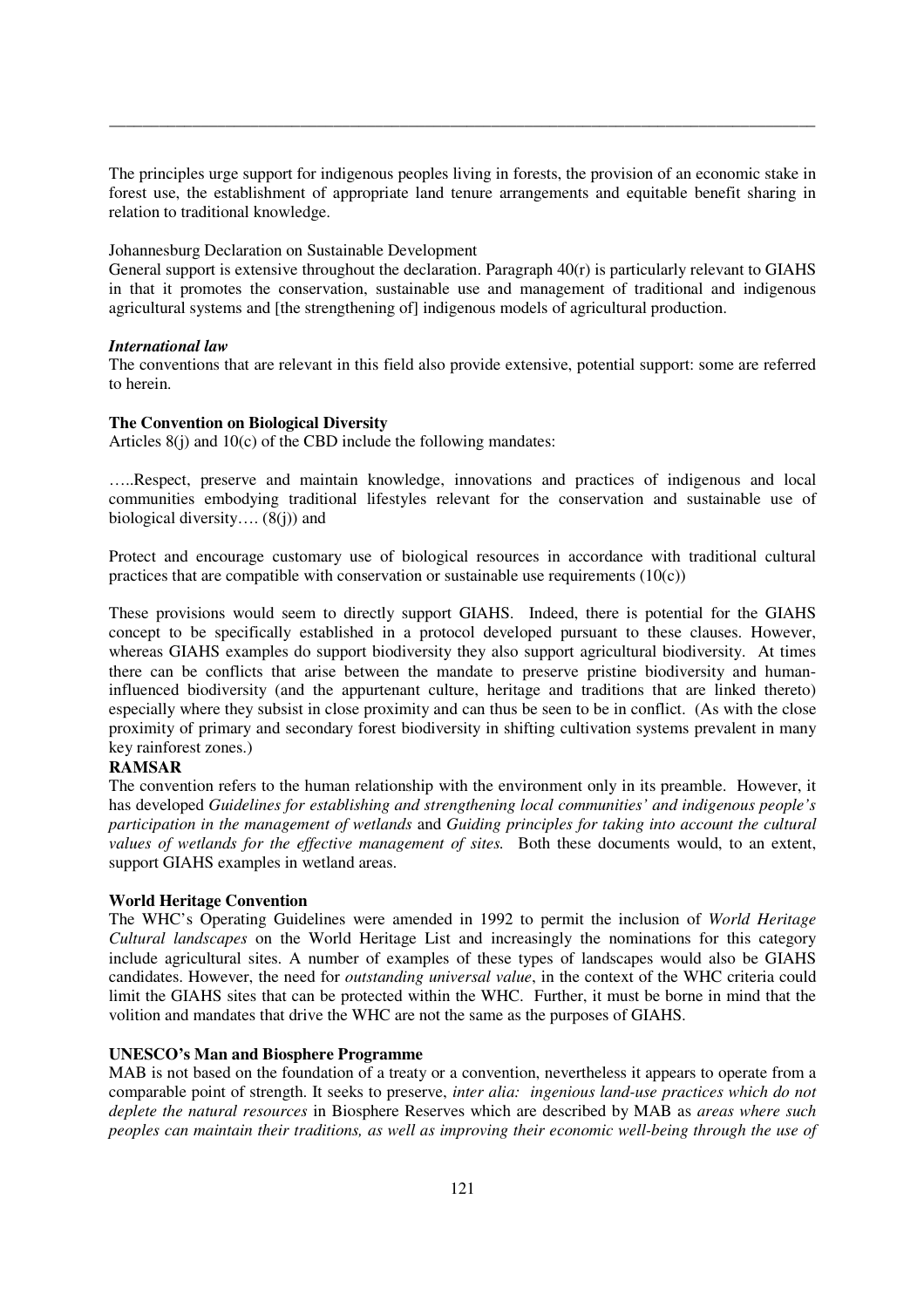*culturally and environmentally appropriate technologies.* The potential for support of the GIAHS concept is thus evident. Further, the system of zoning deployed would lend itself well to the GIAHS concept particularly where there are conflicts between the volition to protect human influenced and "natural" biodiversity. However, the emphasis in GIAHS is different in that the central core zone will always be the place in which the human interaction with the environment is emphasised. Whereas MAB biosphere reserves tend to operate with a core zone in which human interference is more or less eradicated.

\_\_\_\_\_\_\_\_\_\_\_\_\_\_\_\_\_\_\_\_\_\_\_\_\_\_\_\_\_\_\_\_\_\_\_\_\_\_\_\_\_\_\_\_\_\_\_\_\_\_\_\_\_\_\_\_\_\_\_\_\_\_\_\_\_\_\_\_\_\_\_\_\_\_\_\_\_\_\_\_\_\_\_\_\_

#### **Other instruments**

GIAHS is also supported from the perspective of land use and conservation by incidentally related instruments such as: The Convention to Combat Desertification and The international Treaty on Plant Genetic Resources for Food and Agriculture*.* 

## *Multi protection*

Many protected areas are protected by more than one regime. Some existing potential GIAHS sites may already possess a level of protection from WHC, MAB and also RAMSAR. There may be a need for GIAHS to establish joint ventures with these institutions to jointly designate and create management plans for such sites.

## *General*

Support is extensive within conservation instruments but the emphasis of GIAHS is on agricultural biodiversity and heritage. In some cases biodiversity preservation initiatives would work in tandem with the GIAHS objectives but in others there could be conflicts especially in areas where the traditional perspective has been to exclude human activities from core protected areas. GIAHS cannot be restricted to secondary buffer zones. To do so would compromise the importance of these agricultural systems. The concept perceives the GIAHS operations as paramount and a GIAHS protected area would secure that the main, active interface of humans and the environment would take place in the core zone itself.

Therefore, to establish GIAHS effectively, and give it equal strength to existing institutions, it needs to be supported by a policy or legal instrument.

## **2. Land Tenure, the laws of indigenous and rural communities and Human Rights**

## *Customary laws*

The customary laws of GIAHS communities assist to support the GIAHS operations and are embedded within the culture and heritage that constitute fundamental outcomes of GIAHS. A number of instruments support the persistence of these laws subject to fundamental protections for community members in the field of human rights. The most important instrument in this field is the International Labour Organisation Convention 169. Article 8 asserts the right of the peoples affected by the convention to retain their laws and institutions so long as *these are not incompatible with fundamental rights defined by the national legal system and with internationally recognised human rights*

## *Land Tenure*

GIAHS land practices invariably involve indigenous or rural communities working in a traditional manner often in ancestral lands. Clearly there will be a need for national law to protect the sites on which GIAHS takes place through designations to limit the activities thereon and through gradations of protection in zones (core zone, other traditional use zones and a surrounding protective buffer zone). On a more controversial note, there may also be a need to robustly deal with land tenure issues in respect of GIAHS lands in order to permit the practices to continue in a dynamic manner both in the directly cultivated areas and in the transitional zones that support the GIAHS communities. This is a complex and sensitive subject often avoided by existing laws dealing with conservation and protected areas. Article 8(j) CBD, by example, confirms the need to involve indigenous peoples as stakeholders in conservation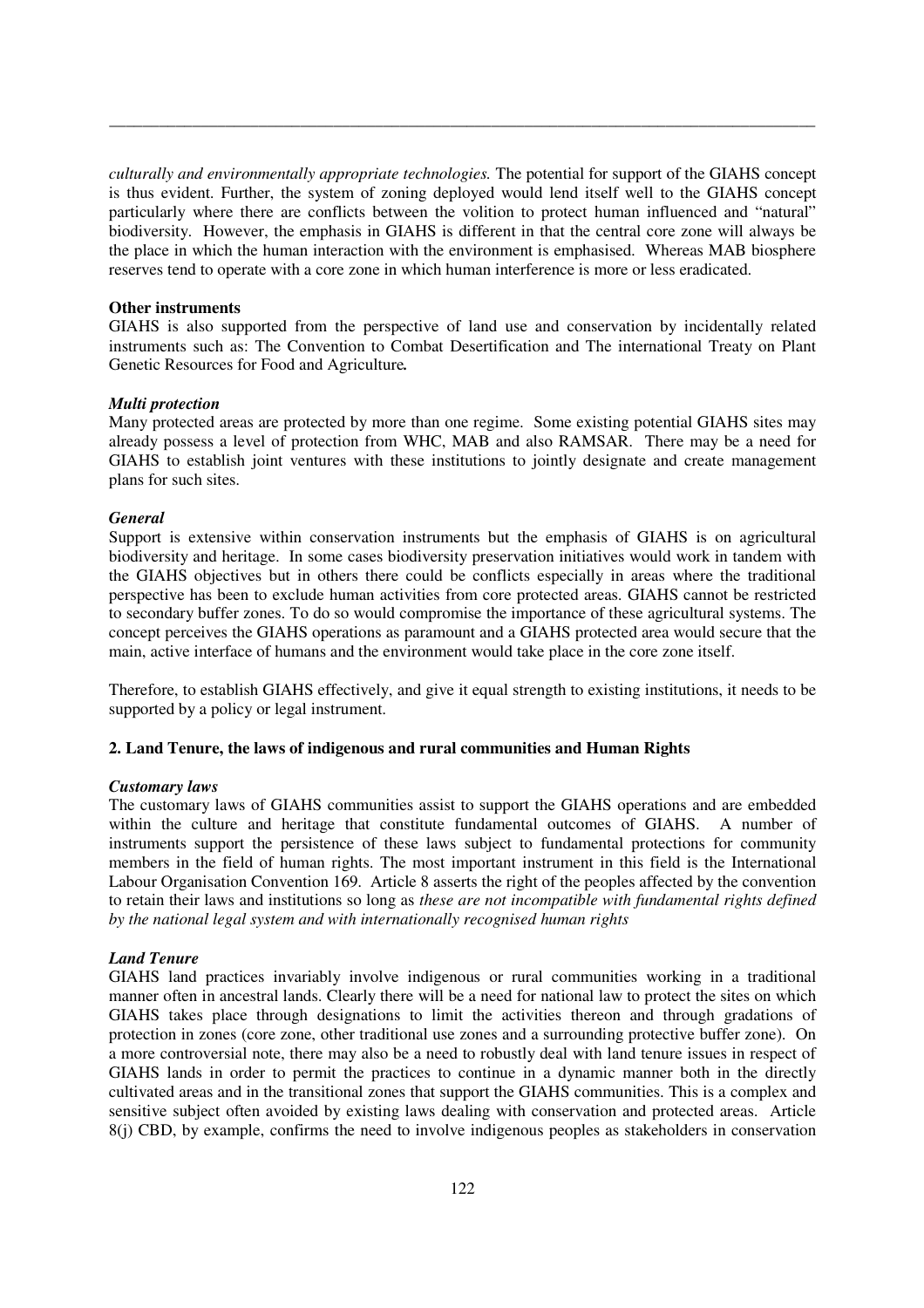issues. However, it avoids committing to the unequivocal return of ownership in ancestral lands to indigenous peoples. There are obvious reasons why the CBD does not deal directly with the issue. There are difficulties resulting from the conflicting interests in range states between indigenous claims, the claims of other stakeholders and also governmental interests in mineral, forestry, fisheries and other natural resources in and on ancestral territories. Further, in terms of biodiversity preservation the trend is often to exclude humans from protected areas whereas the reverse will be true for GIAHS sites making it all more the more important to address land tenure.

\_\_\_\_\_\_\_\_\_\_\_\_\_\_\_\_\_\_\_\_\_\_\_\_\_\_\_\_\_\_\_\_\_\_\_\_\_\_\_\_\_\_\_\_\_\_\_\_\_\_\_\_\_\_\_\_\_\_\_\_\_\_\_\_\_\_\_\_\_\_\_\_\_\_\_\_\_\_\_\_\_\_\_\_\_

Other instruments involved with the rights of indigenous peoples go much further but still may in some respects fall short of the grant of full tenure partly because the rights recognised by indigenous peoples may not conform to contemporary legal rights as defined by the prevailing regime within the range state. However, ILO 169 is relatively forthright. Article 14.1 states that the rights of ownership… of [GIAHS communities] over the lands which they traditionally occupy shall be recognised. In addition, measures shall be taken … to safeguard the right of the peoples concerned to use lands not exclusively occupied by them, but to which they have traditionally had access for their subsistence and traditional activities. Particular attention shall be paid to the situation of nomadic peoples and shifting cultivators in this respect.

### *Access to Natural Resources*

In relation to access to natural resources the convention protects the rights of some GIAHS communities in their ancestral territories:

The rights of the peoples concerned to the natural resources pertaining to their [ancestral GIAHS] lands shall be specially safeguarded. These rights include the right of these peoples to participate in the use, management and conservation of these resources. (15.1)

However states may retain…

… the ownership of mineral or sub-surface resources or rights to other resources pertaining to lands. (e.g. Oil, coal, timber, etc.) (15.2)

#### *Right to development*

Finally ILO 169 ensures that indigenous and traditional peoples in GIAHS communities are not restricted by the GIAHS designation in that Article 7.1 ensures that GIAHS communities have the right to decide their own priorities for the process of development as it affects their lives, beliefs, institutions and spiritual well-being and the lands they occupy or otherwise use. In response to this a GIAHS instrument would need to deal with both the admission of sites and communities to the GIAHS designation and also the manner in which designation may be removed. In so doing the instrument would need to deal with the disentangling of obligations relating to ownership of traditional knowledge and other matters.

A fundamental issue also arises in this context. Article 7.1 ILO 169 permits traditional peoples to determine how they wish to accommodate the possibilities that development might bring to them. However, the concept of GIAHS imputes some preservation of tradition. Balancing the drastic metamorphoses that development might bring with this need to preserve and maintain knowledge can produce conflicting mandates. Consequently there is an urgent need to clarify the extent to which GIAHS as a concept is able to support different levels of change. Whereas all traditional knowledge is dynamic, and change itself has been the prime creator of the ingenious aspects of the practices, there is a point at which change is no longer an evolutionary dynamic but has become a force with volition of its own capable of eroding the practices completely. GIAHS must address the dilemmas that come with development before embarking on the construction of detailed regulatory engineering.

## **3. Intellectual Property Rights/Traditional Knowledge**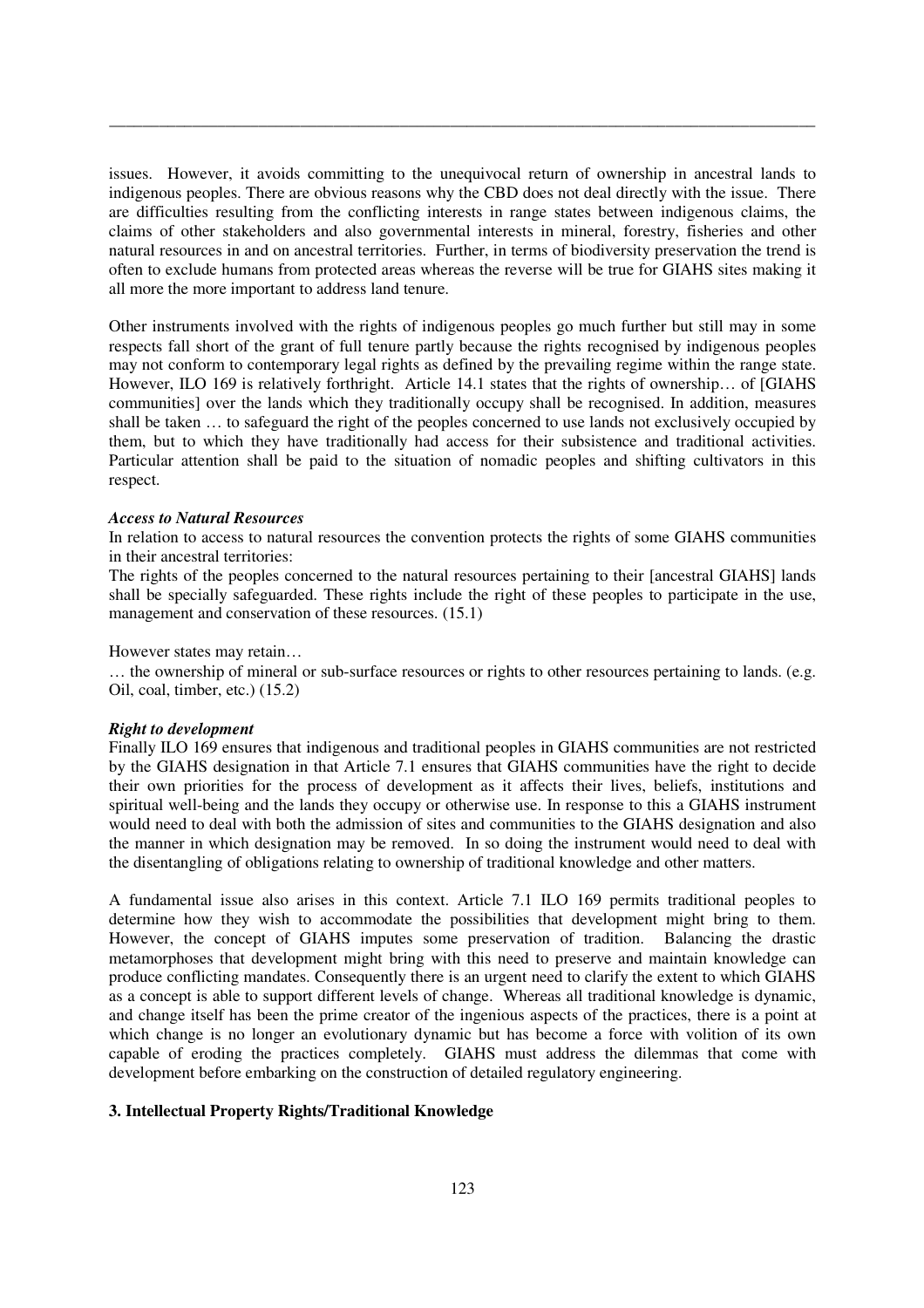The issue of the relationship between traditional knowledge (TK) and intellectual property rights is well documented and there are no special characteristics of GIAHS TK that would differentiate it from the general issue. Certain points have been underlined in the analysis.

\_\_\_\_\_\_\_\_\_\_\_\_\_\_\_\_\_\_\_\_\_\_\_\_\_\_\_\_\_\_\_\_\_\_\_\_\_\_\_\_\_\_\_\_\_\_\_\_\_\_\_\_\_\_\_\_\_\_\_\_\_\_\_\_\_\_\_\_\_\_\_\_\_\_\_\_\_\_\_\_\_\_\_\_\_

### *Archiving*

Traditional languages and cultures, the vehicles of TK, are disappearing rapidly. In order to provide a solid foundation for GIAHS it would be wise to systematically organise the archiving of GIAHS TK in both the language of origin and in appropriate contemporary languages. The dynamic nature of TK will require that the process of archiving is ongoing.

By reducing oral GIAHS knowledge to formal media a basis for controlled knowledge sharing is available. Further, attempts to patent TK, in jurisdictions where oral prior art is not recognised can be frustrated.

Article 8(j) CBD supports this whole process, in its reference inter alia, to the obligation to *preserve and maintain knowledge.* 

### *Access to genetic resources/TK*

Article 15 CBD re-affirms that control over access to genetic resources rests with the range state and requires that access to genetic resources shall be subject to the prior informed consent of the Contracting Party providing such resources. The convention does not go beyond the veil of the state and require that peoples within also play a part in the granting of such access. However, many of the national laws implementing this provision are providing for the stakeholders in such resources and appurtenant knowledge to participate in the process of granting access. In respect of GIAHS communities it is imperative that they are expressly and primarily empowered to grant or refuse such consent in relation to GIAHS knowledge and the resources.

#### *Benefit Sharing*

The principle of equitable benefit sharing in relation to the use if genetic resources/TK is well established in Article 15 CBD and elsewhere. For GIAHS it is recommended that the lead in paragraph 44(o) of the Johannesburg Declaration on Sustainable Development is followed whereby states are urged to: *negotiate ….. within the framework of the Convention on Biological Diversity, bearing in mind the* [Bonn Guidelines on Access to Genetic Resources and Fair and Equitable Sharing of the Benefits Arising out of their Utilisation] *an international regime to promote and safeguard the fair and equitable sharing of benefits arising out of the utilization of genetic resources.* 

## *The International Treaty on Plant Genetic Resources for Food and Agriculture*

The PGRFA prescribes measures to protect Farmers' Rights including protection of traditional knowledge in genetic resources and participation in equitable benefit sharing for agricultural/food use. To an extent GIAHS TK could be protected by the provisions of this treaty. In addition it prescribes a system for sharing of TK, with concomitant benefit sharing through, inter alia, the device of the standard material transfer agreement. The system would, in part, provide a useful vehicle for the pooling and sharing of GIAHS TK.

#### **TRIPS/The conflict between TRIPS and CBD**

To enable TK to be protected, and counteract what has been termed bio-piracy, differential treatment of knowledge/intellectual property holders may need to take place. The framework-based principles in the CBD aim to assist in this, however, they do not necessarily conform to the precise provisions in the WTO's TRIPS agreement. The difficulties are also compounded by the strength of the non-traditional intellectual property regime deployed in industrialised societies against the comparative weakness of societies operating along traditional lines. The matter encompasses GIAHS TK but also many other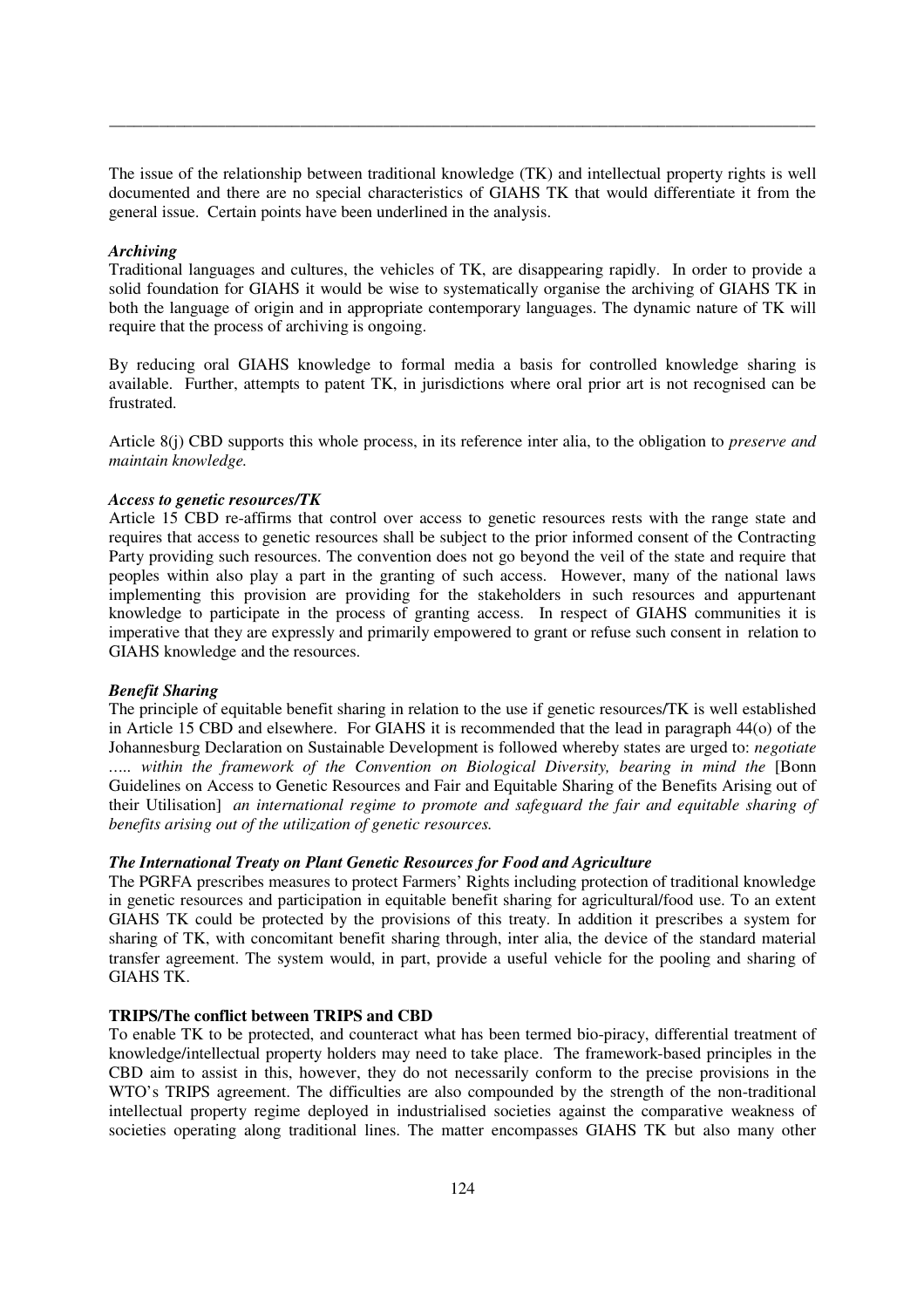interests. It is being examined in the context of The Committee on Trade and Environment and pursuant to the Doha Declaration (within the TRIPS Council). One way in which matters can move forward is a further and constructive development of the provisions in Article 27.3(b) TRIPS which permits WTO members to operate a sui generis system to protect plant varieties (although some TK relates to animal use). It is recommended that the GIAHS project retains a watching brief on these discussions and seeks to be represented, perhaps through a proxy organisation, within the debates.

\_\_\_\_\_\_\_\_\_\_\_\_\_\_\_\_\_\_\_\_\_\_\_\_\_\_\_\_\_\_\_\_\_\_\_\_\_\_\_\_\_\_\_\_\_\_\_\_\_\_\_\_\_\_\_\_\_\_\_\_\_\_\_\_\_\_\_\_\_\_\_\_\_\_\_\_\_\_\_\_\_\_\_\_\_

## **WIPO And Traditional Knowledge**

*In relation to technical intellectual property matters Paragraph 44(p) of the Johannesburg Declaration on Sustainable Development encourages the* successful conclusion of existing processes under consideration by the Intergovernmental Committee on Intellectual Property and Genetic Resources, Traditional Knowledge and Folklore of the World Intellectual Property Organization. *WIPO is perfectly placed to deal with all the other issues equitably and in a manner that should promise a holistic solution. It is a forum that could provide the solution to the problems faced by GIAHS and other TK.* 

### **4. International Trade Regulation**

International Trade is relevant to GIAHS in a number of respects. Where species traded or purported to be traded are listed on CITES appendices their treatment within CITES requires examination and beyond that the wider implications of the multilateral trade regime operated by the WTO are relevant.

#### *CITES*

In order to support sustainable projects which nevertheless deal in the international sale of otherwise endangered species CITES has been developing split-listing regimes based on sustainably ranched species. Thus the wild species may be in Appendix 1 and not in trade but designated ranched groups of that species may be in Appendix II where strictly controlled trade is permitted. It is recommended that CITES should be approached, where relevant to GIAHS communities, in order that similar benefits may be extended to GIAHS trade. Support for this is evident in CITES debates thus Practical principle 12 of CITES' Addis Ababa principles and guidelines states that The needs of indigenous and local communities who live with and are affected by the use and conservation of biological diversity, along with their contributions to its conservation and sustainable use, should be reflected in the equitable distribution of the benefits from the use of those resources.

#### *International Trade in GIAHS products and the WTO*

Measures designed to enhance the competitiveness of specific GIAHS products through beneficial tariff systems and state approved ecolabelling will have WTO implications. Such measures might create a distortion of trade in favour of the GIAHS example that would breach the free-trade provisions operated by the WTO.

## Two types of products are relevant

**Unique products from GIAHS communities that receive state assistance applied either at export or import** The debate in this respect concerns Article XX GATT'47 and the exemptions therein to the general free-trade provisions operated by the WTO. To date the dispute panel decisions, deploying arguments concerning the chapeau to Article XX, have not been favourable to those conservation initiatives examined; usually because of their unilateral nature. For GIAHS, therefore, Article XX would be best fulfilled by multilateral consensus (through legal or policy instrument).

GIAHS products that have no integral difference to similar non-GIAHS products may similarly receive special treatment (non-product related PPMs) In order to assist GIAHS products state supported ecolabels may be applied to distinguish them from non-sustainable competing products. In theory this approach is contrary to the general free-trade provisions operated by the WTO. However, the Technical Barriers to Trade Agreement permits some trade distortion of this nature in restricted circumstances which include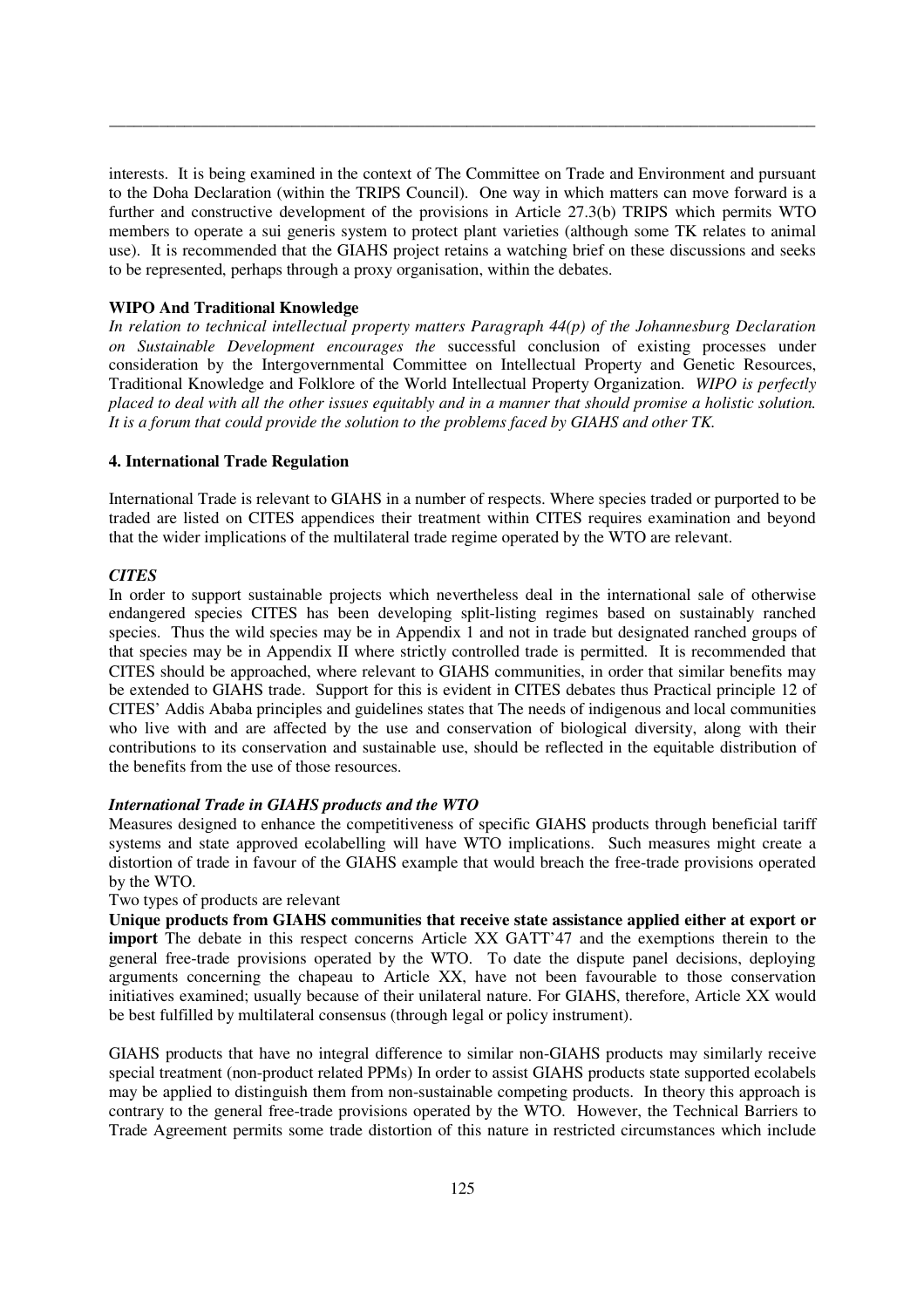the application of international standards as criteria for such labelling. Thus GIAHS standards could be established as parameters to enable some products to bear the GIAHS label.

\_\_\_\_\_\_\_\_\_\_\_\_\_\_\_\_\_\_\_\_\_\_\_\_\_\_\_\_\_\_\_\_\_\_\_\_\_\_\_\_\_\_\_\_\_\_\_\_\_\_\_\_\_\_\_\_\_\_\_\_\_\_\_\_\_\_\_\_\_\_\_\_\_\_\_\_\_\_\_\_\_\_\_\_\_

In general it should be noted that an on-going review is being made by the WTO's Committee on Trade and Environment and elsewhere in the sub-institutions within the WTO to examine the way in which sustainable development can be integrated fully into the multilateral trade regime. The GIAHS project could maintain a watching brief in this respect but, for the moment, any instrument designed to further the interests of the GIAHS concept should consider establishing multilateral consensus based arrangements to protect GIAHS trade interests.

# **PART VII: TRACKING TOOL FOR GEF BIODIVERSITY FOCAL AREA STRATEGIC PRIORITY TWO: "MAINSTREAMING BIODIVERSITY IN PRODUCTION LANDSCAPES/SEASCAPES AND SECTORS"**

## **I. Project General Information**

1. Project name: Conservation and adaptive management of Globally Important Agricultural Heritage Systems (GIAHS)

2. Country (ies): Global / Multiple National Project:\_\_\_\_\_\_\_\_ Regional Project:\_\_\_\_\_\_\_\_ Global Project:\_√\_

3. Name of reviewers completing tracking tool and completion dates:

|                          | <b>Name</b> | <b>Title</b> | Agency     |
|--------------------------|-------------|--------------|------------|
| <b>Work Program</b>      | Parviz      | Director     | <b>FAO</b> |
| <b>Inclusion</b>         | Koohafkan   | NRC/NR       |            |
| <b>Project Mid-term</b>  |             |              |            |
|                          |             |              |            |
| <b>Final Evaluation/</b> |             |              |            |
| project completion       |             |              |            |

4. Funding information

GEF support: 3 500 000 USD Co-financing: 14 446 872 USD Total Funding: 17 946 872 USD 5. Project duration:*Planned*\_\_5\_\_\_\_ years *Actual* \_5\_\_\_\_\_\_ years 6. a. GEF Agency: X **FAO** UNEP World Bank ADB AfDB IADB EBRD FAO IFAD UNIDO 6. b. Lead Project Executing Agency: **FAO**

7. GEF Operational Program: drylands (OP 1) coastal, marine, freshwater (OP 2) forests (OP 3) mountains (OP 4)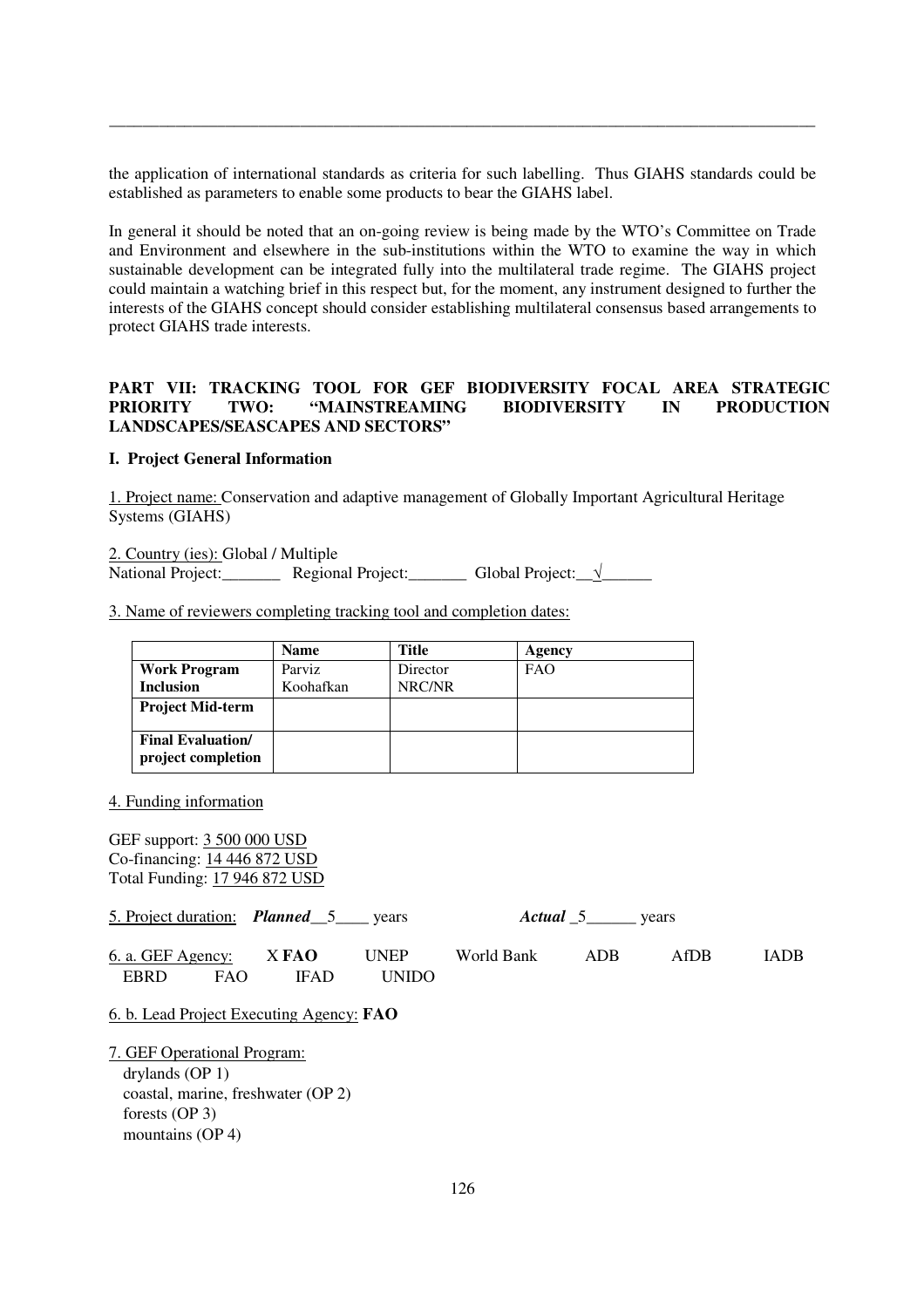### **X agro-biodiversity (OP 13)**

 integrated ecosystem management (OP 12) sustainable land management (OP 15)

# 8. Project Summary (one paragraph):

Worldwide, specific agricultural systems and landscapes have been created, shaped and maintained by generations of farmers and herders based on diverse natural resources, using locally adapted management practices. Building on local knowledge and experience, these ingenious agricultural systems reflect the evolution of humankind, the diversity of its knowledge, and its profound relationship with nature. These systems have resulted not only in outstanding landscapes, maintenance and adaptation of globally significant agricultural biodiversity, indigenous knowledge systems and resilient ecosystems, but, above all, in the sustained provision of multiple goods and services, food and livelihood security and quality of life. However, the continued survival of these globally important agricultural heritage systems (GIAHS) is threatened by several factors such as the loss of customary institutions and forms of social organization that underpin management of these systems; abandonment of the traditional cultivation and farming systems; conversion of land and habitat in and around traditionally managed fields to alternative uses such as unsustainable intensive farming, plantations, housing; and the displacement of indigenous communities and dilution of traditional varieties by exotic varieties and invasive species cultivated in these systems. In order to provide systematic support for the conservation and adaptive management of GIAHS, the chosen project strategy is to make interventions at three distinct levels. First, at the global level, it will facilitate international recognition of the concept off GIAHS wherein globally significant agricultural biodiversity is harboured, and it will consolidate and disseminate lessons learned and best practices from project activities at the pilot country level. Second, at the national level in pilot countries, the project will ensure mainstreaming of the GIAHS concept in national sectoral and inter-sectoral plans and policies. Third, at the site-level in pilot countries, the project will address conservation and adaptive management of agro-ecosystems at the community level. It is expected that the project will also contribute to sustainable development through (i) contributing to mainstreaming through policy and regulatory reforms and support for systemic and institutional capacity building; (ii) conservation and sustainable management of 112,000 ha of outstanding traditional agricultural systems in six countries through conducive agricultural policies and regulatory reforms and support for integrated approach and institutional capacity building and empowerment of local communities; (iii) improving awareness and education among government agencies, local authorities and communities, and other stake holders; (iv) demonstrating "local livelihood benefits – global environmental benefits linkages" through agroecosystem approaches across government agencies, local communities, indigenous peoples and private sector; and (v) disseminating key best practices and lessons between implementing agencies, recipient communities and countries -locally, regionally and on a global scale in order to enhance and sustain the overall impact. The project will be implemented in five pilot systems represented by 12 pilot sites in 6 countries: Chile, China, Tunisia, Algeria, Peru, and the Philippines. This GEF project will serve as basis for a long term program through which Globally Important Agricultural Heritage Systems (GIAHS) of the world will be continuously identified, classified and internationally recognized and specific policies and actions programs will be devised for their dynamic conservation and adaptive management similar to Cultural sites of UNESCO-World Heritage. An interim Secretariat will be established during the project, which will be mainstreamed in FAO program of work and budget.

\_\_\_\_\_\_\_\_\_\_\_\_\_\_\_\_\_\_\_\_\_\_\_\_\_\_\_\_\_\_\_\_\_\_\_\_\_\_\_\_\_\_\_\_\_\_\_\_\_\_\_\_\_\_\_\_\_\_\_\_\_\_\_\_\_\_\_\_\_\_\_\_\_\_\_\_\_\_\_\_\_\_\_\_\_

### 9. Project Development Objective:

The overall project goal is to "protect and encourage customary use of biological resources in accordance with traditional cultural practices that are compatible with conservation or sustainable use requirements" [cf. CBD: Article10(c)], specifically within agricultural systems.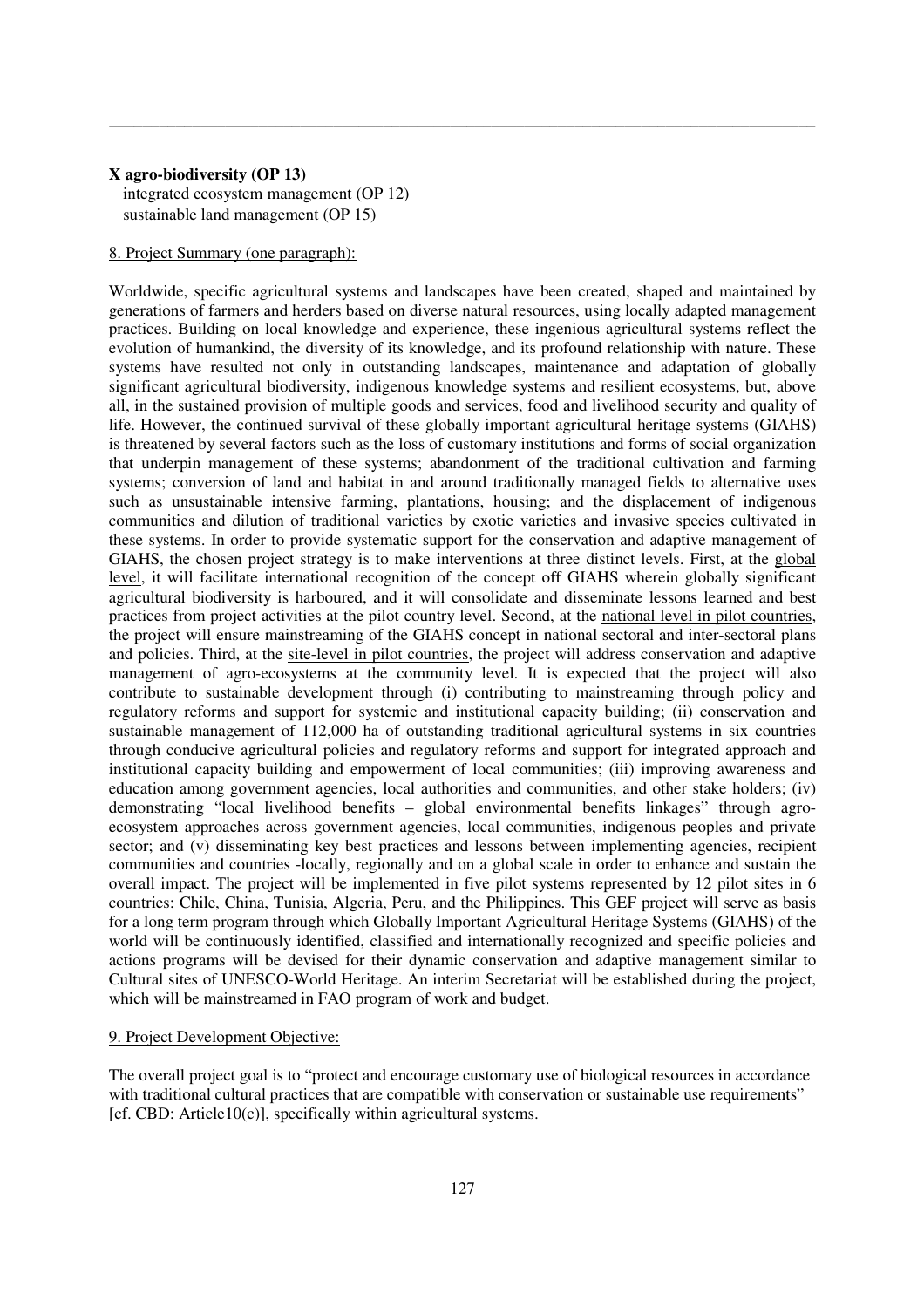# 10. Project Purpose/ Immediate Objective:

The project objective is to promote conservation and adaptive management of globally significant agricultural biodiversity harbored in globally important agricultural heritage systems or GIAHS. GIAHS are defined as agricultural systems that exemplify customary use, knowledge, innovation and indigenous land management practices essential for the conservation and sustainable use of this agricultural biodiversity.

\_\_\_\_\_\_\_\_\_\_\_\_\_\_\_\_\_\_\_\_\_\_\_\_\_\_\_\_\_\_\_\_\_\_\_\_\_\_\_\_\_\_\_\_\_\_\_\_\_\_\_\_\_\_\_\_\_\_\_\_\_\_\_\_\_\_\_\_\_\_\_\_\_\_\_\_\_\_\_\_\_\_\_\_\_

# 11. Expected Outcomes (GEF-related):

Outcome 1: An internationally accepted system for recognition of GIAHS is in place (Global) Outcome 2: The conservation and adaptive management of globally significant agricultural biodiversity harbored in GIAHS is mainstreamed in sectoral and inter-sectoral plans and policies in pilot countries (National)

Outcome 3: Globally significant agricultural biodiversity in pilot GIAHS is being managed effectively by indigenous and other traditional communities (Local)

Outcome 4: Lessons learned and best practices from promoting effective management of pilot GIAHS are widely disseminated to support expansion of the GIAHS network (Global)

12. Production sectors and/or ecosystem services directly targeted by project:

12. a. Please identify the main production sectors involved in the project. Please put "**P**" for sectors that are primarily and directly targeted by the project, and "**S**" for those that are secondary or incidentally affected by the project.

Agriculture \_\_\_**P**\_\_\_\_ Fisheries <u>S</u> Forestry <u>S</u> Tourism \_\_\_\_\_\_\_**S**\_\_\_ Mining \_\_\_\_\_\_\_ Oil \_\_\_\_\_\_\_\_\_\_ Transportation\_\_\_\_\_\_\_\_\_

Other (please specify): Environment (P), Culture and Education (S)

12. b. For projects that are targeting the conservation or sustainable use of ecosystems goods and services, please specify the goods or services that are being targeted, for example, water, genetic resources, recreational, etc

- 1. \_√\_genetic resources
- 2.  $\sqrt{\ }$  ecosystem functioning and landscapes
- 3.  $\sqrt{\ }$ land and water
- 4.  $\sqrt{\ }$  food security
- 5.  $\sqrt{\frac{1}{2}}$  cultural / spiritual / recreational

# **II. Project Landscape/Seascape Coverage**

13. a. What is the extent (in hectares) of the landscape or seascape where the project will directly or indirectly contribute to biodiversity conservation or sustainable use of its components?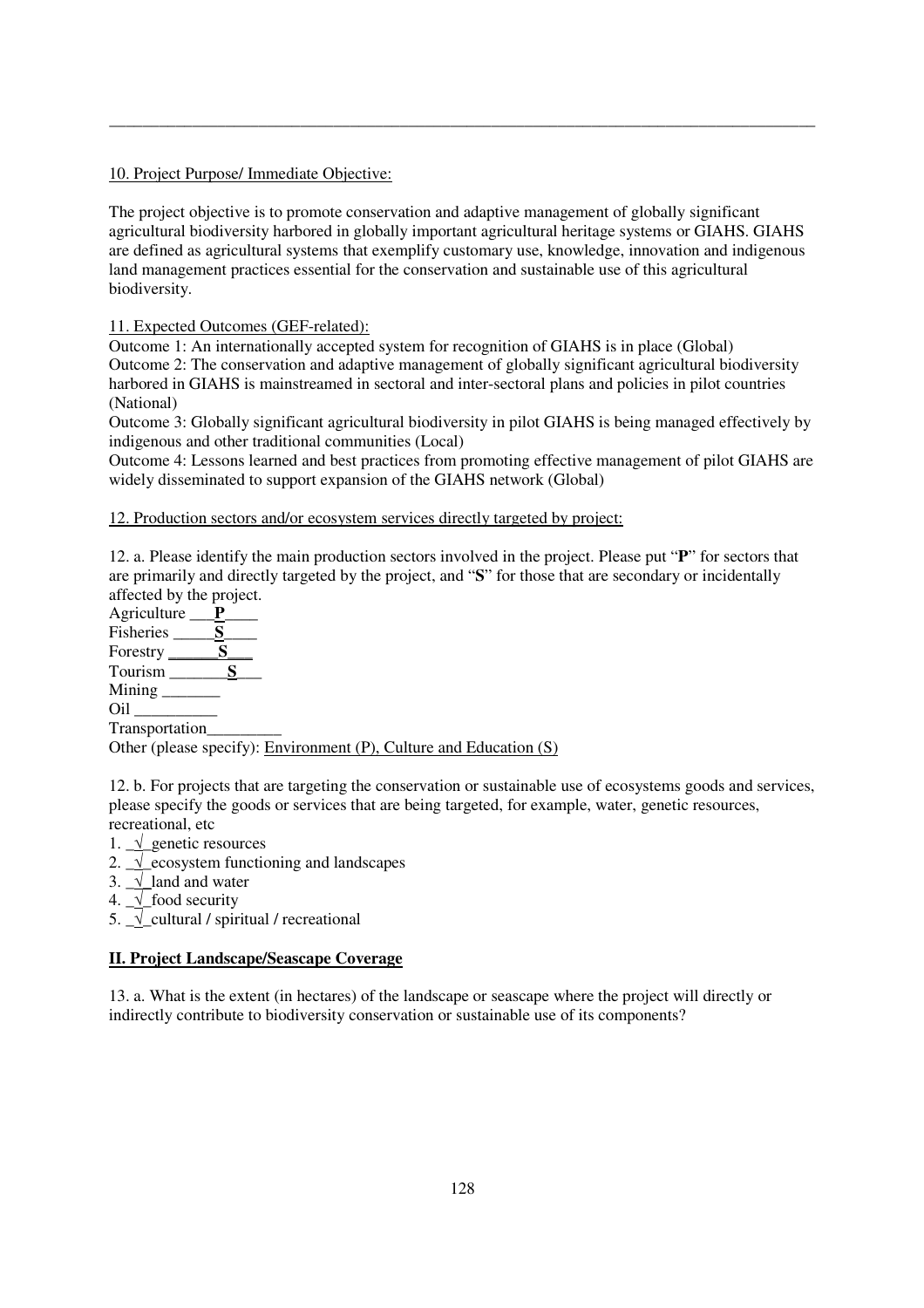| <b>Targets and Timeframe</b>                                | <b>Foreseen at</b>                                                 | <b>Achievement at</b>                                        | <b>Achievement at Final</b>                                           |
|-------------------------------------------------------------|--------------------------------------------------------------------|--------------------------------------------------------------|-----------------------------------------------------------------------|
|                                                             | project start                                                      | Mid-term                                                     | <b>Evaluation of Project</b>                                          |
|                                                             |                                                                    | <b>Evaluation of</b>                                         |                                                                       |
| <b>Project Coverage</b>                                     |                                                                    | <b>Project</b>                                               |                                                                       |
| Landscape <sup>17</sup> area directly <sup>18</sup> covered | 111 991 ha.                                                        | 111 991 ha.                                                  | 111 991 ha.                                                           |
| by the project (ha)                                         |                                                                    |                                                              |                                                                       |
|                                                             |                                                                    |                                                              |                                                                       |
| The entire landscape under GIAHS                            |                                                                    |                                                              |                                                                       |
| management is considered part of the                        |                                                                    |                                                              |                                                                       |
| direct intervention area.                                   |                                                                    |                                                              |                                                                       |
| Landscape/seascape area indirectly <sup>19</sup>            |                                                                    |                                                              | Other potential GIAHS areas that conform to GIAHS selection           |
| covered by the project (ha)                                 |                                                                    |                                                              | criteria will be defined by national authorities during the FSP. The  |
|                                                             | approximate indirect coverage will be 120 000 ha. These additional |                                                              |                                                                       |
|                                                             | areas will indirectly benefit from the project because the project |                                                              |                                                                       |
|                                                             |                                                                    |                                                              | will have addressed policy and institutional barriers at the national |
|                                                             |                                                                    |                                                              | level, and will have demonstrated conservation and adaptive           |
|                                                             | management in pilot sites.                                         |                                                              |                                                                       |
|                                                             |                                                                    | In addition to the above replication within pilot countries, |                                                                       |
|                                                             |                                                                    |                                                              | replication is also expected in areas in other countries through co-  |
|                                                             | funding activities. For example in:                                |                                                              |                                                                       |
|                                                             | USA, Arizona: 6 700 km2 (core areas to be defined)                 |                                                              |                                                                       |
|                                                             | Tanzania, Maasai: area to be defined                               |                                                              |                                                                       |

13. b. Are there Protected Areas within the landscape/seascape covered by the project? If so, names these PAs, their IUCN or national PA category, and their extent in hectares.

|                  | <b>Name of Protected Areas</b>                                                                                                     | <b>IUCN</b> and/ or national<br>category of PA   | <b>Extent in hectares of PA</b> |
|------------------|------------------------------------------------------------------------------------------------------------------------------------|--------------------------------------------------|---------------------------------|
| <b>Chile:</b>    |                                                                                                                                    |                                                  |                                 |
| 1.               | <b>Senda Darwin Biological</b><br><b>Station:</b> on Chiloe Island near<br>Ancud managed for scientific<br>investigation           | National Park - Category<br>I (private)          | 114 ha.                         |
| 2.               | Tepuhueico Park: on the<br>western slope of the island of<br>Chiloe near Chonchi, owned<br>by the businessman Patricio<br>Aguirre. | <b>National Park</b><br>Category II<br>(private) | 20 234 ha.                      |
| 3.               | <b>Chiloé National Park</b>                                                                                                        | <b>National Park</b><br>Category II              | 43 057 ha.                      |
| $\overline{4}$ . | <b>Churches of Chiloé</b>                                                                                                          | World Heritage<br>Cultural Patrimony             |                                 |
| Perú             |                                                                                                                                    |                                                  |                                 |

<u>.</u>

 $18$  Direct coverage refers to the area that is targeted by the project's site intervention. For example, a project may be mainstreaming biodiversity into floodplain management in a pilot area of 1,000 hectares that is part of a much larger floodplain of 10,000 hectares.

<sup>&</sup>lt;sup>19</sup> Using the example in footnote 5 above, the same project may, for example, "indirectly" cover or influence the remaining 9,000 hectares of the floodplain through promoting learning exchanges and training at the project site as part of an awareness raising and capacity building strategy for the rest of the floodplain. Please explain the basis for extrapolation of indirect coverage when completing this part of the table.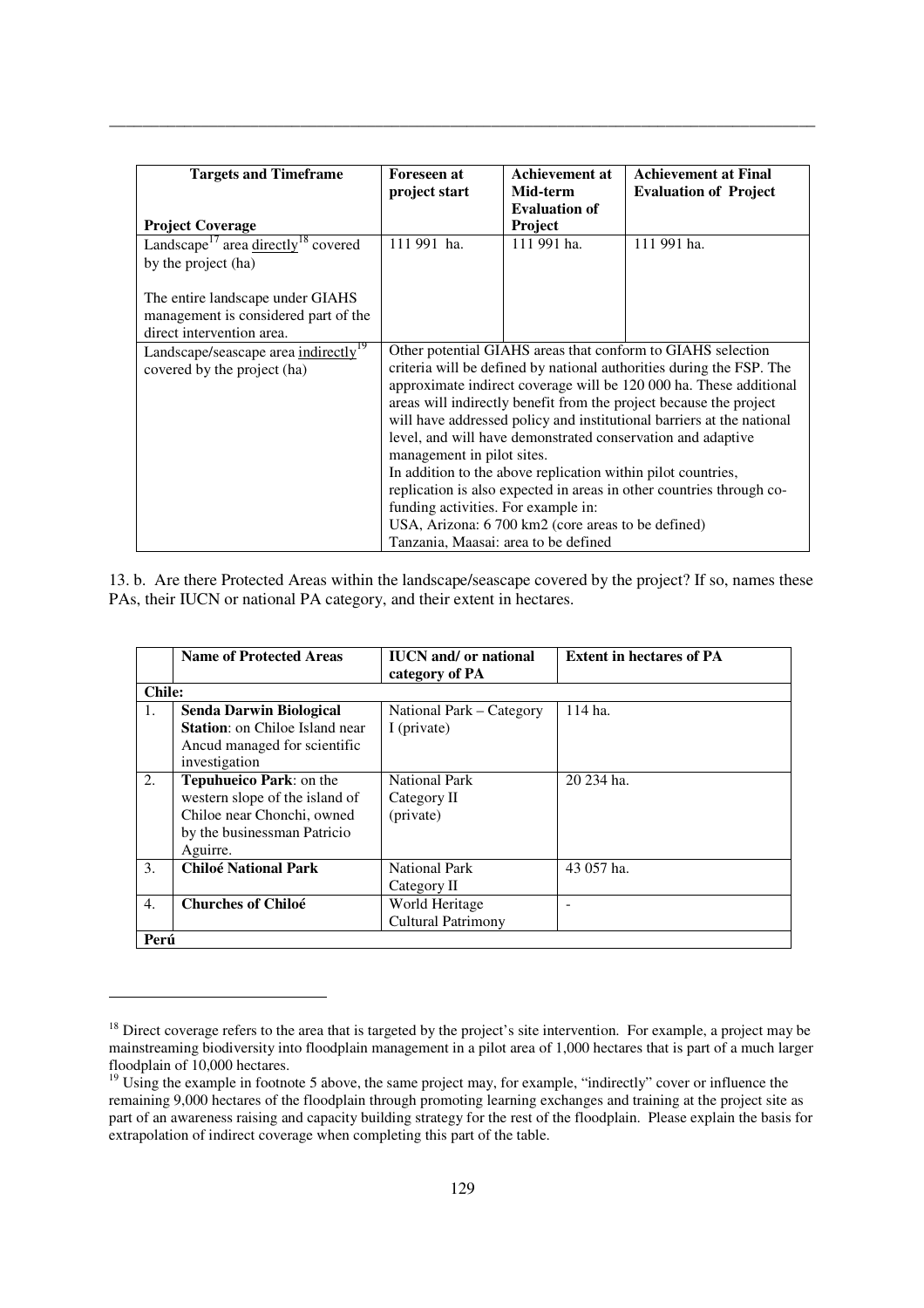| 5.             | Parque de la Papa                | <b>IUCN</b> Category V    | 8 661 ha.  |
|----------------|----------------------------------|---------------------------|------------|
|                |                                  | formal status within      |            |
|                |                                  |                           |            |
|                |                                  | National PA Legislation   |            |
|                |                                  | under development         |            |
| 6.             | <b>Titicaca National Reserve</b> | <b>National Reserve</b>   | 36 180 ha. |
|                |                                  | Category IV               |            |
| 7.             | <b>Machu Picchu Historical</b>   | World Heritage            | 32 592 ha. |
|                | <b>Sanctuary</b>                 | <b>Cultural Patrimony</b> |            |
|                | <b>Philippines</b>               |                           |            |
| 8.             | <b>Ifugao</b>                    | World Heritage Cultural   | 19 991 ha. |
|                |                                  | Landscape                 |            |
|                |                                  |                           |            |
|                |                                  | Category V                |            |
|                |                                  |                           |            |
|                |                                  | <b>National Treasure</b>  |            |
|                |                                  |                           |            |
| <b>Tunisia</b> |                                  |                           |            |
| 10.            | <b>None</b>                      |                           |            |
| <b>Algeria</b> |                                  |                           |            |
| 11.            | <b>None</b>                      |                           |            |
| China          |                                  |                           |            |
| 12.            | none                             |                           |            |

# **III. Management Practices Applied**

14.a. Within the scope and objectives of the project, please identify in the table below the management practices employed by project beneficiaries that integrate biodiversity considerations and the area of coverage of these management practices? Note: this could range from farmers applying organic agricultural practices, forest management agencies managing forests per Forest Stewardship Council (FSC) guidelines or other forest certification schemes, artisanal fisherfolk practicing sustainable fisheries management, or industries satisfying other similar agreed international standards, etc. An example is provided in the table below.

Narrative: Given the objective of the project to sustain existing traditional holistic management practices of biodiversity, the target for the area under such management practices remains the same.

| <b>Targets and Timeframe</b>                                                                        | Area of<br>coverage<br>foreseen at start<br>of project | Achievement at<br>Mid-term<br><b>Evaluation of</b><br>Project | Achievement<br>at Final<br><b>Evaluation of</b><br>Project |
|-----------------------------------------------------------------------------------------------------|--------------------------------------------------------|---------------------------------------------------------------|------------------------------------------------------------|
| Specific management<br>practices that integrate BD                                                  |                                                        |                                                               |                                                            |
| 1. Traditional Management of<br>potatoes and agricultural<br>landscapes on Chiloë Island<br>(Chile) | $10616$ ha.                                            | 10 616 ha.                                                    | $10616$ ha.                                                |
| 2. Traditional Management of<br>Rice-Fish agriculture and<br>associated Forest areas (China)        | 461 ha                                                 | 461 ha.                                                       | 461 ha.                                                    |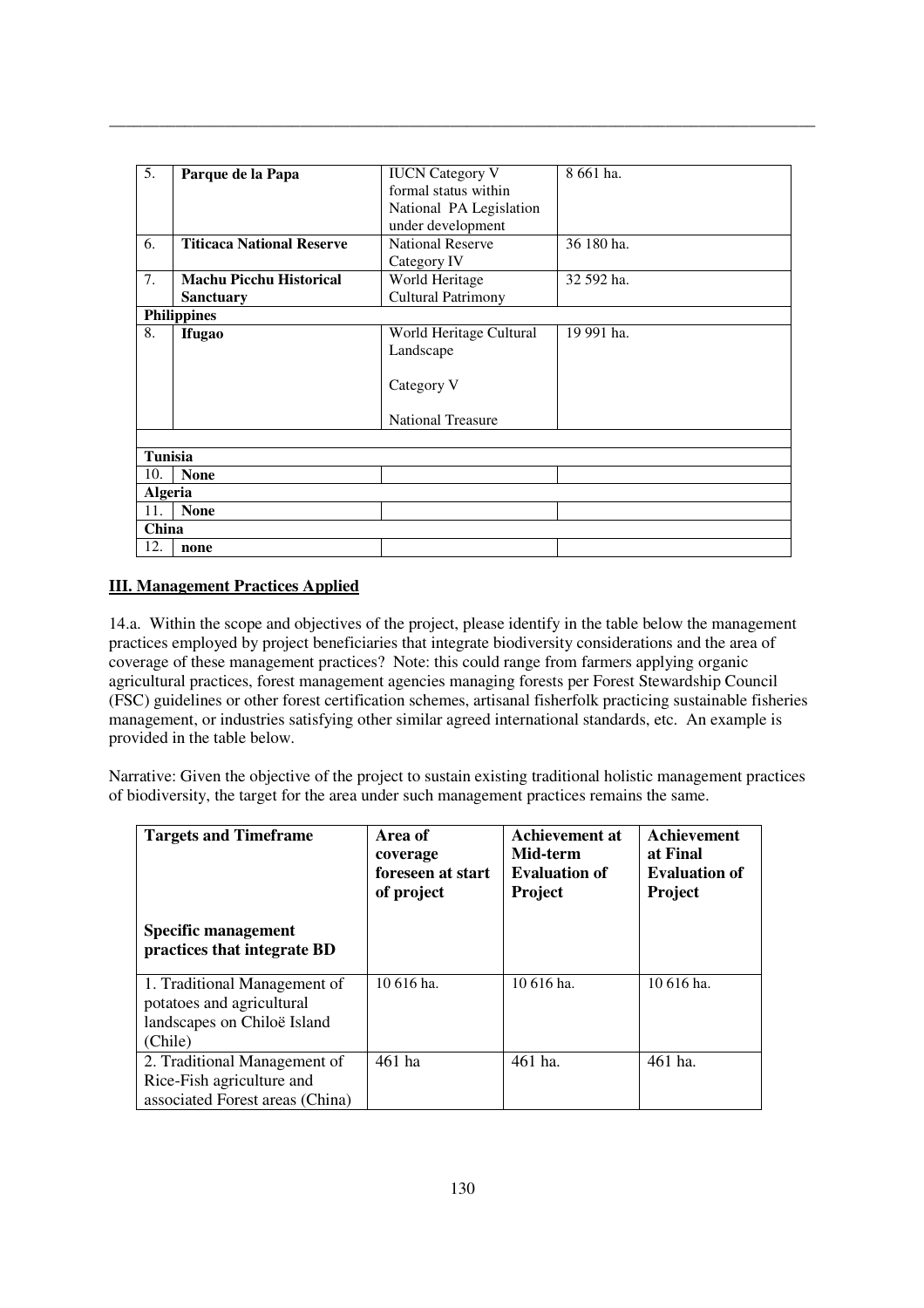| 3. Traditional management of    | Tunisia: 700 ha. | 1 700 ha   | 1 700 ha   |
|---------------------------------|------------------|------------|------------|
| multilayered oasis palm gardens | Algeria: 500 ha. |            |            |
| (/ Algeria/Tunisia)             | Total: 1 700 ha. |            |            |
| 4. Andean traditional           | 30 798 ha        | 30 798 ha  | 30 798 ha  |
| management of agricultural      |                  |            |            |
| biodiversity and landscape      |                  |            |            |
| management (Perú)               |                  |            |            |
| 5. Traditional Management of    | 68 416 ha        | 68 416 ha. | 68 416 ha. |
| the Ifugao Rice terraces and    |                  |            |            |
| Muyong (Philippines)            |                  |            |            |

14. b. Is the project promoting the conservation and sustainable use of wild species or landraces?

 $\sqrt{\frac{1}{\sqrt{1}} \text{Yes}}$  No (but indirectly)

If yes, please list the wild species  $(WS)$  or landraces  $(L)$ :

NB: Wild and semi-domesticated species have been identified as indicator species in each pilot system, that would disappear if land were converted to other uses including modern agriculture. Most species are rare to threatened. However, wild species populations rely on many factors and habitats that are beyond the scope of the Project. Though the habitats provided by GIAHS may be well-managed, populations may still decline due to other factors.

| Species ( <i>Genus sp.</i> , and common name)                                                                                                                                                                                                                      | Wild Species (please)<br>check if this is a wild<br>species) | Landrace (please check)<br>if this is a landrace) |
|--------------------------------------------------------------------------------------------------------------------------------------------------------------------------------------------------------------------------------------------------------------------|--------------------------------------------------------------|---------------------------------------------------|
| <b>Chile</b>                                                                                                                                                                                                                                                       |                                                              |                                                   |
| Mamals<br>Pudu (Pudu Pudu)<br>Huillin (Lutra provocax)<br>Guiña (Felis guigna)<br>Zorro de Chiloé (Pseudalopex fulvipes)<br>Monito del monte (Dromiciops australis)<br>Comadrejita trompuda (Rhyncholestes<br>raphanurus)<br>Ranita de Darwin (Rhinoderma darwini) | X                                                            |                                                   |
| Trees<br>Ciprés (Pilgerodendron uviferum)<br>Alerce (Fitzroya cupresoides)                                                                                                                                                                                         | X                                                            |                                                   |
| <b>Birds</b><br>Diuca de Chiloé (Diuca diuca chiloensis)<br>Rayadito de Chiloé (Aphrastura<br>spinicauda fulva)                                                                                                                                                    | X                                                            |                                                   |
| Grasses<br>Bromo. (Bromus catarticus)<br>Hidrocotyle marchantioides.                                                                                                                                                                                               | X                                                            |                                                   |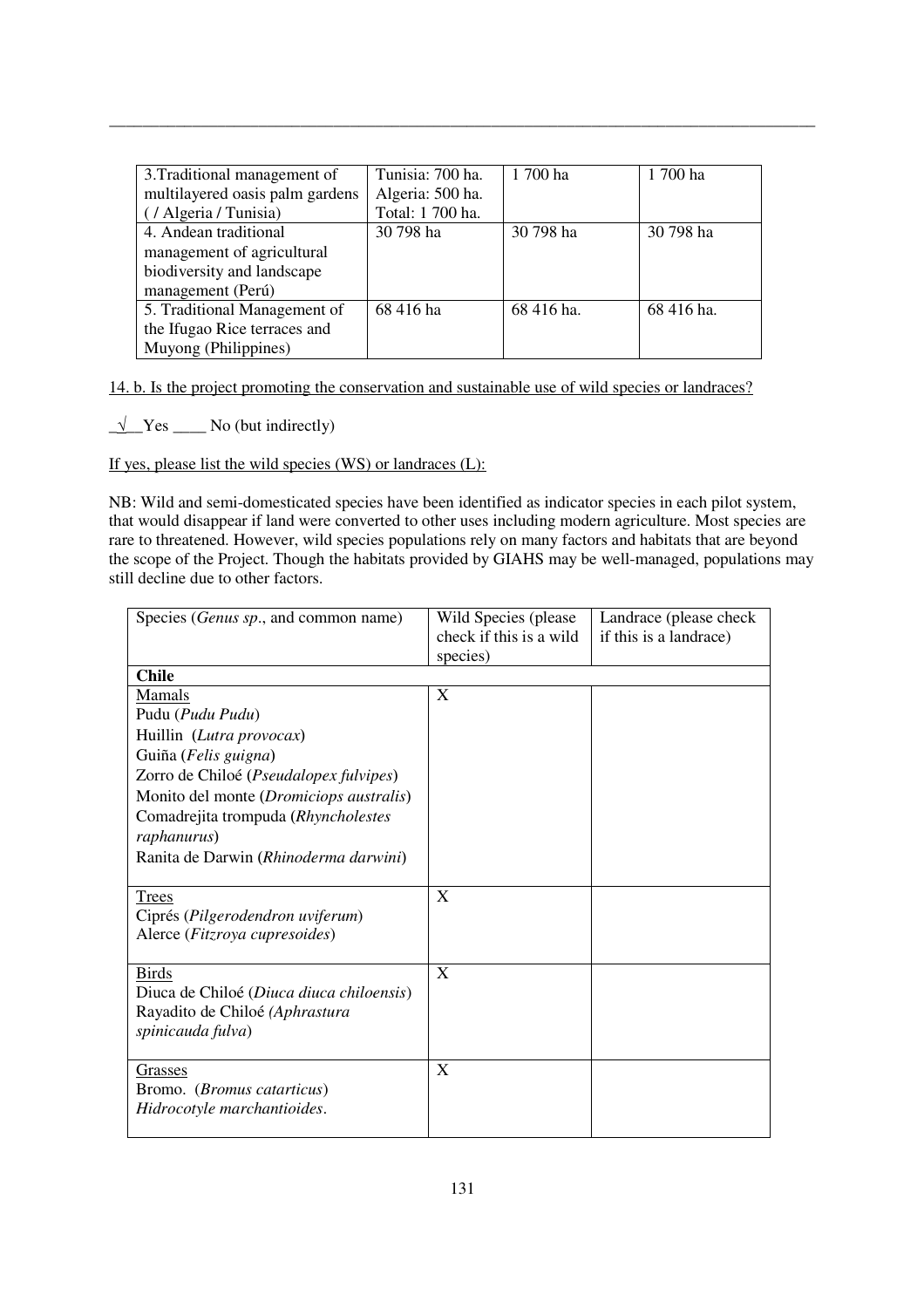| Shrubs                                   | X                     |  |
|------------------------------------------|-----------------------|--|
| Murta (Ugni molinae turcz)               |                       |  |
| Calafate (Berberis buxifolia)            |                       |  |
| Michay (Berberis darwwini)               |                       |  |
|                                          |                       |  |
| Peru                                     |                       |  |
| On altipiano                             |                       |  |
| La Chilligua (Festuca dolicophylla)      |                       |  |
| Inter-andian zones                       |                       |  |
| La Cebadilla (Bromus unioloides)         |                       |  |
| Forest bordering on agricultural areas   |                       |  |
| La Queñua (Polylepis incana)             |                       |  |
| El Colli (Buddleia coriacea)             |                       |  |
| Wild indicator species of mis-           |                       |  |
| management (invasive):                   |                       |  |
| Canlli (Margiricarpus pinnatus)          |                       |  |
| Garbancillo (Astragalus sp.)             |                       |  |
| Kikuyo (Pennistum clandestinum)          |                       |  |
| China                                    |                       |  |
| Camphor tree (Cinnamomum Camphora)       | both wild and planted |  |
| Wild fish species in rice fields:        |                       |  |
| Latin names to be identified             |                       |  |
| <b>Philippines</b>                       |                       |  |
| <b>Amphibians</b>                        | X                     |  |
| (Icthyophiidae)                          |                       |  |
| (Bufonidae)                              |                       |  |
| (Ranidae)                                |                       |  |
| (Discoglossidae)                         |                       |  |
| Reptiles                                 | X                     |  |
| Python (Python reticulates)              |                       |  |
| Philippine Cobra (Naja Philippinensis)   |                       |  |
| Philippine crocodile (Crocodylus         |                       |  |
| mindorensis)                             |                       |  |
| Mamals (including beneficial rats)       | X                     |  |
| Wild deer, Cervus marianus, Cervus sp.   |                       |  |
| Wild pigs/boar, Sus philippinesis, Sus   |                       |  |
| celebensis                               |                       |  |
| Striped shrew rat (Chrotmys mindorensis) |                       |  |
| Forest wild rat (S. Rattus everetti)     |                       |  |
| (S. Chrotomys mindorensis)               |                       |  |
|                                          |                       |  |
| Fish                                     |                       |  |
| Eel (Anguilla spp, Pisodonopis spp)      |                       |  |
|                                          |                       |  |
| <b>Birds</b>                             |                       |  |
| Flame-breasted fruit dove                |                       |  |
| Kalaw                                    |                       |  |
| Philippine hornbill                      |                       |  |
| <b>Algeria</b>                           |                       |  |
| Gazelle (Gazella cuvieri)                | X                     |  |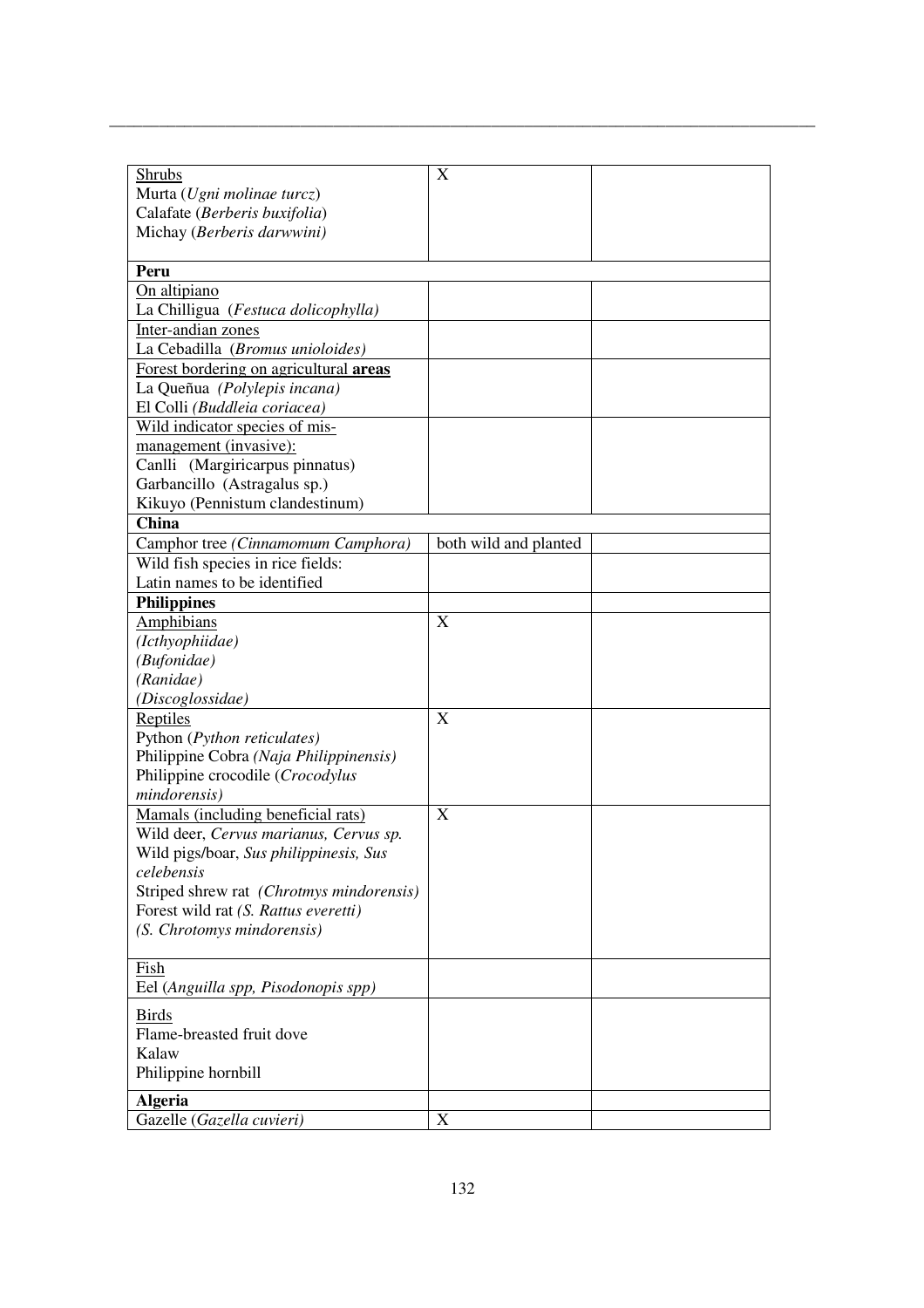| Fennec ( <i>Vulpes zerda</i> ) |   |  |
|--------------------------------|---|--|
| Gazelle (Gazella cuvieri)      | Δ |  |
| Fennec (Vulpes zerda)          |   |  |
| <b>Tunesia</b>                 |   |  |
| Gazelle (Gazella cuvieri)      | Λ |  |
| Fennec ( <i>Vulpes zerda</i> ) |   |  |

14. c. For the species identified above, *or other target species of the project not included in the list above (E.g., domesticated species)*, please list the species, check the boxes as appropriate regarding the application of a certification system, and identify the certification system being used in the project, if any.

| лярсанон от а сегипсанон зумени, ана касниту ию сегипсанон зумент беніg амеа ні ию ргојеси, н |               |                 |               |                 |
|-----------------------------------------------------------------------------------------------|---------------|-----------------|---------------|-----------------|
| <b>Certification</b>                                                                          |               | A certification | Name of       | A certification |
|                                                                                               | certification | system will be  | certification | system will not |
|                                                                                               | system is     | used            | system if     | be used         |
| <b>Species</b>                                                                                | being used    |                 | being used    |                 |
| All species                                                                                   |               |                 |               |                 |
|                                                                                               |               |                 |               |                 |

14. d. Is carbon sequestration an objective of the project?

 **Yes X No** 

If yes, the estimated amount of carbon sequestered is:  $\Box$ 

## **IV. Market Transformation and Mainstreaming Biodiversity**

## 15. a. **For those projects that have identified market transformation as a project objective***,* please describe the project's ability to integrate biodiversity considerations into the mainstream economy by measuring the market changes to which the project contributed.

The sectors and subsectors and measures of impact in the table below **are illustrative examples, only**. Please complete per the objectives and specifics of the project.

| Name of the<br>market that<br>the project<br>seeks to affect<br>(sector and<br>sub-sector) | Unit of measure of<br>market impact | <b>Market</b><br>condition<br>at the<br>start of<br>the<br>project | <b>Market</b><br>condition<br>at midterm<br>evaluation<br>of project | <b>Market</b><br>condition at<br>final<br>evaluation of<br>the project |
|--------------------------------------------------------------------------------------------|-------------------------------------|--------------------------------------------------------------------|----------------------------------------------------------------------|------------------------------------------------------------------------|
| Biodiversity                                                                               | US \$ in total volume               | baseline to                                                        | as baseline                                                          | $10\%$ over                                                            |
| based                                                                                      | of agricultural                     | be defined                                                         |                                                                      | baseline                                                               |
| traditional                                                                                | produce and artisinal               | in the first                                                       |                                                                      |                                                                        |
| product for                                                                                | products per year                   | year                                                               |                                                                      |                                                                        |
| niche markets                                                                              |                                     |                                                                    |                                                                      |                                                                        |
| Community                                                                                  | $US$ \$ in community                | baseline to                                                        | as baseline                                                          | 10 % over                                                              |
| based agro-                                                                                | income per year                     | be defined                                                         |                                                                      | baseline                                                               |
| eco-tourism                                                                                |                                     | in the first                                                       |                                                                      |                                                                        |
|                                                                                            |                                     | year                                                               |                                                                      |                                                                        |

15. b. Please also note which (if any) market changes were directly caused by the project.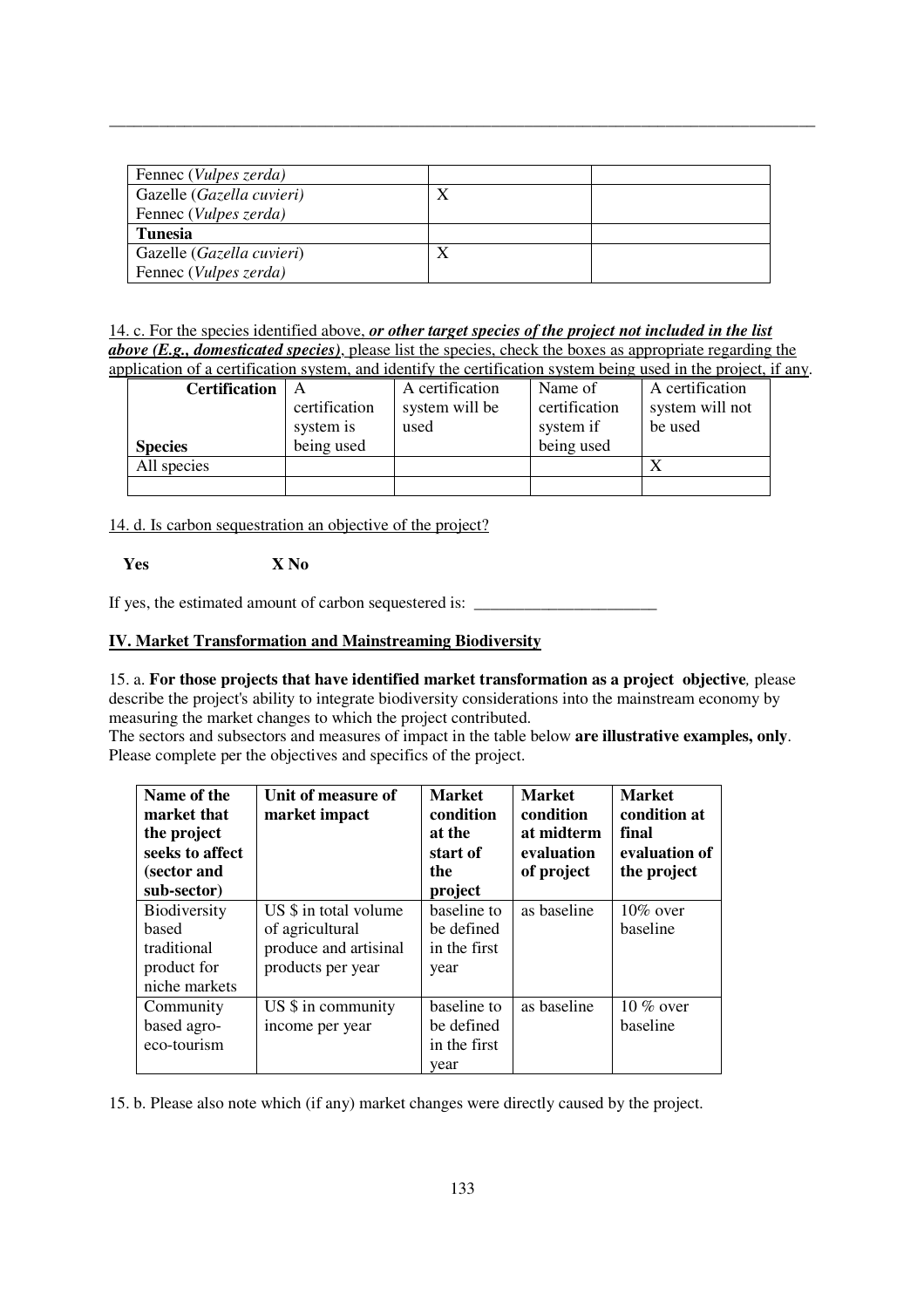# **V. Improved Livelihoods**

**16. For those projects that have identified improving the livelihoods of a beneficiary population based on sustainable use /harvesting as a project objective***,* please list the targets identified in the logframe and record progress at the mid-term and final evaluation. An example is provided in the table below

| <b>Improved</b><br>Livelihood<br><b>Measure</b> | Number of<br>targeted<br>beneficiaries<br>(if known) | <b>Please</b><br>identify local<br>or indigenous<br>communities<br>project is | Improvement<br><b>Foreseen at</b><br>project start | Achievement<br>at Mid-term<br><b>Evaluation of</b><br><b>Project</b> | Achievement<br>at Final<br><b>Evaluation of</b><br><b>Project</b> |
|-------------------------------------------------|------------------------------------------------------|-------------------------------------------------------------------------------|----------------------------------------------------|----------------------------------------------------------------------|-------------------------------------------------------------------|
|                                                 |                                                      | working with                                                                  |                                                    |                                                                      |                                                                   |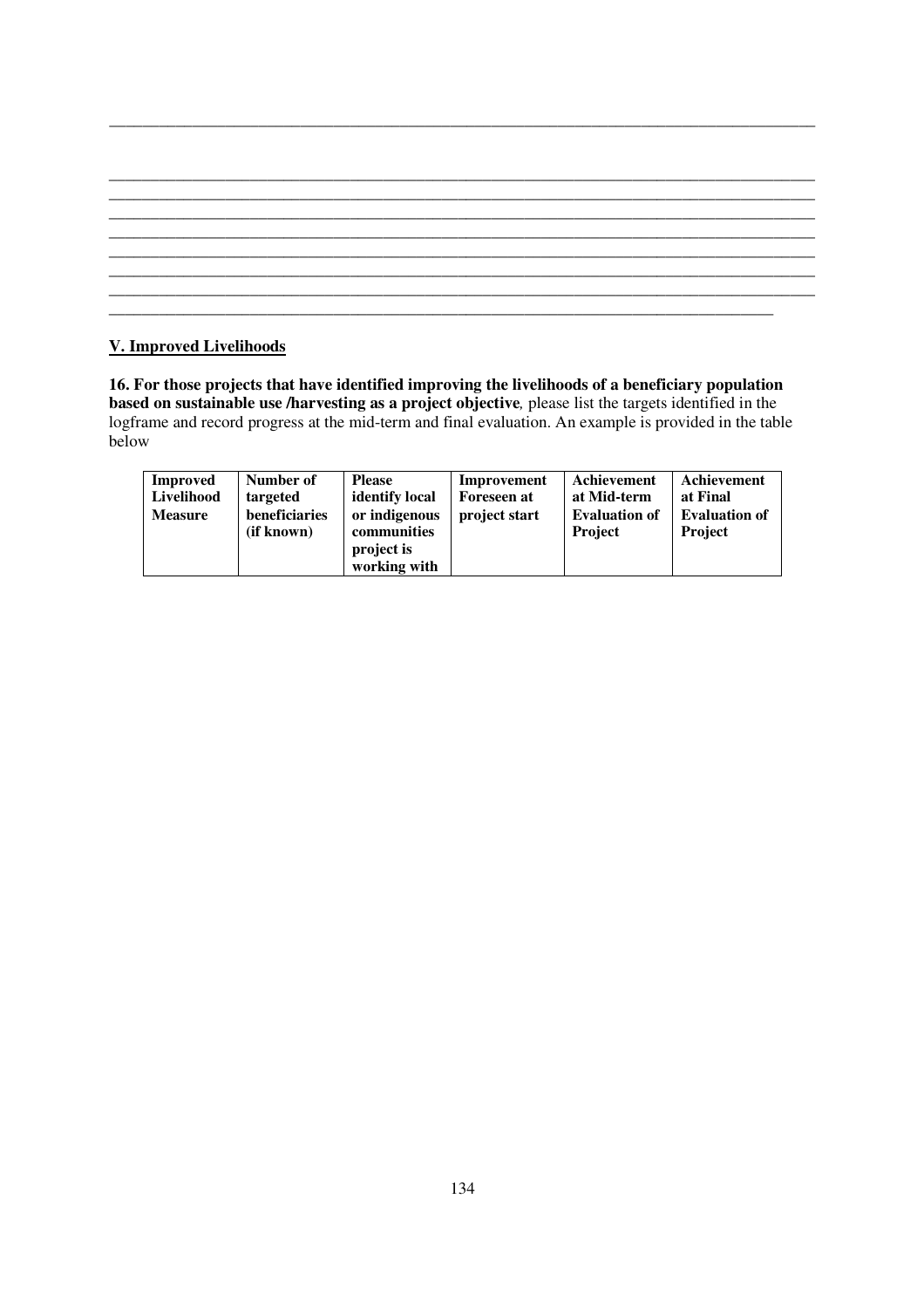| <b>Improved</b> | Number of        | <b>Please</b>   | Improvement        | <b>Achievement</b>   | Achievement          |
|-----------------|------------------|-----------------|--------------------|----------------------|----------------------|
| Livelihood      | targeted         | identify local  | <b>Foreseen</b> at | at Mid-term          | at Final             |
| <b>Measure</b>  | beneficiaries    | or indigenous   | project start      | <b>Evaluation of</b> | <b>Evaluation of</b> |
|                 | (if known)       | communities     |                    | Project              | Project              |
|                 |                  | project is      |                    |                      |                      |
|                 |                  | working with    |                    |                      |                      |
| 1.Human         | Chile            | Chile           | adjusted           | 2 % increase         | 5 % increase         |
| development     | 200 families     | Huilliche and   | baseline to be     | for all              | for all              |
| index           |                  | traditional     | established in     | beneficiaries        | beneficiaries        |
| (UNDP)          | China            | mestize         | the first year of  |                      |                      |
|                 | 784 residents    | communities     | the FSP            |                      |                      |
| Will be         |                  |                 |                    |                      |                      |
| adjusted to     | Algeria          | China           |                    |                      |                      |
| include         | 978 individual   | Han             |                    |                      |                      |
| cultural        | farmers          | (traditional)   |                    |                      |                      |
| indicators      |                  |                 |                    |                      |                      |
|                 |                  | Algeria         |                    |                      |                      |
|                 | Tunisia          | <b>Berbères</b> |                    |                      |                      |
|                 | 759 individual   | (Mozabite       |                    |                      |                      |
|                 | farmers          | sub-group)      |                    |                      |                      |
|                 |                  |                 |                    |                      |                      |
|                 | Peru             | <b>Berbères</b> |                    |                      |                      |
|                 | 12 3 9 4         | (Ait Atta, Ait  |                    |                      |                      |
|                 | individuals      | Yaffelman,      |                    |                      |                      |
|                 | 2 265 families   | Imharhran,      |                    |                      |                      |
|                 | (Direct          | $etc.$ )        |                    |                      |                      |
|                 | influence)       |                 |                    |                      |                      |
|                 |                  | Tunisia         |                    |                      |                      |
|                 | Philippines      | <b>Berbères</b> |                    |                      |                      |
|                 | 58 233           | Arabs           |                    |                      |                      |
|                 | (communities     |                 |                    |                      |                      |
|                 | for local direct | Peru            |                    |                      |                      |
|                 | action to be     | Quechua         |                    |                      |                      |
|                 | finally          | Aymara          |                    |                      |                      |
|                 | determined)      |                 |                    |                      |                      |
|                 |                  | Philippines     |                    |                      |                      |
|                 |                  | Ifugao          |                    |                      |                      |
|                 |                  |                 |                    |                      |                      |
|                 |                  |                 |                    |                      |                      |

# **VI. Project Replication Strategy**

17. a. Does the project specify budget, activities, and outputs for implementing the replication strategy?  $Yes_ X_ No_$ 

17. b. Is the replication strategy promoting incentive measures  $\&$  instruments (e.g. trust funds, payments for environmental services, certification) within and beyond project boundaries?  $Yes$  No\_X\_

If yes, please list the incentive measures or instruments being promoted:

\_\_\_\_\_\_\_\_\_\_\_\_\_\_\_\_\_\_\_\_\_\_\_\_\_\_\_\_\_\_\_\_\_\_\_\_\_\_\_\_\_\_\_\_\_ \_\_\_\_\_\_\_\_\_\_\_\_\_\_\_\_\_\_\_\_\_\_\_\_\_\_\_\_\_\_\_\_\_\_\_\_\_\_\_\_\_\_\_\_\_ \_\_\_\_\_\_\_\_\_\_\_\_\_\_\_\_\_\_\_\_\_\_\_\_\_\_\_\_\_\_\_\_\_\_\_\_\_\_\_\_\_\_\_\_\_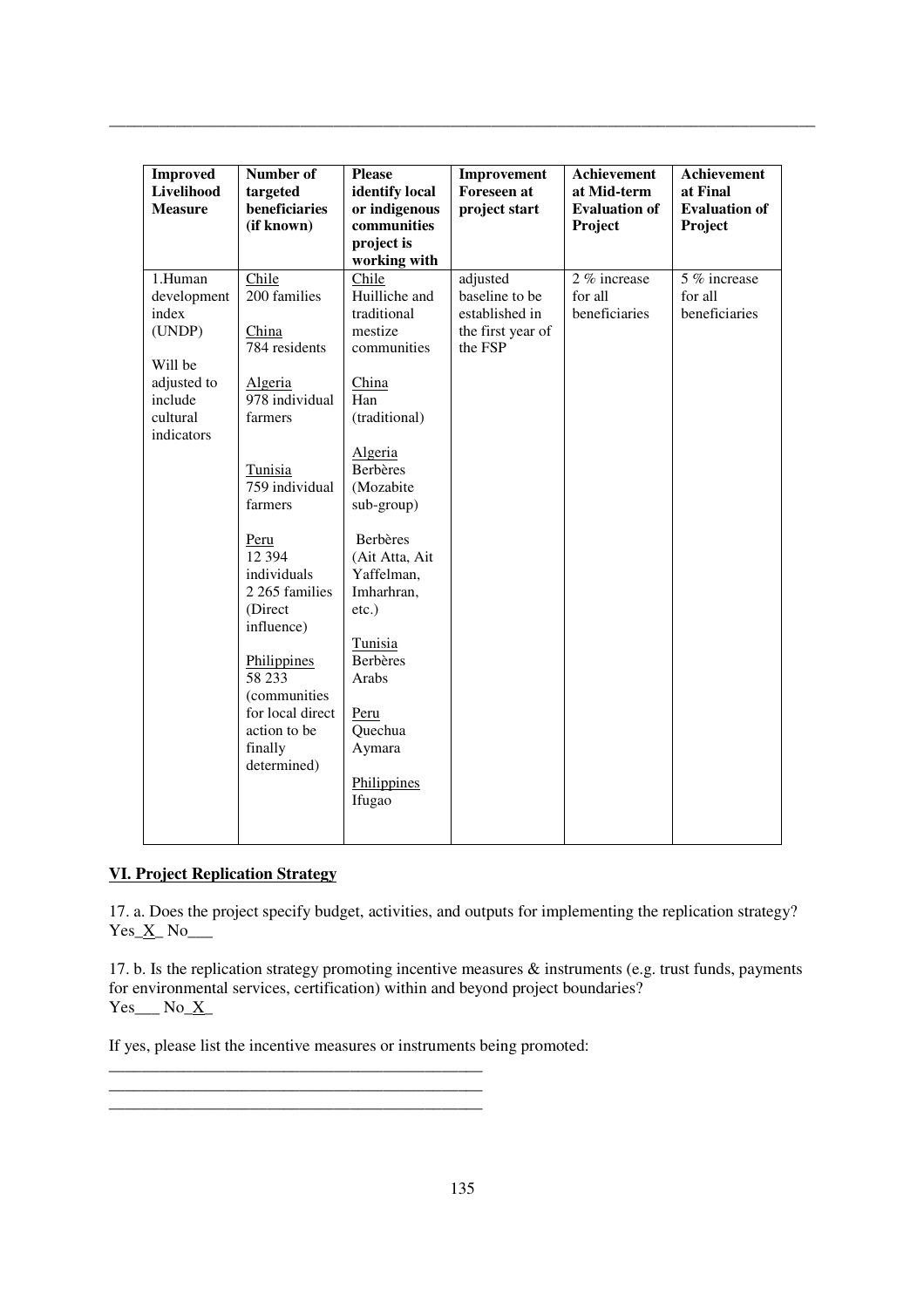17. c. For all projects, please complete box below. Check with Log-frame

| <b>Replication Quantification Measure</b><br>(Examples: hectares of certified products,<br>number of resource users participating in<br>payment for environmental services<br>programs, businesses established, etc.) | <b>Replication</b><br><b>Target</b><br>Foreseen<br>at project<br>start | Achievement<br>at Mid-term<br><b>Evaluation</b><br>of Project | Achievement<br>at Final<br><b>Evaluation</b><br>of Project |
|-----------------------------------------------------------------------------------------------------------------------------------------------------------------------------------------------------------------------|------------------------------------------------------------------------|---------------------------------------------------------------|------------------------------------------------------------|
| 1. Number of GIAHS identified in                                                                                                                                                                                      | 15                                                                     |                                                               |                                                            |
| accordance with internationally accepted                                                                                                                                                                              |                                                                        |                                                               |                                                            |
| criteria (additional to the project pilot sites)                                                                                                                                                                      |                                                                        |                                                               |                                                            |
| 2. Hectares of GIAHS under management                                                                                                                                                                                 | 120 000 ha or                                                          |                                                               |                                                            |
| that is consistent with GIAHS criteria                                                                                                                                                                                | more                                                                   |                                                               |                                                            |
| incorporates biodiversity considerations                                                                                                                                                                              |                                                                        |                                                               |                                                            |

\_\_\_\_\_\_\_\_\_\_\_\_\_\_\_\_\_\_\_\_\_\_\_\_\_\_\_\_\_\_\_\_\_\_\_\_\_\_\_\_\_\_\_\_\_\_\_\_\_\_\_\_\_\_\_\_\_\_\_\_\_\_\_\_\_\_\_\_\_\_\_\_\_\_\_\_\_\_\_\_\_\_\_\_\_

# **VII. Enabling Environment**

**For those projects that have identified addressing policy, legislation, regulations, and their implementation as project objectives, please complete the following series of questions***:* **18a, 18b, 18c.** 

18a. Please complete this table at **work program inclusion for each sector** that is a primary or a secondary focus of the project.

Please answer YES or NO to each statement under the sectors that are a focus of the project.

|                                           | <b>Agriculture</b> | <b>Fisheries</b> | Forestry       | <b>Tourism</b> | <b>Environ</b> | <b>Culture</b> |
|-------------------------------------------|--------------------|------------------|----------------|----------------|----------------|----------------|
| <b>Sector</b>                             |                    |                  |                |                | ment           |                |
| <b>Statement: Please answer YES or NO</b> |                    |                  |                |                |                |                |
| for each sector that is a focus of the    |                    |                  |                |                |                |                |
| project.                                  |                    |                  |                |                |                |                |
| Biodiversity considerations are           | <b>YES</b>         | <b>YES</b>       | <b>YES</b>     | <b>YES</b>     | <b>YES</b>     | N <sub>O</sub> |
| mentioned in sector policy                |                    |                  |                |                |                |                |
| Biodiversity considerations are           | <b>YES</b>         | <b>YES</b>       | <b>YES</b>     | <b>YES</b>     | <b>YES</b>     | N <sub>O</sub> |
| mentioned in sector policy through        |                    |                  |                |                |                |                |
| specific legislation                      |                    |                  |                |                |                |                |
| Regulations are in place to implement     | <b>NO</b>          | N <sub>O</sub>   | N <sub>O</sub> | N <sub>O</sub> |                |                |
| the legislation                           |                    |                  |                |                |                |                |
| The regulations are under                 | N <sub>O</sub>     | N <sub>O</sub>   | N <sub>O</sub> | N <sub>O</sub> |                |                |
| implementation                            |                    |                  |                |                |                |                |
| The implementation of regulations is      | N <sub>O</sub>     | N <sub>O</sub>   | N <sub>O</sub> | N <sub>O</sub> |                |                |
| enforced                                  |                    |                  |                |                |                |                |
| Enforcement of regulations is monitored   | <b>NO</b>          | <b>NO</b>        | N <sub>O</sub> | N <sub>O</sub> |                |                |

18b . Please complete this table at **the project mid-term for each sector** that is a primary or a secondary focus of the project.

Please answer YES or NO to each statement under the sectors that are a focus of the project.

| <b>Sector</b><br><b>Statement: Please answer YES</b><br>or NO for each sector that is a<br>focus of the project. | Agriculture   Fisheries   Forestry |  | <b>Tourism</b> | <b>Other</b><br>(please)<br>specify) | <b>Other</b><br>(please<br>specify) |
|------------------------------------------------------------------------------------------------------------------|------------------------------------|--|----------------|--------------------------------------|-------------------------------------|
| Biodiversity considerations are                                                                                  |                                    |  |                |                                      |                                     |
| mentioned in sector policy                                                                                       |                                    |  |                |                                      |                                     |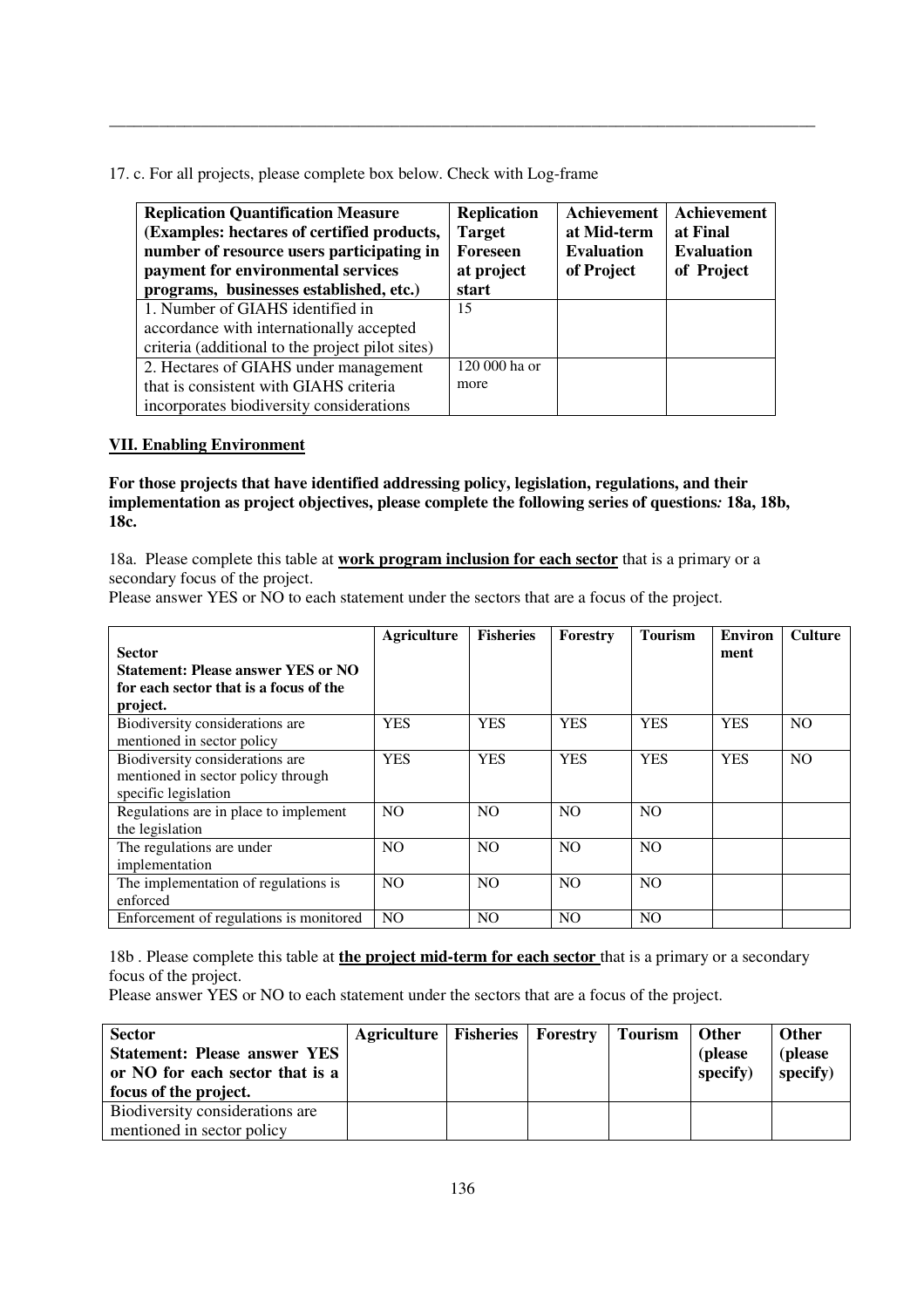| Biodiversity considerations are |  |  |  |
|---------------------------------|--|--|--|
| mentioned in sector policy      |  |  |  |
| through specific legislation    |  |  |  |
| Regulations are in place to     |  |  |  |
| implement the legislation       |  |  |  |
| The regulations are under       |  |  |  |
| implementation                  |  |  |  |
| The implementation of           |  |  |  |
| regulations is enforced         |  |  |  |
| Enforcement of regulations is   |  |  |  |
| monitored                       |  |  |  |

18c. Please complete this table at **project closure for each sector** that is a primary or a secondary focus of the project.

Please answer YES or NO to each statement under the sectors that are a focus of the project.

| <b>Sector</b><br><b>Statement: Please answer YES or</b><br>NO for each sector that is a focus<br>of the project. | <b>Agriculture</b> | <b>Fisheries</b> | Forestry | <b>Tourism</b> | <b>Other</b><br>(please<br>specify) | <b>Other</b><br>(please<br>specify) |
|------------------------------------------------------------------------------------------------------------------|--------------------|------------------|----------|----------------|-------------------------------------|-------------------------------------|
| Biodiversity considerations are                                                                                  |                    |                  |          |                |                                     |                                     |
| mentioned in sector policy                                                                                       |                    |                  |          |                |                                     |                                     |
| Biodiversity considerations are                                                                                  |                    |                  |          |                |                                     |                                     |
| mentioned in sector policy through                                                                               |                    |                  |          |                |                                     |                                     |
| specific legislation                                                                                             |                    |                  |          |                |                                     |                                     |
| Regulations are in place to                                                                                      |                    |                  |          |                |                                     |                                     |
| implement the legislation                                                                                        |                    |                  |          |                |                                     |                                     |
| The regulations are under                                                                                        |                    |                  |          |                |                                     |                                     |
| implementation                                                                                                   |                    |                  |          |                |                                     |                                     |
| The implementation of regulations                                                                                |                    |                  |          |                |                                     |                                     |
| is enforced                                                                                                      |                    |                  |          |                |                                     |                                     |
| Enforcement of regulations is                                                                                    |                    |                  |          |                |                                     |                                     |
| monitored                                                                                                        |                    |                  |          |                |                                     |                                     |

All projects please complete this question at the project mid-term evaluation and at the final evaluation, if relevant:

18d. Within the scope and objectives of the project, has the private sector undertaken voluntary measures to incorporate biodiversity considerations in production? If yes, please provide brief explanation and specifically mention the sectors involved.

An *example* of this could be a mining company minimizing the impacts on biodiversity by using lowimpact exploration techniques and by developing plans for restoration of biodiversity after exploration as part of the site management plan.

**\_\_\_\_\_\_\_\_\_\_\_\_\_\_\_\_\_\_\_\_\_\_\_\_\_\_\_\_\_\_\_\_\_\_\_\_\_\_\_\_\_\_\_\_\_\_\_\_\_\_\_\_\_\_\_\_\_\_\_\_\_\_\_\_\_\_\_\_\_\_\_\_\_\_\_\_\_\_\_\_\_\_\_\_\_**

**\_\_\_\_\_\_\_\_\_\_\_\_\_\_\_\_\_\_\_\_\_\_\_\_\_\_\_\_\_\_\_\_\_\_\_\_\_\_\_\_\_\_\_\_\_\_\_\_\_\_\_\_\_\_\_\_\_\_\_\_\_\_\_\_\_\_\_\_\_\_\_\_\_\_\_\_\_\_\_\_\_\_\_\_\_ \_\_\_\_\_\_\_\_\_\_\_\_\_\_\_\_\_\_\_\_\_\_\_\_\_\_\_\_\_\_\_\_\_\_\_\_\_\_\_\_\_\_\_\_\_\_\_\_\_\_\_\_\_\_\_\_\_\_\_\_\_\_\_\_\_\_\_\_\_\_\_\_\_\_\_\_\_\_\_\_\_\_\_\_\_**

**\_\_\_\_\_\_\_\_\_\_\_\_\_\_\_\_\_\_\_\_\_\_\_\_\_\_\_\_\_\_\_\_\_\_\_**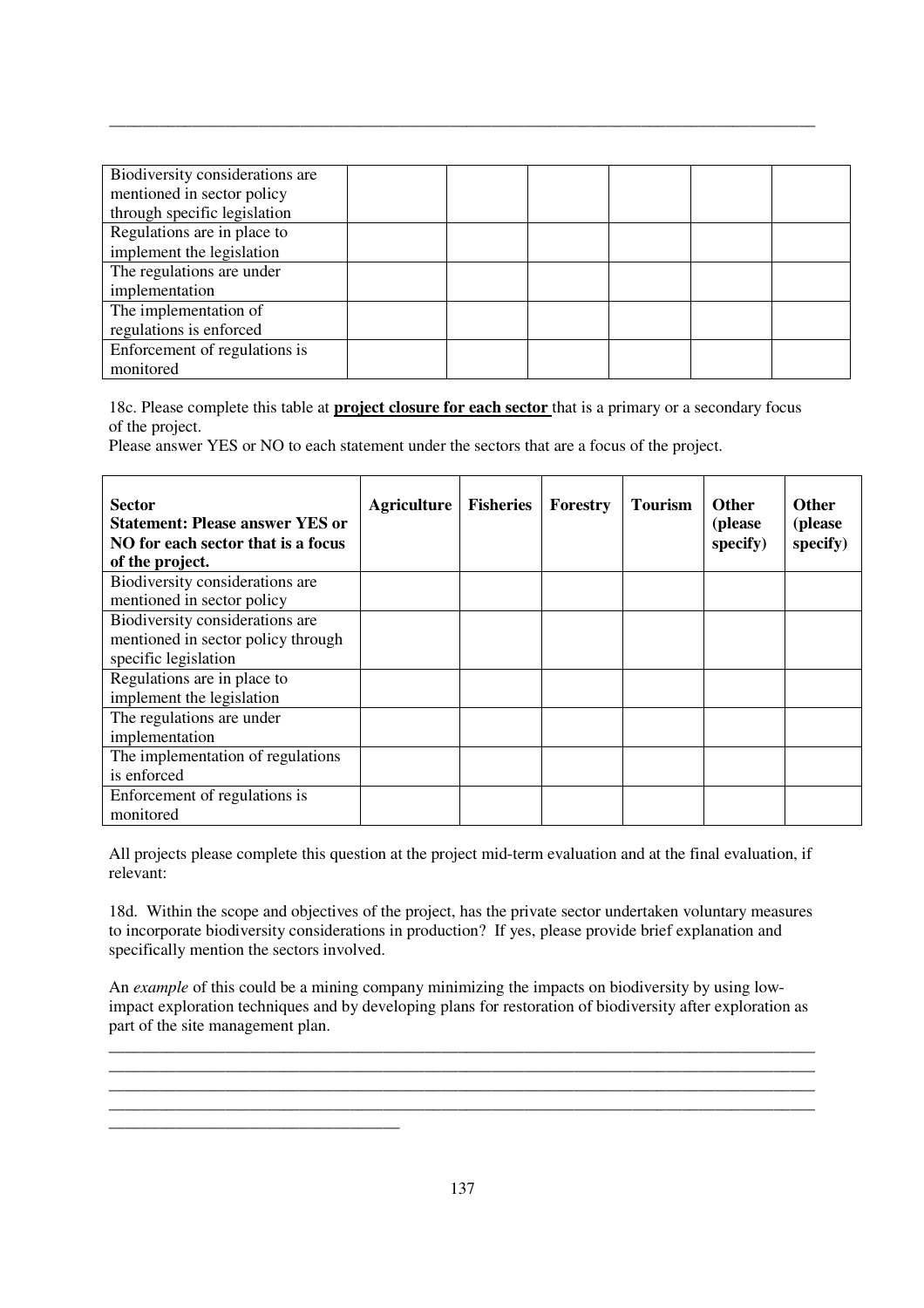**PART VIII: PROJECT IMPLEMENTATION MODALITIES (INCLUDING TERMS OF REFERENCE)** 

| <b>Institution</b>                                                                     | Divisions/Unit                                                                                                                     | <b>Personnel specifications and</b><br>responsibilities                                                                                                                                                                                                                                                                     | <b>Key Functions</b>                                                                                                                                                                                                                                                |
|----------------------------------------------------------------------------------------|------------------------------------------------------------------------------------------------------------------------------------|-----------------------------------------------------------------------------------------------------------------------------------------------------------------------------------------------------------------------------------------------------------------------------------------------------------------------------|---------------------------------------------------------------------------------------------------------------------------------------------------------------------------------------------------------------------------------------------------------------------|
| International<br>(FAO)                                                                 | FAO-HQ<br><b>NRL</b><br>(Lead<br><b>Technical Unit</b><br>and the Global<br>Project<br>Management<br>Implementation<br>Unit, GPIU) | Chief Technical Advisor,<br>back-up by Technical Officer<br>and Communciation and<br>Participation Officer                                                                                                                                                                                                                  | • Overall project management<br>Technical support<br>Donor linkages support<br>Linkages with other FAO<br>initiatives and GEF Projects<br>Technical operations and<br>$\bullet$<br>coordinations                                                                    |
|                                                                                        | Technical<br>Units,<br><b>Right to Food</b><br>Unit, other<br>Technical<br>divisions                                               | Agricultural Systems and<br>Traditional knowledge<br><b>Management Specialists</b>                                                                                                                                                                                                                                          | Support and knowledge<br>assessment and documentation<br>Documentation of GIAHS<br>$\bullet$<br>Maintaining project webpage<br>Creation and establishment of<br><b>GIAHS Network</b>                                                                                |
| <b>RAF</b>                                                                             | Harare Office<br>Chile Office<br>Bangkok<br>Office<br>Tunis Office                                                                 | <b>Regional Project Support</b>                                                                                                                                                                                                                                                                                             | Project Framework design and<br>$\bullet$<br>coordination of implementation<br>and support to national teams<br>Key training support                                                                                                                                |
| FAO Country<br>Office/s                                                                |                                                                                                                                    | Coordination and Technical<br>support, liaison with FAO<br>HQ and national focal points                                                                                                                                                                                                                                     | Responsible for the overall<br>$\bullet$<br>coordination, leadership and<br>operational management of<br>GIAHS project in Kenya and the<br>United Republic of Tanzania<br>Responsible for the technical<br>quality of the project outputs                           |
| National<br>Governments:<br>Algeria, Chile,<br>China, Peru,<br>Philippines,<br>Tunisia |                                                                                                                                    | National Focal Point<br>Institution (lead institution/<br>national counterpart agency)<br>Algeria: Ministére de<br>l'aménagement du territoire<br>et de l'enviornment;<br>Chile : Centro de Technología<br>y Educacion / CET;<br>China: Chinese Acadmey of<br>Sciences<br>Peru: National Environmental<br>Council (CONAMA); | Government ownership<br>$\bullet$<br>Responsible for assigning<br>national focal person<br>Link to national government<br>programmes/initiatives<br>• Streamlining of GIAHS in the<br>national strategies and plans<br>Project activity implementation<br>$\bullet$ |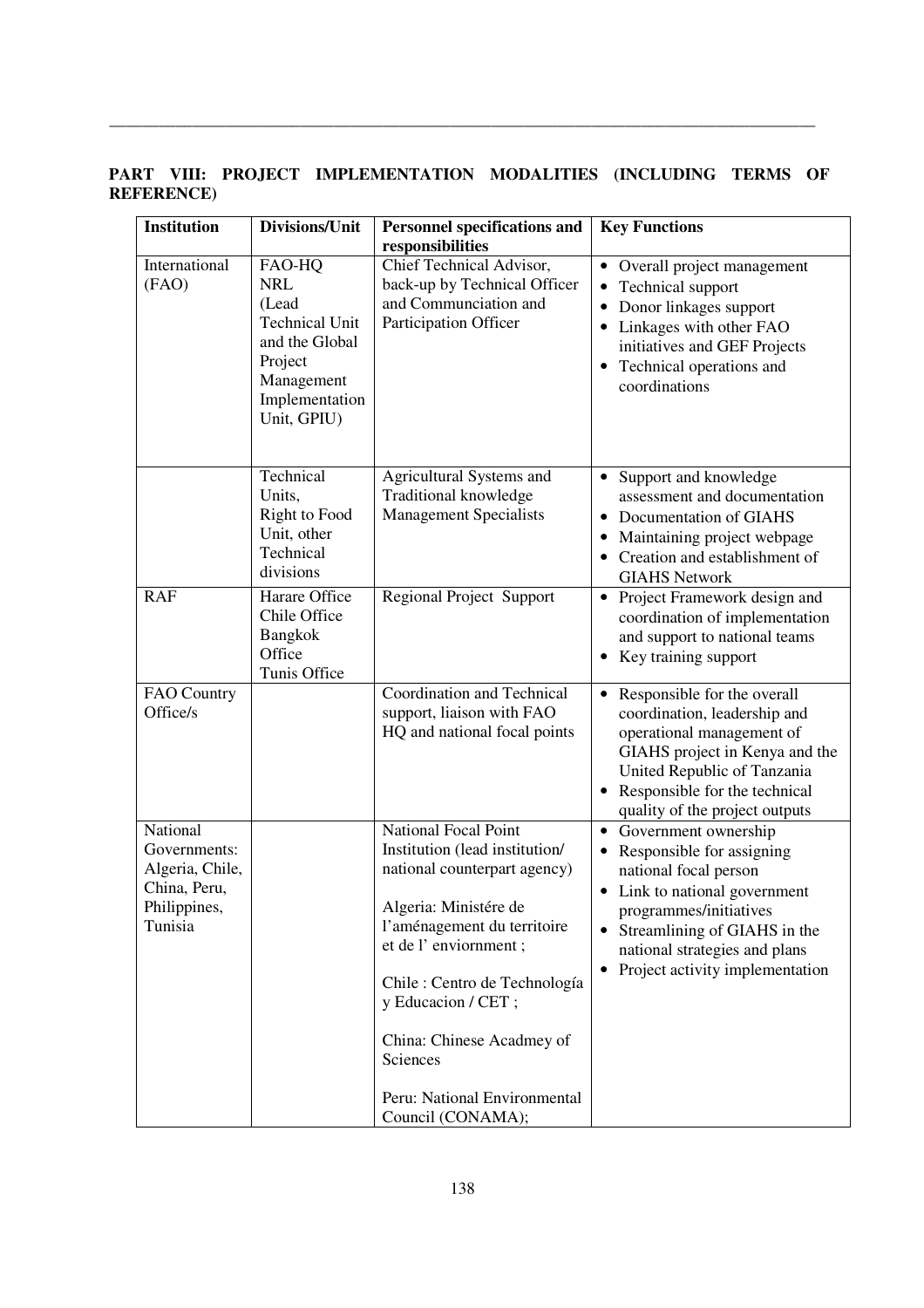|                                                |                     | Philippines: Department of<br><b>Environment and Natural</b><br>Resources (DENR)<br>Tunisia: Ministérie de l'<br>environnement et du<br>développement durable |                                                                                                                                                         |
|------------------------------------------------|---------------------|---------------------------------------------------------------------------------------------------------------------------------------------------------------|---------------------------------------------------------------------------------------------------------------------------------------------------------|
| National Focal<br>Point<br><b>Institutions</b> | To be<br>identified | 1. National Project Facilitator<br>(full time)<br>2. Administrative/logistics<br>support<br>3. Local/community<br>facilitator                                 | Day to day management of the<br>project<br>Liaison with other stakeholders<br>• Technical and operational<br>support to local community<br>facilitators |

Detailed modalities shall be discussed and finalised at the Inception Workshop.

## **Draft Terms of Reference for Project Staff (international and local), Consultants and National Institutions**

## **Chief Technical Advisor**

**Role:** Under the overall supervision of the Budget Holder and under the technical supervision of the Director, Land and Water Division, lead technical unit. The Chief Technical Advisor (CTA) will be responsible for the general oversight and management of the GIAHS Project as well act as secretary to the International Steering Committee (ISC). Specifically, he/she shall:

## Managerial:

- Perform secretarial role for International Steering Committee Meetings
- Ensure timely delivery of project reports and outputs(technical, financial and administrative) required by FAO and GEF M&E units;
- Recruitment of consultants;
- Communicate with potential international and national partners for GIAHS networking;
- Communicate with potential donors and partners such as UNESCO World Heritage and MAB, CBD, CCD, CGRFA, ITPGRFA, IUCN, WWF, and others as appropriate, in order to raise support and gain recognition;
- Represent the Project in relevant meetings and conferences seeking to facilitate coordination and integration where appropriate beneficial to the achievement of the Project's objectives;
- Organize conference and workshops, peer review processes of key conceptual issues on GIAHS methodologies;
- Liaison with the international and national stakeholders including International Steering Committee, Scientific Advisory Council, Technical Group, FAO Country Offices and National Focal Point Institutions;
- Provide inputs to relevant international policy bodies: CGRFA, ITPGRFA, CBD, UNESCO-WHC and MAB, and others;
- Prepare Final Report of the global Project according to FAO standards and procedures.

# Technical:

- Overall technical supervision of the Project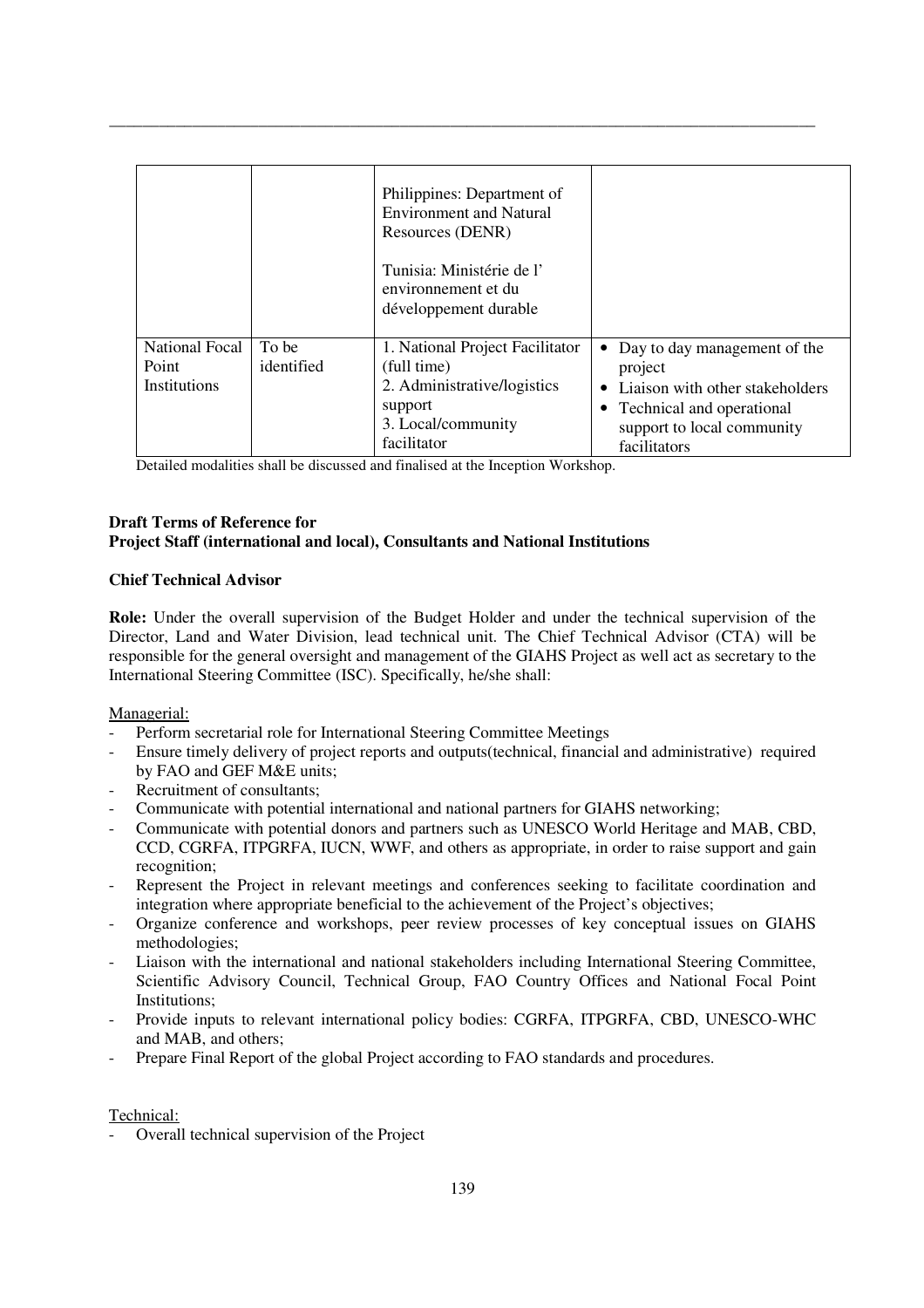Give technical and managerial guidance to the national facilitators and the development of national activity plans

\_\_\_\_\_\_\_\_\_\_\_\_\_\_\_\_\_\_\_\_\_\_\_\_\_\_\_\_\_\_\_\_\_\_\_\_\_\_\_\_\_\_\_\_\_\_\_\_\_\_\_\_\_\_\_\_\_\_\_\_\_\_\_\_\_\_\_\_\_\_\_\_\_\_\_\_\_\_\_\_\_\_\_\_\_

- Lead the interdisciplinary technical team of FAO (workshops, ensure mobilisation of disciplinary and interdisciplinary expertise)
- Initiate and co-ordinate further concept and methodology development
- Supervise the development of M  $\&$  E indicators and system for the Full Project
- Facilitate global process and partnership
- Other tasks, as needs arise

**Requirements:** The Chief Technical Advisor must have the following skills and qualifications:

- Advanced University degree (PhD.) in agricultural sciences, forestry, land and water, agronomy, agro-ecology, biodiversity, natural resources management, environmental sciences, rural development (or combination of the fields mentioned is an advantage)
- At least ten (10) years of relevant working experience in the field of agricultural and sustainable development, natural resources management, conservation agriculture and rural development particularly in developing countries.
- Solid and demonstrated understanding of the technical aspects of the field of agricultural biodiversity, landscape ecology, and water management, and traditional knowledge systems, anthropology and environmental economy;
- Quality of technical reports and ability to give oral presentations;
- Ability to organize and conduct meetings, seminars and training sessions;
- A minimum of five (5) years experience in working with international donors including bilateral donors and managing multi-donor projects; and
- Excellent written and oral communication skills in English and working knowledge of French or Spanish.

# **Duty Station**: Rome, Italy

**Duration and Commitment:** The Chief Technical Advisor will be contracted for a probationary period of one year subsequent to which the contract would be extended every year till project completion assuming satisfactory performance.

## **Technical Officer (FAO-HQ)**

**Role:** Under the overall supervision and management of the Budget Holder and under the technical supervision of the Chief Technical Advisor of the Project. The Technical Officer will lead on, technical backstopping, conceptual and methodological development and support the efforts to international recognition for GIAHS and subsequent international and regional policy development, as well as the institutional mechanism for their long term support. Specific tasks include:

- Liaison with all stakeholders both at national and international levels;
- ― Provide technical and operational contributions in the development of GIAHS concept and implementation of objectives and activities;
- ― Facilitate and ensure two-way communication and feedback between the NPFI and GPIU and other relevant stakeholders;
- ― Assist the Chief Technical Advisor in general coordination, managerial and technical support in the pilot countries;
- ― Backstopping to pilot countries, if necessary, to provide guidance in the national and local implementation;
- ― Ensure smooth communication and information sharing among the various FAO services and resource persons involved in the advancement and completion of the project;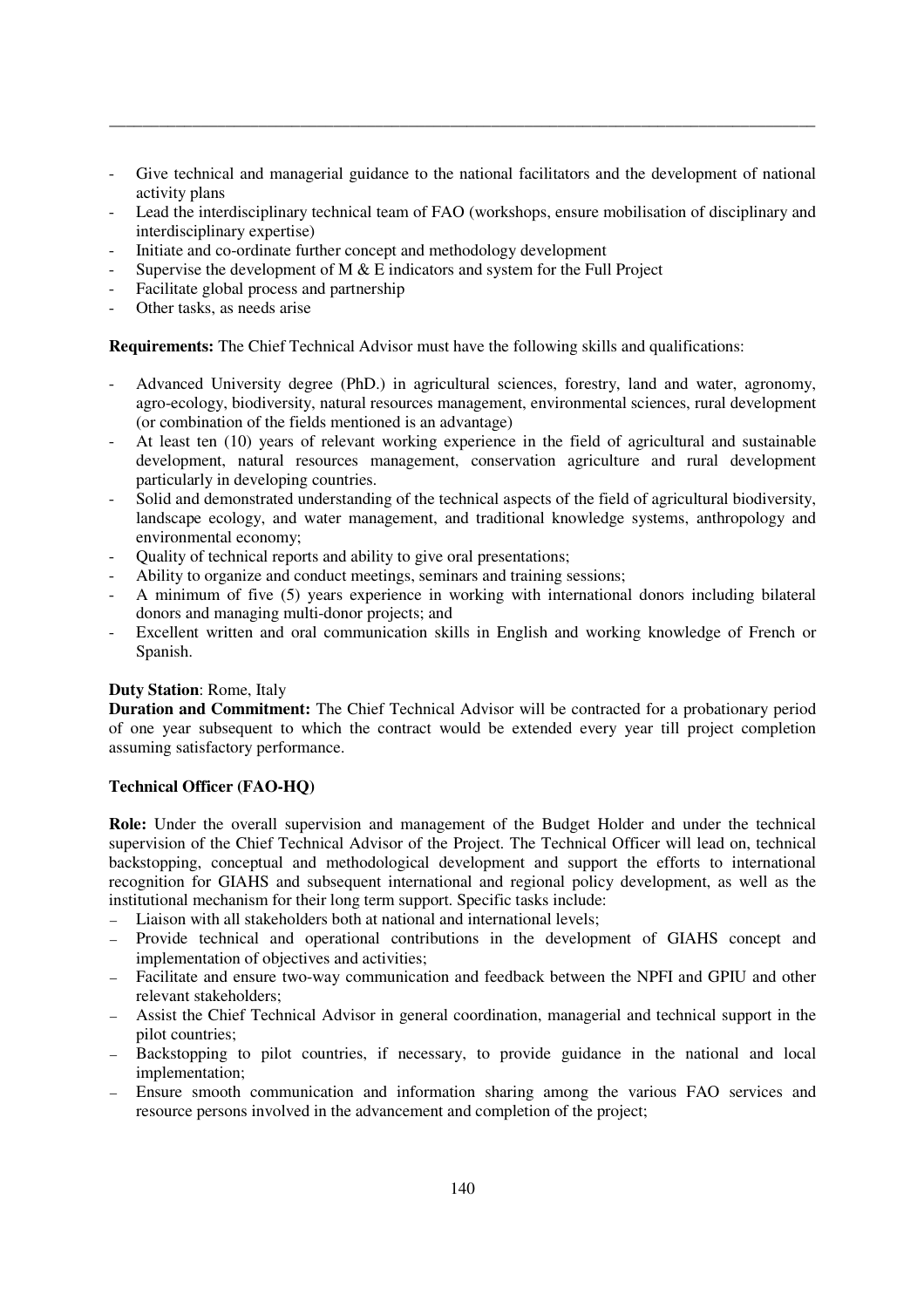― Assist and coordinate with contract organisations/institutions in delivery of the objectives of the project;

\_\_\_\_\_\_\_\_\_\_\_\_\_\_\_\_\_\_\_\_\_\_\_\_\_\_\_\_\_\_\_\_\_\_\_\_\_\_\_\_\_\_\_\_\_\_\_\_\_\_\_\_\_\_\_\_\_\_\_\_\_\_\_\_\_\_\_\_\_\_\_\_\_\_\_\_\_\_\_\_\_\_\_\_\_

Prepare final report of work rendered at the end of assignment.

**Requirements:** The Technical Officer must have the following skills and qualifications:

- University degree (MSc.) in agricultural sciences, land and water, agronomy, agro-ecology, biodiversity, natural resources management, environmental sciences, rural development (or combination of the fields mentioned is an advantage)
- At least five (5) years of relevant experience in the field of agricultural and sustainable development, natural resources management, conservation agriculture and rural development particularly in developing countries.
- Solid and demonstrated understanding of the technical aspects of the field of sustainable agriculture, agricultural biodiversity, soil and water management, and traditional knowledge systems;
- Quality of technical reports and ability to give oral presentations;
- Ability to organize and conduct meetings, seminars and training sessions;
- Experience in working with international organizations and managing projects in developing countries;
- Excellent written and oral communication skills in English and limited knowledge of French or Spanish.

## **Duty Station**: Rome, Italy

**Duration and Commitment:** The Technical Officer will be contracted for a probationary period of one year subsequent to which the contract would be extended every year till project completion assuming satisfactory performance.

## **Communication and Participation Officer (FAO-HQ)**

**Role:** Under the overall supervision and management of the Budget Holder and technical supervision of the Chief Technical Advisor of the Project. The Information/Communication and Participation Officer will be responsible for development and implementation of the communication strategy, data collection and management, web-site maintenance and the overall outreach to all the stakeholders and target groups. Specific tasks include:

- ― Preparation of communication strategy plan;
- ― Collection and design of database management of GIAHS and agricultural biodiversity for easy access to general public, policy makers and other target audience;
- ― Preparation of information materials for public information and dissemination;
- ― Consolidation and preparation of background materials for international conference, workshops and meetings for the project;
- ― Responsible in the coordination and preparation of the Project's periodic reporting (Administrative and technical);
- ― Contribute to the design of a system for and conduct regular monitoring and review of the execution of the components and subcomponents' activities
- ― Responsible for the publication and circulation of proceedings and other relevant information and background materials between FAO and international stakeholders and pilot countries
- ― Ensure the quality and flow of information in the GIAHS website;
- ― Assist the CTA and Technical Officer in creating awareness and disseminating project information;
- ― Prepare final report of work rendered at the end of his/her assignment.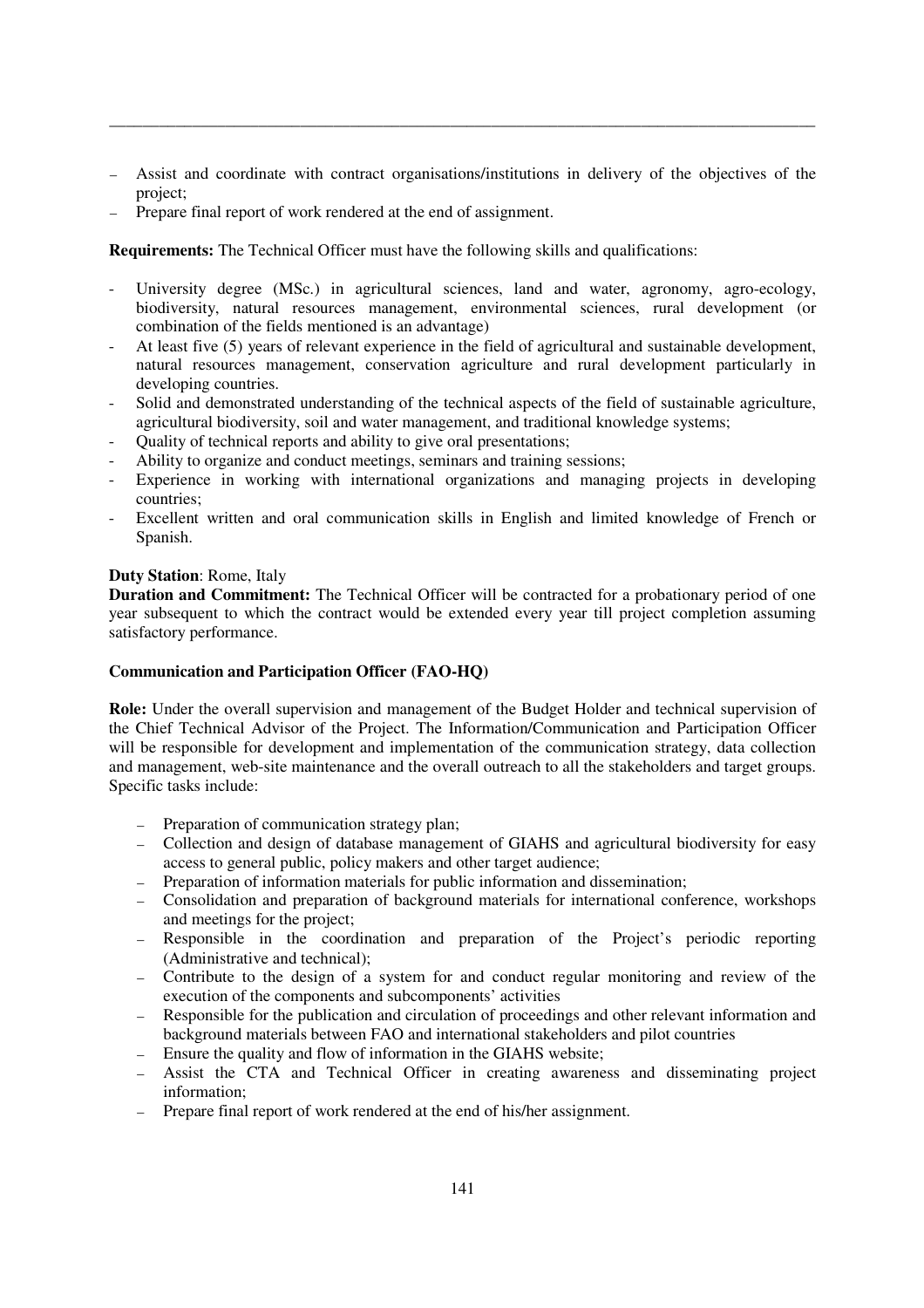**Requirements:** The Information/Communication and Participation Officer must have the following skills and qualifications:

\_\_\_\_\_\_\_\_\_\_\_\_\_\_\_\_\_\_\_\_\_\_\_\_\_\_\_\_\_\_\_\_\_\_\_\_\_\_\_\_\_\_\_\_\_\_\_\_\_\_\_\_\_\_\_\_\_\_\_\_\_\_\_\_\_\_\_\_\_\_\_\_\_\_\_\_\_\_\_\_\_\_\_\_\_

- University degree (MSc) in mass communications, informatics, computer science, development communications or its equivalent;
- Sound and clear competence in the design and development of appropriate information modules and dissemination modes;
- Ability to work as a member of a team;
- Demonstrated knowledge in the field of sustainable agriculture, rural development and natural resources management;
- Ability to take initiative and to work with minimum supervision; and
- Excellent oral and written communication skills in English and working knowledge of French or Spanish.

## **Duty Station**: Rome, Italy

**Duration and Commitment:** The Communication and Participation Officer will be contracted for a period of one year subsequent to which the contract would be extended every year till project completion assuming satisfactory performance.

## **International and local consultants to be hired for technical assistance to the project**

In addition to Steering Committees and various ad-hoc groups, a number of consultants in various fields, internationally and locally, shall be hired for the project. Recruitment of local and International Consultants for the project will be on occasional basis and shall work only on a specified period of time and to provide technical assistance, investigate and provide assessments and assist the GPIU and National Focal Points. Dispatch of international consultants to pilot countries (if need be), should coincide with hiring of local consultants, with the same expertise, and shall work in tandem with the local consultants who shares the same terms of references at the local levels. Position titles and tasks to be performed are the same except the extent and coverage of duties are different. The locally hired consultant shall work solely on his/her country details (system and country focus) while international consultant shall cover the international scope, all pilot systems and countries.

*Biodiversity/ecology specialist.* The consultant shall assist the Global Project Implementation Unit in the following areas: (i) assessment and inventory of agricultural biodiversity and associated biodiversity, (ii) improving the design and conservation management of agricultural biodiversity and associated biodiversity, (iii) develop a biodiversity conservation training program for the pilot countries, which can be handed easily to relevant staff of the national governments, local government units, research institutions and academes, NGOs and local-based community organizations, particularly for GIAHS communities. The consultant will provide technical input to the GPIU in the development of intervention strategies, programs and activities for GIAHS biodiversity conservation. The consultant will also coordinate with the information/education and communication/knowledge management consultant on the development of multi-media information materials, design and operation of GIAHS projects with respect to dissemination of information materials, incorporation of educational displays, exhibits, and activities in planned conferences and international (or national meetings) for GIAHS.

*Agriculturist.* The consultant shall assist the national project team to providing technical assistance to farmers, fisherfolks, herders and pastoralists in improving their techniques and food production and post harvest management.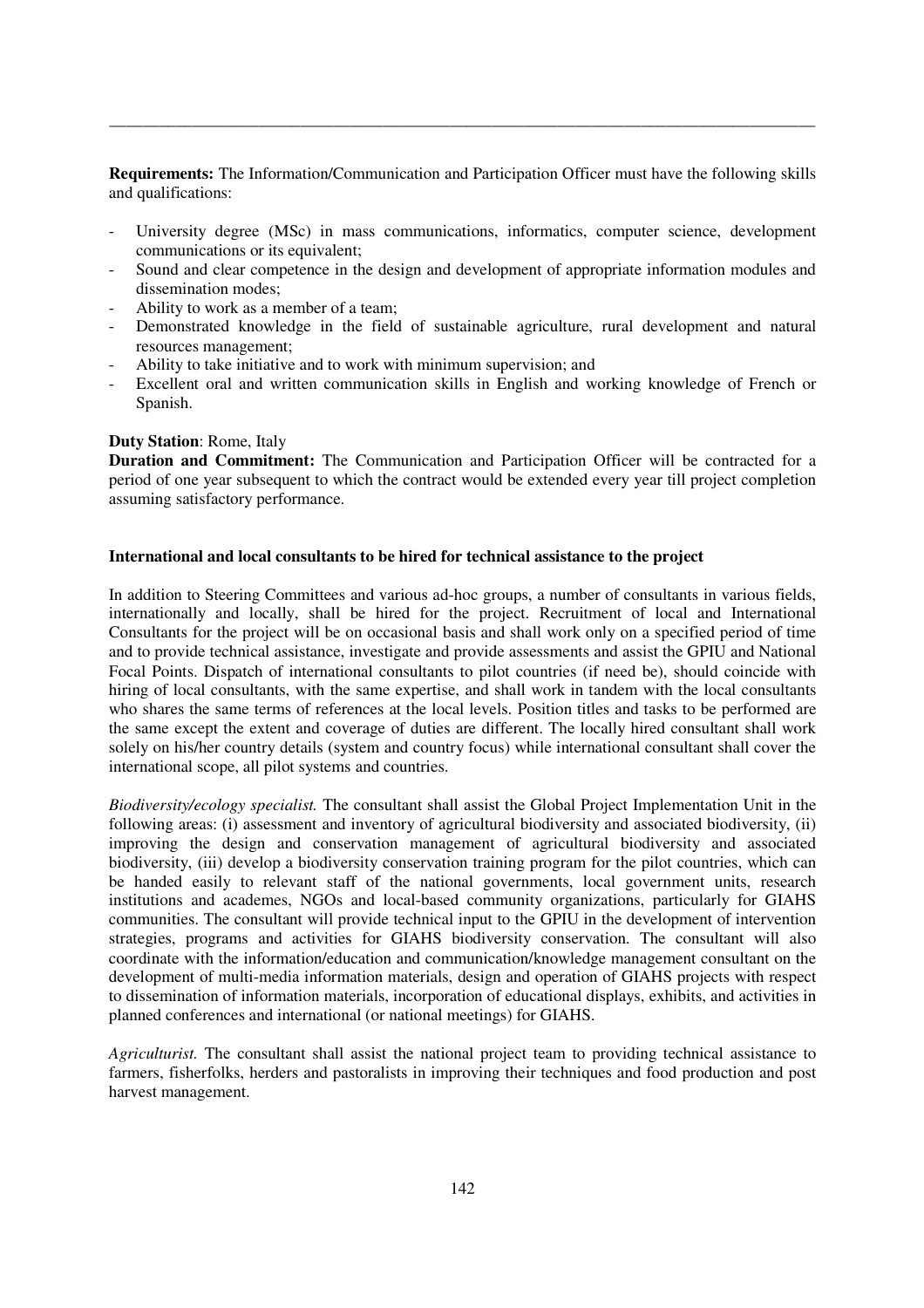*Intellectual property rights and traditional knowledge specialist.* The consultant shall assist the GPIU in the review and design of measures and methods to promote and protect traditional knowledge. The consultant shall prepare a study that reviews relevant international and national policy and legal measures bearing upon the use of traditional knowledge of GIAHS communities

\_\_\_\_\_\_\_\_\_\_\_\_\_\_\_\_\_\_\_\_\_\_\_\_\_\_\_\_\_\_\_\_\_\_\_\_\_\_\_\_\_\_\_\_\_\_\_\_\_\_\_\_\_\_\_\_\_\_\_\_\_\_\_\_\_\_\_\_\_\_\_\_\_\_\_\_\_\_\_\_\_\_\_\_\_

*Communication/knowledge management specialist.* The consultant shall assist the GPIU and national focal institutions in designing and implementing advocacy campaign to increase levels of awareness of GIAHS dynamic conservation and agricultural biodiversity conservation. Tasks to be performed shall include: 1) analysis of target groups and communication needs, 2) outline of communication activities and tools to communicate project objectives and experiences to other farming communities in each pilot countries and networks, 3) outline communication activities to ensure lessons learnt reach and impact on policy makers, 4) outline communication activities and tools to reach global policy makers and processes and enhance global recognition of GIAHS, 5) outline communication activities and tools.

*Enterprise development/marketing specialist.* The consultant shall assist the GPIU and the national focal point institutions in identifying, developing, and establishing enterprise/market and alternative livelihood opportunities for GIAHS communities (outcome 3).

*Institutional/capacity and community development specialist.* The consultant will assist the GPIU in assisting pilot countries in implementing adaptive management conservation of GIAHS through strengthening the institutional capacity of the national focal points particularly the local stakeholders and farming communities of GIAHS. The consultant will also assist in the design, development of approaches and conduct of capacity building programs to strengthen decision-making, identification of enterprise/market potentials and alternative livelihoods for the local stakeholders.

*Agricultural System/land and water management specialist*. The consultant will assist the GPIU to provide technical advice and guidelines in conservation and management of specific and remarkable agroecosystem/traditional agricultural landscapes.

*International laws/policy and development specialist.* The consultant shall assist the GPIU in the review of international, national laws and policy and other multi-lateral instruments of relevance to GIAHS implementation, recognition and safeguarding of traditional agricultural practices. The consultant will draft procedural methods and develop options for global, national recognition and creation of a GIAHS category. The consultant will also assist GPIU in assisting the national focal points/institutions in activities related to policy reviews and creating enabling environments.

*Socio-cultural-ecological specialist.* The consultant will assess and ensemble existing methodologies for strengthening the social and human capital and cultures of local farming communities and indigenous peoples. The consultant will also assist the GPIU in finalizing background studies of the rich sociocultural-nature interaction and evolution of agricultural systems in the changing world.

*Webpage/network and language translator.* The consultant will be seasonally hired to provide updates and information on the GIAHS website (and database). Also, consultant for translation services shall be hired from time to time for translation of important materials for the target stakeholders and farming communities.

*Workshop/conference facilitator.* The consultant shall be hired on a seasonal basis, to facilitate and organize the event, and coordination of documentation and publication of conference proceedings.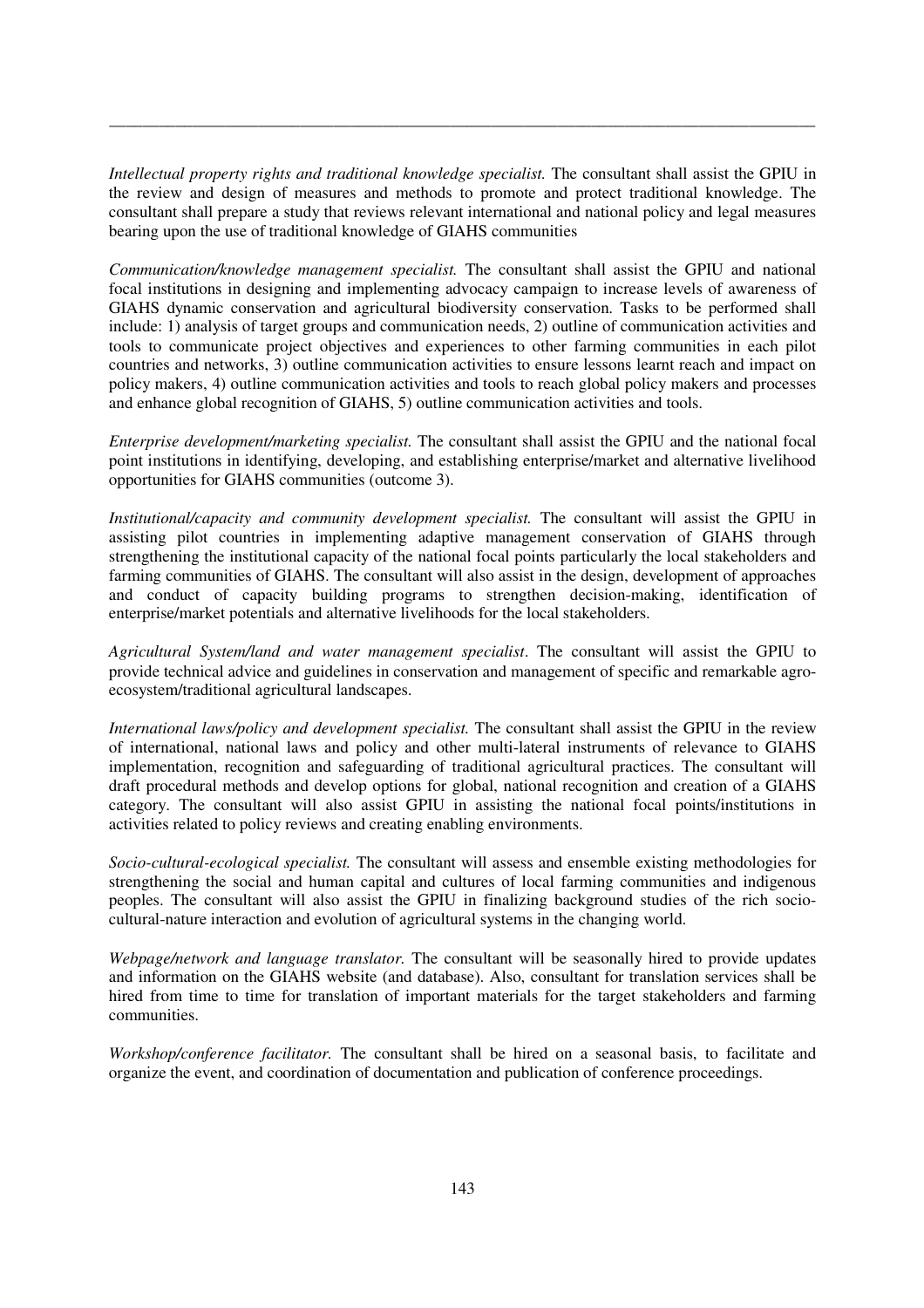**Note:** *Detailed terms of references, requirements and other specific information for international and local consultants to be hired for specific expertise and technical assistance shall be prepared during the Inception Meeting or First Meeting of the Project.* 

\_\_\_\_\_\_\_\_\_\_\_\_\_\_\_\_\_\_\_\_\_\_\_\_\_\_\_\_\_\_\_\_\_\_\_\_\_\_\_\_\_\_\_\_\_\_\_\_\_\_\_\_\_\_\_\_\_\_\_\_\_\_\_\_\_\_\_\_\_\_\_\_\_\_\_\_\_\_\_\_\_\_\_\_\_

## **National Focal Point Institution**

Role: The National Focal Point Institution (NPFI) is the lead government organisation in the pilot country. The NPFI shall be in-charge in the overall national coordination and administration functions of the project (and supervision of the National Project Facilitator). Specific tasks include:

- ― Carry out research and field/local demonstration activities for enhancing livelihood and food security of GIAHS communities/villages
- ― Propose and implement ground activities promoting dynamic conservation and adaptive management of GIAHS and agricultural biodiversity and associated biodiversity
- ― Propose and initiate local livelihood activities and alternative source of income for GIAHS communities at a regular basis
- ― Propose, design and implement local livelihoods and capacity building program addressing gender equality including youth
- ― Liaise closely with FAO country representation and FAO GPIU
- ― Monitoring and evaluation of the GIAHS country framework and reporting
- ― Conduct of workshops, documentation, publications of project materials, training and information dissemination
- ― Facilitate collaboration with other national and regional players to promote GIAHS
- ― Facilitate FAO-GPIU and other external inputs/backstopping to the project
- ― Ensure delivery of periodic administrative (including financial report) and technical reports
- ― Facilitate in-country GIAHS networking

## **National Project Facilitator/Coordinator**

**Role:** Under the overall supervision and management of the National Focal Point Institution and in close liaison with FAO Country Office and teh Chief Technical Advisor (Global Project Implementation Unit, FAO-HQ), he/she will be responsible for the managerial, operational and technical management of the project activities. Specific tasks and responsibilities include:

- ― Overall project management and administration;
- ― Refine the scope of work for all project activities consistent with the national project framework;
- ― Establish working relations with appropriate national and regional agencies and institutions;
- ― Monitor indicators and required outputs, both at national, provincial and local levels;
- ― Ensure the delivery of project reports and outputs required by the Global Project Implementation Unit (FAO) and concerned national government office;
- ― Responsible for the country technical, financial and administrative reports;
- ― Ensure the implementation of the work plan, both at the local and national levels;
- ― Ensure full participation of indigenous and local communities;
- ― Facilitate interaction, collaboration and coordination at local and national levels;
- ― Ensure smooth communication and information sharing among the various local FAO projects;
- ― Monitor and ensure appropriate linkages between GIAHS activities and national programs;
- ― Communicate with potential local partners for GIAHS networking;
- ― Prepare Final Report of the Project according to national standards and in accordance with FAO standards and procedures.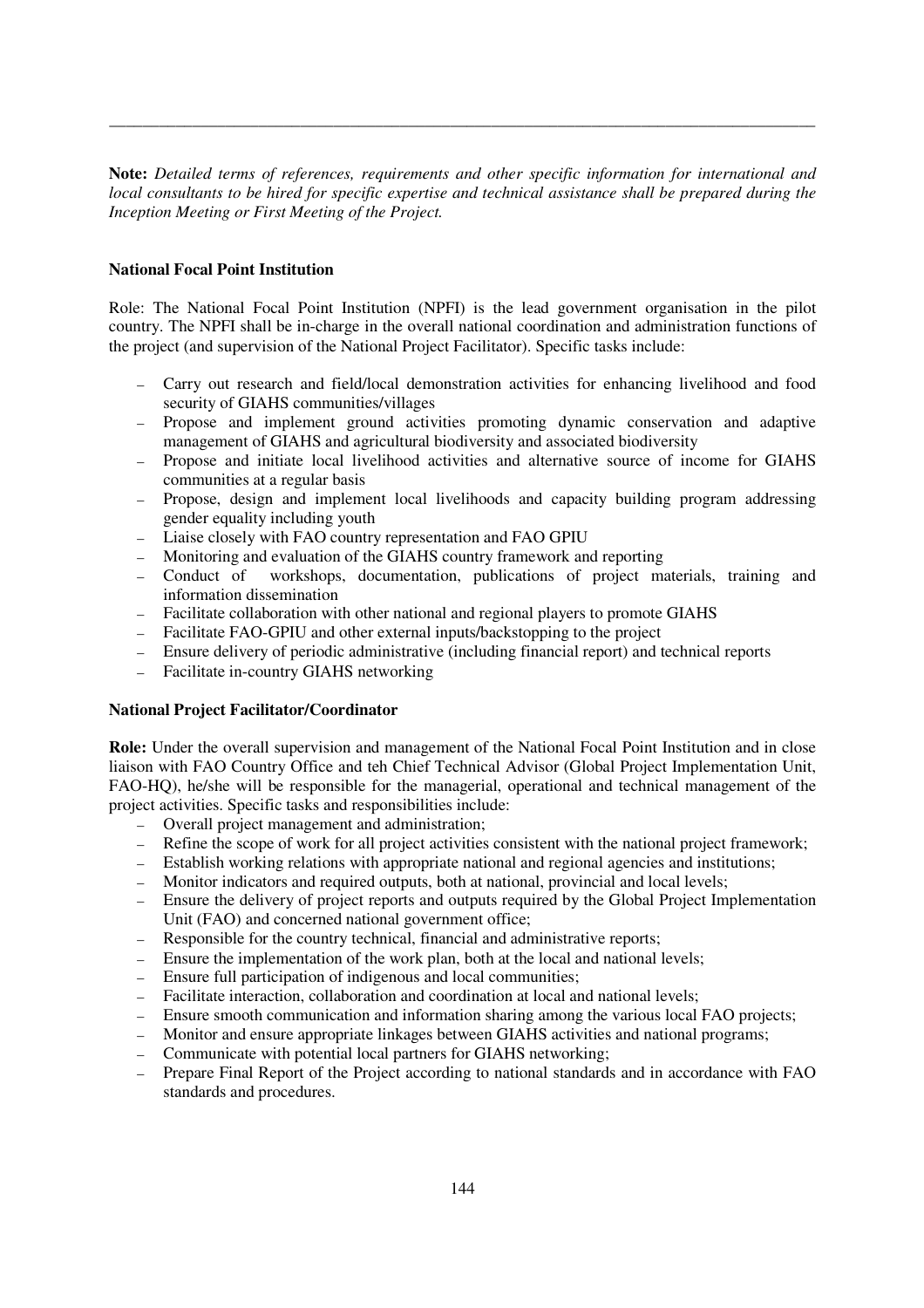**Requirements:** The National Project Facilitator must have the following skills and qualifications:

University degree (MSc) in agriculture, natural resources management, environmental science, ecology, rural development (or a combination of the fields mentioned)

\_\_\_\_\_\_\_\_\_\_\_\_\_\_\_\_\_\_\_\_\_\_\_\_\_\_\_\_\_\_\_\_\_\_\_\_\_\_\_\_\_\_\_\_\_\_\_\_\_\_\_\_\_\_\_\_\_\_\_\_\_\_\_\_\_\_\_\_\_\_\_\_\_\_\_\_\_\_\_\_\_\_\_\_\_

- Extent of experience in the field of natural resources management, traditional and indigenous land use systems, agricultural biodiversity, traditional knowledge systems, agriculture and rural development;
- Extent of experience in managing national projects funded by international donors, mult-lateral, bilateral donors, and multi-stakeholders' participatory projects;
- Demonstrated competence in the formulating program proposals and concepts;
- Quality of technical reports and ability to give oral presentations;
- Possess managerial skills and ability to lead a team;
- Demonstrated knowledge in the field of sustainable agriculture, rural development and natural resources management and community empowerment;
- Ability to organize and conduct meetings, seminars and training sessions;
- Level of interdisciplinary, interpersonal and intercultural skills;
- Excellent oral and written communication skills in English and working knowledge in local dialect of the project site.

**Duty Station:** To be stationed in the local sites in the pilot countries

- ― **Chile:** Centro de Tecnología y Educación (CET)
- ― **China:** Ministry of Agriculture (MOA) /Chinese Academy of Sciences (CAS)
- ― **Peru:** National Environmental Council (CONAMA)
- ― **Philippines:** Department of Environment and Natural Resources (DENR)
- ― **Algeria:** Ministére de l'aménagement du territorie et de l'environnement
- ― **Tunisia:** Ministére de l'environnement et du développement durable

**Duration and Commitment:** The National Project Facilitator will be contracted by the National Focal Point Institution for a period of one year subsequent to which the contract would be extended every year till project completion assuming satisfactory performance.

## **National Steering Committee**

The National Steering Committee shall be responsible for providing general oversight of the execution of the GIAHS project. It particular it will:

- ― Closely monitor and co-ordinate the development of the action plans, keeping a clear view of the main objectives, while allowing due space for local particularities;
- ― Coordinate interagency efforts and commitments to support local activities;
- ― Provide overall policy direction in the mainstreaming of GIAHS into national programs and plans;
- ― Review and approve policy intervention measures and pass them on to the relevant policy making institutions of the national government according to appropriate national procedures;
- ― Other responsibility as may be agreed by the members;

**Establishment:** The National Steering Committee shall be established as soon as possible following the First Meeting the Project is declared full operational.

**Membership:** The National Steering Committee shall be chaired by the high level national institutions of the Ministry or Department i.e. Environment or Agriculture Ministry (Minister, Deputy Minister, Secretary, UnderSecretary, Assistant Secretary or its equivalent), and shall be composed by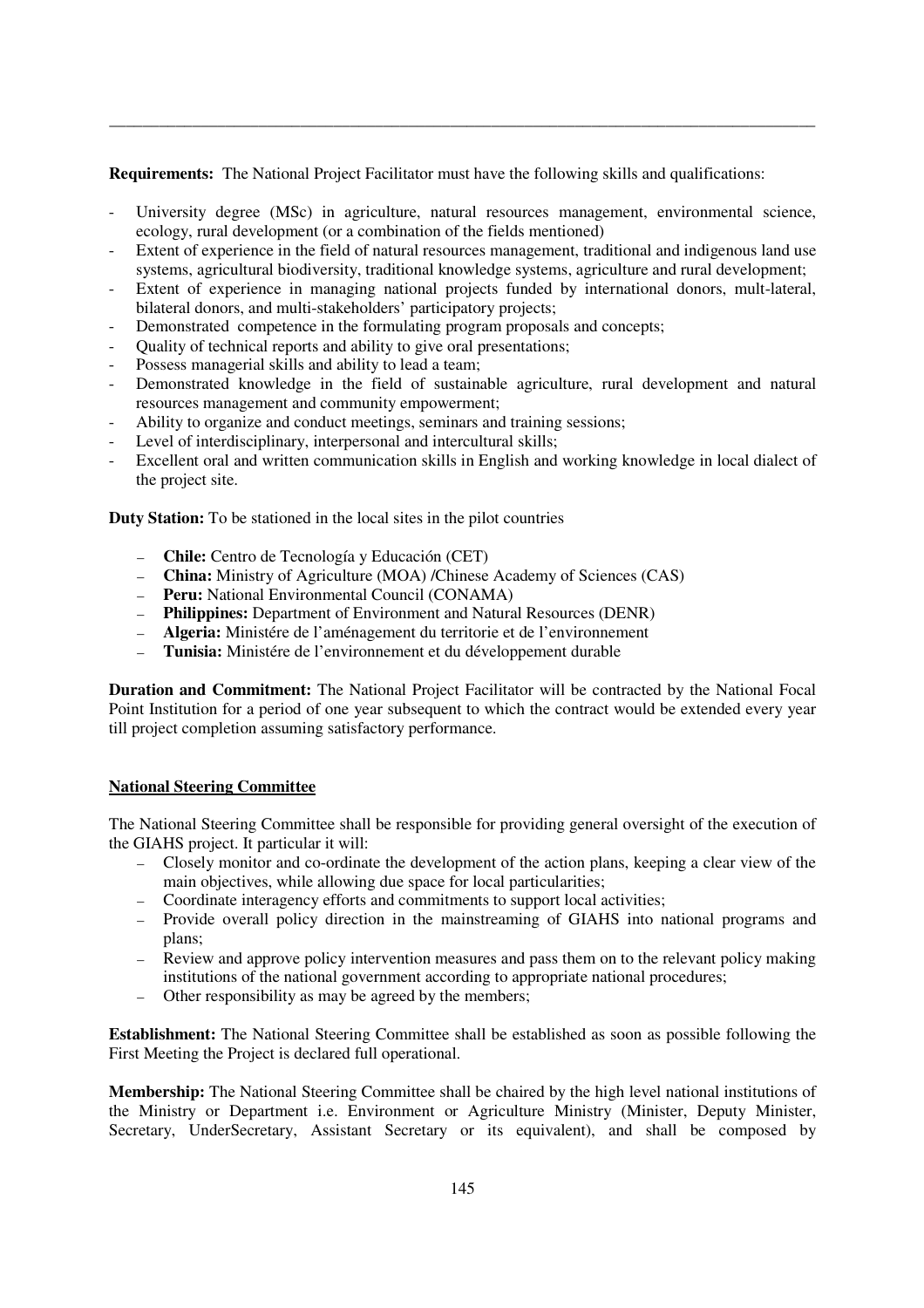representatives from the various sectors identified: national government institutions with stake to the project, non-governmental organizations in the local area, national research institutions and other stakeholders deemed necessary. International donor agencies and NGOs active nationally in areas relevant to the project shall be offered observer status. The National Project Facilitator will act as Secretary to the NSC.

\_\_\_\_\_\_\_\_\_\_\_\_\_\_\_\_\_\_\_\_\_\_\_\_\_\_\_\_\_\_\_\_\_\_\_\_\_\_\_\_\_\_\_\_\_\_\_\_\_\_\_\_\_\_\_\_\_\_\_\_\_\_\_\_\_\_\_\_\_\_\_\_\_\_\_\_\_\_\_\_\_\_\_\_\_

**Meetings:** The National Steering Committee shall meet at least twice per year, or as need arises. One NSC meeting annually should focus on the review and approval of the Annual National Work Plan.

## **Draft Terms of Reference for Committees and Ad Hoc Groups**

## **International Steering Committee**

The International Steering Committee (ISC) shall serve as the umbrella policy body for the project. The ISC will be composed of FAO (Implementing/Executing Agency), National Focal Point Institutions (NFPIs) from the participating countries, the national GEF Operational Focal Points, and representatives from co-financing bodies. Appropriate observers will be invited to attend meetings when required. Members of the ISC will be responsible for representing their country/ partner institution at the technical and administrative levels. The ISC will be responsible for:

- ― Reviewing and approving the inception report and annual project work plans;
- ― Assessing progress in the implementation of the project;
- ― Recommending actions and measures for the smooth achievement of the project objectives;
- ― Reviewing of the terms of reference (TOR) of the new National Focal Points;
- ― Advising on the legal and institutional frameworks that will be proposed and recommending steps to be taken for their adoption;
- ― Providing strategic advice and assisting in the formal international recognition of GIAHS, including the mandate and legal framework of the institutional mechanism for supporting them prior to the World Conference on GIAHS;
- Examining the recommendations of the Consultative Group and Technical Group;
- ― Approving criteria for the identification and selection of new pilot sites;
- ― Approving strategies for communication, partnerships and resource mobilization;
- ― Monitoring inputs of international and national partners, ensuring that project obligations are fulfilled in a timely and coordinated fashion;
- ― Advising on the co-financing initiatives for the project;
- ― Assisting in the mobilizing of co-financing (other donor and national support);
- ― Reviewing and endorsing the follow-up proposals for a long term open-ended programme for GIAHS
- ― Providing guidance to the Global Project Implementation Unit.

## **Technical Group (Scientific Advisory Committee)**

The Technical Group shall be established and will be composed of eight to ten independent experts (scientists, technical practitioners, researchers and academician). The group shall provide technical advice to the GPIU on further development of a generic integrated and tested methodology for the dynamic conservation and adaptive management of GIAHS:

― Advise the GPIU and the ISC on the risks and trends of impact of drivers of change from the technical and scientific point of view;